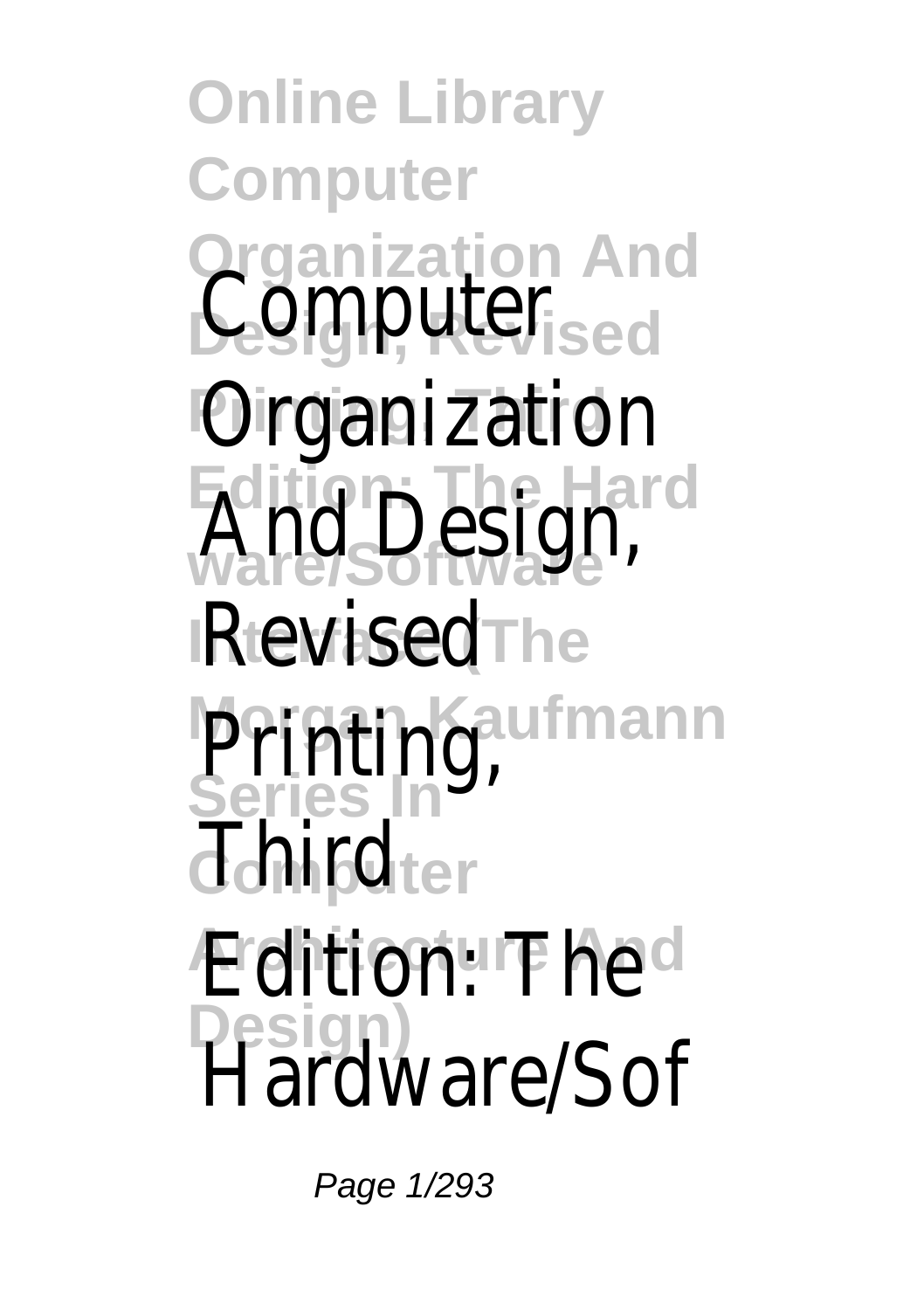**Online Library Computer** tware And **Juterface**<sub>ised</sub> **(The Morgan** Kaufmann<sub>ard</sub> **Series**<sub>ft</sub>lnare **Computer** Architecture<sub>m</sub>  $And<sub>s</sub>$ Design)

**Computer** Page 2/293

**Architecture And**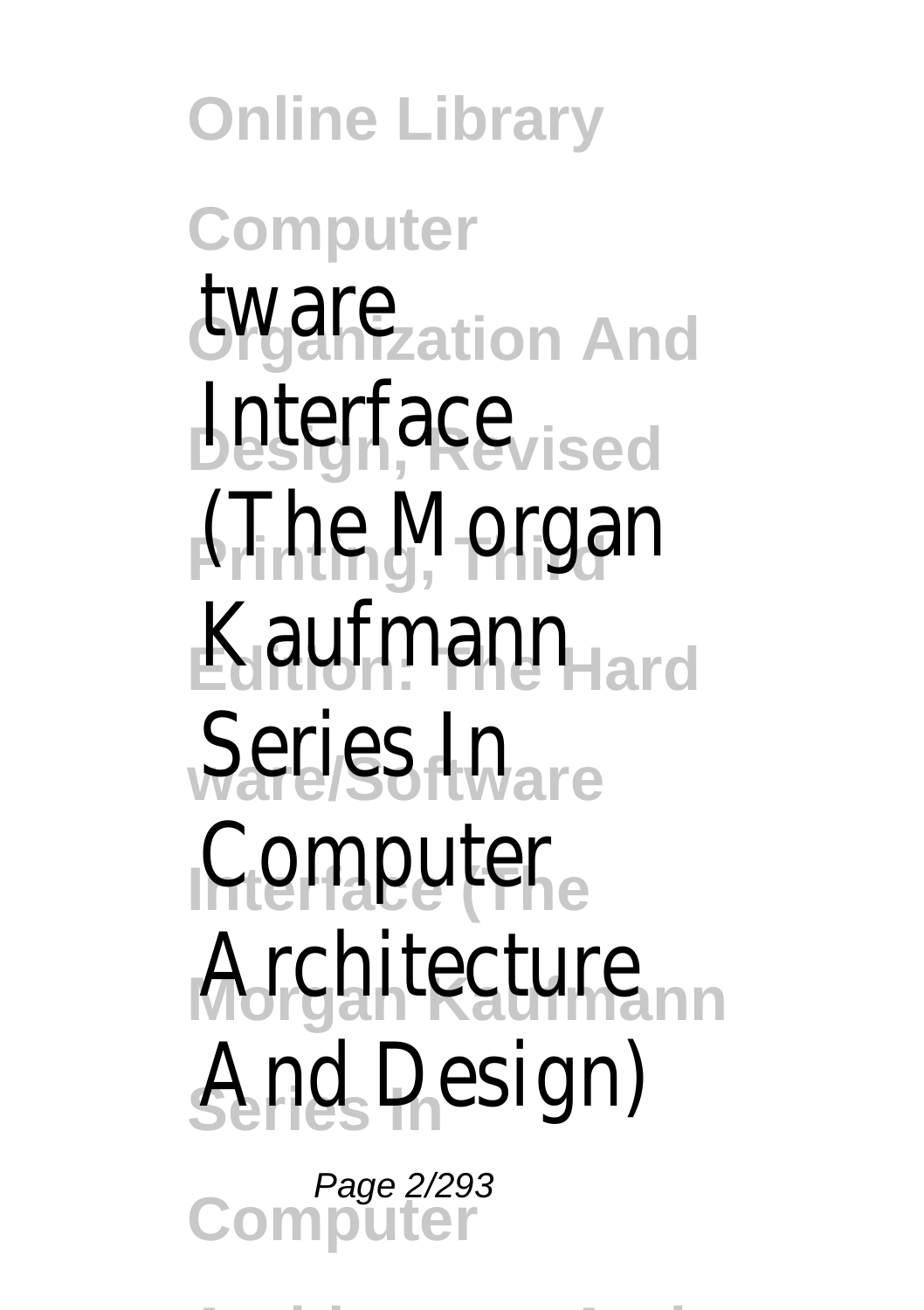**Online Library Computer Organization And** Geometric **Design, Revised** Algebra for Computer Science **Kevised he Hard** *<u>Edition</u>* tware presents (alberta) **Morgan Kaufmann** alternative to **Series In** the limitations **Computer** of linear algebrature And **Design)** Geometric compelling algebra (GA) is a compact, time-Page 3/293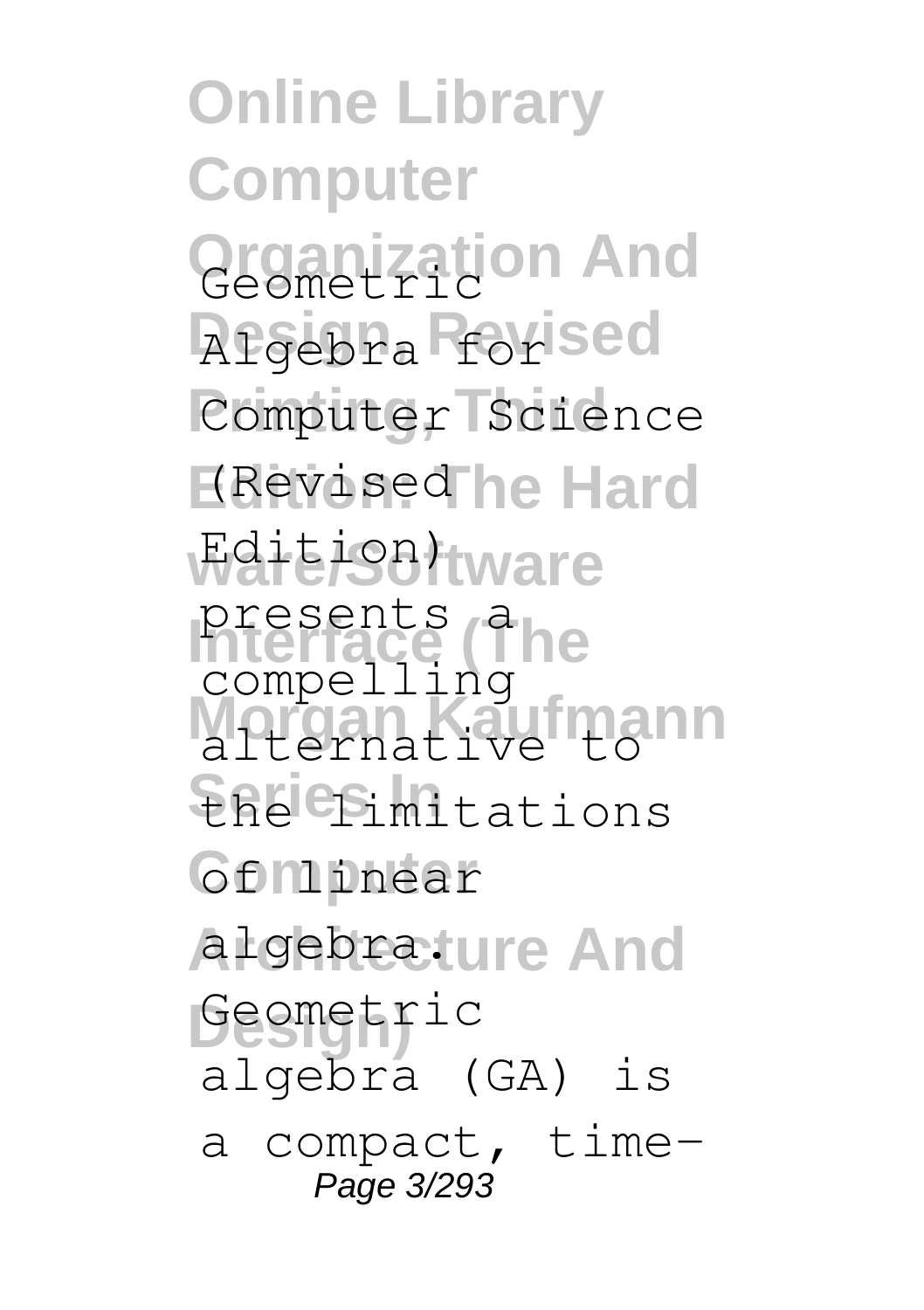**Online Library Computer Organization And** effective, and p **Deformance\_ised** enhancing way to represent the ard geometry of 3D **Interface (The** objects in **Morgan Kaufmann Series In** book explains GA  $G$ s naphatural extension of **And Design)** linear algebra computer and conveys its significance for Page 4/293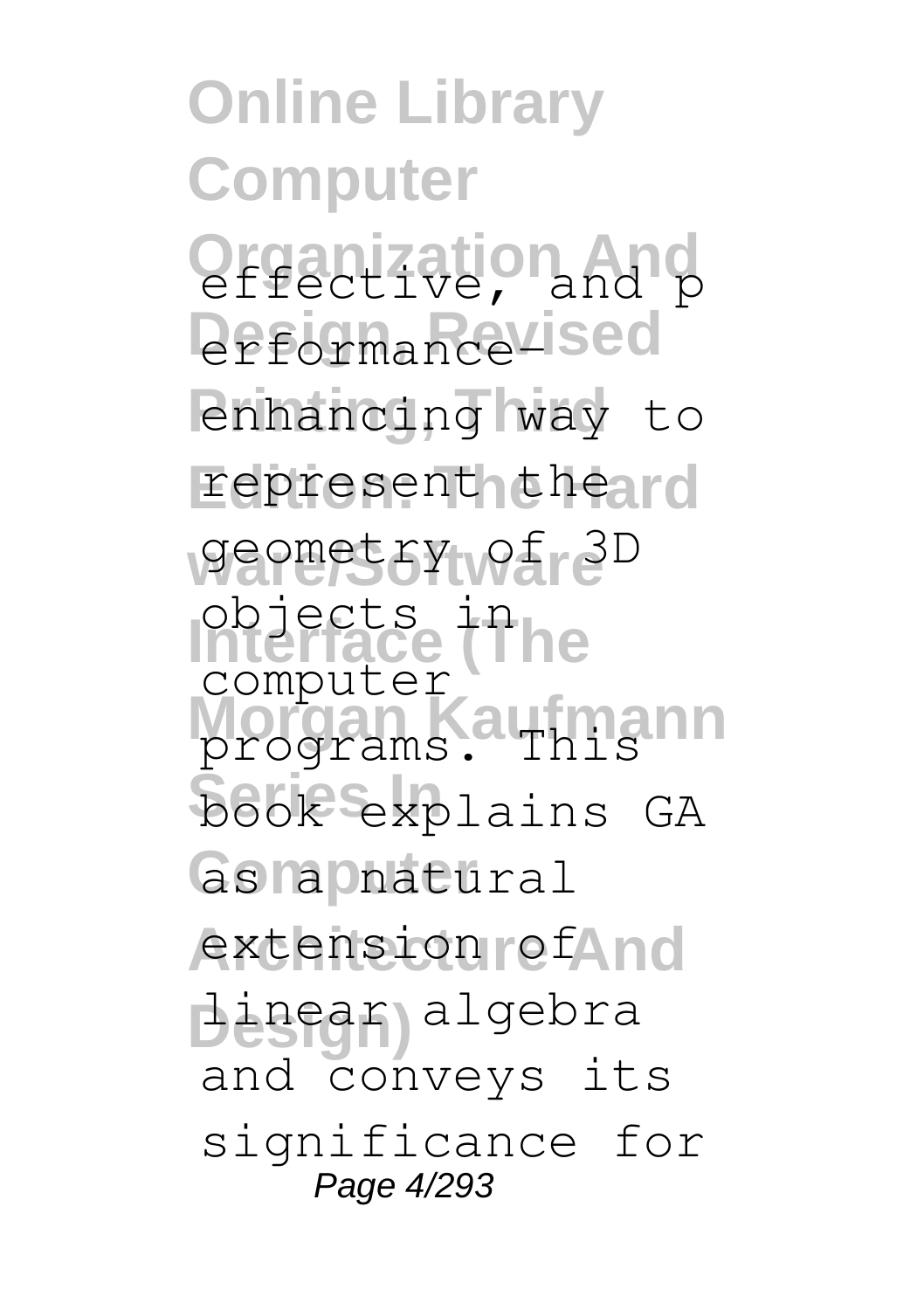**Online Library Computer Organization And** 3D programming **Dfsgeometry sind** graphics, hird vision, and Hard **ware/Software** robotics. It systematically<br> **Interface Concepts** and **Series In** techniques that are keyeto representing And **Design)** elementary explores the objects and geometric Page 5/293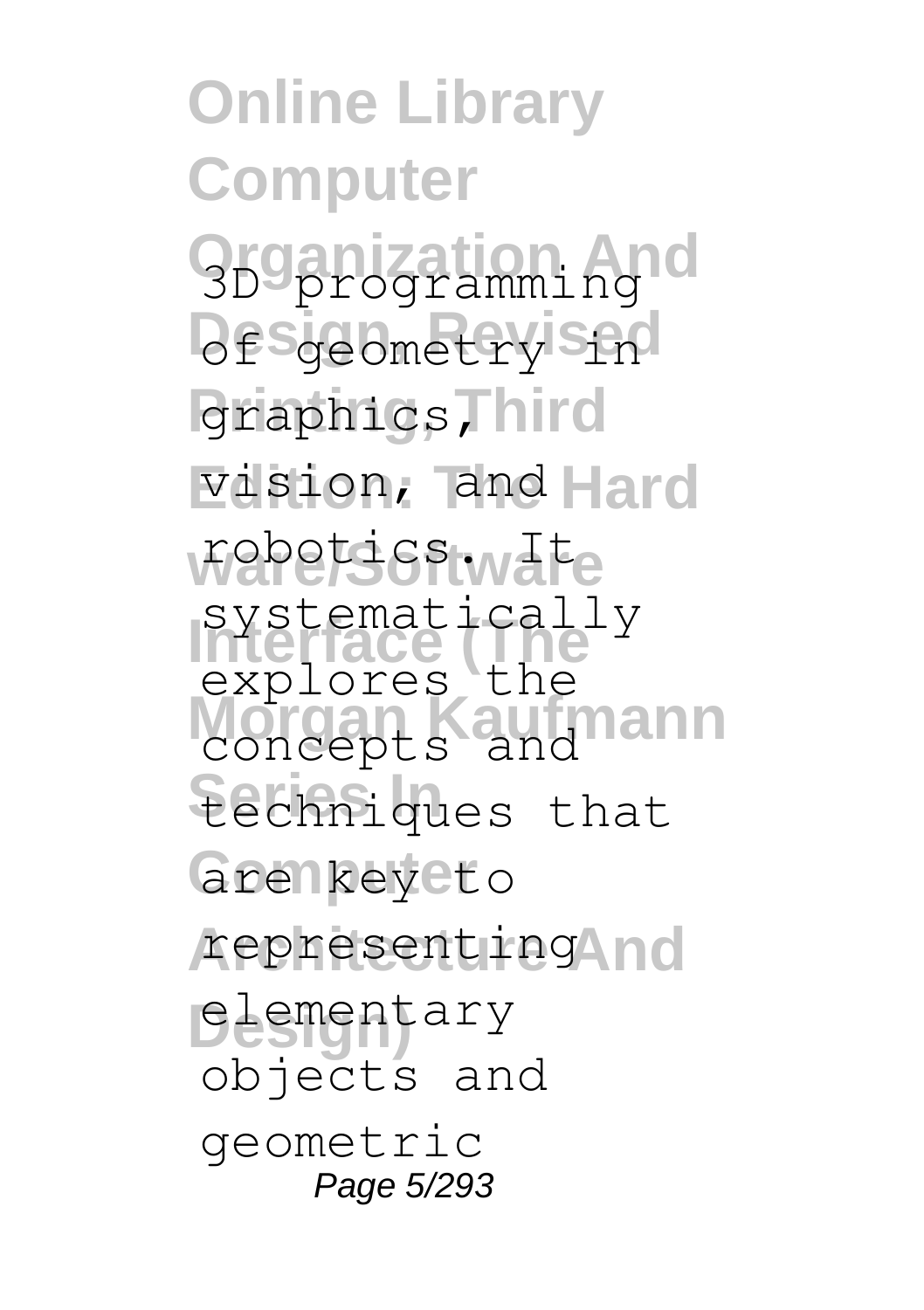**Online Library Computer Organization And** operators using **GASIGH, Covers In** detail gtheird conformal model, **waconvenient way Interface (The** to implement 3D **Kautmann Series In** representation Space. Numerous **Architecture And** drills and **Design)** programming geometry using a 5D exercises are helpful for both Page 6/293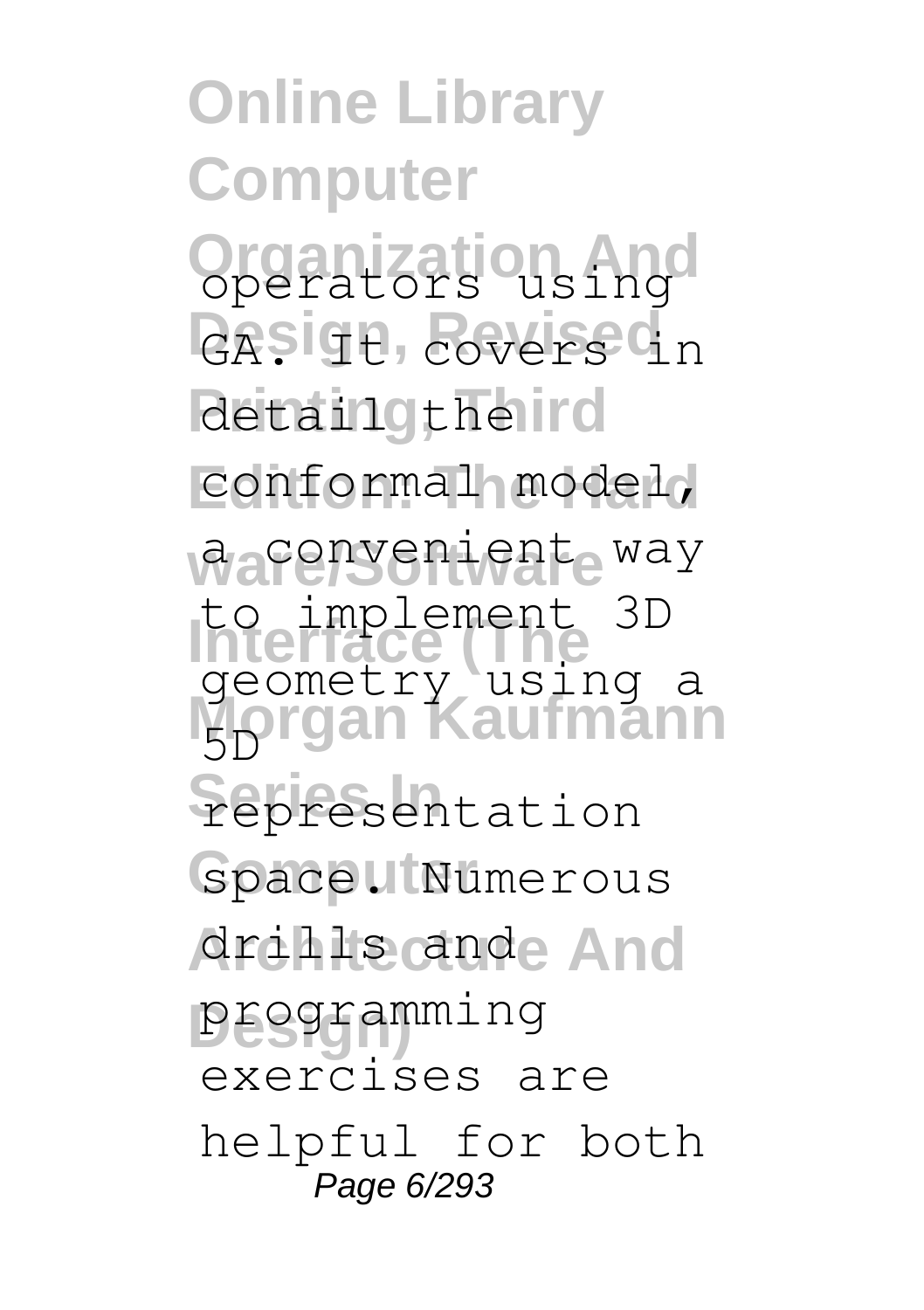**Online Library Computer Organization** And practitioners. A companion web site includesard ware<sup>3</sup>S59tware GAViewer, a<br>Interface (The will allow you  $\frac{1}{20}$  **Serifiteract** with many of ethe 3D figures in the d book; nand Gaigen program that 2, the platform for the Page 7/293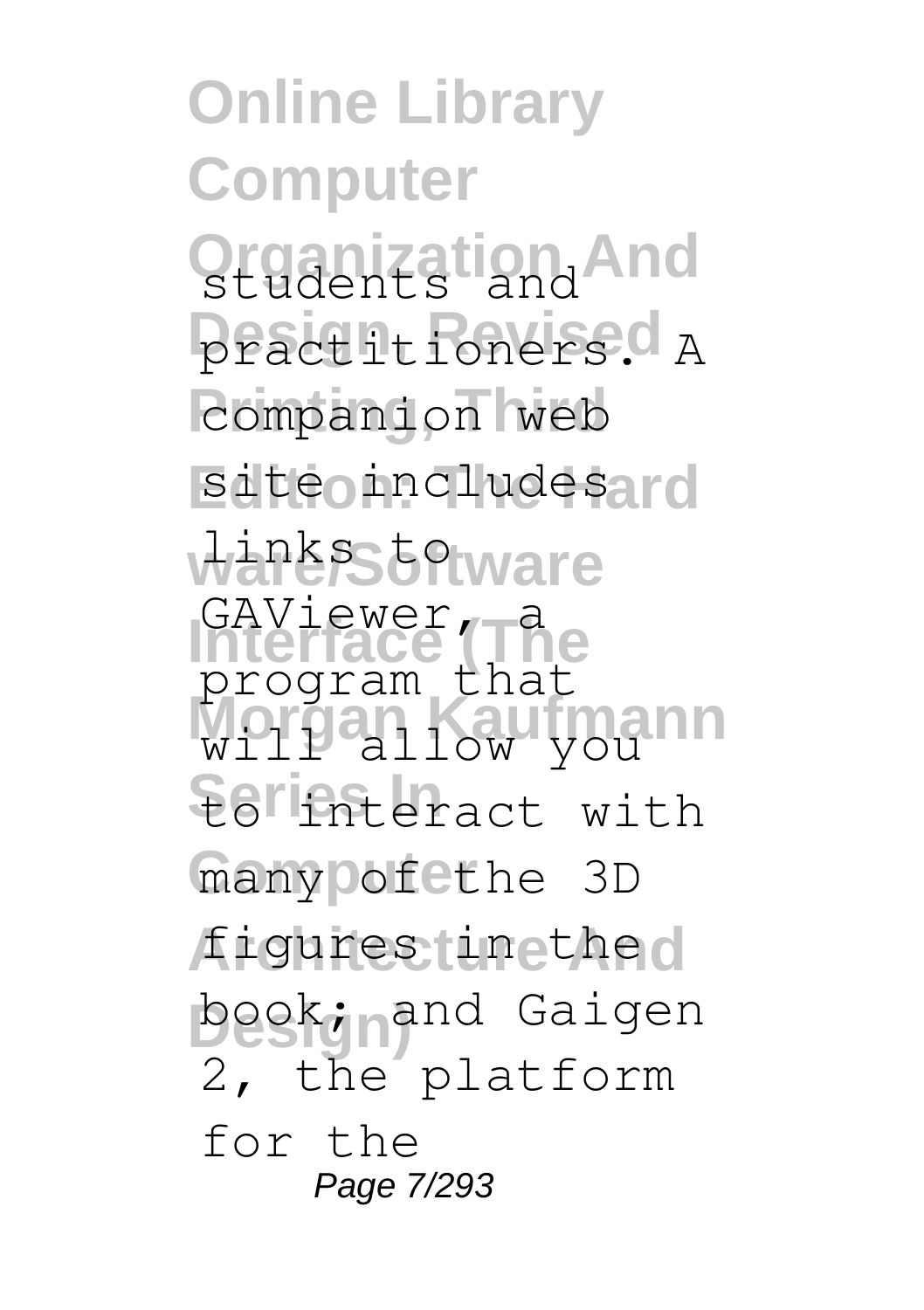**Online Library Computer Organization And** instructive **Design, Revised** programming exercises that conclude eachard **ware/Software** chapter. The book will be of **Morgan Kaufmann Series In** working in fields *requiring* complexture And **Design)** geometric nieriace<br>interest to computation such as robotics, Page 8/293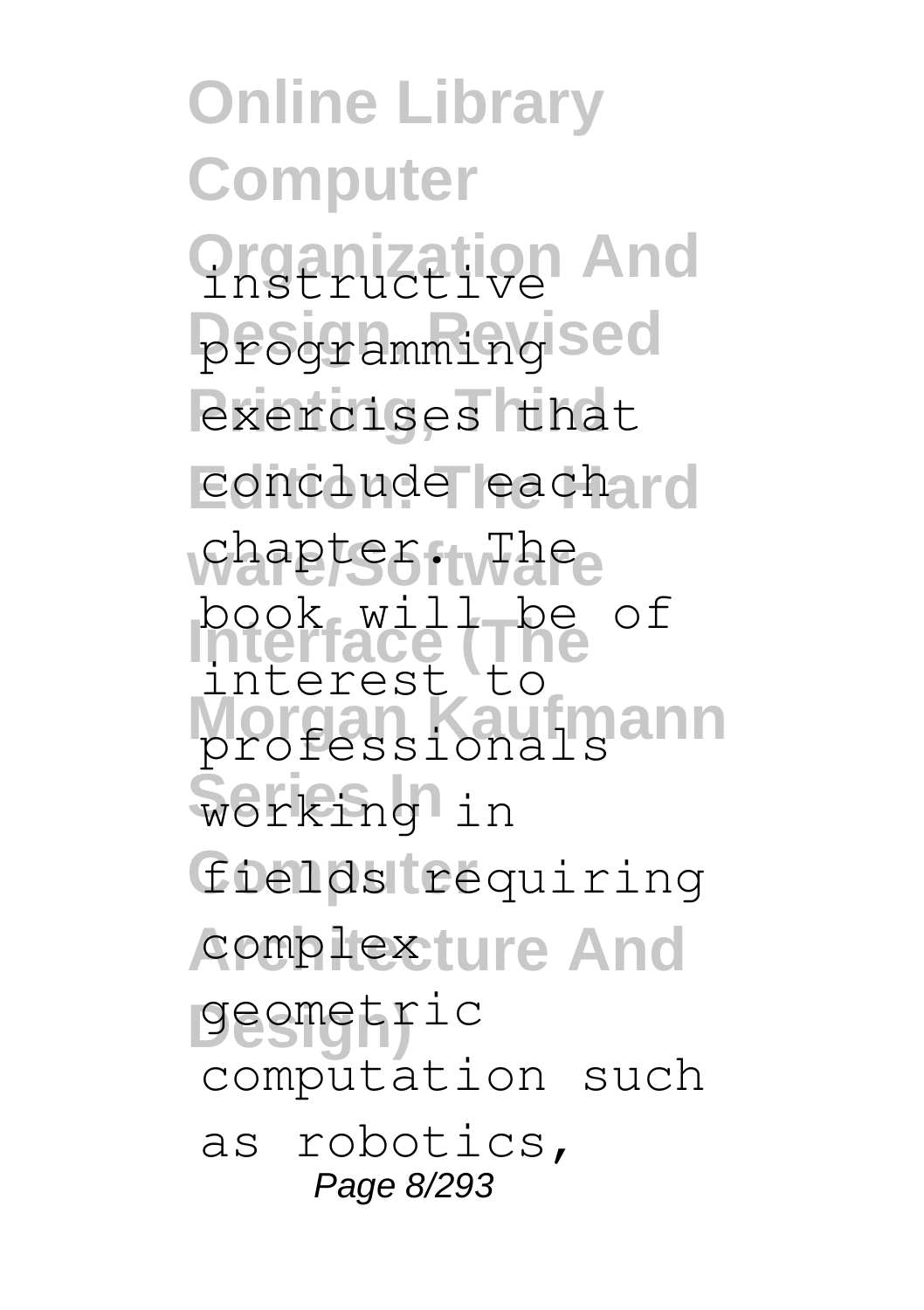**Online Library Computer Organization And** computer **graphics, existed** computer games. **It is nalso beard** wdeals5Pfware **Interface (The** students in <u>Kaufmann</u> **Series In** undergraduate programs<sup>r</sup> in computerure And **Design)** science. graduate advanced Explains GA as a natural Page 9/293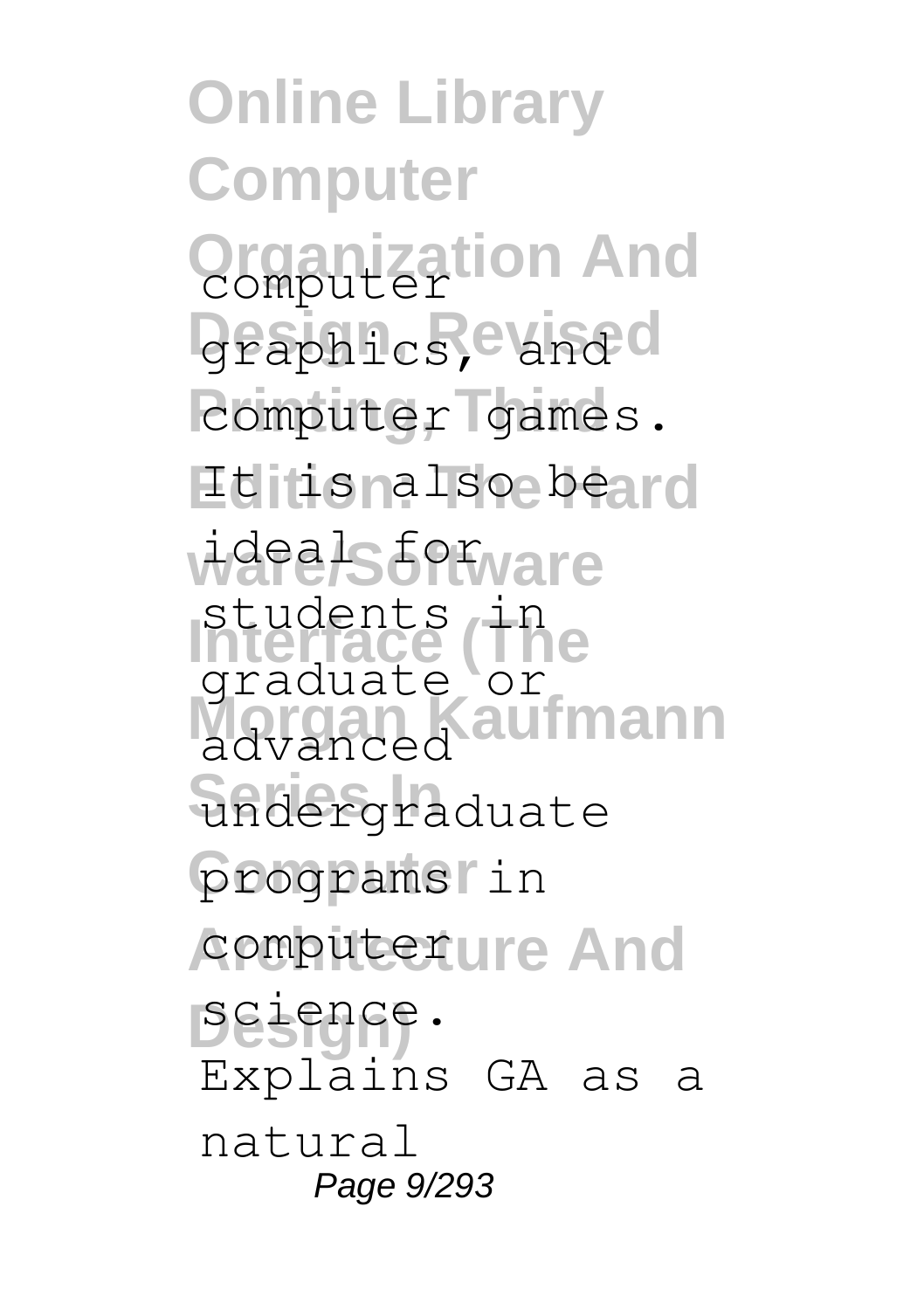**Online Library Computer Organization And** extension of linear algebra and conveys its significance for **ware/Software** 3D programming **Interface (The Morgan Kaufmann** robotics. Systematically explores the And **Design)** concepts and of geometry in graphics, vision, and techniques that are key to Page 10/293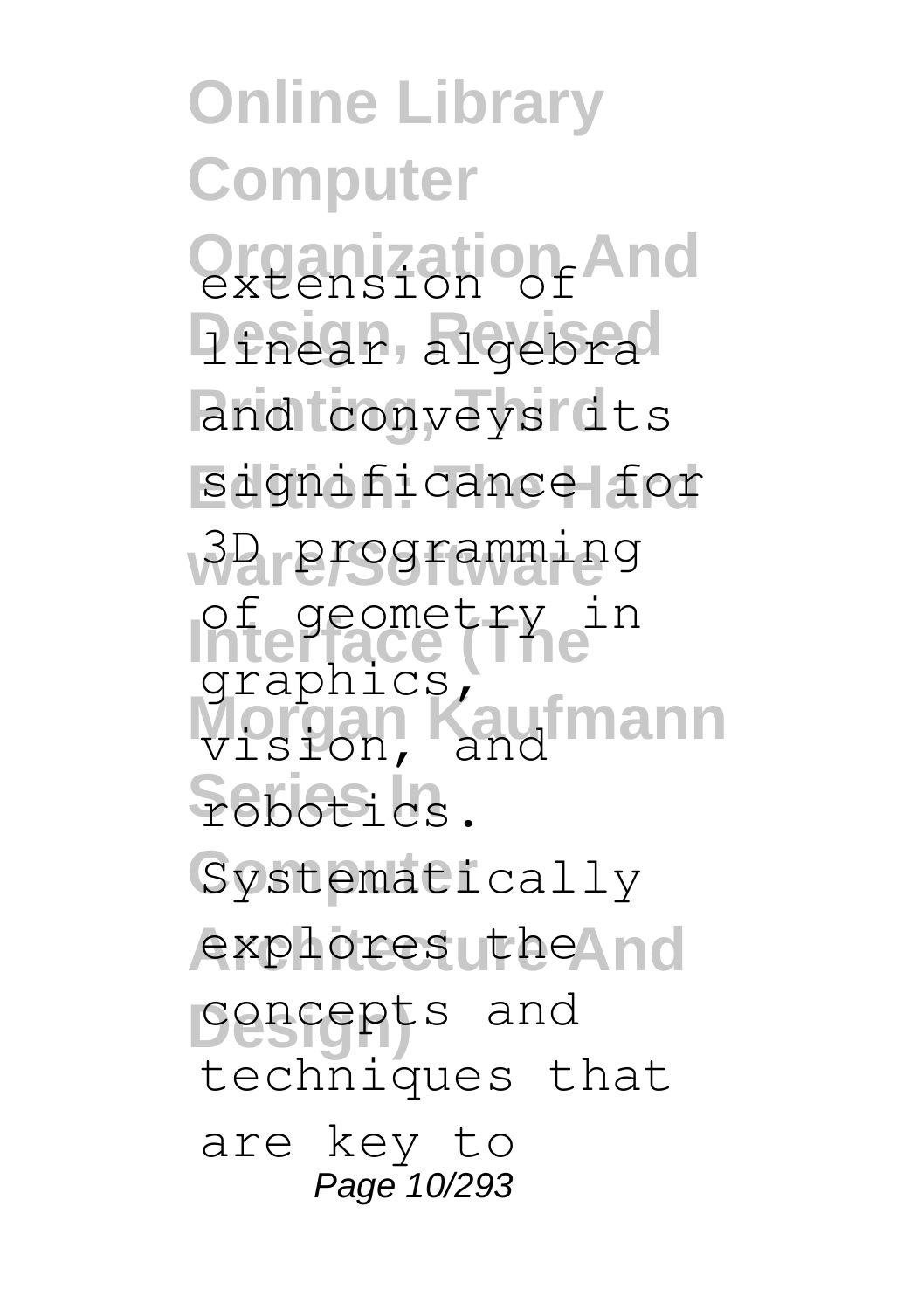**Online Library Computer Organization And** representing **Diementary** ised objects, and c geometric<sub>le</sub> Hard operators using GA. Covers in **Morgan Kaufmann** Seconvenient way **Computer** to implement 3D geometry using a **Design)** 5D detail the representation space. Presents Page 11/293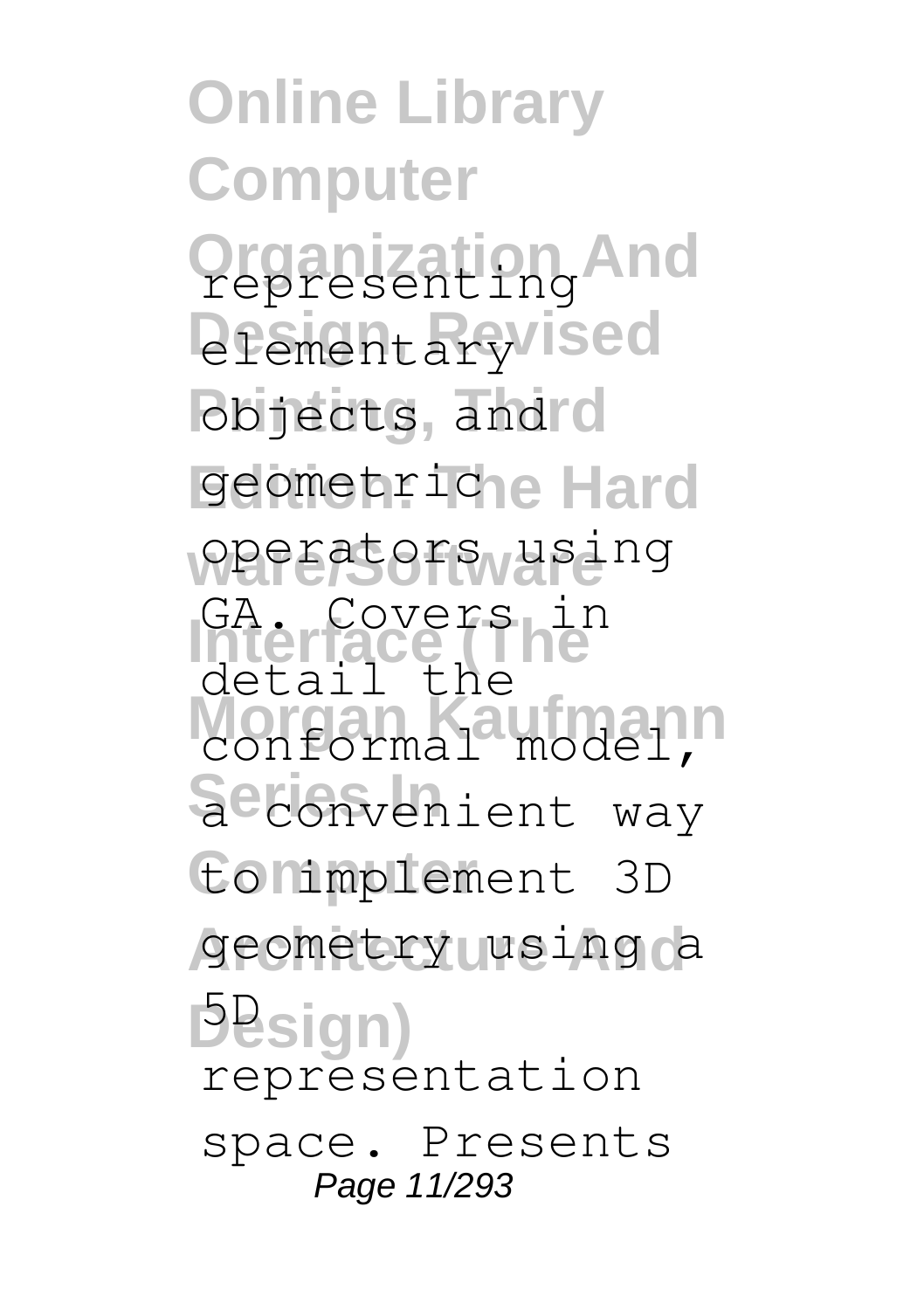**Online Library Computer Organization And** approaches tod making GA and integral part of W<sup>our</sup> Software programming.<br>The lace **Morgan Kaufmann Series In** and programming **Computer** exercises helpful for both **Design)** students and ncludes practitioners. Companion web Page 12/293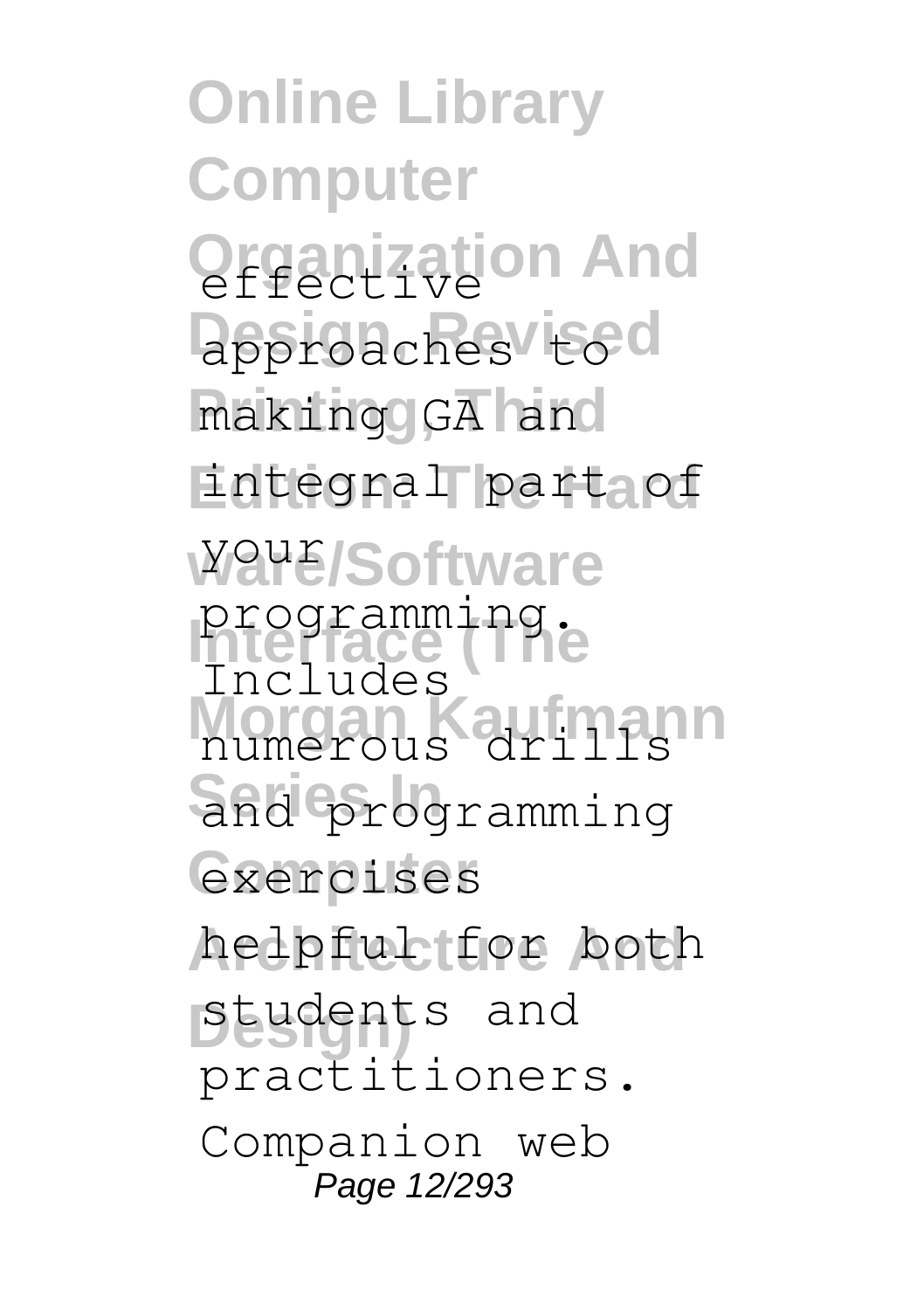**Online Library Computer Organization And Designt Revised** GAViewer, hard program that ard will/allowayeu **Interface (The** many of the 3D **Morgan Kaufmann Book,** and Gaigen 20 Ithelplatform forhtheture And **Design)** instructive to interact with programming exercises that Page 13/293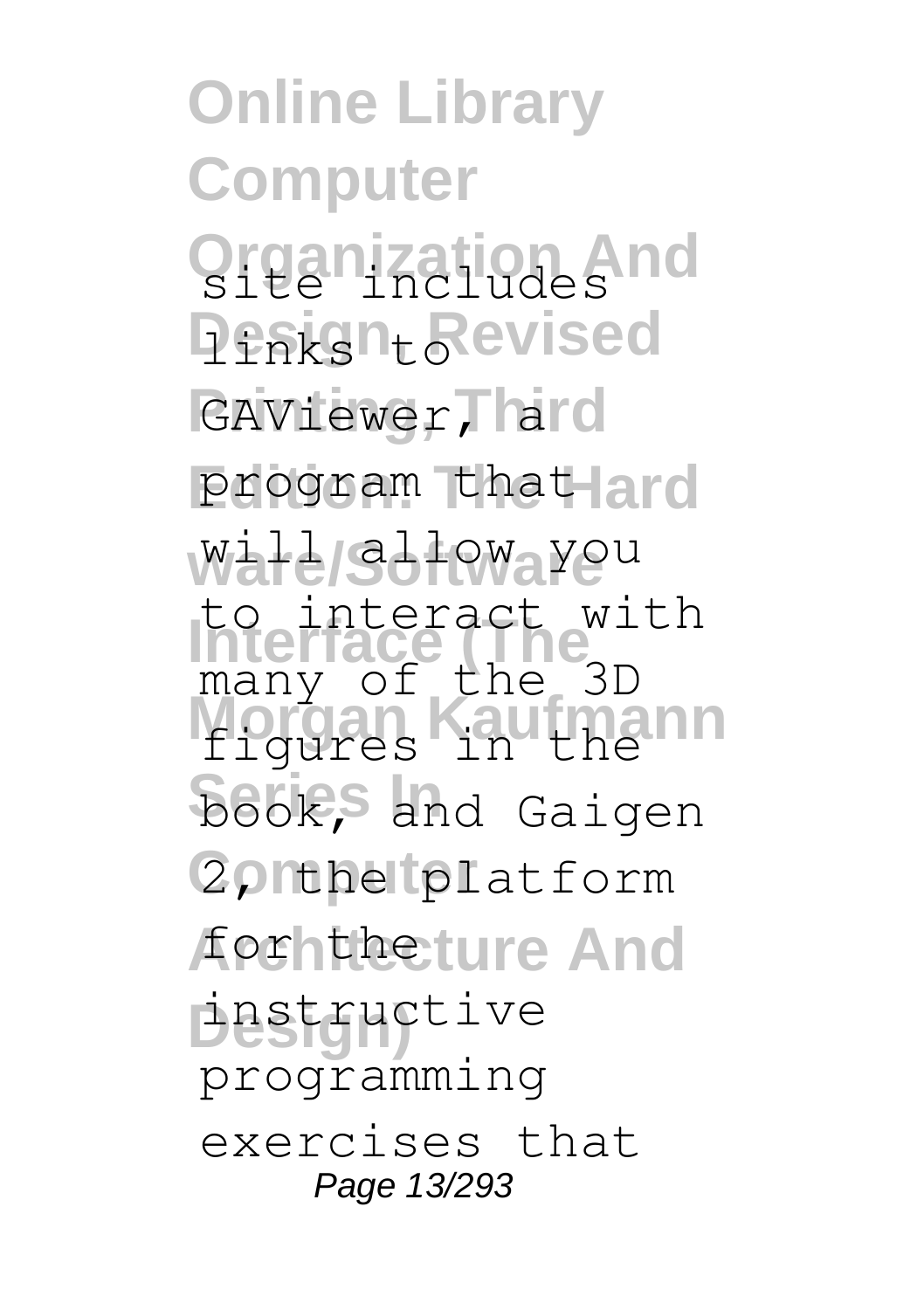**Online Library Computer Quanization And DRapter Revised "Presents the** fundamentals of hardware ware **Interface (The** technologies, **Morgan Kaufmann Series In** computer **Computer** arithmetic, **Architecture And** pipelining, **Design)** memory assembly language, hierarchies and  $I/O$ "--Page 14/293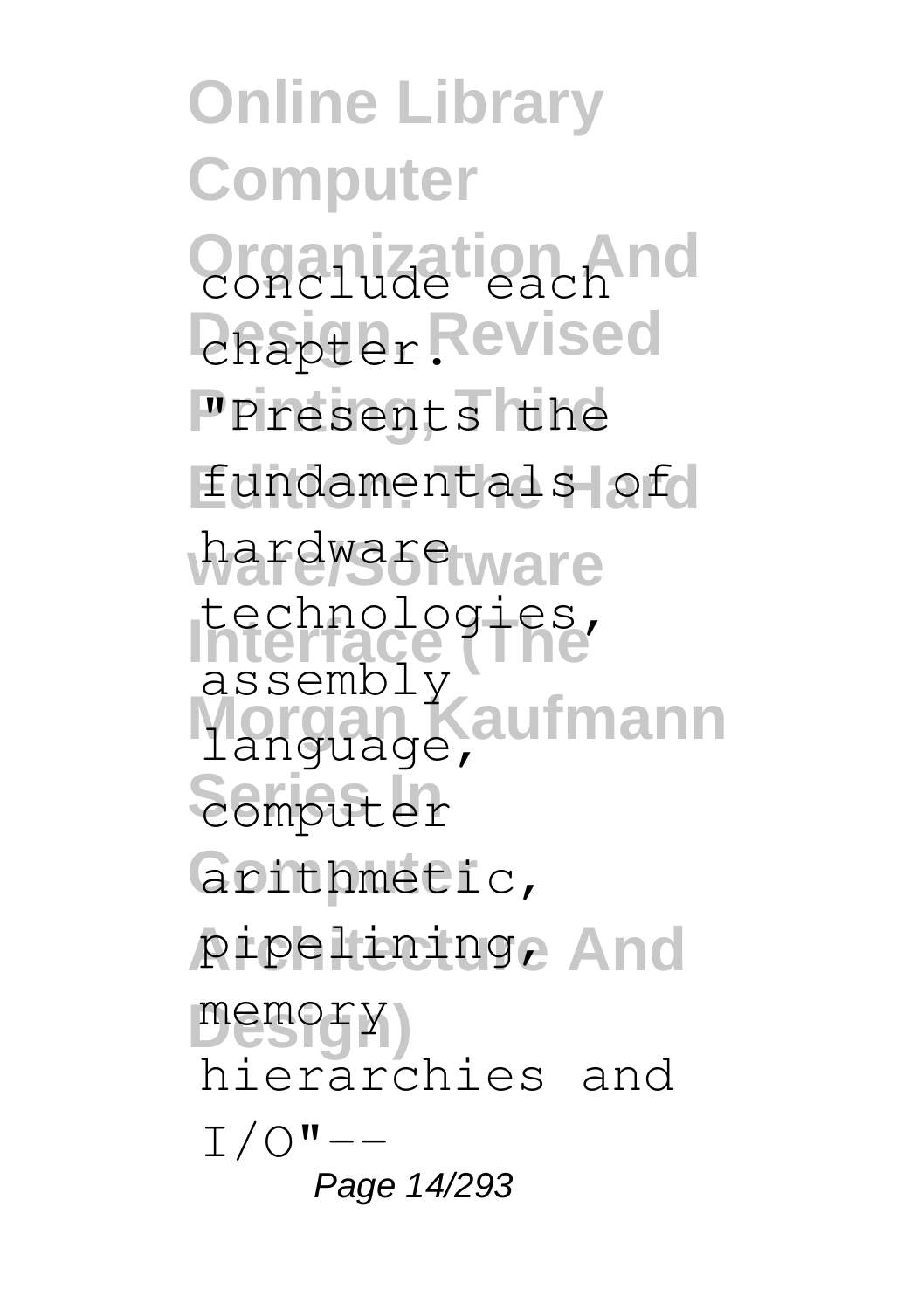**Online Library Computer Organization And** A new advanced t extbook/referenc e providing a comprehensiveard survey of ware hardware and<br>**Interface Morgan Kaufmann Selinciples** and methods cof computer systems **Design)** organization and software design. The book is suitable for Page 15/293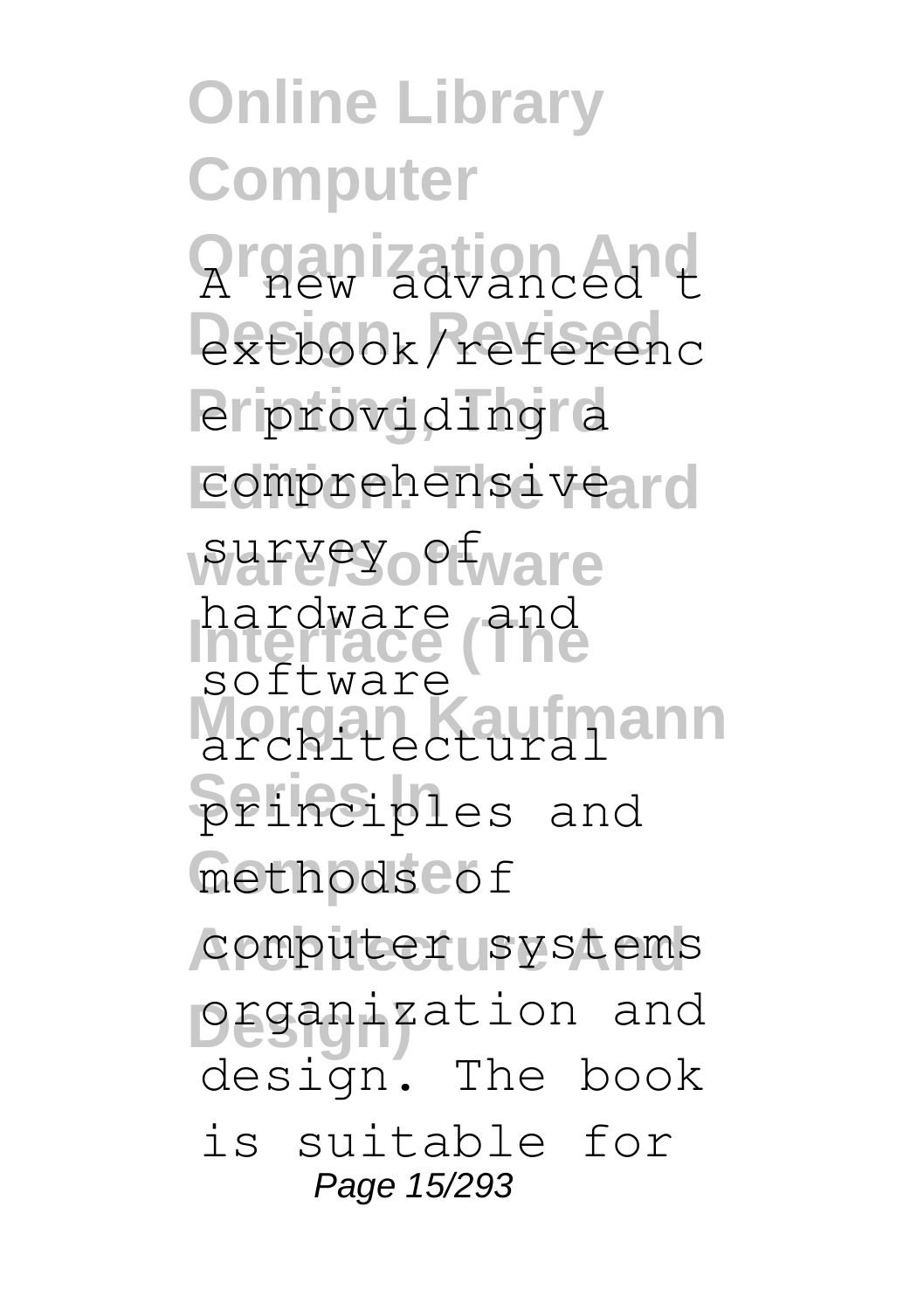**Online Library Computer Organization And** a first course **Pascomputerised** organization. **The style is ard ware/Software** similar to that **Interface (The** of the author's **Morgan Kaufmann** language in that Seristrongly **Computer** supports selfstudy by ure And **Design)** students. This on assembly organization facilitates Page 16/293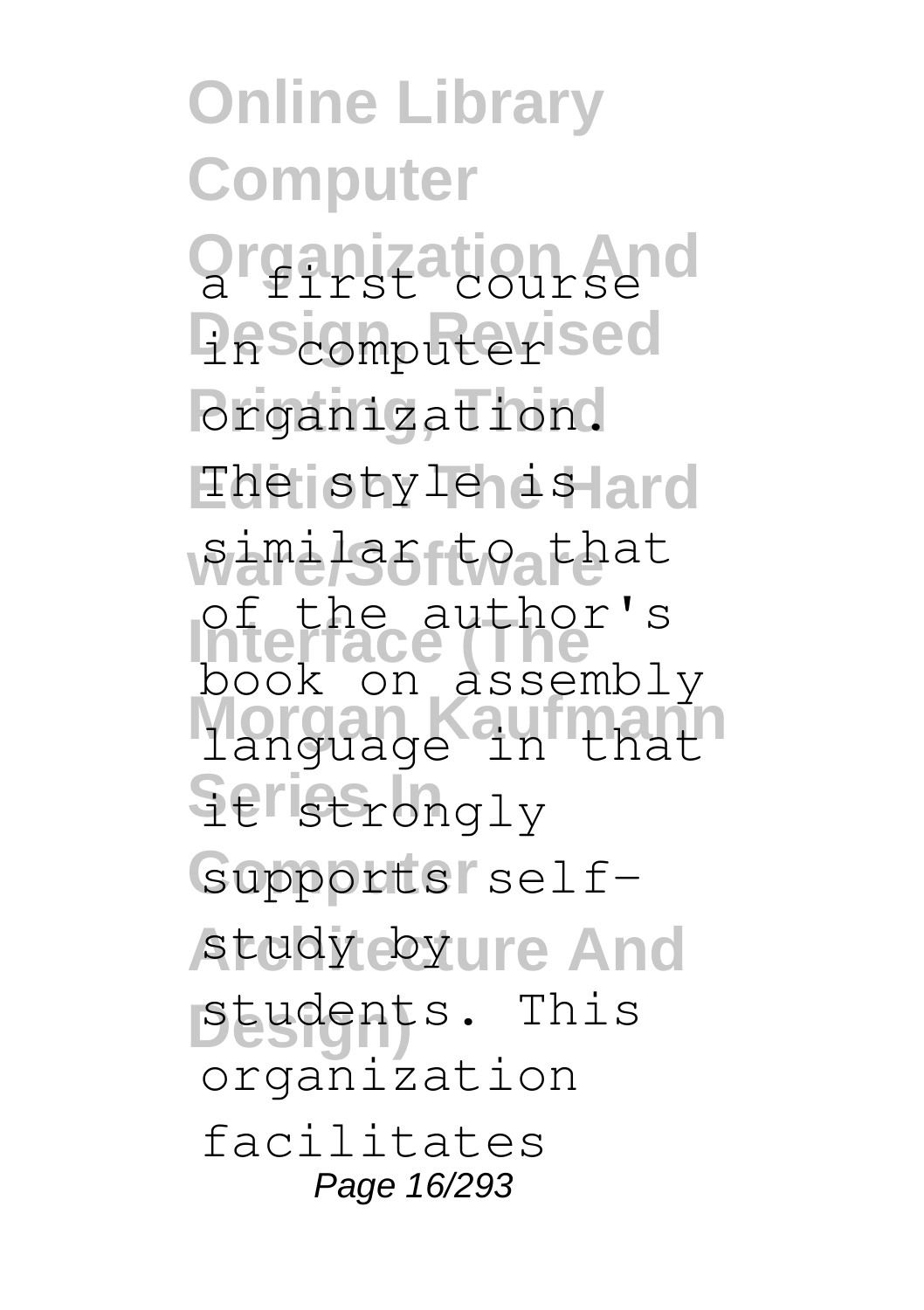**Online Library Computer Organization And** compressed **Design, Revised** presentation of materia<sub>1</sub>Third Emphasis is also placed on ware **Interface (The** related concepts designs/chips. **Series In** Topics: material presentation suitable ufor And Besfgn<sup>study;</sup> to practical concepts related to practical Page 17/293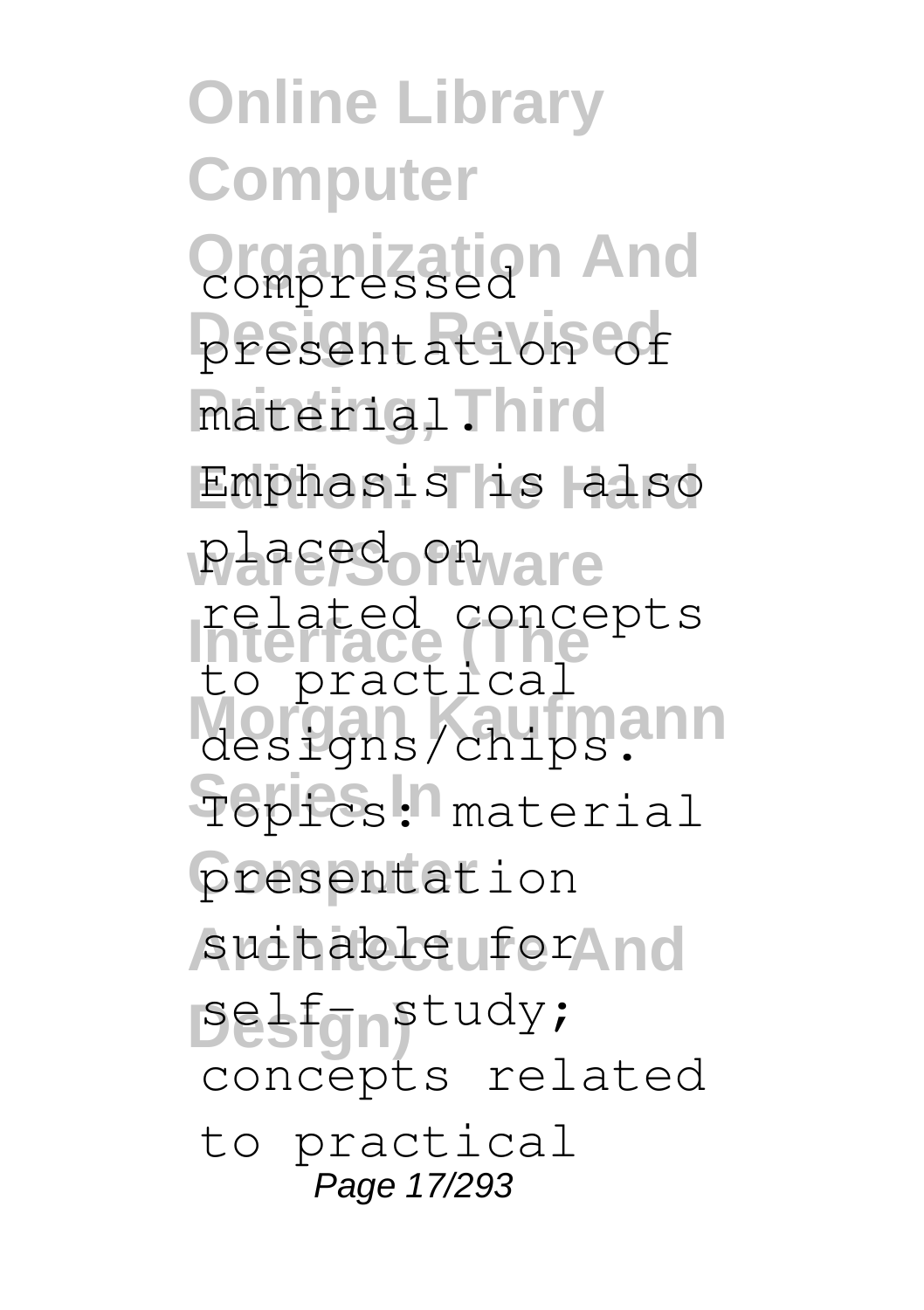**Online Library Computer Organization And** designs and Implementations; extensive hird examples and ard **ware/Software** figures; details **Interface (The** provided on **Morgan Kaufmann** logic simulation packages; free MASM download **Architecture And** instructions **Design)** provided; and several digital end-of-chapter exercises. Page 18/293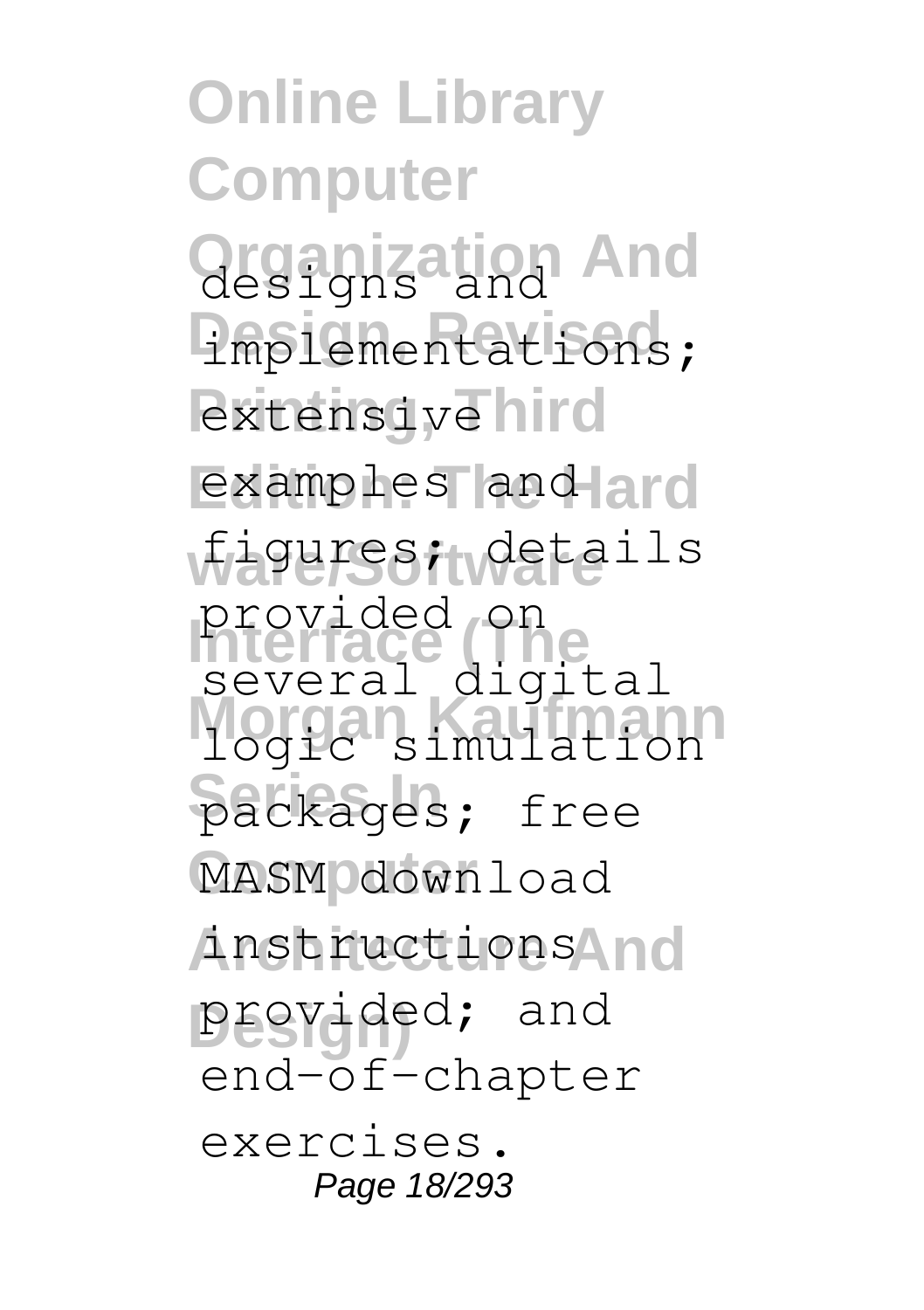**Online Library Computer Organization And** The merging of *<u>Desiputer and ed</u>* communication technologies ard with consumer **Interface (The** electronics has **Morgan Kaufmann** vistas for a **Series In** wide variety of designs cof computing re And **Design)** systems for opened up new diverse application Page 19/293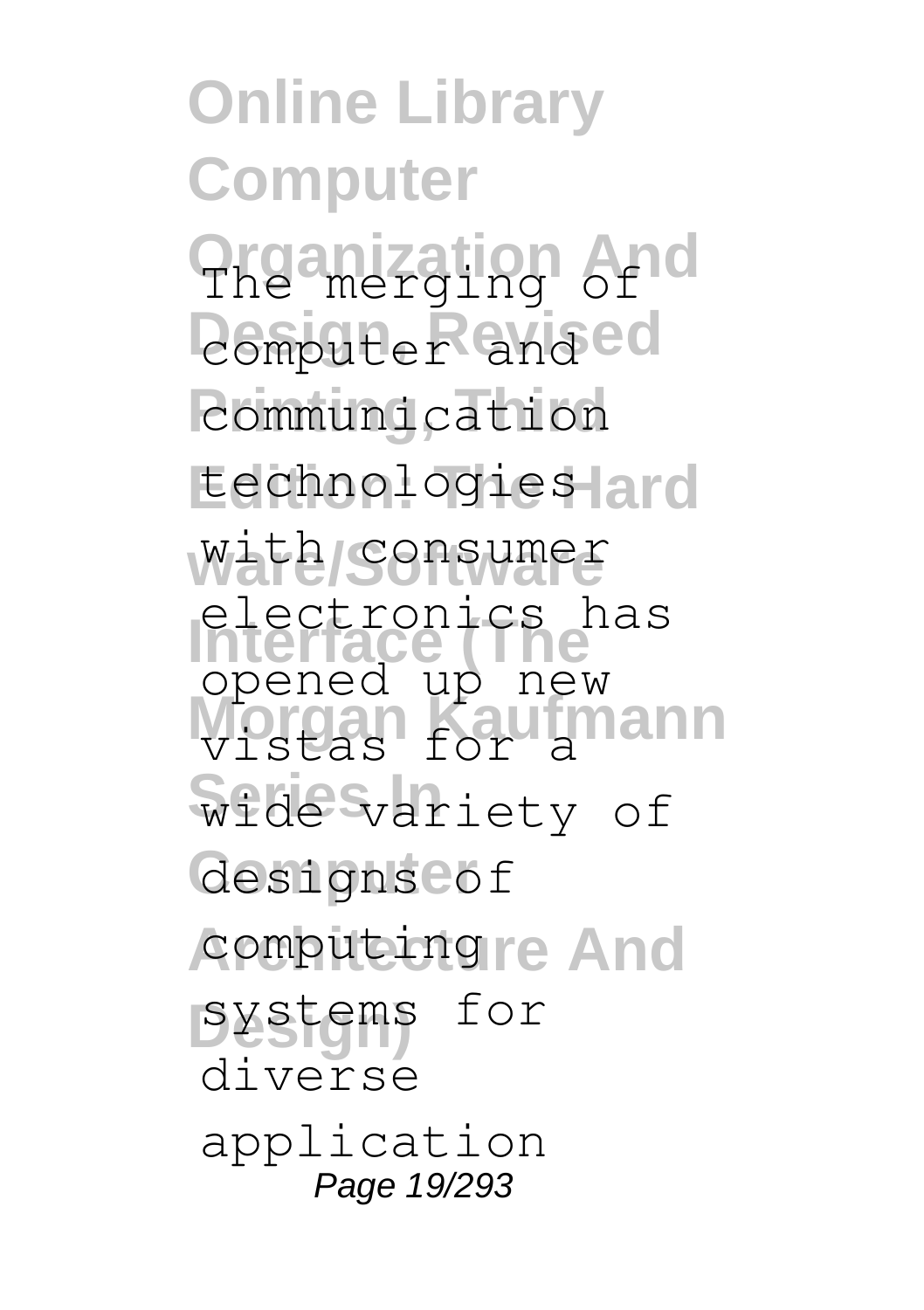**Online Library Computer Qrganization And** Pevised <sup>P</sup>andsed updated third edition one Hard Computertware **Interface (The** Design strives **Morgan Kaufmann** to make the Students keep pace with the changes, both in **Design)** technology and Organization and pedagogy in the fast growing Page 20/293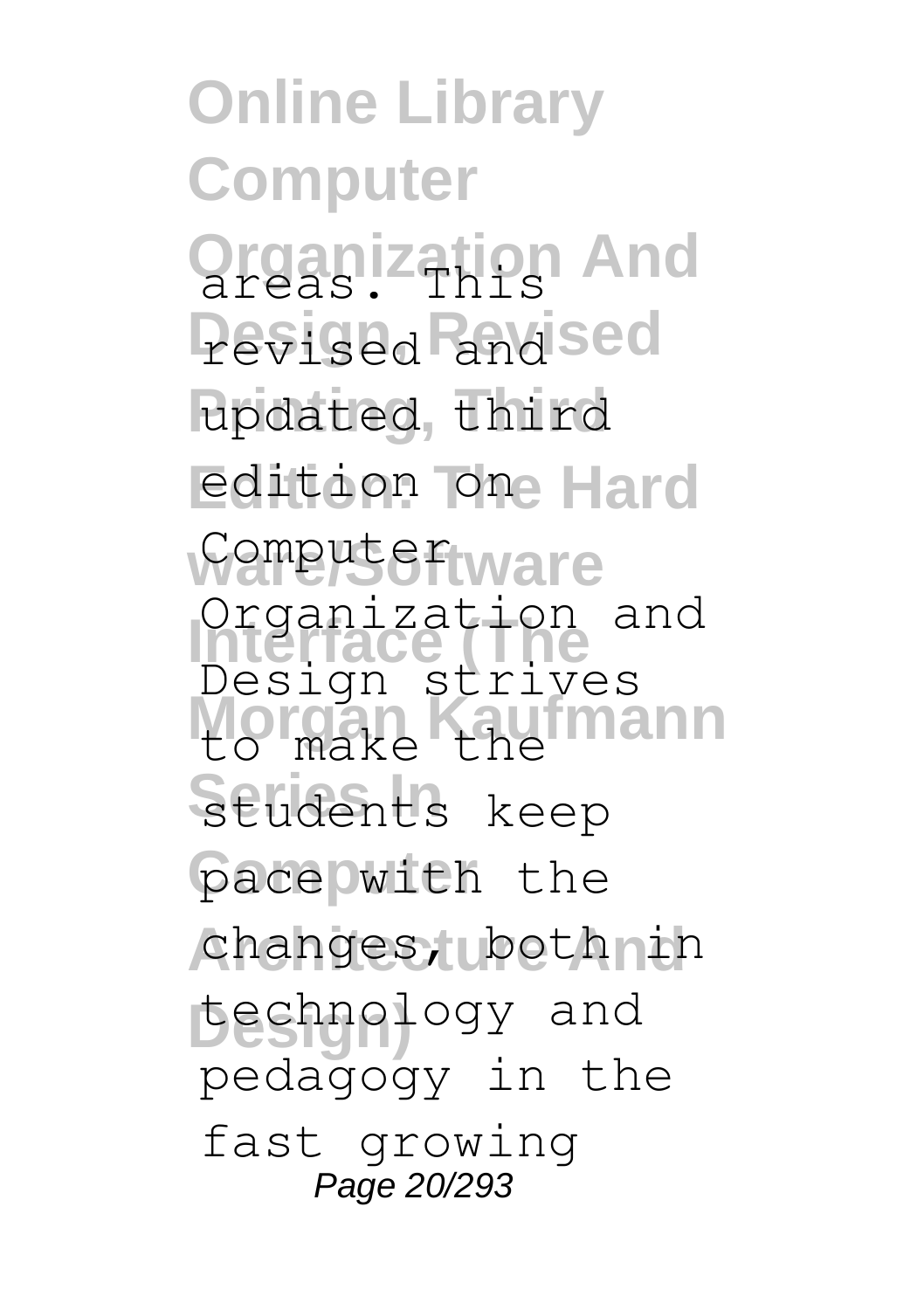**Online Library Computer Organization And** discipline of *<u>Computer</u>* science and engineering. **Edition: The Hard** The basic **ware/Software** principles of **Interface (The** behaviour of **Morgan Kaufmann** complex **Series In** functions can be **Computer** realized with **Architecture And** the **Design)** interconnected how the intended network of digital blocks Page 21/293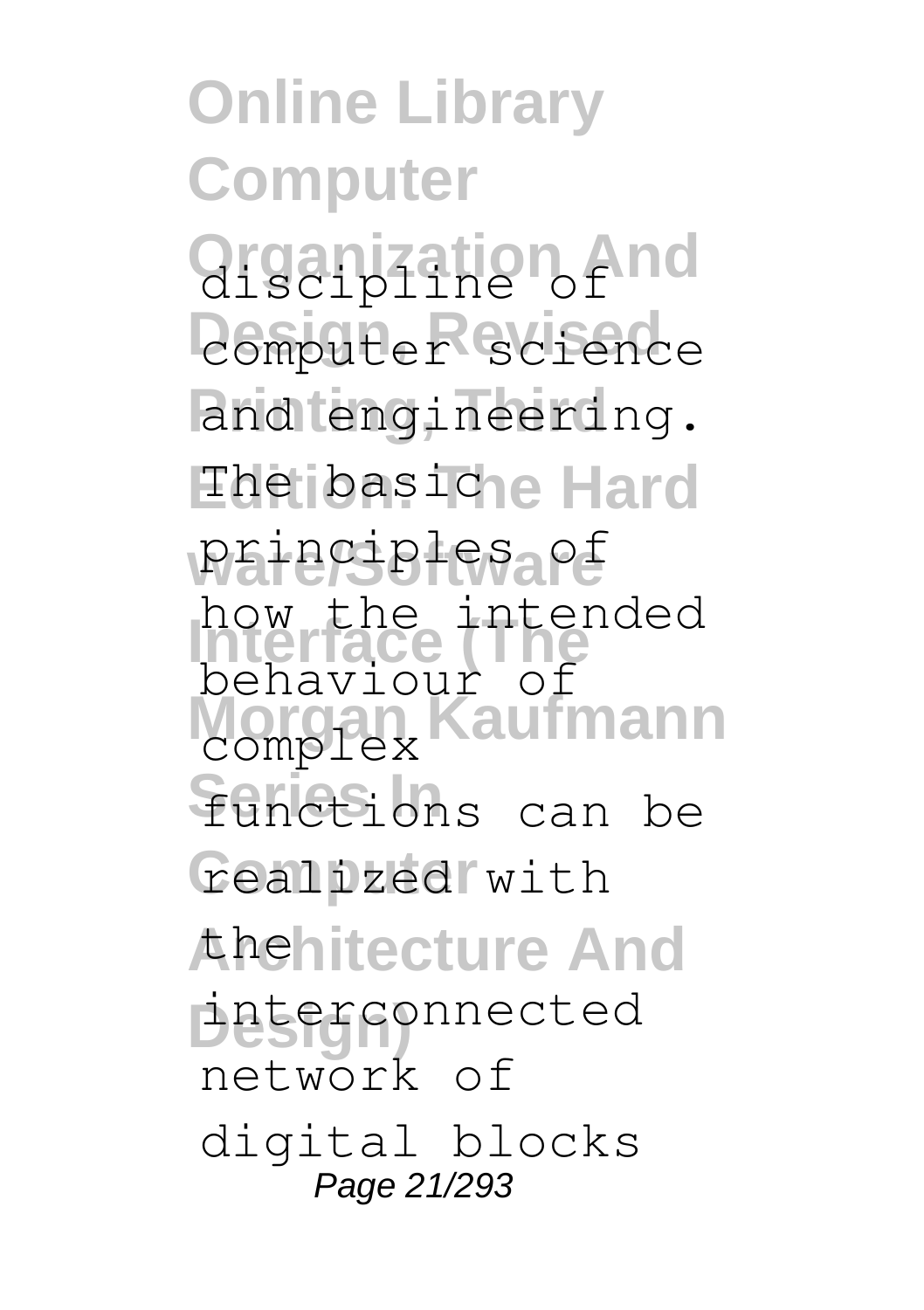**Online Library Computer Organization And** are explained in **Design, Revised** understand **rd** style. WHAT IS d NEW<sub>e</sub>TO<sub>o</sub>THIS<sub>re</sub> **EDITION**<br>Interface (The **Morgan Kaufmann** chapter on **Series In** Computer Networking, **Architecture And** Internet, and **Design)** Wireless Includes a new Networks. Introduces Page 22/293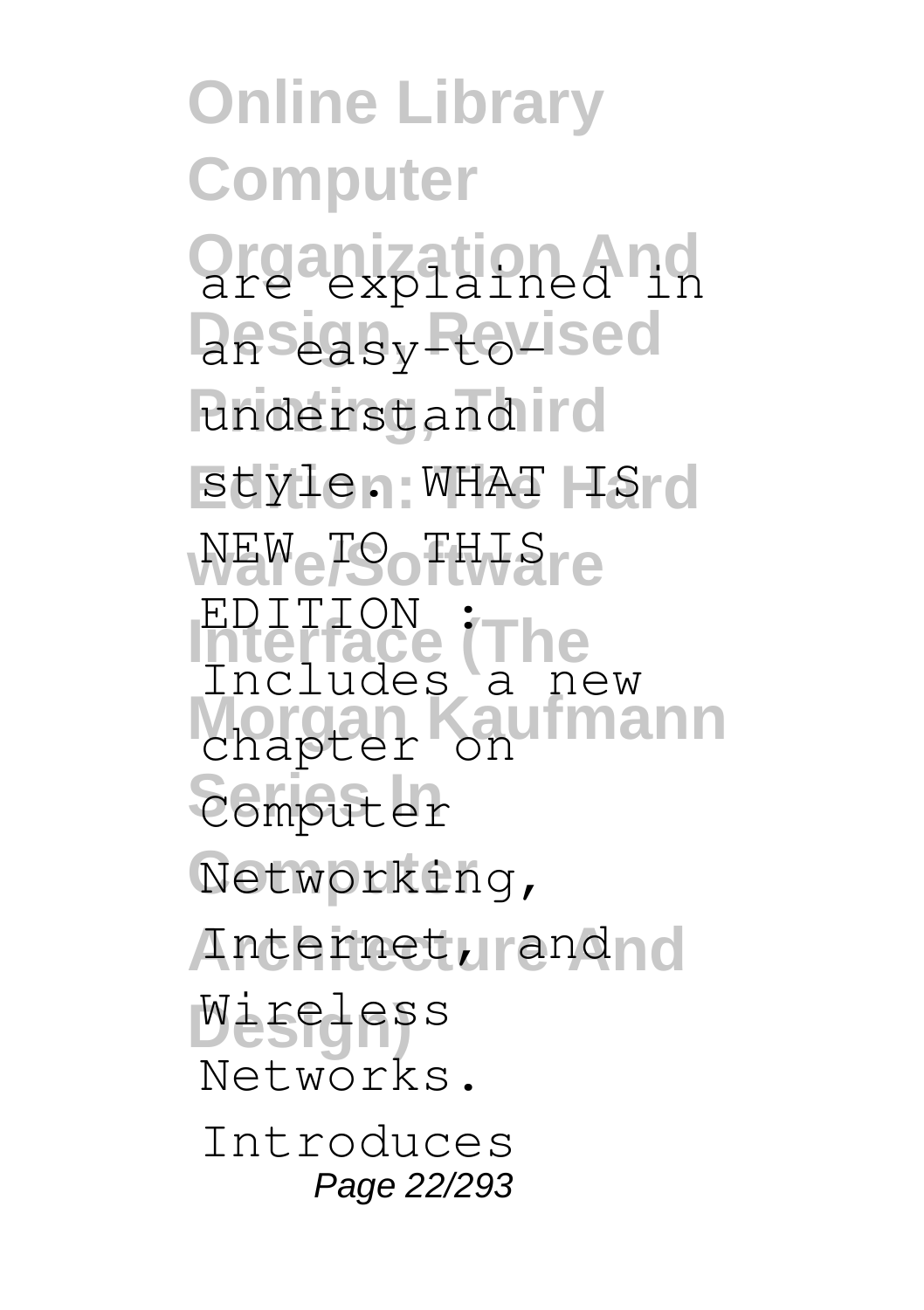**Online Library Computer Organization And** topics such as Wireless input-**Poutput** gdevices, RAID technology builts arounde **Interface (The** USB, SCSI, etc. **Morgan Kaufmann Series In** Provides a large number of design problems and no **Design)** their solutions disk arrays, in each chapter. Presents state-Page 23/293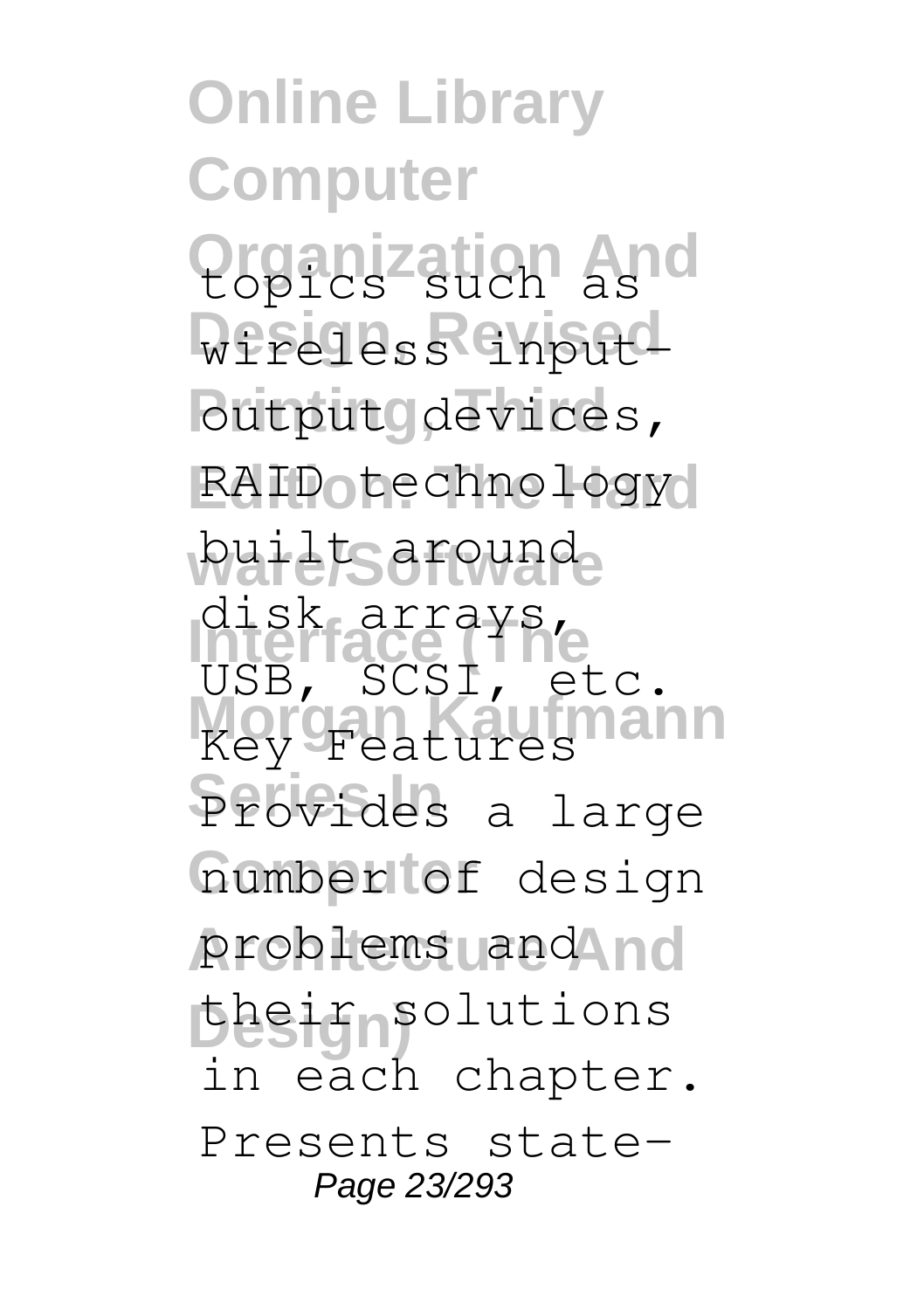**Online Library Computer Ofganization And Memory, Revised** technology which **Edition: The Hard** includes EEPROM **ware/Software** and Flash Memory **Interface (The** Storage, Cache, Virtual Memory, **Series In** Associative Memory, Magnetic **Architecture And** Bubble, and **Design)** Charged Couple . from Main Device. Shows how the basic Page 24/293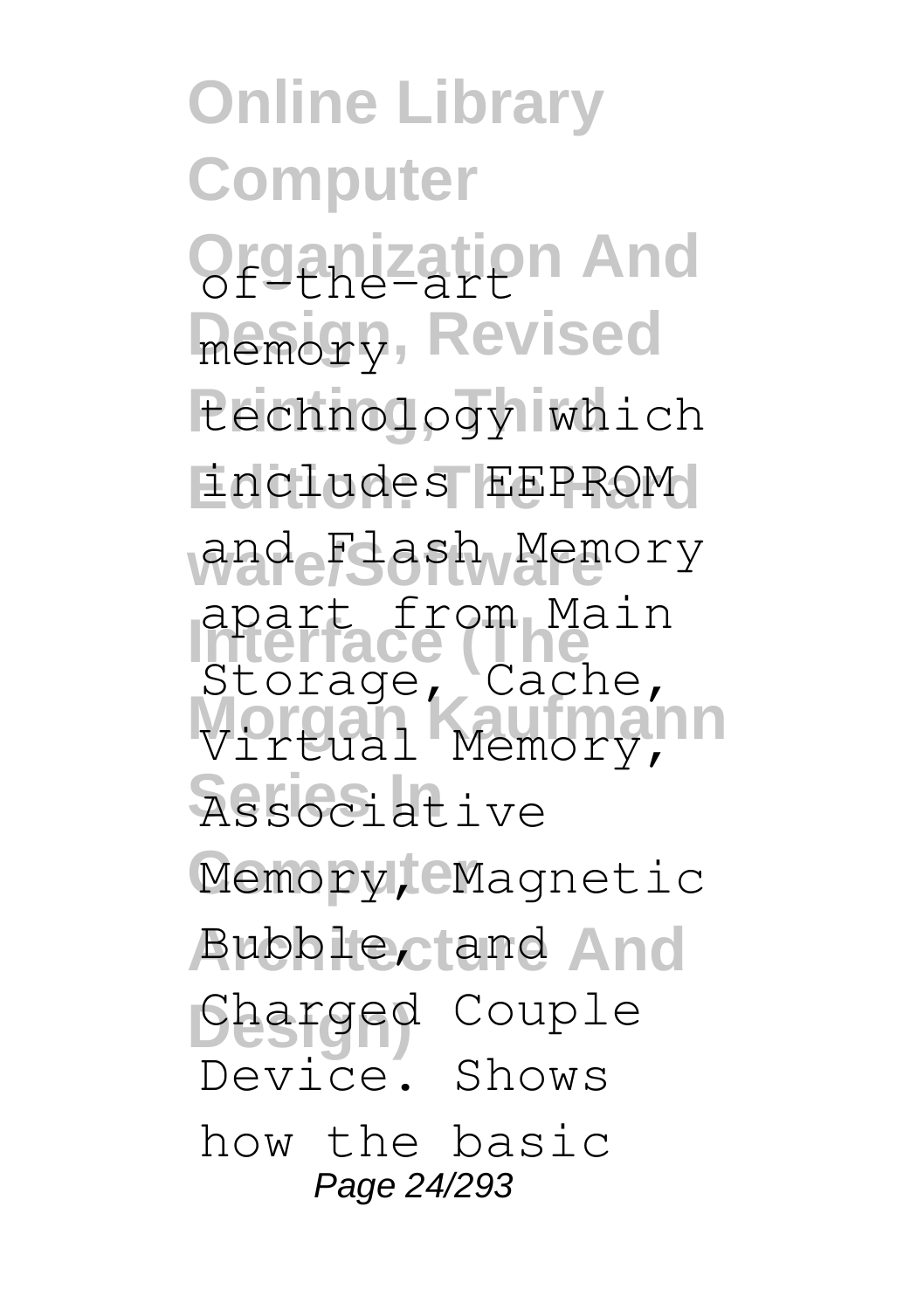**Online Library Computer Organization And** data types and data structures are supported in hardware.he Hard **Besidesftware Interface (The** students, engineers should find reading **Computer** this designoriented text nd beth useful and practising rewarding. Designing for Page 25/293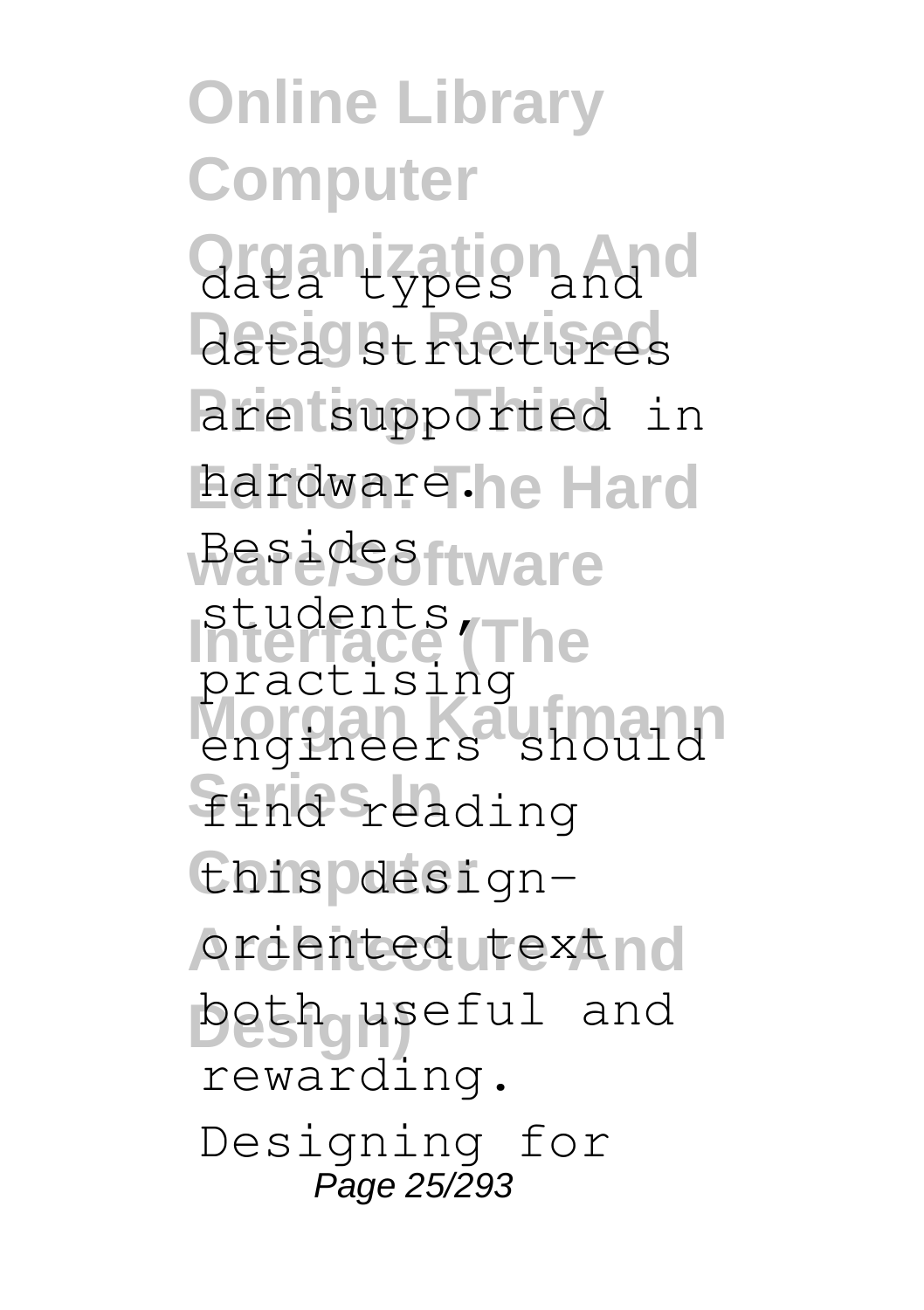**Online Library Computer Organization And** Performance Bystem-Levelsed **Design of GPU-**Based Embedded d Systems<sub>ftware</sub> **Computer**<br>Interface (The **Morgan Kaufmann** Design MIPS **Series In** Edition The **Effects** of Nuclear Weapons **Design)** Fundamentals and Organization and Principles of Computer Design, Page 26/293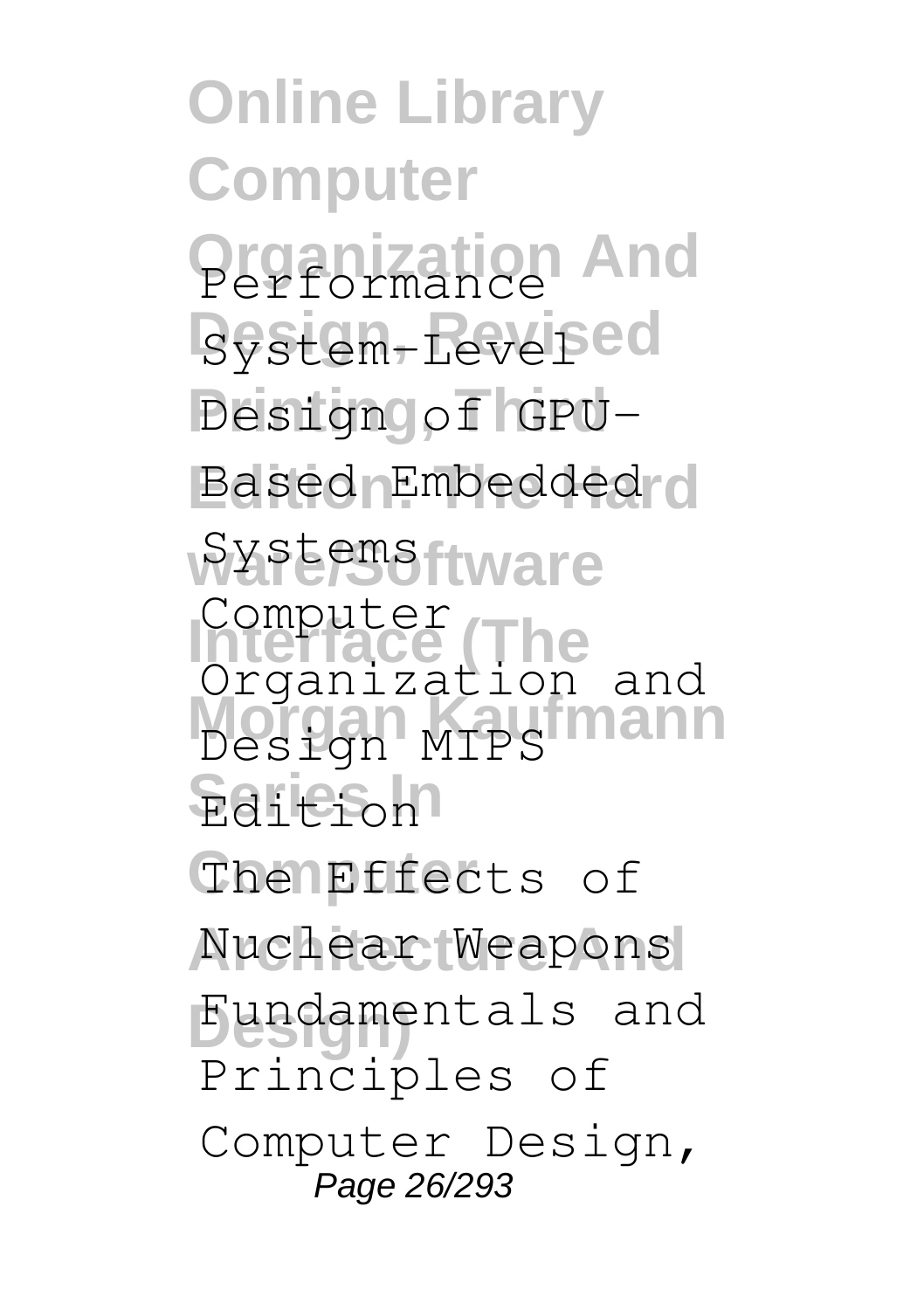**Online Library Computer Organization And** Second Edition *<u>Demputerevised</u>* **Organisation** & Architecture<sup>1</sup>ard **Jn addition to** e **ithoroughly**The updating every<sub>hann</sub> aspect of the text to reflect the most **Architecture And** current computing technology, the third edition \*Uses

Page 27/293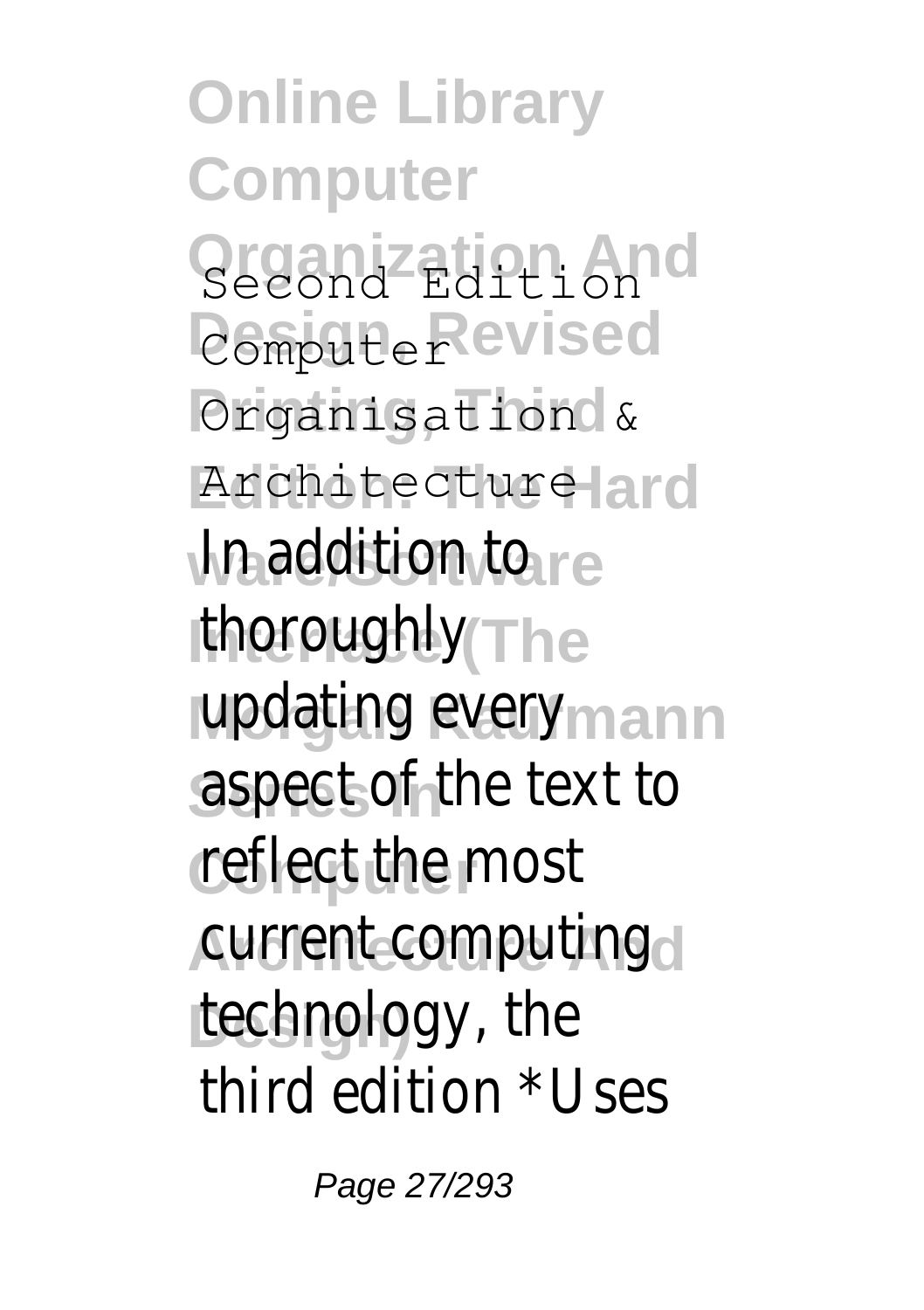**Online Library Computer Organization And MIPS 32** as the **Primary teaching Edition: The Hard** ISA. \*Presents the assembler-to-HLL **Interface (The** translations in both **Morgan Kaufmann** C and Java. **Series In** \*Highlights the **Computer**<br>latest developments **Architecture** in **Design)** Real Stuff sections: + Intel IA-32 + Page 28/293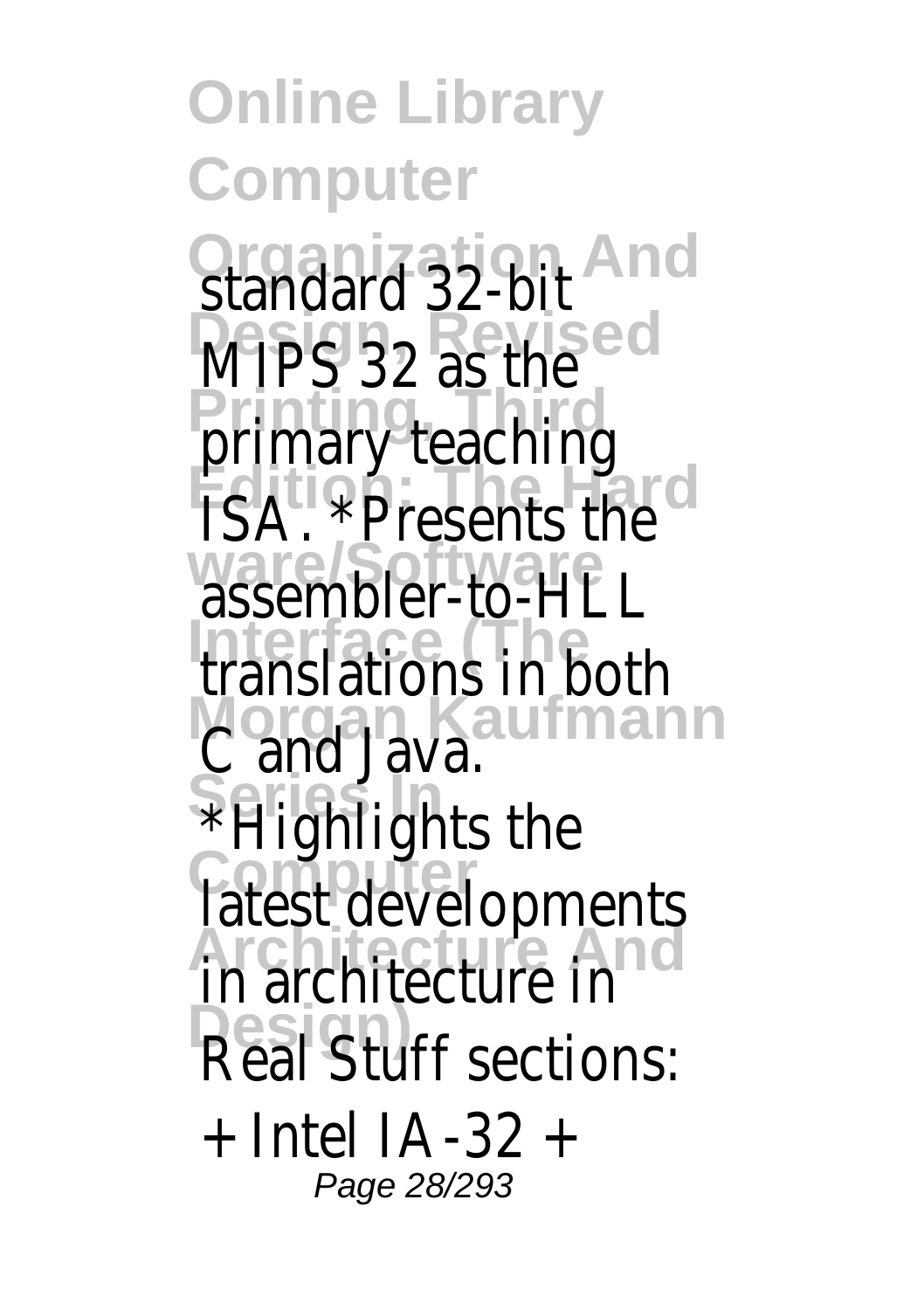**Online Library Computer** Power PC 604 + **Design, Revised** Google's PC cluster **Printing, Third** + Pentium P4 + SPEC CPU<sub>2000</sub> **ware/Software** benchmark suite for processors + SPEC Web99<sup>mann</sup> **Series In** benchmark for web **Computer** servers + EEMBC **benchmark** for not **Design)** embedded systems + AMD Opteron Page 29/293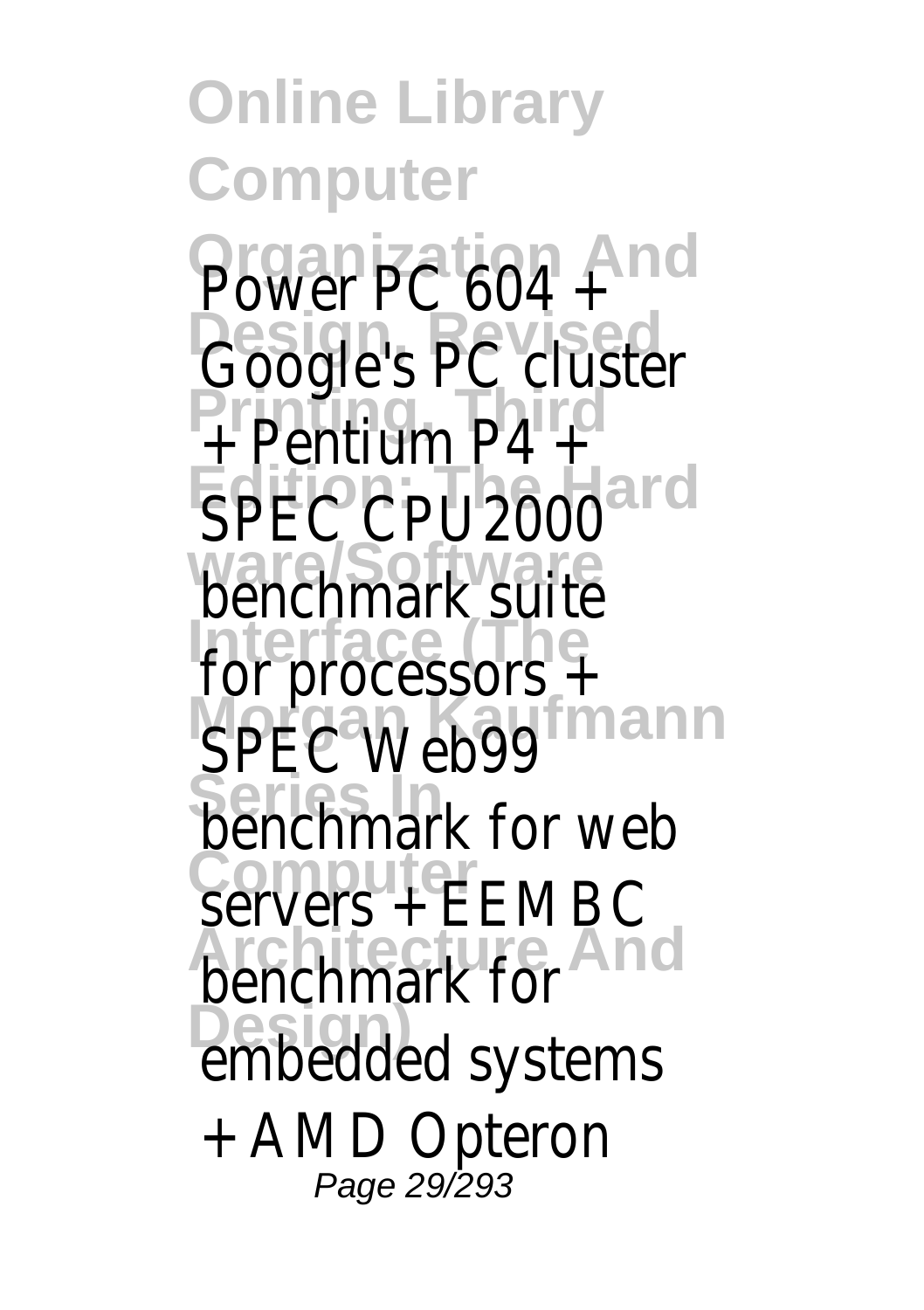**Online Library Computer Organization And** memory hierarchy **Design, Revised** + AMD vs. 1A-64 **New support for** distinct course **ware/Software** goals Many of the adopters who have used our book **Series In** throughout its two editions are refining their **And Designed**<br>
courses with a greater hardware Page 30/293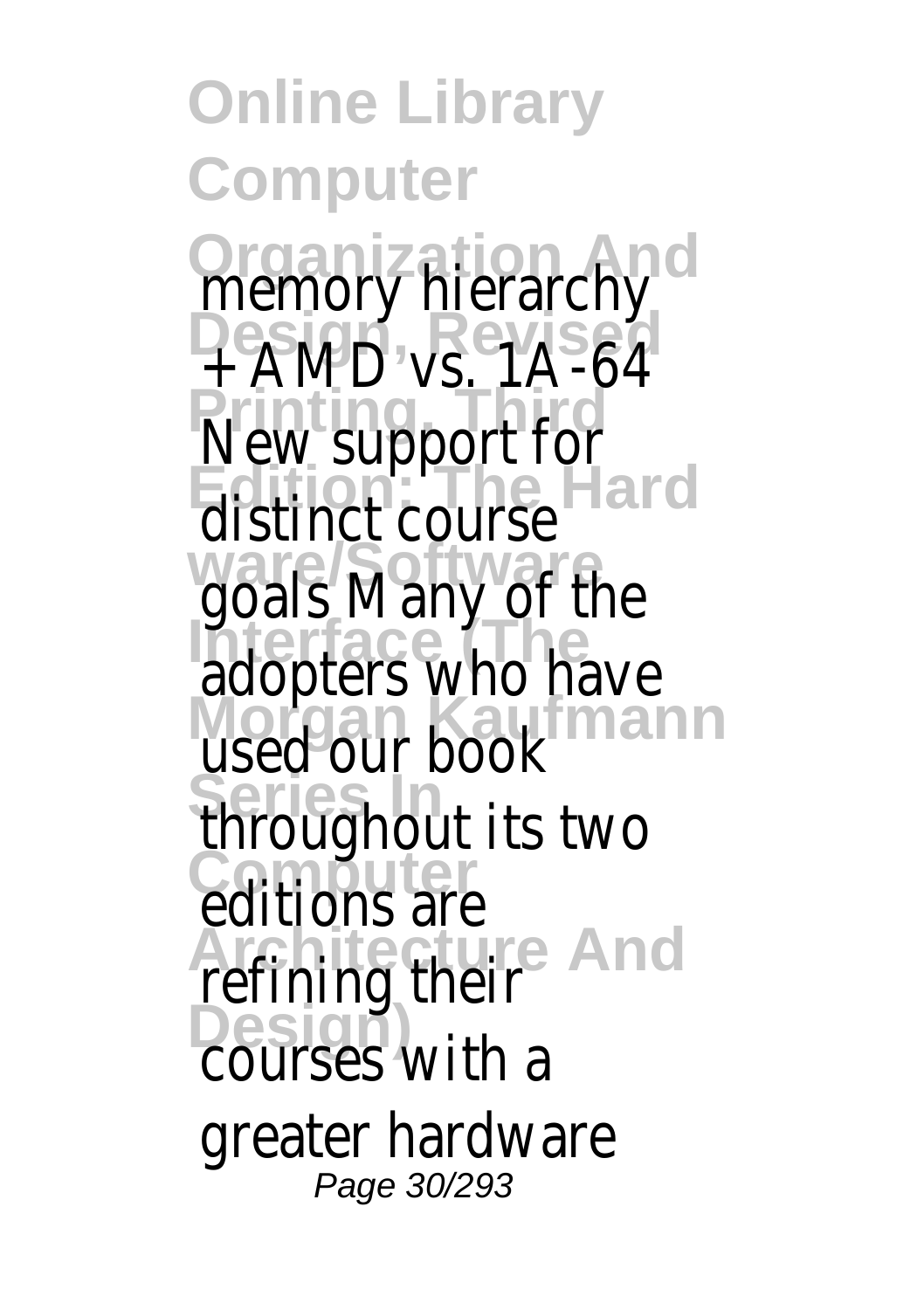**Online Library Computer** Or software focus. We have provided **Profits** support these course goals: New **Interface Section 1997** a Hardware Focus **Series In** +Using logic design **Computer** conventions +Designing with<sup>d</sup> **Design)** hardware description Page 31/293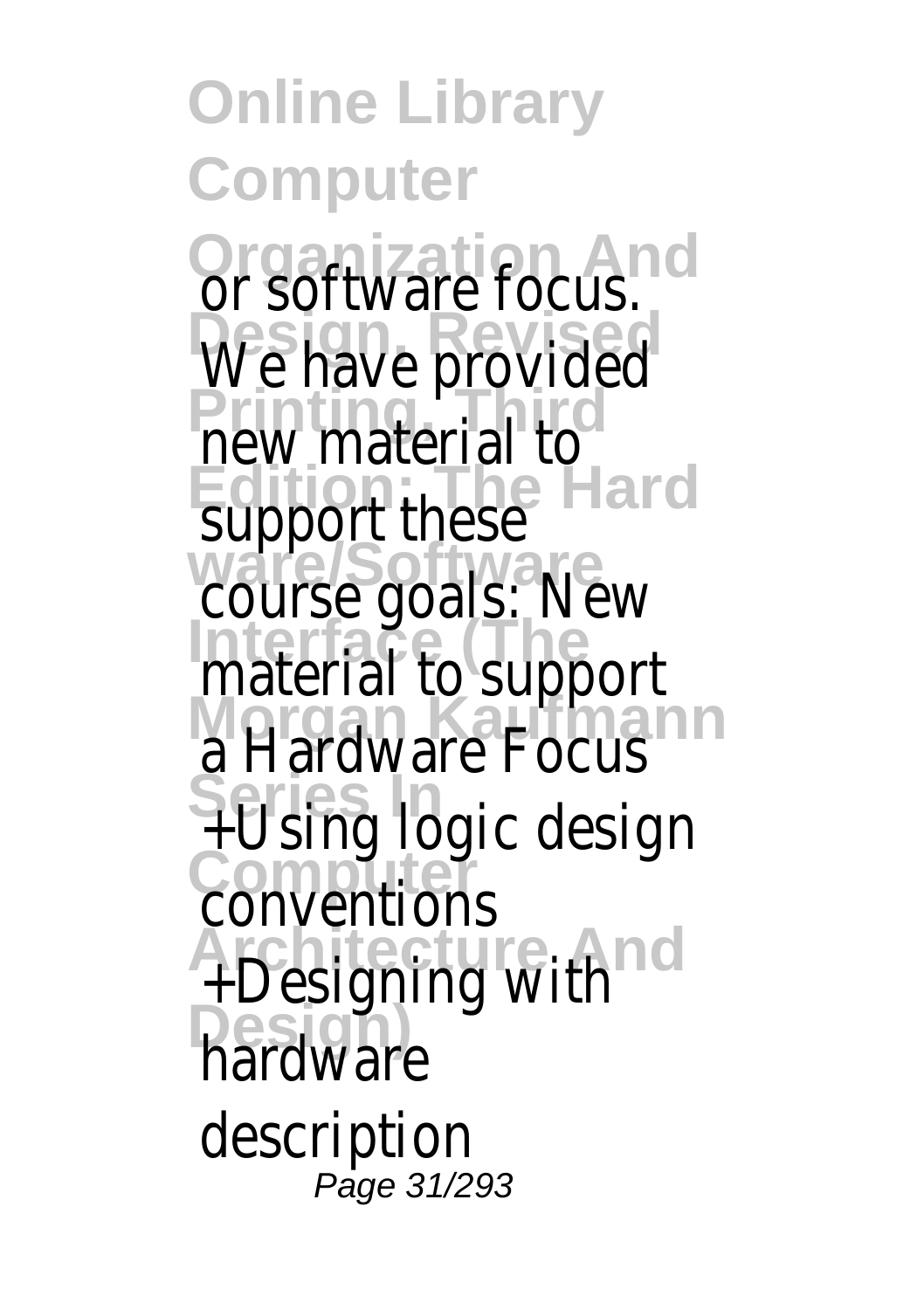**Online Library Computer Organization And Design, Revised** +Advanced **Printing, Third** pipelining **Edition: The Hard** +Designing with **FPGAs** +HDL **Interface**<br> **Interface Morgan Kaufmann** tutorials +Xilinx CAD tools New material to support **Architecture Component Design)** +How compilers languages Work +How to Page 32/293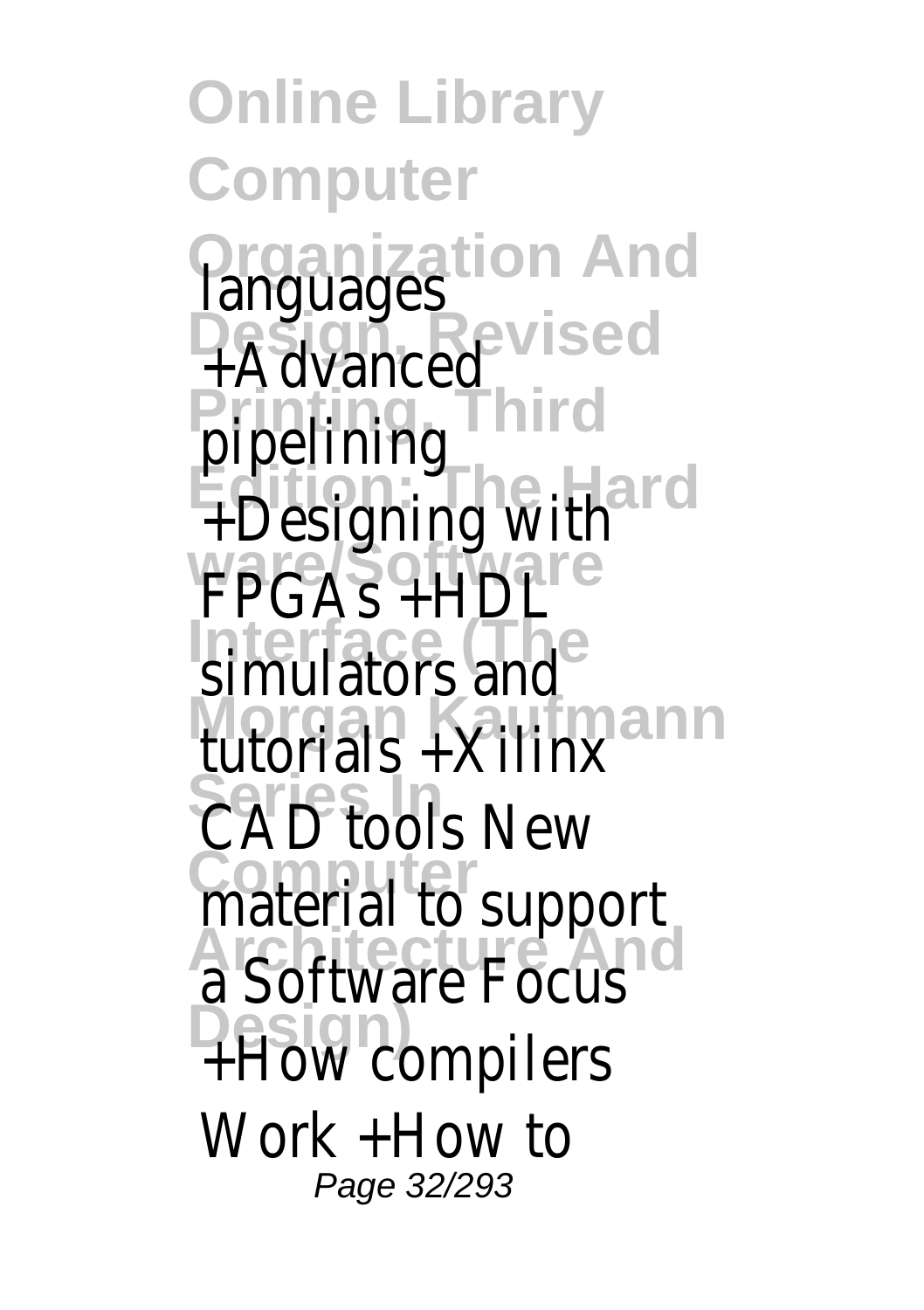**Online Library Computer Optimize compilers Design, Revised** +How to implement **Principle Internal Edition:** The Hard **warehouse** simulator and **Interface (The** tutorial +History **Morgan Kaufmann** sections on **Series In** programming languages, **Architecture And Design)** languages, compilers, operating systems and databases Page 33/293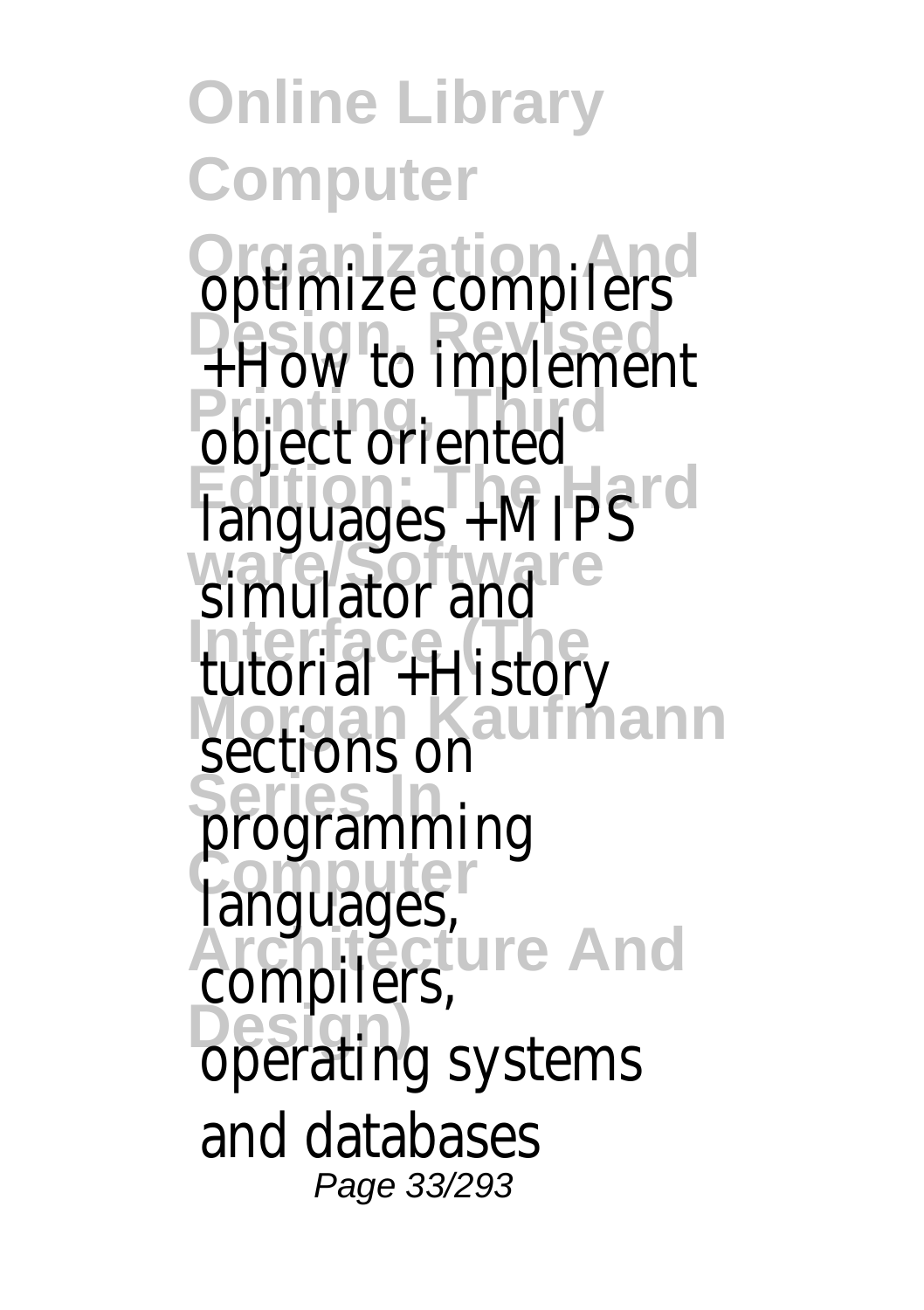**Online Library Computer** What's New in the **Third Edition New Printing, Third Edition: The Hard ware/Software Interface (The** Performance<sup>1</sup> **Series In** -Analyzes key performance issues **Architecture And** from the programmer's pedagogical features Understanding Program perspective Check Page 34/293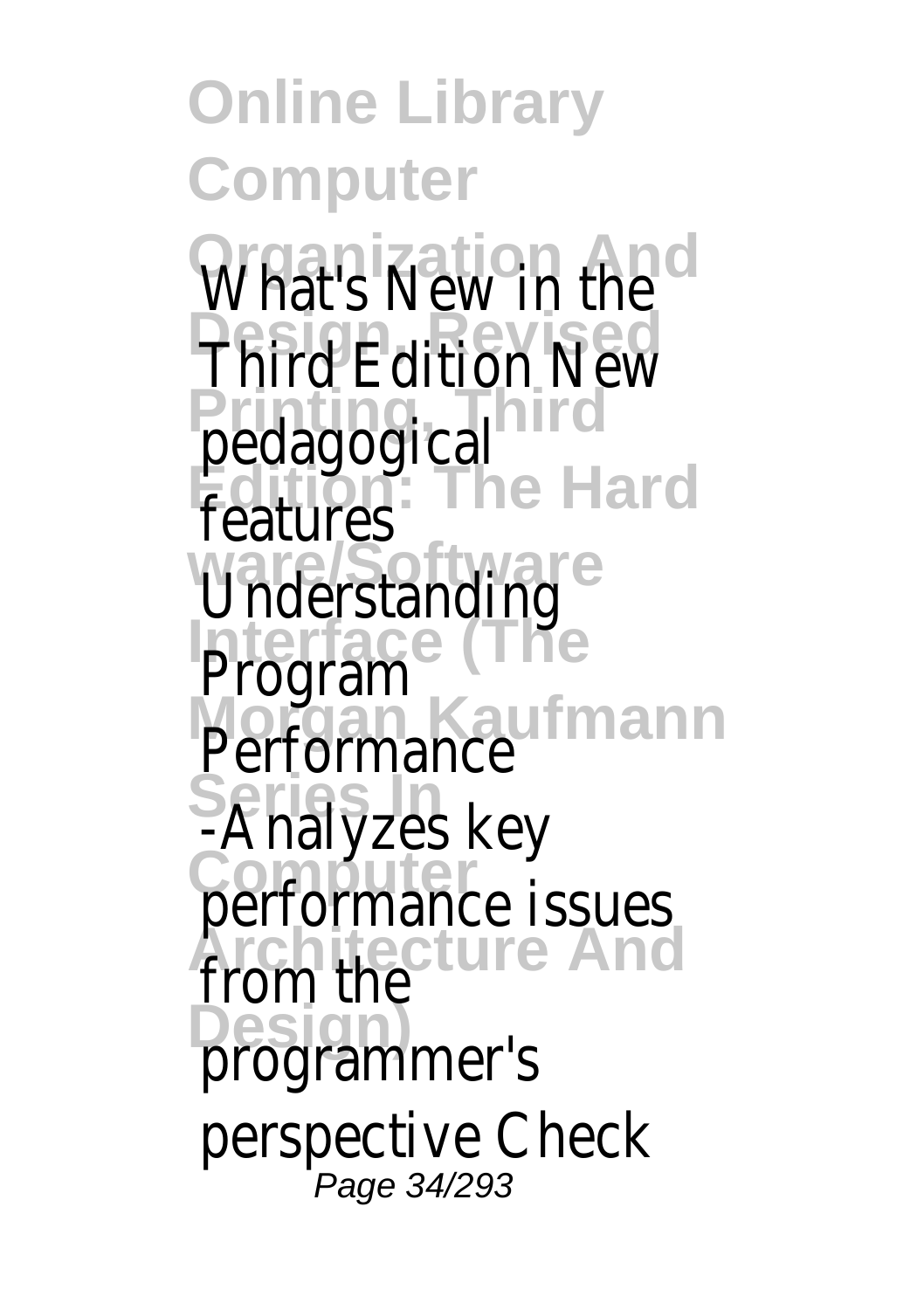**Online Library Computer Yourself Questions Designed**<br>-Helps students **Principle Statement Edition: The Hard ware/Software Interface Computers** In the Real World **Series In** -Illustrates the diversity of **Architecture And Design)** understanding of key points of a applications of computing technology beyond Page 35/293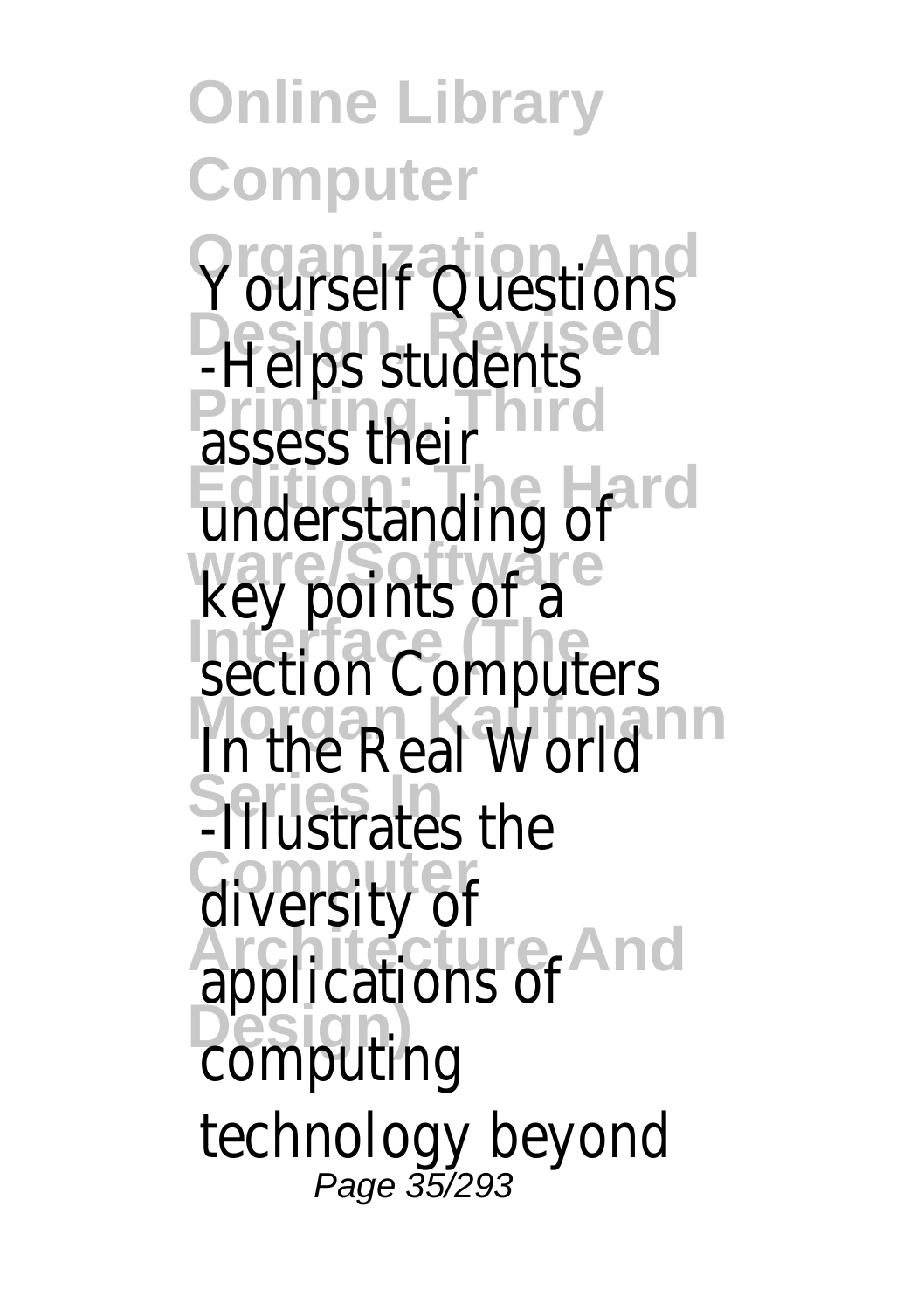**Online Library Computer Organization And** traditional desktop **Design, Revised** and servers For **More Practice Edition: The Hard** -Provides students with additional **Interface (The** can tackle In More **Series In** Depth -Presents new information Architecture And<br>
and challenging **Design)** exercises for the advanced student Page 36/293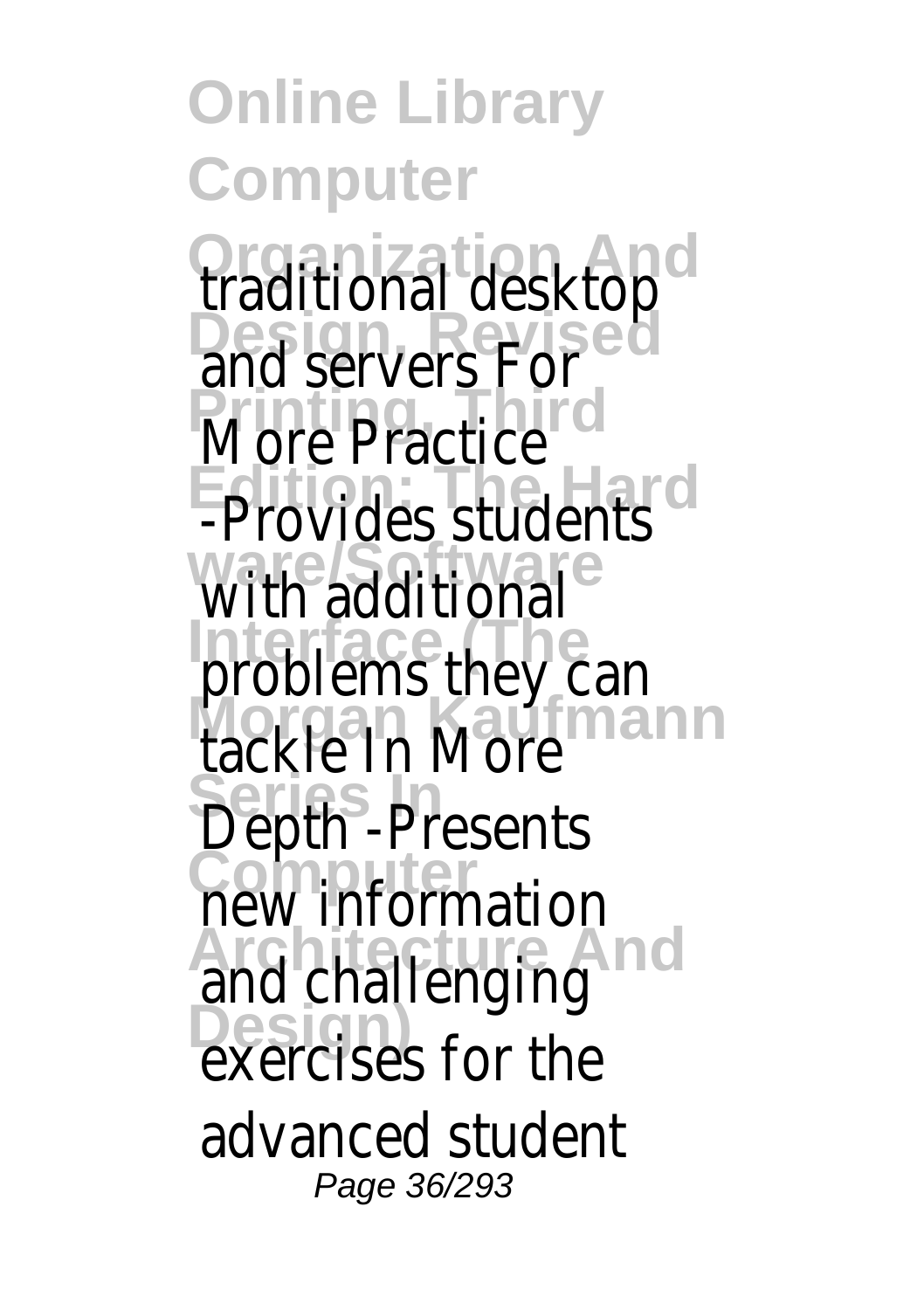**Online Library Computer Organization And** New reference **Design, Revised** features **Printing**<br> **Highlighted Edition: The Hard**<br>glossary terms a **ware/Software** definitions appear **Interface (The** on the book page, **Morgan Kaufmann** as bold-faced **Series In the index Computer**<br>
and as a separat **Architecture And** and searchable Design)<br>
reference on the CD. A complete Page 37/293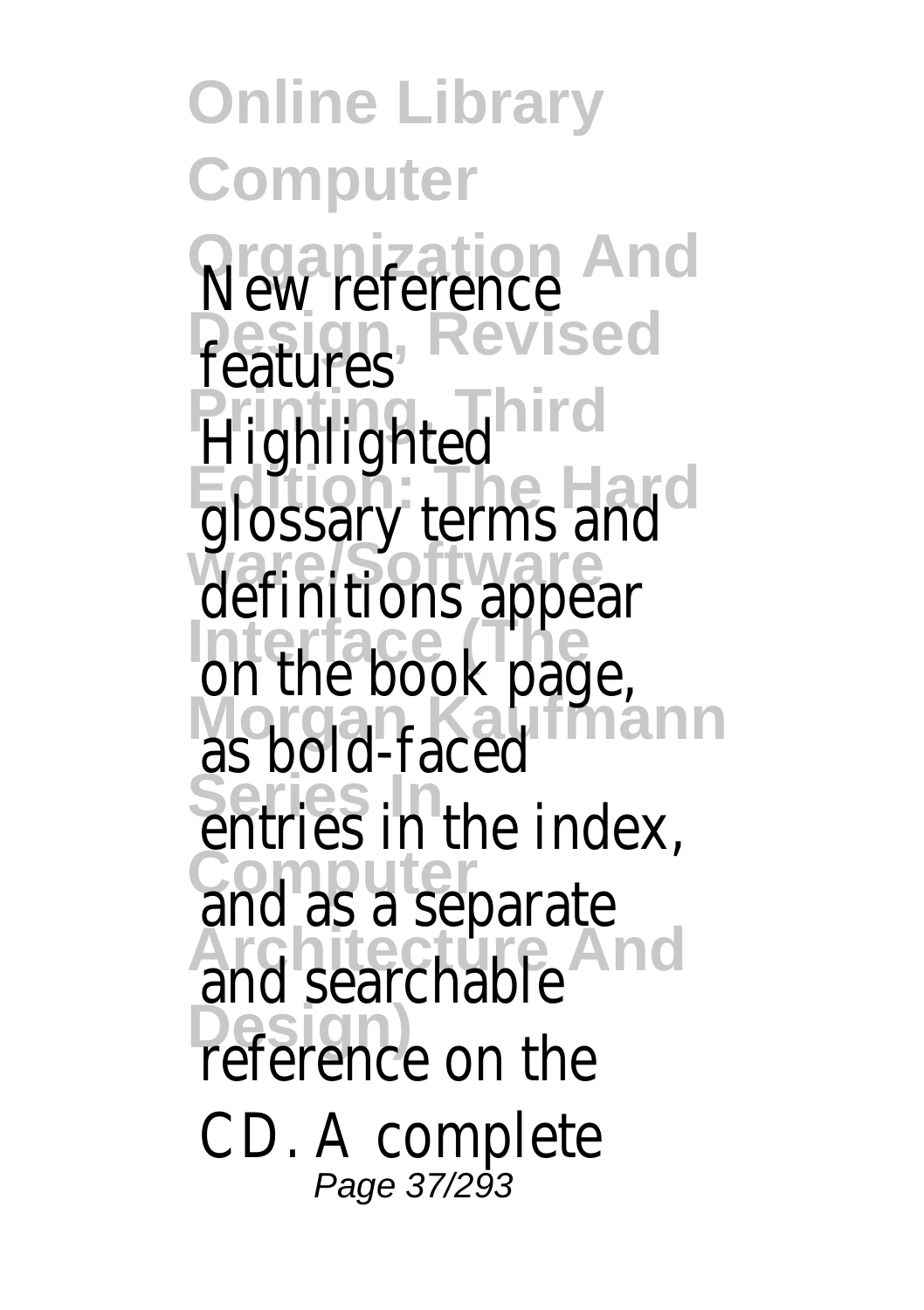**Online Library Computer Organization And** index of the **Design, Revised** material in the **Printing, Third** book and on the **Edition:** The Hard in the ware/Software in the **Intercomment** fully searchable **Series Inc.**<br>Version of the same **ndex**. **Perspectives and Design)** Further Readings Historical have been update Page 38/293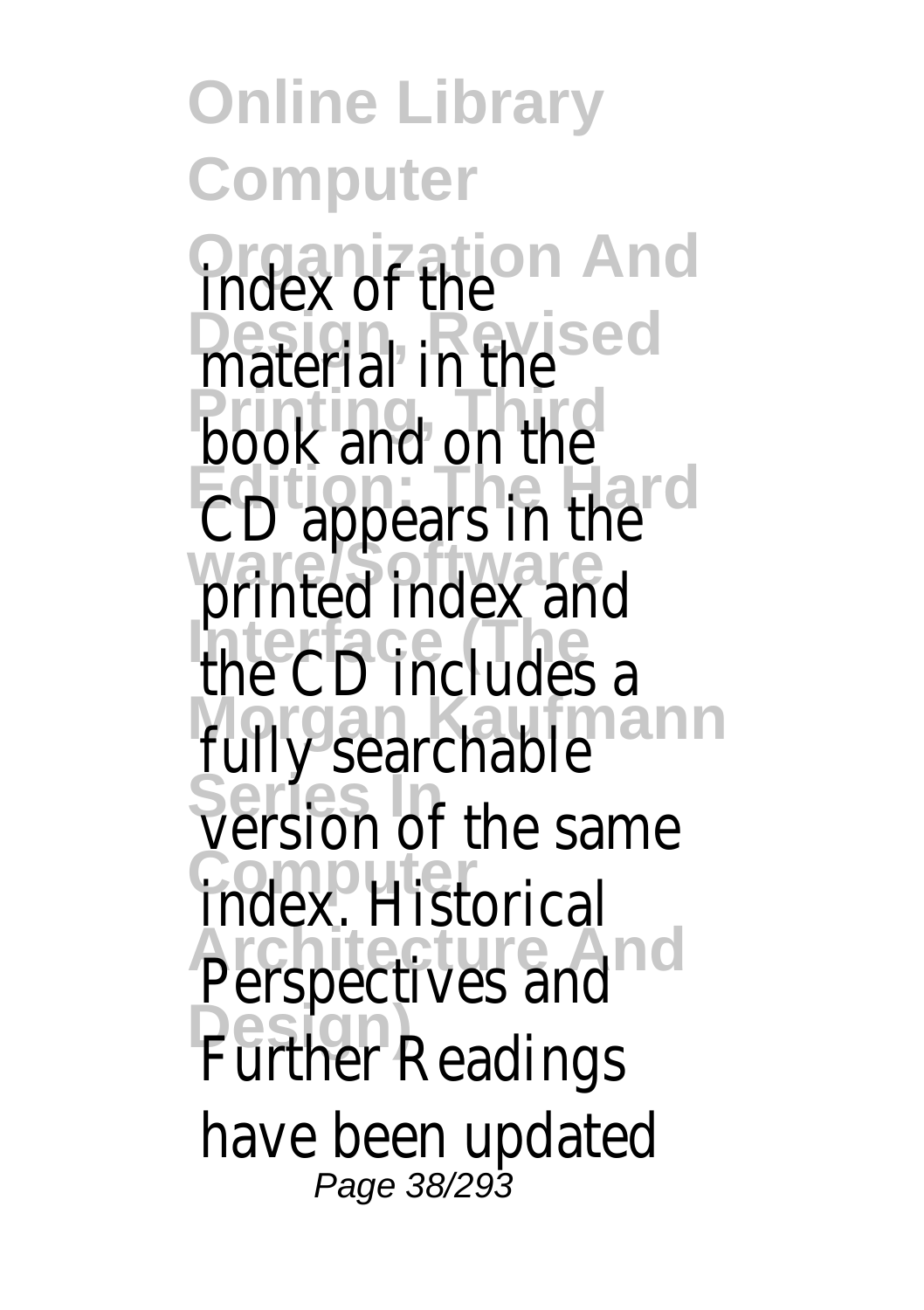**Online Library Computer Organization And** and expanded to Design, Revised to **Printing, Third** of software R&D. **Edition: The Hard** CD-Library ware/Software<br>provides material **Interested** from the Web which direct **Series Internal call 50 Computer** On the CD CD-**Architecture And** Bars: Full length **Design)** sections that are introduced in the Page 39/293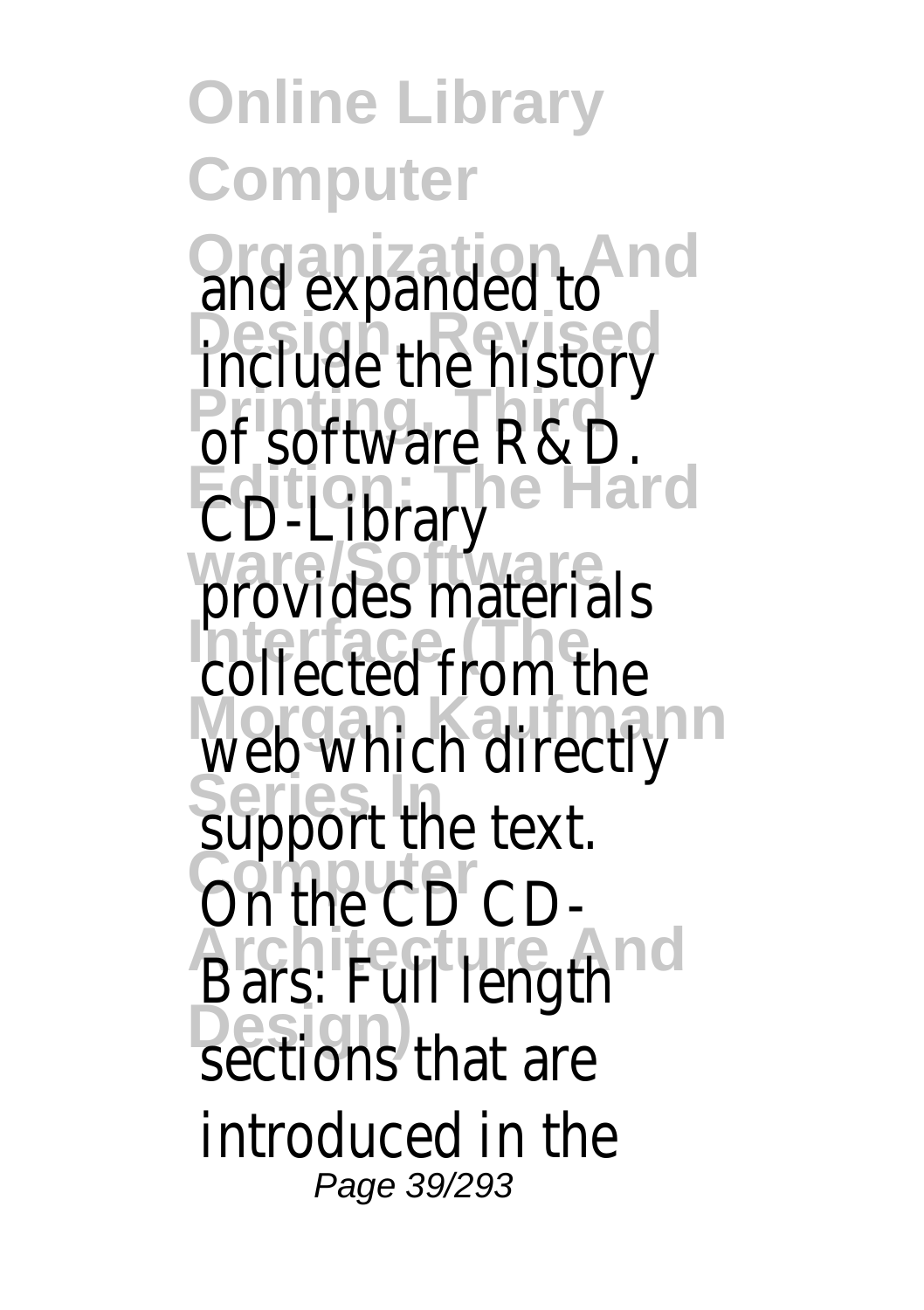**Online Library Computer nd** Design, Revised CD-Appendixes: The **Edition: The Hard** entire set of **ware/Software** appendixes CD-**Interface (The** Library: Materials **Mongolie**<br>Collected from th **Series Invited Which directly Computer** the text **Architecture And** Exercises: For **More** Practice "present provides exercise Page 40/293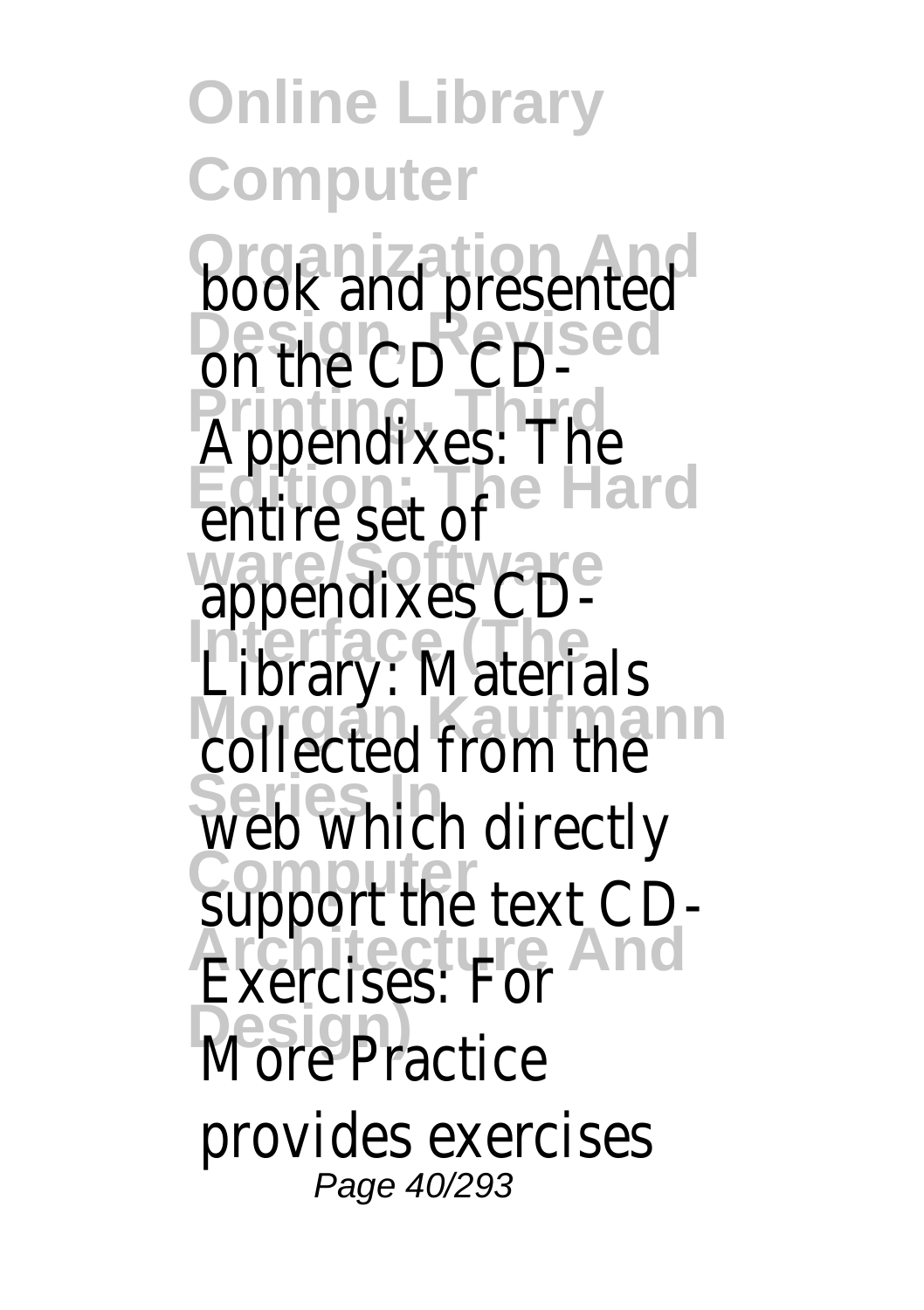**Online Library Computer Organization And** and solutions for Design, Revised<br>Self-study In More **Printing** *Printing* **Edition: The Hard** information and **ware/Software** challenging **Exercises** for the **Morgan Kaufmann** advanced or **Series In** curious student **Computer** Glossary: Terms *Architecture And* **Design)** the text are collected in this Page 41/293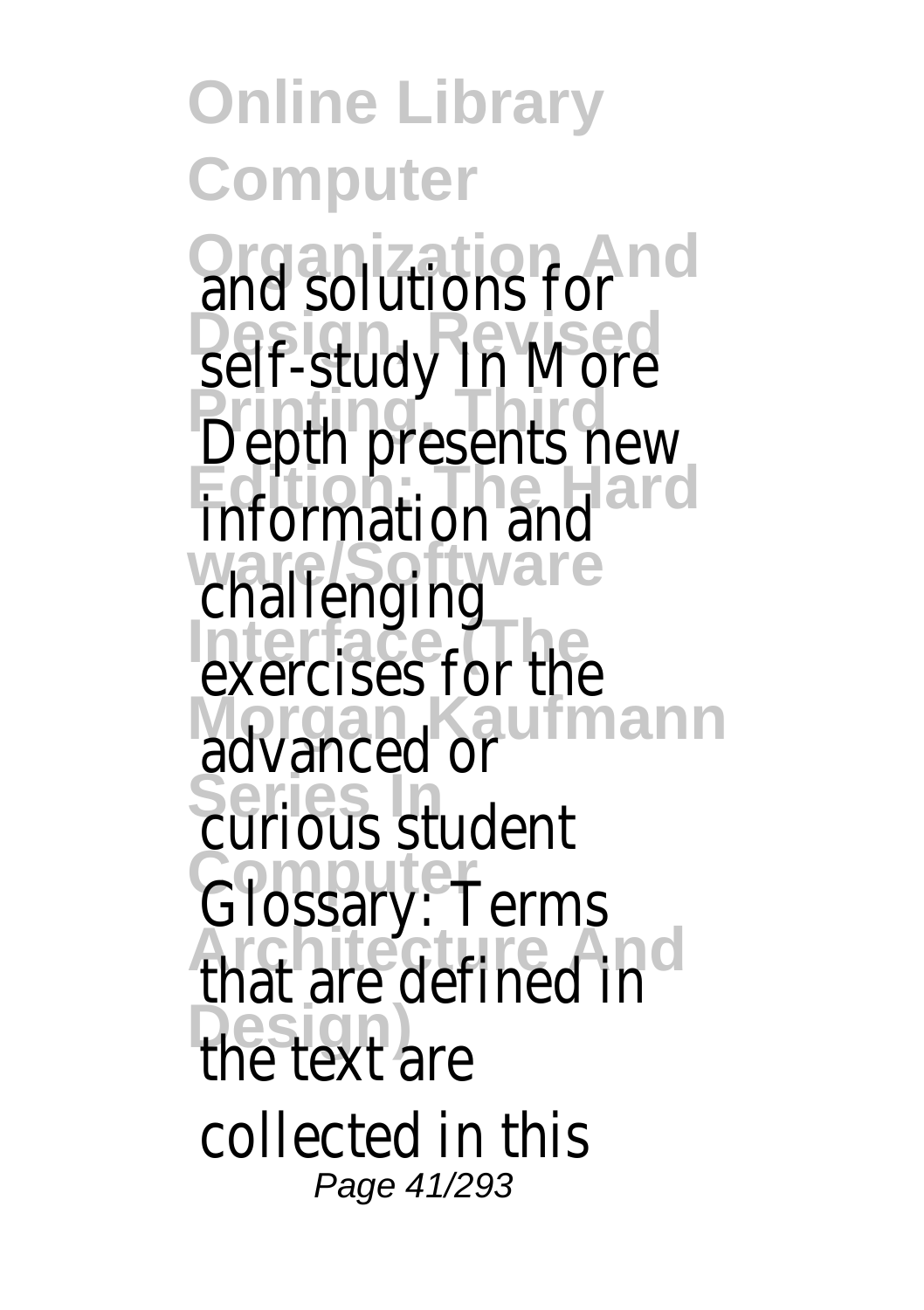**Online Library Computer Organization And** searchable Design, Revised<br>Teference Furthe Reading: **Edition: The Hard** References are **ware/Software** organized by the **Interface Morgan Kaufmann Series In** HDL simulators, **MIPS** simulators **And FPGA design Design)** tools Tutorials: SPIM, Verilog, and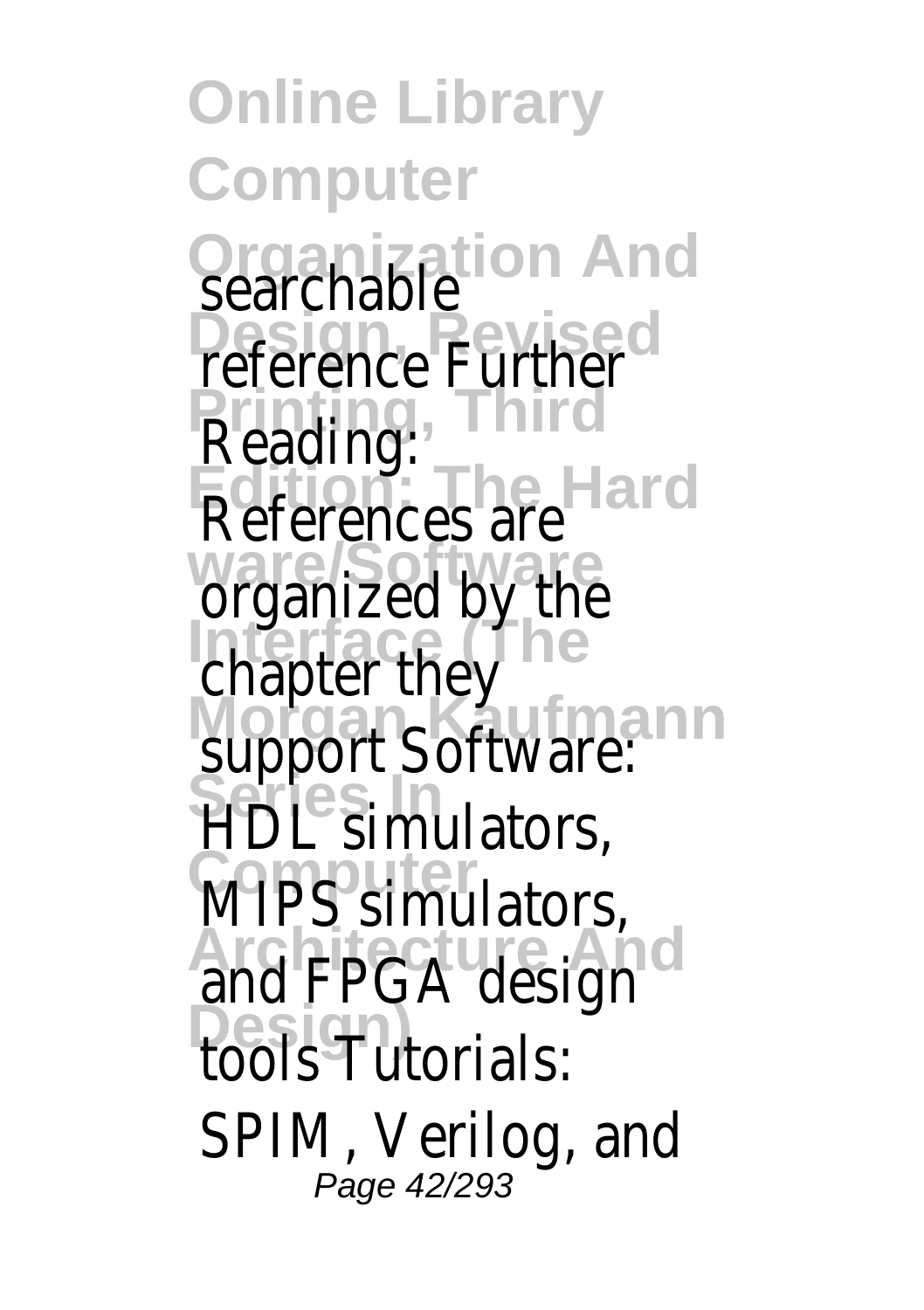**Online Library Computer Organization And** VHDL Additional **Design Revised** Models, Labs, Homeworks, Inde ware/Software, meet **Interface (The** and CD contents **Morgan Kaufmann**<br>Instructor Suppo **Series In** + Instructor **Computer** is provided **Architecture And** in a password-**Design)** protected site to adopters who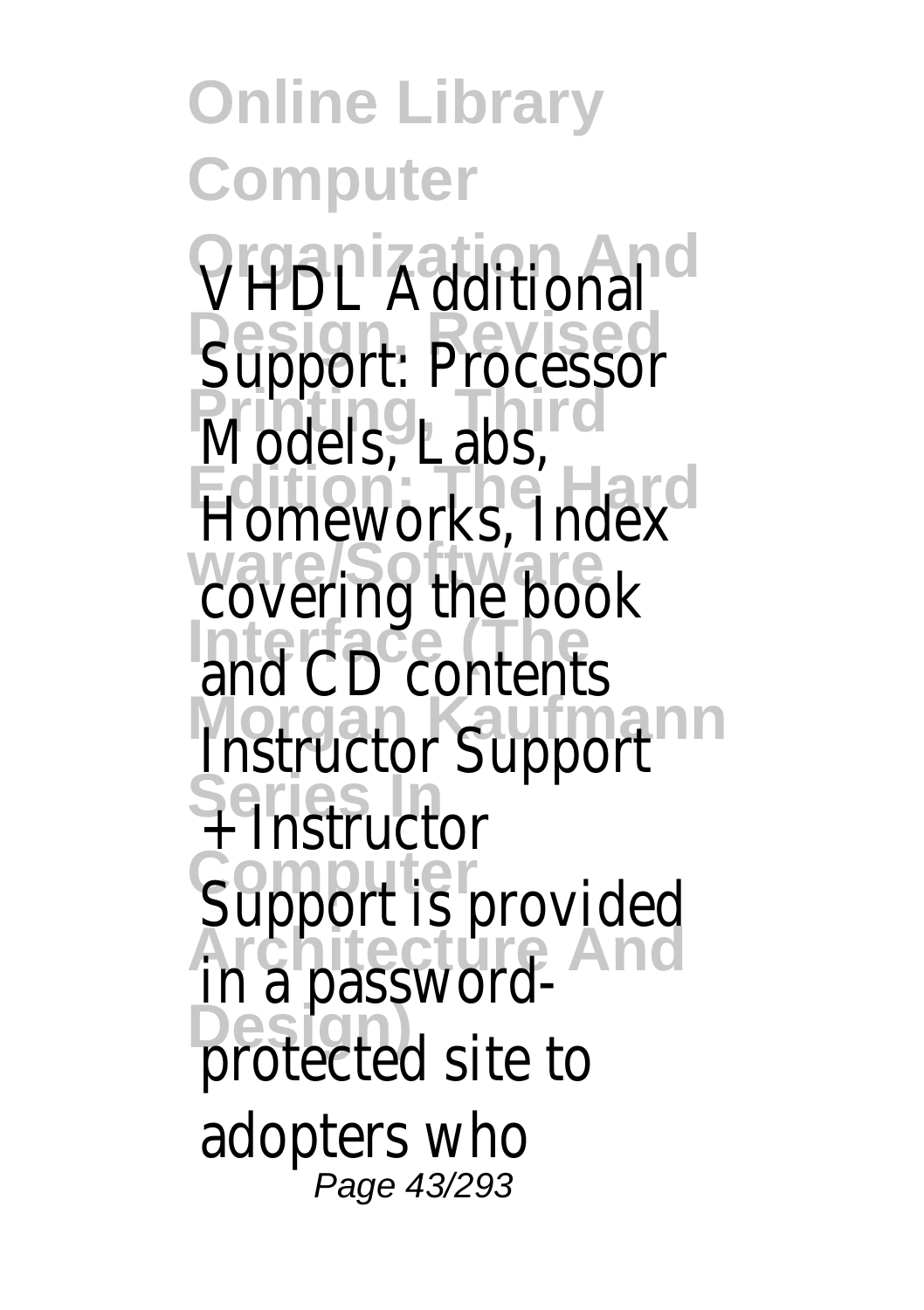**Online Library Computer Organization And** request the **Design, Revised** from c **Principal**<br>
sales representatives **Edition: The Hard** + Solutions to all **ware/Software** the exercises + **Figures** from the **Morgan Kaufmann** book in a number **Series In** of formats + **Computer** Lecture slides **Architecture And Design)** prepared by the ors and other instructors + Page 44/293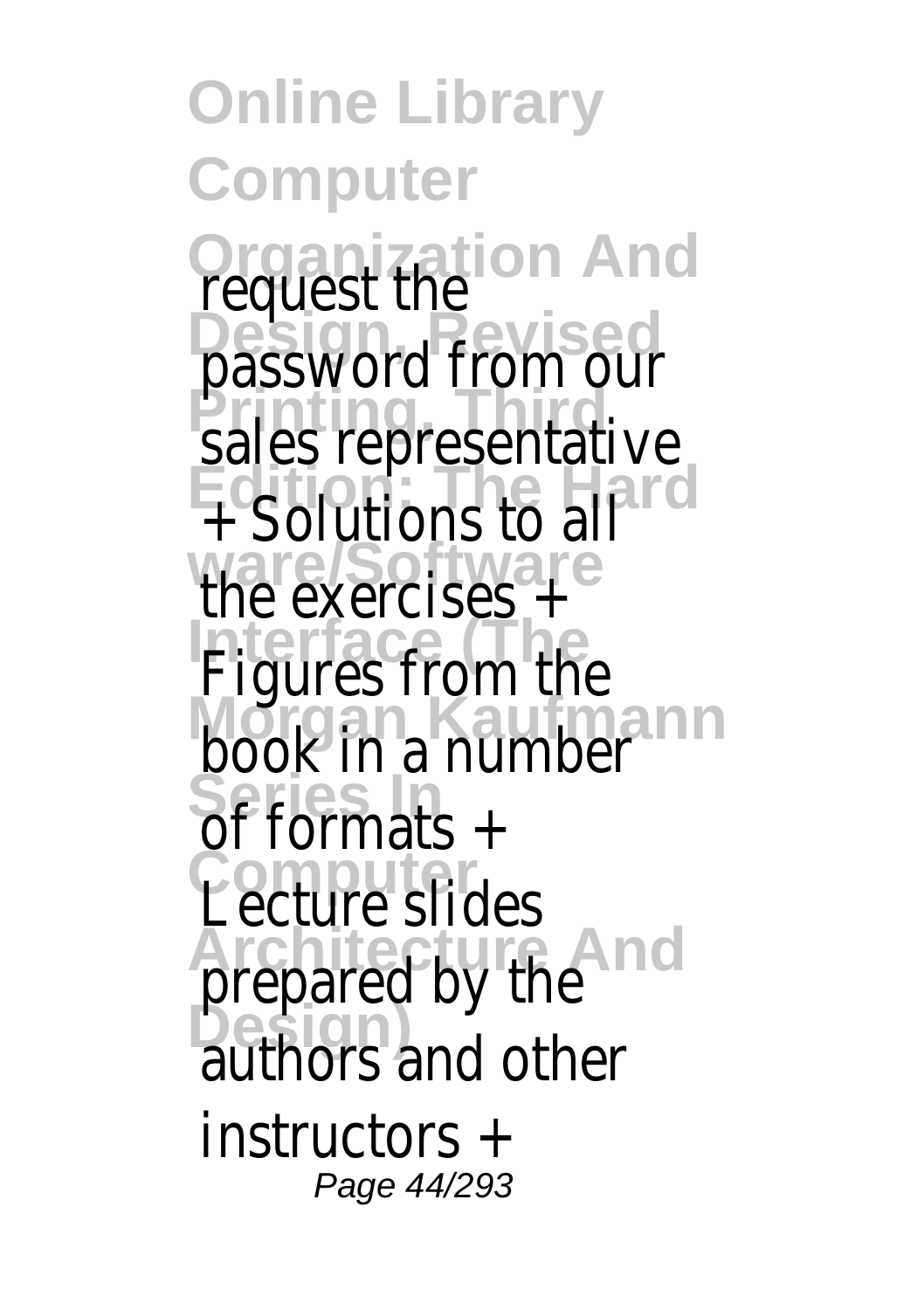**Online Library Computer Organization Andres For Design, Revised** instructor resources click o **Edition: The Hard** the grey ware ware water-**Interface**<br>**Button found on Morgan Kaufmann** right side of this page. **Computer**<br>
edition represent **Architecture And** major revision. **Design**) to this edit This new Entire Text has Page 45/293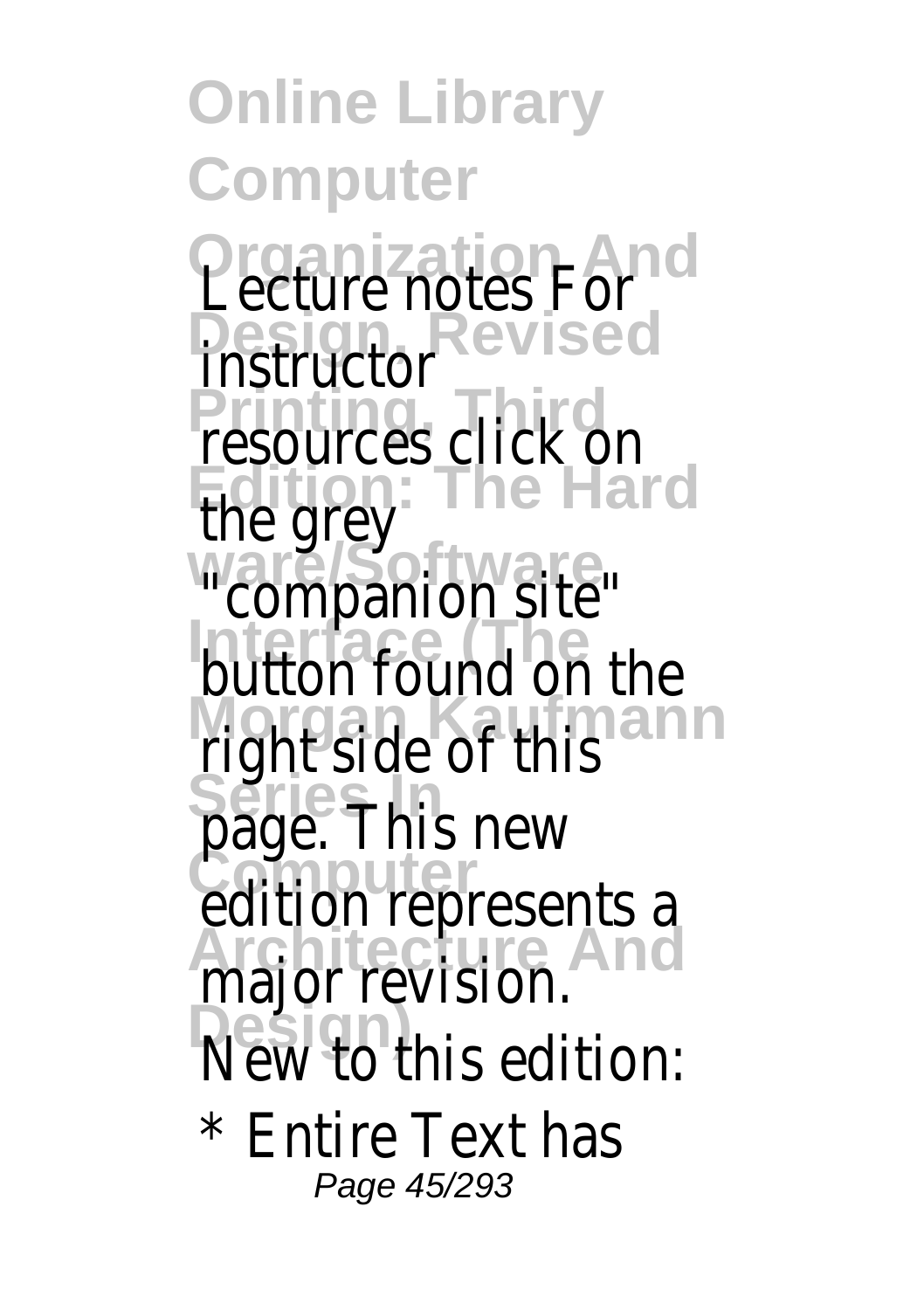**Online Library Computer Organization And** been updated to **Design, Revised** reflect new technology \* 70% **Edition: The Hard** new exercises. \* **ware/Software** Includes a CD **Ibaded** with **Morgan Kaufmann Series In Computer Architecture And** Designs \* A new software, project exercises to support courses ising a number o interior design Page 46/293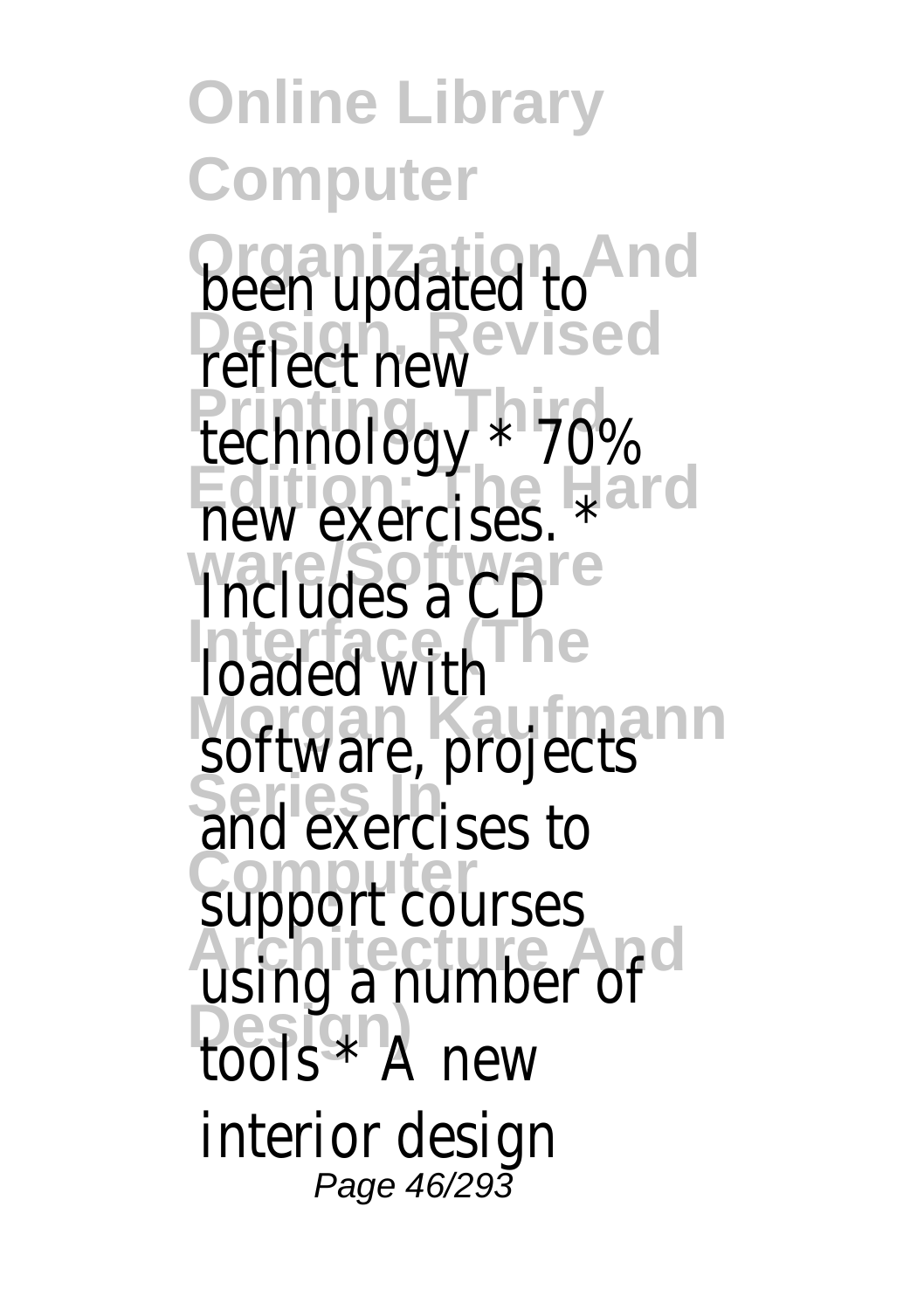**Online Library Computer Organization And Fined** Design, Revised<br>Terms\_in\_the\_mar for quick referen Edition<sup>1</sup> The Hard<br>
Feature **ware/Software Interface (The Morgan Kaufmann** Performance **Series In** focuses on **Computer Architecture And** the programmer's Design Programmer<br>
perspective \* Tw Understanding Program sets of exercises Page 47/293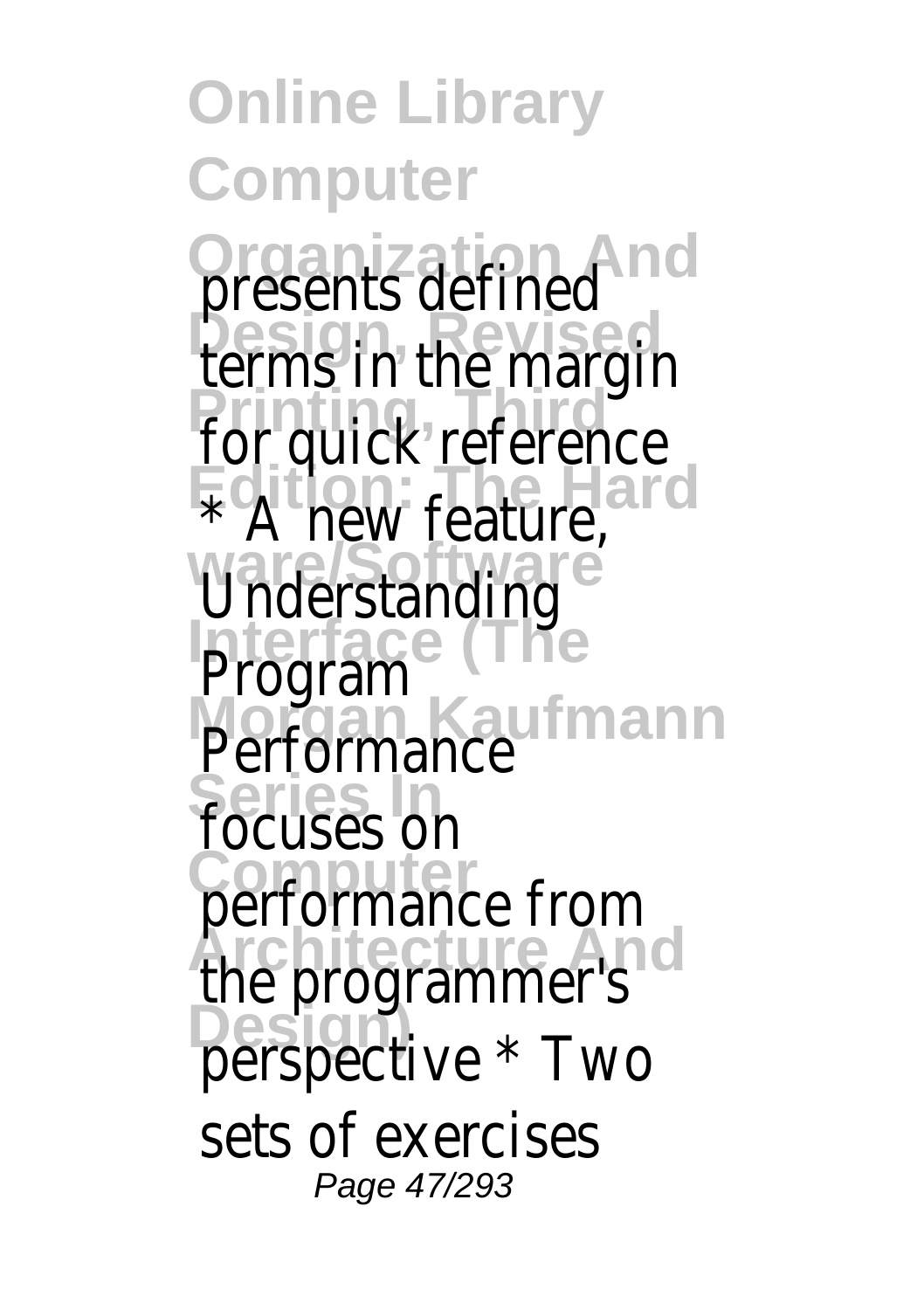**Online Library Computer Organization And Solutions, Formation More Practice and** In More Depth, a **Edition: The Hard** ware Reck<sup>are</sup> Ourself Interface The **Sand Morgan Kaufmann** students check **Series In Computer** understanding of **Architecture And** major concepts \* **Design)** Computers In the their Real World featu Page 48/293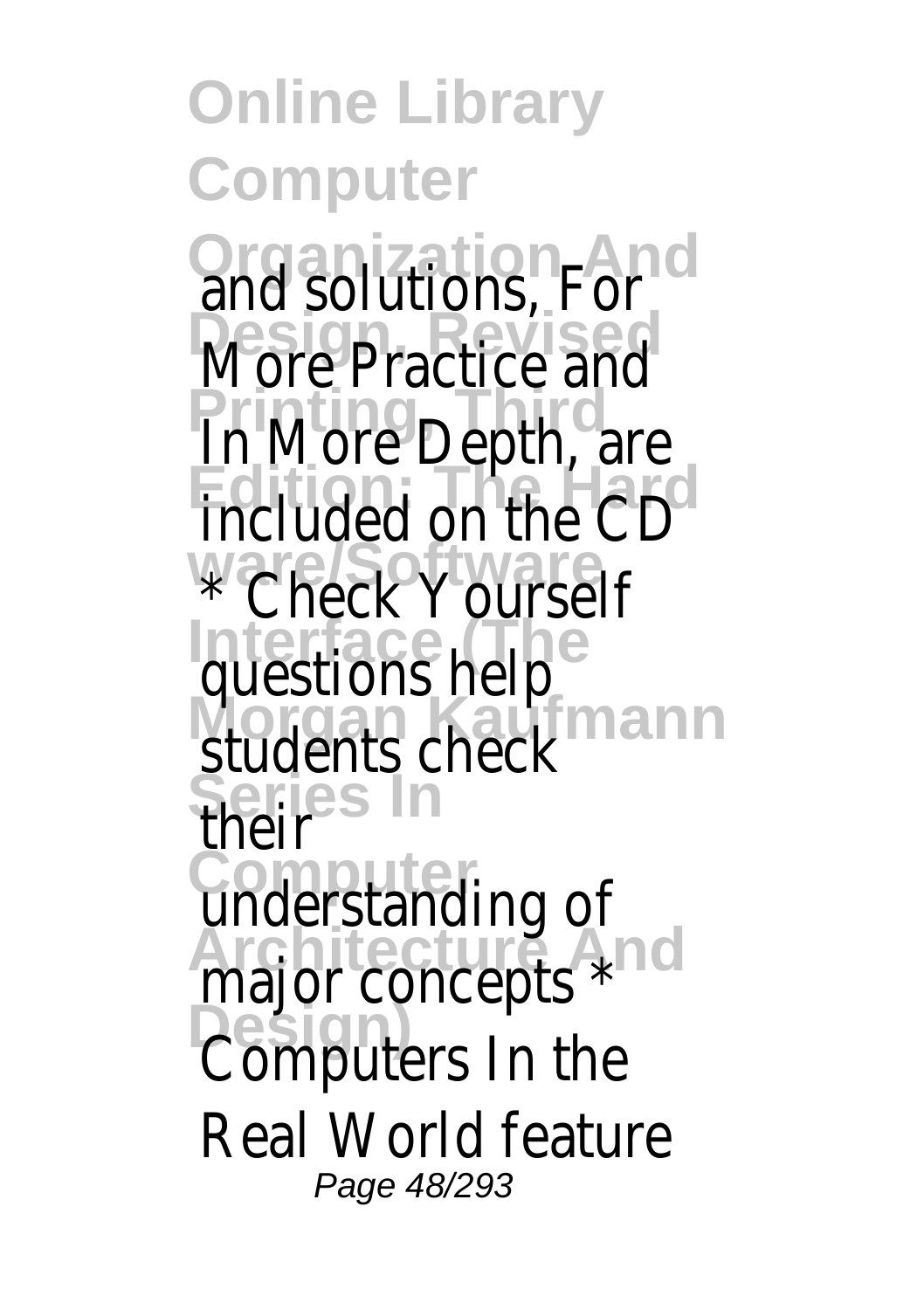**Online Library Computer Organization And** illustrates the **Design, Revised**<br>diversity of uses **Printing, Third** information technology \*Mor **ware/Software** detail below... *<u>Computer</u>* **Organization** and **Series In** DesignThe **Hardware/Softw Architecture And** InterfaceElsevier **Design)** Updated and revised to reflect Page 49/293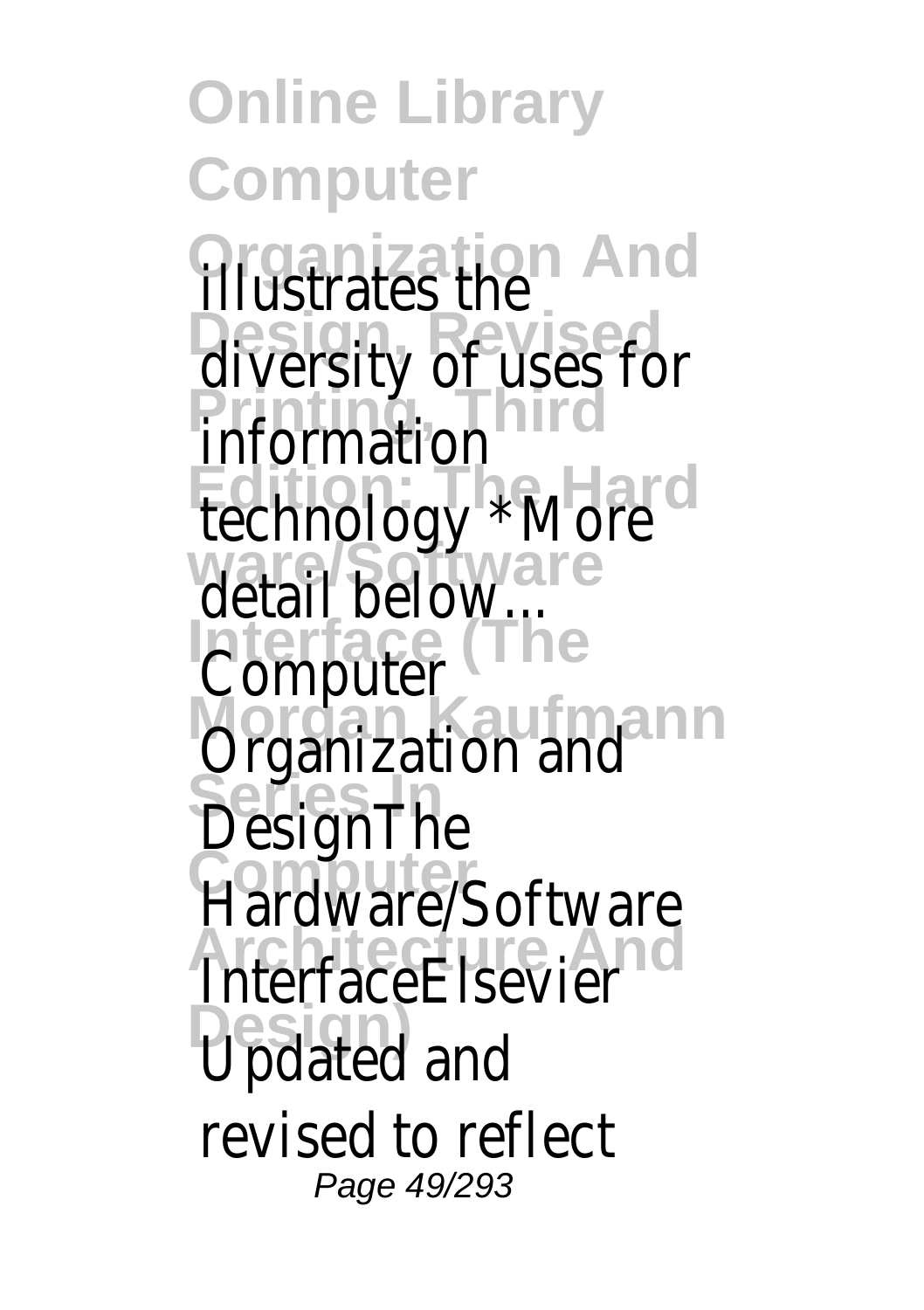**Online Library Computer Organization And<br>The most current** data in perennial<sup>®</sup> bestsel **Edition: The Hard** The Essentials of **ware/Software** Computer *<u>Organization</u>* and Architecture, **Series In** Fourth Edition is **Computer** comprehensive **Architecture And** enough to address **Design)** all necessary  $\alpha$  the field, organization and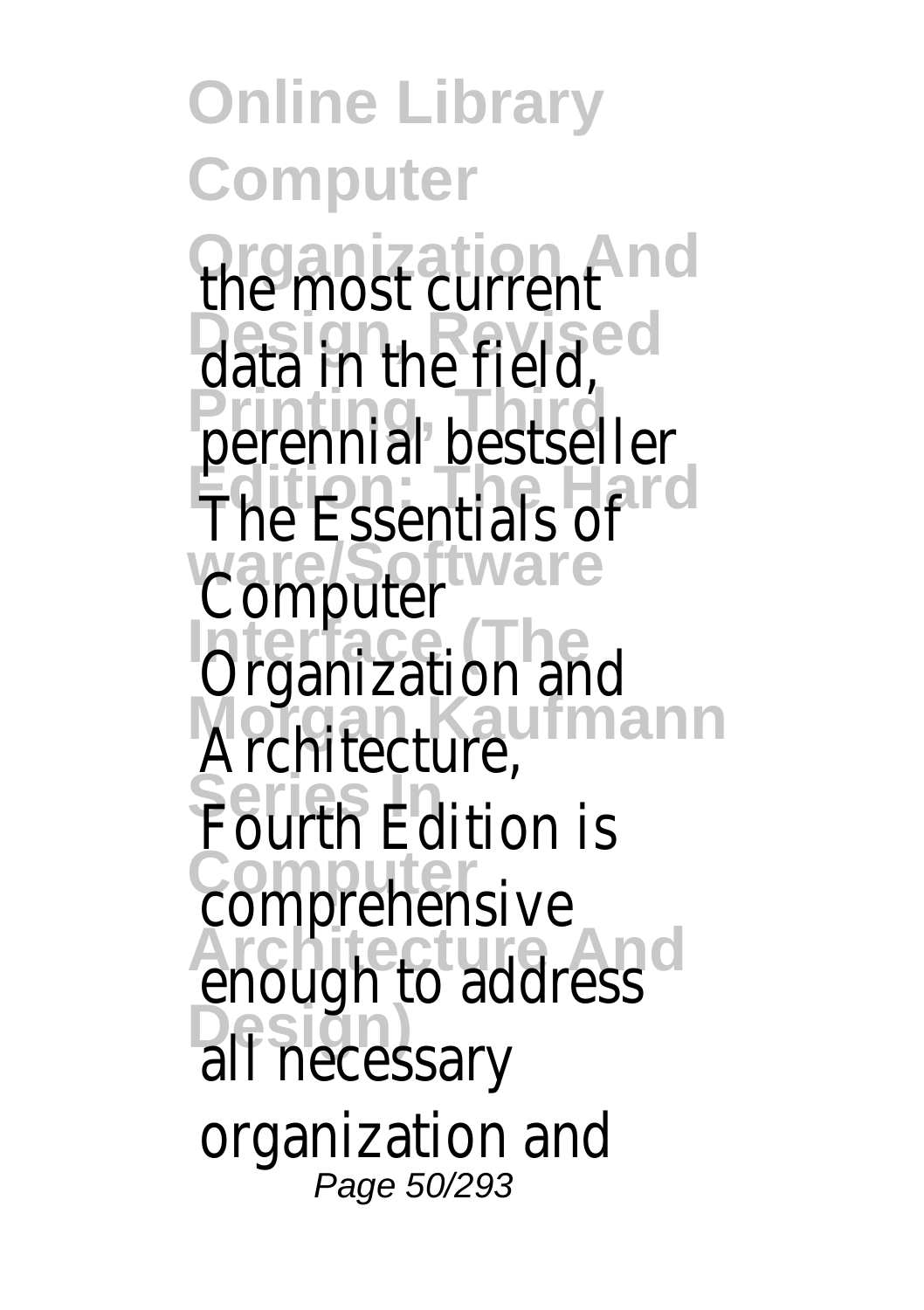**Online Library Computer Organization And topics** Design, Revised<br>**but** concise enough to be appropriate For a single-term ware/Software<br>|COULS<del>C</del>\_| Its focus **Interface Morgan Kaufmann** examples and **Series In** practical *complications* **Architecture And** encourages Design ages<br>Students to deve a "big-picture" Page 51/293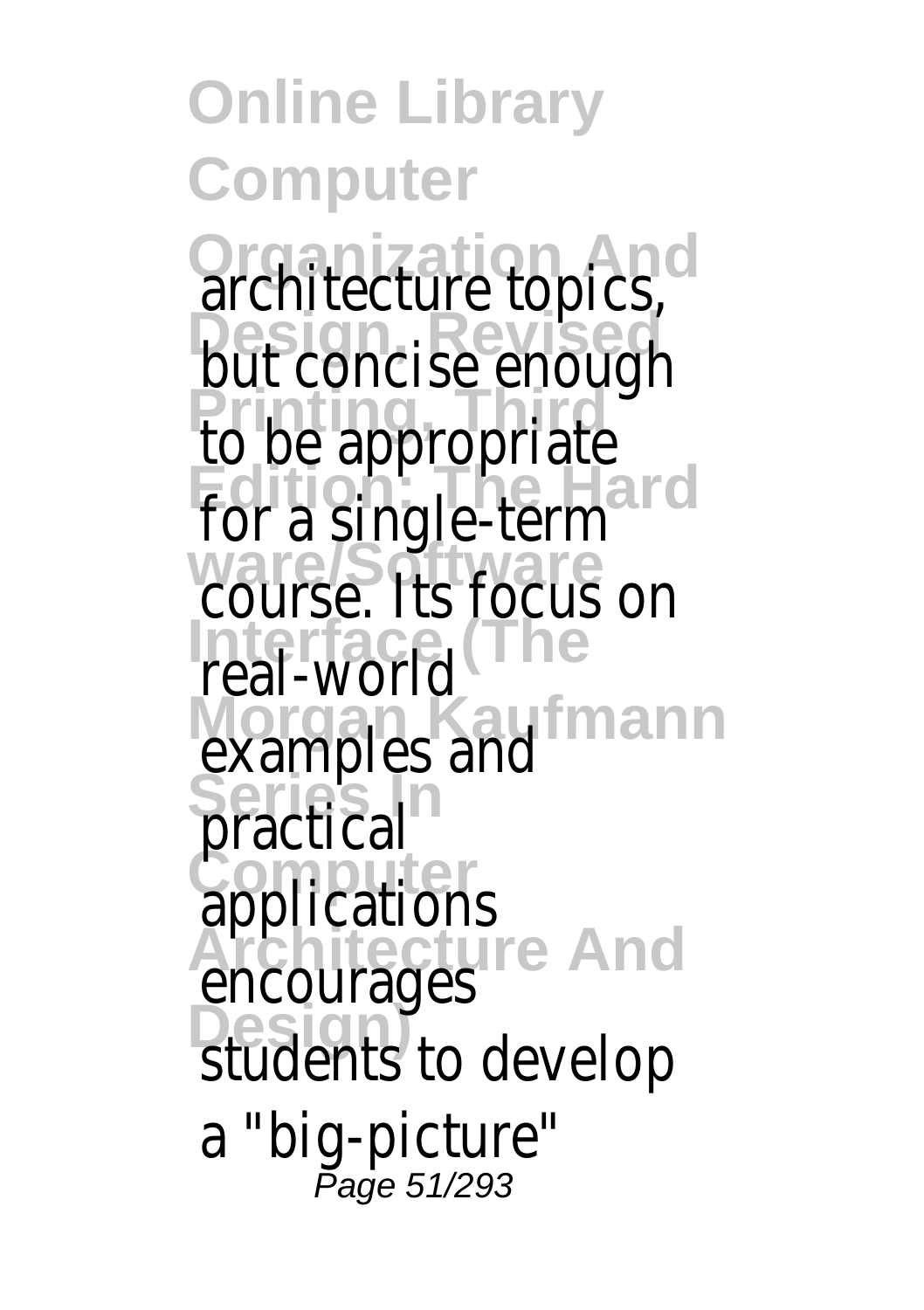**Online Library Computer Organization And** understanding of **how** essential **Printing** organization and **Edition: The Hard** architecture **ware/Software** concepts are **Interface (The** applied in the **Morgan Kaufmann** computing world. **Series In** In addition to **Computer**<br> **Contract correlation Architecture And** with the **DESIM/IEEE** CS2013 guideline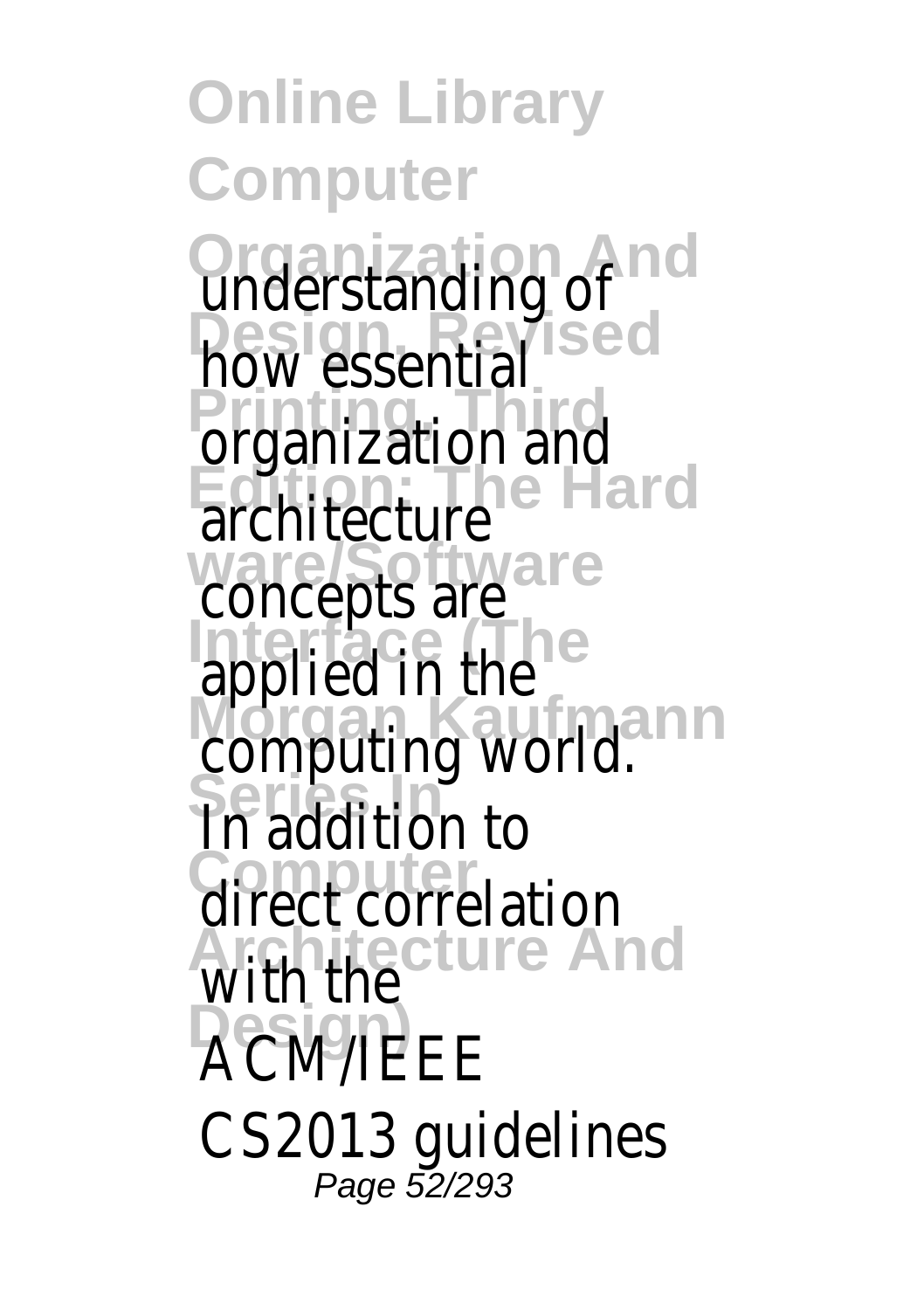**Online Library Computer Organization And** for computer **Design, Revised Printing, Third** architecture, the **Edition: The Hard** text exposes ware/Software **Interface (The** workings of a Morgan Kaufmann<br>**modern** digital Series Inter<sub>studen</sub> **Computer Architecture And** presentation of **Design)** fundamental concepts and Page 53/293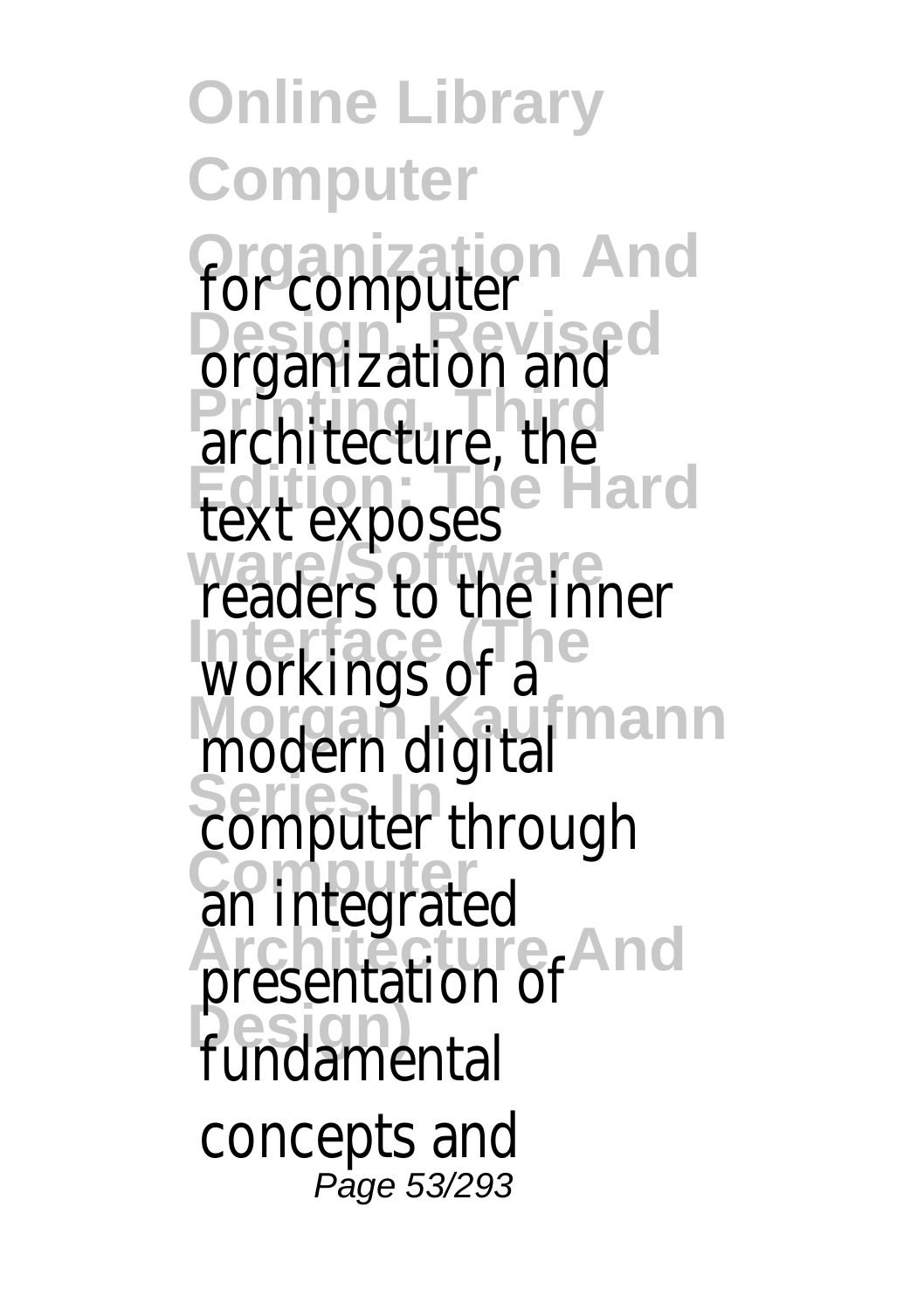**Online Library Computer Organization Andre** full **Design, Revised** revised and **Printing, Third** updated Fourth **Edition** includes the **ware/Software** most up-to-the-**Interface**<br>**Intinute** data and **Morgan Kaufmann**<br>Tesources availab Series in **bob arrange Computer** technologies, **Architecture And** including tablets **Design)** and cloud computing. All-ne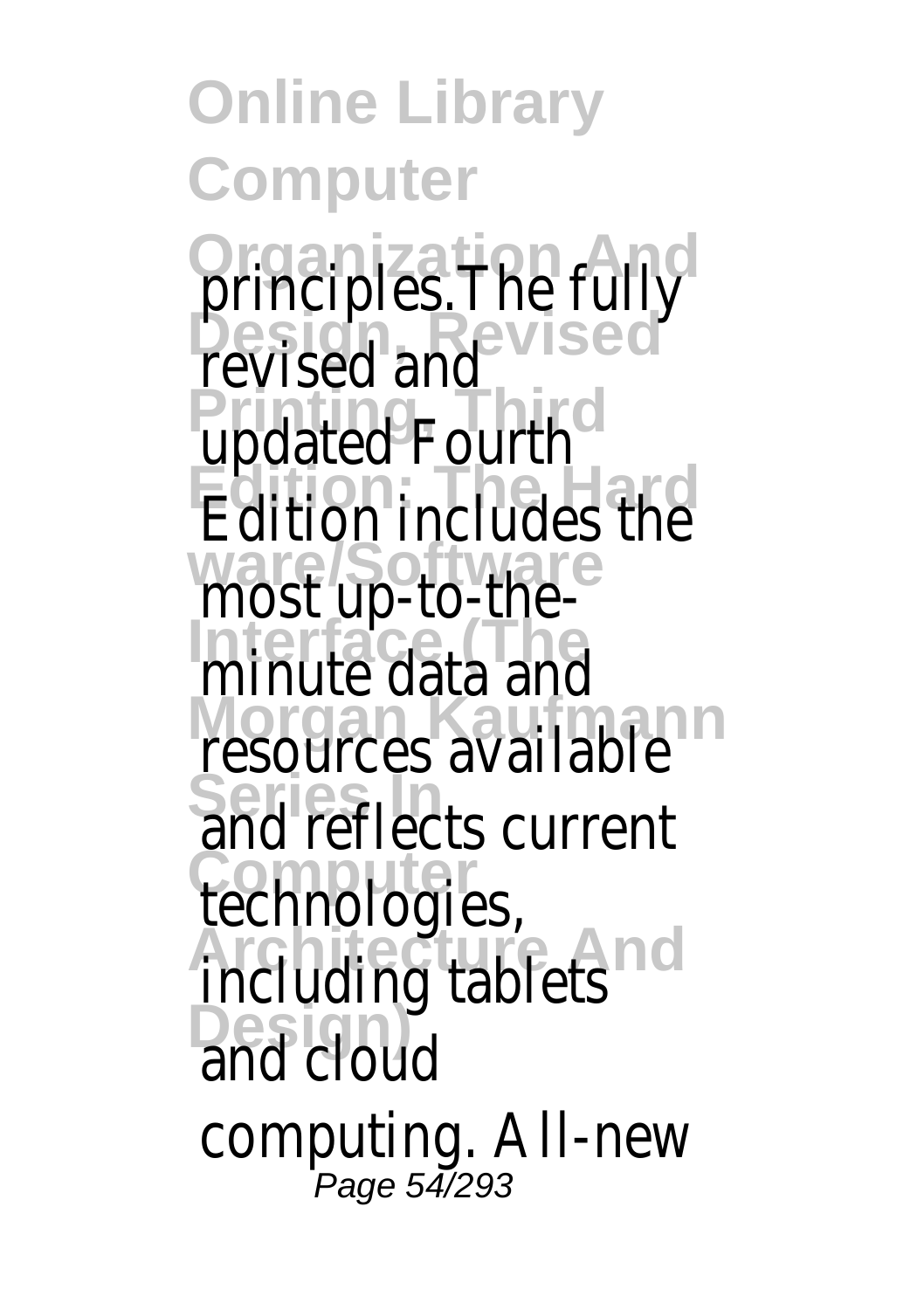**Online Library Computer Organization And<br>
exercises, expand Design, Revised** discussions, and **Printing, Third** feature boxes in **Edition:** The Hapter **ware/Software** implement even **Interface real-world Morgan Kaufmann** applications and Series India<br>Current data, and **Computer Architecture And** include all-new **Design)** examples. A full chapters suite of student Page 55/293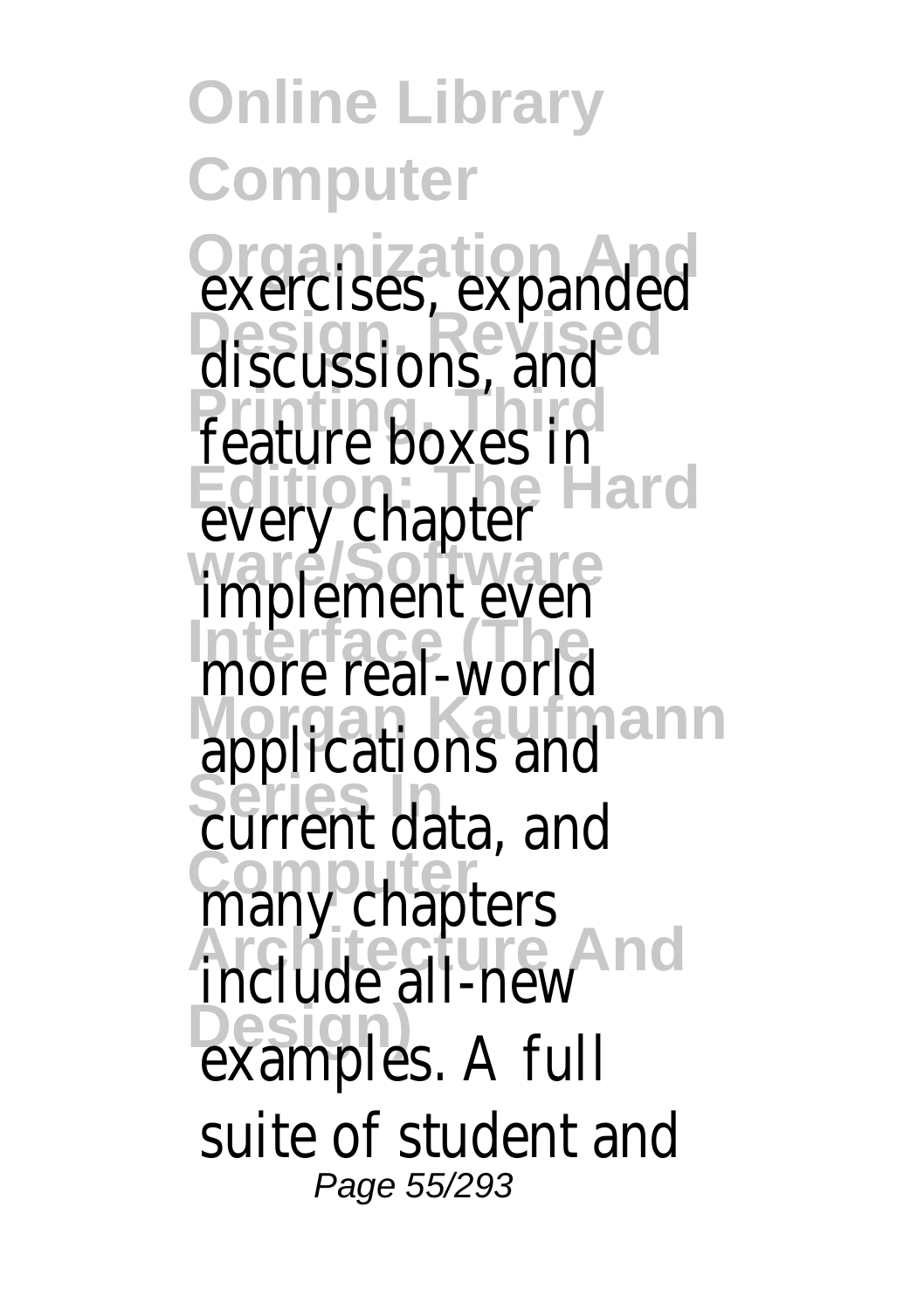**Online Library Computer Organization And** instructor **Design, Revised** resources, **Principle including** a secure **Edition:** The Hardle Website, ware/Software<br>Lecture Outlines **PowerPoint Format**, and an **Series Inc., and an Complement** the **Architecture And** text. This award-**Design)** winning, bestselling text is the Page 56/293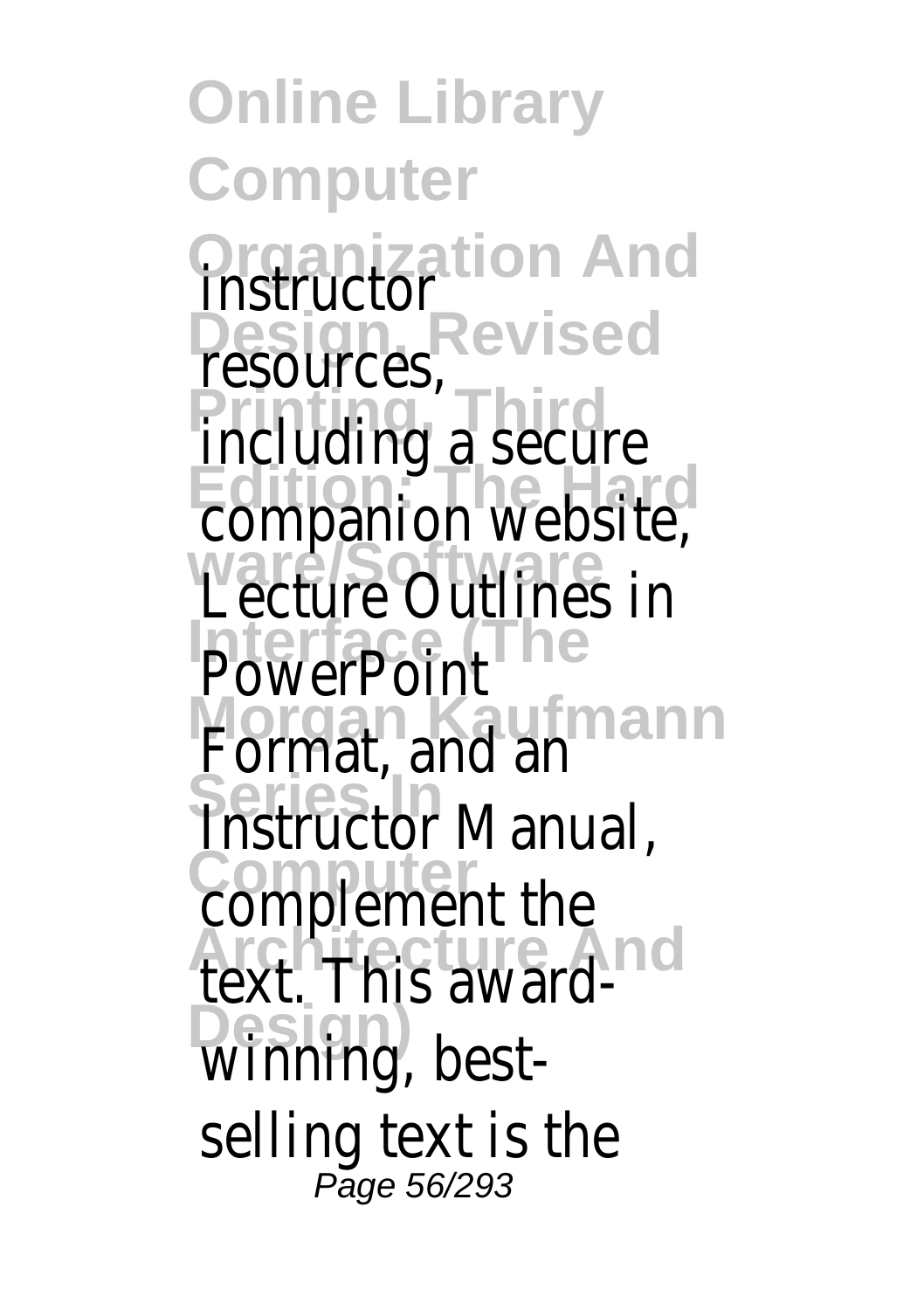**Online Library Computer Organization And**<br> **most thorough Design, Revised** student-friendly, and accessible te **Edition: The Hard** on the market **ware/Software** today.Key **Interface (The** Features:\* The **Morgan Kaufmann Series In** direct correlation **Computer** with the **ACM/IEEE<sup>nd</sup> Design : 222**<br>CS2013 guideline for computer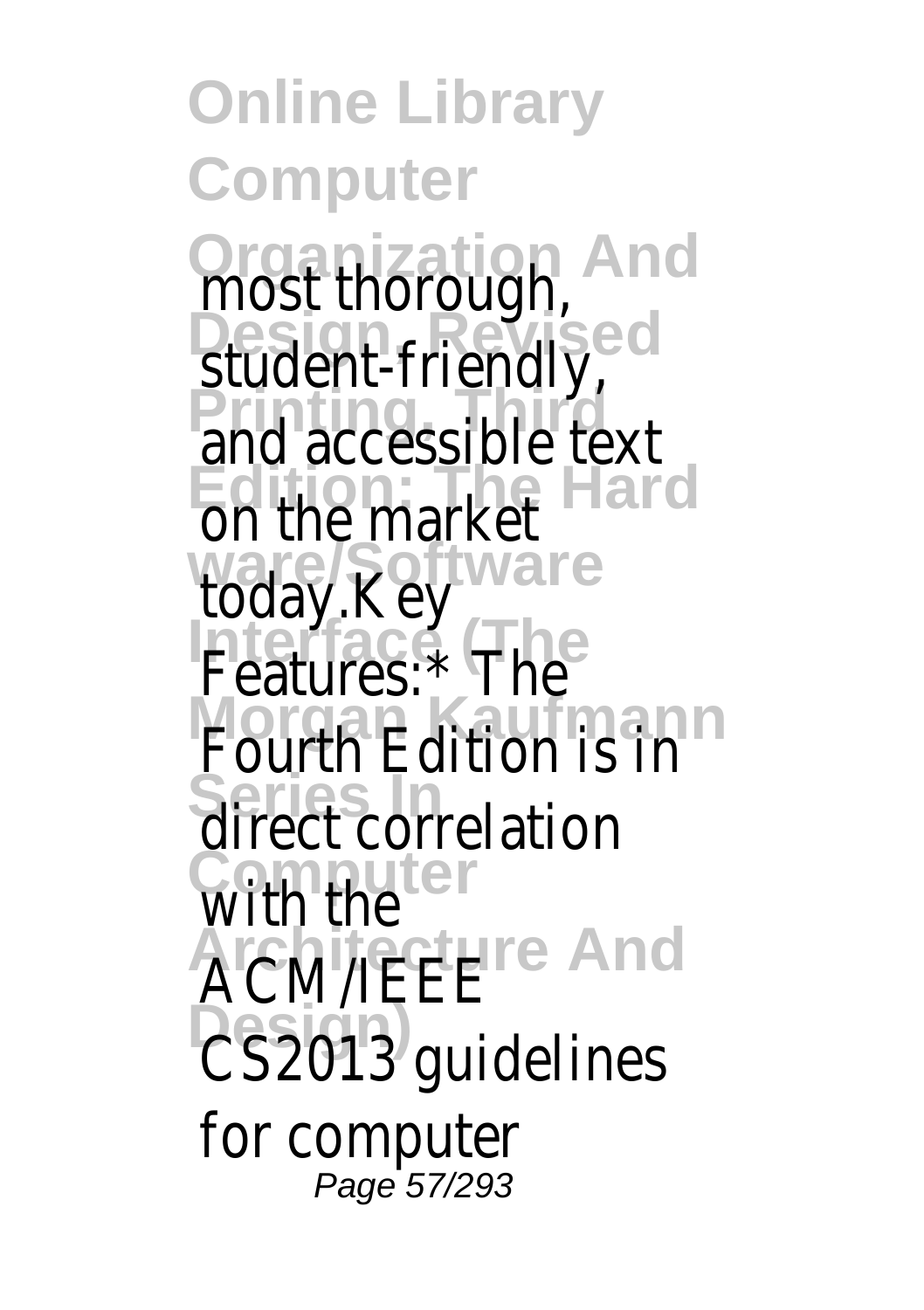**Online Library Computer Organization And** organization and Design, Revised<br>
architecture, in addition to **Edition: The Hard** integrating **ware/Software** material from **Interface (The** additional **Knowledge units. Series Internal Computer** *Computer <u>including</u>* zetabyt **Design)** and yottabytes, automatons, tabl Page 58/293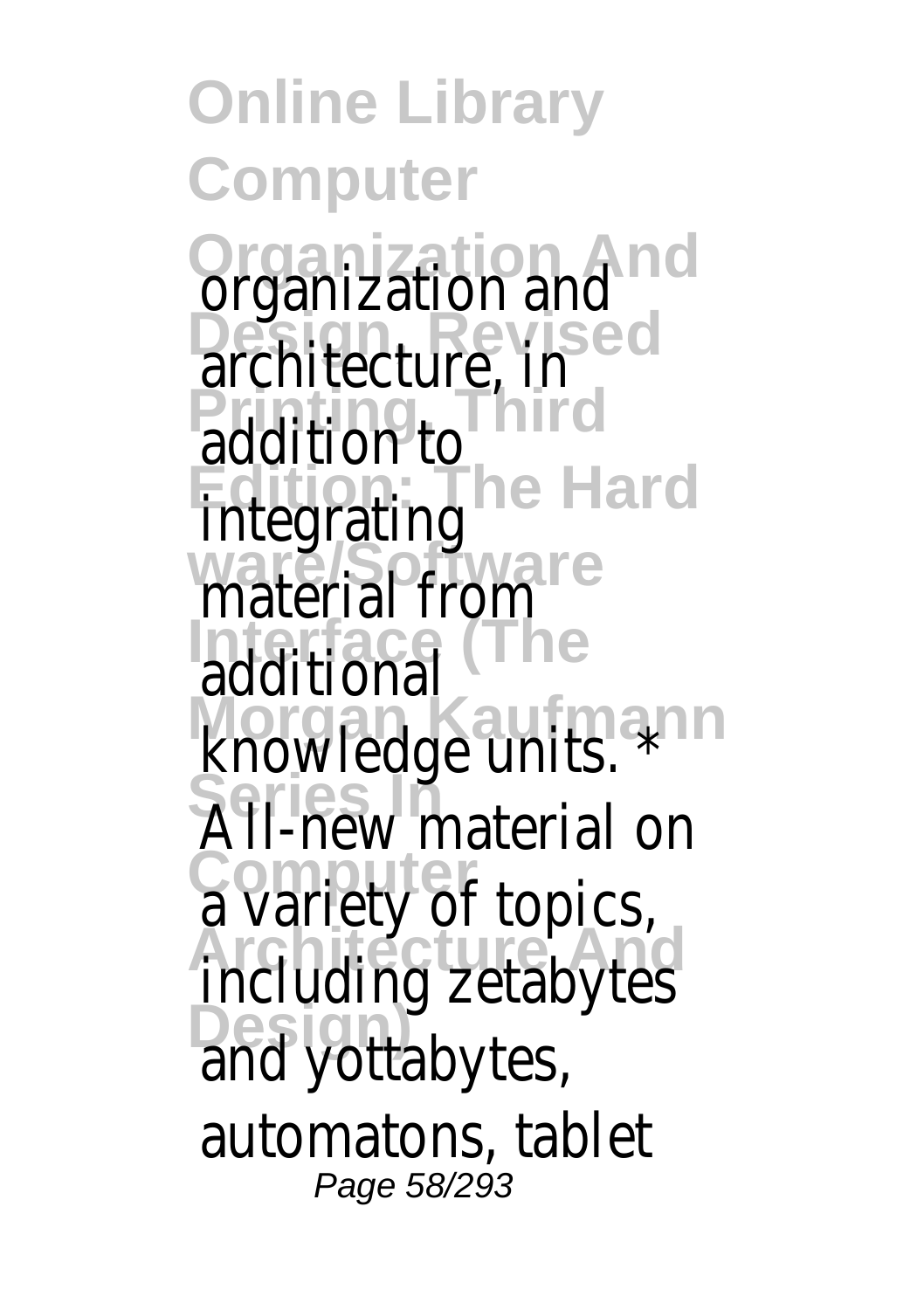**Online Library Computer Organization And Design, Revised** processing units, **Printing, Third** and cloud **Edition: The Hard** computing\* The **ware/Software** MARIE Simulator **Package** allows **Morgan Karlinger** *Series* **In**<br>the essential **Computer** concepts of **Architecture And** computer **Design)** organization and graph architecture, Page 59/293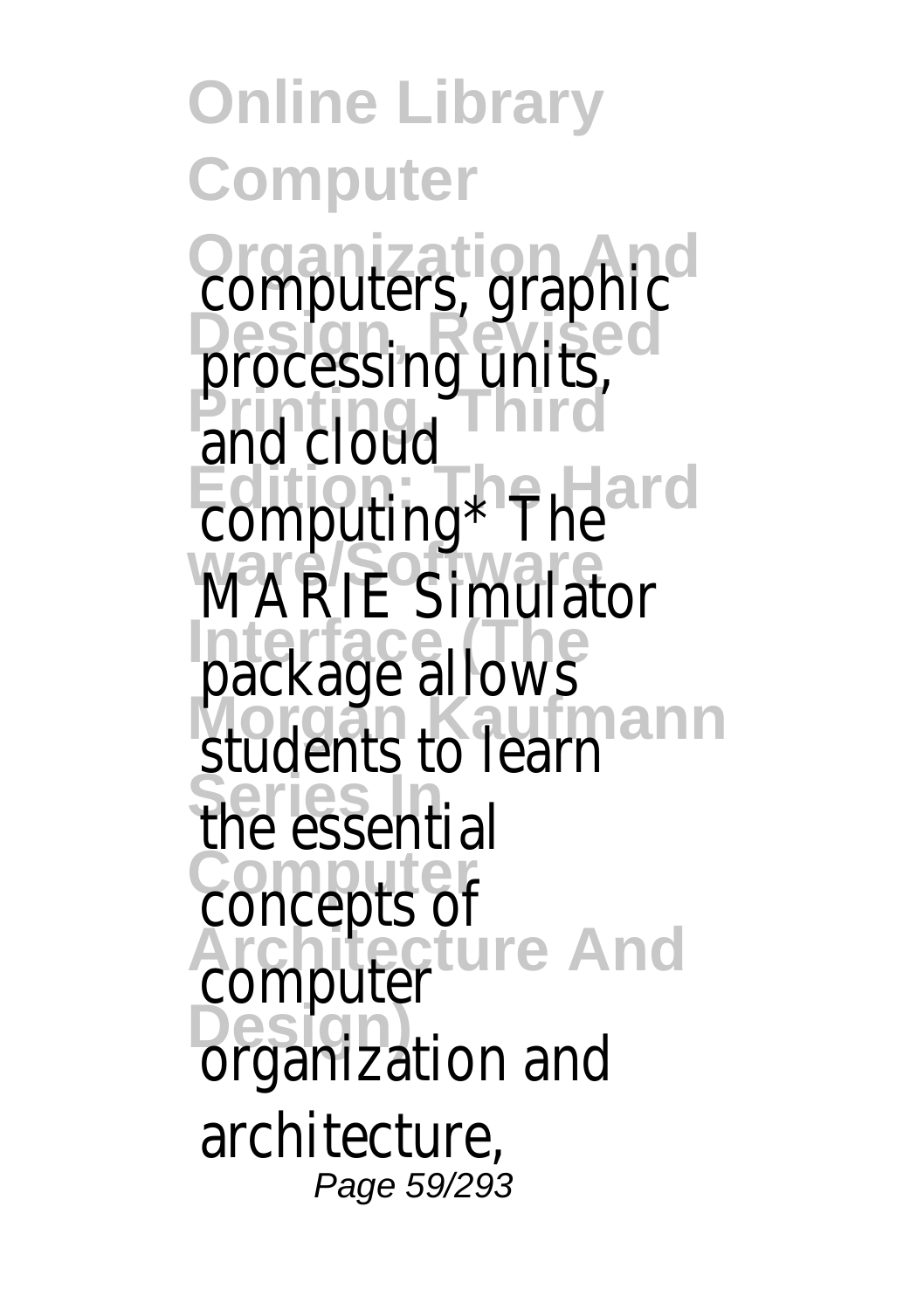**Online Library Computer Organization**<br>Including assemb **Designed**<br>Designage, without getting caught u in unnecessary a ware/Software.com **IPullace (The of Morgan Kaufmann Series In** including a secure companion website PowerPoint lectu **Design)** outlines, and an Instructor Manua Page 60/293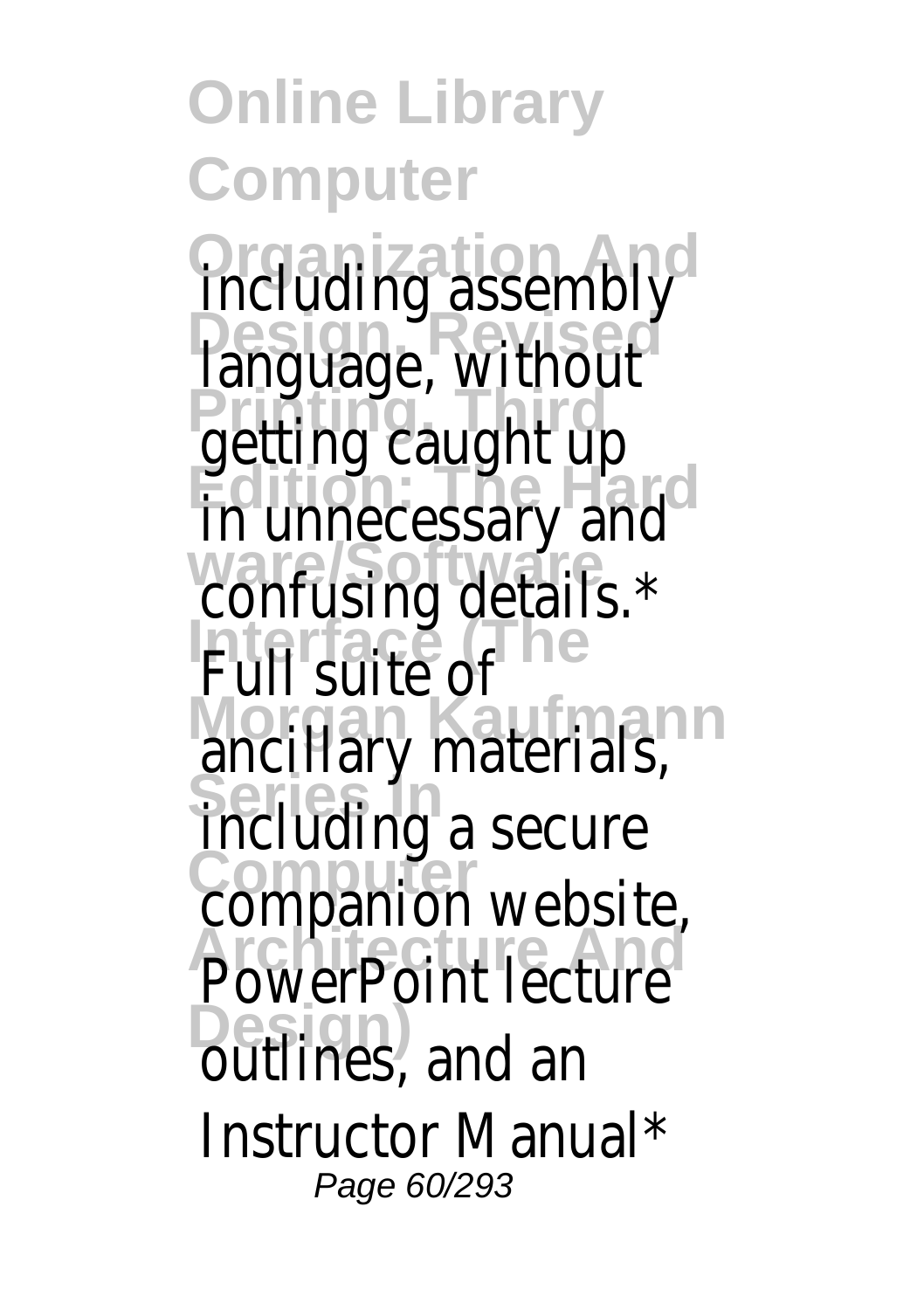**Online Library Computer** Bundled with an **Design, Revised** optional Intel supplement<sup>\*</sup> **Edition: The Hard** Ideally suited for ware/Software<br>Single-term cours **Computers** as Components, Second Edition **Coopering Lattion, Architecture And** book to bring Design)<br>
essential knowled on embedded Page 61/293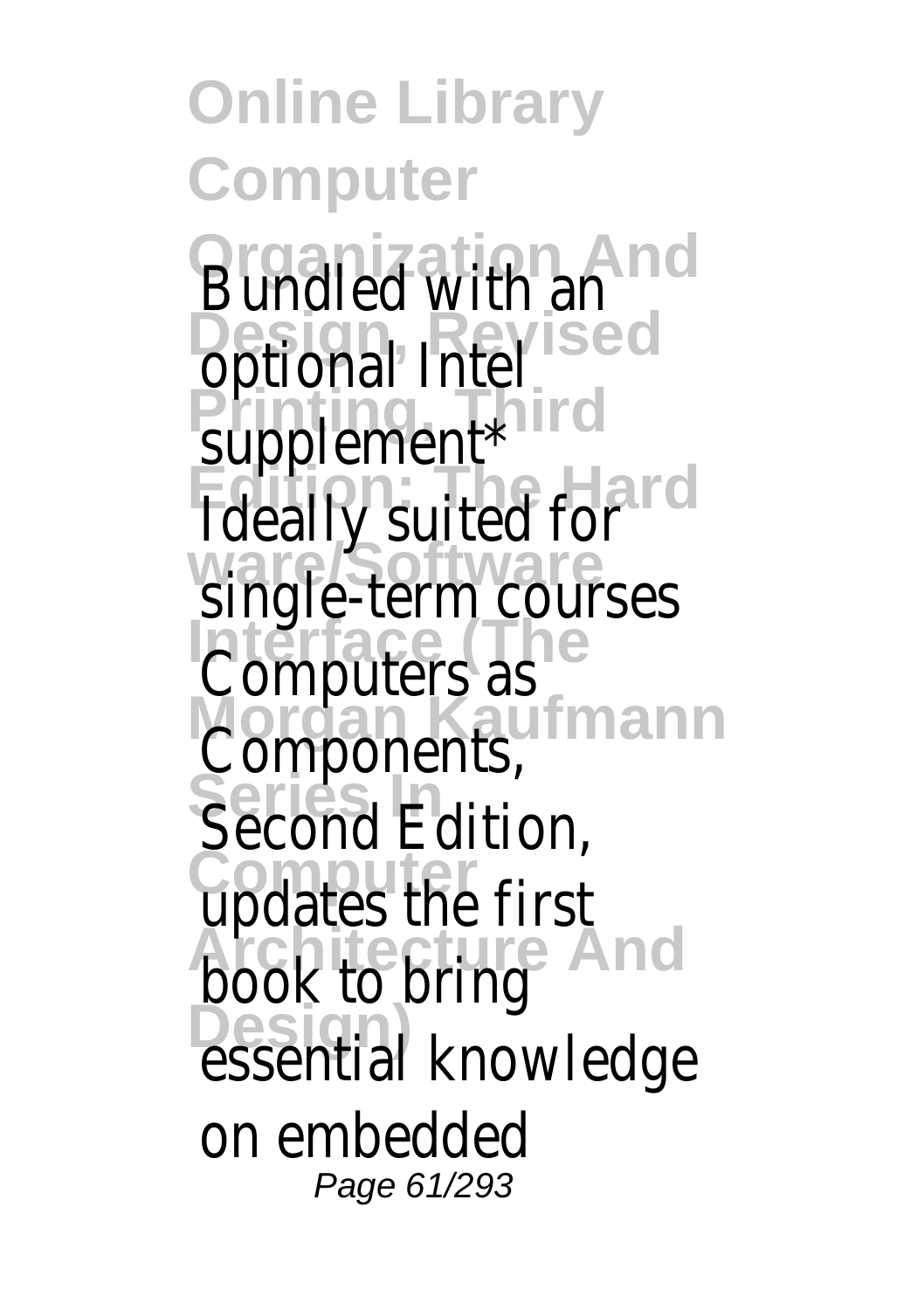**Online Library Computer Organization And<br>Systems technology Design, Revised Printing, Third Edition: The Hard** cover: Th<br>vare/Softwar<br>has been **Interface**<br>To the state-of-t **Morgan Kaufmann Series** In **Expanding Computer** performance **Architecture** With mo **Design)** examples and and techniques under a single  $\mathbb{S}^{\mathsf{u}}$ editio update exercises, and Page 62/293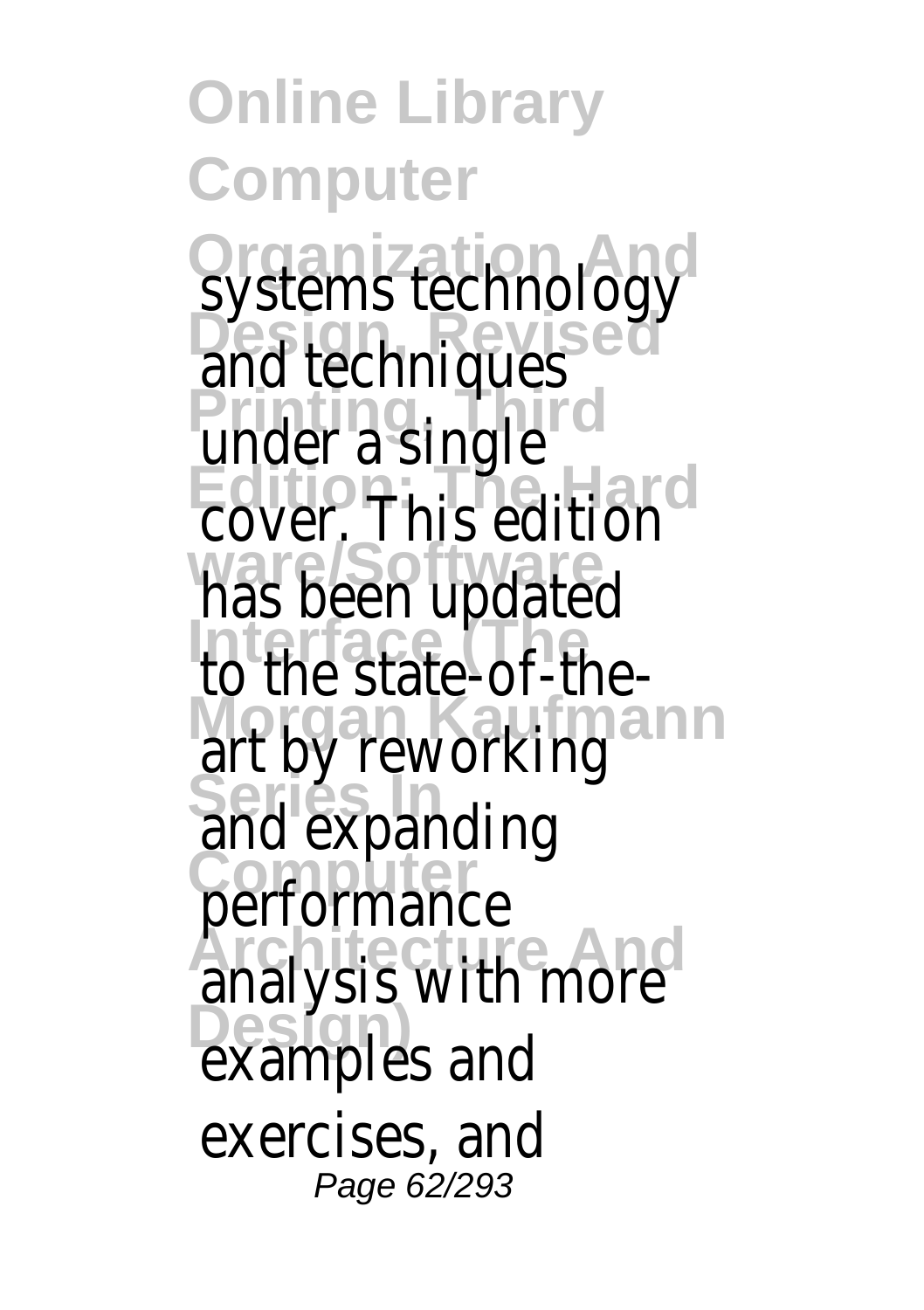**Online Library Computer Organization And** coverage of Design, Revised<br>electronic syster now focuses on **Edition: The Hard ware/Software Interface**<br> **Comprehensive Morgan Kaufmann Series In** multiprocessors **Computer** including VLIW **Architecture And** and superscalar **Design)** architectures as latest application ves a more view of well as more det Page 63/293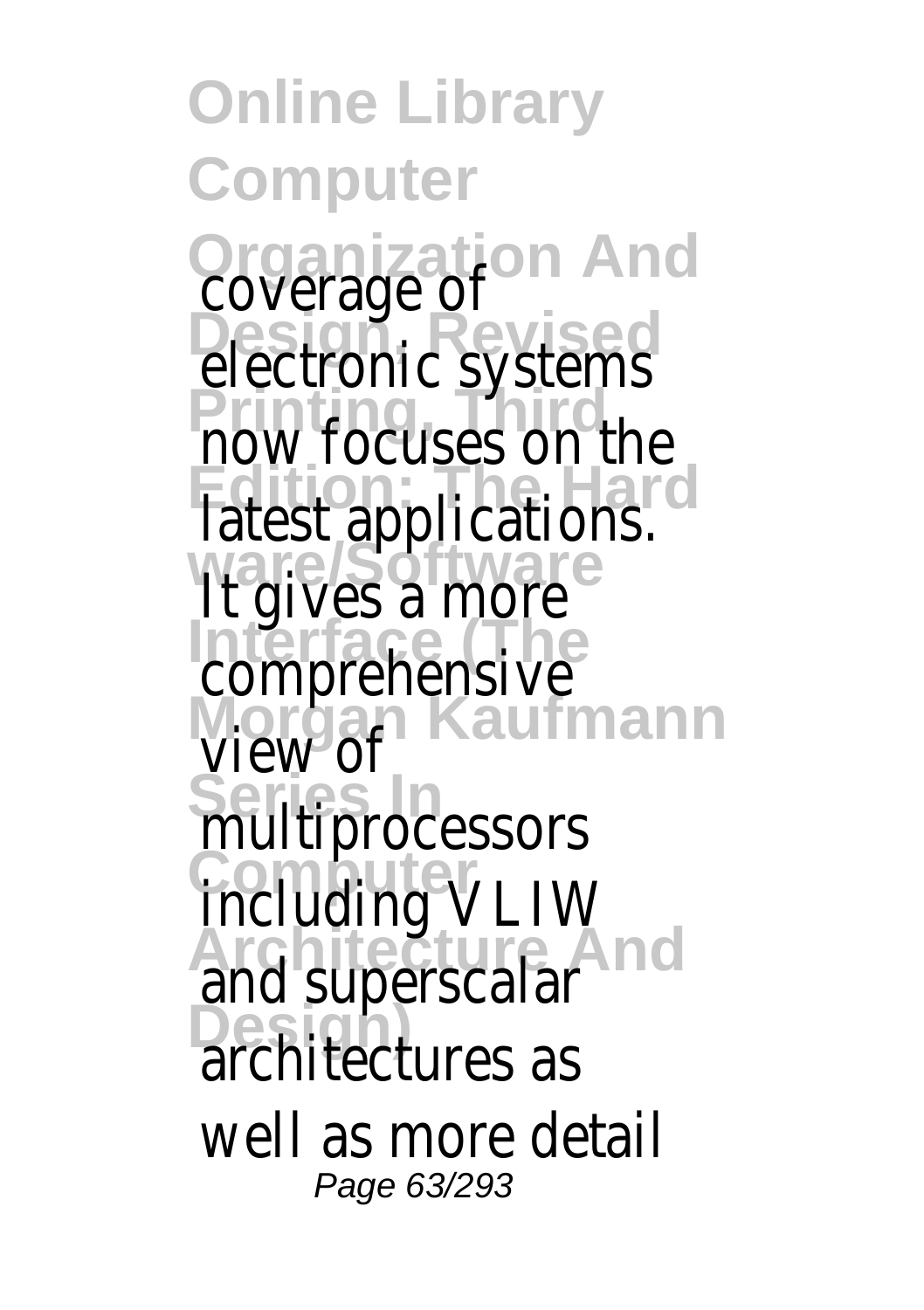**Online Library Computer Organization And** about power Design, Revised<br>Consumption. **Principle** is also more **Edition: The Hard** advanced ware/Software<br>Treatment of all **Interface Components of t Morgan Kaufmann**<br>System as Well a Septh coverage of networks **Architecture And** reconfigurable Design mas.com<br>Systems, hardwa software co-des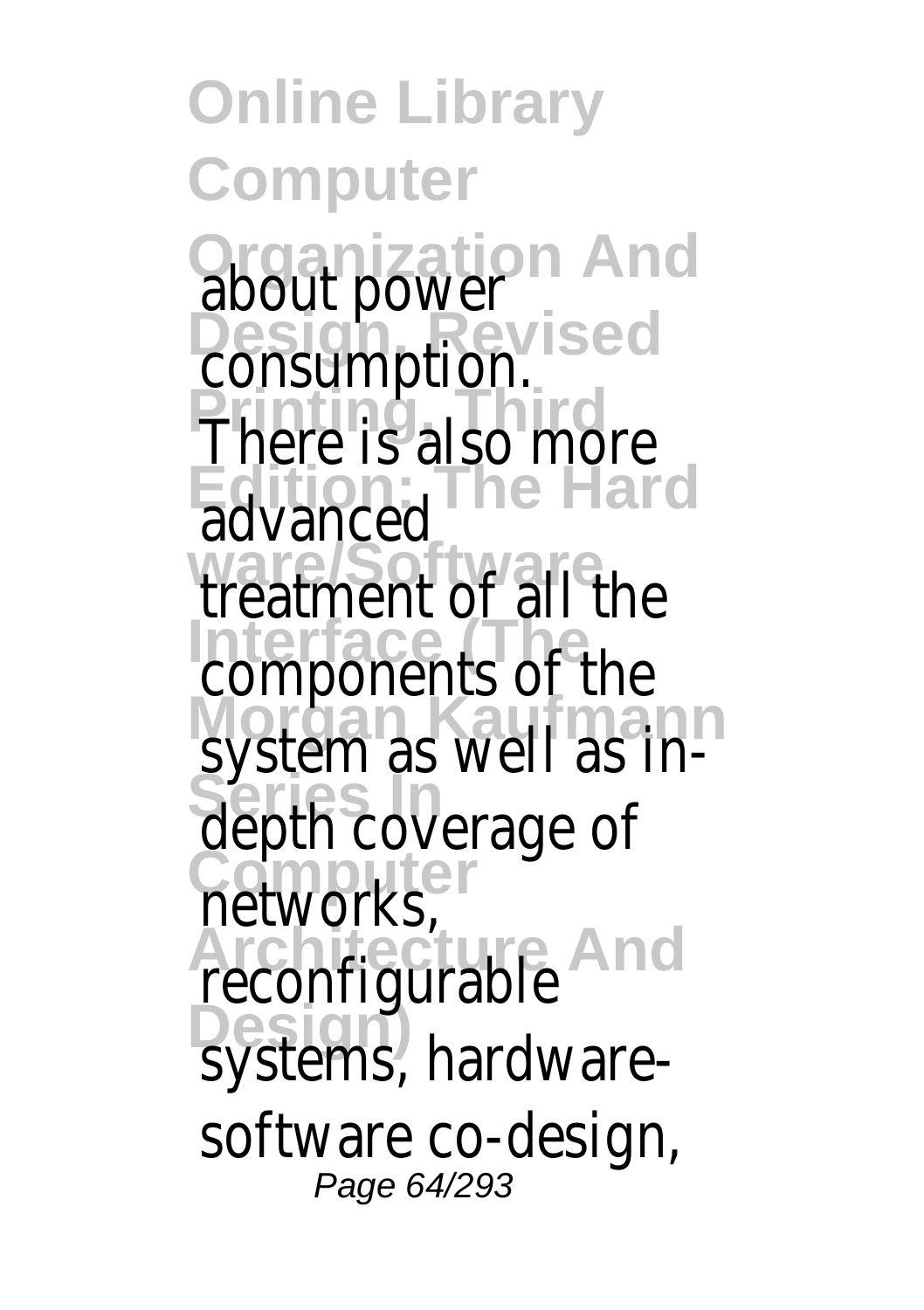**Online Library Computer Organization And** security, and **Design, Revised** program analysis. **Printing, Third** It presents an **Edition:** The Marin Contractor ware/Software.com **Interface (The** development software including **Series In** Linux and Windows CE. The **Architecture And** new edition's case **Design)** studies cover SHARC DSP with Page 65/293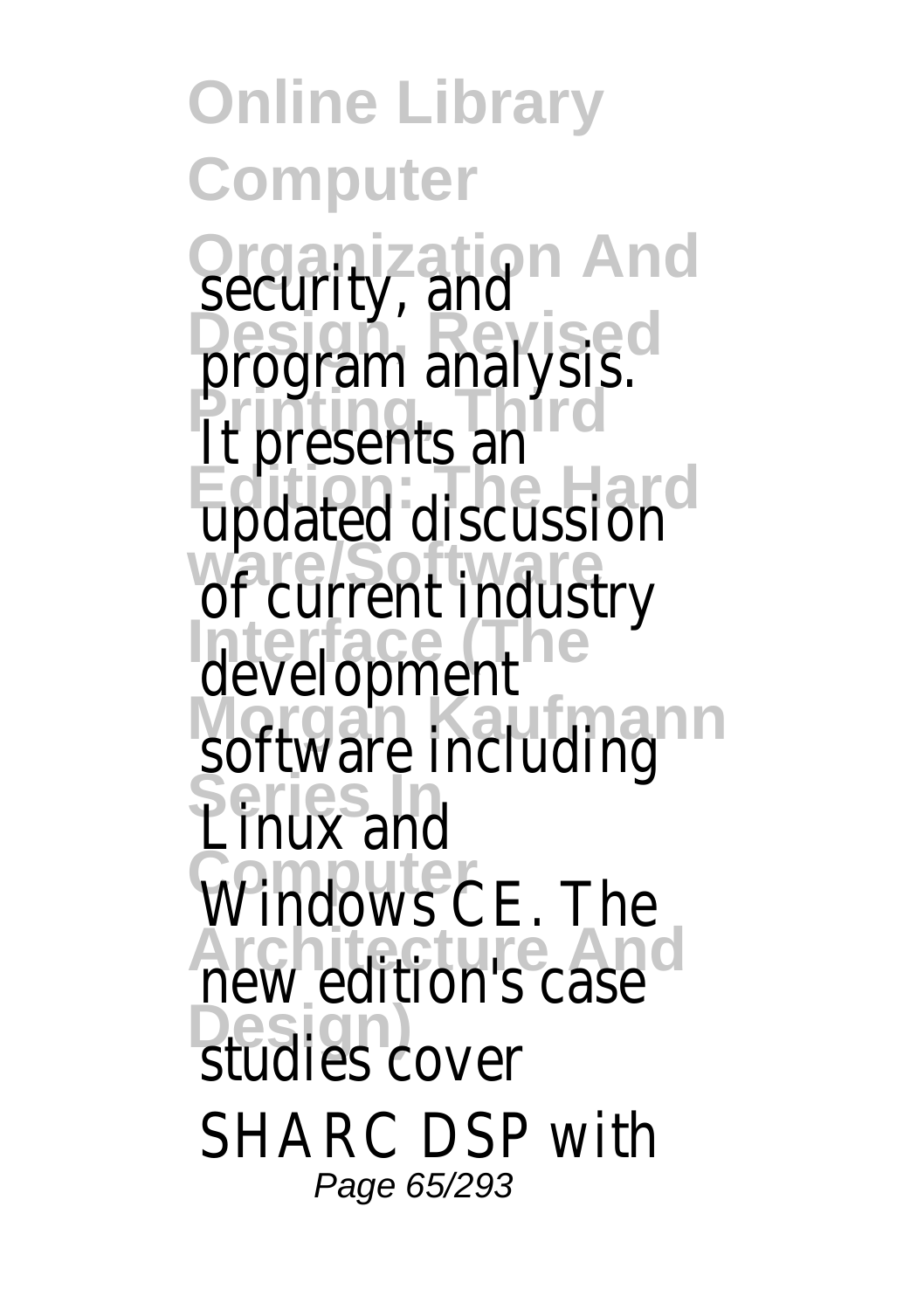**Online Library Computer The Tic5000 and** C6000 series, and real-world **Editions** such **DVD** players and **Icell** phones. Researchers, **Series Information Computer Architecture And** schooled in **Design)** hardware or software design<br>
Page 66/293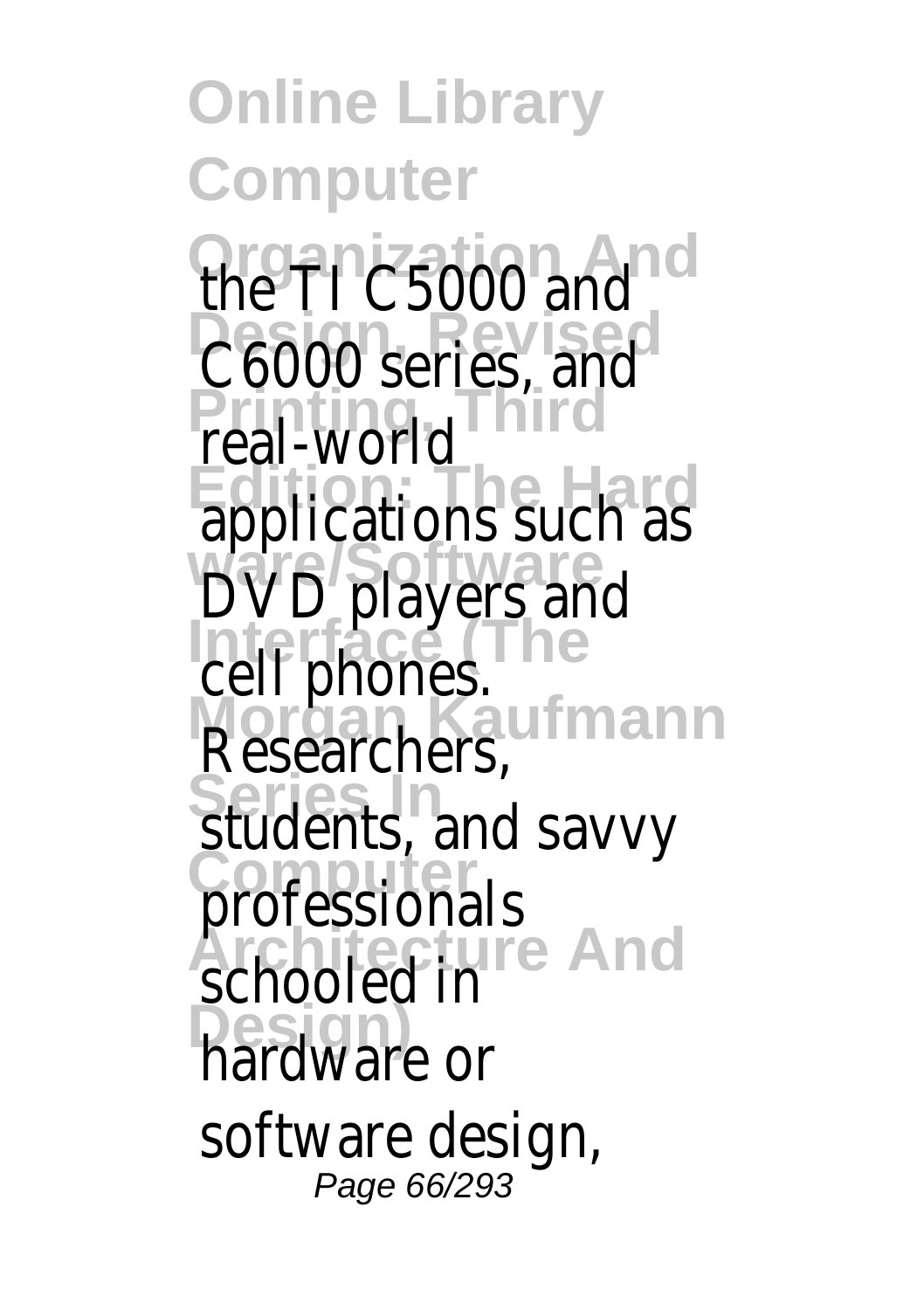**Online Library Computer** Will value Wayne Wolf's integrated **Promission Edition: The Hard** approach. \* Uses real proc **Interface (The** (ARM processor **Morgan TI C55X DSP** Series In<br>to demonstrate **Computer Architecture And Design)** ressors both technology and **iniques...Shov** readers how to Page 67/293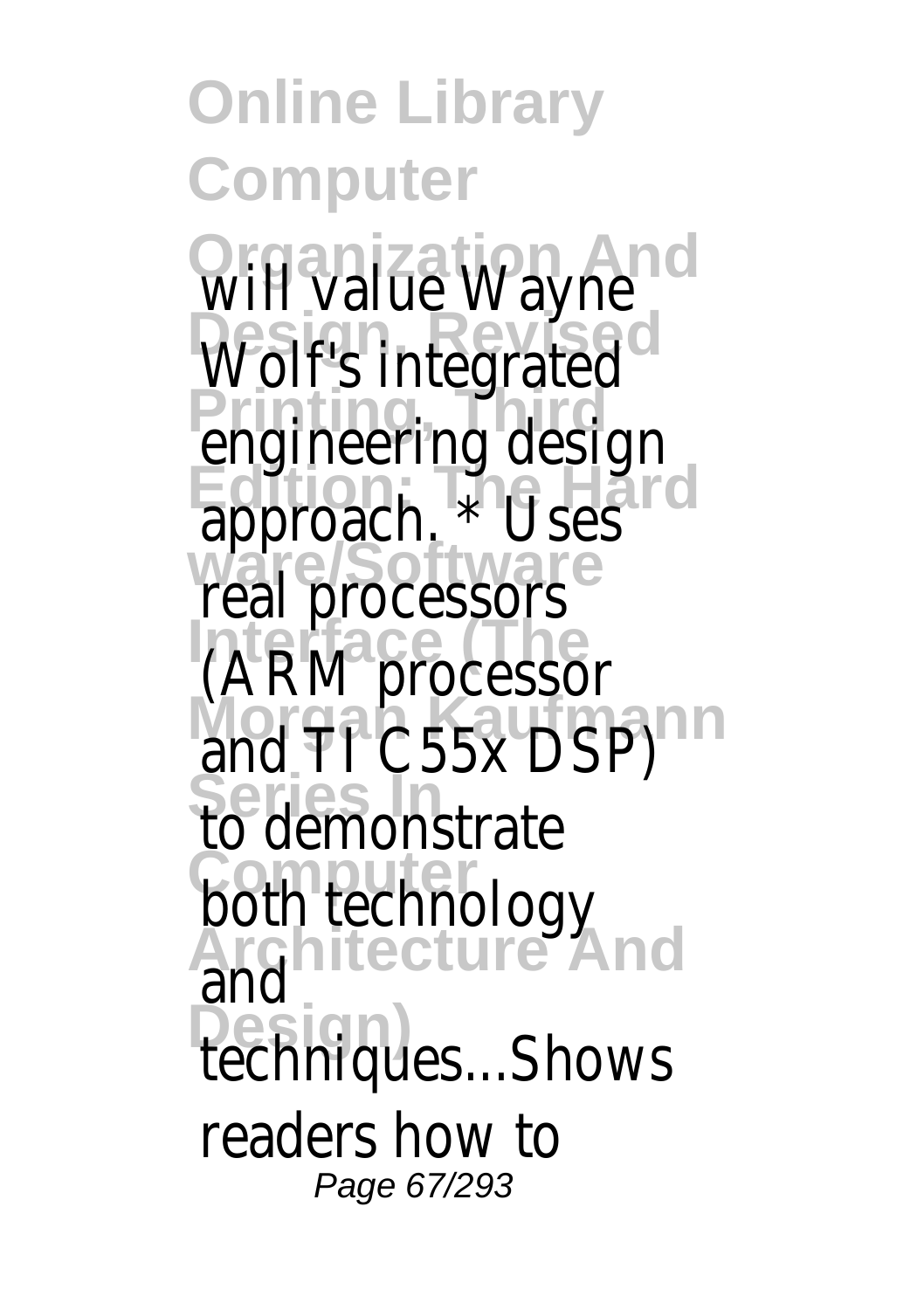**Online Library Computer Organization Andres to the Contract** apply<br>actua practice.<sup>\*</sup> Cover **Edition: The Hard contract ware/Software** with emphasis on lactual design **Morgan Coording Series In** introduction to the **Computer**<br>
state-of-the-art **Architecture And Street Design)** practitioners. \* desian Stresses necessa Page 68/293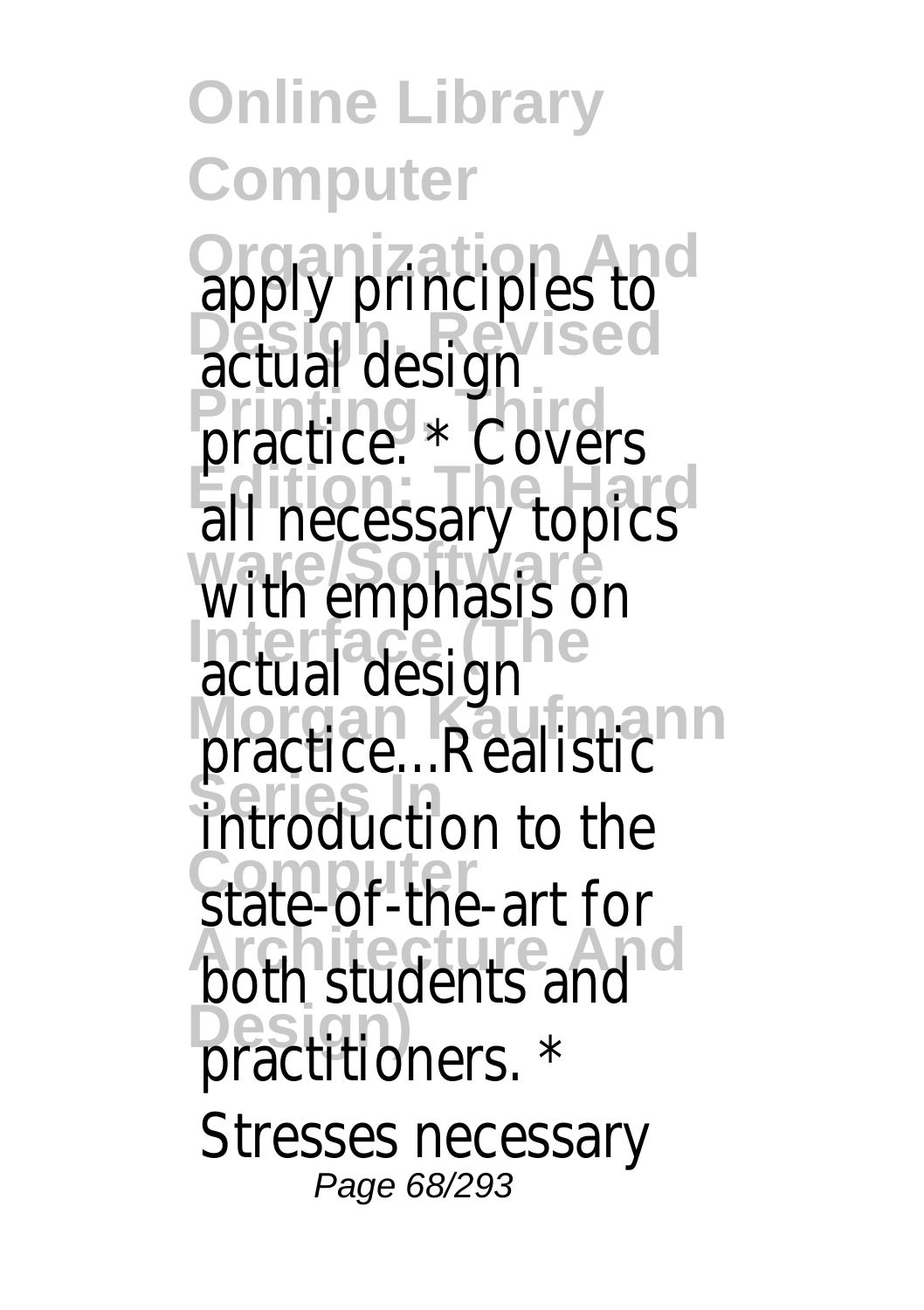**Online Library Computer Organization And Design, Revised** applied Eppired: USI STAN ware/Software<br>
readers gain facil **Interface (The** to design large, **Morgan Karlinger Series In** systems that **Computer** in the computer **Architecture And** Computer **Design)** Organization & tals  $he$ "to evolvir Architecture: Page 69/293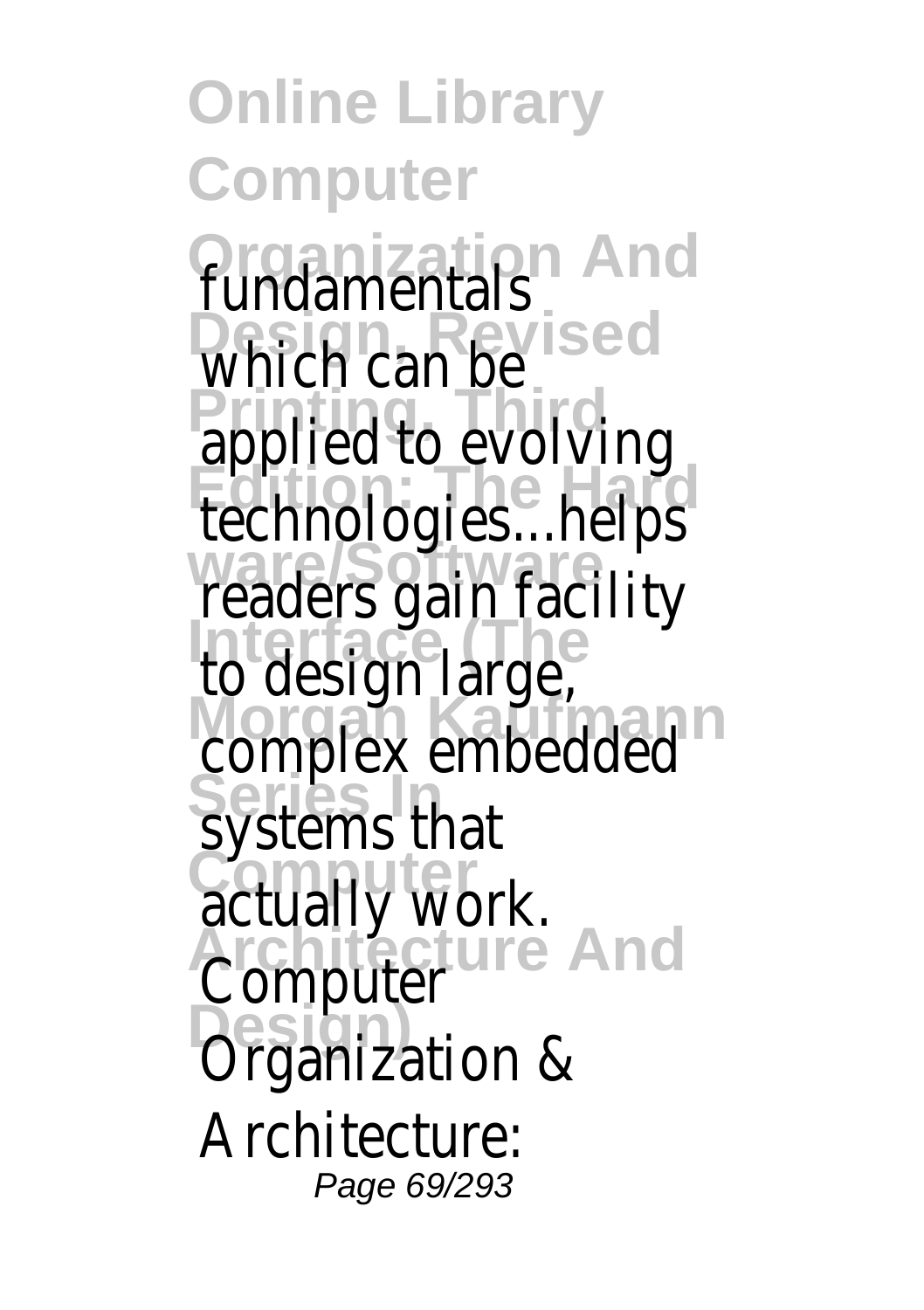**Online Library Computer Organization And** Themes and **Design, Revised** Variations **Printing, Third Edition: The Hard Computer** Hardware from t **Morgan Kaufmann Series In** Computer System **Computer** Architecture **Architecture And** Computer **Design**<br> **Organization** and Exam Design Page 70/293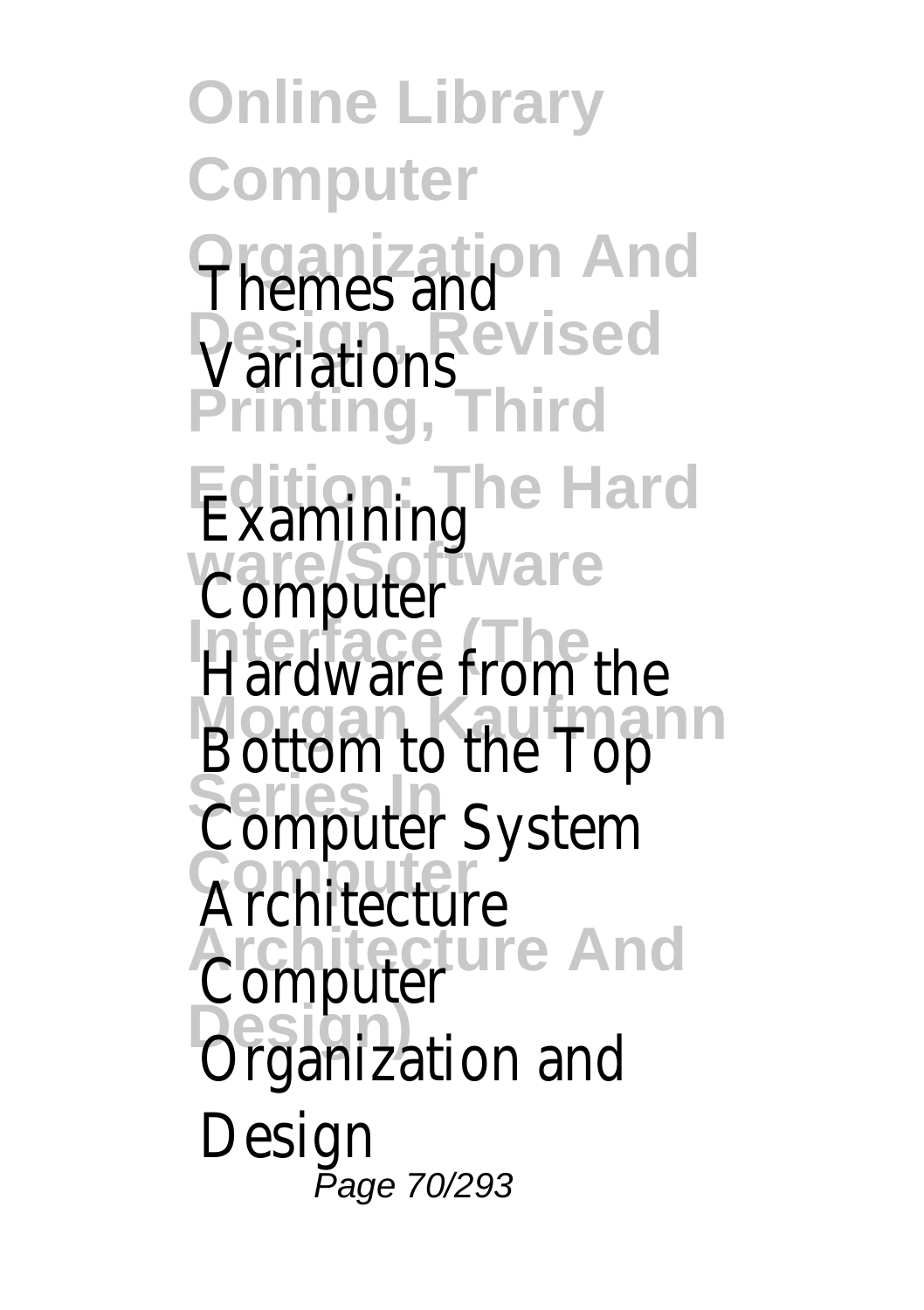**Online Library Computer Modern Compute Designed**<br>**Architecture** and **Printing**<br> **Printing Edition: The Hard This ware/Software bestselling Interface (The text has been Hasraughlyfmann Series In revised and Computer updated to Architecture And reflect the Design) newest technologies.**

Page 71/293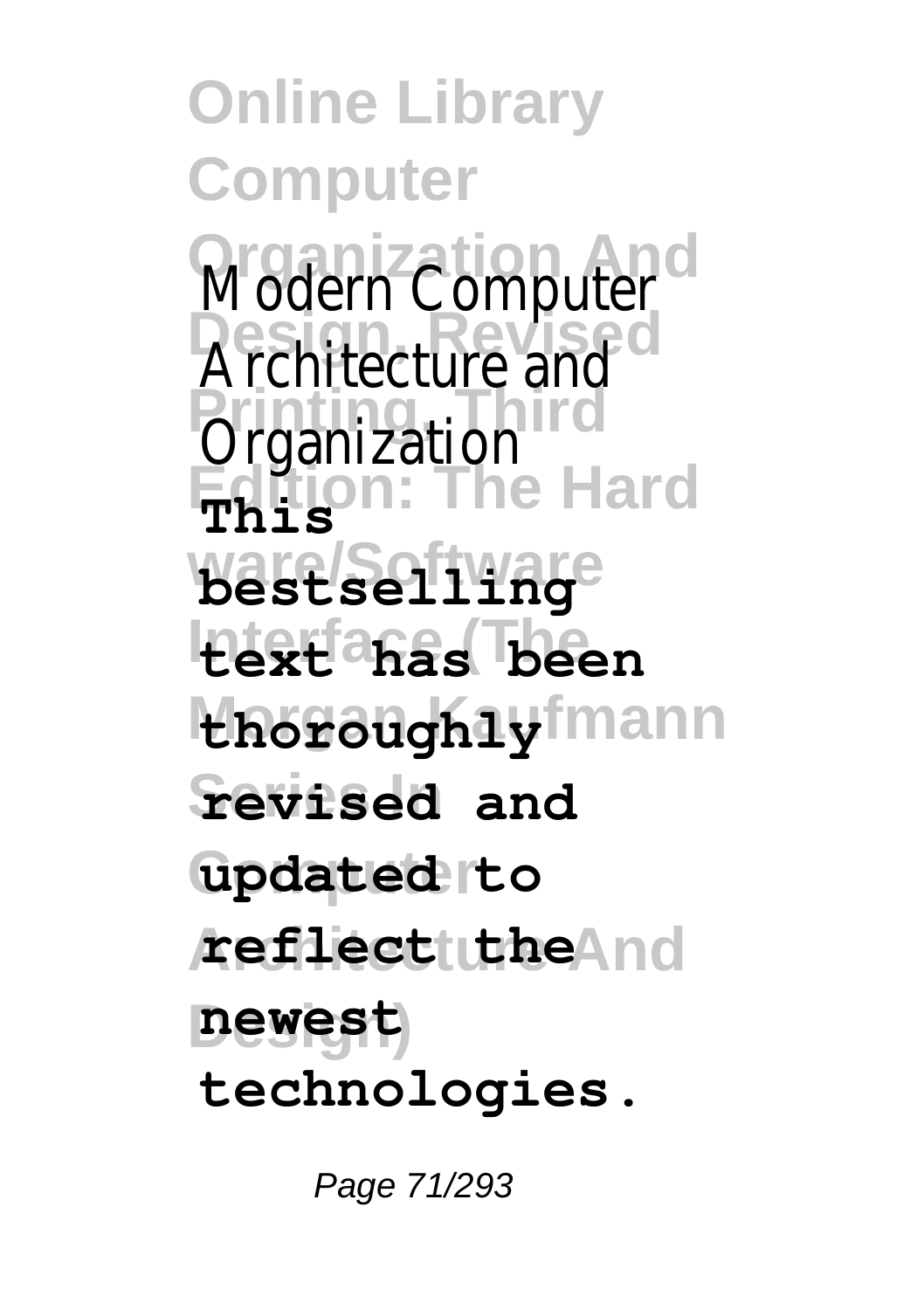**Online Library Computer Organization And The book Design, Revised presents an Printire** MIPS<sup>d</sup> **Edition: The Hard instruction set ware/Software and explains Interface (The the explicit connection**fmann **Series In between program Computer performance and Architecture And CPU Design) performance. The authors then show how** Page 72/293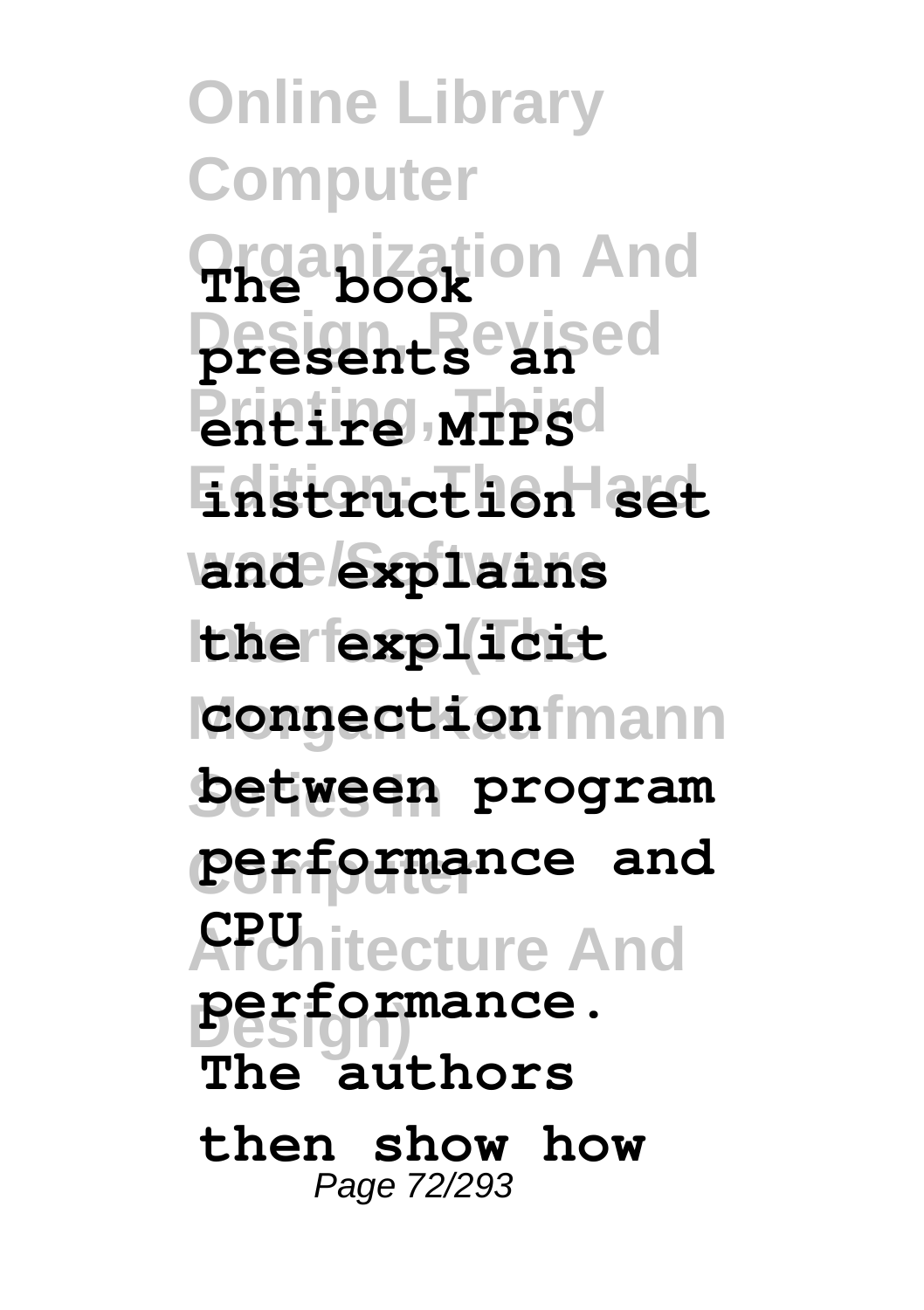**Online Library Computer Organization And hardware and Design, Revised software Promponents Edition: The Hard impact program ware/Software performance.**  $\lambda$  **A tdesign**<sup>The</sup> **loriented atext** nn **Series In for advanced Computer computer Architecture And architecture Design) courses, covering parallelism,** Page 73/293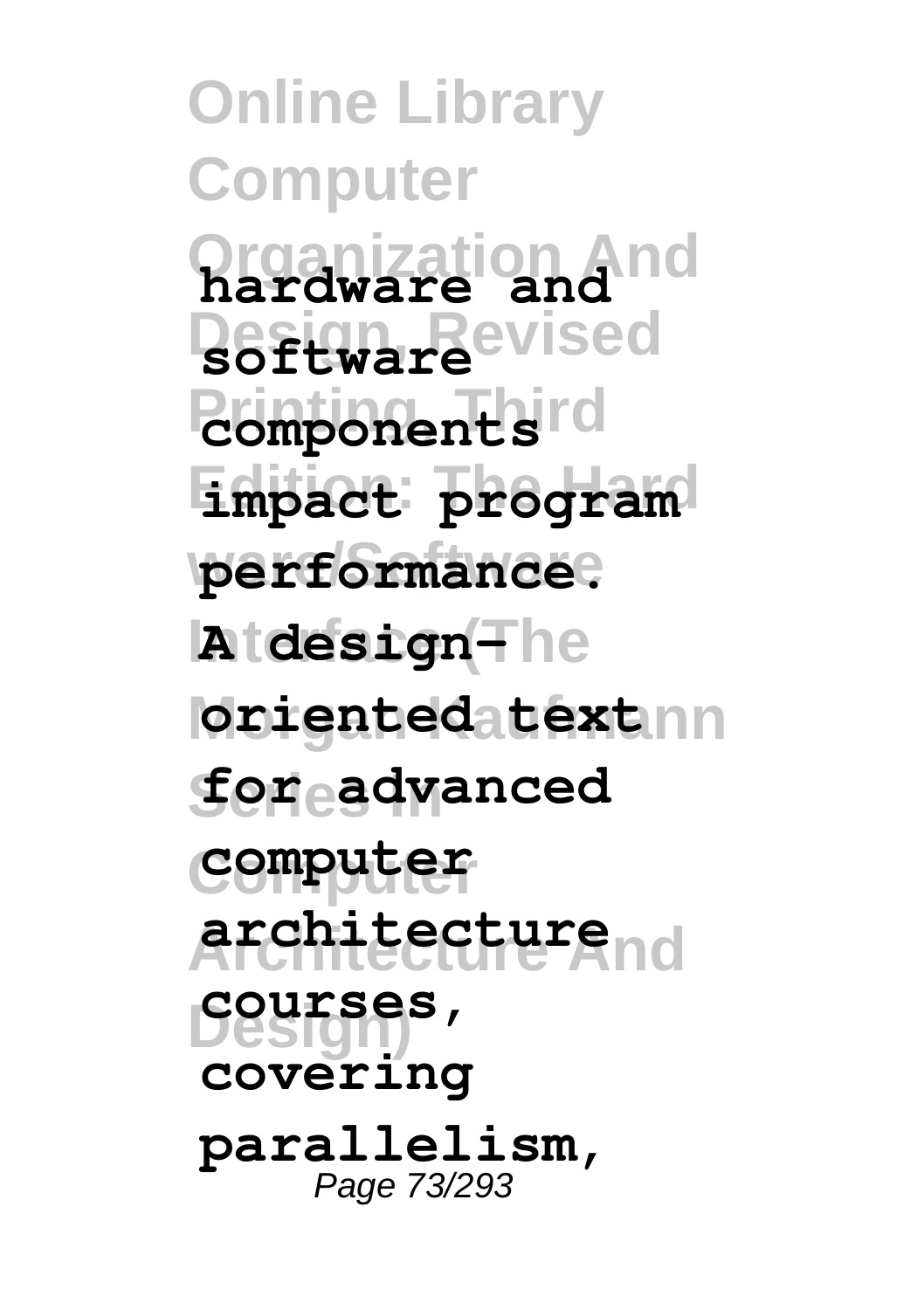**Online Library Computer Organization And complexity, Design, Revised power, Printing, Third reliability and Edition: The Hard performance. Modern** embedded **Interface (The systems deploy Morgan Kaufmann several Series In hardware Computer accelerators, Architecture And in a Design) heterogeneous manner, to deliver high-**Page 74/293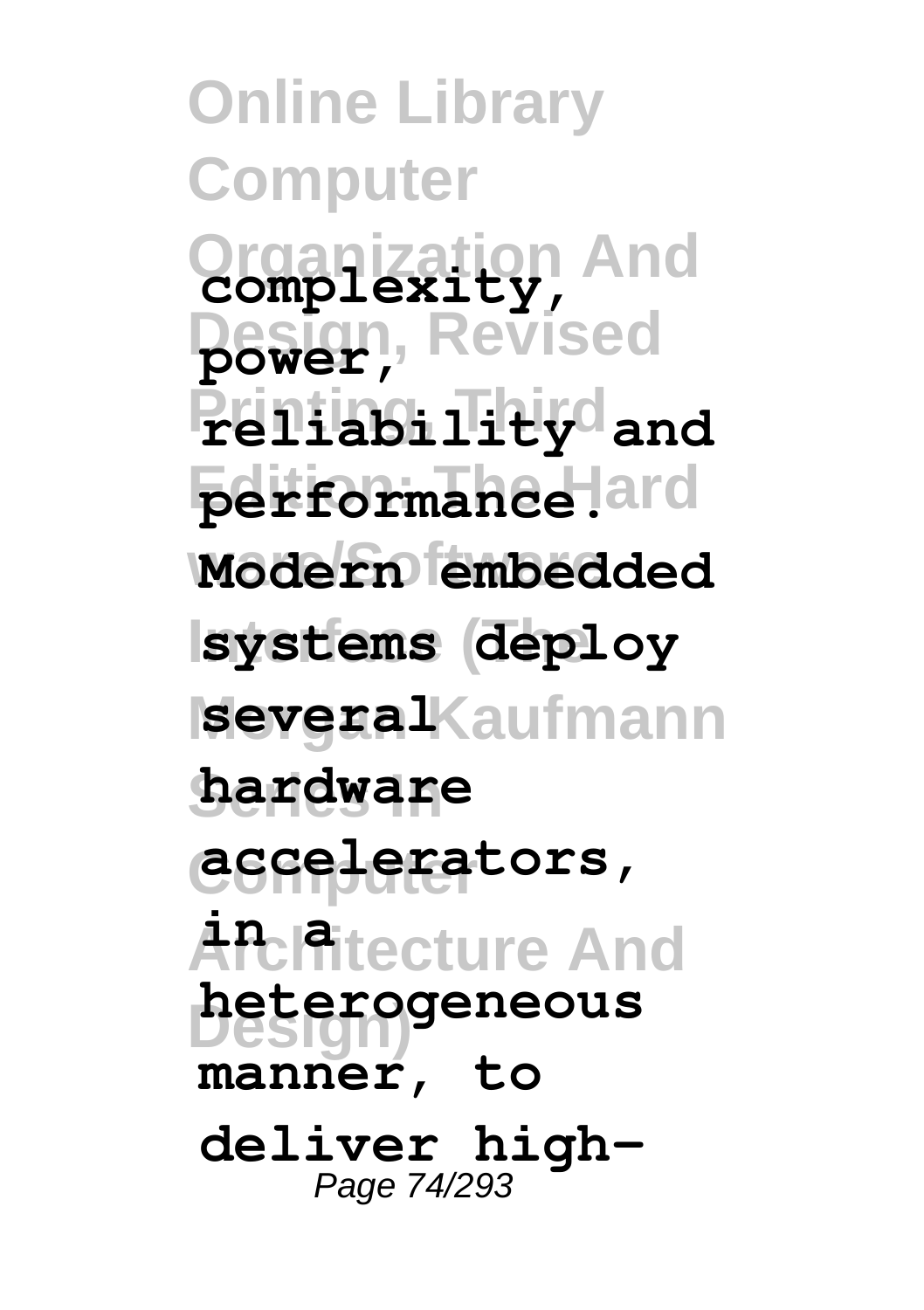**Online Library Computer Organization And performance Design, Revised computing. Among Suchird Edition: The Hard devices, waaphicsware processing**e **Morgan Kaufmann units (GPUs) Series In have earned a Computer prominent Architecture And position by Design) virtue of their immense computing** Page 75/293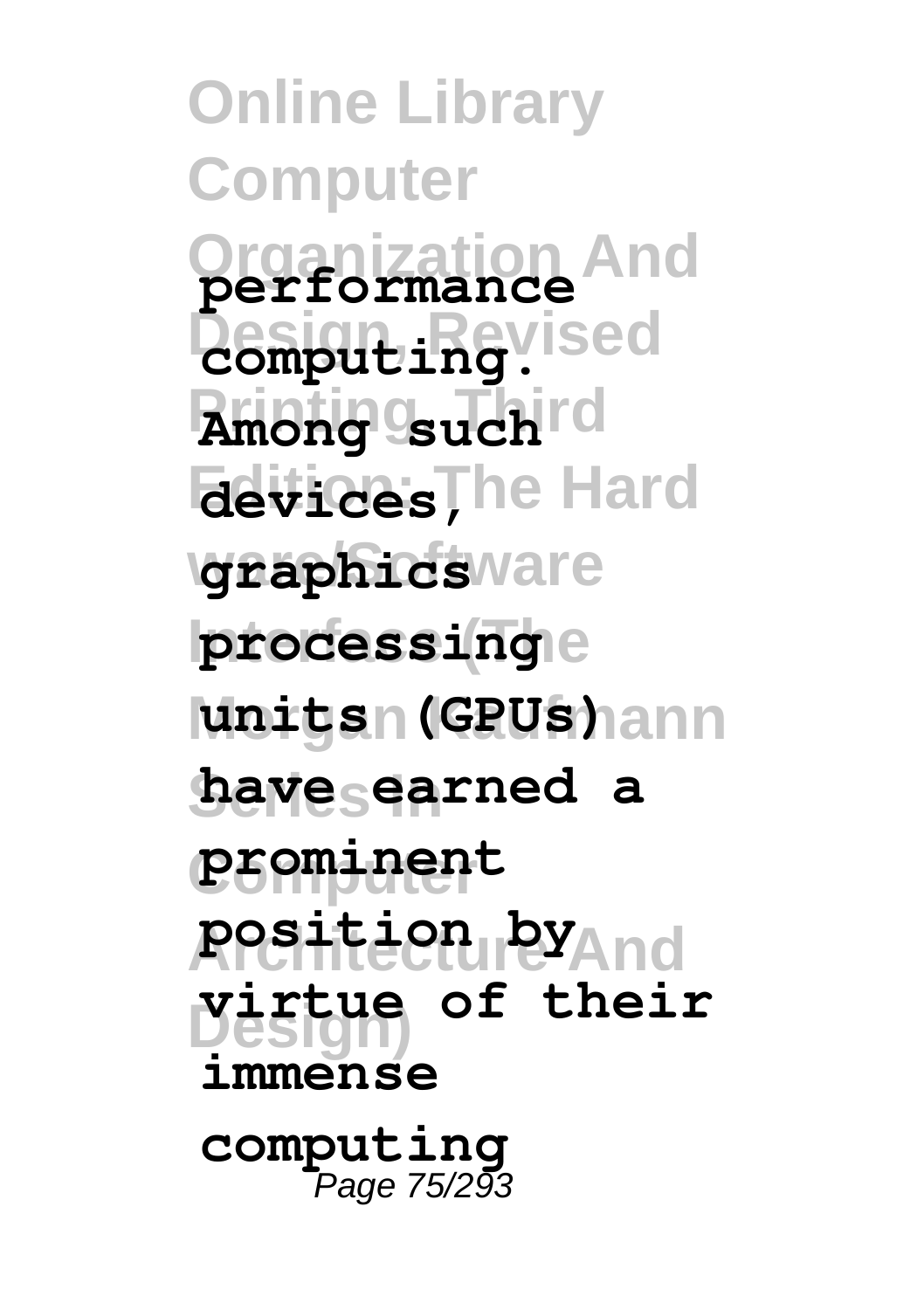**Online Library Computer Organization And power. However, Design, Revised a system design Printing, Third that relies on Edition: The Hard sheer ware/Software throughput of Interface (The GPUs is often Morgan Kaufmann incapable of Series In satisfying the Strict power-And time**Tre And **Design) related constraints faced by the** Page 76/293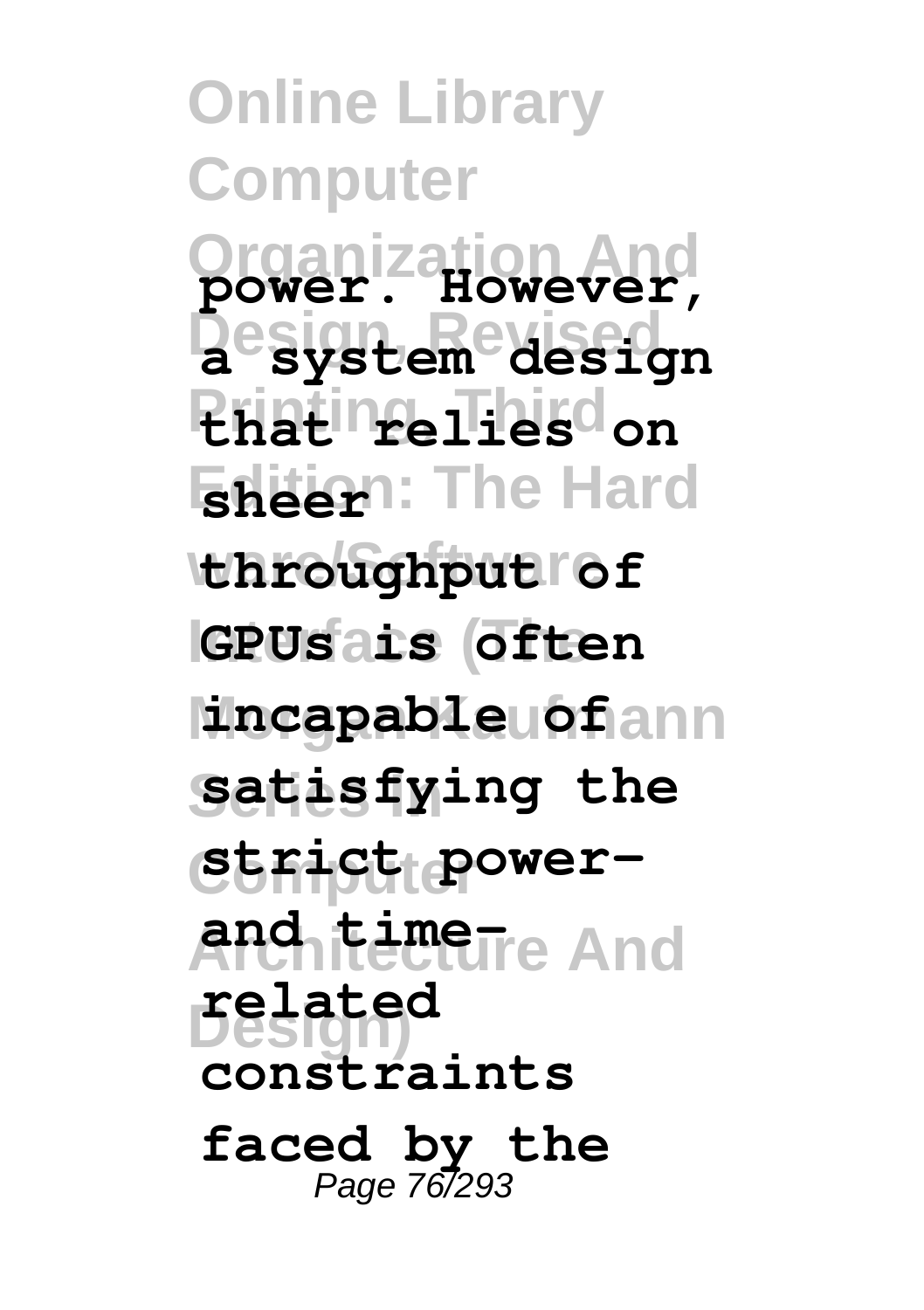**Online Library Computer Organization And embedded Design, Revised systems. This Printing, Third thesis presents Edition: The Hard several systemware/Software level software Interface (The techniques to loptimizéathe**ann **Series In design of GPU-Computer based embedded Architecture And systems under Design) various graphics and non-graphics** Page 77/293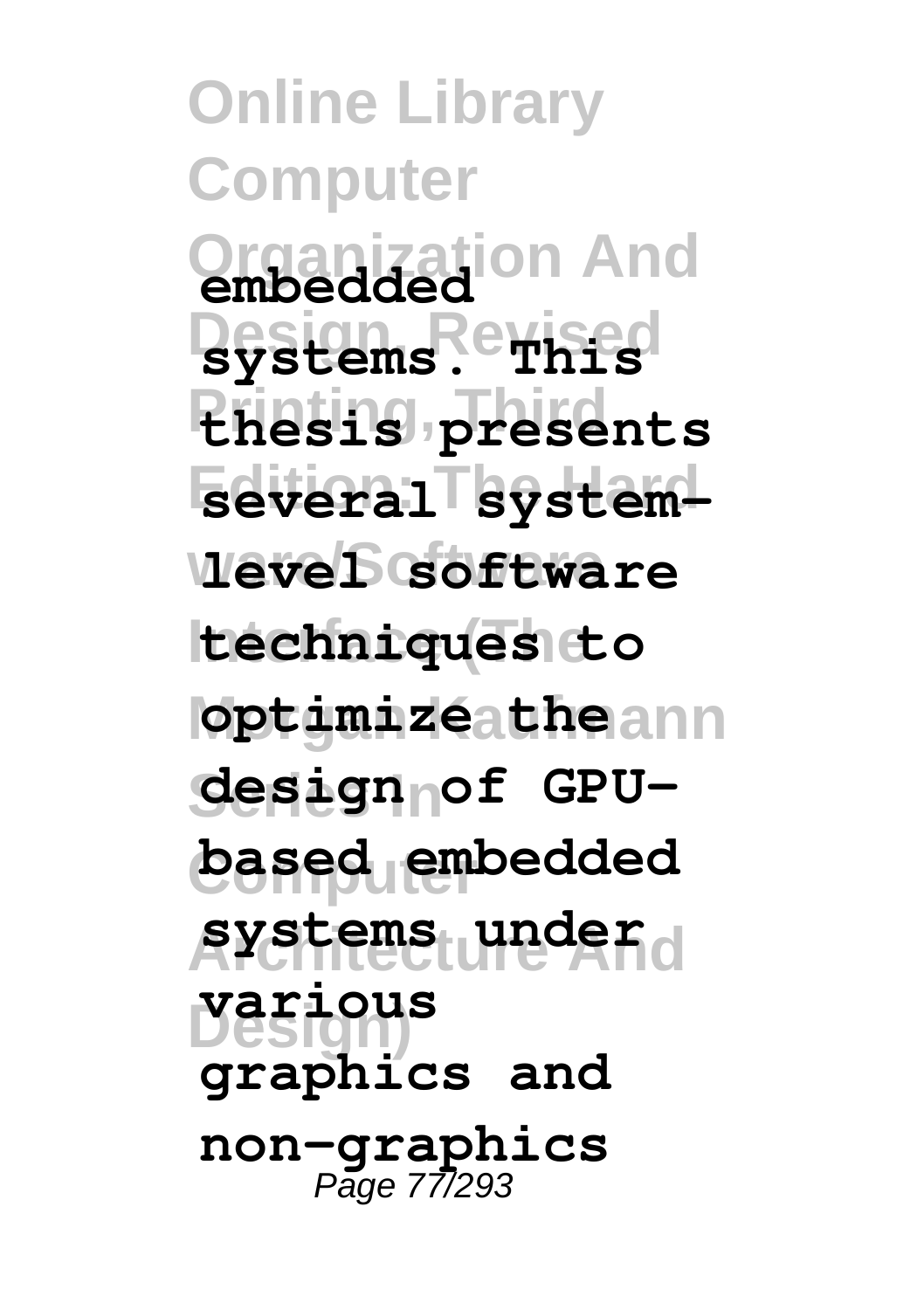**Online Library Computer Organization And applications. Design, Revised As compared to Rieting**, Third **Edition: The Hard conventional ap ware/Software plication-level Interface (The optimizations,**  $[the$  system-wide **Series In view of our Computer proposed Architecture And techniques Design) brings about several advantages:** Page 78/293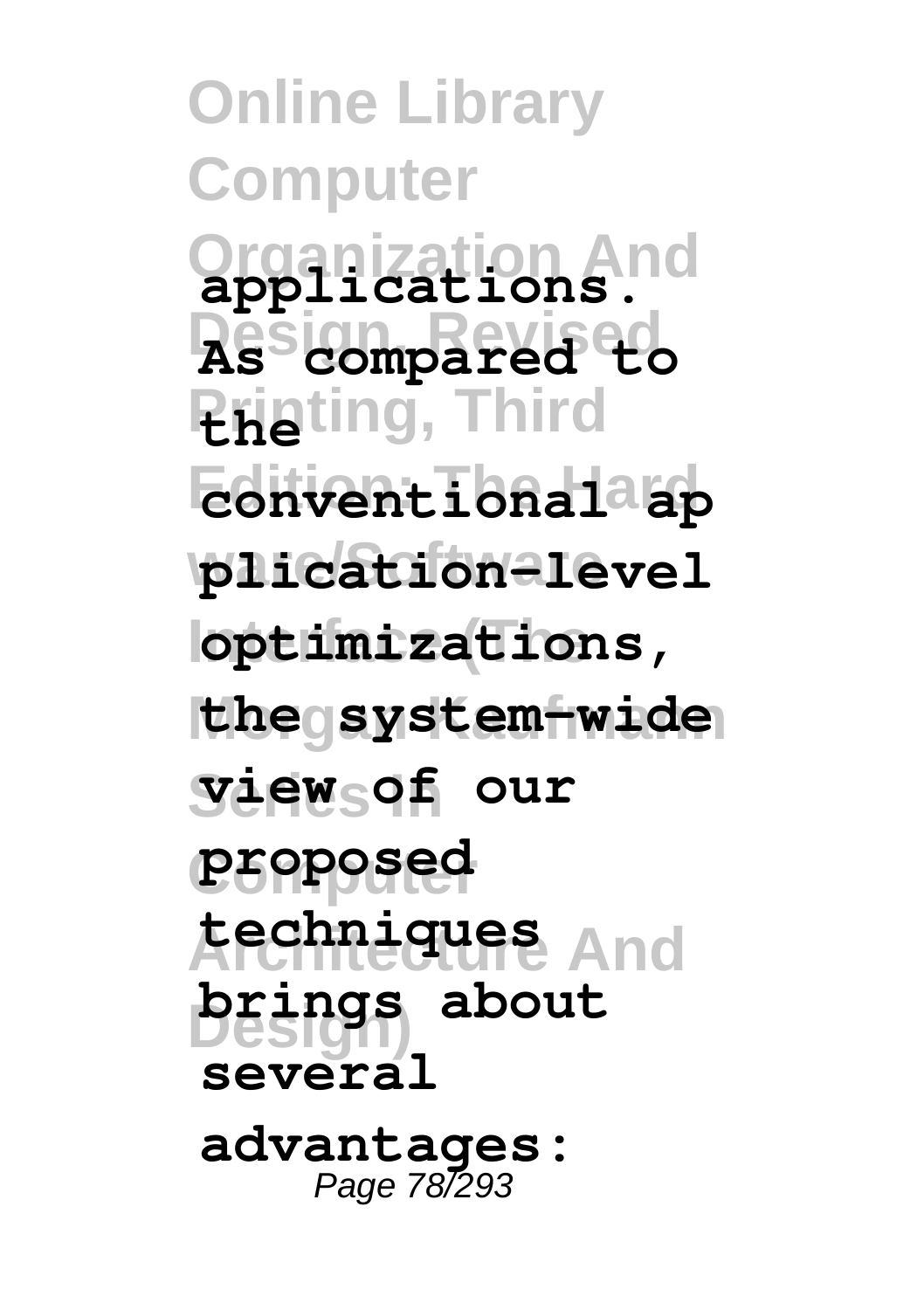**Online Library Computer Organization And First, it Design, Feyised Funiy**g, Third **Edition: The Hard incorporating ware/Software the limitations land**rface (The **Morgan Kaufmann requirements of Series In the various Computer system parts in Architecture And the design Design) process. Second, it can unveil** Page 79/293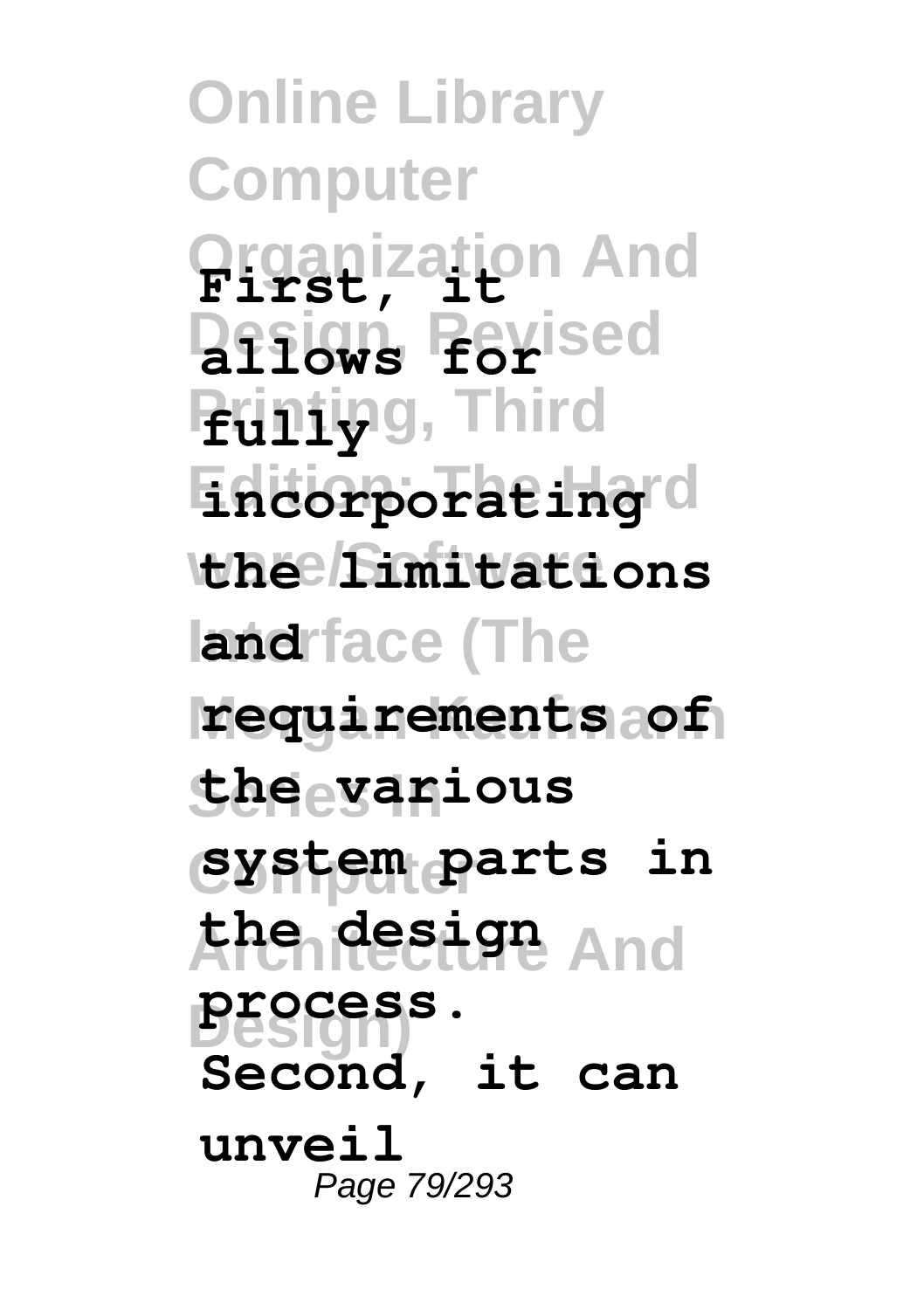**Online Library Computer Organization And optimization Design, Revised opportunities Printing, Third through Exposingheneard ware/Software information Interface (The flow between**  $[the$  processing **Series In components. Computer Third, the Architecture And techniques are Design) generally applicable to a wide range of** Page 80/293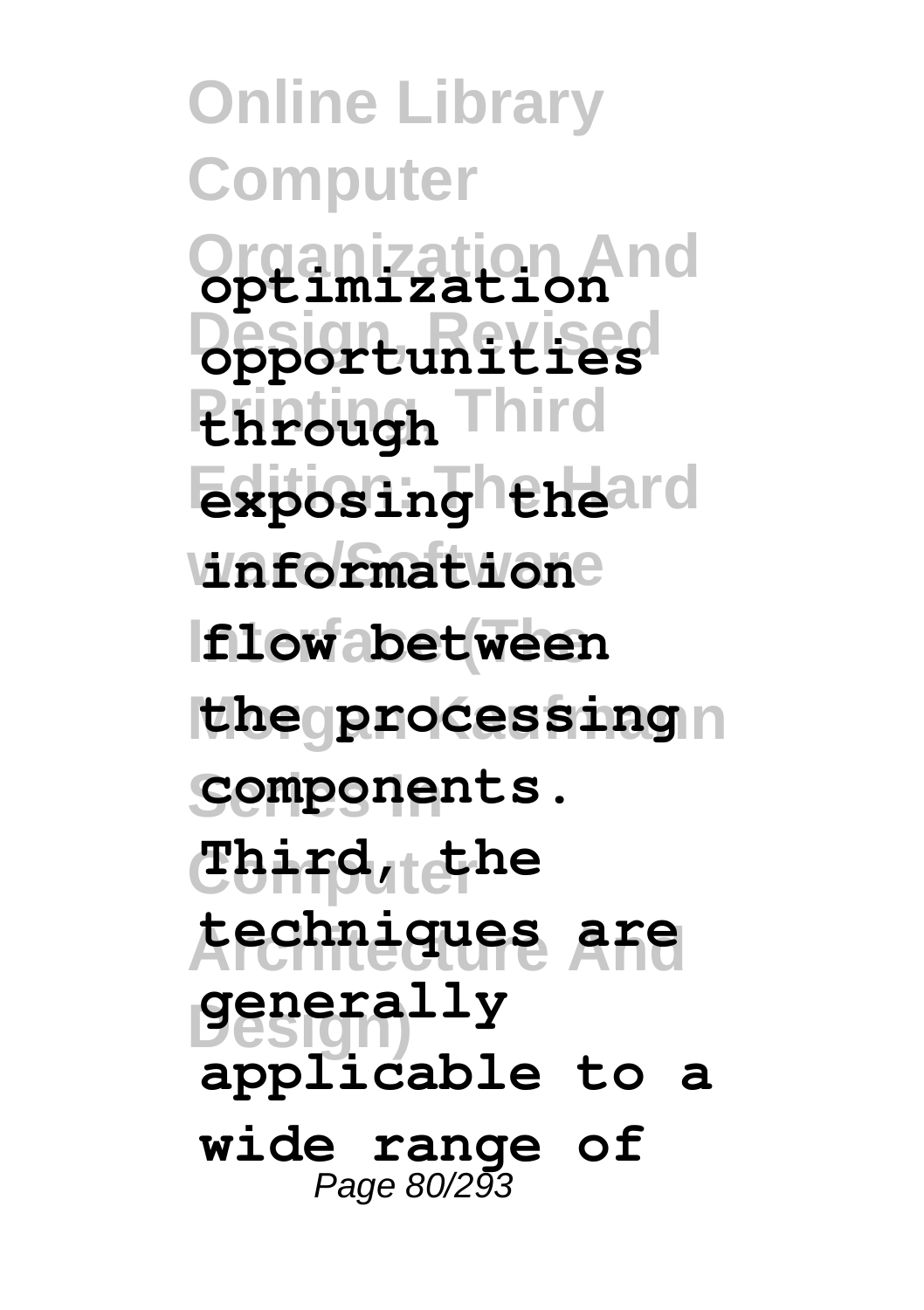**Online Library Computer Organization And applications Design, Revised with similar ch Printing, Third aracteristics.**  $F$ **Finitaddition, ware/Software multiple systemlevelce** (The **Morgan Kaufmann techniques can**  $be$  combined **Computer together or Architecture And with applicatio Design) n-level techniques to further improve** Page 81/293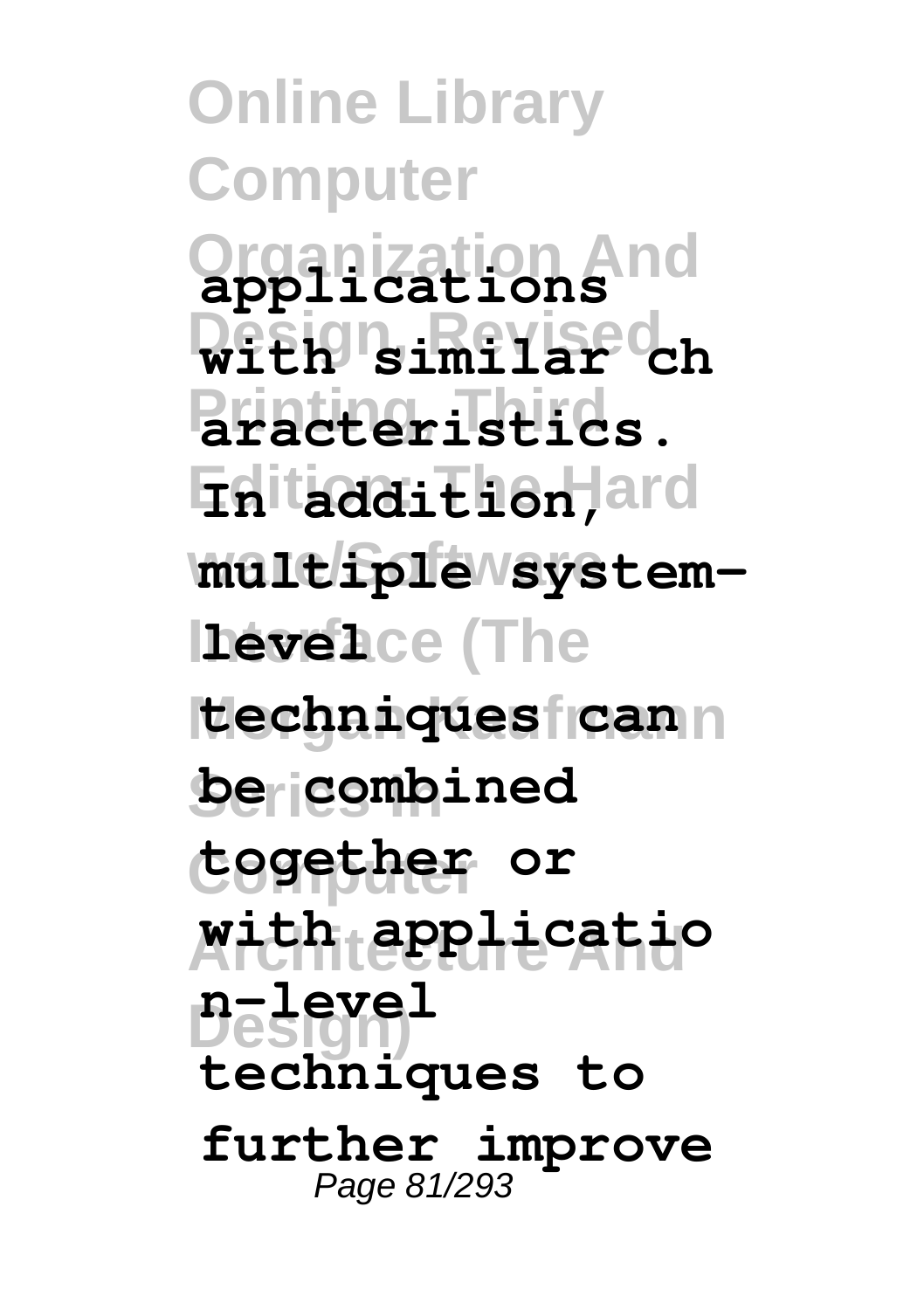**Online Library Computer Organization And the Design, Revised performance. We**  $\frac{1}{2}$ **begin by** Third  $F_{\text{studying}}$ hsomerd **ware/Software of the unique Interface (The attributes of GPU<sub>S</sub>baséd**ufmann **Series In embedded Computer systems and Architecture And discussing Design) several factors that**

**distinguish the** Page 82/293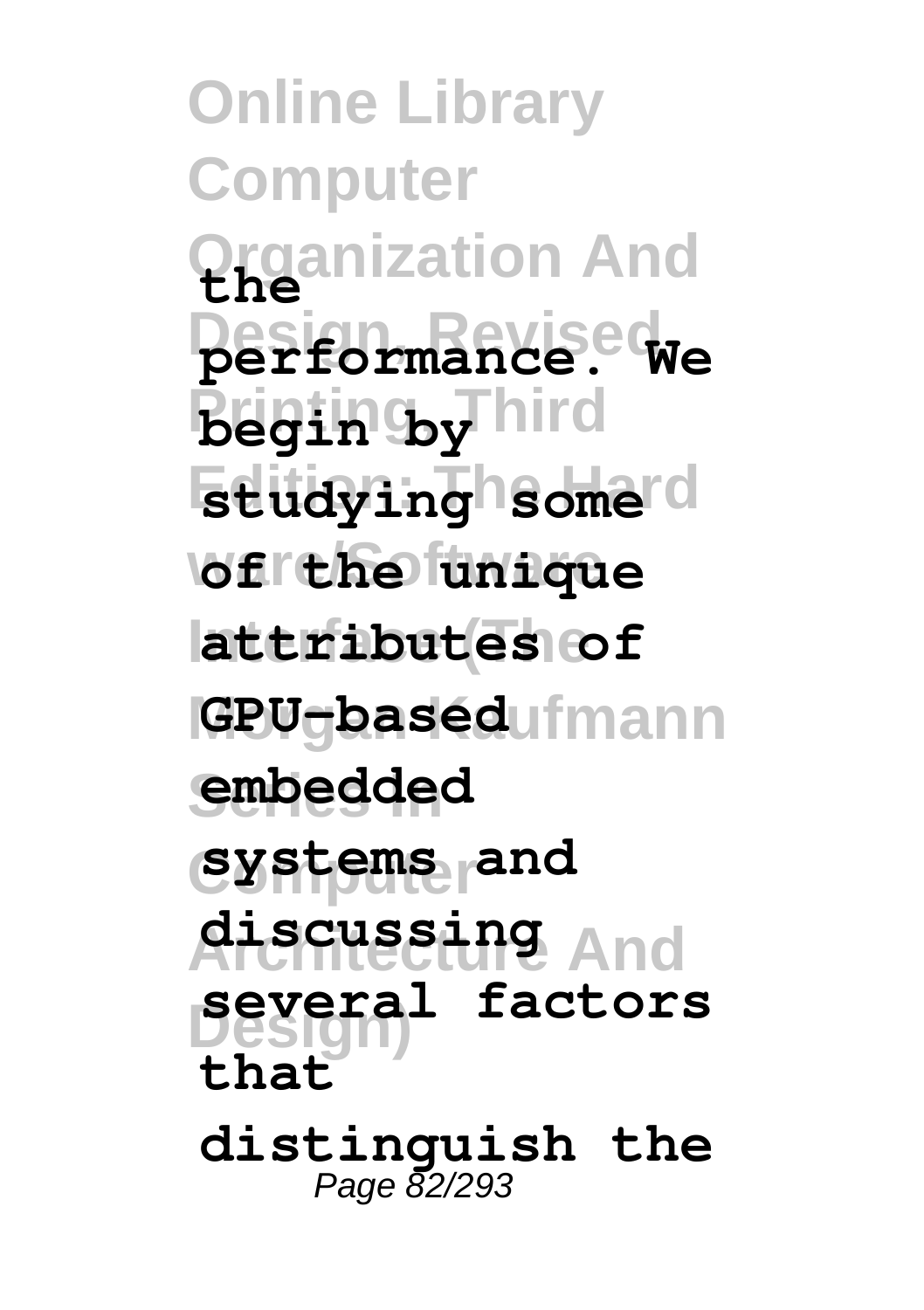**Online Library Computer Organization And design of these Design, Revised systems from Priating Third Edition: The Hard conventional ware/Software high-end GPU**based csystems. **We then proceed Series In to develop two Computer techniques that Architecture And address an Design) important challenge in the design of** Page 83/293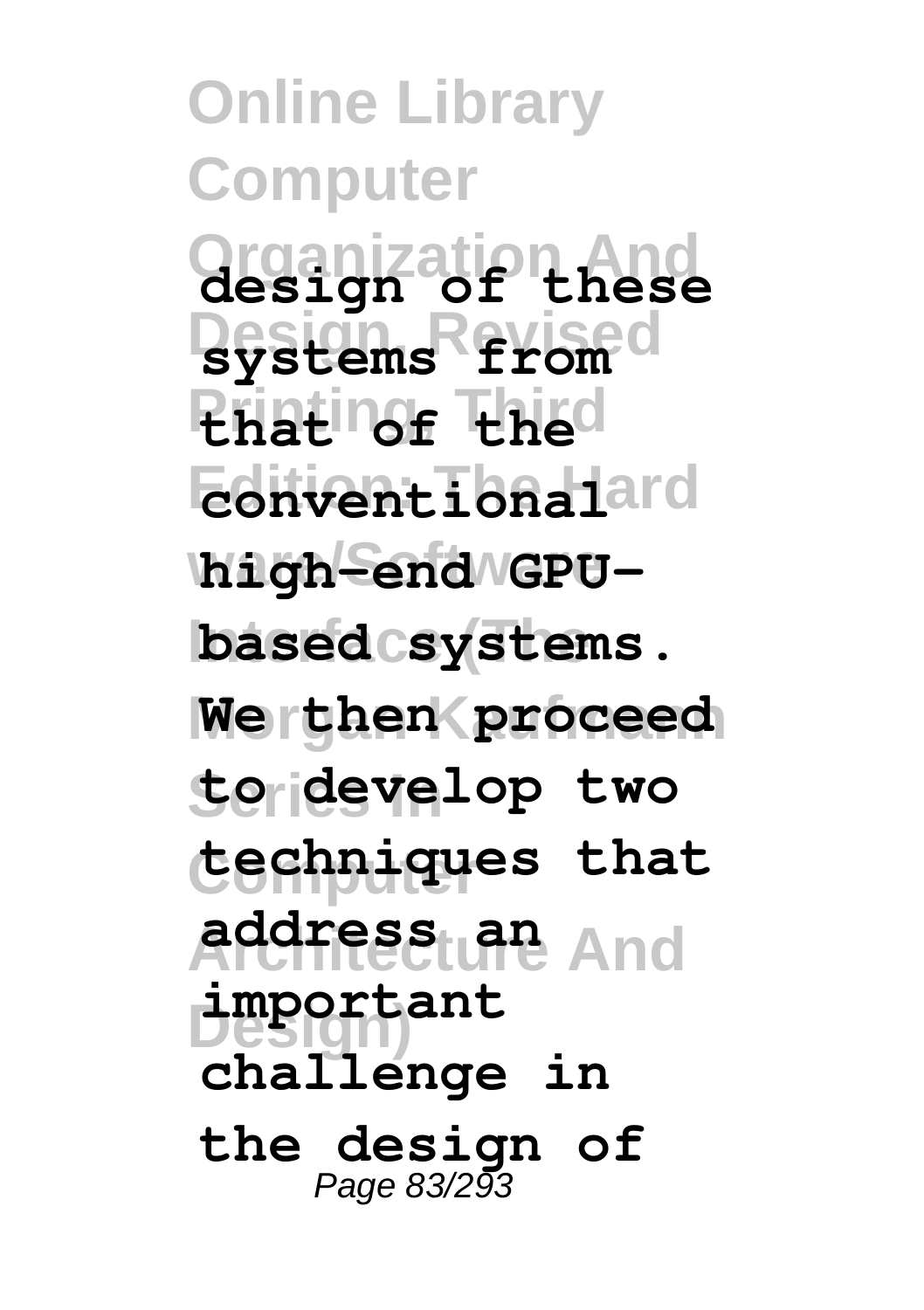**Online Library Computer Organization And GPU-based Design, Revised embedded Printing, Third systems from Edition: The Hard different ware/Software perspectives. Interface (The The challenge Morgan Kaufmann arises from the Series In fact that GPUs Computer require a large Architecture And amount of Design) workload to be present at runtime in** Page 84/293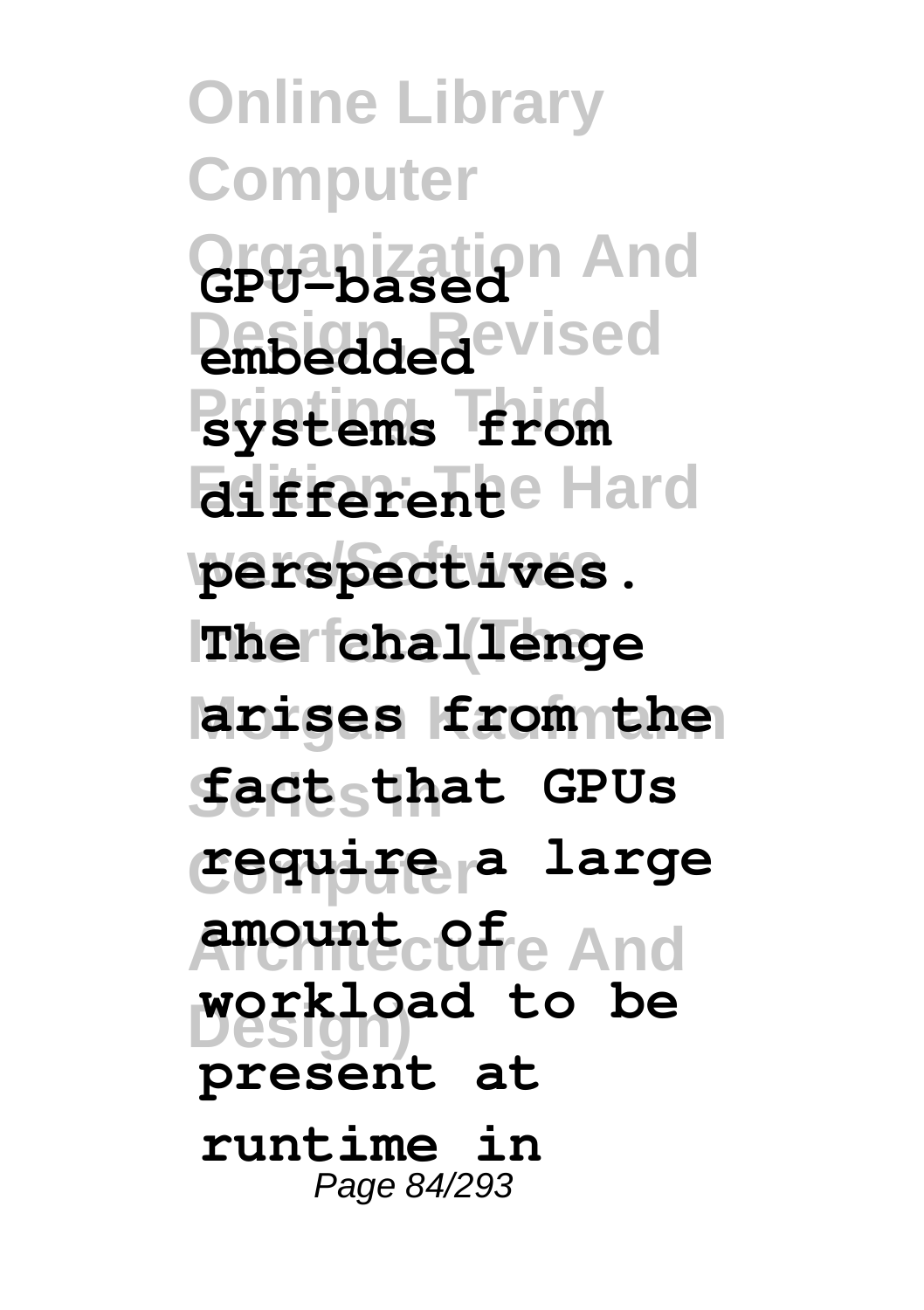**Online Library Computer Organization And order to Design, Revised deliver a high Printing, Third throughput. However, hedrard ware/Software some embedded Interface (The applications, collecting**fmann **Series In large batches Computer** data **Architecture And requires an Design) unacceptable waiting time, prompting a** Page 85/293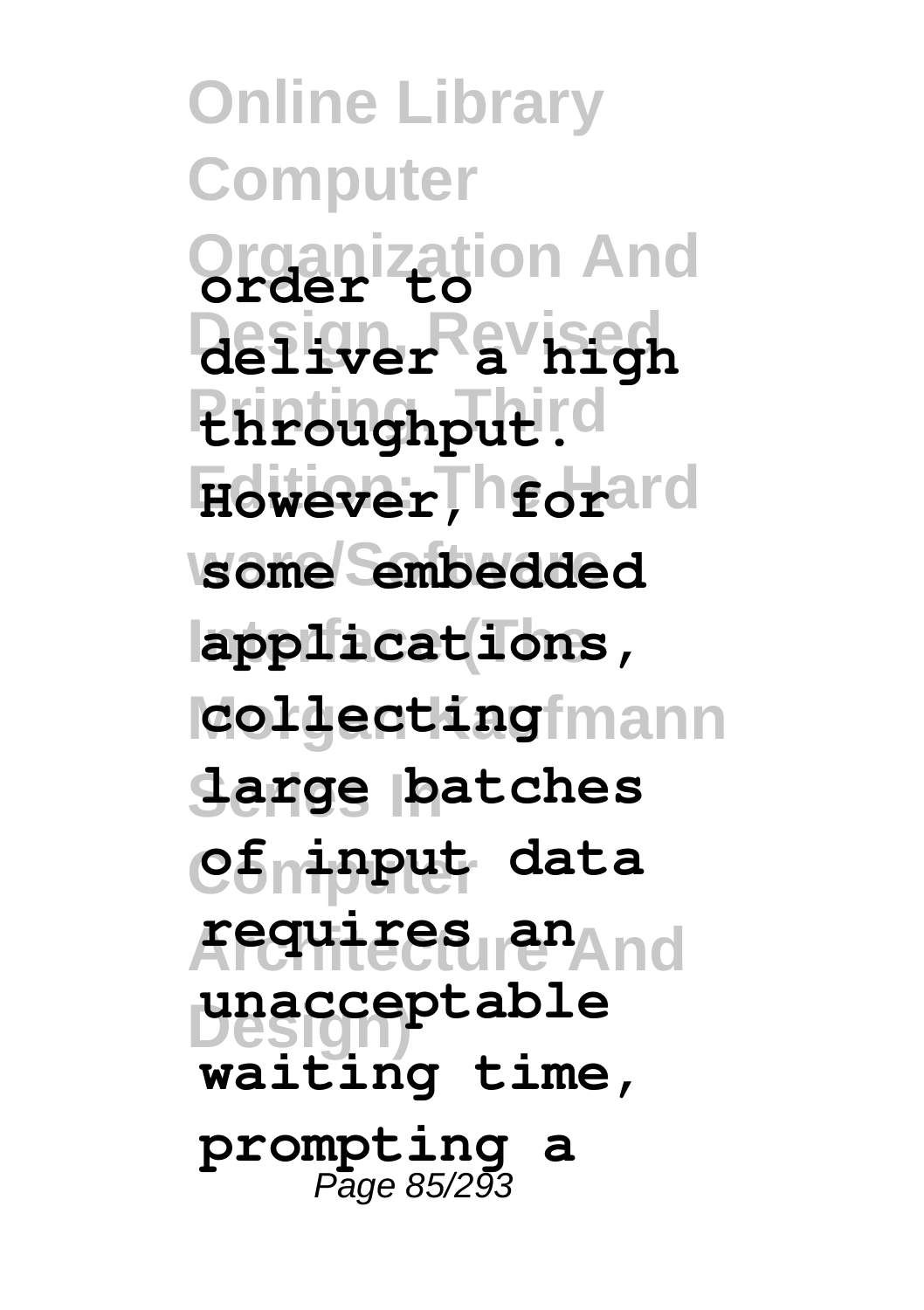**Online Library Computer Organization And trade-off Design, Revised between** *Ehroughput and* **Edition: The Hard latency. We ware/Software also develop an Interface (The optimization technique for** nn **Series In GPU-based Computer applications to Architecture And address the Design) memory bottleneck issue by** Page 86/293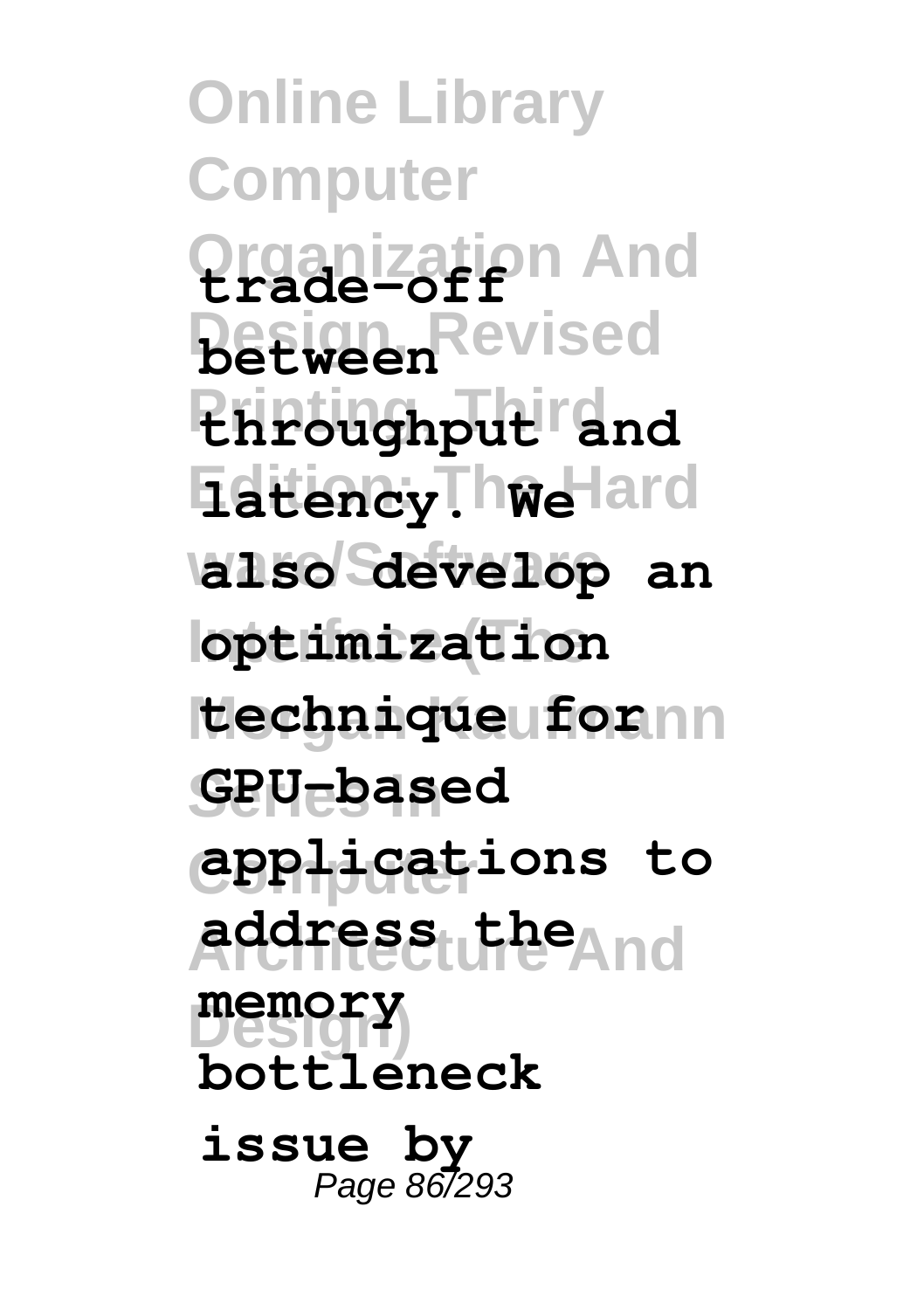**Online Library Computer Organization And utilizing the GPU L2 Cache to Printing, Third shorten data Edition: The Hard access time. ware/Software Moreover, in Ithe farea** of **Morgan Kaufmann graphics Series In applications, compthen Architecture And particular with Design) a focus on mobile games, we propose a** Page 87/293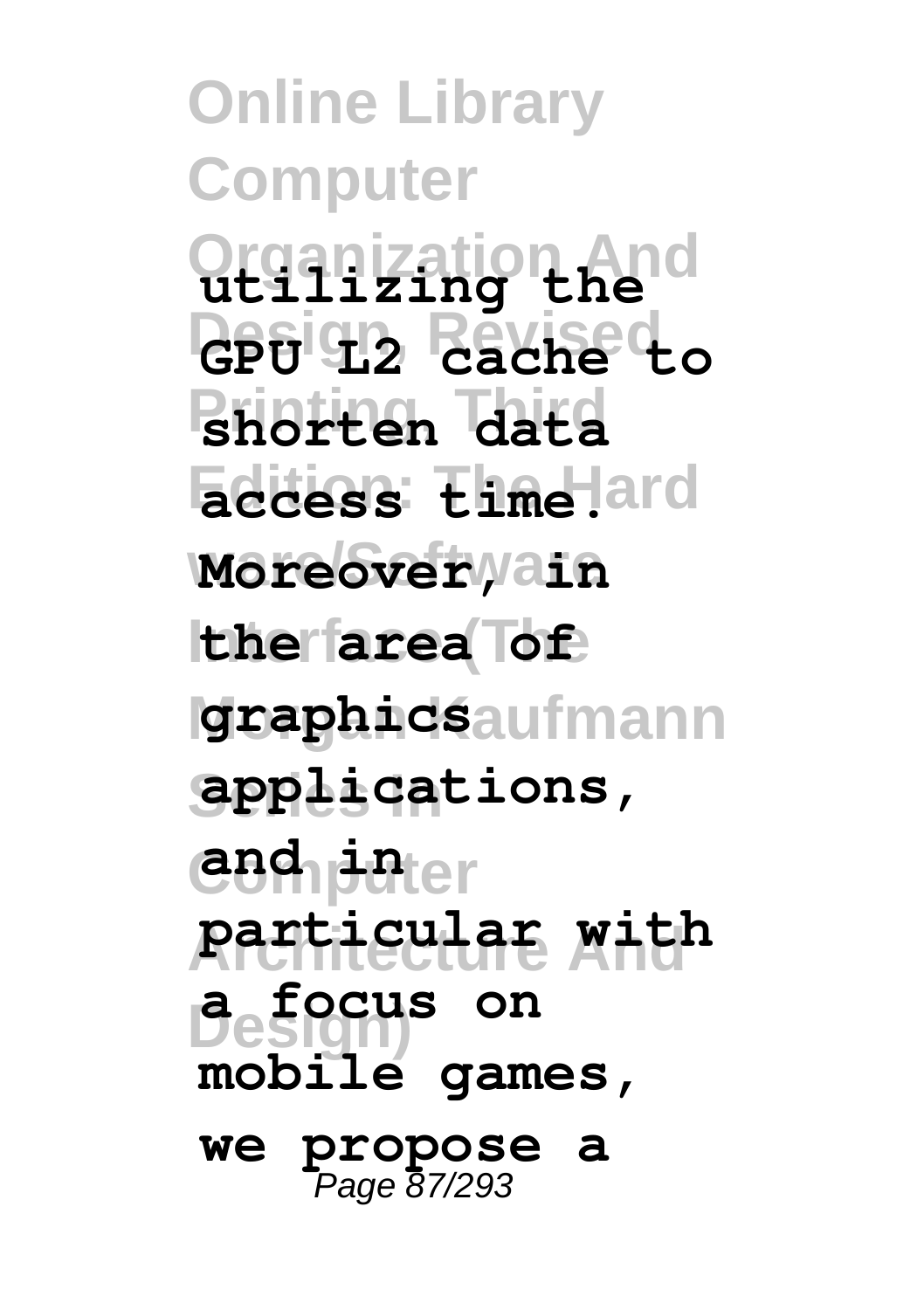**Online Library Computer Organization And power Design, Revised management Pscheme**, totird **Edition: The Hard reduce the GPU powe***b* oftware **Interface (The consumption by dynamically**mann **Series In adjusting the Computer display Architecture And resolution, Design) while considering the user's visual** Page 88/293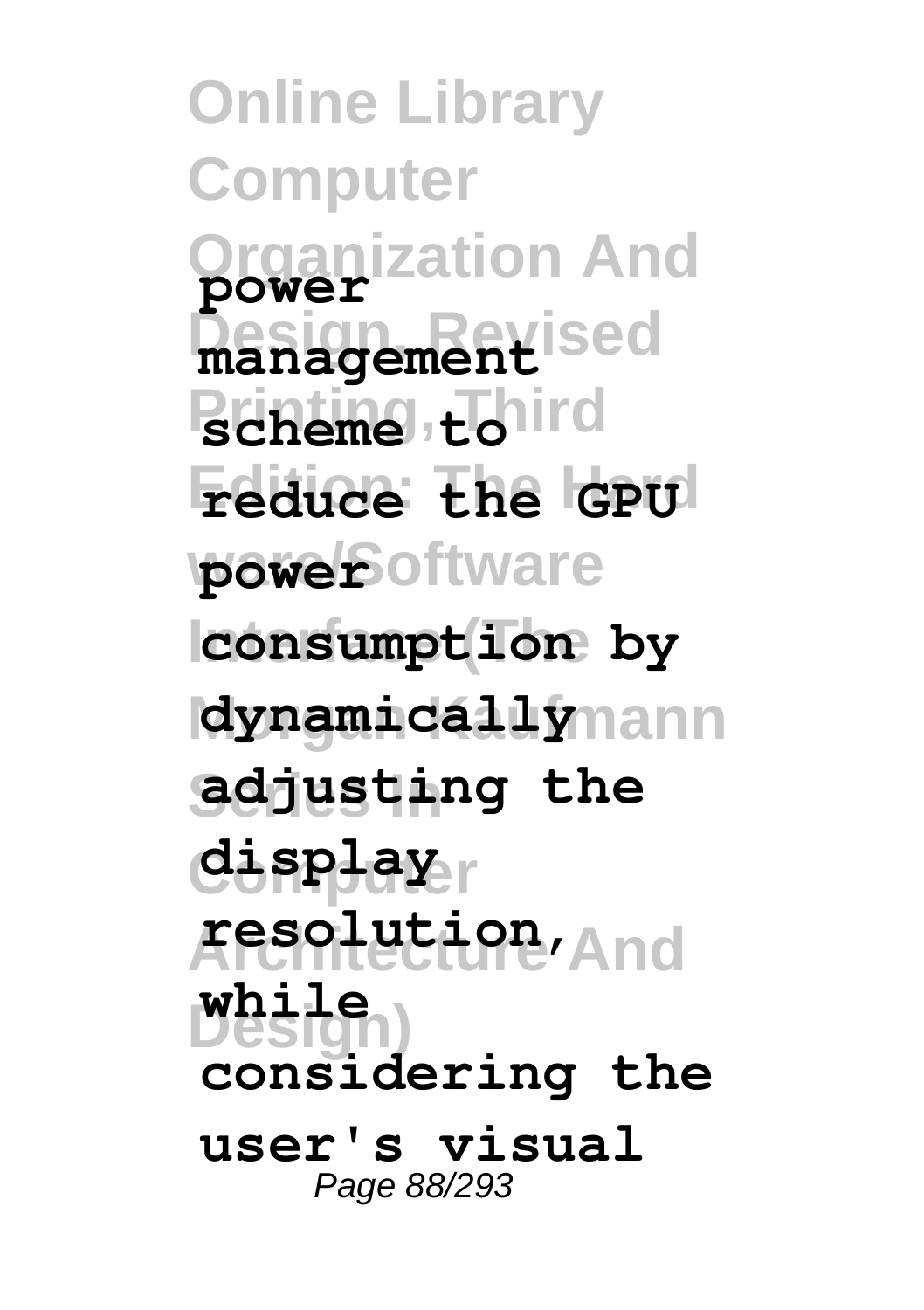**Online Library Computer Organization And perception at Design, Revised various Printing, Third resolutions. We Edition: The Hard also discuss ware/Software the collective**  $impatched$ **f** the **Morgan Kaufmann proposed Series In techniques in Computer tackling the design**ecture And **Design) challenges of emerging complex** Page 89/293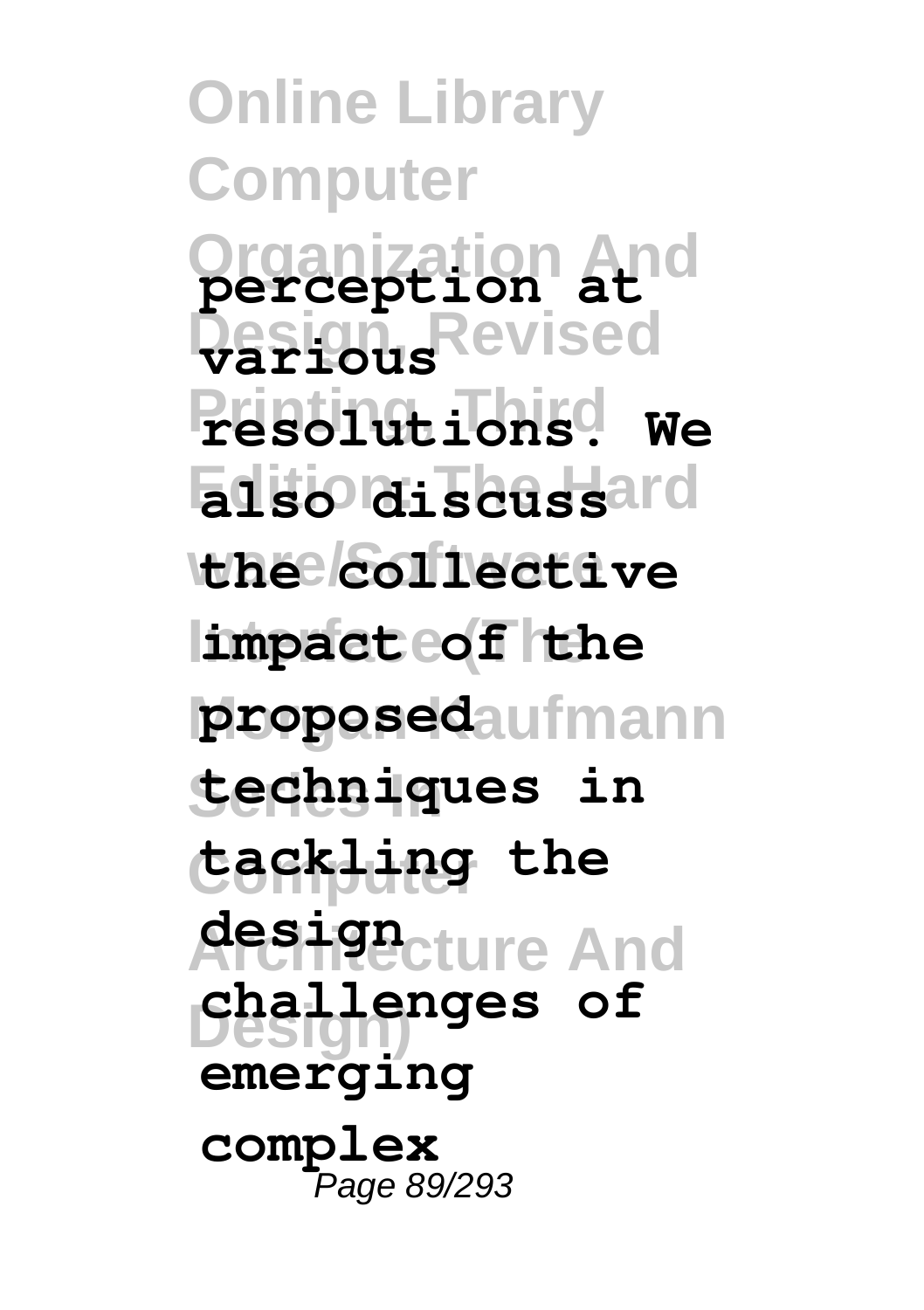**Online Library Computer Organization And systems. The Design, Revised proposed Printing, Third techniques are**  $\overline{\textbf{a}}$ ssessed by Hard **ware/Software real-life exper**  $Imentations on$ **GPU<sub>S</sub>baséd**ufmann **Series In hardware Computer platforms, Architecture And which Design) demonstrate the superior performance of** Page 90/293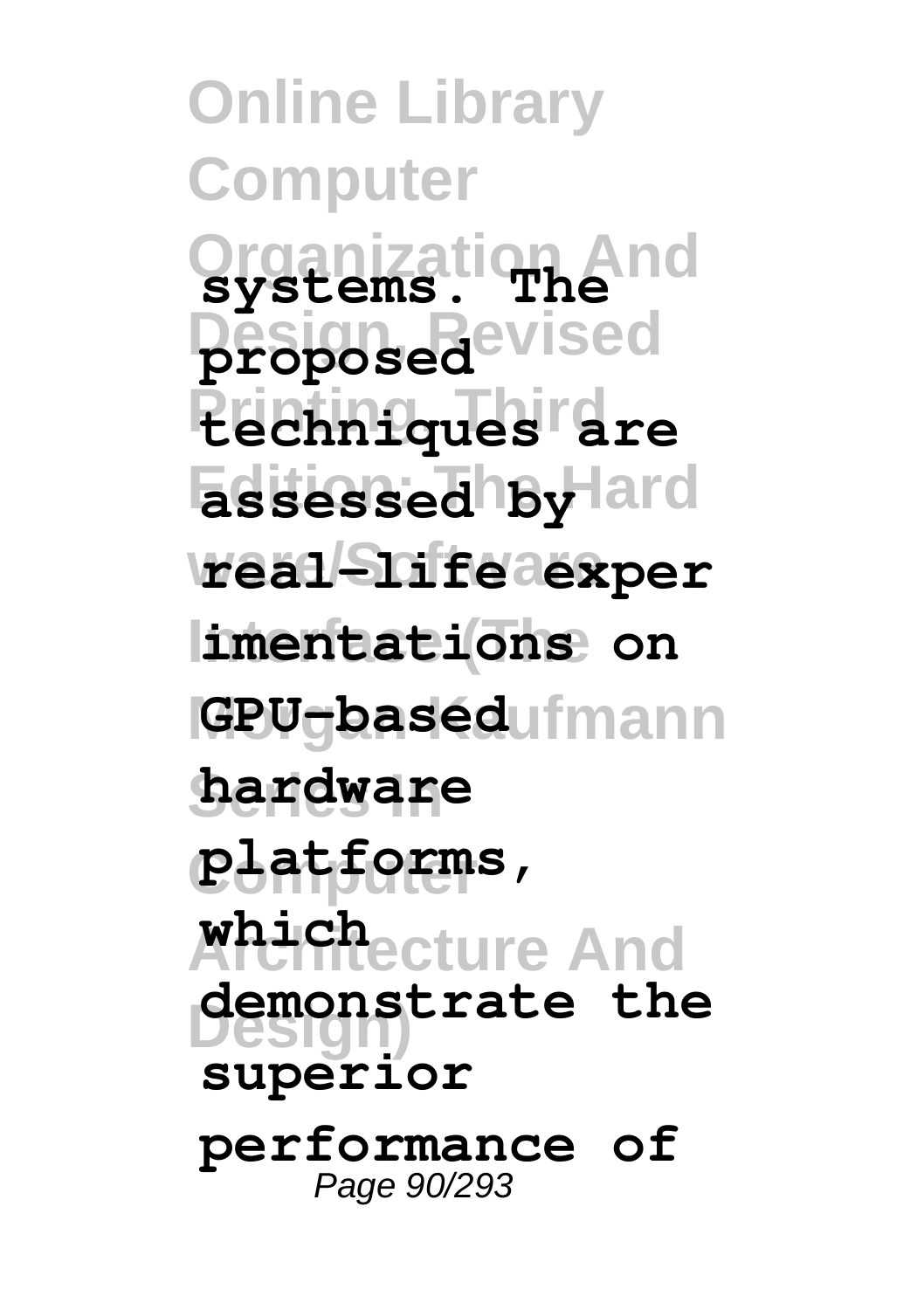**Online Library Computer Organization And our approaches Design, Revised as compared to Printing, Third the state-of-Edition: The Hard the-art techniques**re **This abesthe Morgan Kaufmann selling text on Series In computer Computer organization has been** re And **Design) thoroughly updated to reflect the** Page 91/293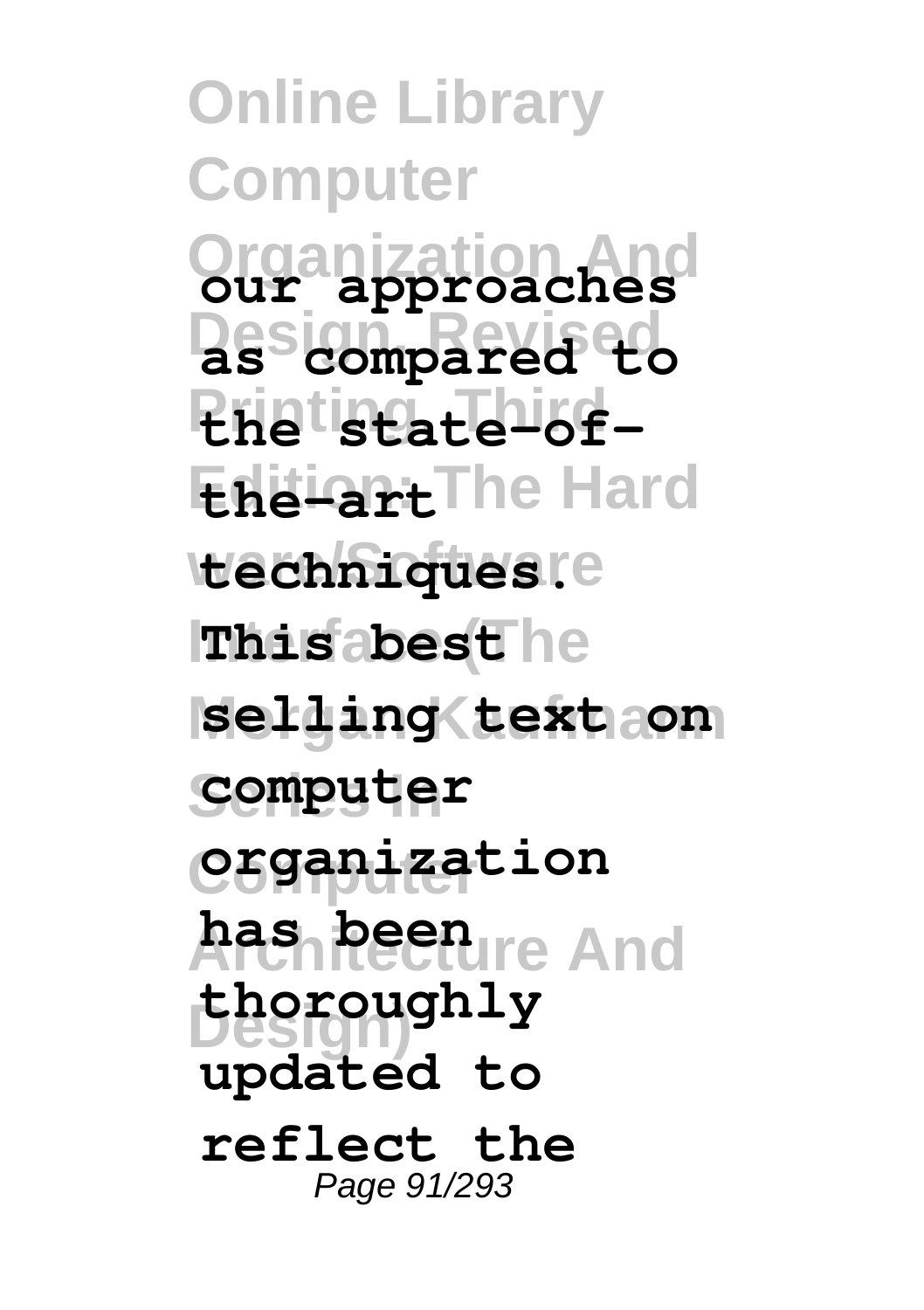**Online Library Computer Organization And newest Design, Revised technologies. Printing, Third Examples Edition: The Hard highlight the ware/Software latest processor**he **Morgan Kaufmann designs, Series In benchmarking Computer standards, Architecture And languages and Design) tools. As with previous editions, a** Page 92/293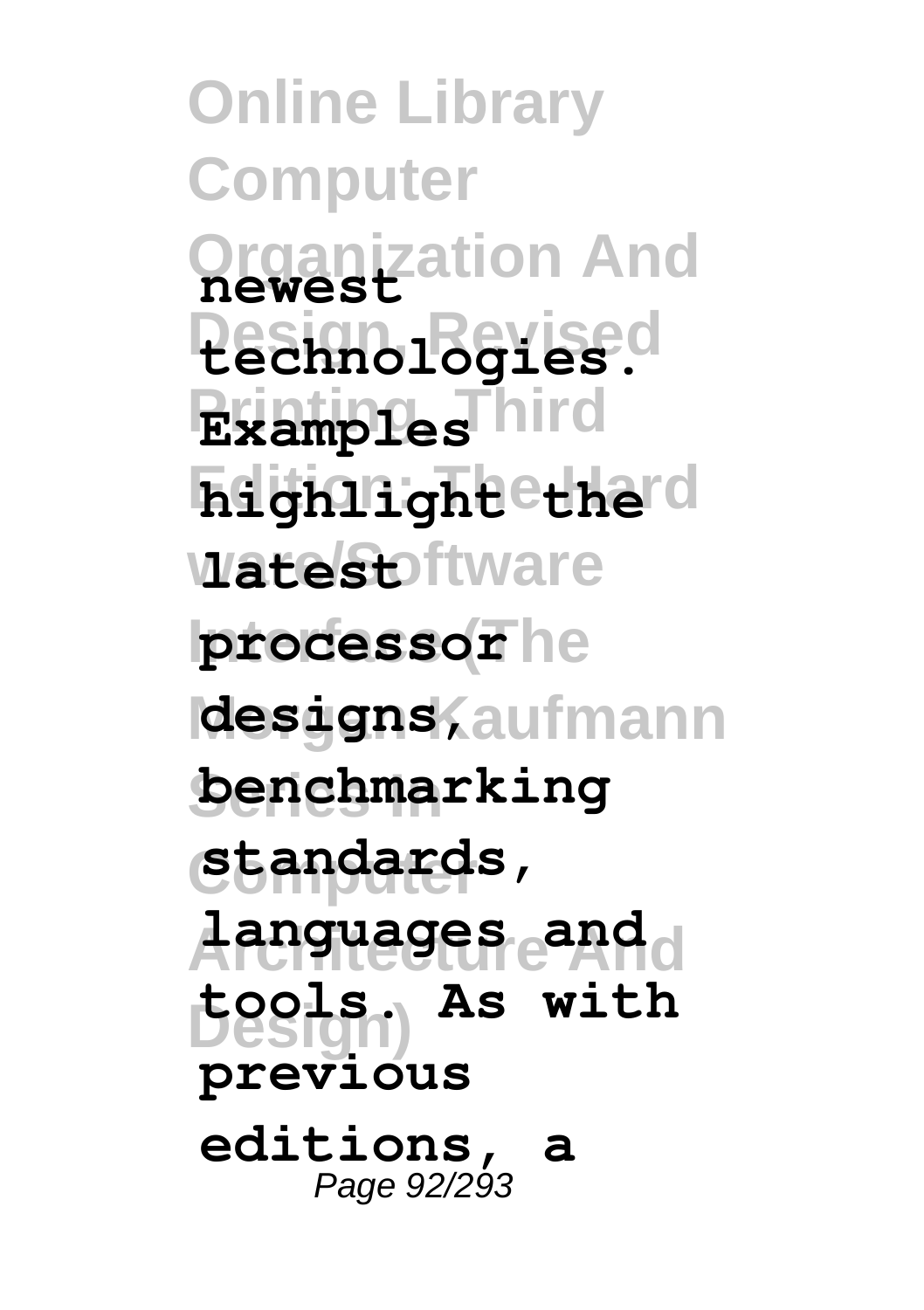**Online Library Computer Organization And MIPs processor Design, Revised is the core Printing, Third used to present Endion: The Hard ware/Software fundamentals of hardware** The **Morgan Kaufmann technologies at Series In work in a Computer computer Architecture And system. The Design) book presents an entire MIPS instruction** Page 93/293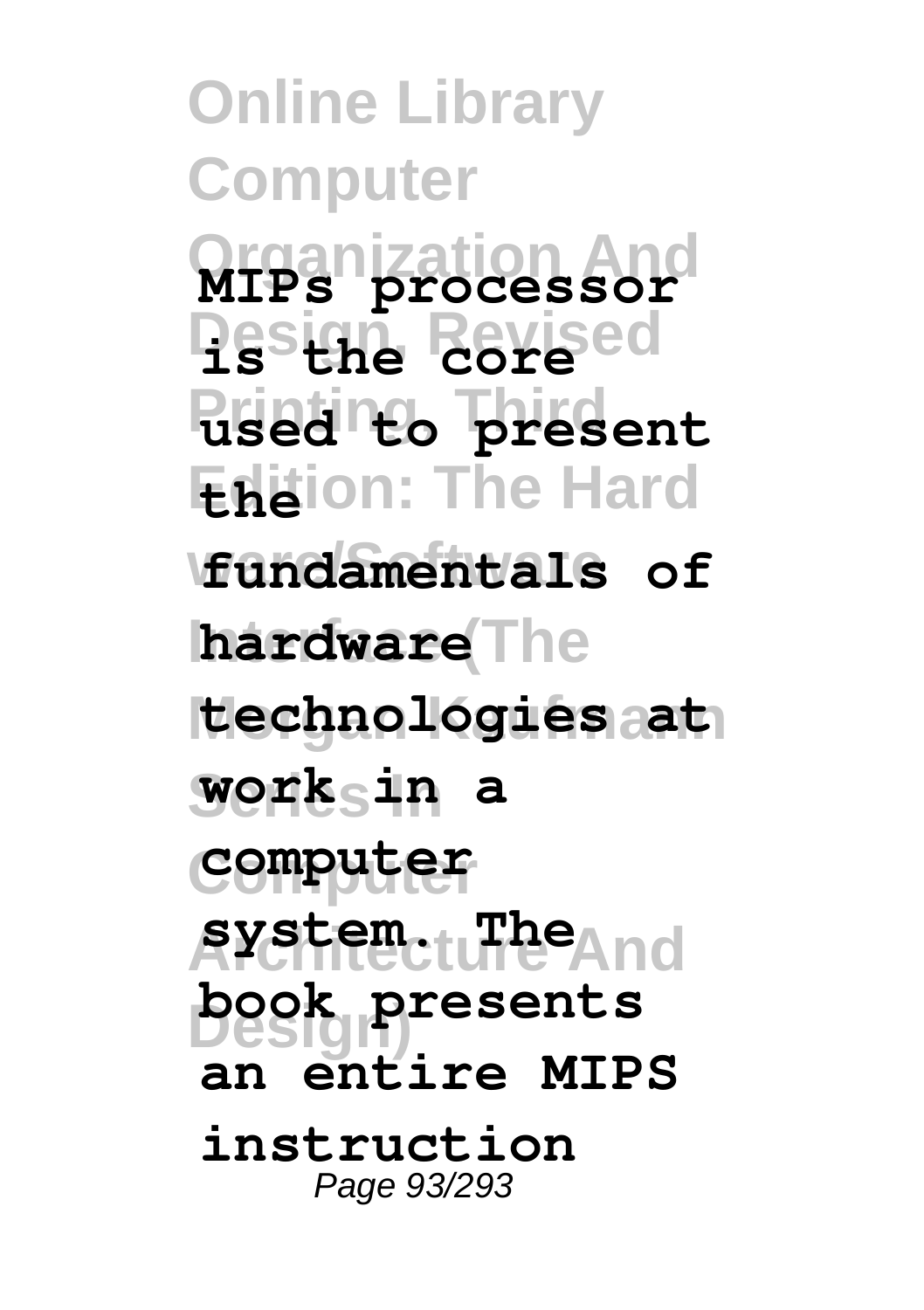**Online Library Computer Organization And set—instruction Design, Revised by Printing, Third instruction—the Edition: The Hard fundamentals of wassemblyware language**, The **computeraufmann Series In arithmetic, Computer pipelining, Architecture And memory Design) hierarchies and I/O. A new aspect of the** Page 94/293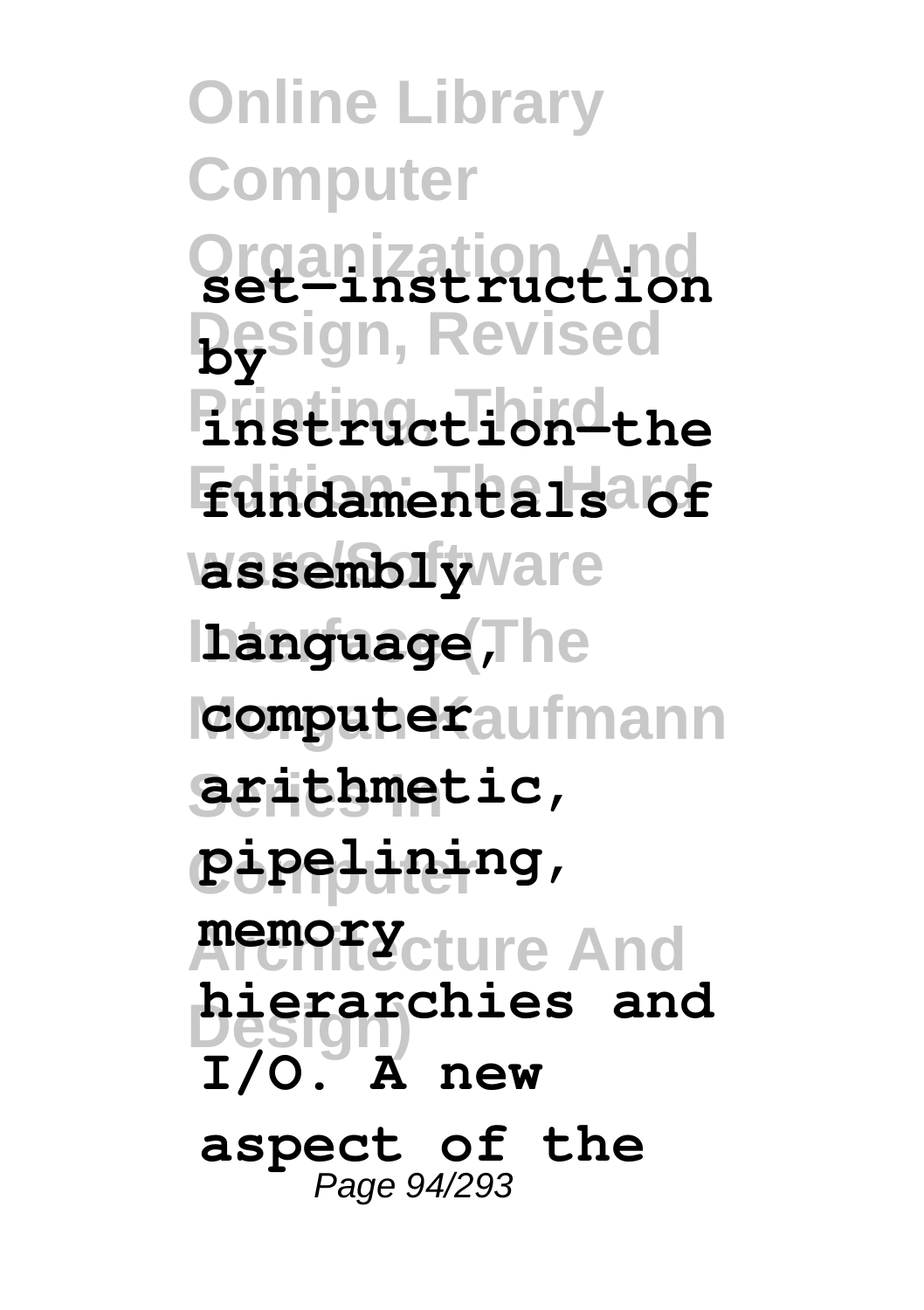**Online Library Computer Organization And third edition Design, Revised is the explicit Pronting Edition: The Hard between program ware/Software performance and IcPUrface (The** performancenann **Series In The authors Computer show how Architecture And hardware and Design) software compon ents--such as the specific** Page 95/293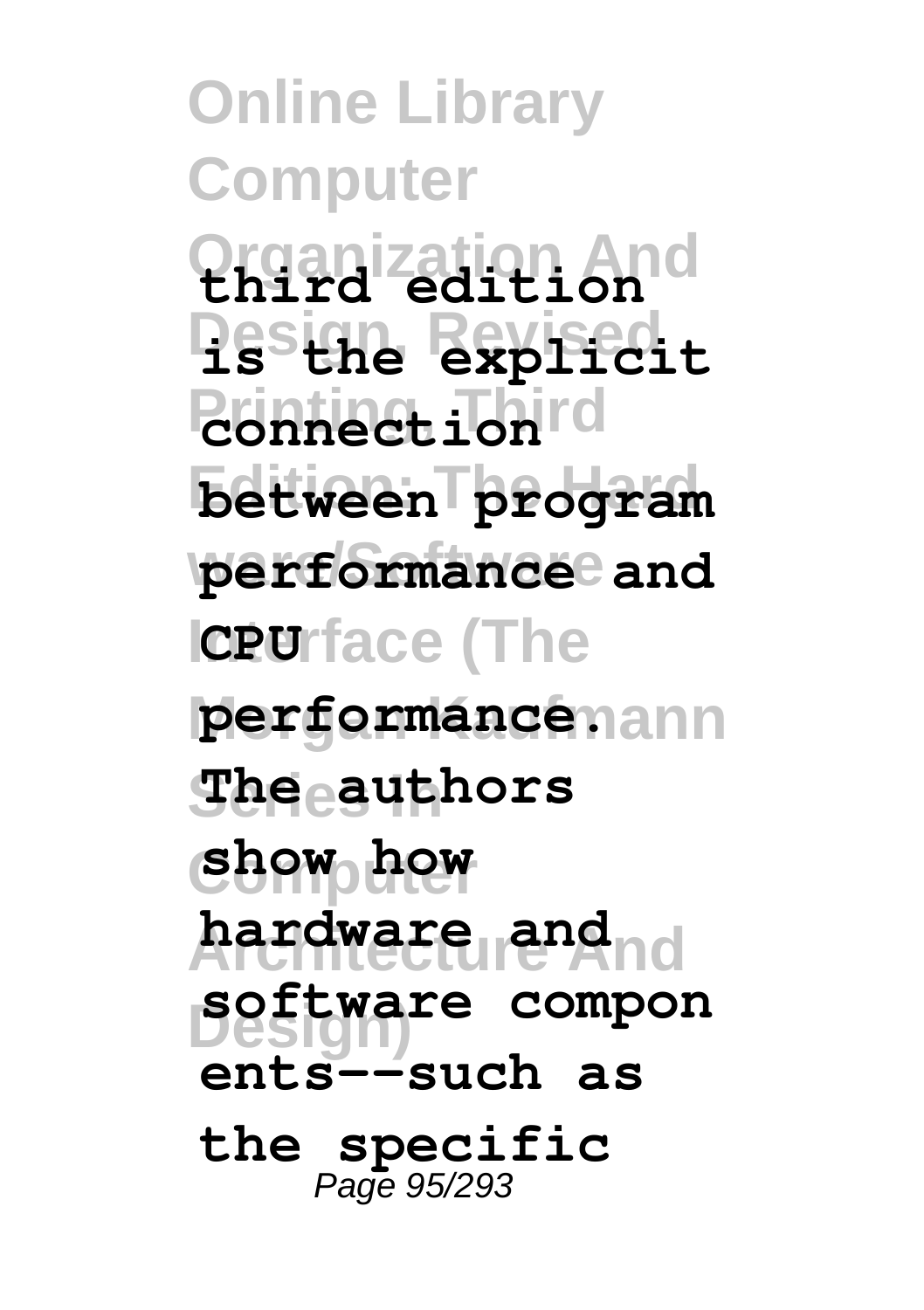**Online Library Computer Organization And algorithm, Design, Revised programming Printing, Third language,**  $\epsilon$ ompiler, **eisa** d **ware/Software and processor i Interface (The mplementation--**  $\lim$  program **Series In performance. Computer Throughout the book tecture** And **Design) feature focusing on program** Page 96/293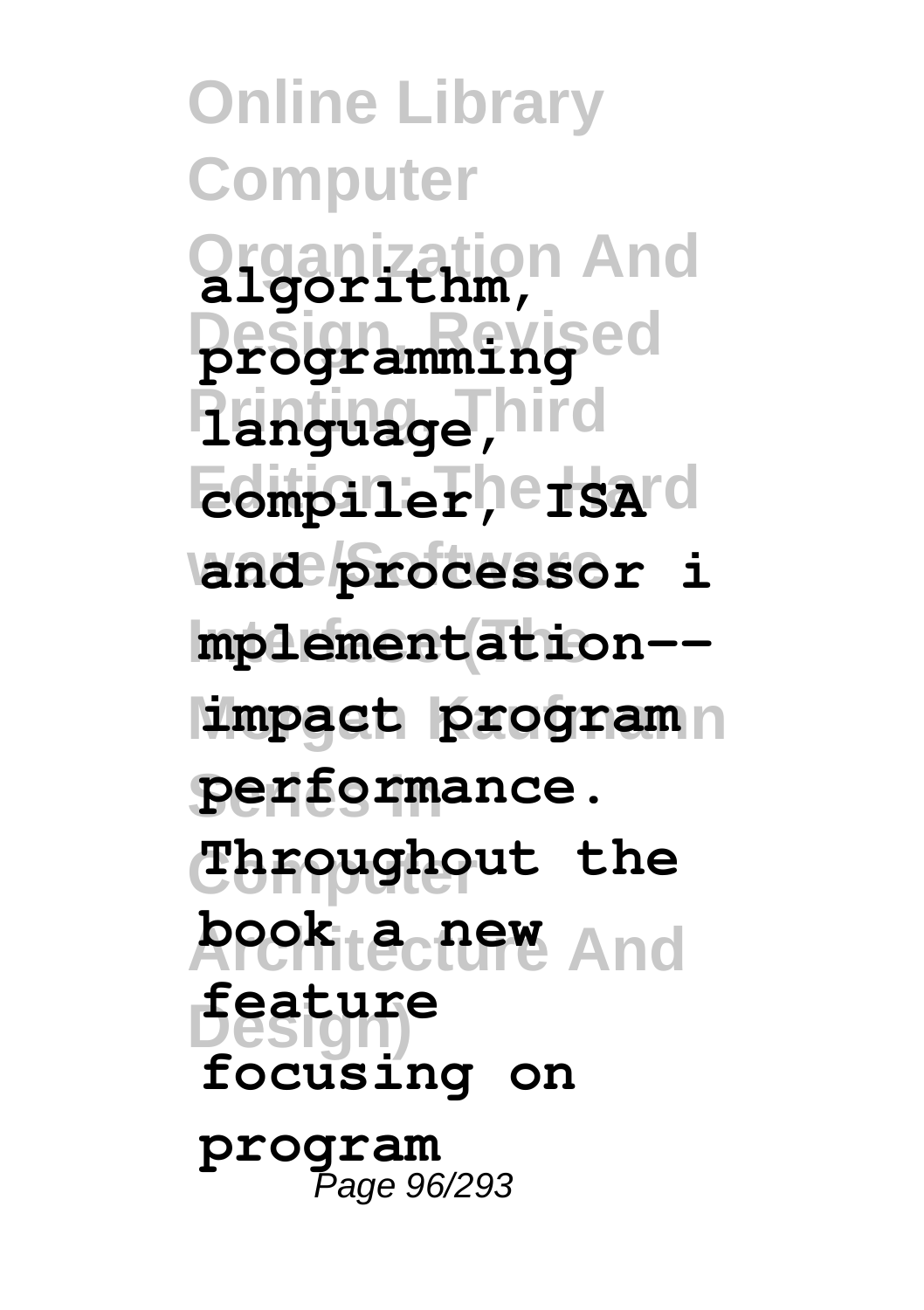**Online Library Computer Organization And performance Design, Revised describes how Printing, Third to search for Edition: The Hard bottlenecks and umprovetware**  $performance in$ **various parts** nn  $9$ **f** the nsystem. **Computer The book digs Architecture And deeper into the Design) hardware/softwa re interface, presenting a** Page 97/293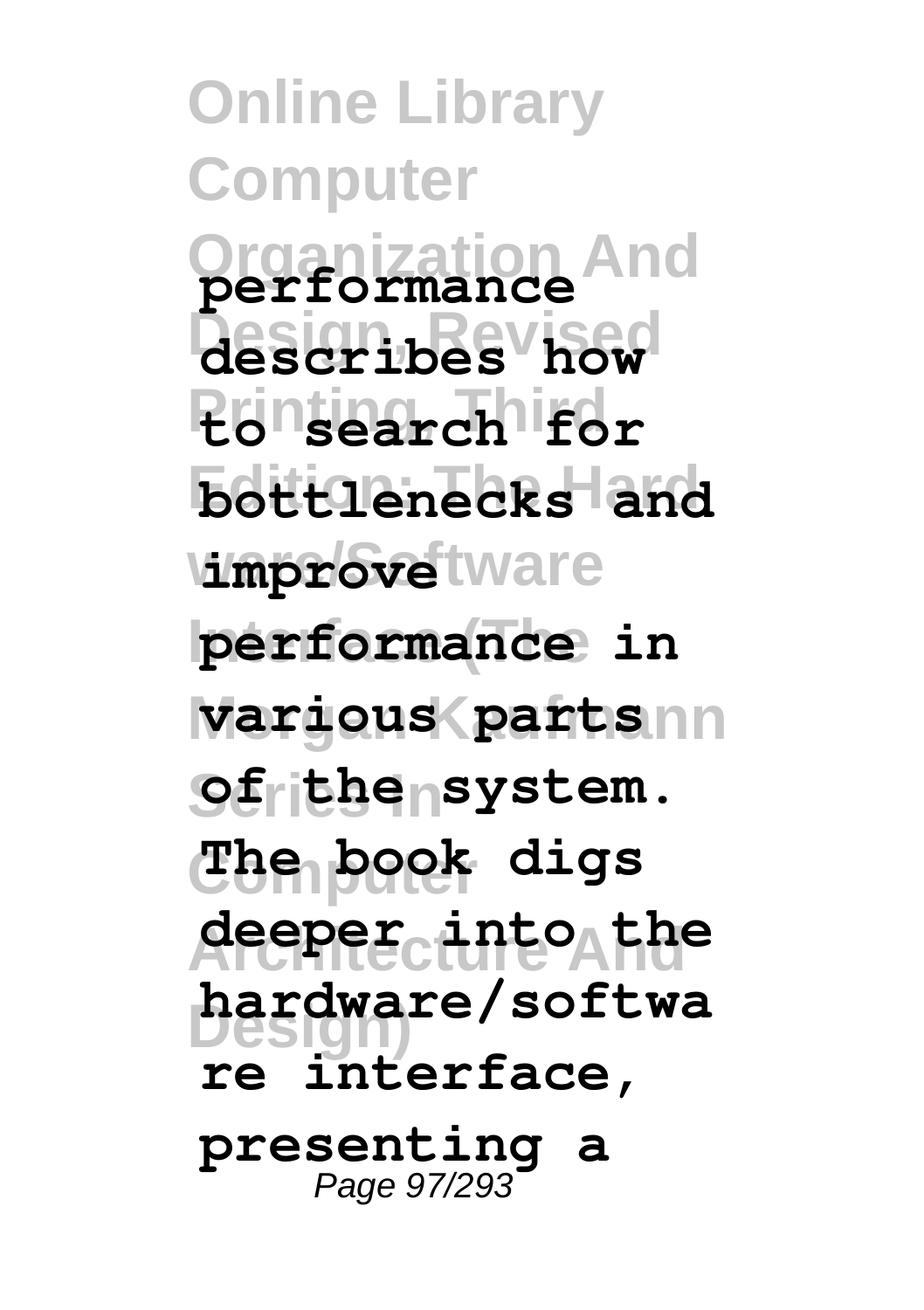**Online Library Computer Organization And complete view Design, Revised of the function** *B***irthe**, Third  $\frac{1}{2}$  programming lard **ware/Software language and co Interface (The mpiler--crucial Morgan Kaufmann for Series In understanding Computer computer Architecture And organization. A Design) CD provides a toolkit of simulators and** Page 98/293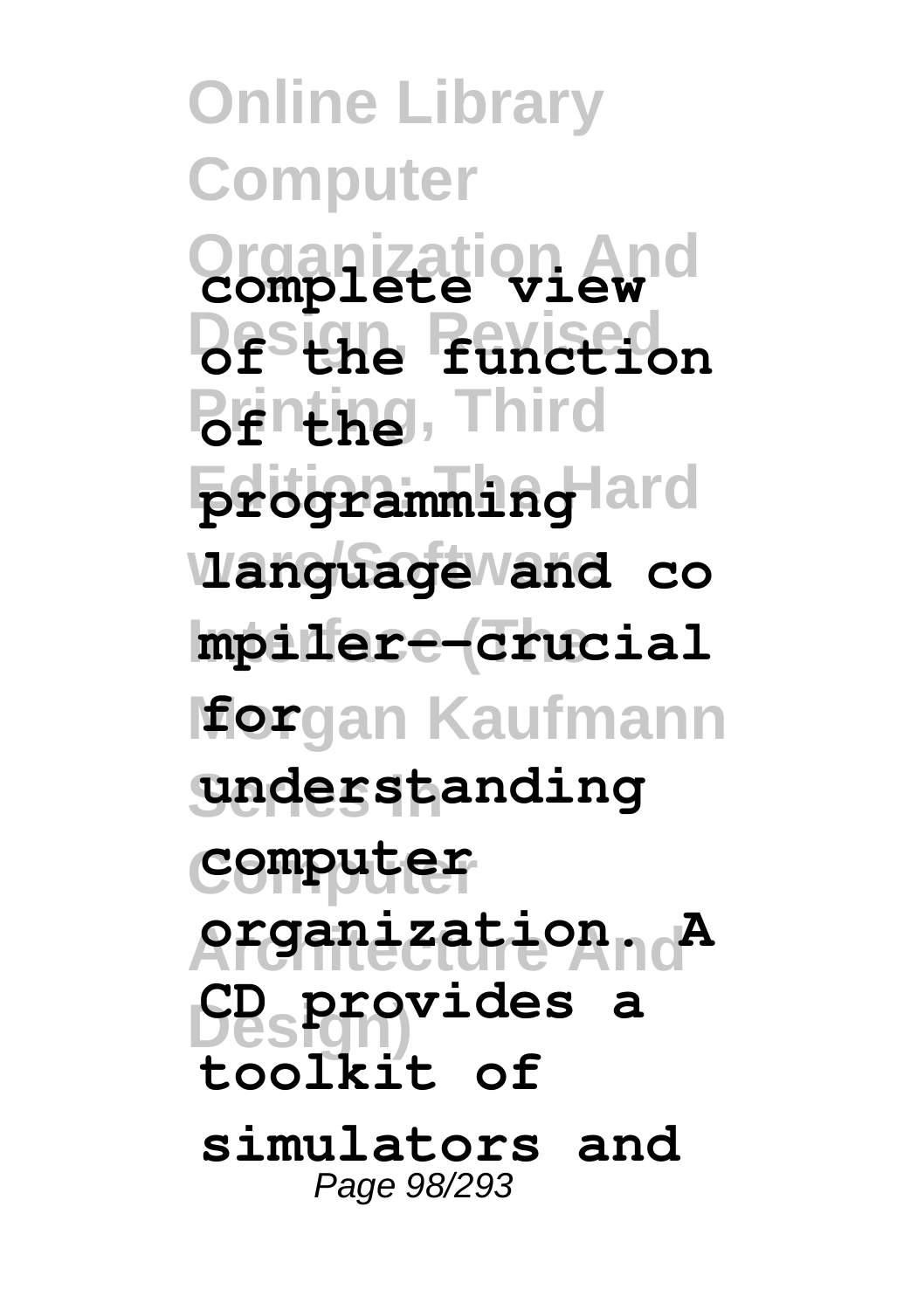**Online Library Computer Organization And compilers along Design, Revised with tutorials Printing, Third for using them. Edition: The Hard For instructor ware/Software resources click**  $lon$  the egrey **Morgan Kaufmann "companion Series In site" button Computer found on the Architecture And right side of Design) this page. This new edition represents a** Page 99/293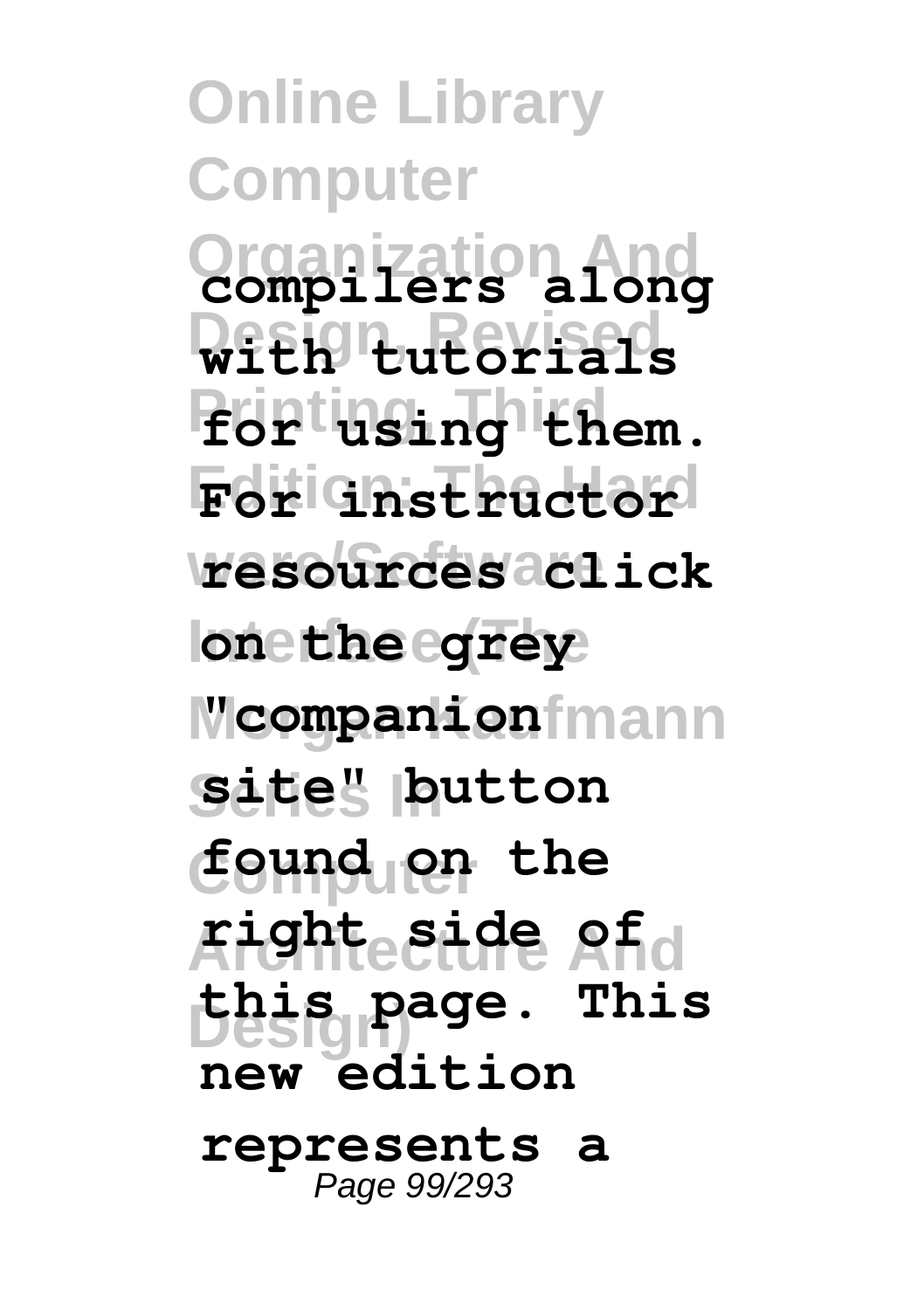**Online Library Computer Organization And major revision.**  $R$ esiqu<sub>o</sub> Envised **Printing, Third edition: \* Edition: The Hard Entire Text has ware/Software been updated to Interface (The reflect new ttechnology**fmann **Series In 70% new Computer exercises. \* Architecture And Includes a CD Design) loaded with software, projects and** Page 100/293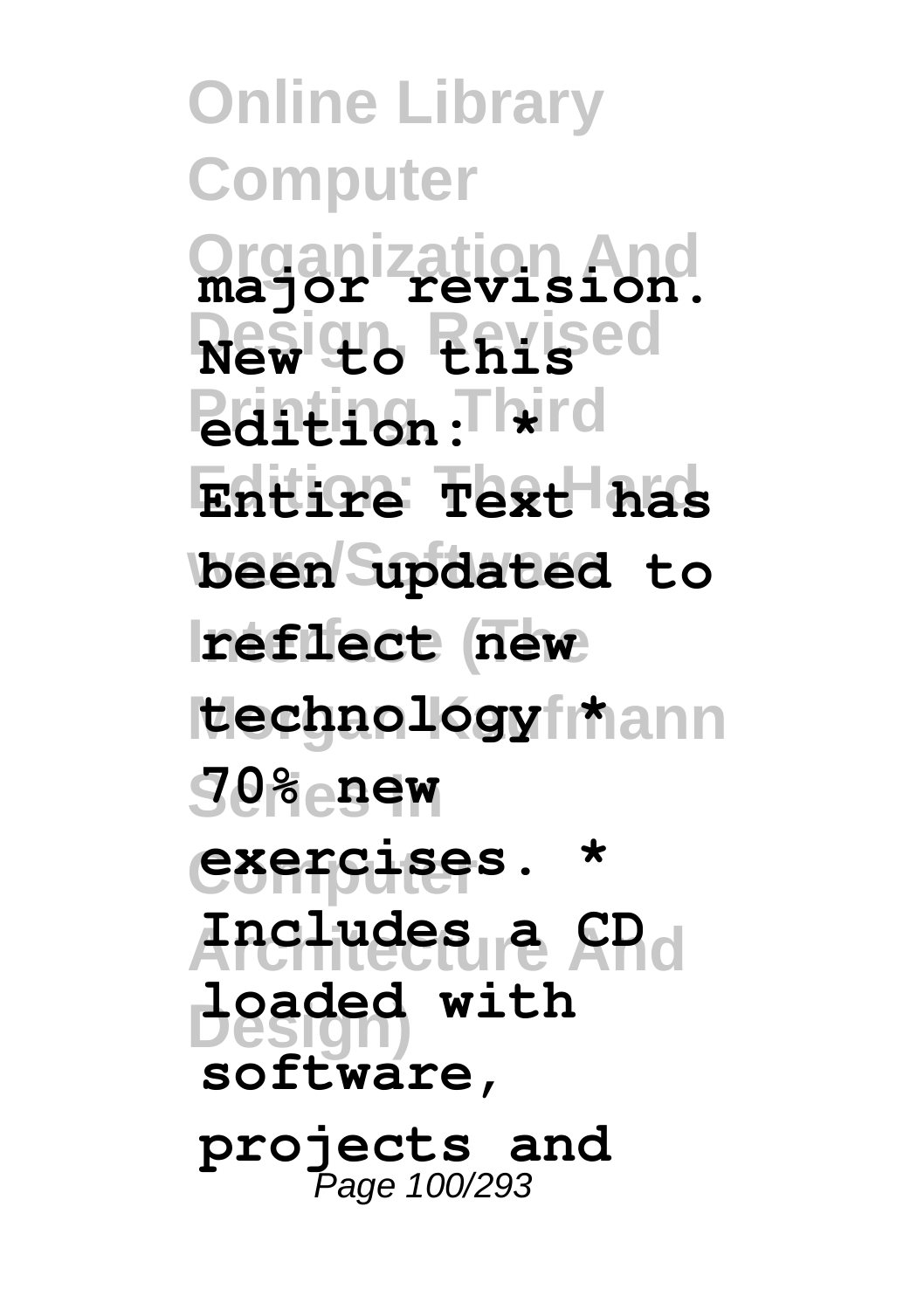**Online Library Computer Organization And exercises to Design, Revised support courses Printing, Third using a number Edition15he Aard ware/Software new interior Interface (The design presents Morgan Kaufmann defined terms Series In in the margin Computer for quick Architecture And reference \* A Design) new feature, "Understanding Program** Page 101/293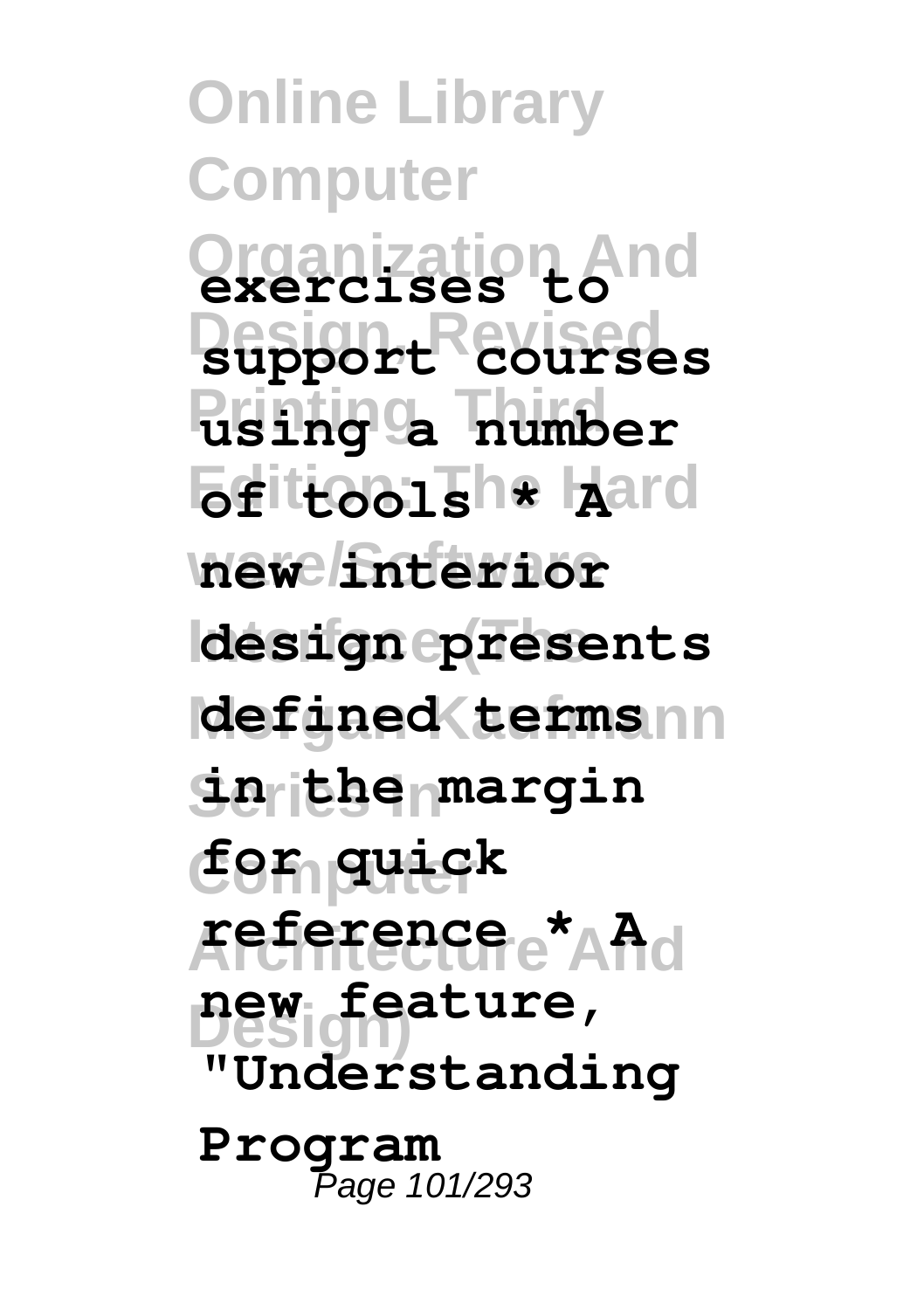**Online Library Computer Organization And Performance" Design, Revised focuses on Printing, Third performance Edition: The Hard from the ware/Software programmer's Interface (The perspective \* Morgan Kaufmann Two sets of <u>exercises</u>** and **Computer solutions, "For Architecture And More Practice" Design) and "In More Depth," are included on the** Page 102/293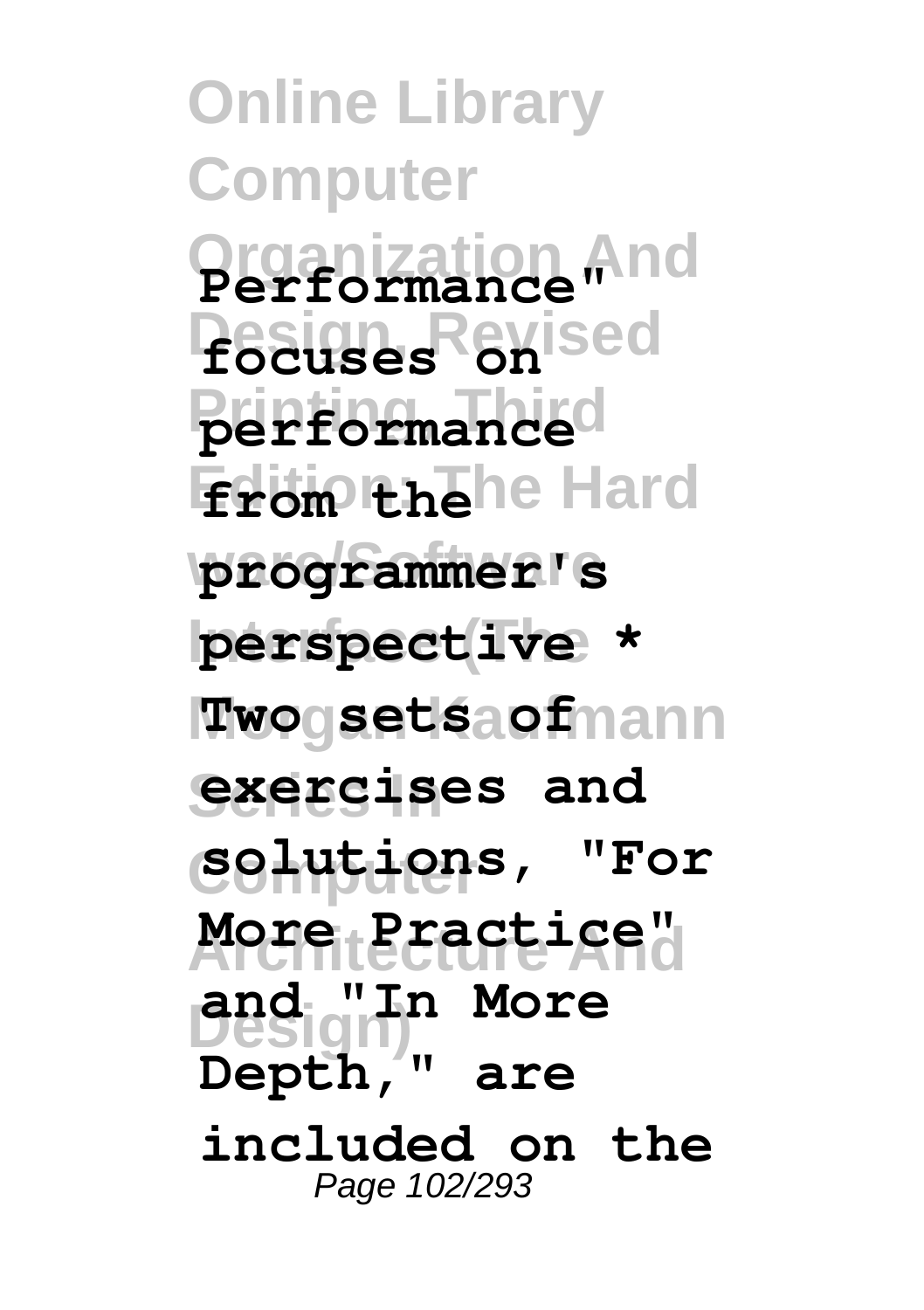**Online Library Computer Organization And CD \* "Check Design, Revised Yourself" Printing, Third questions help**  $\n **student**$  students check **thei***S* of tware **Interface (The understanding Morgan Kaufmann of major Series In concepts \* Computer "Computers In Architecture And the Real World" Design) feature illustrates the diversity of** Page 103/293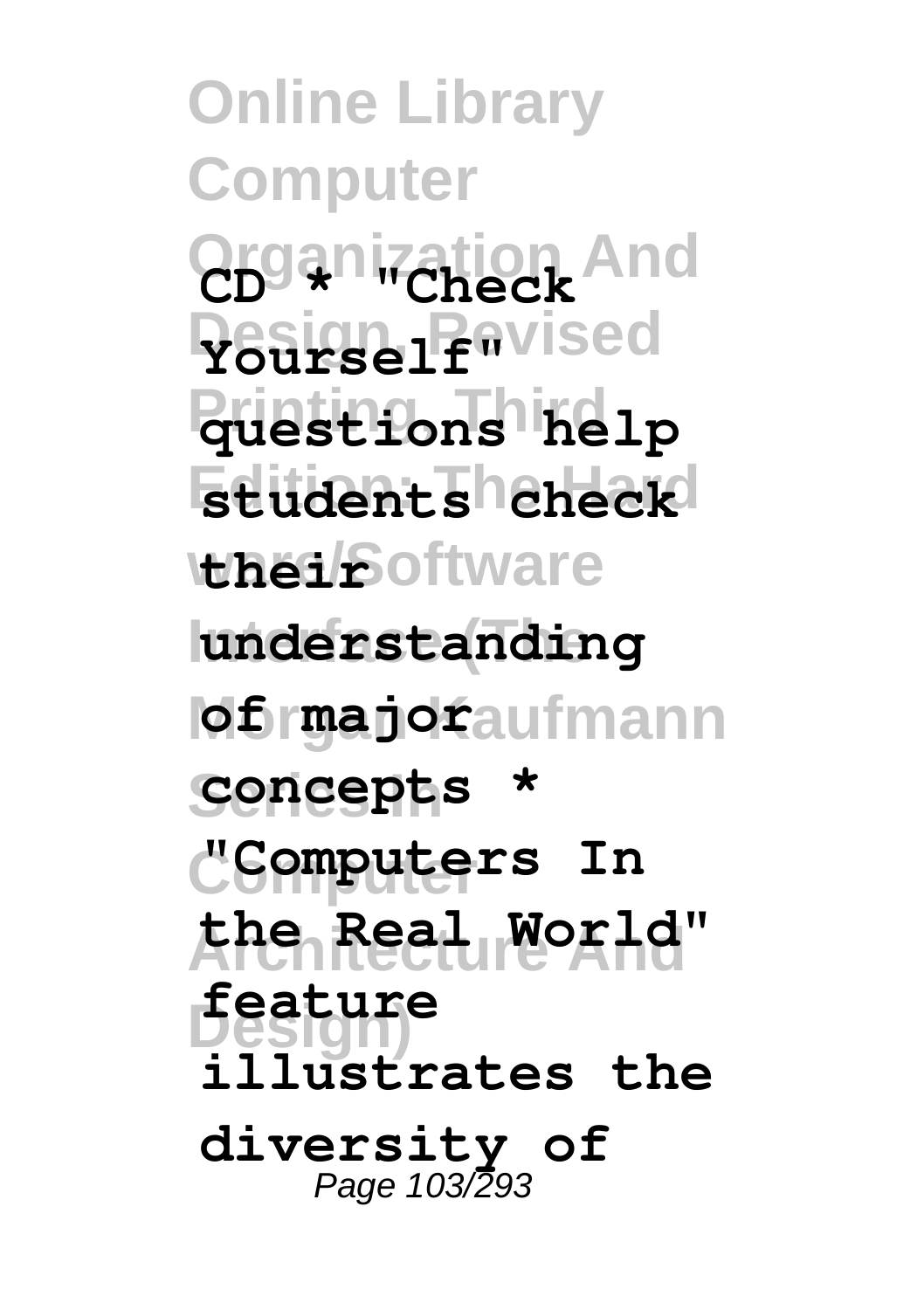**Online Library Computer Organization And uses for Design, Revised information Printing, Third technology Enore detailard ware/Software below... Interface (The A Quantitative Morgan Kaufmann Approach Series In An Information Computer Technology Architecture And Approach Design) Computers as Components Geometric** Page 104/293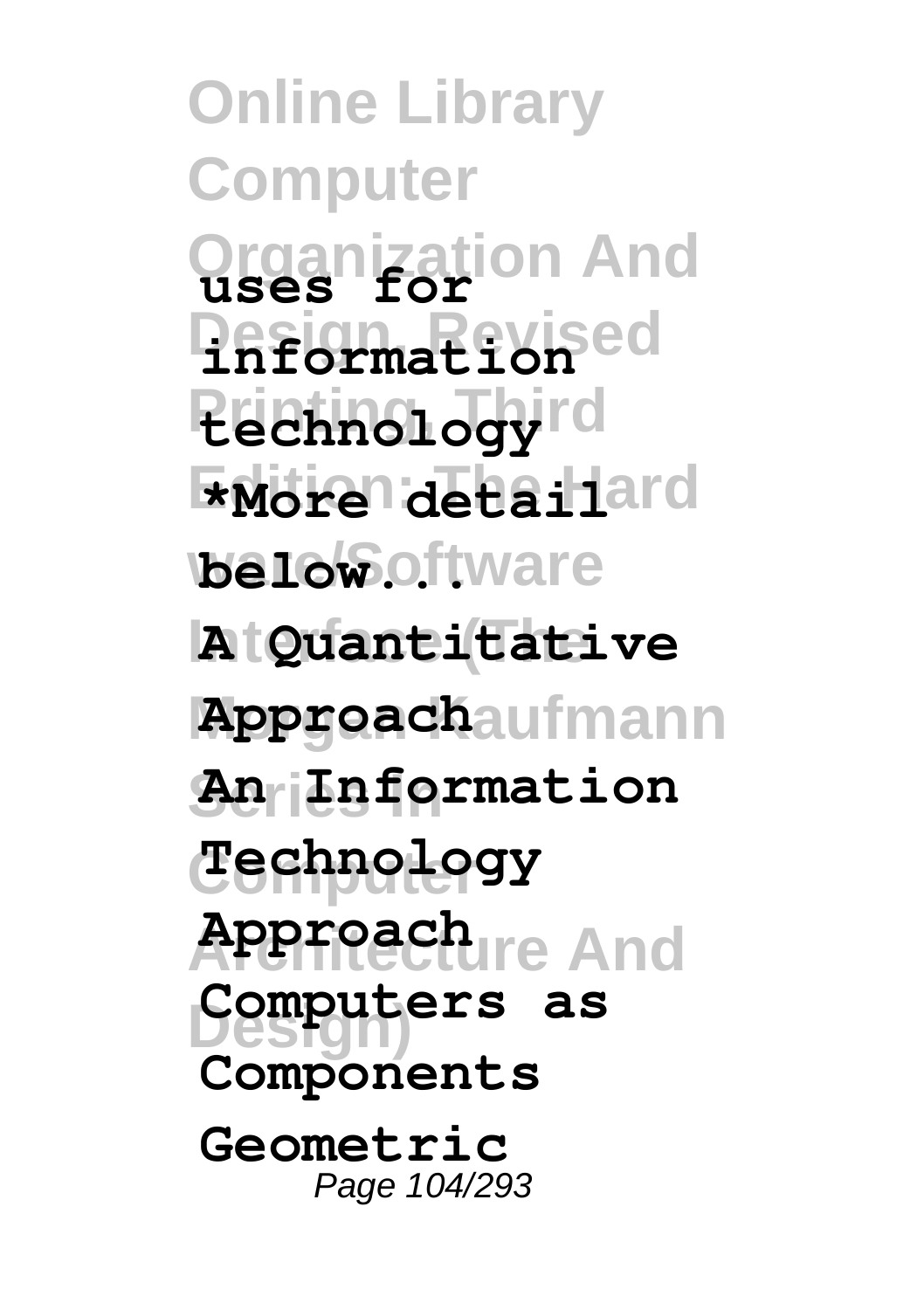**Online Library Computer Organization And Algebra for** *<u>DesignteRevised</u>* **Printing, Third Science Erevisedhe Hard ware/Software Edition) Interface (The The Morgan Kaufmann Architecture of Series In Computer Computer Hardware, Architecture And Systems Design) Software, and Networking Studyguide for** Page 105/293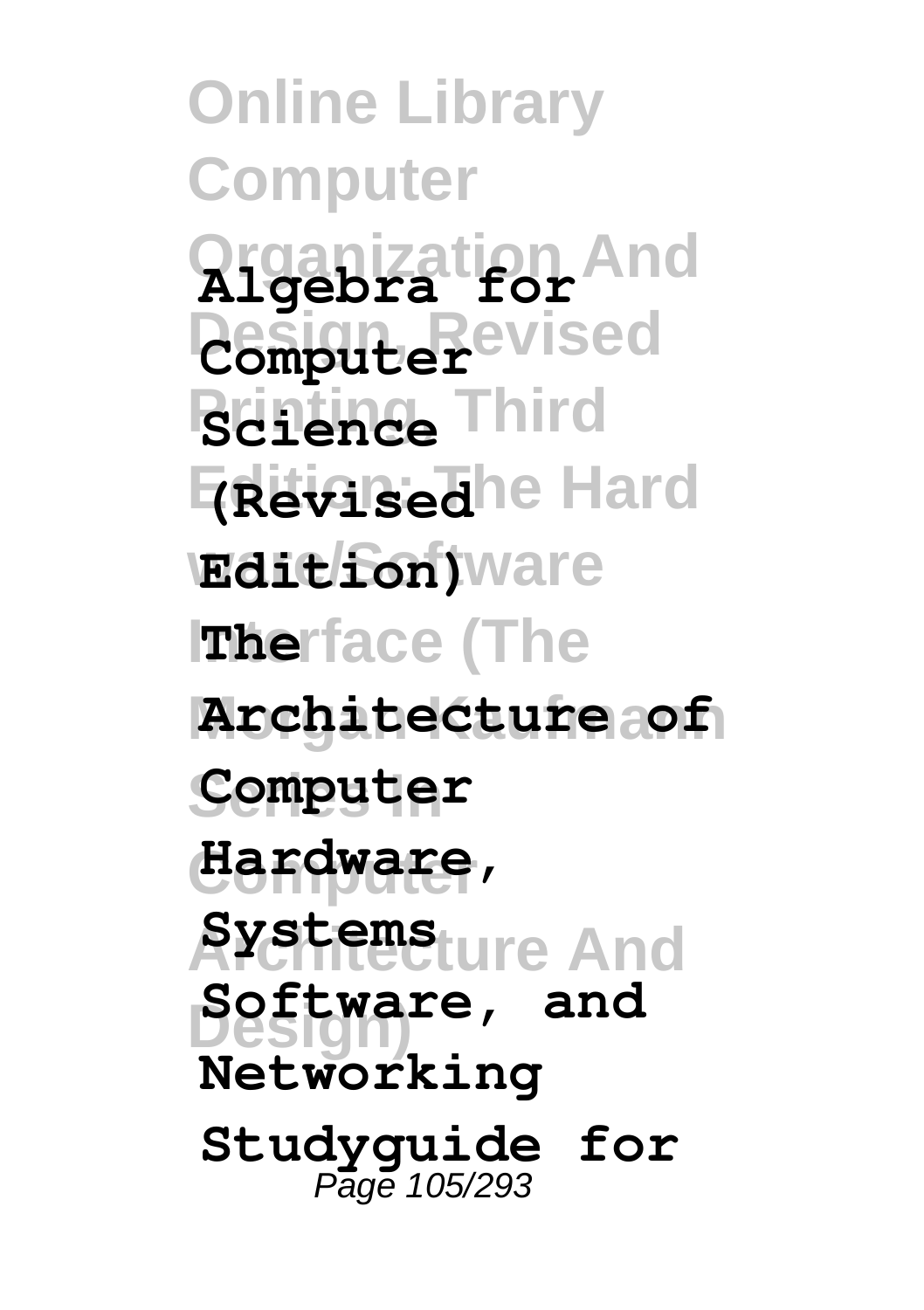**Online Library Computer Organization And Computer Design, Revised Organization Printing, Third and Design, Edition: The Hard Revised by vattersonare David CA.** (The In this completely nn revised version of **Computer** his best-selling **book, Cross-** And **Design)** Functional Teams: Working with Allies, Enemies, and<br><sup>Page 106/293</sup>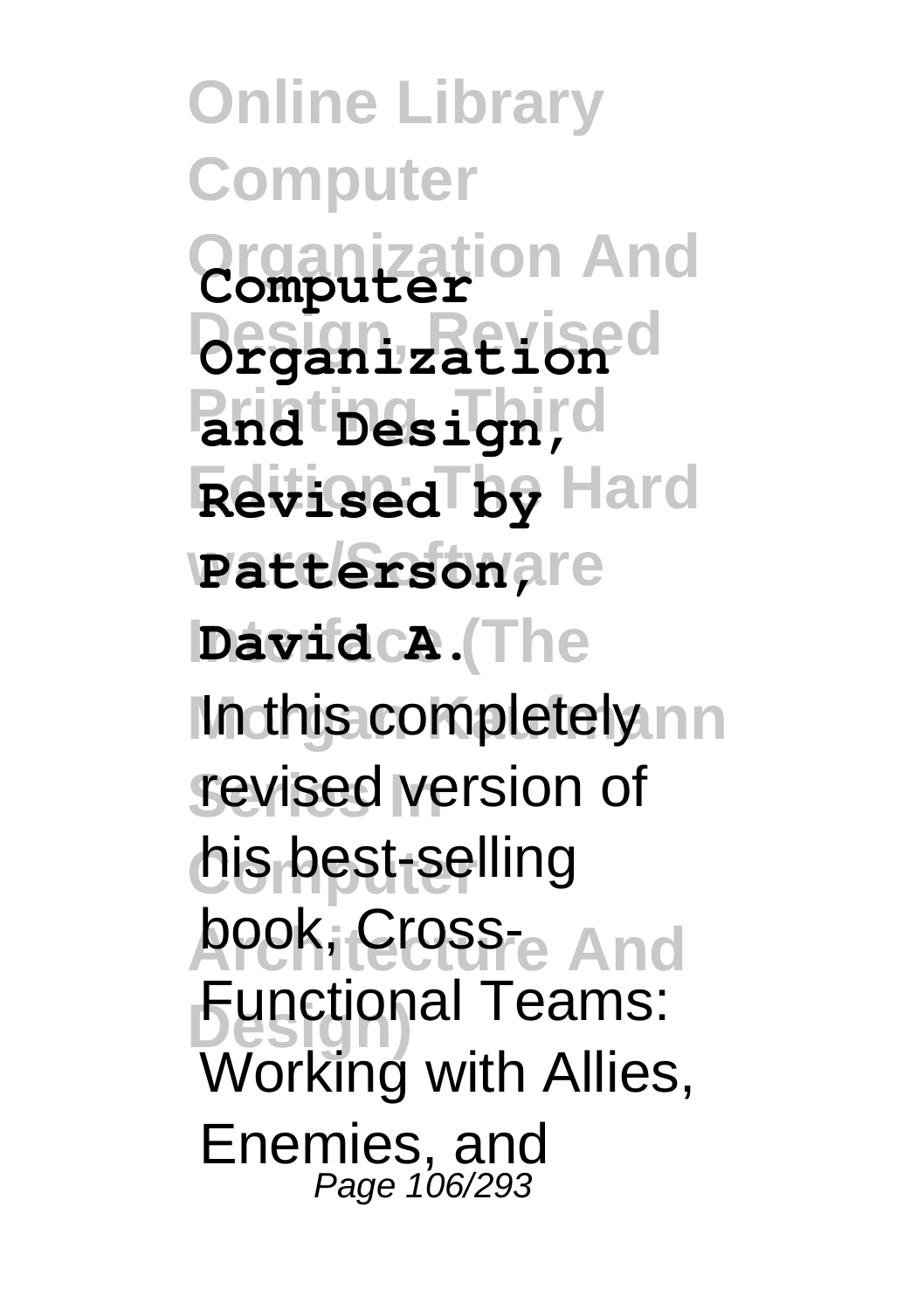**Online Library Computer Organization And** Strangers, author **Designed** Glenn Parker<sup>rd</sup> **Epdates his e Hard definitive practical** lguide to include his recent work in team **Series In** rewards and recognition, **Architecture And** communications technology, and multicultural and virtual-team issues. Page 107/293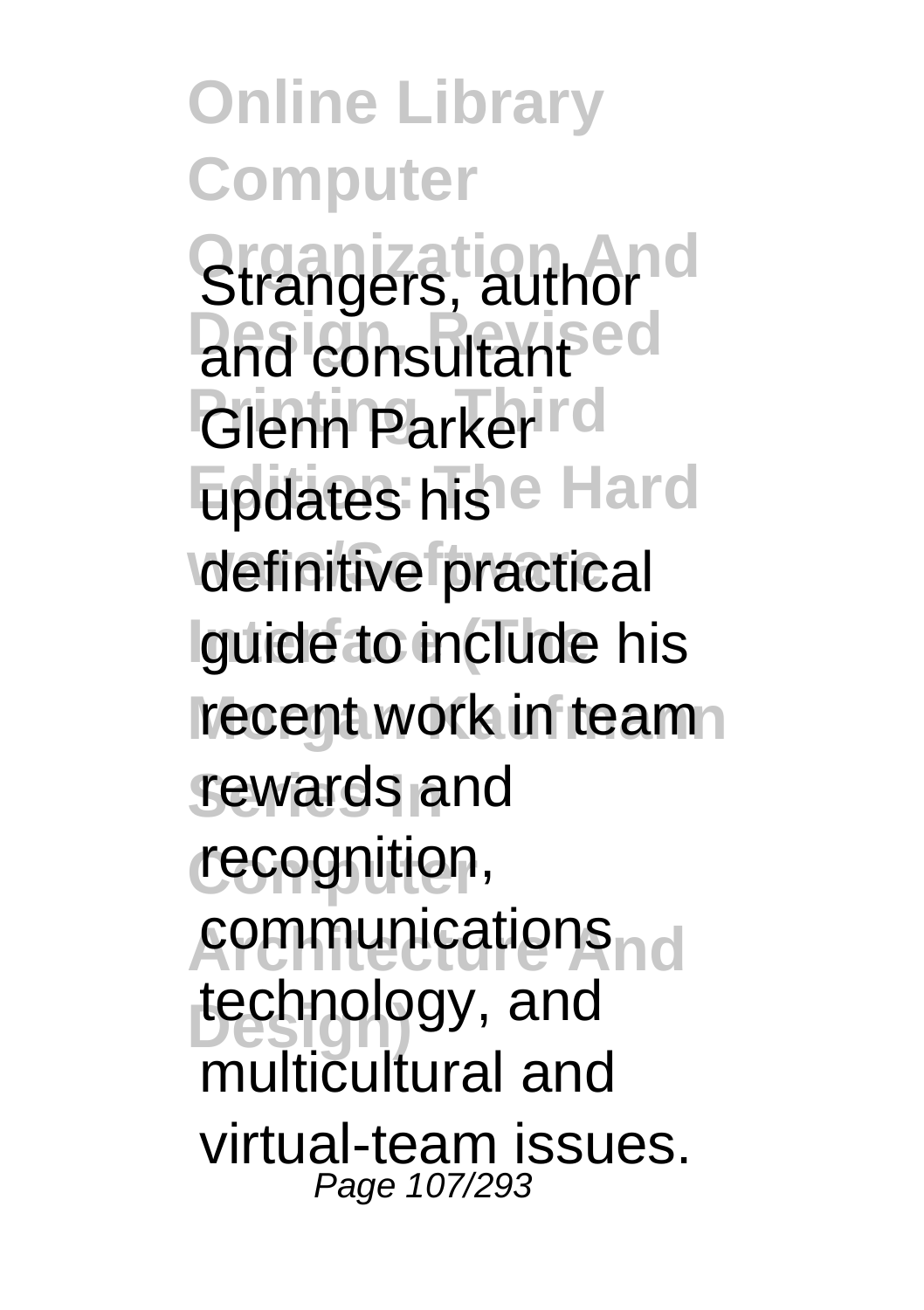**Online Library Computer Organization And** This new edition **Contains freshsed** *<u>Bxamples</u>* and **d** additional case lard **studies** of tware **Isuccessful** crossfunctional teamsann from IBM, Parke-**Computer** Davis, Xerox, **Apeing, BOC** And **Design)** Gases, government agencies, and more. Parker offers Page 108/293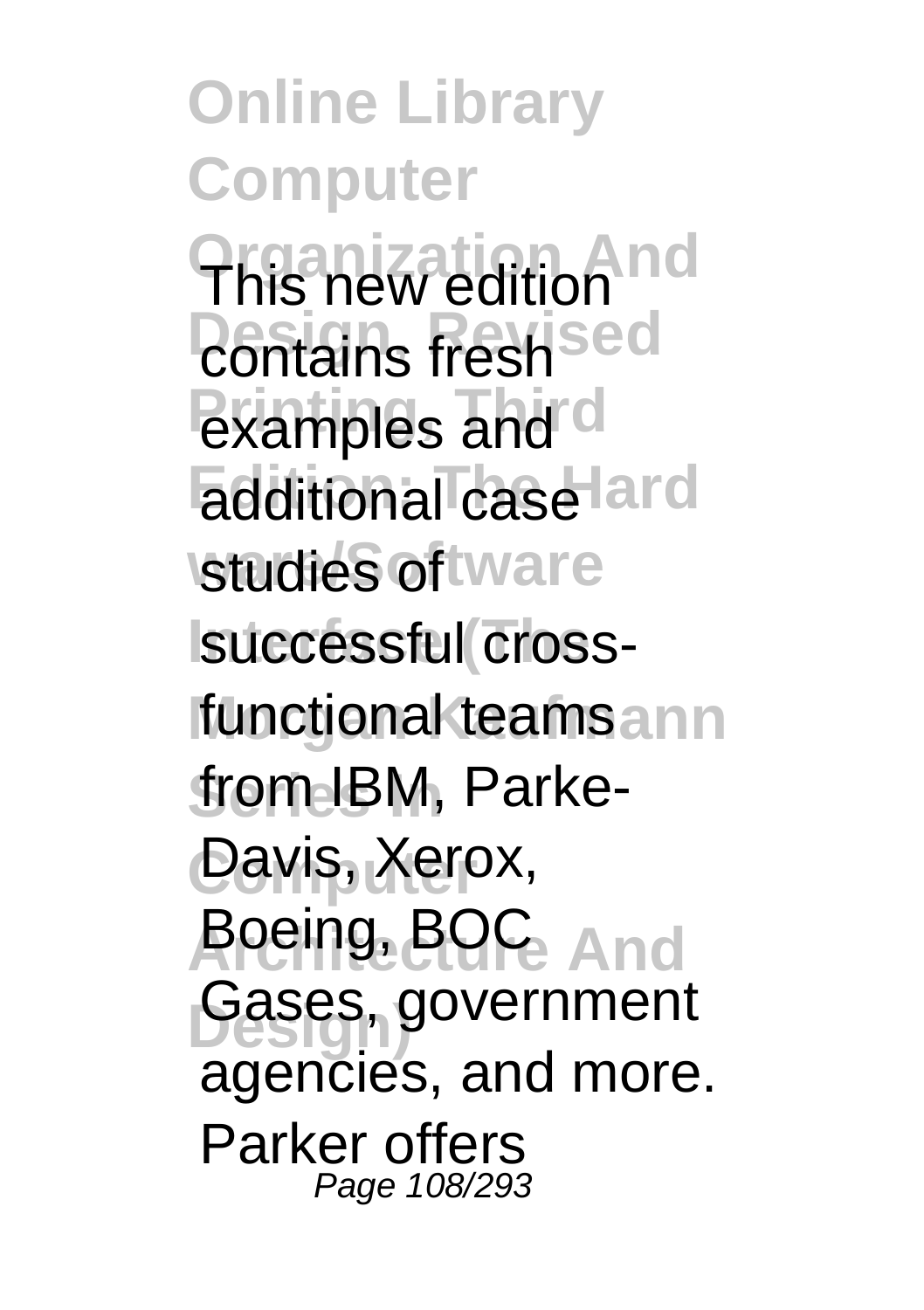**Online Library Computer Organization And** concrete advice and **inspiration** to team *<u>Readers, team</u>rd* members, and lard **ware/Software** senior management. **ICross-Functional Teams delivers a nn** team operating manual to<sub>r</sub> **executives, team** d **Design)** leaders, human resource professionals, and<br>  $P_{\text{age 109/293}}$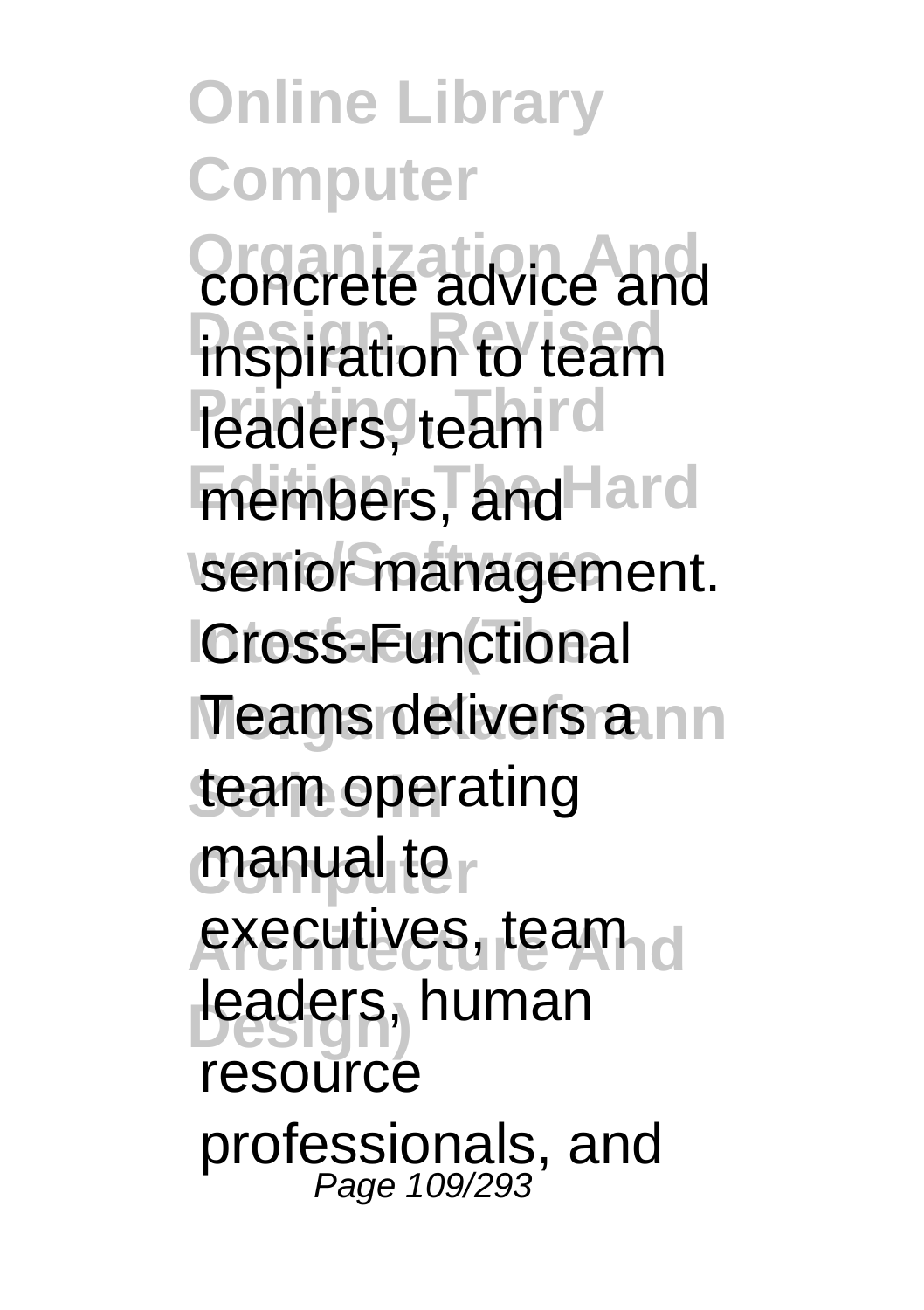**Online Library Computer Organization And** students of **Drganizational**sed **behavior and rd** provides a tool kit of **assessmentare Isurveys**,e (The worksheets, ufmann **checklists**, and even sample training **programs to belp d Design)** launch and sustain effective teams. Suitable for a one-Page 110/293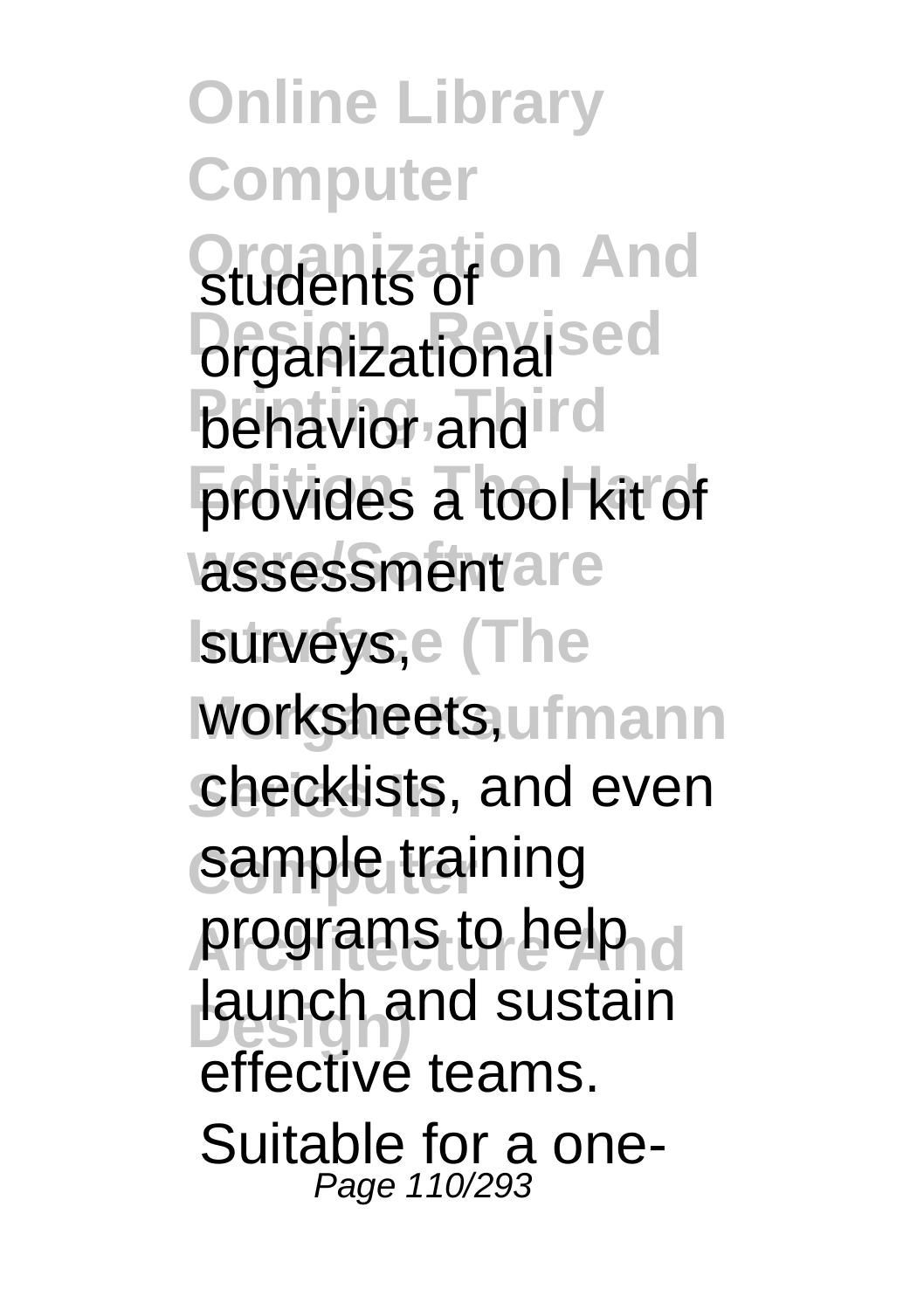**Online Library Computer Organization And** or two-semester **Undergraduate or beginning** graduate **Edurse** in computer **science and are Icomputer** (The **engineering**, ufmann **Computer Organization**, **Design, and And Design)** Architecture, Fifth Edition presents the operating principles,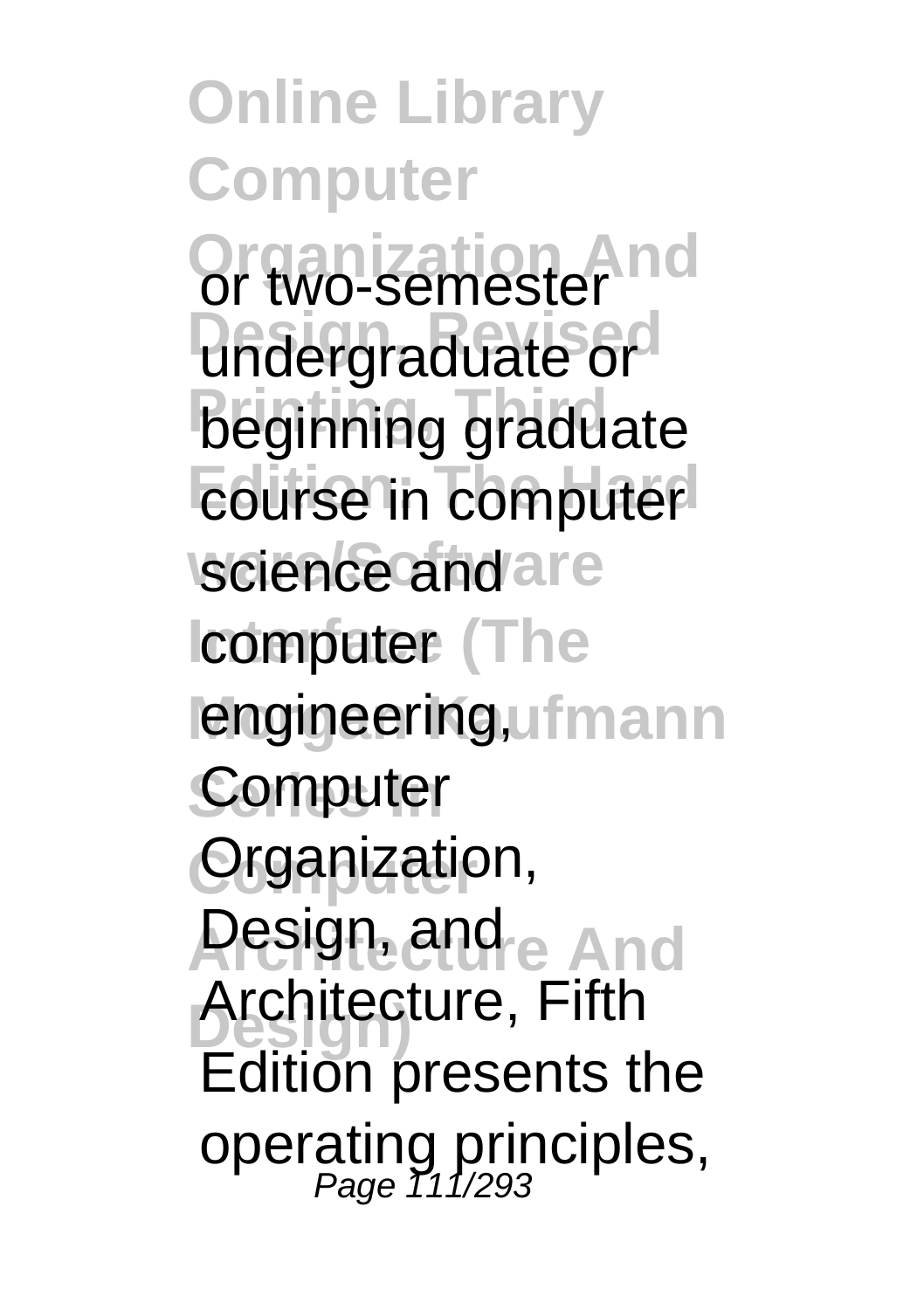**Online Library Computer Organization And** capabilities, and **Imitations of digital** *<u>Computers to enable</u>* the development of **complex yet efficient IsystemseWithe11** new sections and nn four revised sections, this edition takes students And through a solid, upto-date exploration of single- and Page 112/293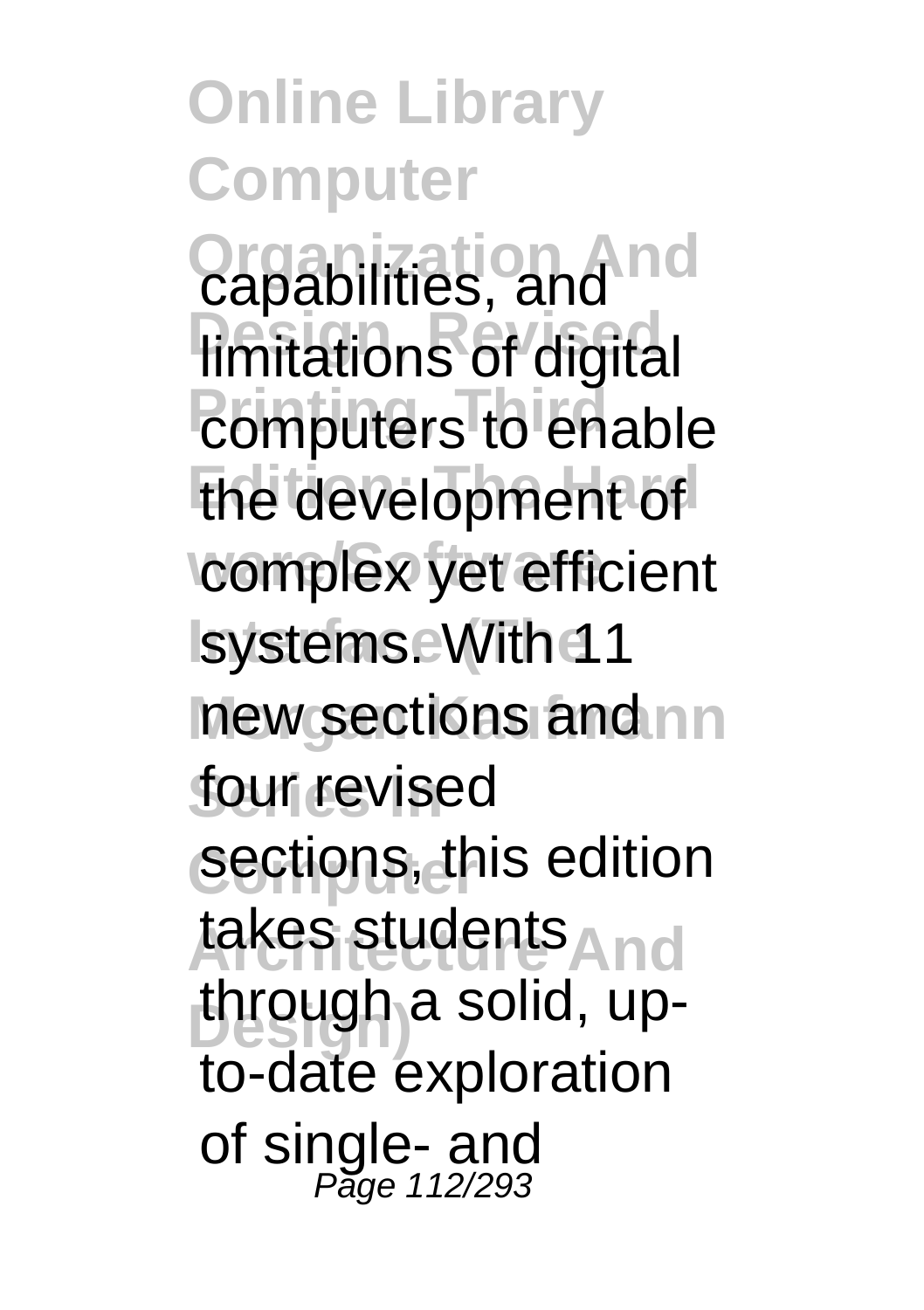**Online Library Computer Organization And** multiple-processor **Design, Revised** systems, embedded architectures, and performance<sup> Hard</sup> **ware/Software** evaluation. See **What's New in the Mith Edition**ufmann Expanded coverage of embedded **Architecture And** systems, mobile **Design)** processors, and cloud computing Material for the Page 113/293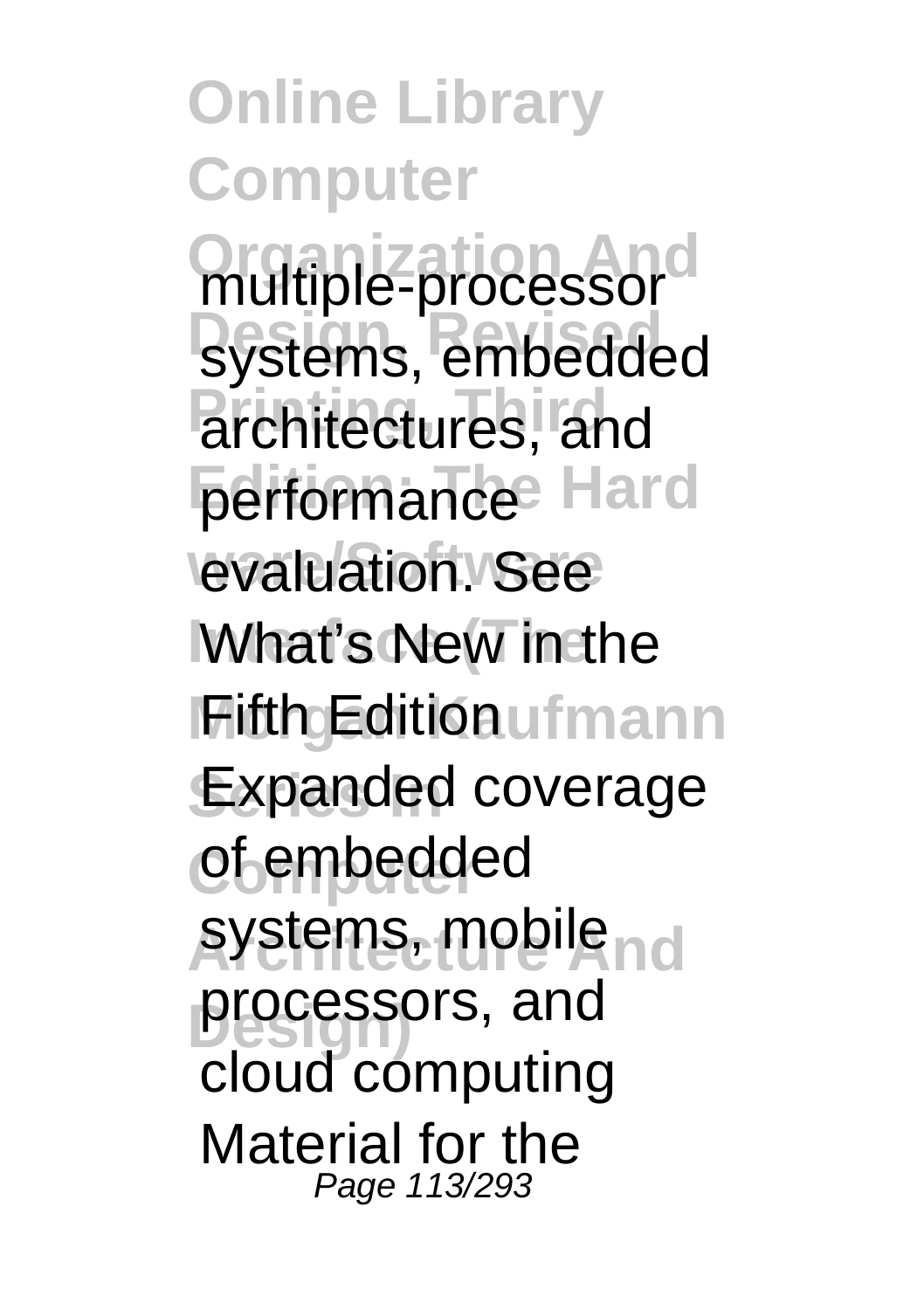**Online Library Computer** *<u>Architecture</u>* and **Organization**" part of **Printing, Third** the 2013 IEEE/ACM **Draft Curricula for d Computer Science** land **Engineering Updated Kaufmann** commercial machineer **Architecture And** architecture **Design)** examples The backbone of the book is a description Page 114/293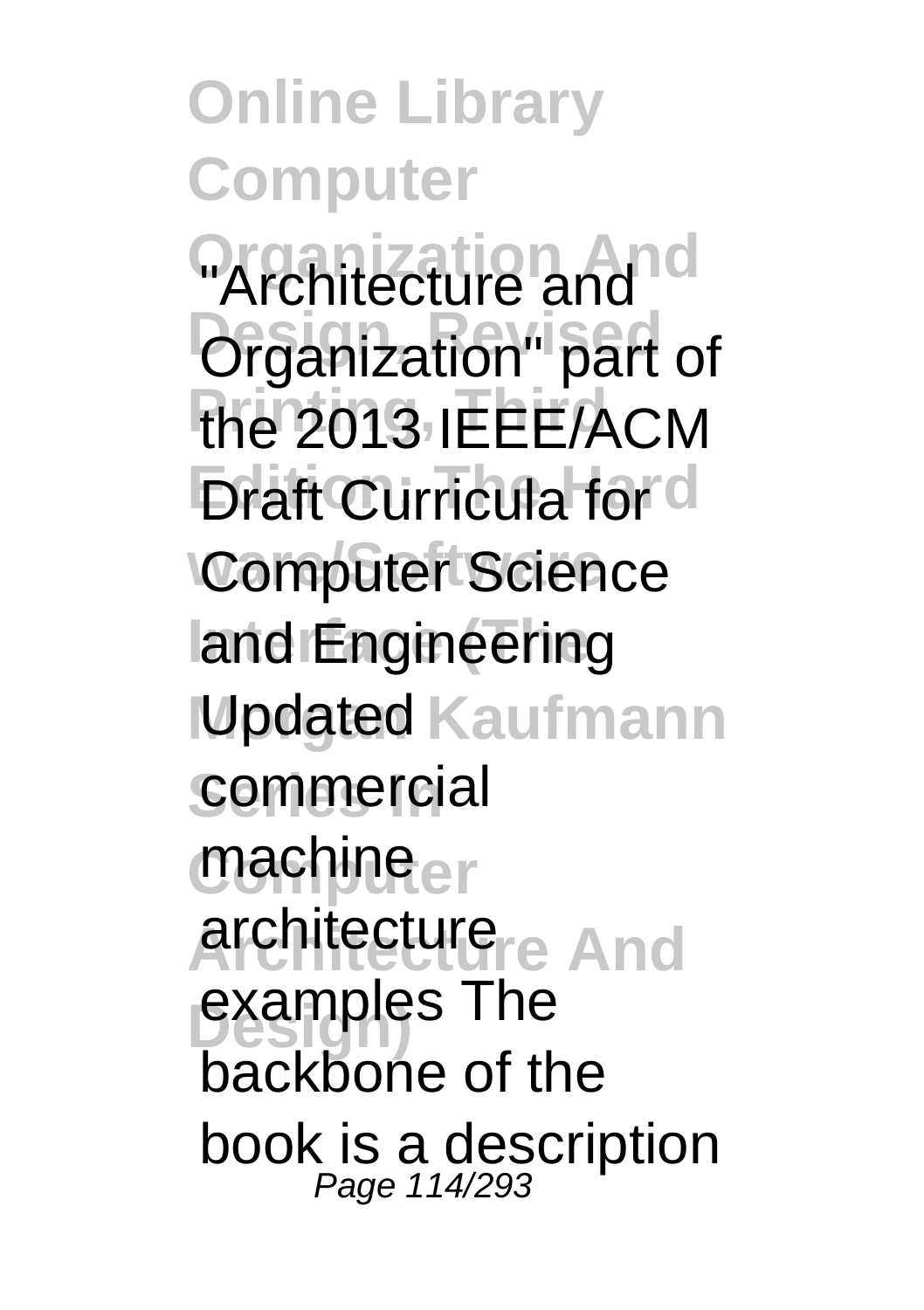**Online Library Computer Or the complete And** design of a simple **But complete** ind **Fiypotheticale Hard computer. Thee** lauthor then details **the architectural ann** features of contemporary computer systems (selected from Intel, MIPS, ARM, Motorola, Cray and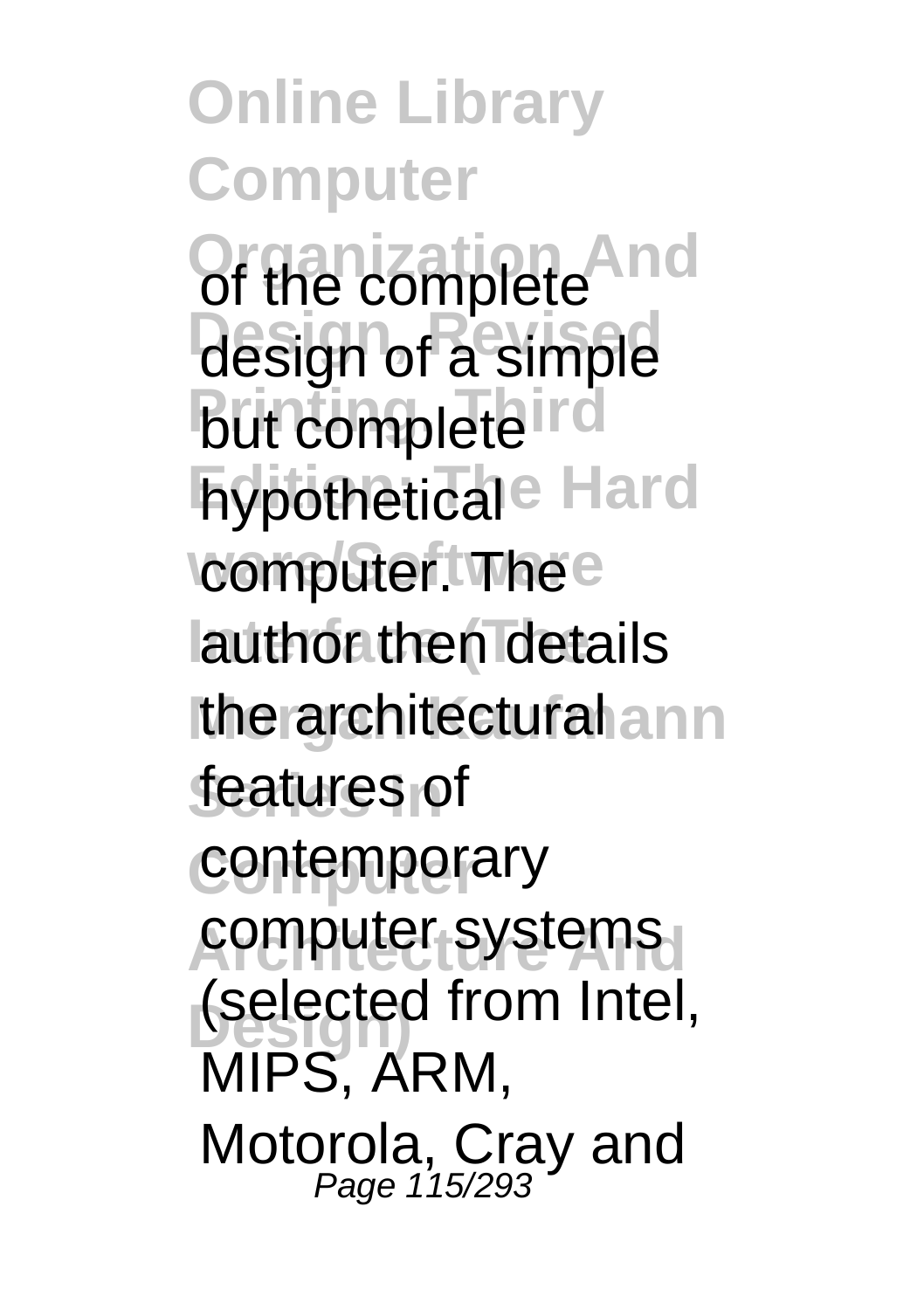**Online Library Computer Qrganization And** *<u>Designed</u>* **Printiasg, Third** enhancements tord the structure of the **Isimple computer. He also introduces n Series In** performance enhancements and **Advancedure And Design)** architectures including networks, distributed systems, Page 116/293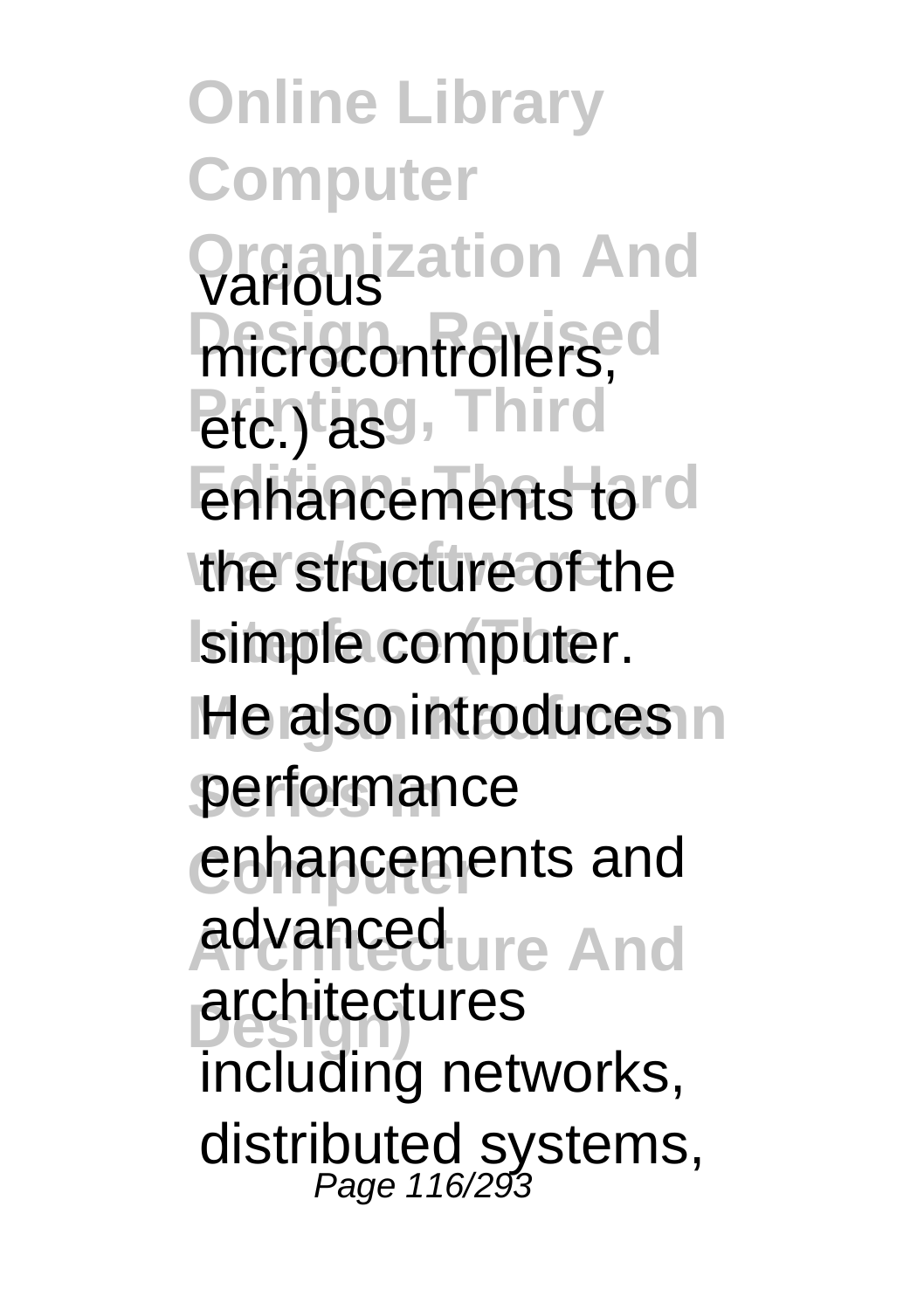**Online Library Computer GRIDS**, and cloud <sup>d</sup> **Computing** evised **Computer Third** *<u>Organization</u>* deals<sup>d</sup> with providing just lenough details on the operation of then computer system for sophisticated users and programmers. **Diten, books on** digital systems' architecture fall into Page 117/293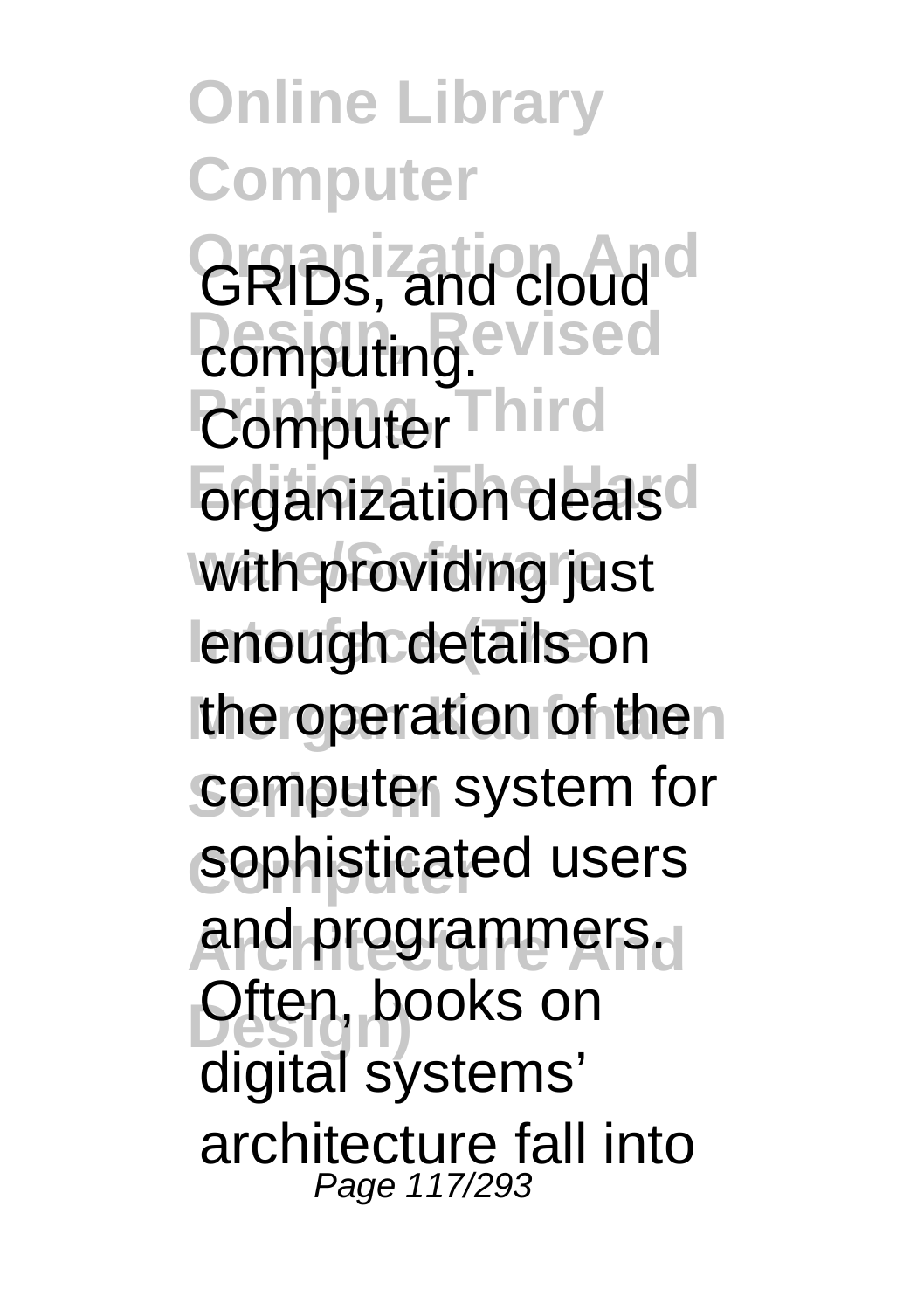**Online Library Computer Organization And** four categories: *<u>logic</u>* design, vised **Promputer Third** *<u>Edition</u>* Hard hardware design, land system<sub>The</sub> **architecture. This nn** book captures the **Computer** important attributes **Af these foure And Design)** categories to present a comprehensive text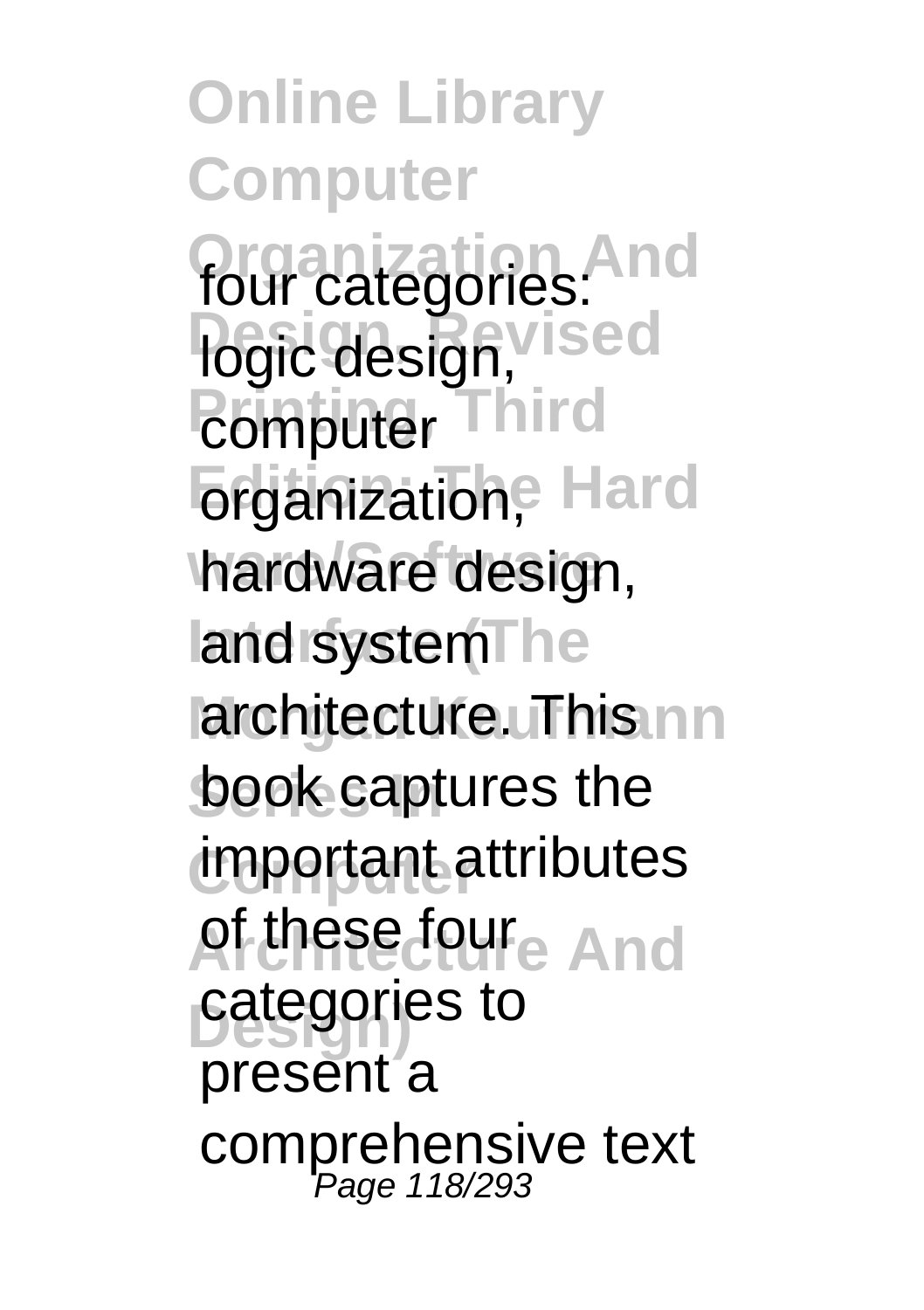**Online Library Computer Organization And** that includes **pertinent hardware, software**, and rd system aspects.ard **Problem solving is** lan essential part of levery scientificmann discipline. It has two **Computer** components: (1) **Architecture And** problem **Design)** identification and formulation, and (2) solution of the Page 119/293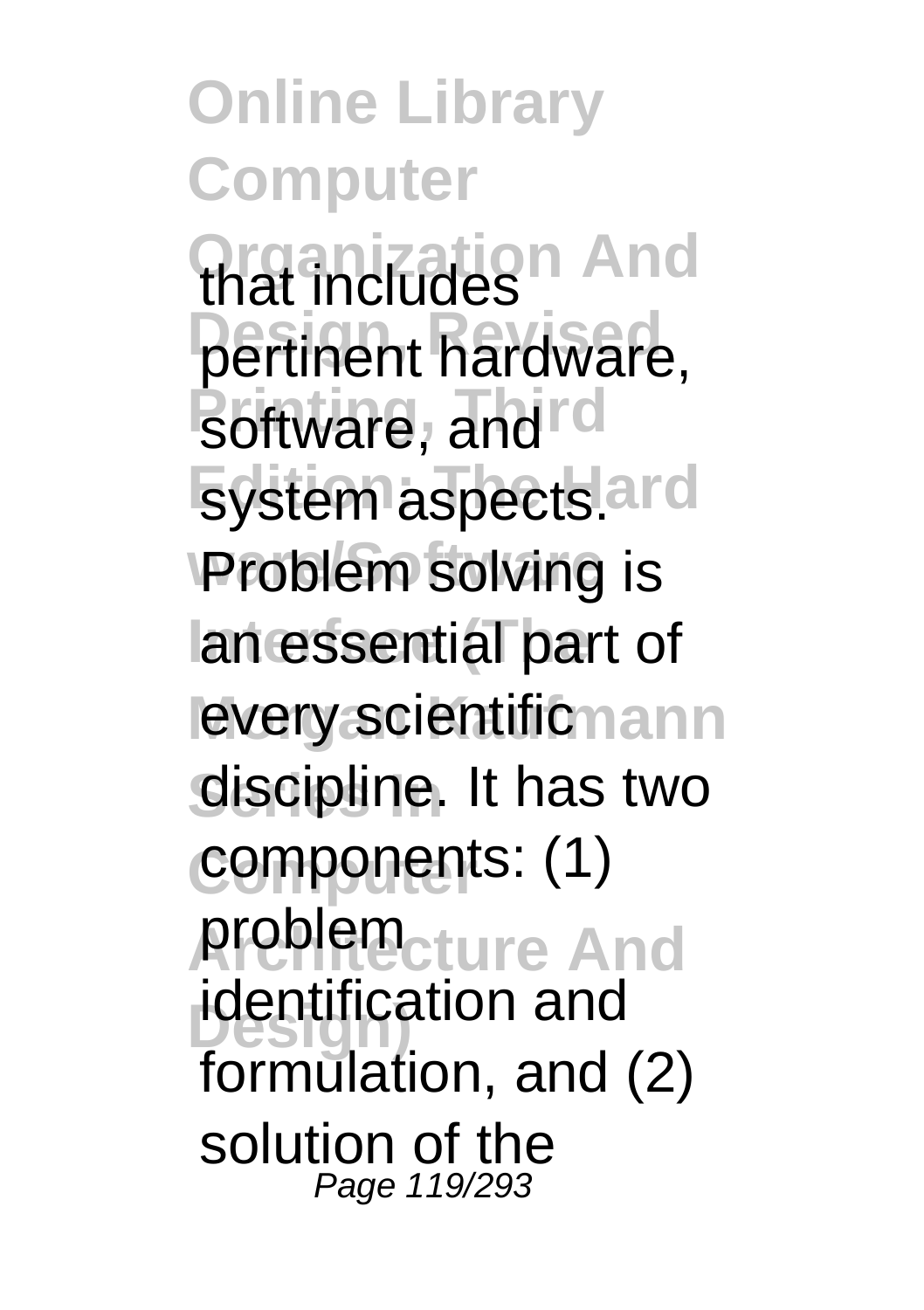**Online Library Computer formulated problem. One can solve a** problem on its own **Edition** Edition: Hard techniques or follow **Ithose techniques** that have producedn efficient solutions to similar problems. **Architecture And** This requires the **Design)** understanding of various algorithm design techniques, Page 120/293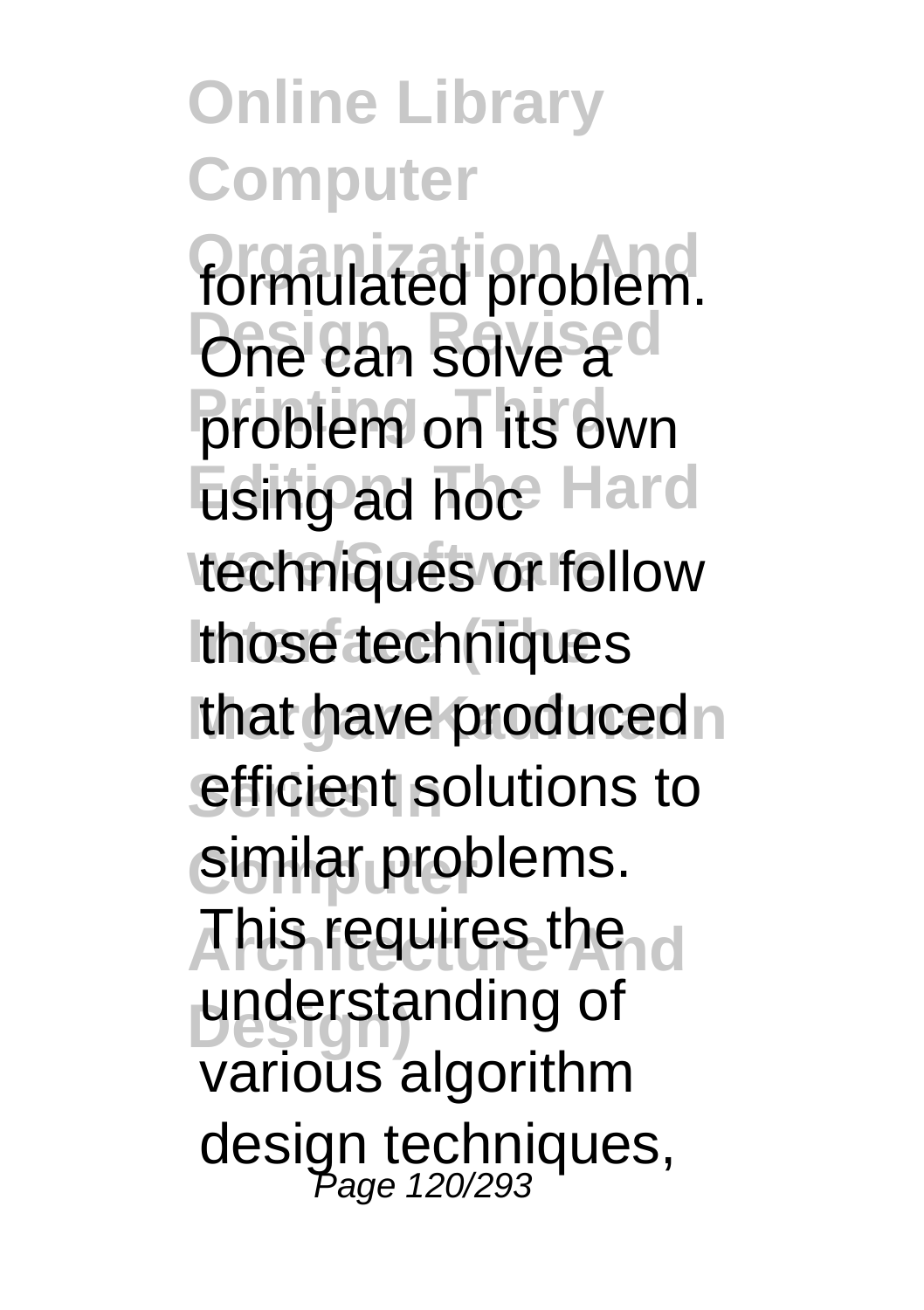**Online Library Computer Organization And** how and when to **Use them to** vised formulate solutions and the context ard **appropriate for each** loftthem. This book advocates the study of algorithm design techniques by presenting most of **Design)** the useful algorithm design techniques and illustrating them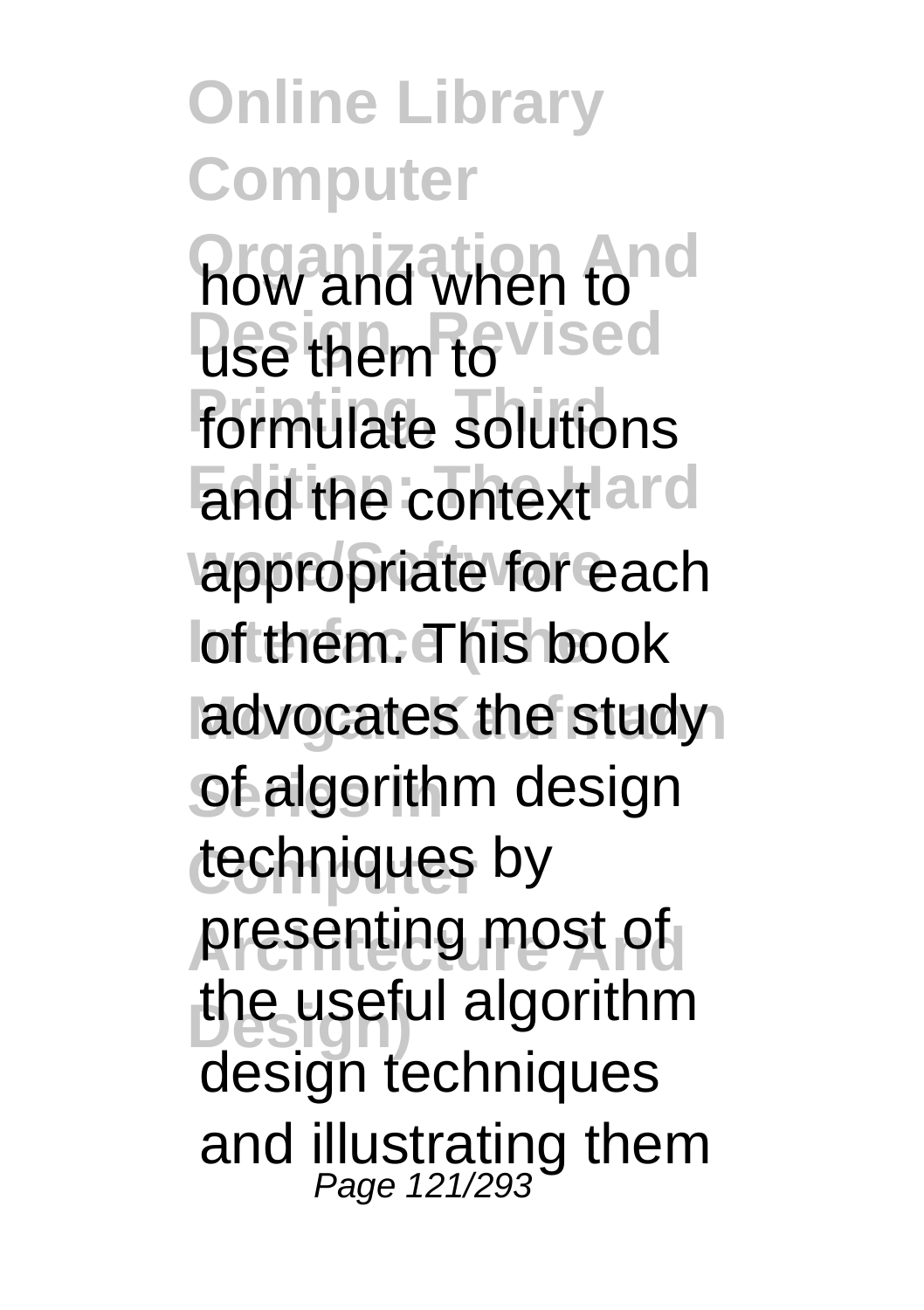**Online Library Computer Organization And** through numerous **examples.** Contents: **Basic Concepts and Introduction to Hard Algorithms:Basic Concepts in he Algorithmic Analysis Mathematical Computer** PreliminariesData **Architecture And** StructuresHeaps **and the Disjoint** Sets Data Structure sTechniques Based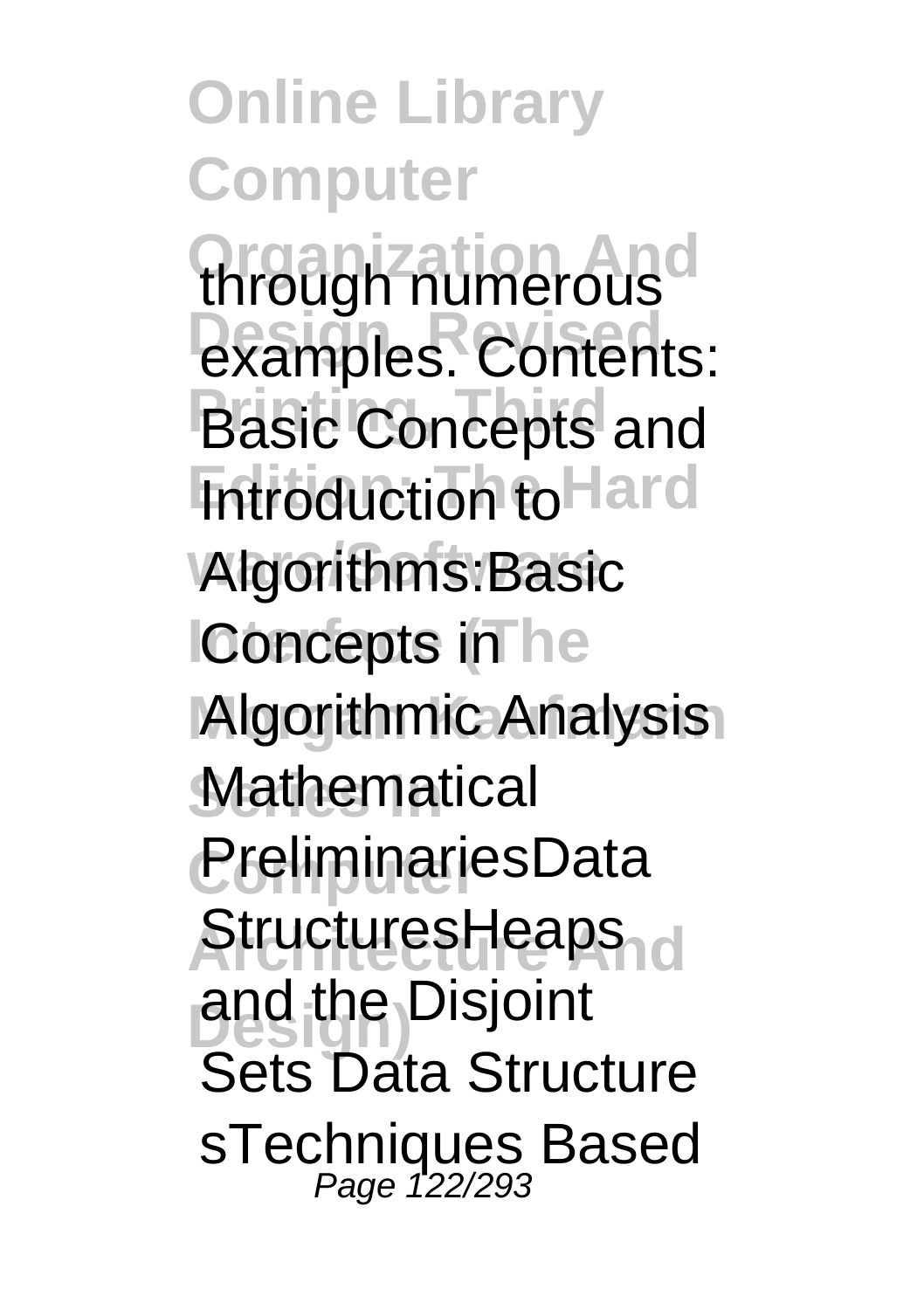**Online Library Computer Or Recursion:Inducti OnDivide and ised** ConquerDynamic Pr **Edition: The Hard** ogrammingFirst-Cut **ware/Software** Techniques:The **IGreedyce** (The **ApproachGraphann Series In** TraversalComplexity **Computer** of Problems:NP-**Complete ProblemsI D**troduction to **Computational** ComplexityLower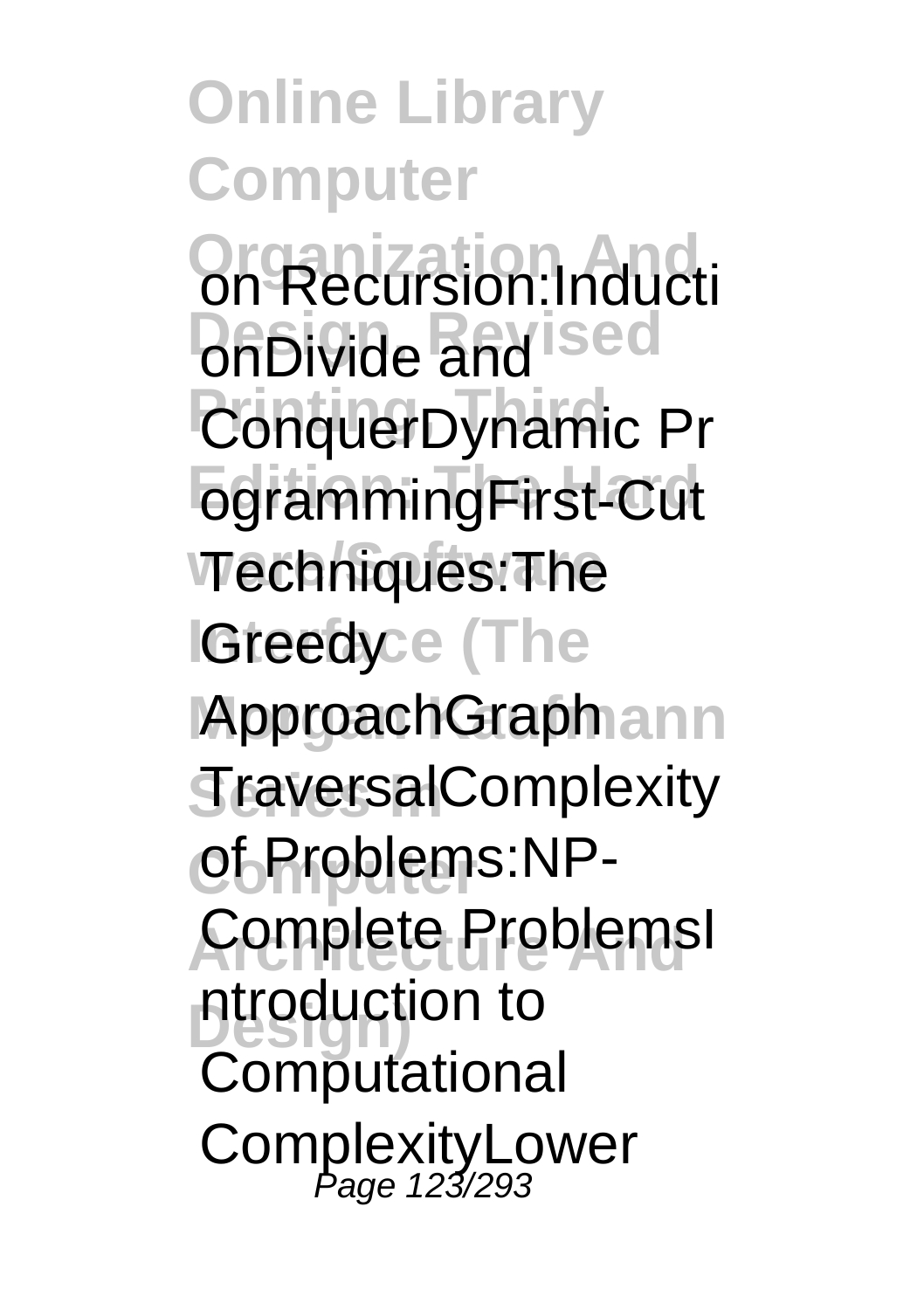**Online Library Computer BoundsCoping with Design, Revised** Hardness:Backtrack **ingRandomized Alg Edition: The Hard** orithmsApproximatio **n** AlgorithmsIterative Improvement for **Domain-Specificann** Problems:Network F **Computer** lowMatchingTechniq **APSHITECTURE And Computational** Geometry:Geometri c SweepingVoronoi<br>Page 124/293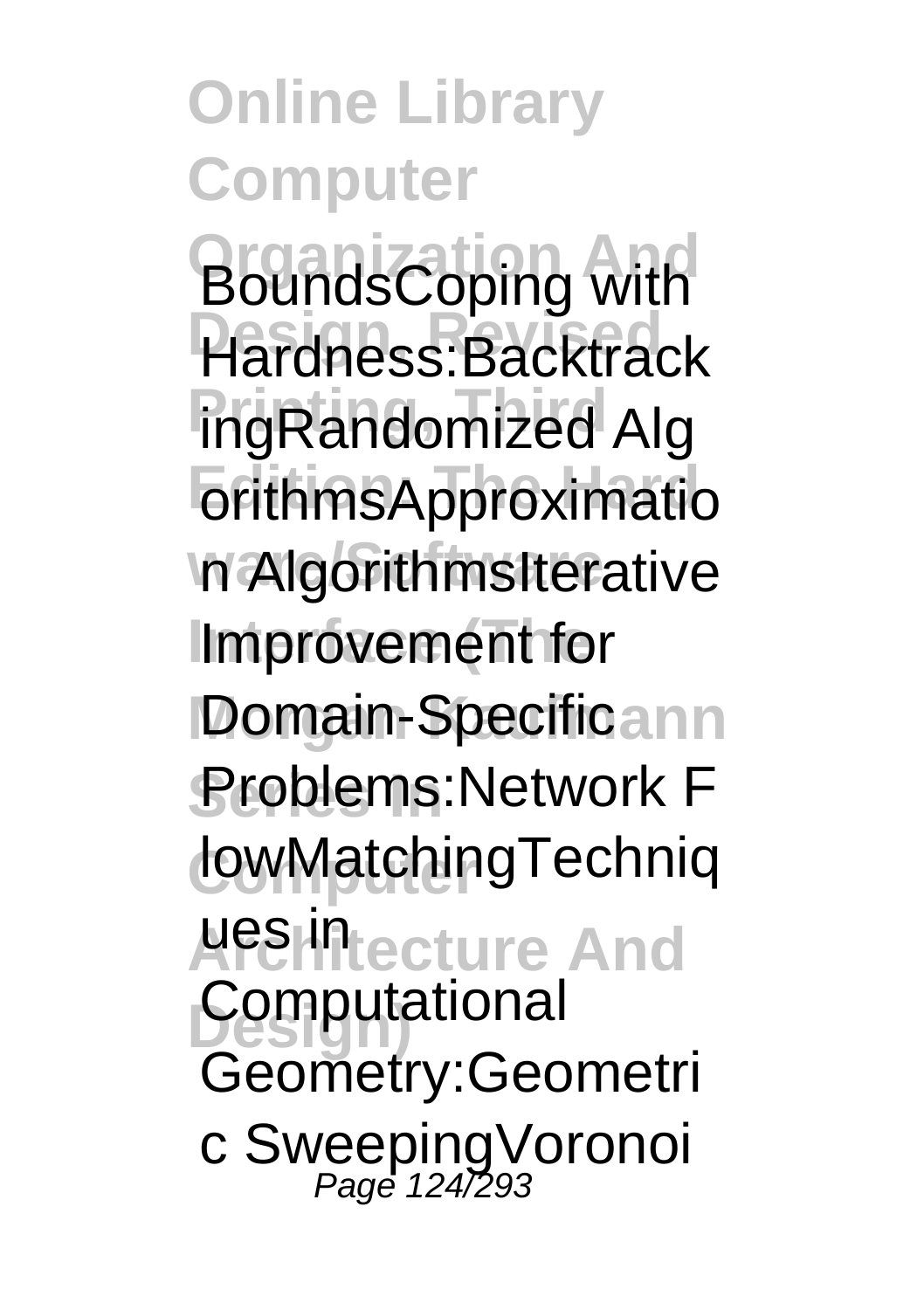**Online Library Computer Diagrams** Readership: Senior **Printing, Third** undergraduates, graduate students<sup>d</sup> **and professionals in Isoftwaree** (The **development.fmann** Keywords: Not only does **Architecture And** almost everyone in the civilized world use a personal computer, Page 125/293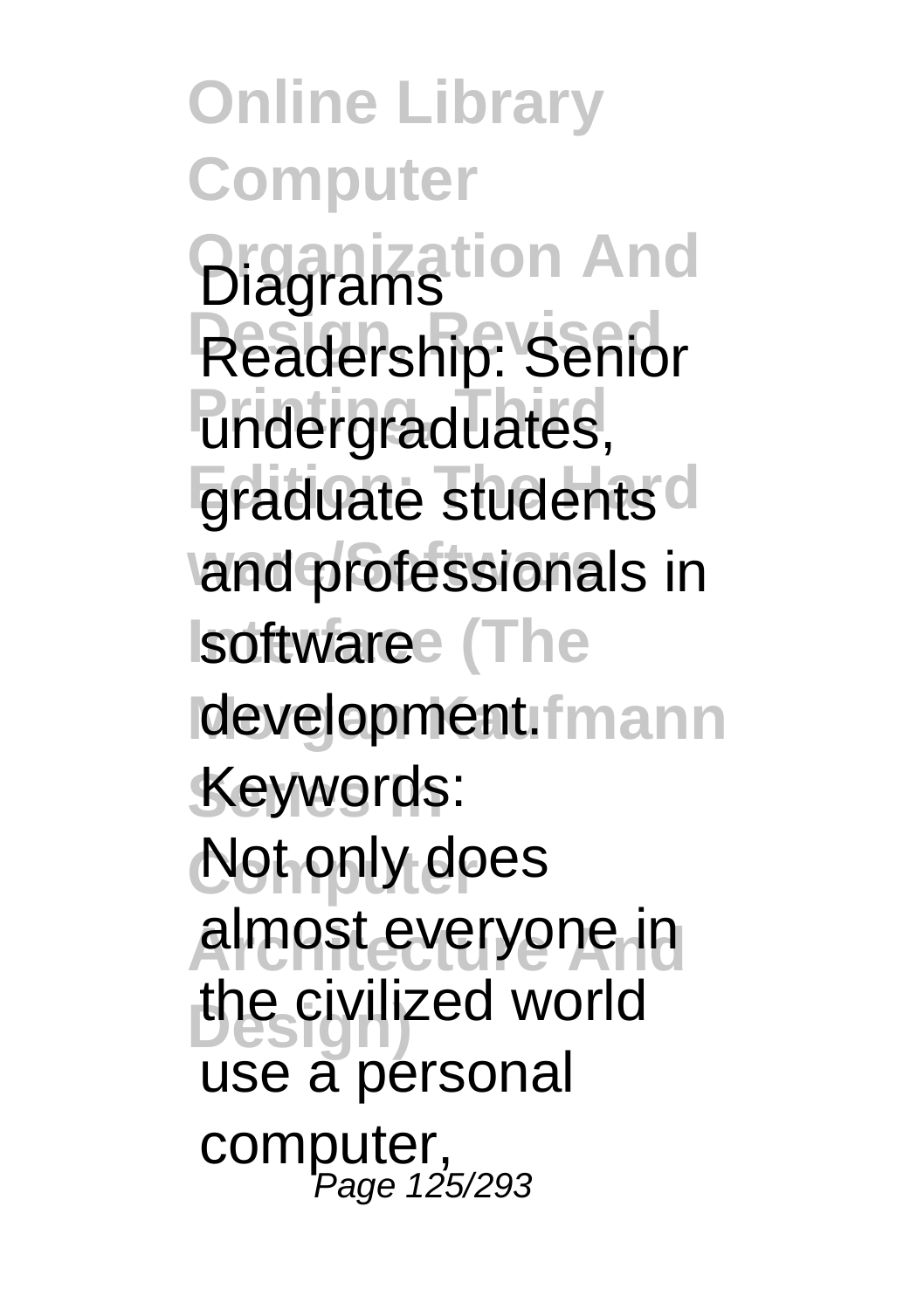**Online Library Computer Smartphone, and/or** tablet on a daily<sup>ed</sup> **basis to Third** communicate with d others and access linformation, but *Mirtually every othern* modern appliance, **Computer** vehicle, or other device has one ord **Design)** more computers embedded inside it. One cannot Page 126/293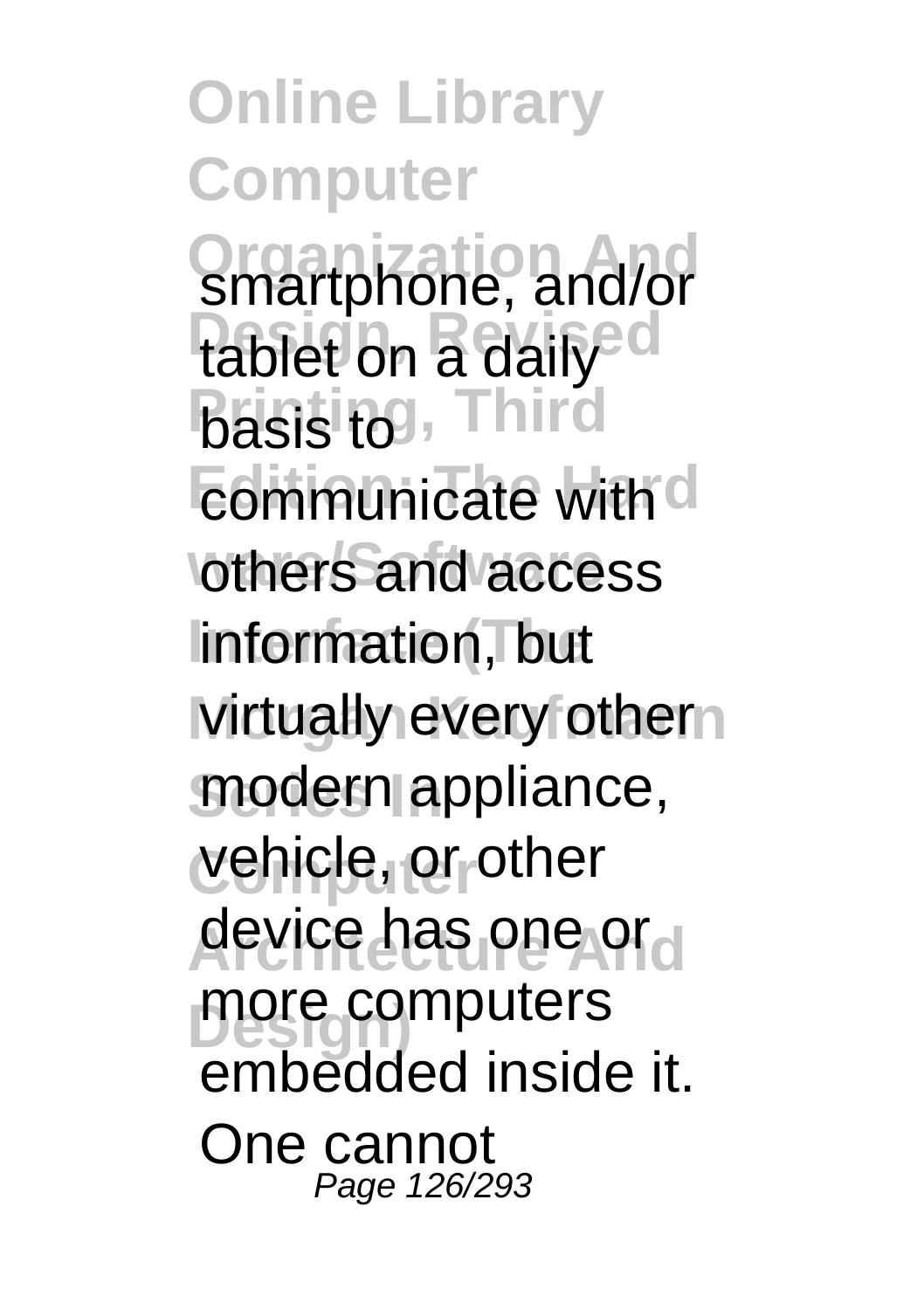**Online Library Computer Organization And** purchase a currentmodel automobile, for example, without several computers<sup>d</sup> **on board to doe** leverything from monitoring exhaust n emissions, to operating the anti**lock brakes, to And** telling the transmission when to shift, and so on. Page 127/293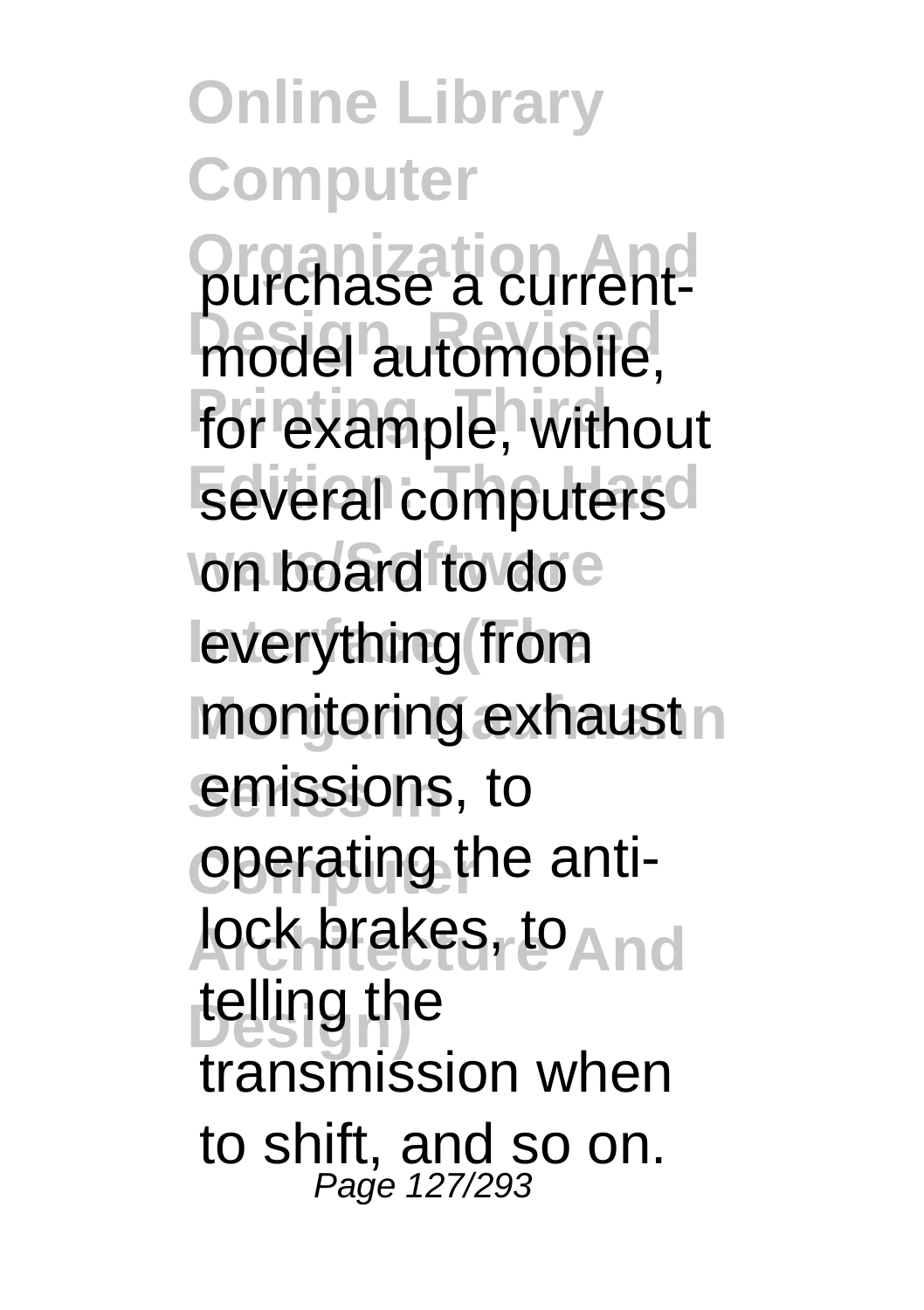**Online Library Computer Organization And** Appliances such as *<u>Clothes</u>* washers and dryers, microwave **Edition:** Edition: etc. are almost all Idigitally controlled. **Gaming consoles nn Series In** like Xbox, **Computer** PlayStation, and Wii **Are powerfule And Design)** computer systems with enhanced capabilities for user Page 128/293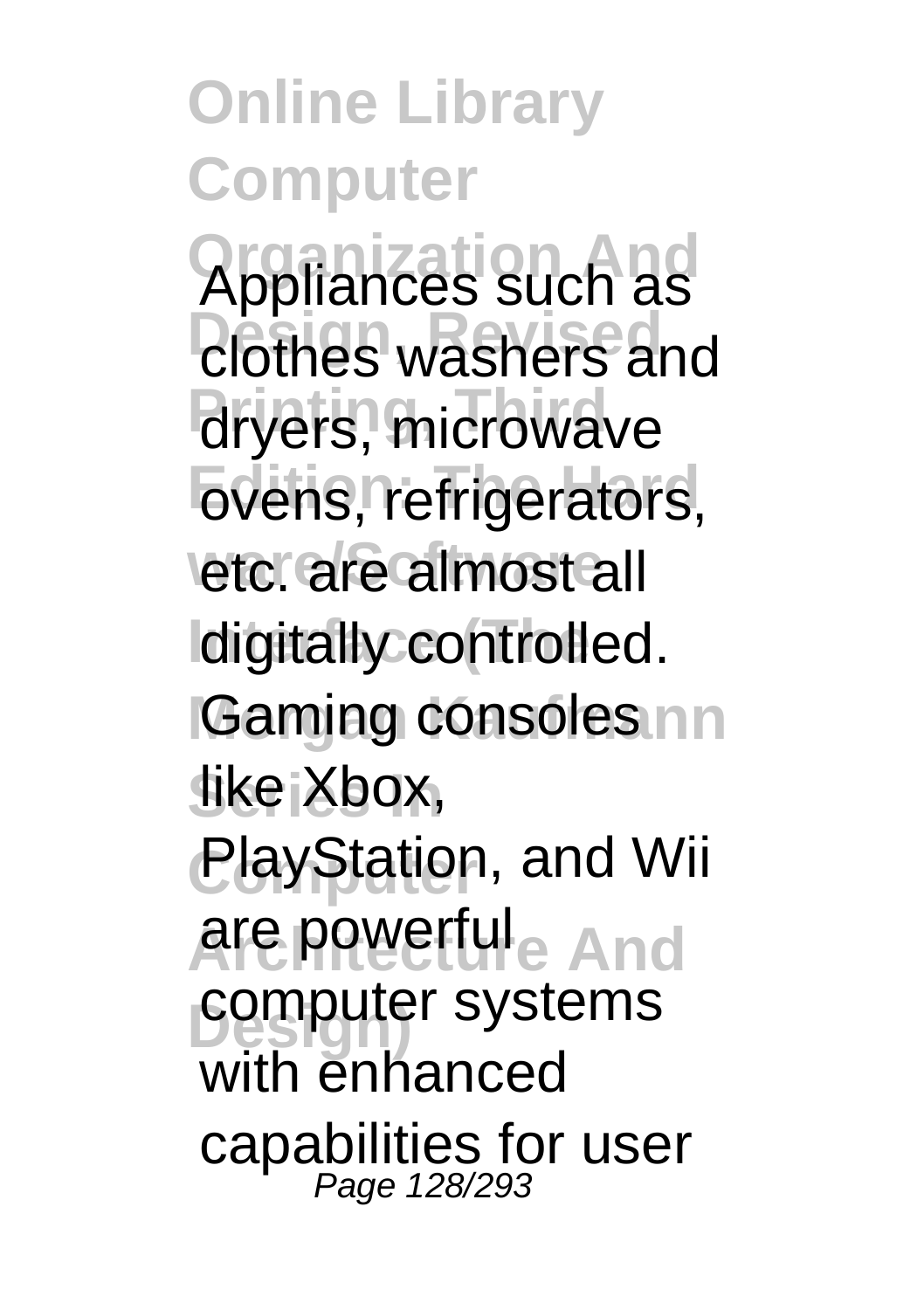**Online Library Computer Organization And** interaction. **Computers are ed everywhere, even** when we don't see them as such, and it lis more important **than ever fou fmann** students who will **Computer** soon enter the **Architecture And** workforce to **Design)** understand how they work. This book is completely Page 129/293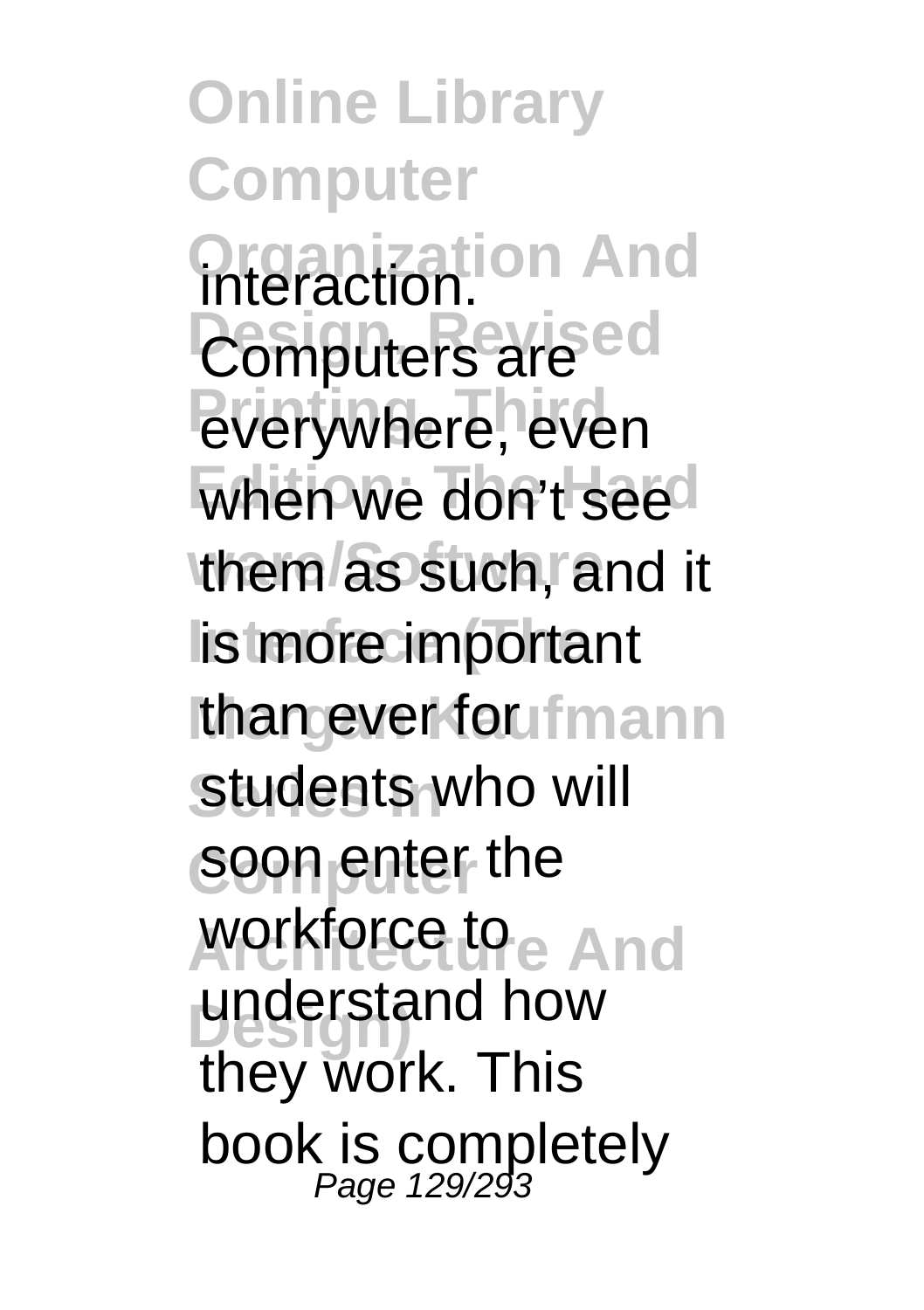**Online Library Computer <u>Orgated</u>** and revised for a one-semester **Lipper level** hird undergraduate<sup>Hard</sup> **course in Computer Architecture**, and suitable for use in nn **Series In** an undergraduate CS<sub>11</sub>FE<sub>1</sub>ter CE AHETIGHLUM at thend **Design)** junior or senior level. Students should have had a Page 130/293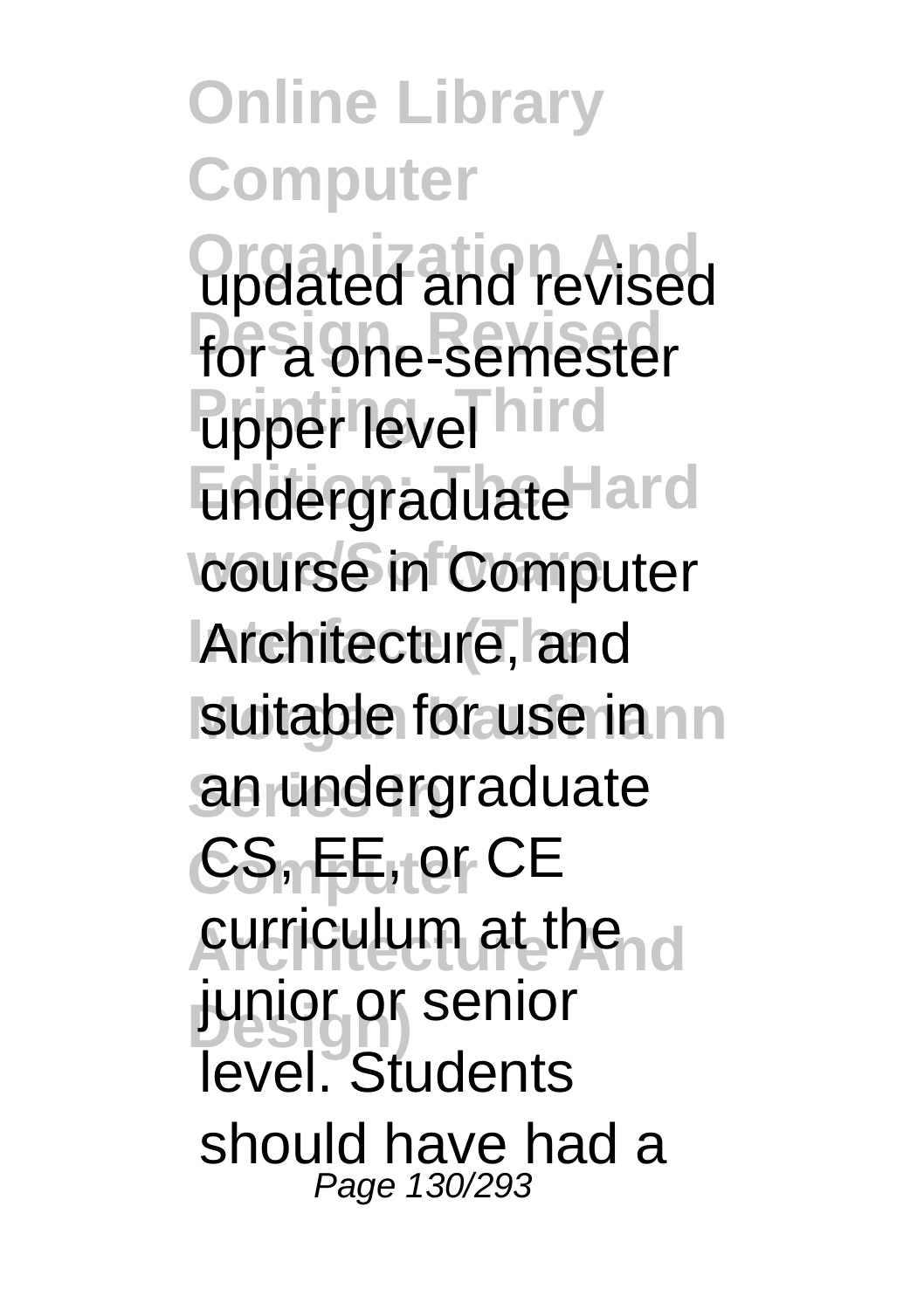**Online Library Computer Organization And** course(s) covering introductory topics **Printing, Third** in digital logic and **Edmputer** The Hard **worganization. While** Ithis is not a text for la programmingnann course, the reader **Computer** should be familiar **With computer And Design)** programming concepts in at least one language such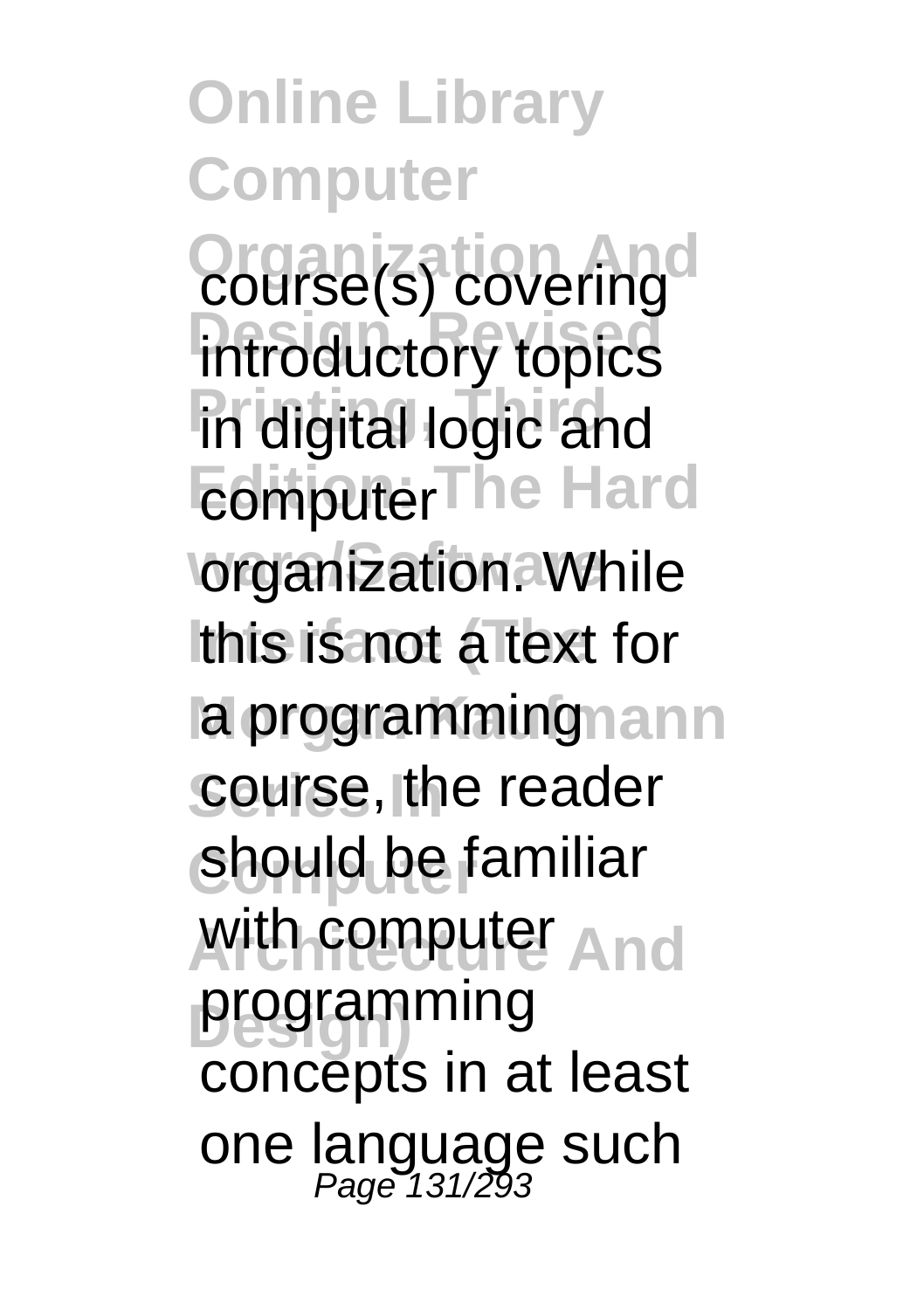**Online Library Computer Organization And Previous courses** in **Printing** systems, assembly language, and/or systems Iprogramming would be helpful, but arenn **Series In** not essential. **Computer** Computer **Arganization and d Design)** Design, 3th Edition The Prison System and Its Effects Page 132/293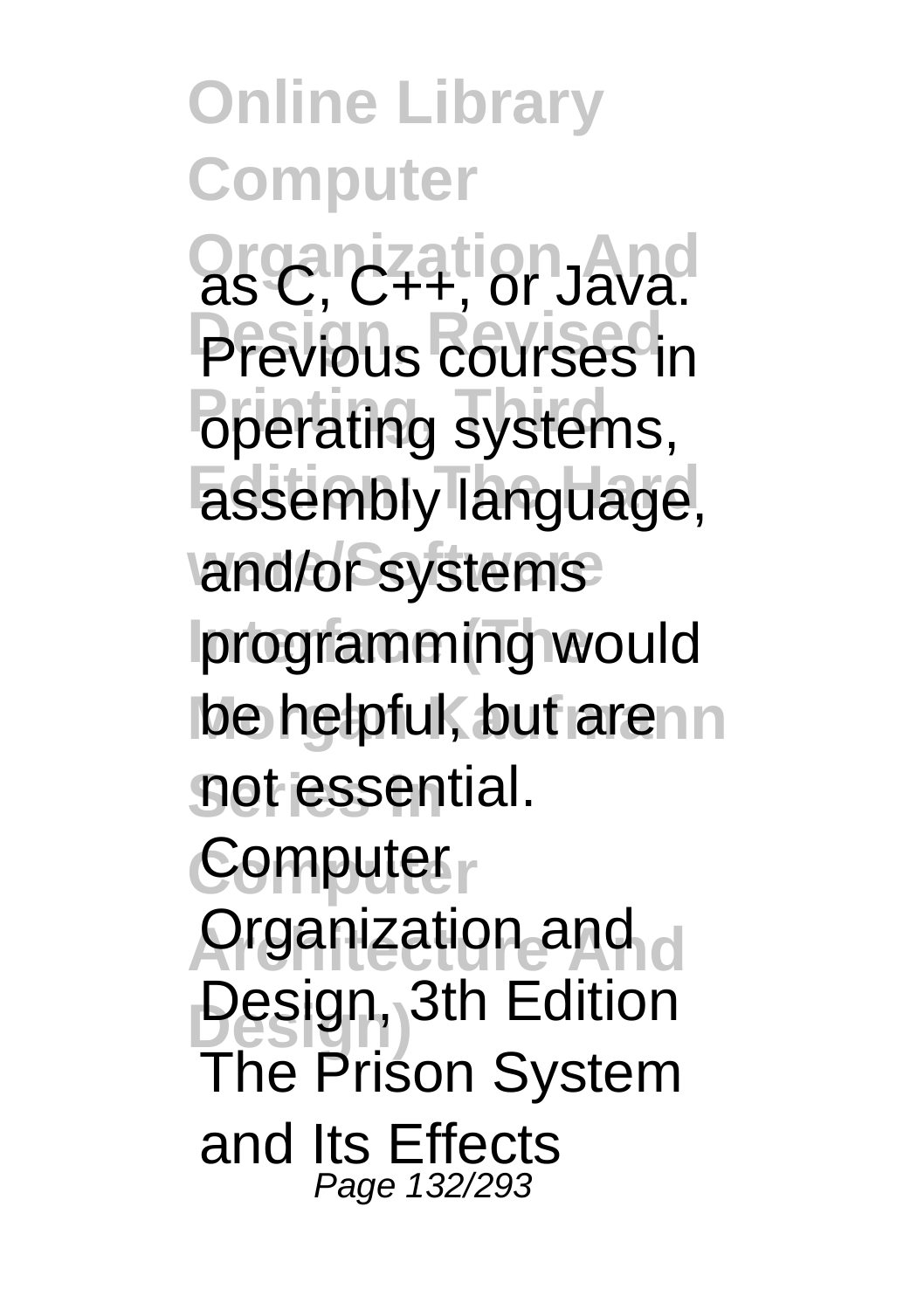**Online Library Computer Organization And** Computer **Organization** and **Presigng, Third** Fundamentals Hard *<u>Digital Design and</u>* **IComputer** (The **Architecture, RISC-n Serial Computer** Computer **Arganization and d Design)** Architecture Design Techniques and Analysis Page 133/293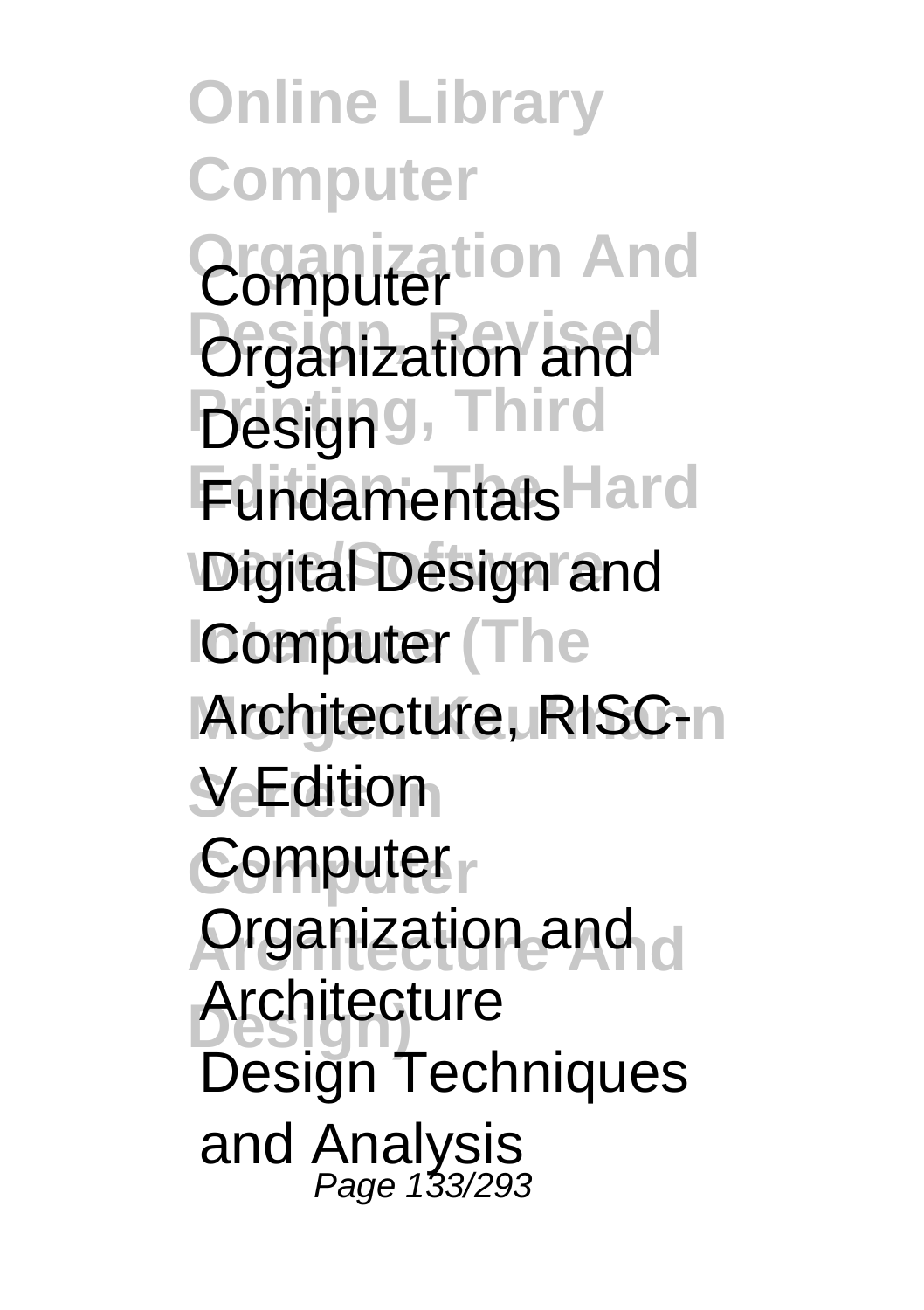**Online Library Computer Organization And** *Computer Organization and Design*g, Third **Edition: The Hard** *Fundamentals takes the reader from the Dasic* design<br>*principles of the Minorpice of the mann <u>computer</u> to a top-<u>level</u>* examination of **Architecture And** *its architecture. This* **Design)** *book can serve basic design either as a textbook to an introductory* Page 134/293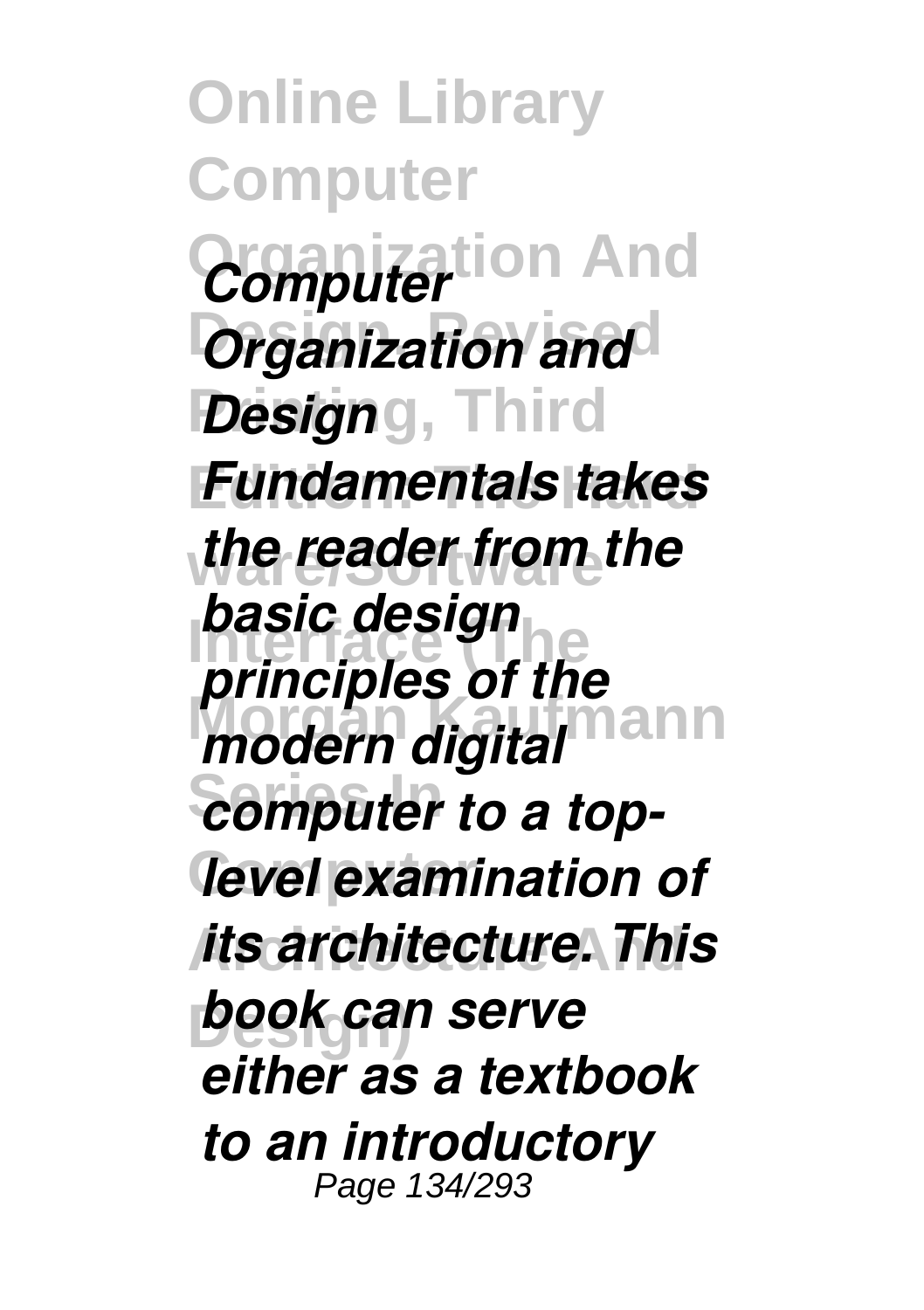**Online Library Computer Organization And** *course on computer* **hardware or as the** *basic text for the* **aspiring geek who**d wants to learn about **Interface (The** *digital design. The presented in four*<sup>nn</sup> **Series In** *parts. The first part* **Computer** *describes how computersire* And **Design)** *represent and material is manipulate numbers. The* Page 135/293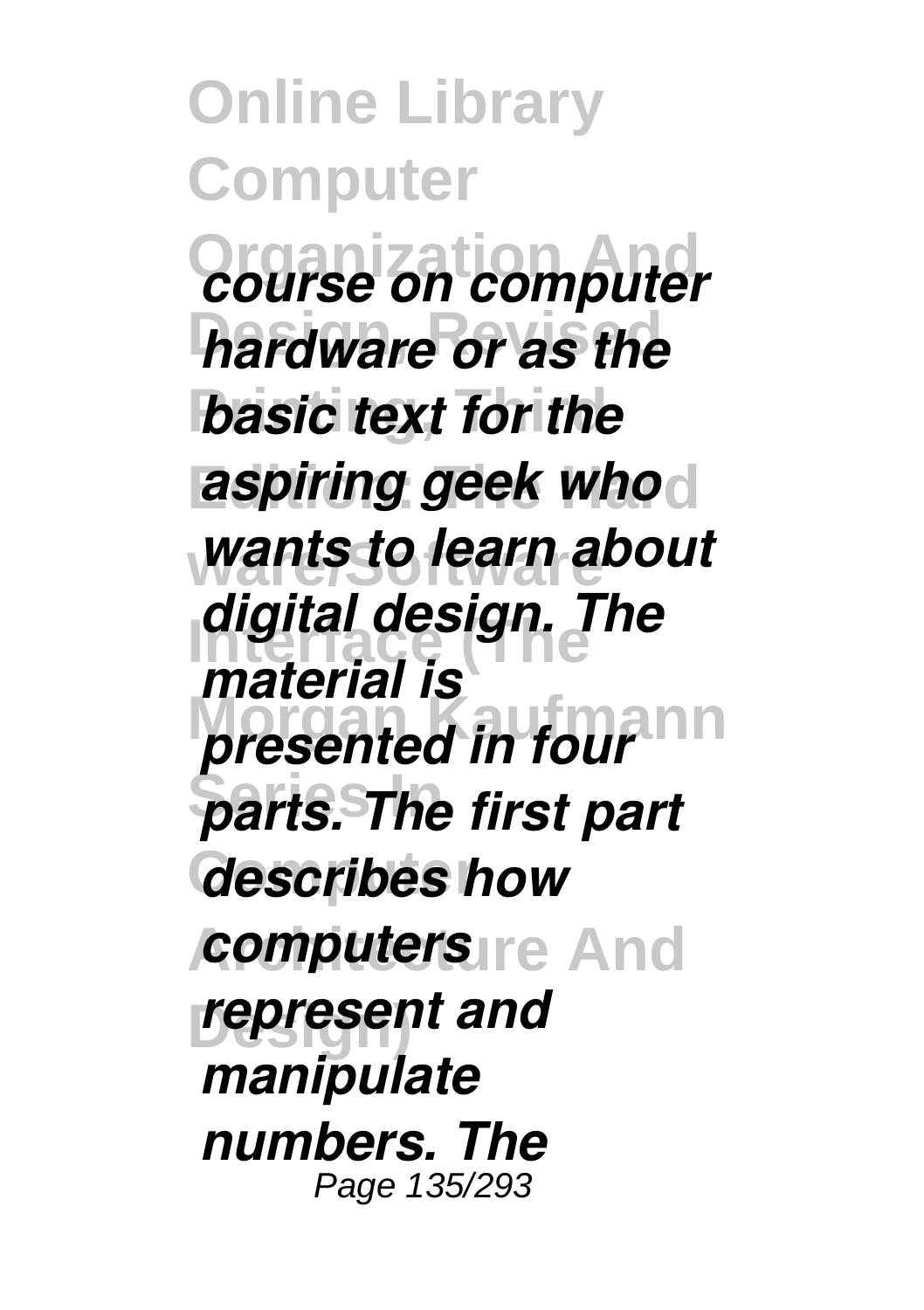**Online Library Computer Organization And** *second part* presents the tools *used at all levels of binary design. The* **ware/Software** *third part introduces* **Interface (The reader to** *theory with topics* **Series In** *such as memory,* **Computer** *caches, hard drives, pipelining, and***And** *interrupts. The last computer system part applies these theories through an* Page 136/293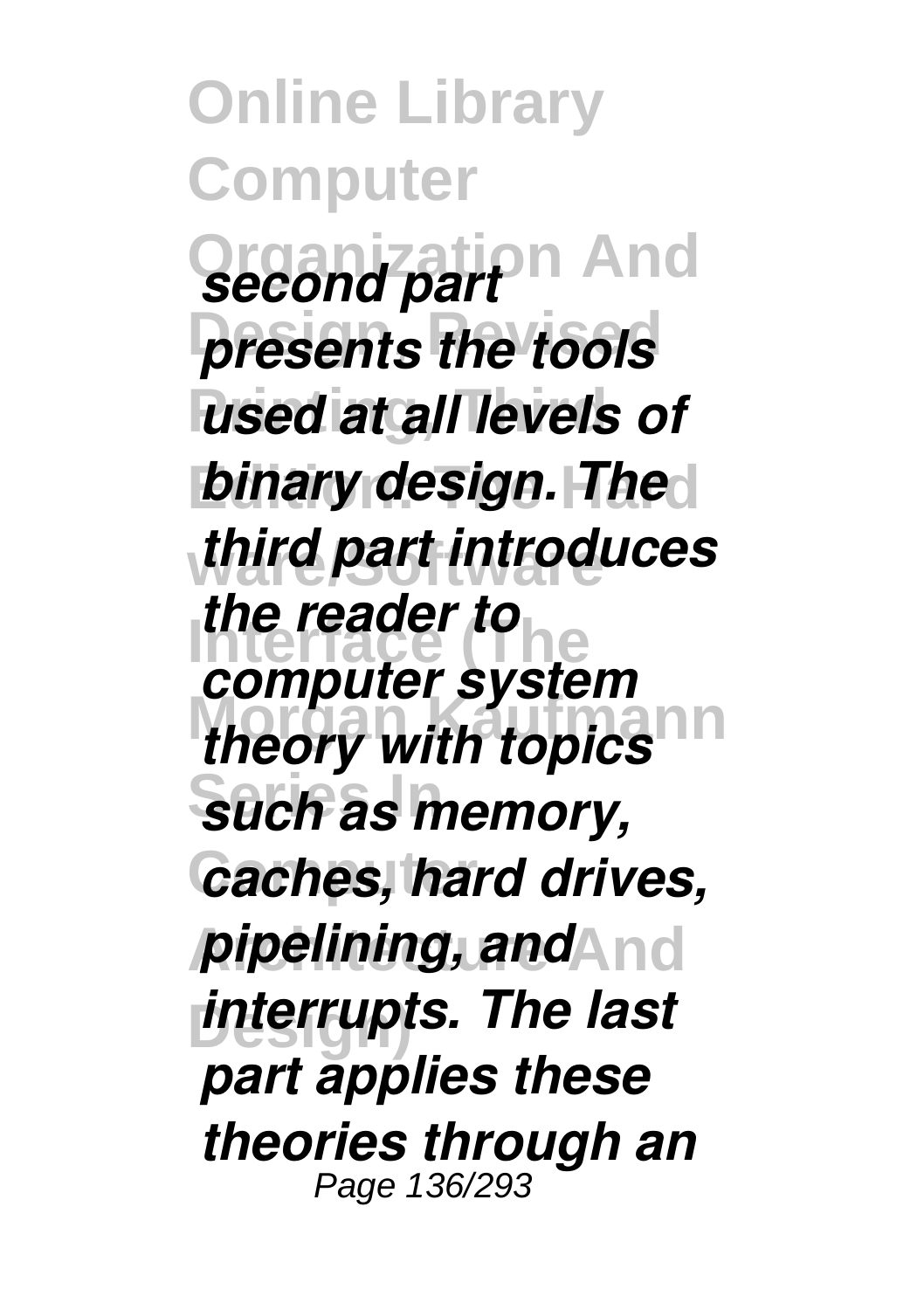**Online Library Computer Organization And** *introduction to the Intel 80x86*evised **Printing, Third** *architecture and* **Edition: The Hard** *assembly language.* **ware/Software** *The material is <u>presented</u>* using *examples with an* **Series In** *aim toward* **providing anyone** *who works with* nd **Design)** *computer systems practical terms and the ability to use them more* Page 137/293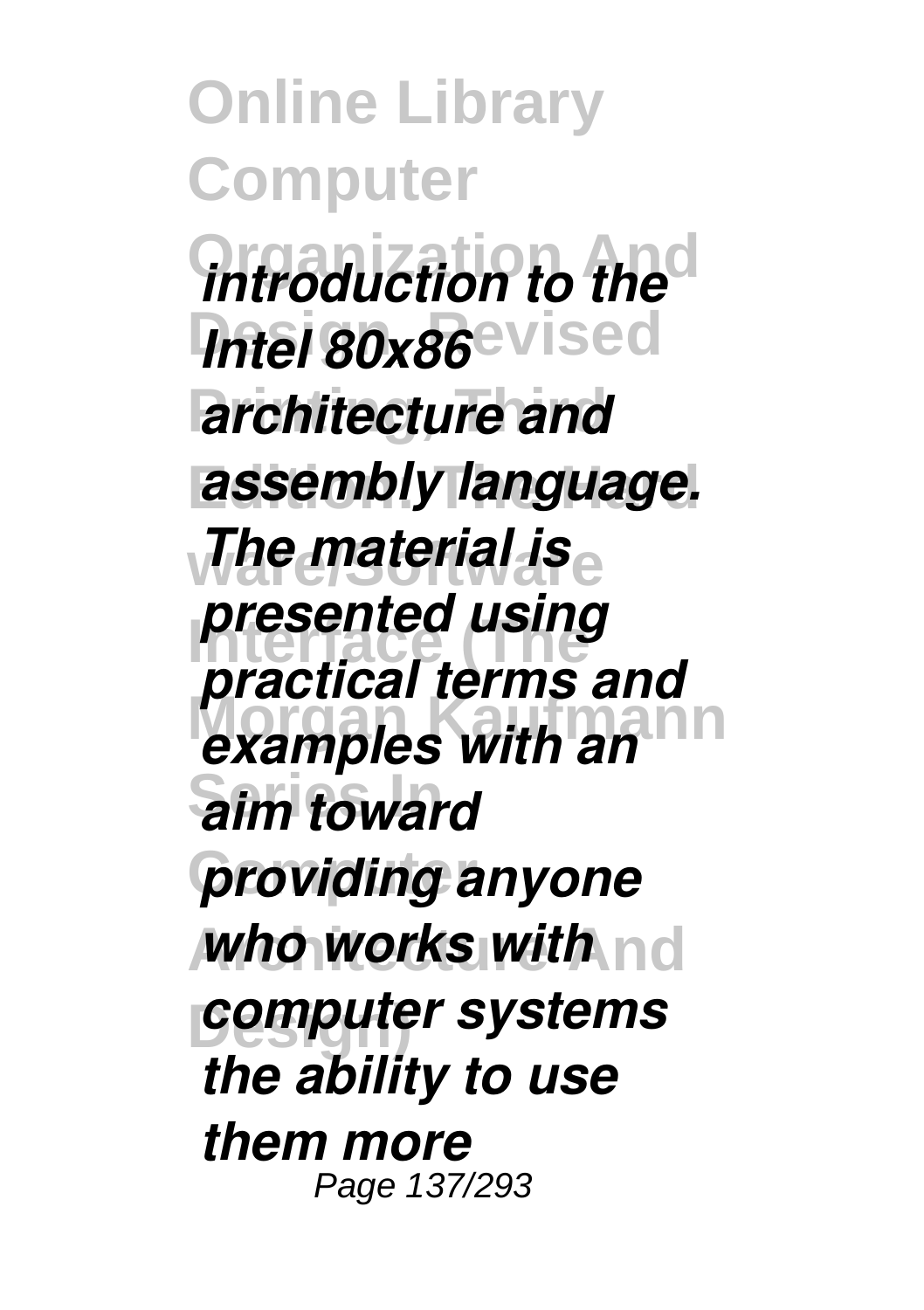**Online Library Computer** *<u>effectively</u> through a* **Design, Revised** *better* **understanding of** *their design.e* Hard **ware/Software** *A no-nonsense,* **Interface (The** *practical guide to processor and denote* **Series In** *computer* **Computer** *architectures, enabling you to* nd **Design)** *design computer current and future systems and develop better* Page 138/293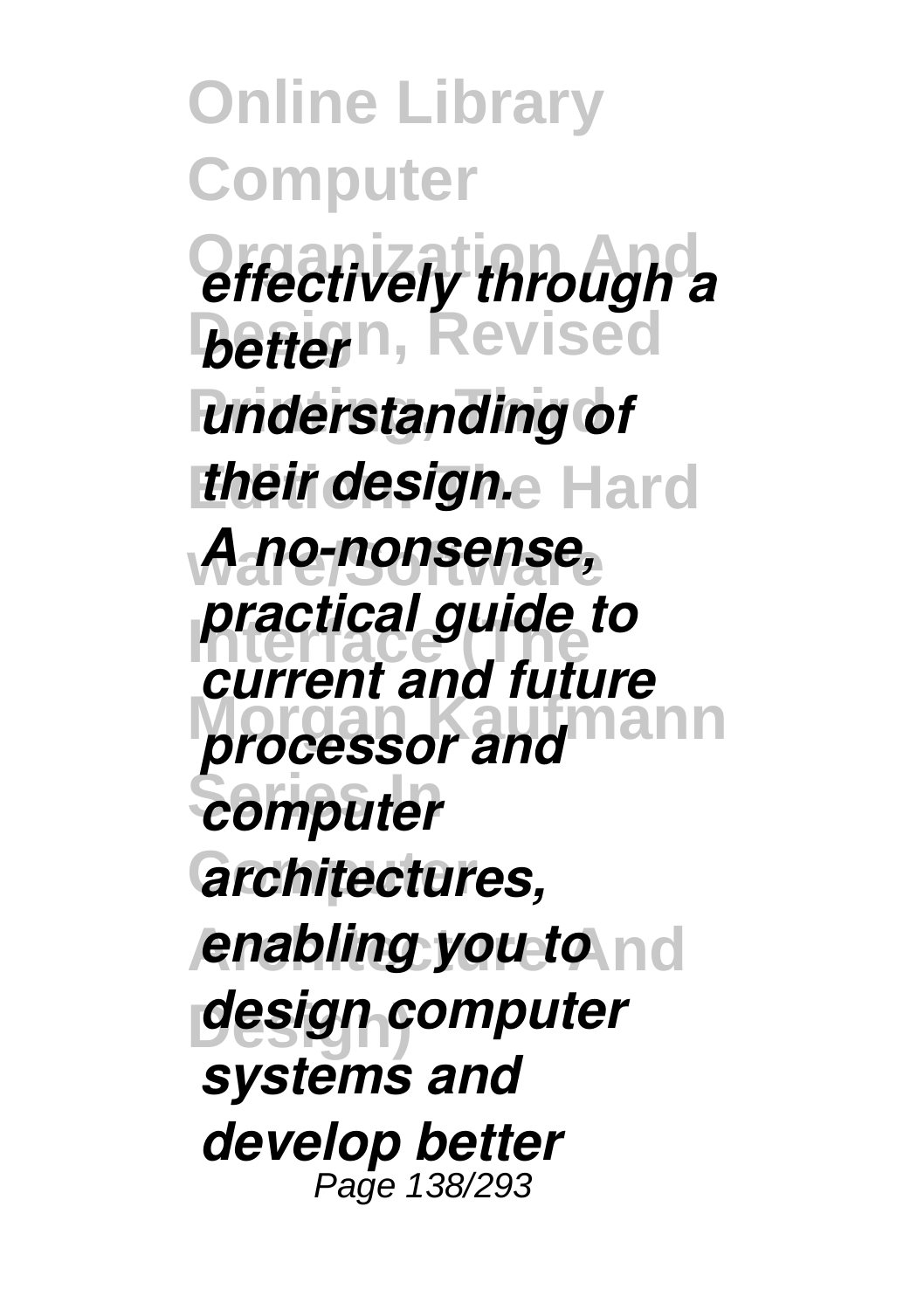**Online Library Computer Organization And** *software* **Design, Revised** *applications across* **Printing, Third** *a variety of domains Key Features* Hard **ware/Software** *Understand digital <u>Interface</u> logic gates, and*<br>*logic gates, and* **Series In** *sequential logic Examine the* **Architecture and do Design)** *instruction sets of help of transistors, x86, x64, ARM, and RISC-V processors* Page 139/293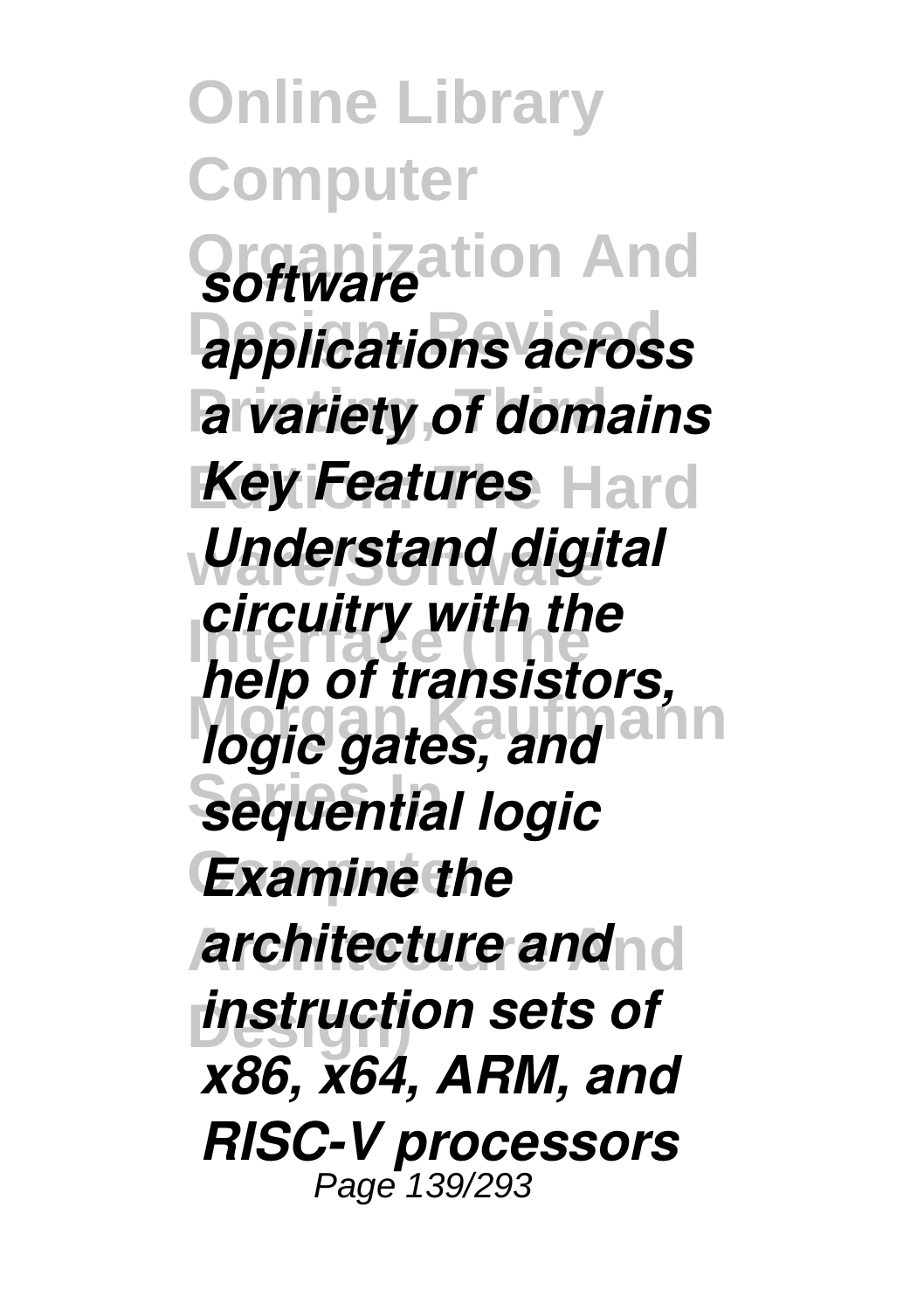**Online Library Computer Organization And** *Explore the architecture of* ed **Printing, Third** *modern devices* **such as the iPhone** *Xand highware* **Interface (The** *performance gaming Description Are you*  $\overline{a}$  software **Computer** *developer, systems designer, ore And* **Design)** *computer PCs Book architecture student looking for a* Page 140/293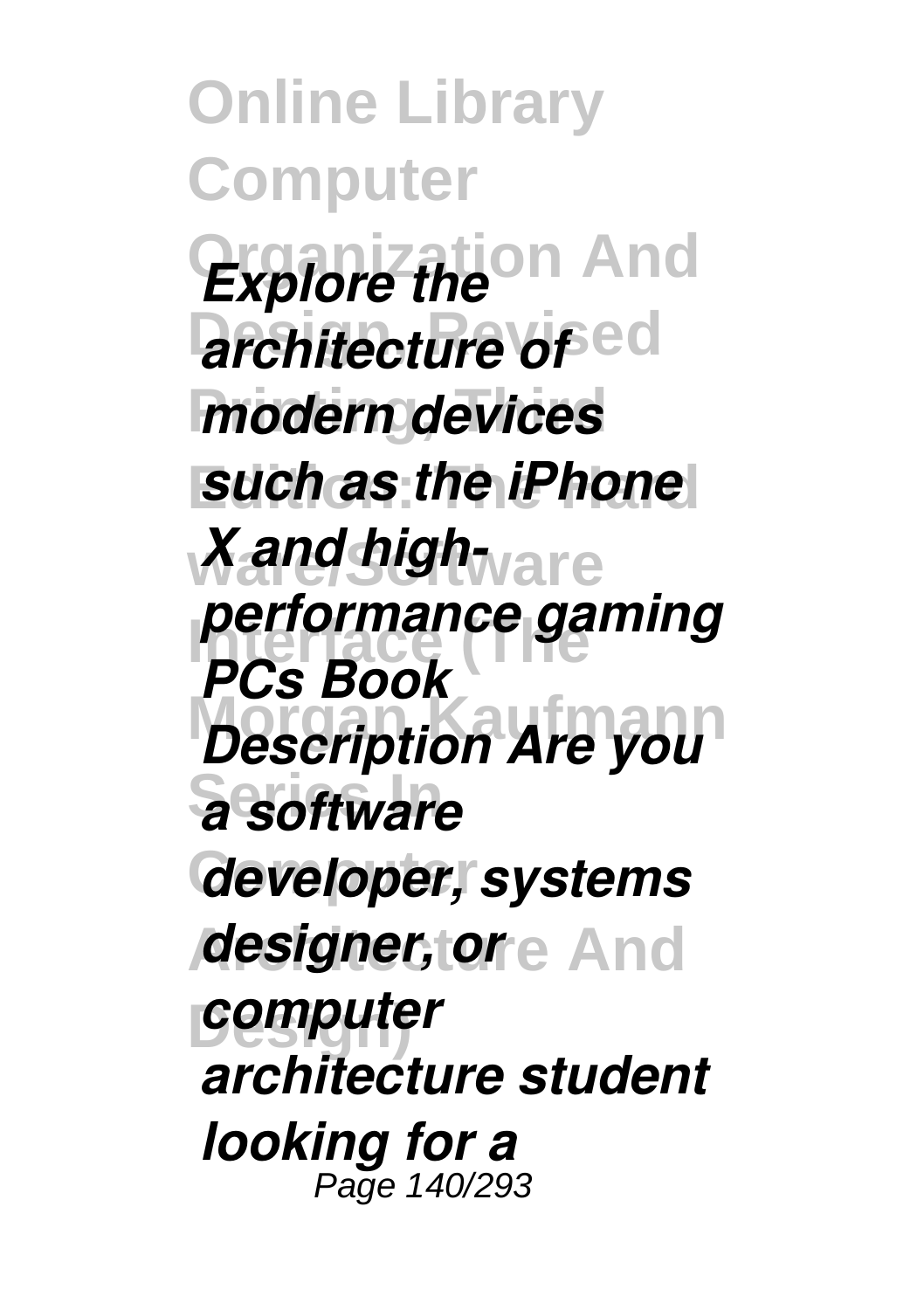**Online Library Computer Organization And** *methodical Introduction to ed digital device* rd *architectures but* rd **ware/Software** *overwhelmed by Inter complexity?* you to learn how **Series In** *modern computer* **Gystems work, from** *the lowest level of* **Design)** *transistor switching This book will help to the macro view of collaborating* Page 141/293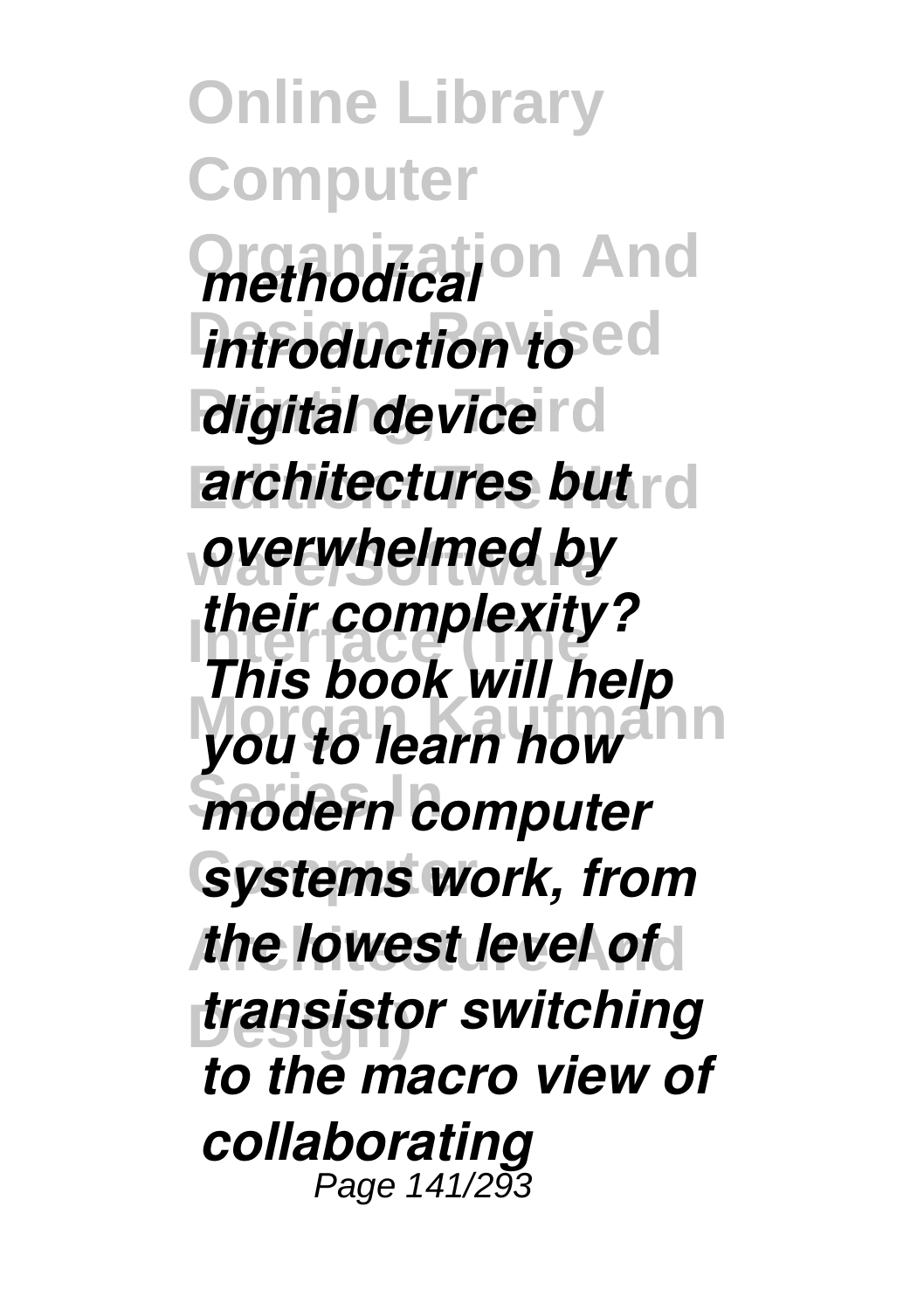**Online Library Computer Organization And** *multiprocessor* **Servers. You'll gain** *<u>unique</u> insights into* **the internal behavior ware/Software** *of processors that* **Interface (Figure 2)**<br> **Interface of the code** *level languages and* **Series In** *enable you to* **design more** *efficient ande And* **scalable software** *developed in highsystems. The book will teach you the* Page 142/293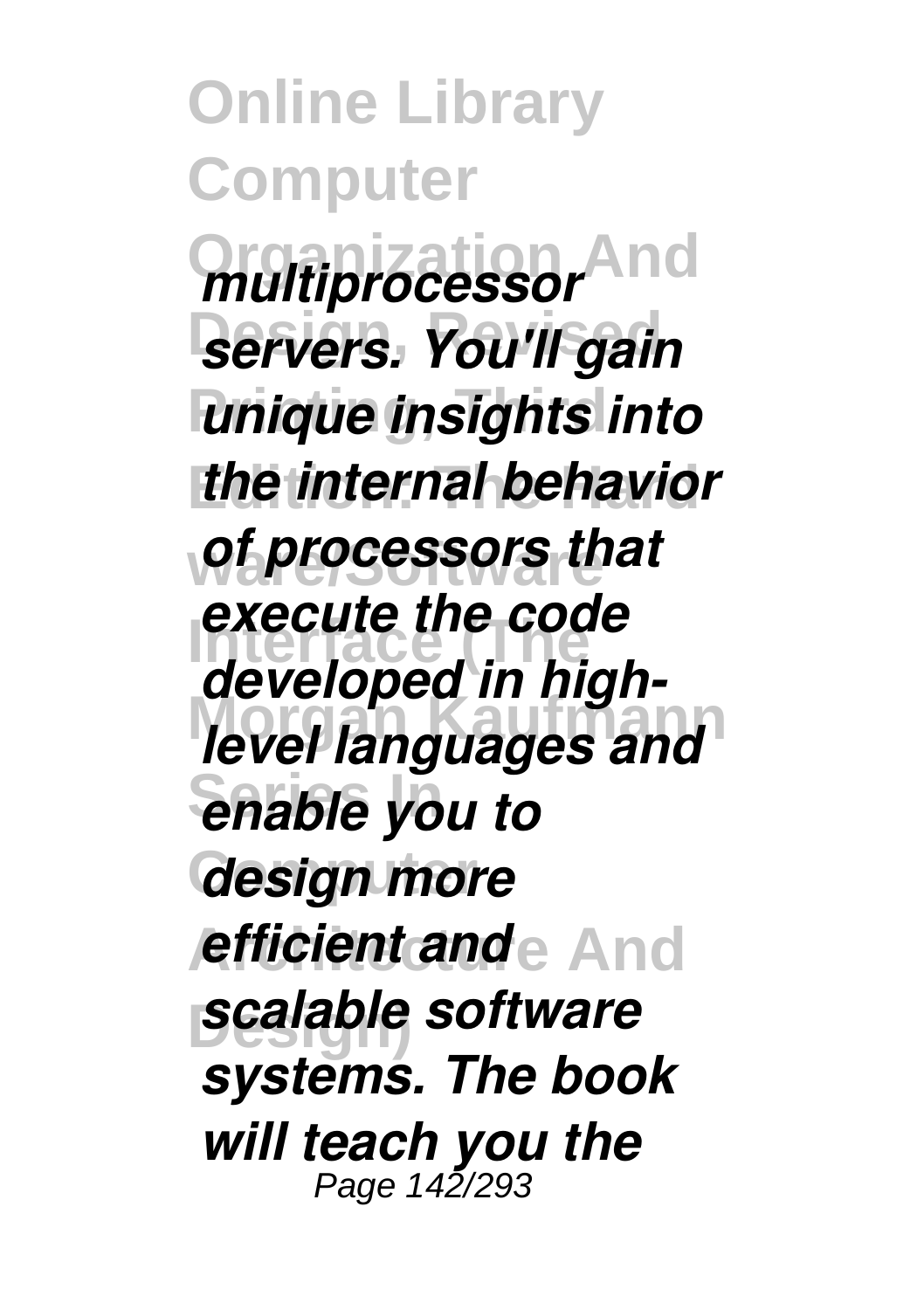**Online Library Computer fundamentals of** nd **Design, Revised** *computer systems Including* Third *transistors, logic* rd **ware/Software** *gates, sequential logic, and*<br>**Interface** (The **Motivations.** You will **Series In** *learn details of* **Computer** *modern processor* **Architectures and Design)** *instruction sets instruction including x86, x64, ARM, and RISC-V.* Page 143/293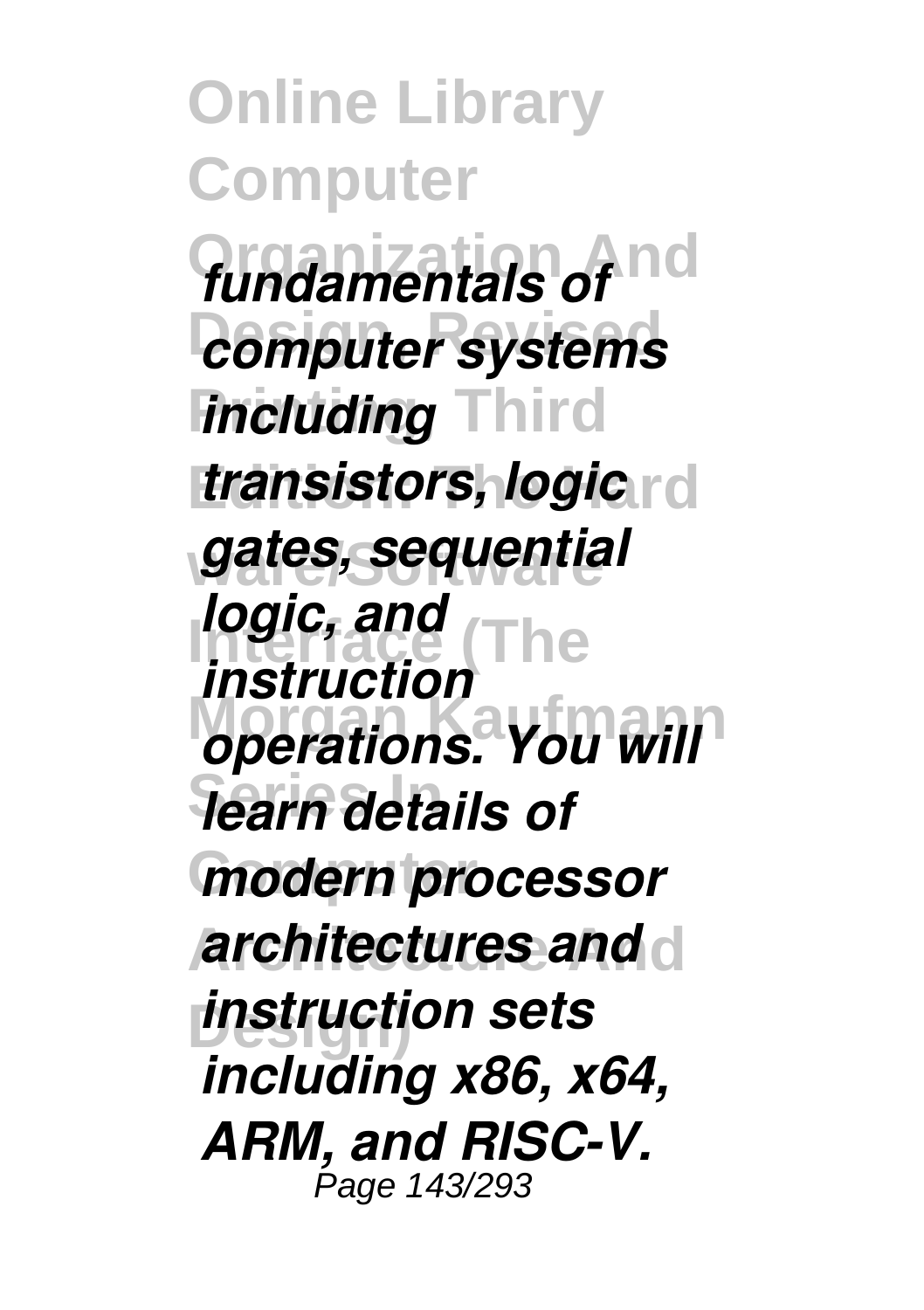**Online Library Computer Organization And** *You will see how to implement a RISC-V* **processor in a low***cost FPGA board* **d ware/Software** *and how to write a* **Interface (The** *quantum computing* **Morgan Kaufmann** *on an actual* **Series In** *quantum computer.* **By the end of this book, you will have Design)** *a thorough program and run it understanding of modern processor* Page 144/293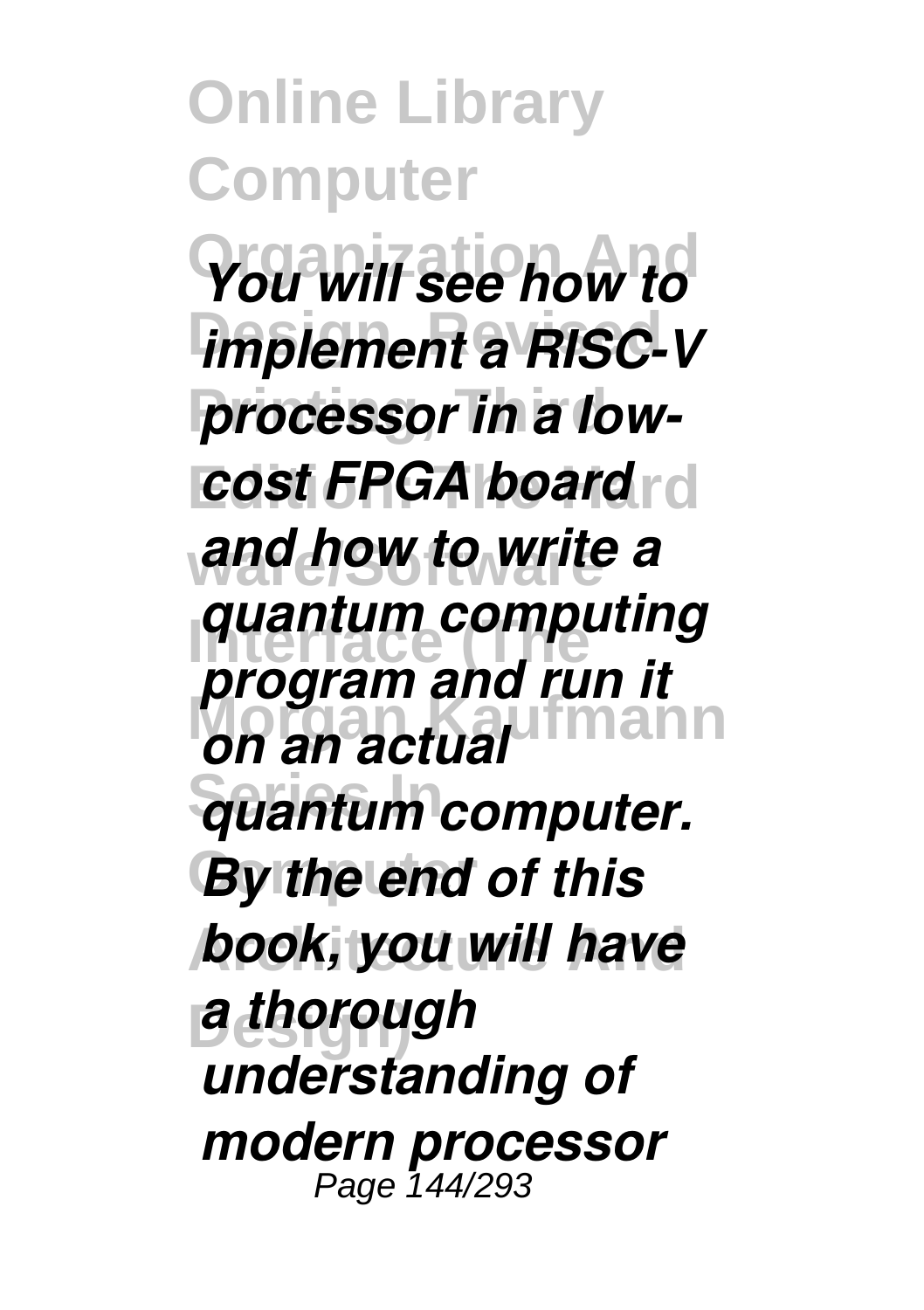**Online Library Computer Organization And** *and computer* **architectures and** *the future directions* **Edition: The Hard** *these architectures* are likely to take. *<u>Interface</u>* What you will learn **Morgan Kaufmann** *transistor* **Series In** *technology and* **Computer** *digital circuit principles Discover* **Design)** *the functional Get to grips with elements of computer* Page 145/293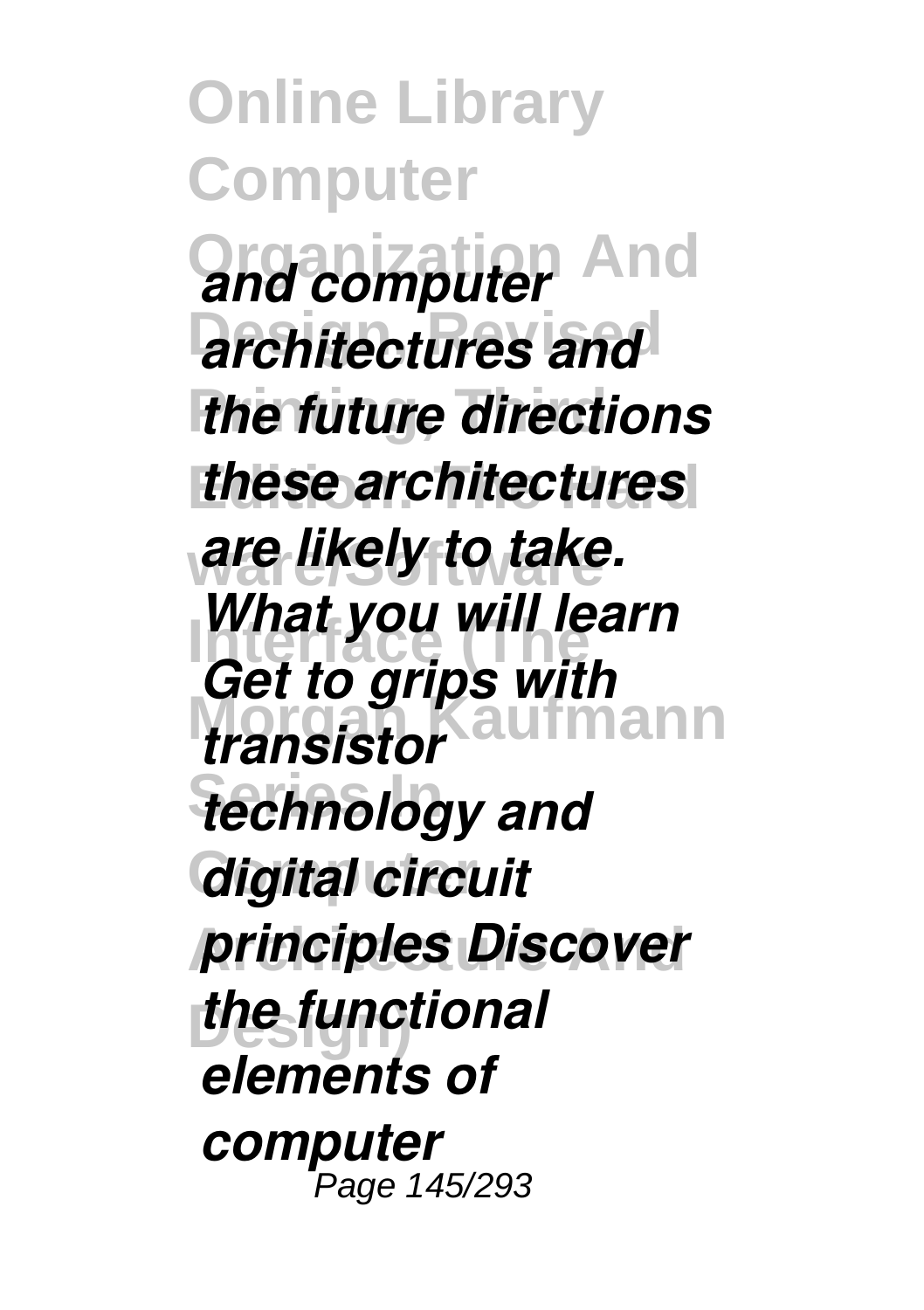**Online Library Computer Organization And** *processors Understand* vised *pipelining and* **superscalare Hard ware/Software** *execution Work with* **Interface (The** *floating-point data the purpose and*<br>*the purpose and* **Speration of the Supervisor mode** *<i>Implement a* e And **Design)** *complete RISC-V formats Understand processor in a lowcost FPGA Explore* Page 146/293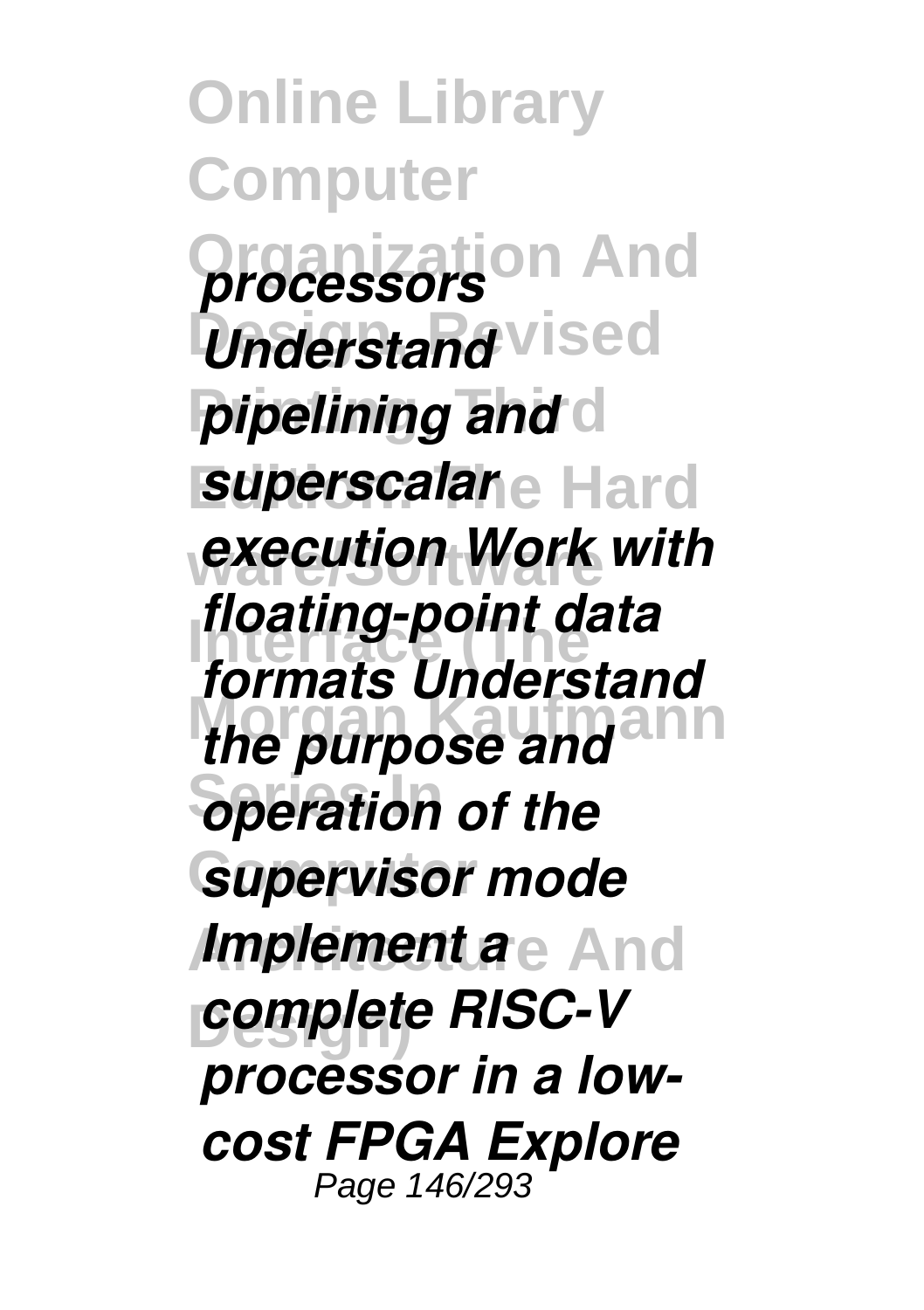**Online Library Computer Organization And** *the techniques used in virtual machine* **Implementation** *Write a quantum* rd **ware/Software** *computing program* **Interface (The** *and run it on a* **Morgan Kaufmann** *Who this book is for* **Series In** *This book is for Software developers,re And* **Design)** *computer quantum computer engineering students, system* Page 147/293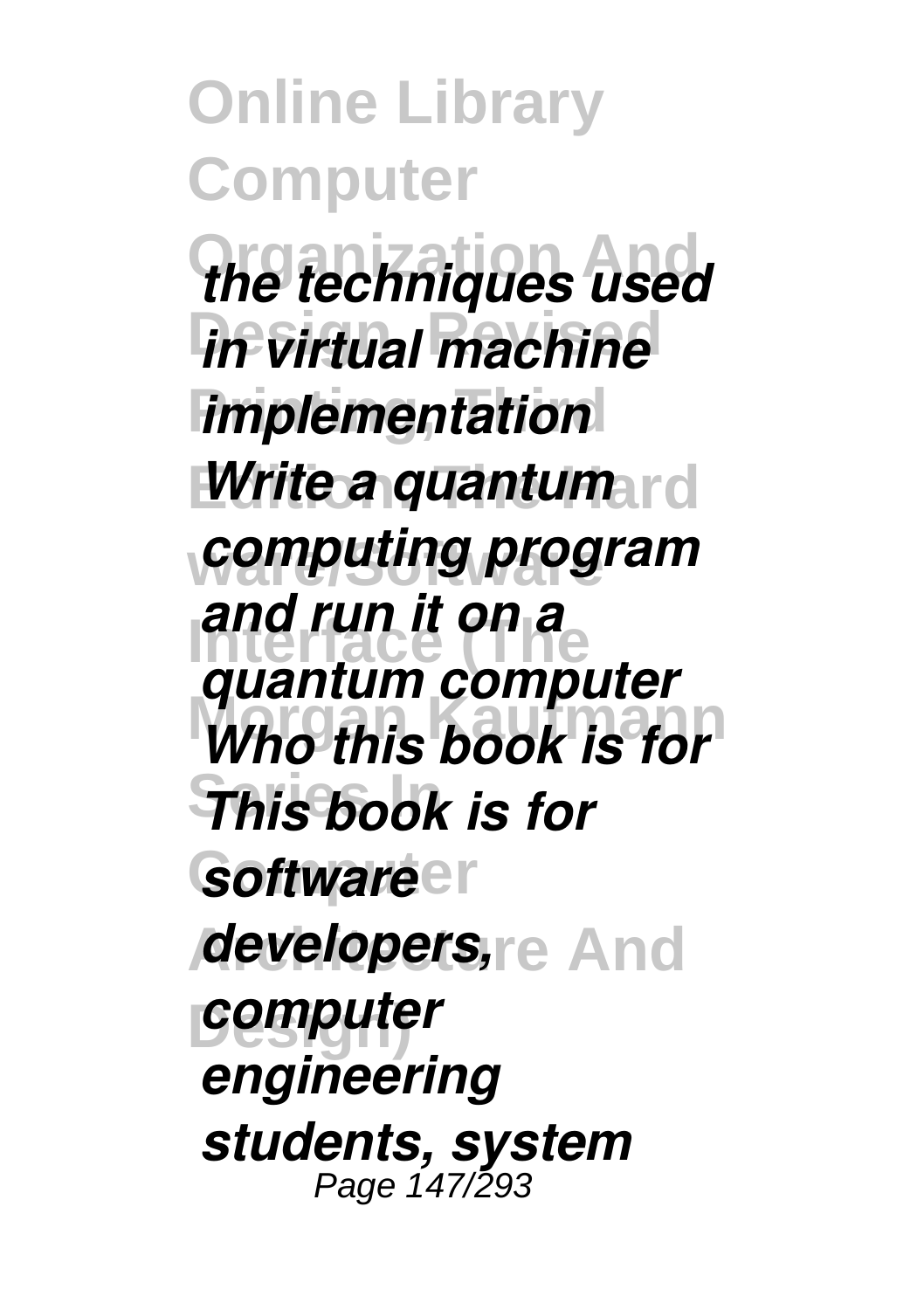**Online Library Computer Organization And** *designers, reverse <u>engineers</u>, and ed* **Printing, Third** *anyone looking to understand the ard* **ware/Software** *architecture and* **Interface (The** *design principles* emannying incubiti **Series In** *from tiny embedded* **Computer** *devices to warehouse-size* **Design)** *cloud server farms. underlying modern A general understanding of* Page 148/293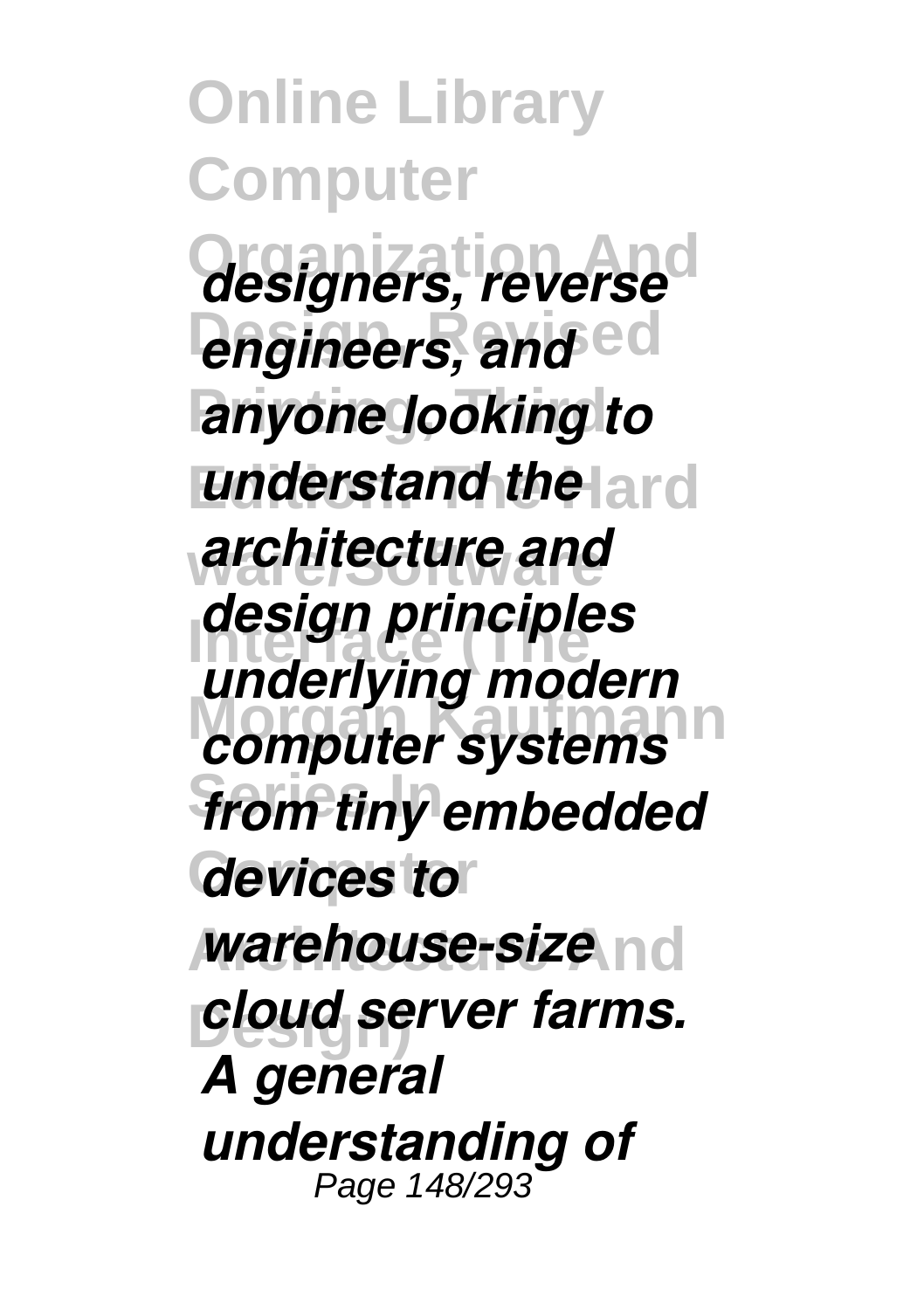**Online Library Computer Organization And** *computer* **processors** is sed *helpful but not required.* **The Hard ware/Software** *"Presents the* **Interface (The** *fundamentals of* **Morgan Kaufmann** *technologies,* **Series In** *assembly language,* **Computer** *computer arithmetic,* **Architecture And** *pipelining, memory* **Design)** *hierarchies and hardware I/O"--Provided by publisher.* Page 149/293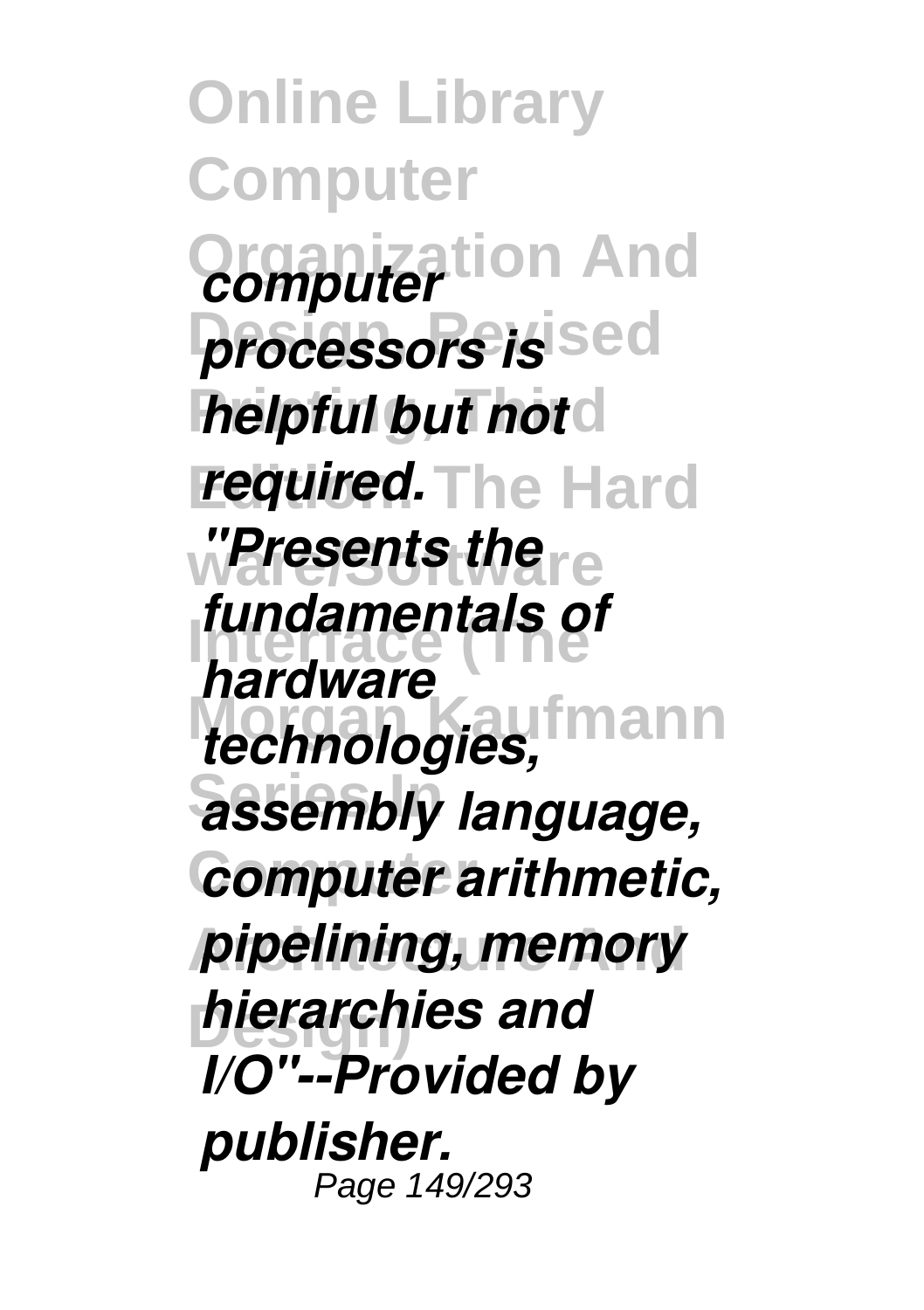**Online Library Computer Organization And** *The newest addition to the Harris and* **Harris family of** *Digital Design and* **ware/Software** *Computer* **Interface (The** *Architecture books, Covers the* aufmann **Series In** *fundamentals of* **Gigital logic design Architecture And** *and reinforces logic <u>concepts</u> through this RISC-V Edition the design of a RISC-V microprocessor.* Page 150/293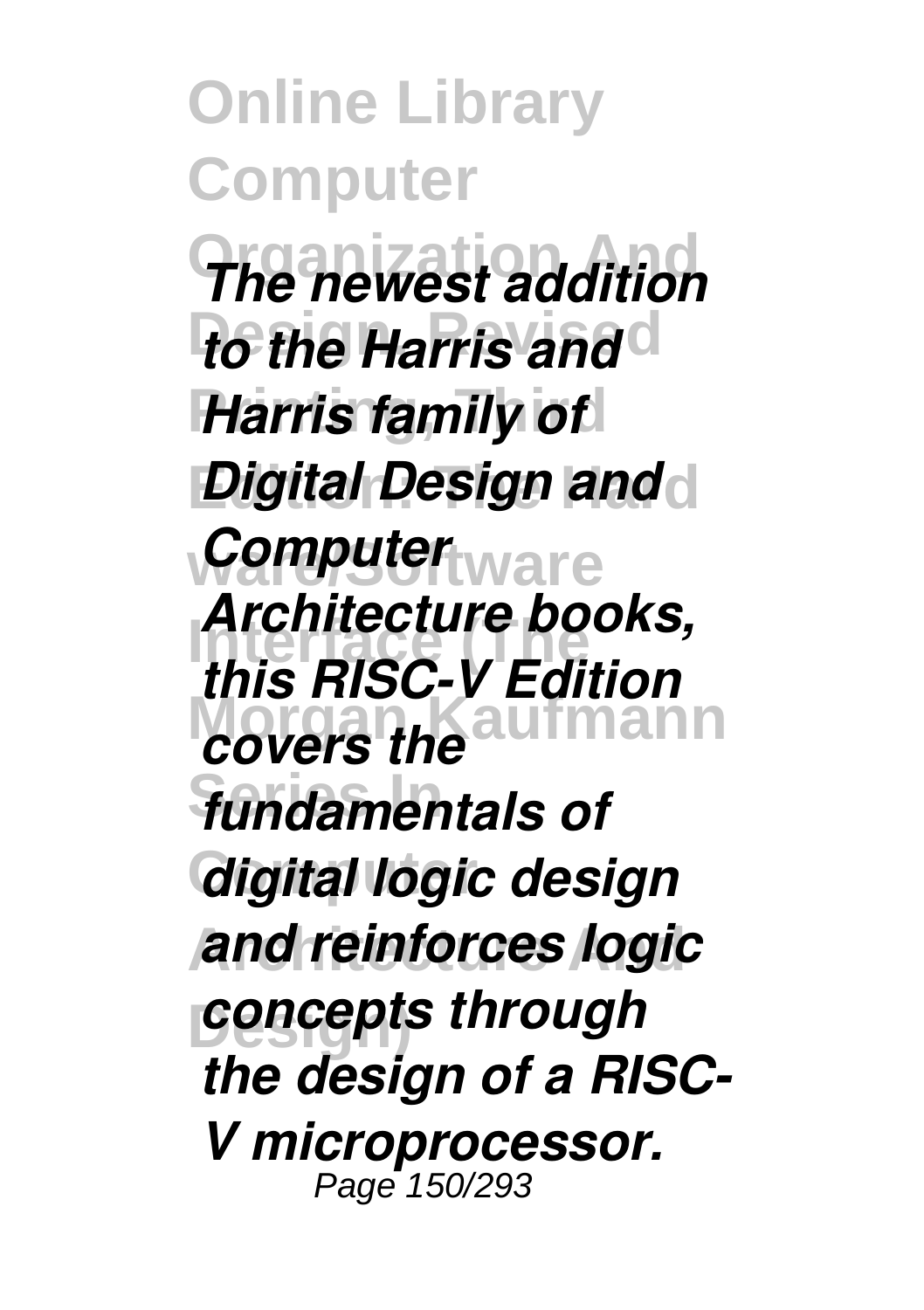**Online Library Computer Organization And** *Combining an <u>engaging</u> and sed* **humorous writing style with an** Hard wpdated and hands-*<u>Interface</u> book takes the Mann* **Freader from the Computer** *fundamentals of digital logic to the* **Design)** *actual design of a digital design, this processor. By the end of this book,* Page 151/293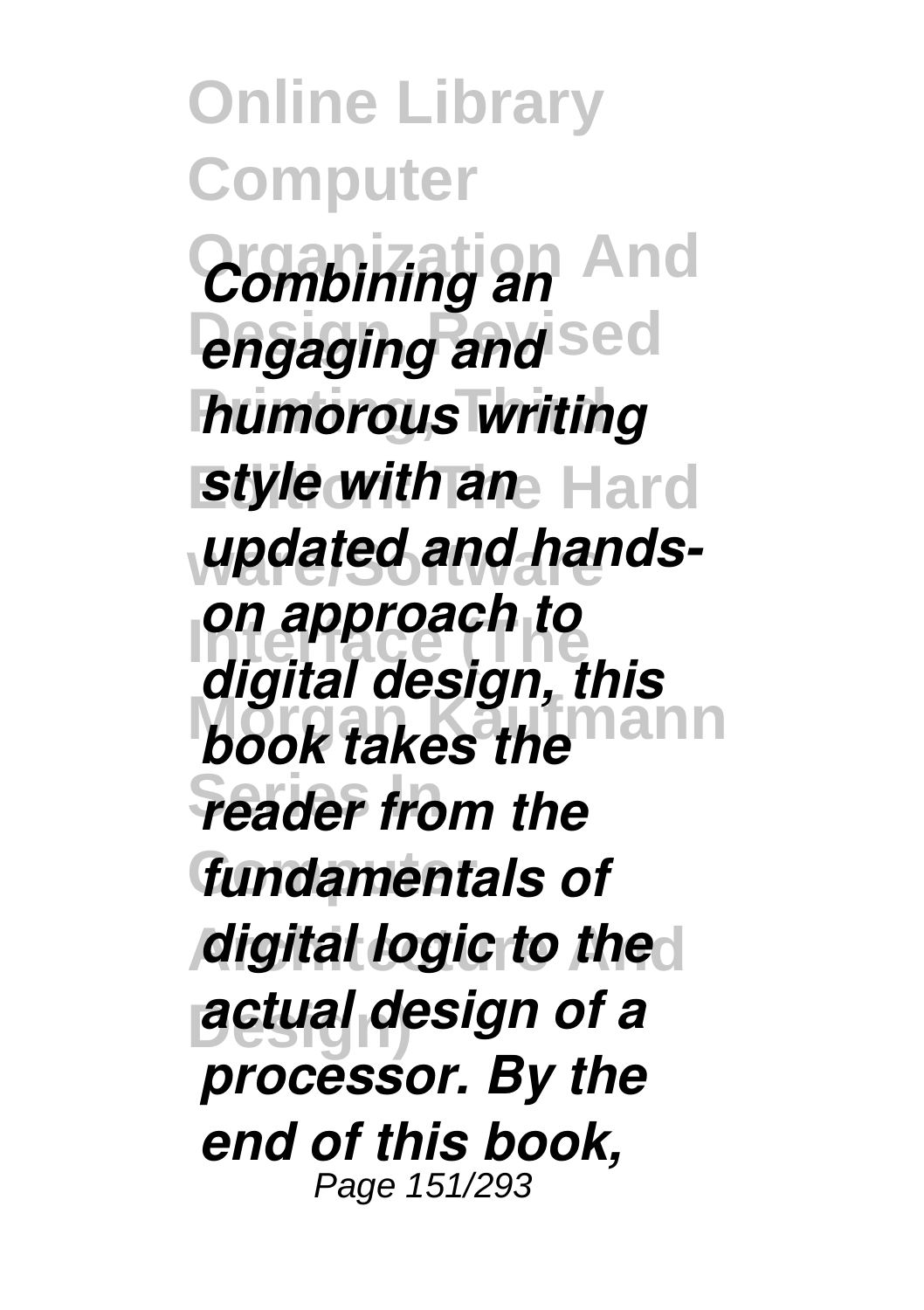**Online Library Computer Organization And** *readers will be able to build their own RISC-Vg, Third* **Edition: The Hard** *microprocessor and* will have a top-to-**Interface (The** *understanding of how it works.* **Mann Beginning with C**digital logic gates **Architecture And** *and progressing to* **Design)** *the design of bottom combinational and sequential circuits,* Page 152/293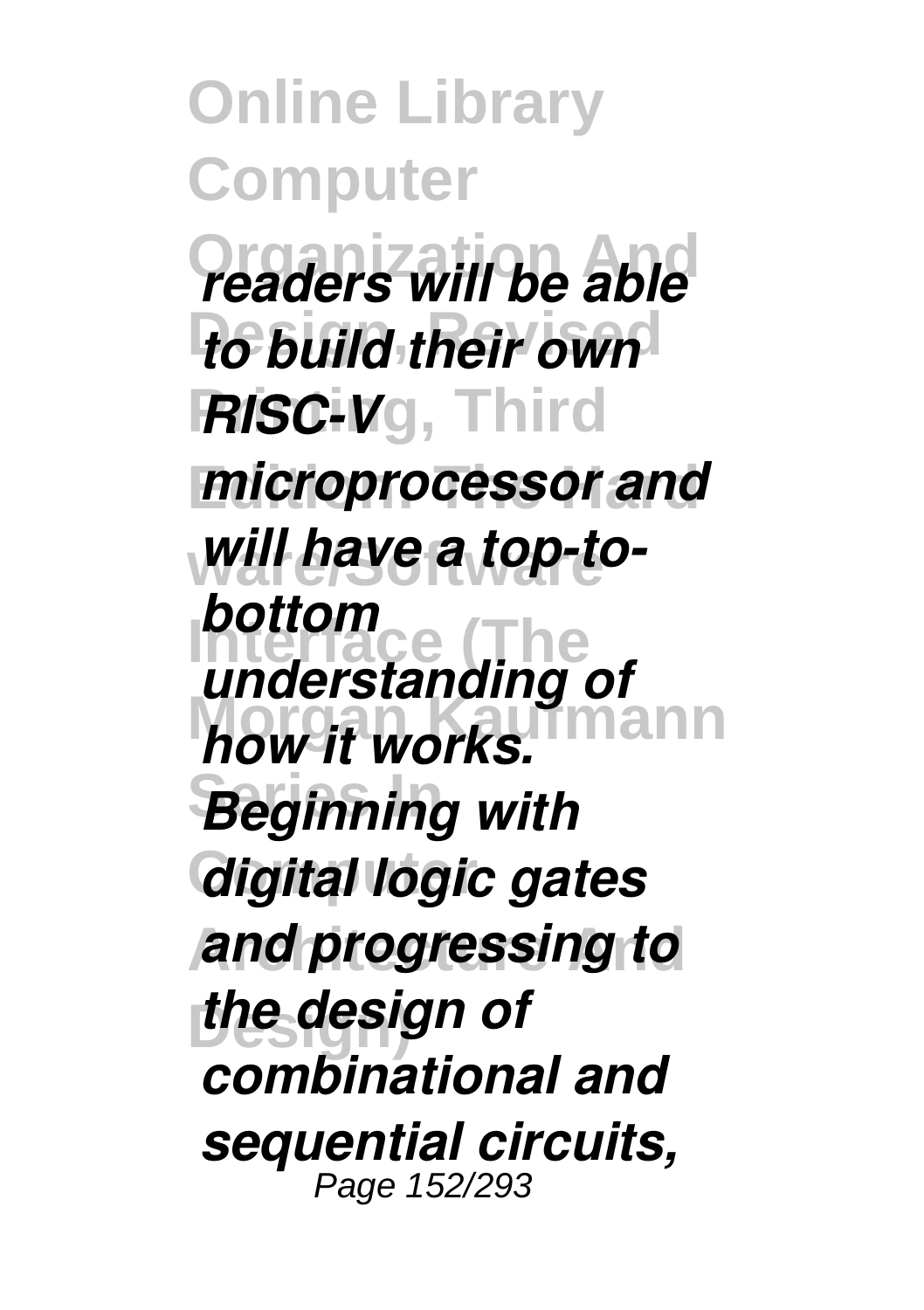**Online Library Computer Organization And** *this book uses these* fundamental<sup>/ised</sup> *building blocks as the basis fore Hard* **ware/Software** *designing a RISC-V* **Interface (The** *SystemVerilog and* **Morgan Kaufmann** *VHDL are integrated throughout the text* **Computer** *in examples illustrating the* And **Design)** *methods and processor. techniques for CADbased circuit* Page 153/293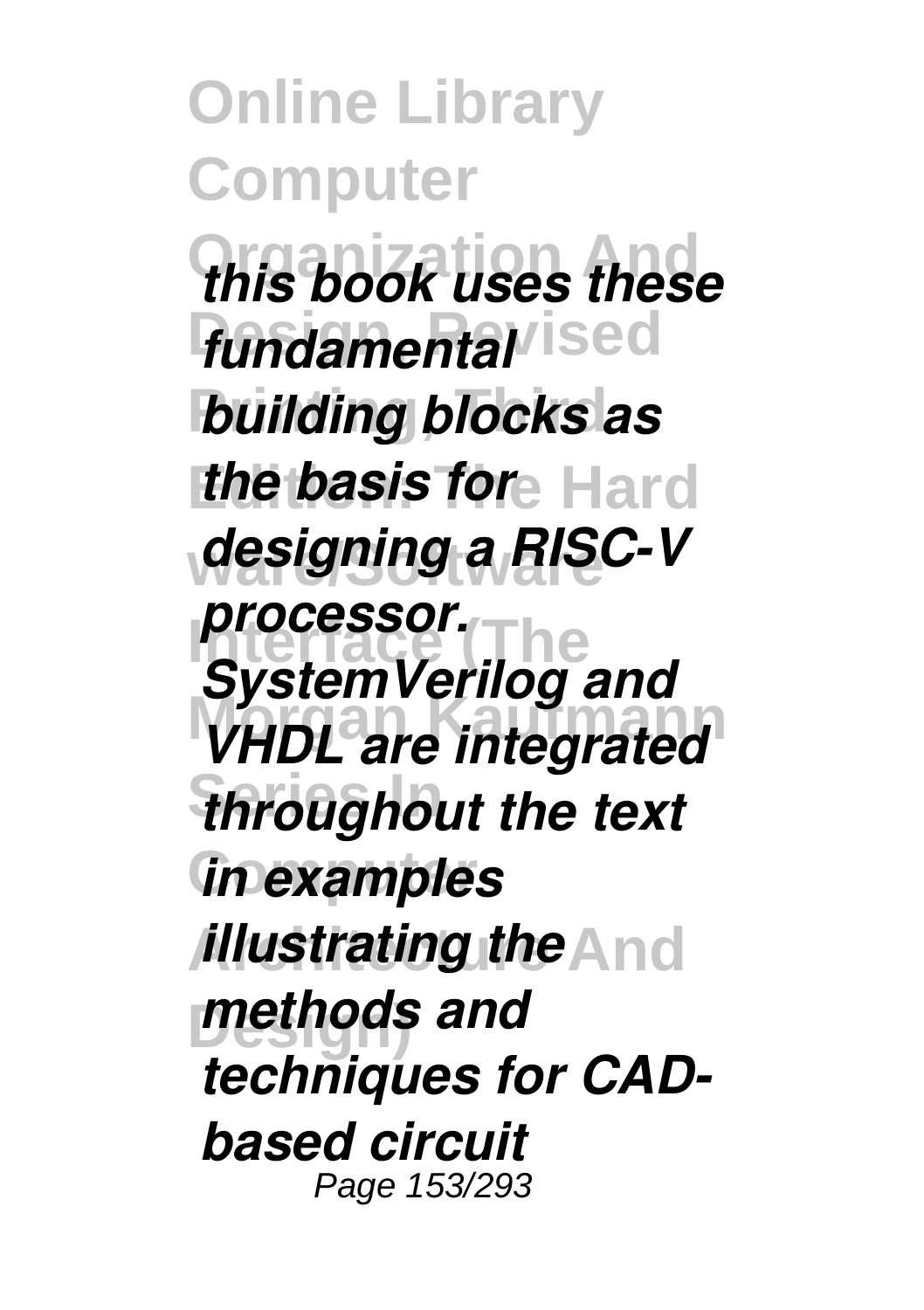**Online Library Computer Organization And** *design. The <u>companion</u>* website **includes a chapter** *<u>on</u> I/O systems with* **ware/Software** *practical examples* **Interface (The** *use SparkFun's* **Morgan Kaufmann** *RED-V RedBoard to*  $c$ ommunicate with **Computer** *peripheral devices* **Architecture And** *such as LCDs,* **Bluetooth radios,** *that show how to and motors. This book will be a* Page 154/293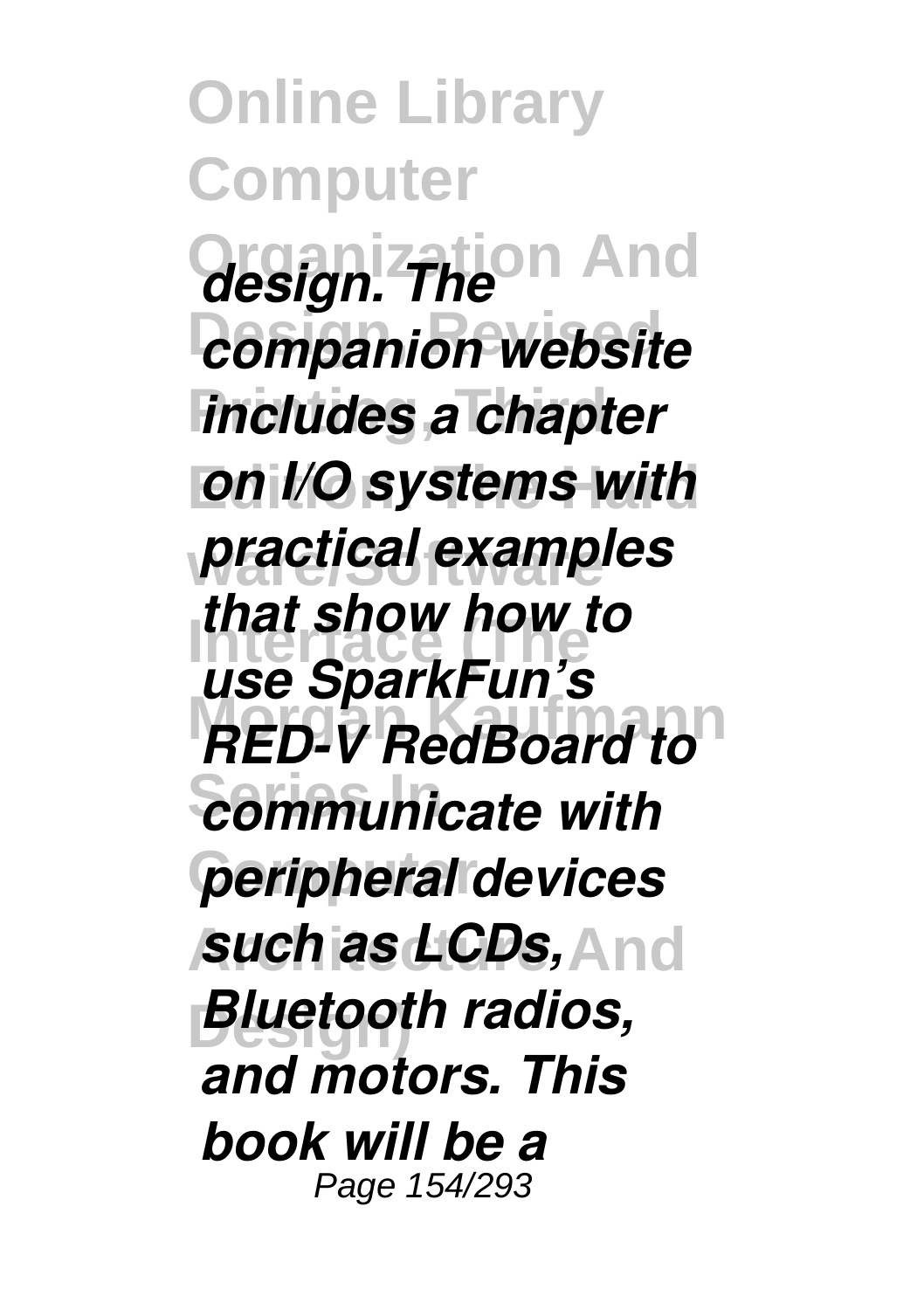**Online Library Computer Organization And** *valuable resource for students taking a course that* hird *combines digital* logic and computer **Interface (The** *architecture or* two-quarter<sup>umann</sup> **Series In** *sequence in digital logic and computer* **Architecture And** *organization/archite* **Design)** *cture. Covers the students taking a fundamentals of digital logic design* Page 155/293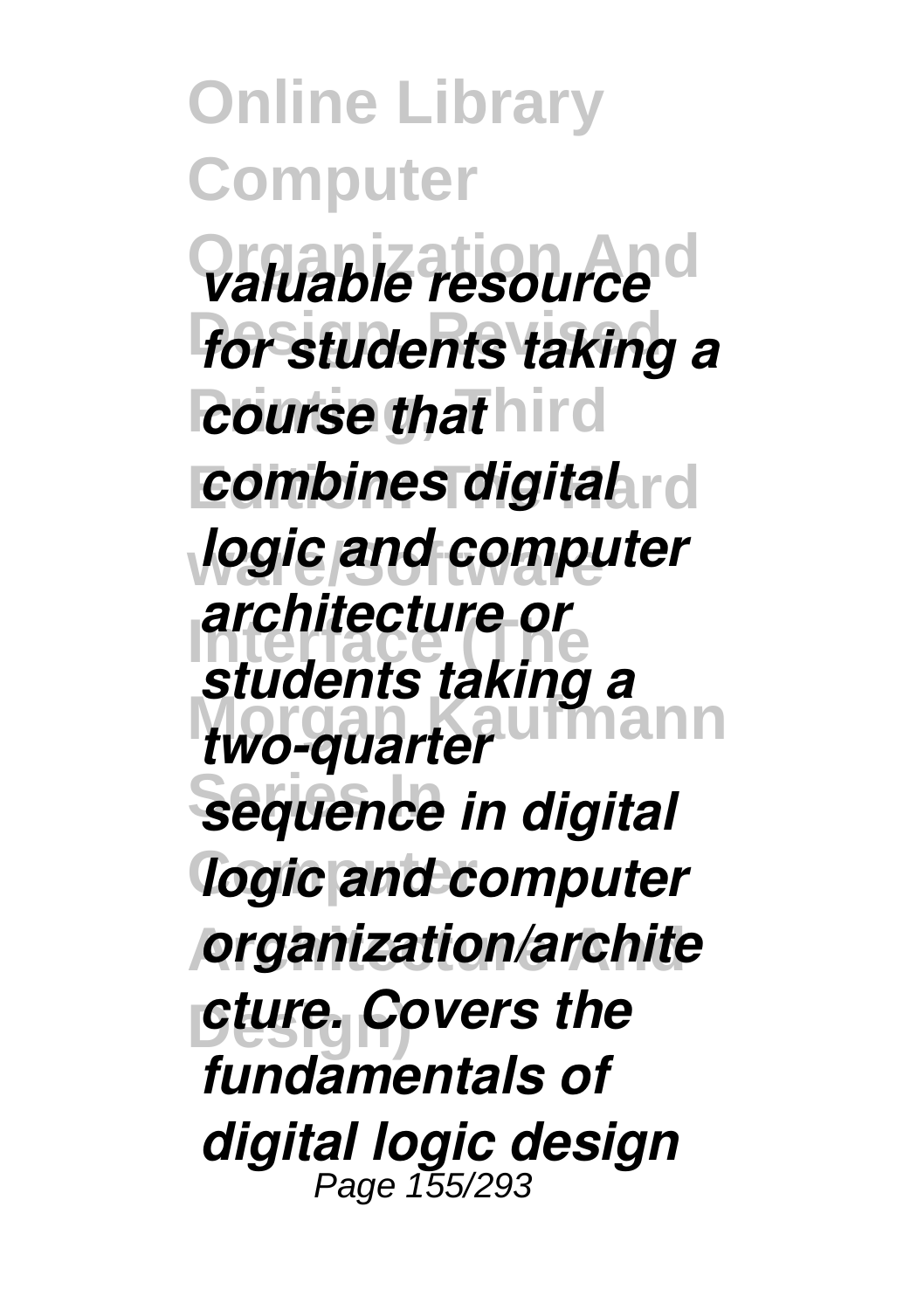**Online Library Computer Organization And** *and reinforces logic <u>concepts</u> through the design of a RISC-V microprocessor* **ware/Software** *Gives students a full* **Inderstanding of** *instruction set* mann  $\overline{a}$ *rchitecture,* **Computer** *enabling them to <i>build a RISC-V* **And processor and** *the RISC-V program the RISC-V processor in* Page 156/293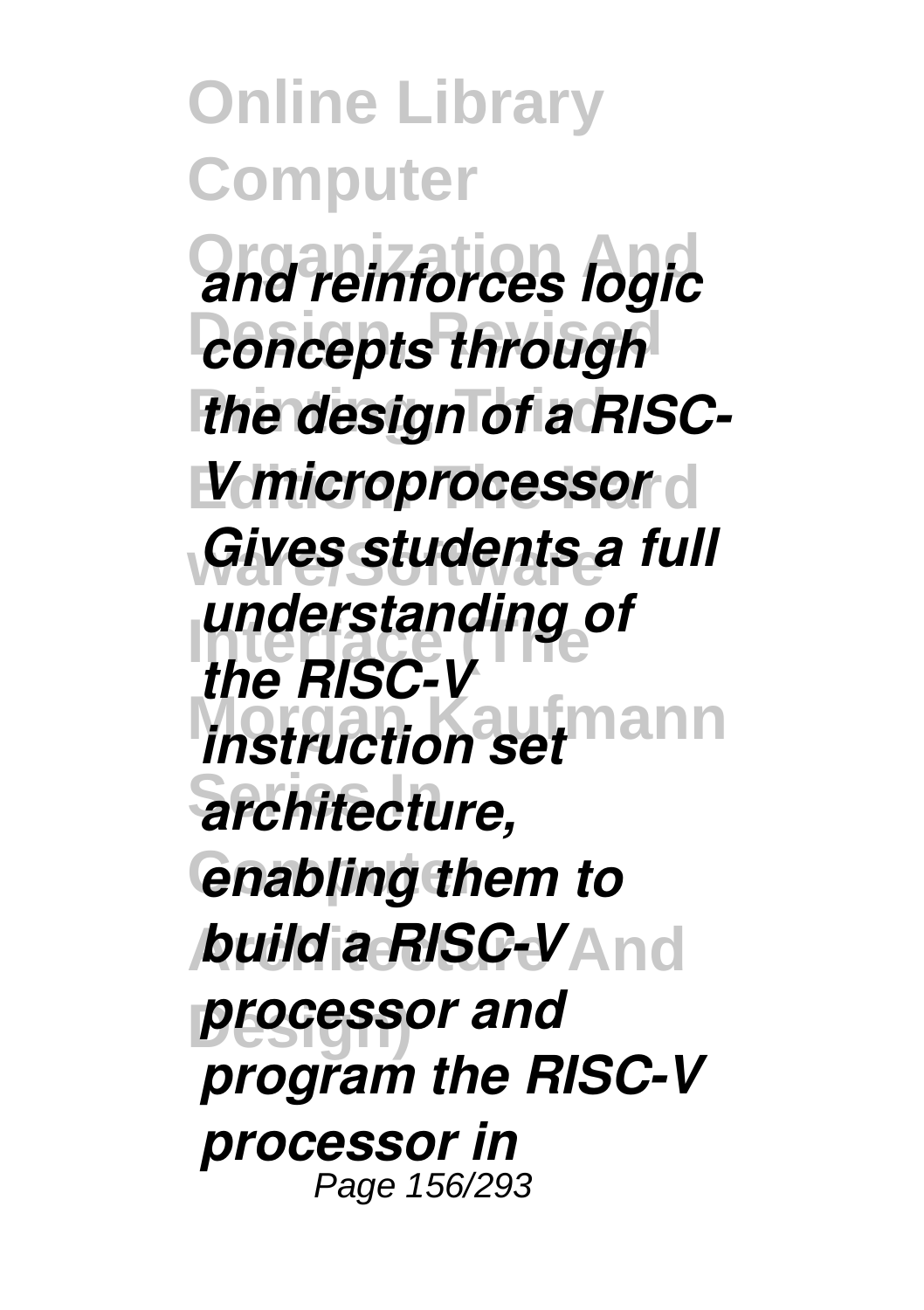**Online Library Computer Organization And** *hardware* **simulation, software Simulation, and in hardware Includes ware/Software** *both SystemVerilog* **Interface (The** *and VHDL designs building blocks as* **Series In** *well as of single-* $Cycle$ , multicycle, *and pipelined* And **Design)** *versions of the RISCof fundamental V architecture Features a* Page 157/293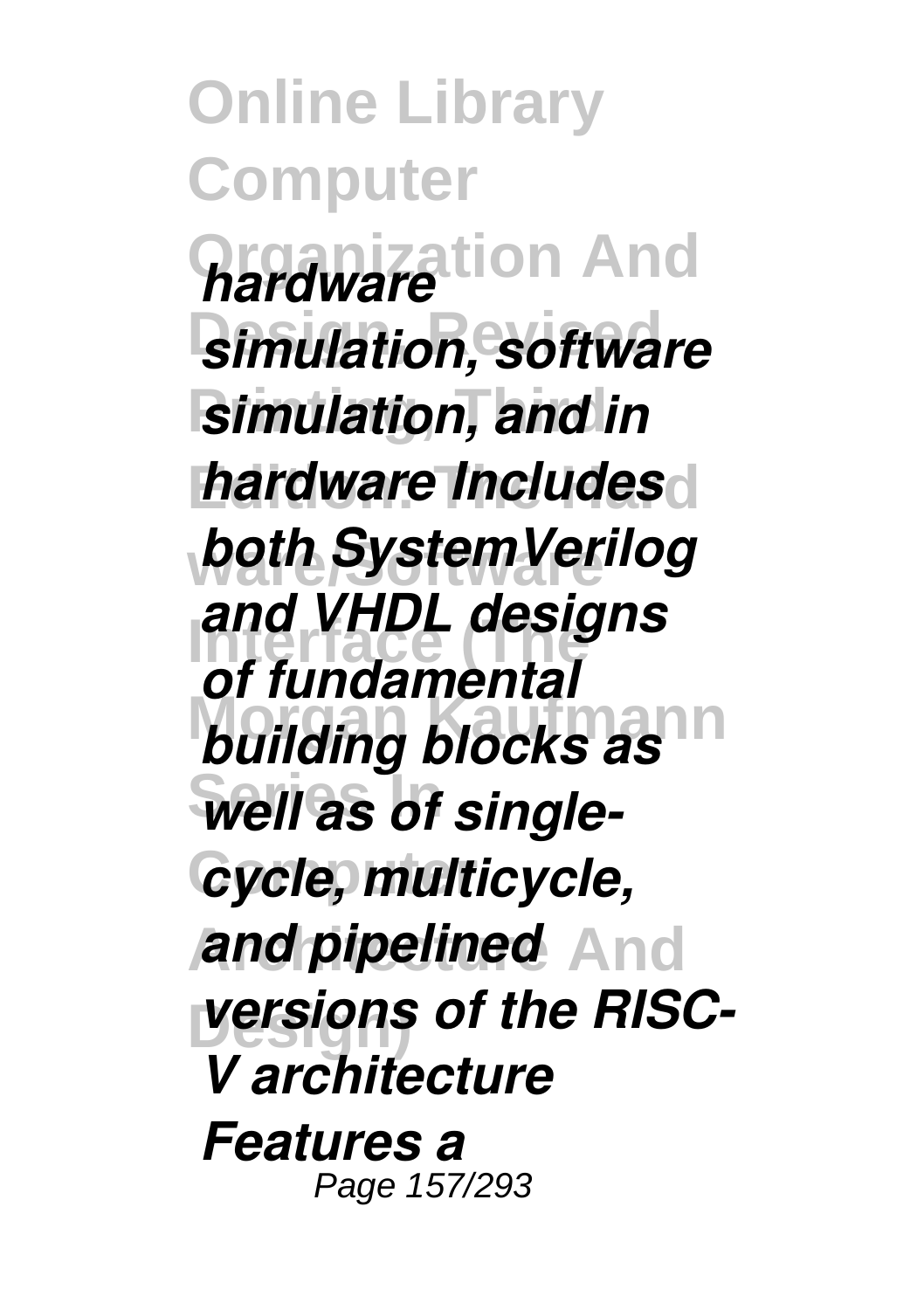**Online Library Computer Organization And** *companion website With a bonus* ised *chapter on I/O*<sup>d</sup> **systems with Hard ware/Software** *practical examples* **Interface (The** *use SparkFun's* **Morgan Kaufmann** *RED-V RedBoard to*  $c$ ommunicate with **Computer** *peripheral devices* **Architecture And** *such as LCDs,* **Bluetooth radios,** *that show how to and motors The companion website* Page 158/293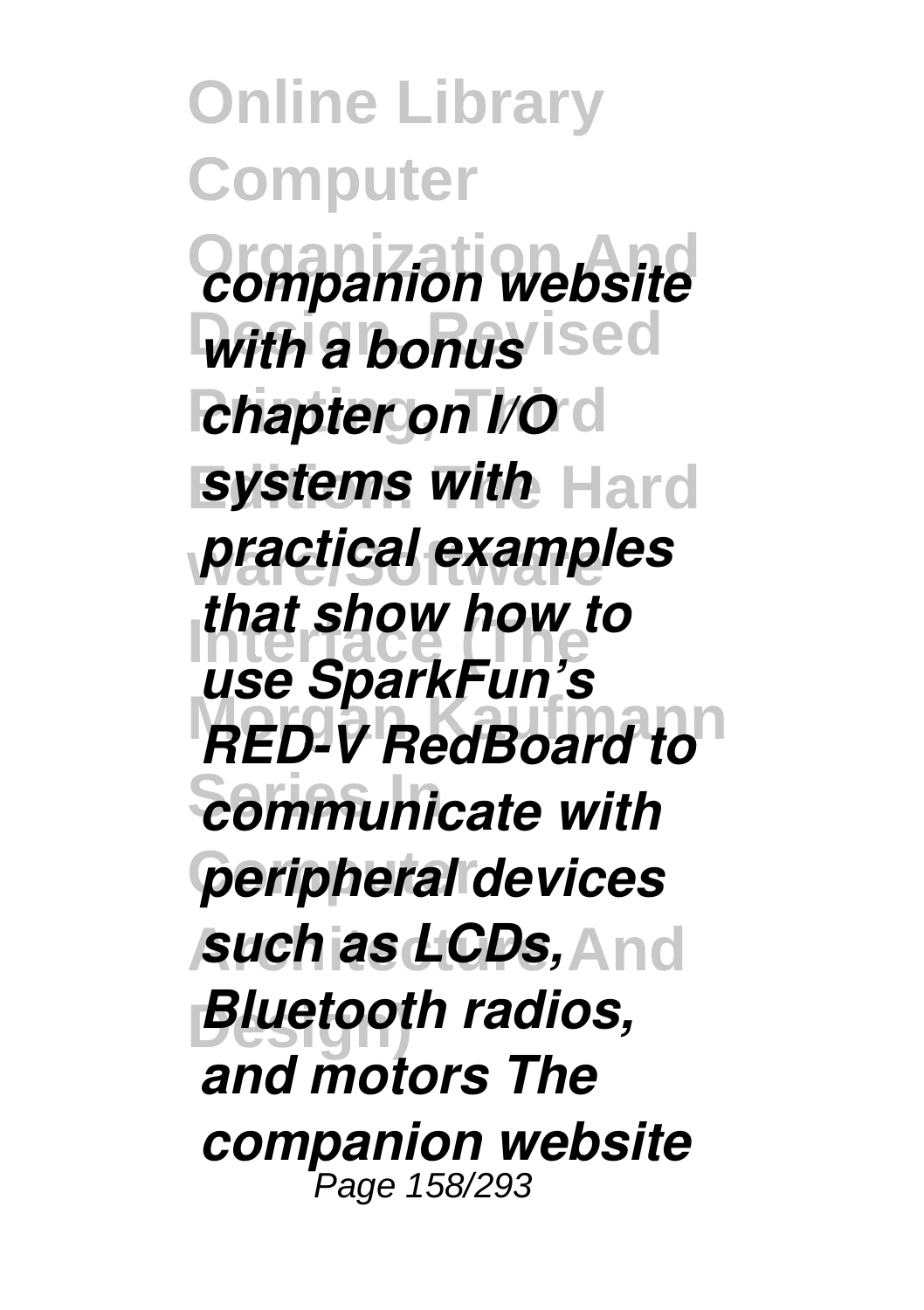**Online Library Computer Organization And** *also includes* **appendices** vised *<u>covering</u>* practical **digital design issues ware/Software** *and C programming* **INTERFACE**<br>**CAD tools, lecture** slides, laboratory<sup>nn</sup> **Series In** *projects, and* **Solutions to** *exercises See the* **Design)** *companion EdX as well as links to MOOCs ENGR85A and ENGR85B with* Page 159/293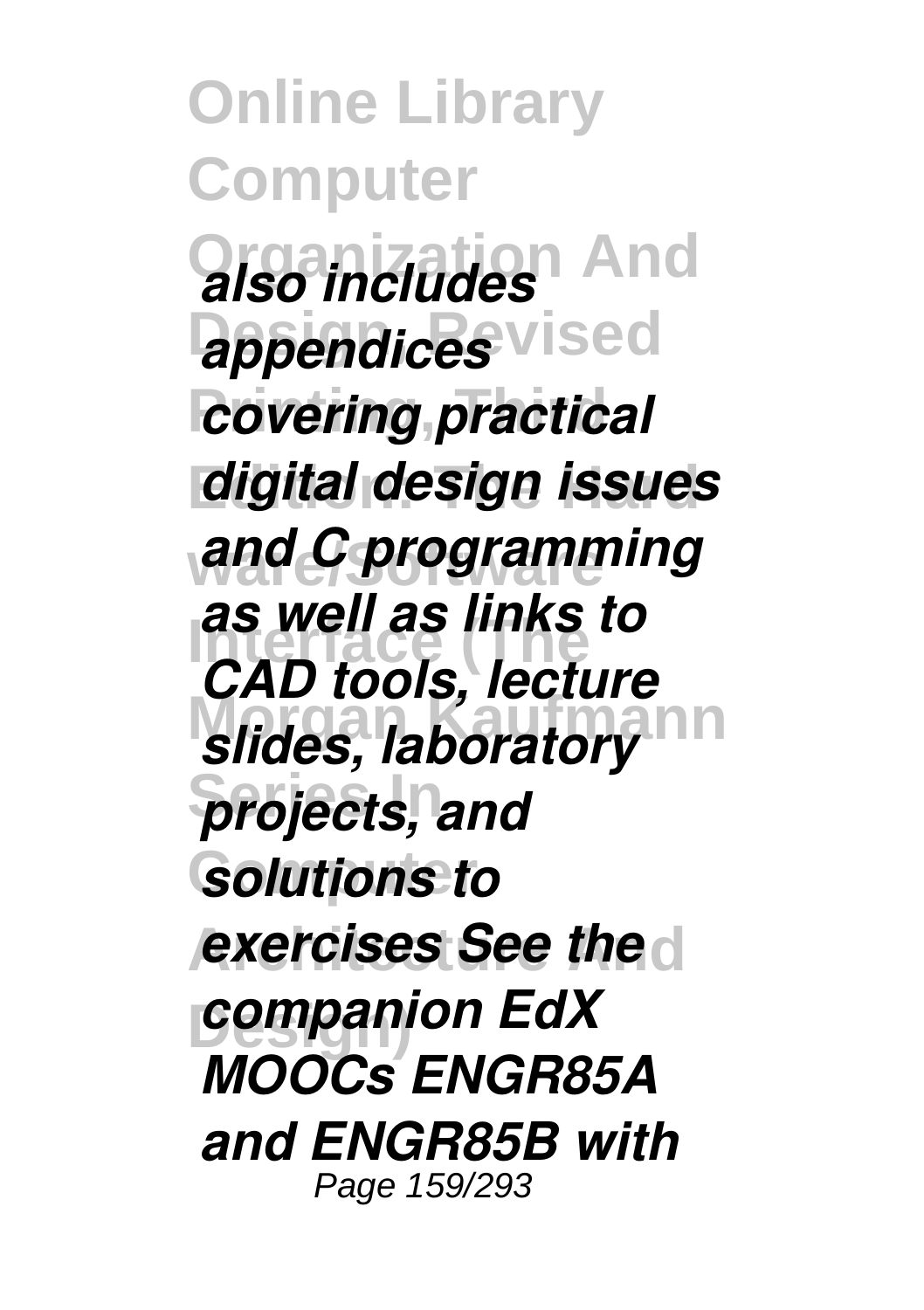**Online Library Computer Organization And** *video lectures and interactive problems Studyguide ford* **Computer** he Hard *Organization and Design Revised Patterson, ISBN* **Series In** *9780123747501* **Computer** *Fundamentals of Computerure And* **Drganization and** *Printing by David A. Design COMPUTER* Page 160/293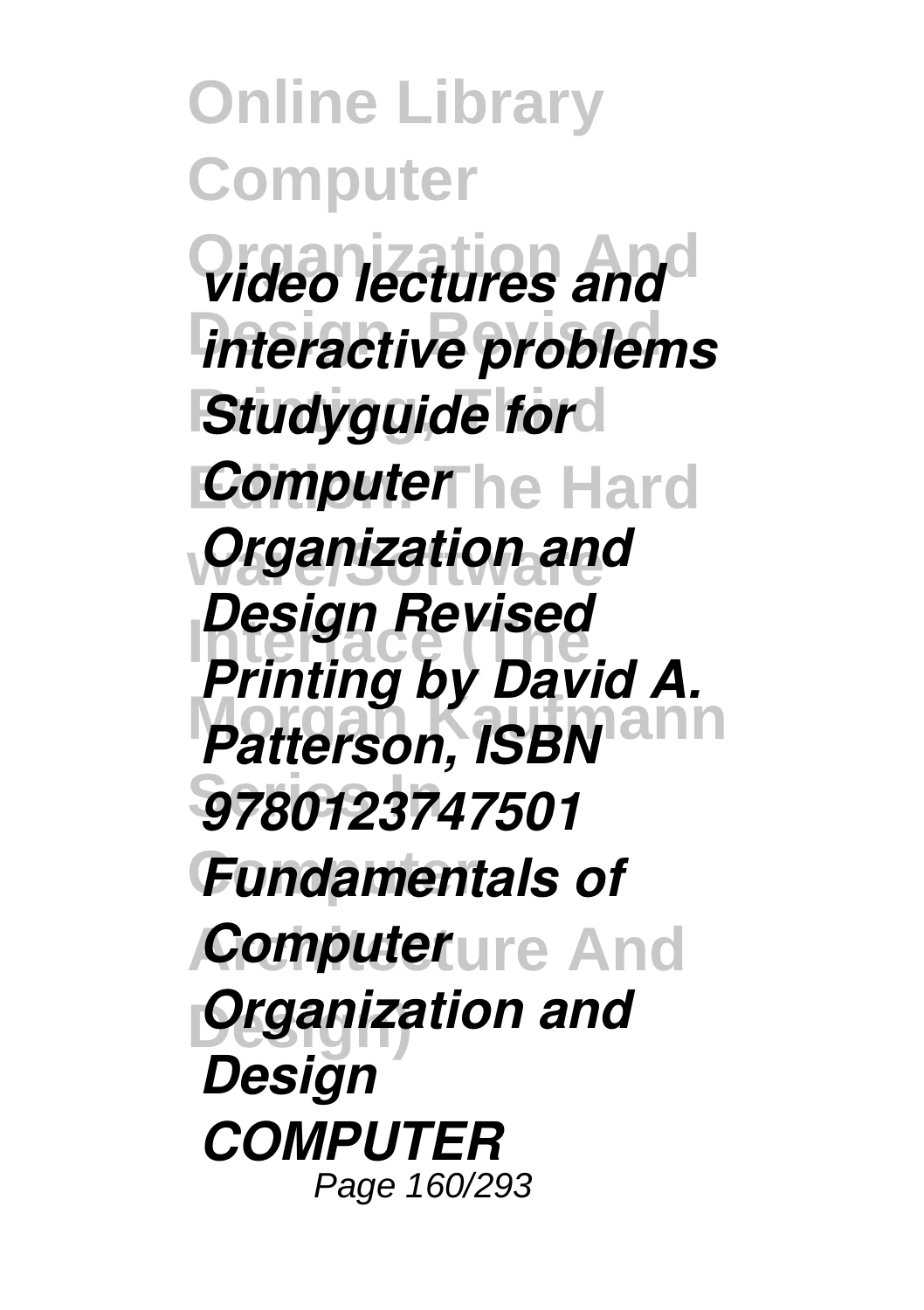**Online Library Computer Organization And** *ORGANIZATION* **AND DESIGN** ised *Information*hird **Fechnology in** Hard **ware/Software** *Business* **Interface**<br> *Hardware/Software* **Morgan Kaufmann** *Interface* **Series In** *The Hardware /* **Software Interface** Alevertecture And **DIGHLIGHT** a *The* Book Again Page 161/293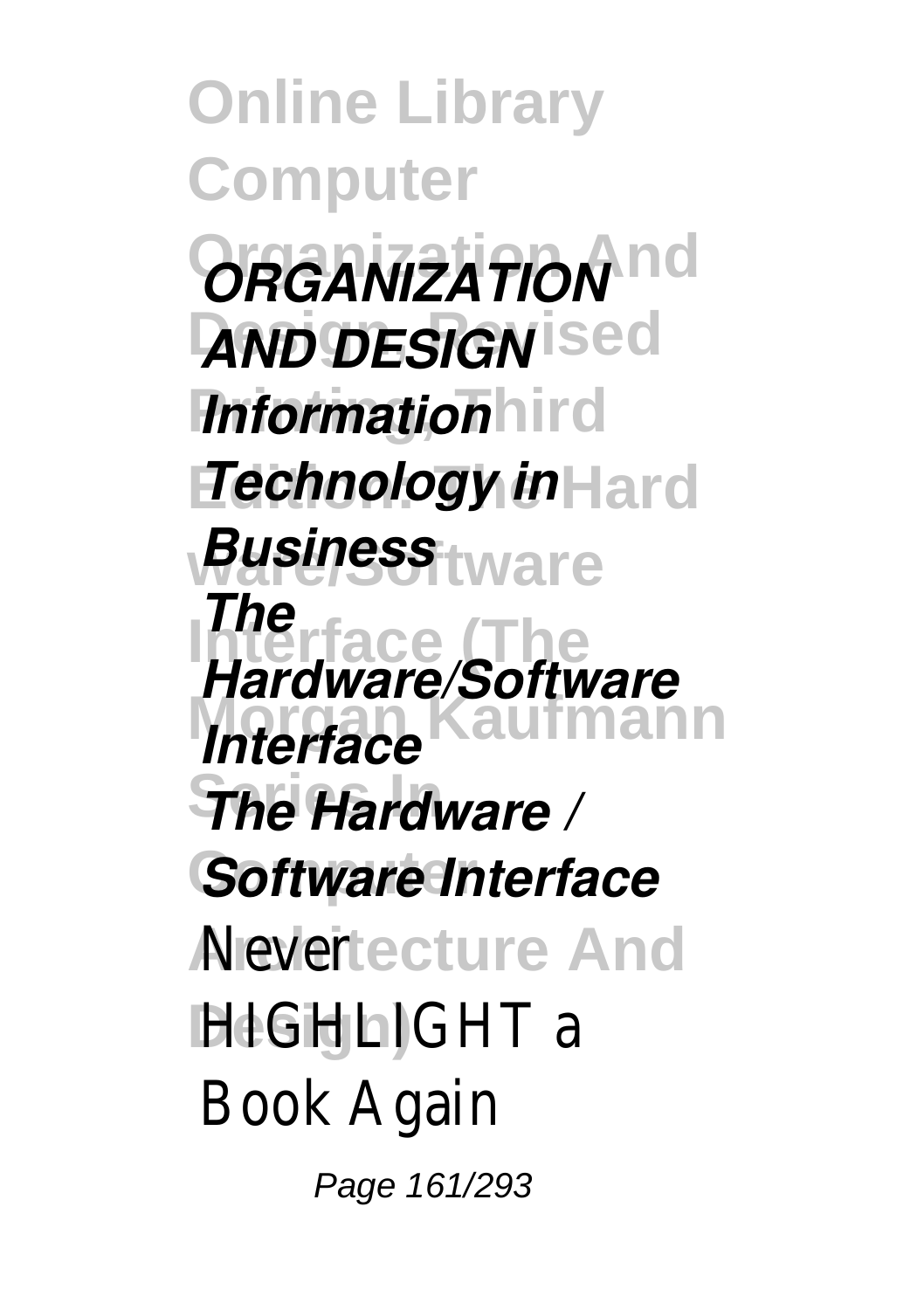**Online Library Computer Organization And Design, Revised Printing, Third Edition: The Hard ware/Software Interface (The Morgan Kaufmann Series In Computer Architecture And Design)** Virtually all testable terms, concepts, persons, places, and events are included. Cram101 Textbook Outlines gives all of the outlines, highlights, notes for your textbook Page 162/293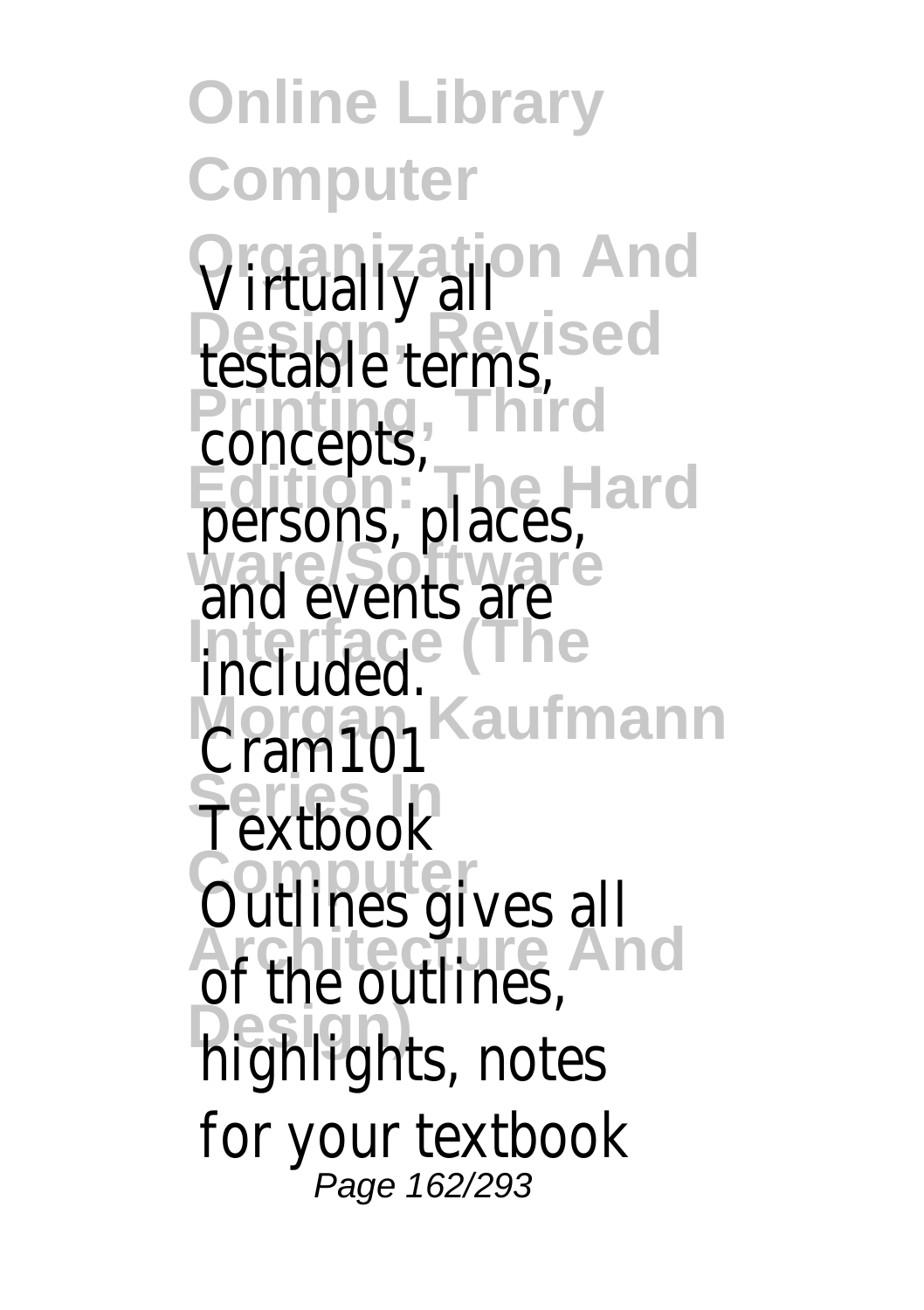**Online Library Computer Organization And Design, Revised Printing, Third Edition: The Hard ware/Software Interface (The Morgan Kaufmann Series In Computer** Architecture **And Design)** with optional online practice tests. Only Cram101 Outlines are Textbook Specific. Cram101 is NOT the Textbook. Accompanys: 9780521673761 A complete introduction to Page 163/293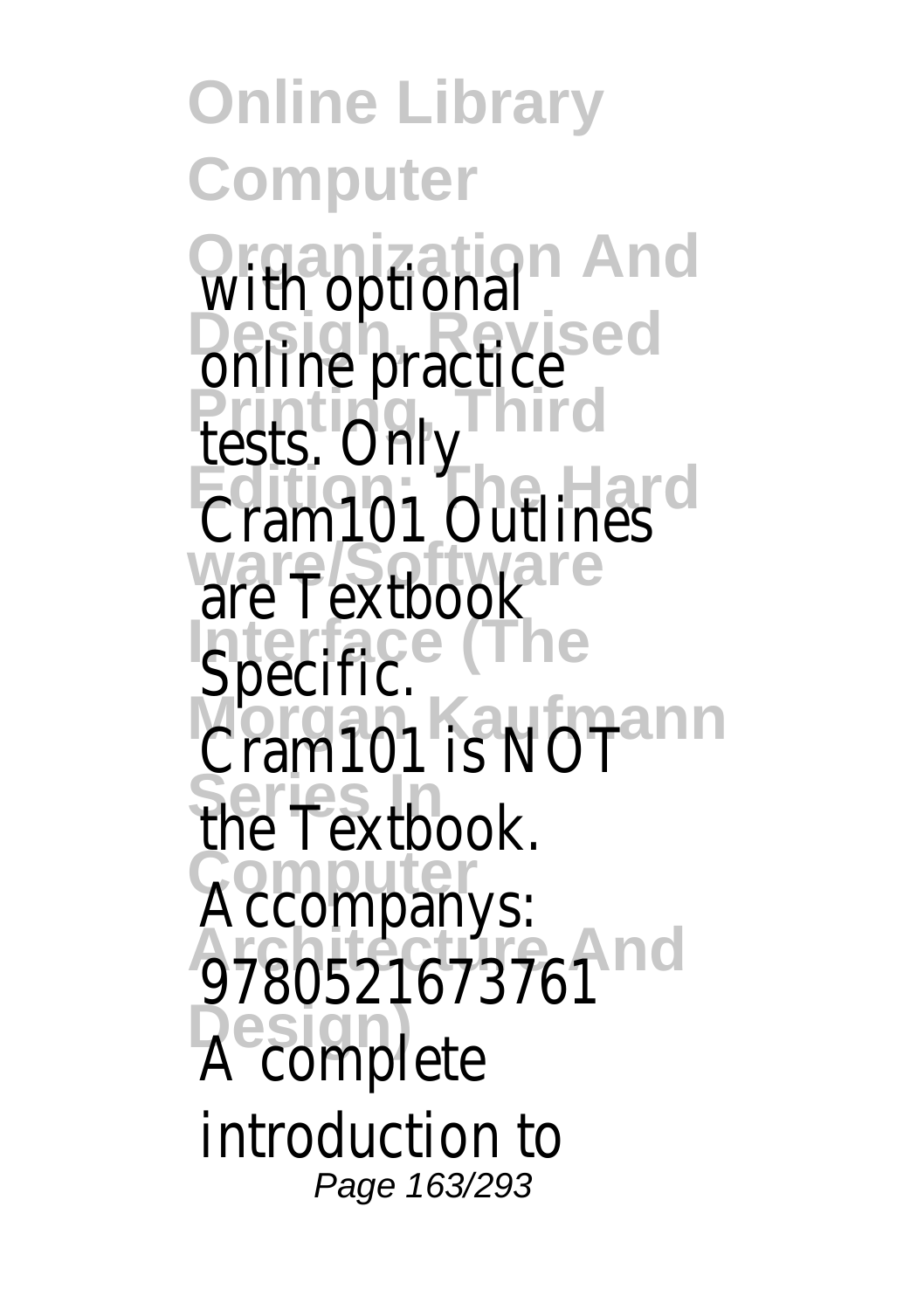**Online Library Computer Organization And Design, Revised Printing, Third Edition: The Hard ware/Software Interface (The Morgan Kaufmann** Seri<sub>uara</sub> **Computer Architecture And Design)** building robust and reliable software **Beginning Software** Engineering demystifies the software engineering methodologies and techniques that professional Page 164/293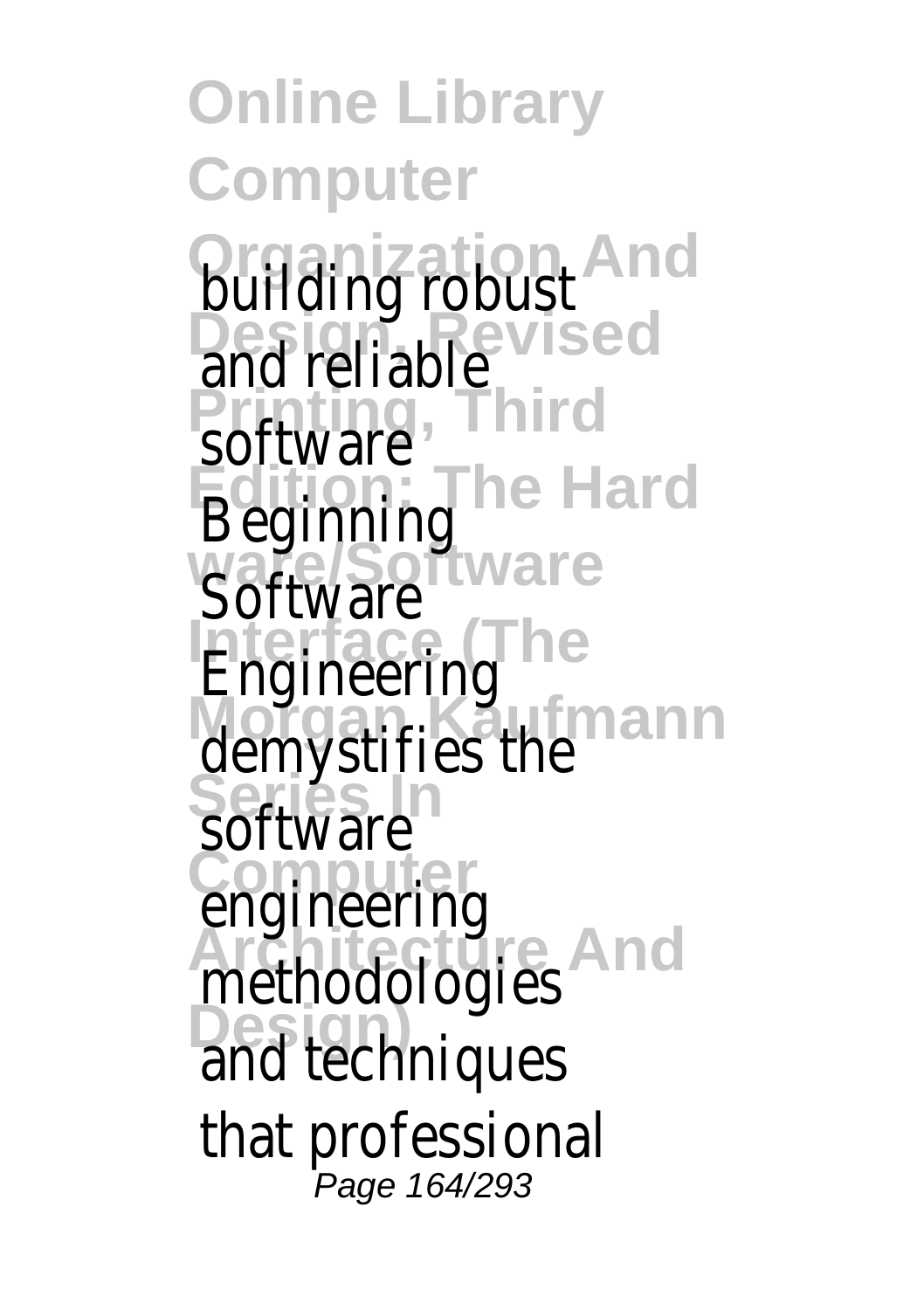**Online Library Computer Organization And Design, Revised Problect** officion **Edition: The Hard ware/Software Interface (The Morgan Kaufmann Series In Computer Architecture And Design)** developers use to design and build robust, efficient, and consistently reliable software. Free of jargon and assuming no previous programming, development, or management experience, this Page 165/293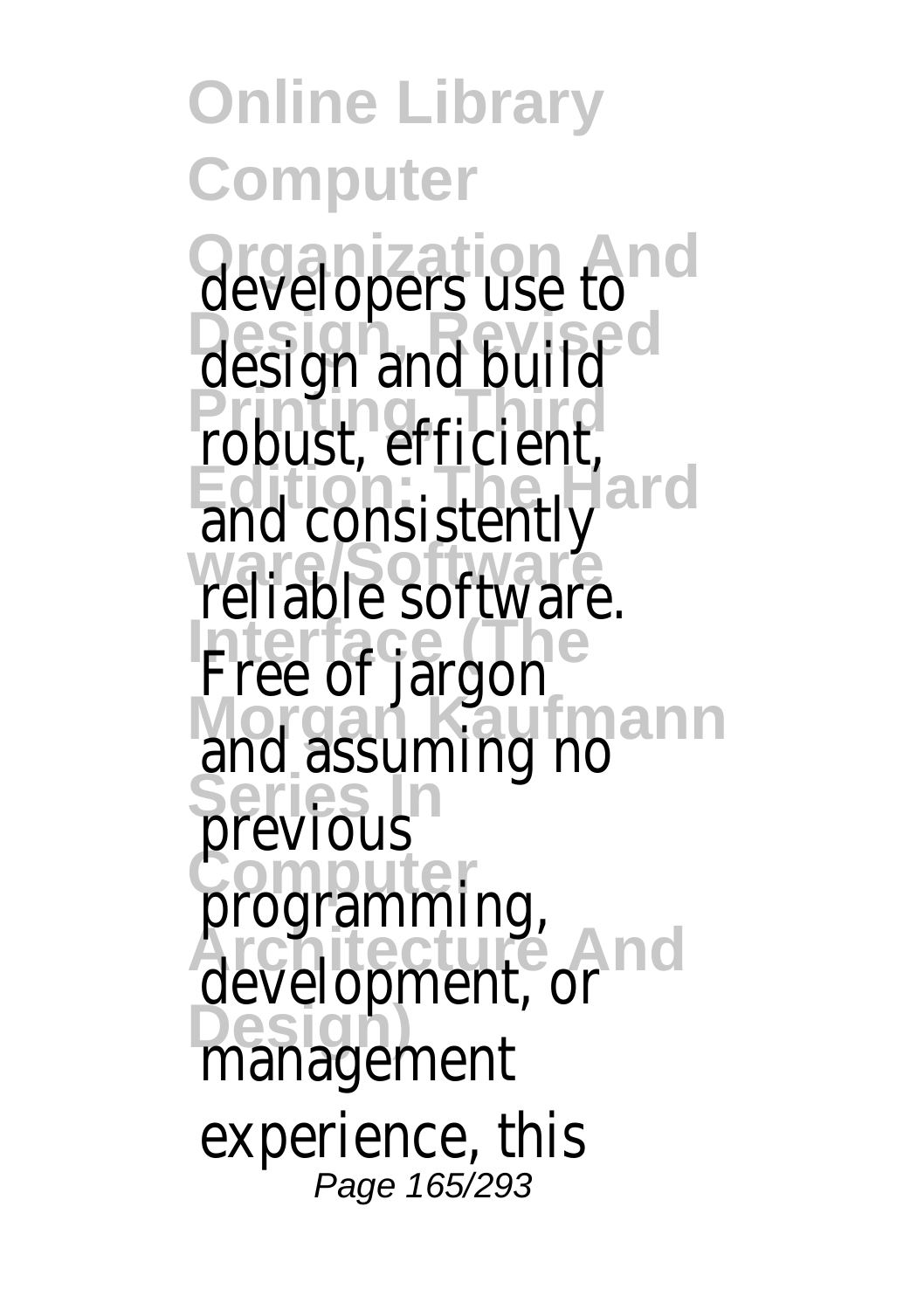**Online Library Computer Organization And Design, Revised Printing, Third Edition: The Hard ware/Software Interface (The** Morgan Kaufmann **Series In Computer Architecture And Design)** accessible guide explains important concepts and techniques that can be applied to any programming language. Each chapter ends with exercises that let you test your understanding Page 166/293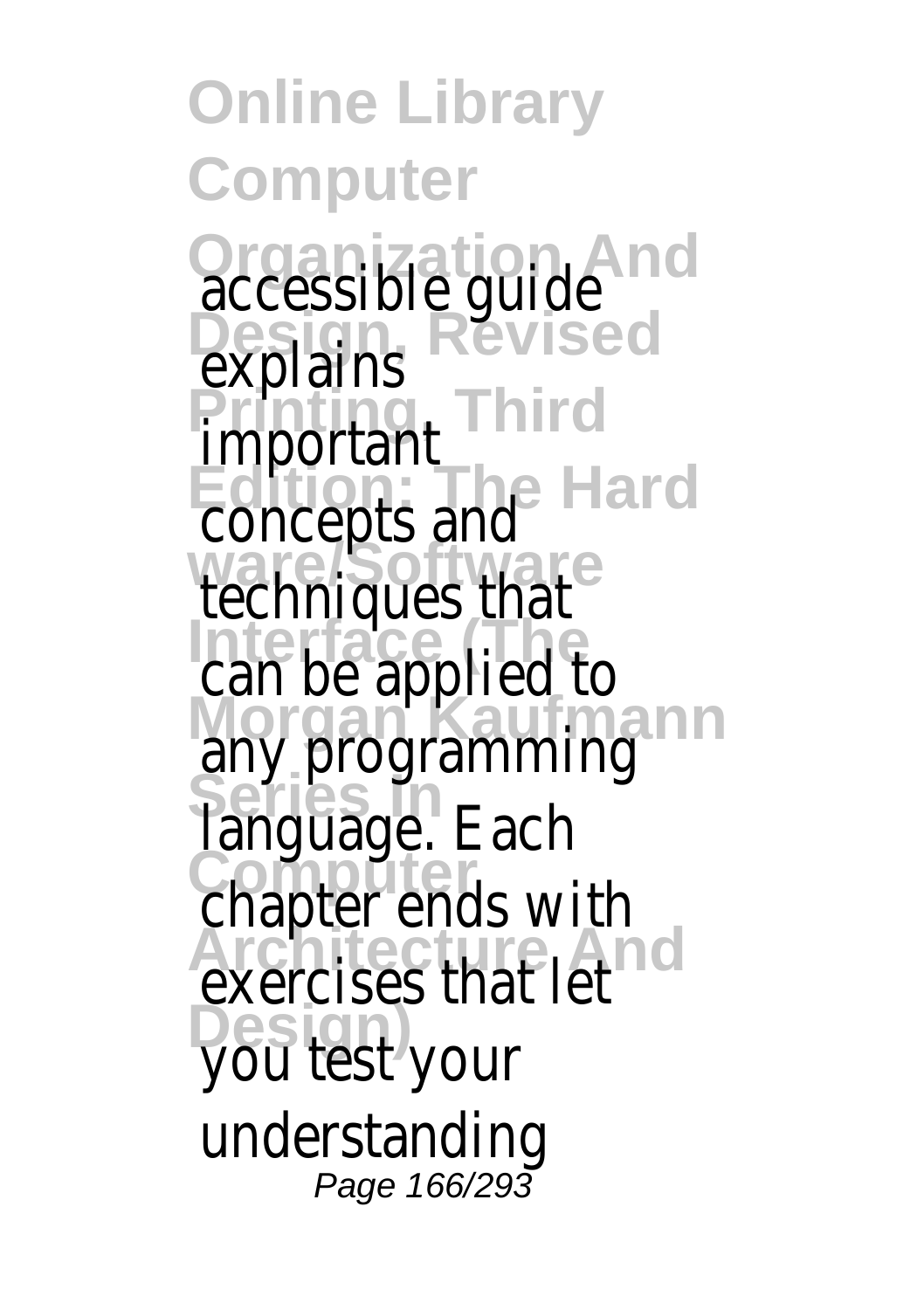**Online Library Computer Organization And Design, Revised Printing, Third Edition: The Hard ware/Software Interface (The Morgan Kaufmann Series In Computer Architecture And Design)** and help you elaborate on the chapter's main concepts. Everything you need to understand waterfall, Sashimi, agile, RAD, Scrum, Kanban, Extreme Programming,<br>Page 167/293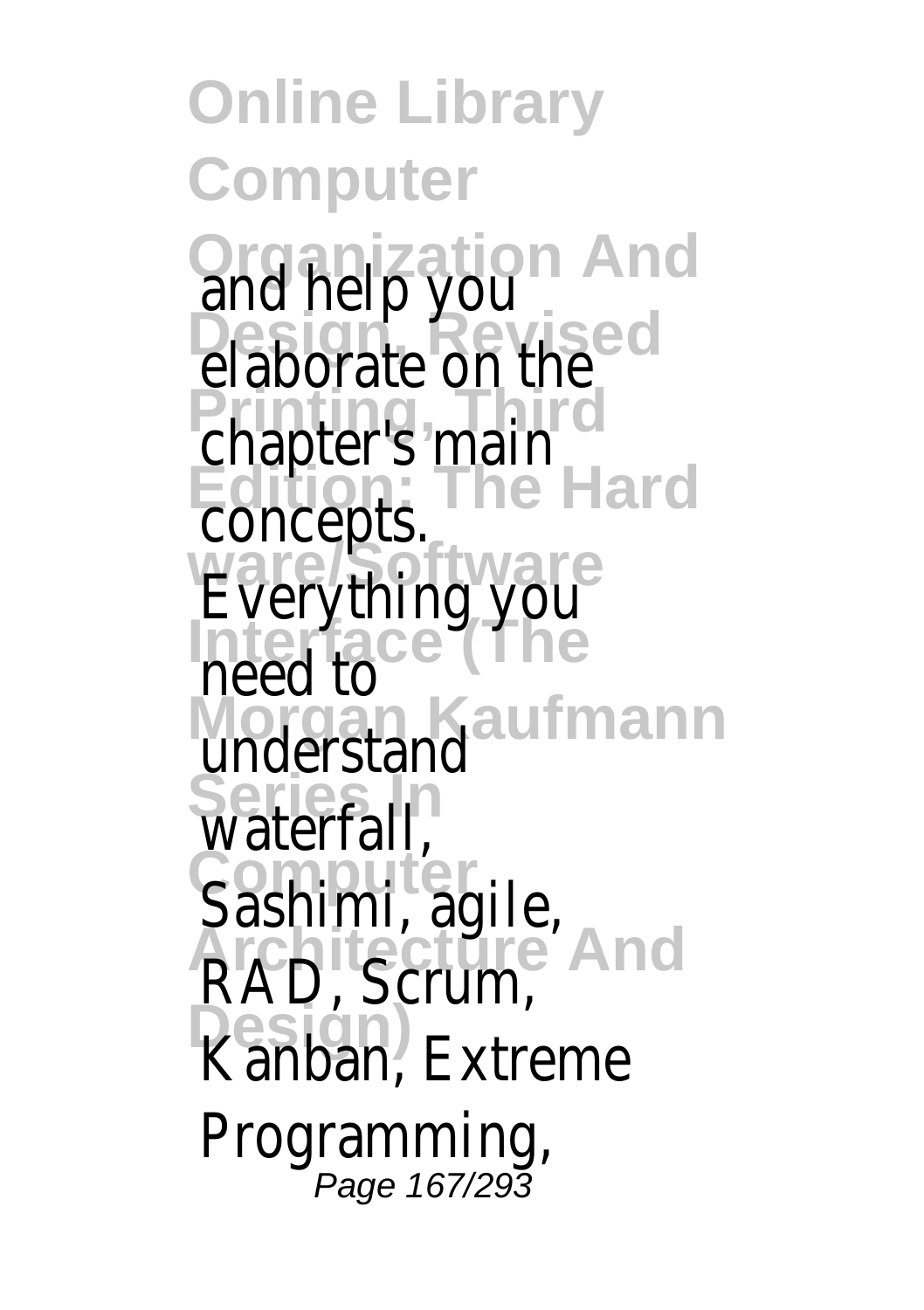**Online Library Computer Organization And Design, Revised Printing**, Theodor **Edition: The Hard ware/Software Interface (The Morgan Kaufmann Series In Computer Architecture And Design)** and many other development models is inside! Describes in plain English what software engineering is Explains the roles and responsibilities of team members working on a Page 168/293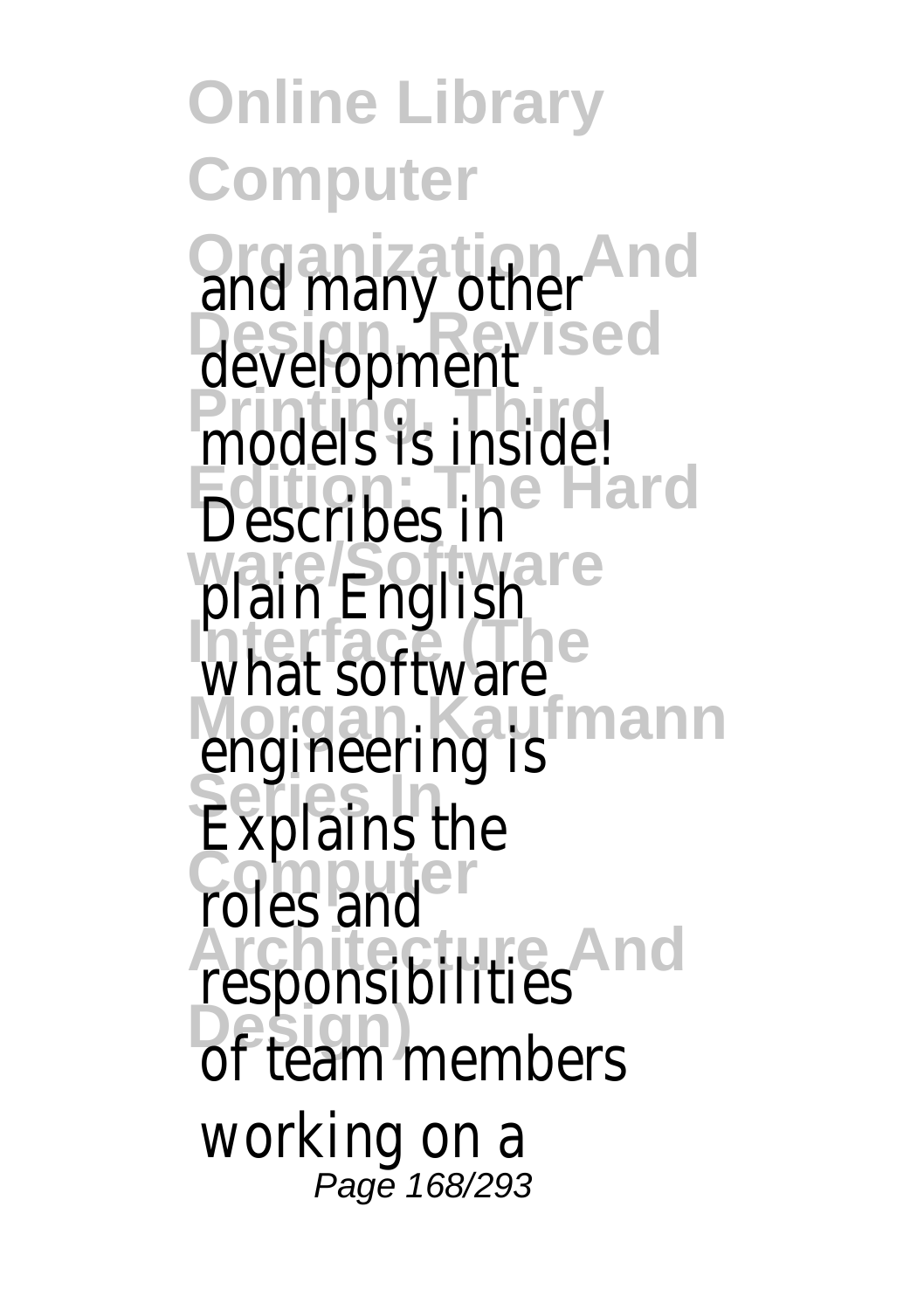**Online Library Computer Organization And Design, Revised Printing, Third Edition: The Hard ware/Software Interface (The Morgan Kaufmann Series In Computer Architecture And Design)** software engineering project Outlines key phases that any software engineering effort must handle to produce applications that are powerful and dependable Details the most Page 169/293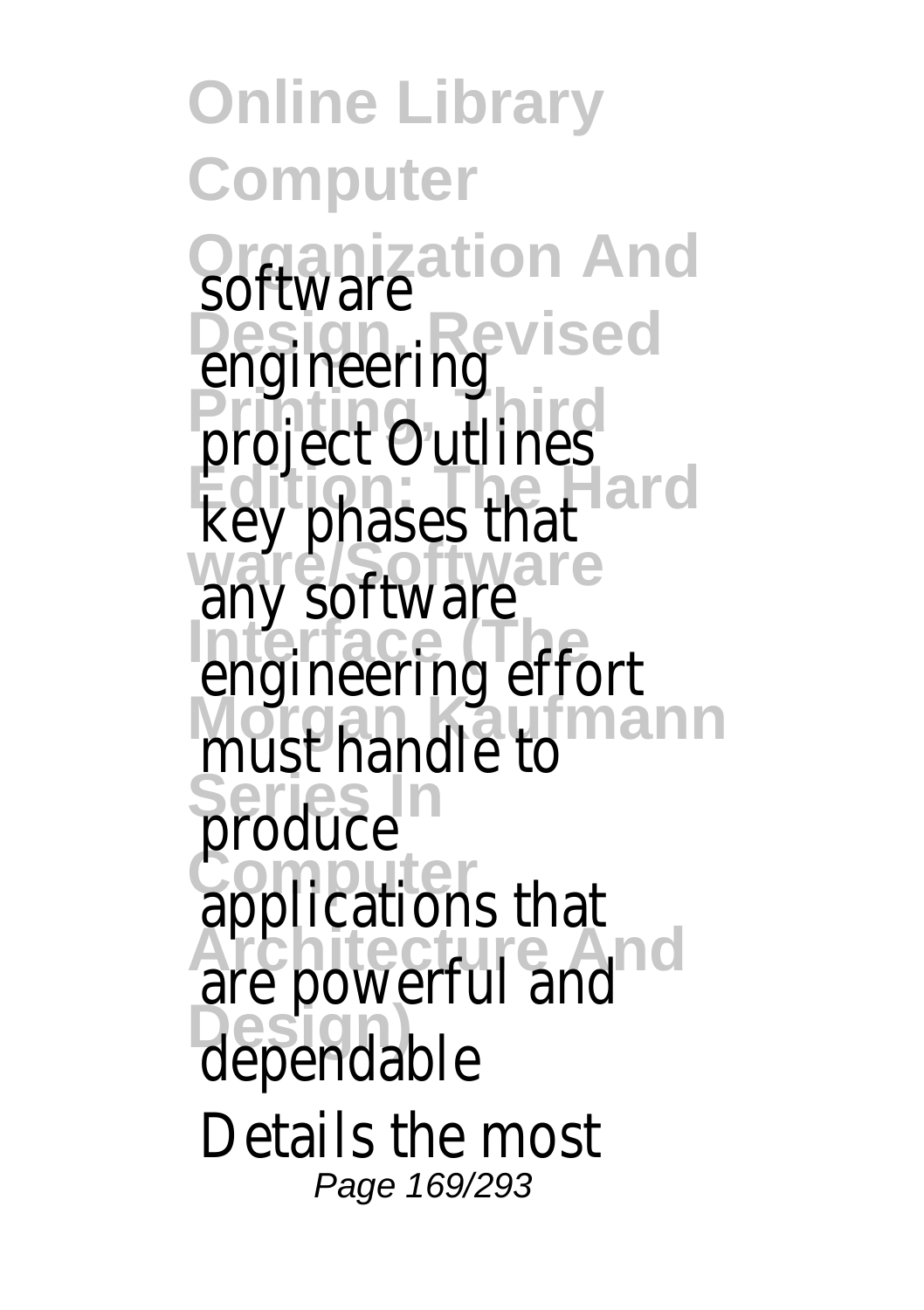**Online Library Computer Organization And Design, Revised Printing Edition: The Hard ware/Software Interface (The Morgan Kaufmann Series In Computer Architecture And Design)** popular software development methodologies and explains the different ways they handle critical development tasks Incorporates exercises that expand upon<br>Page 170/293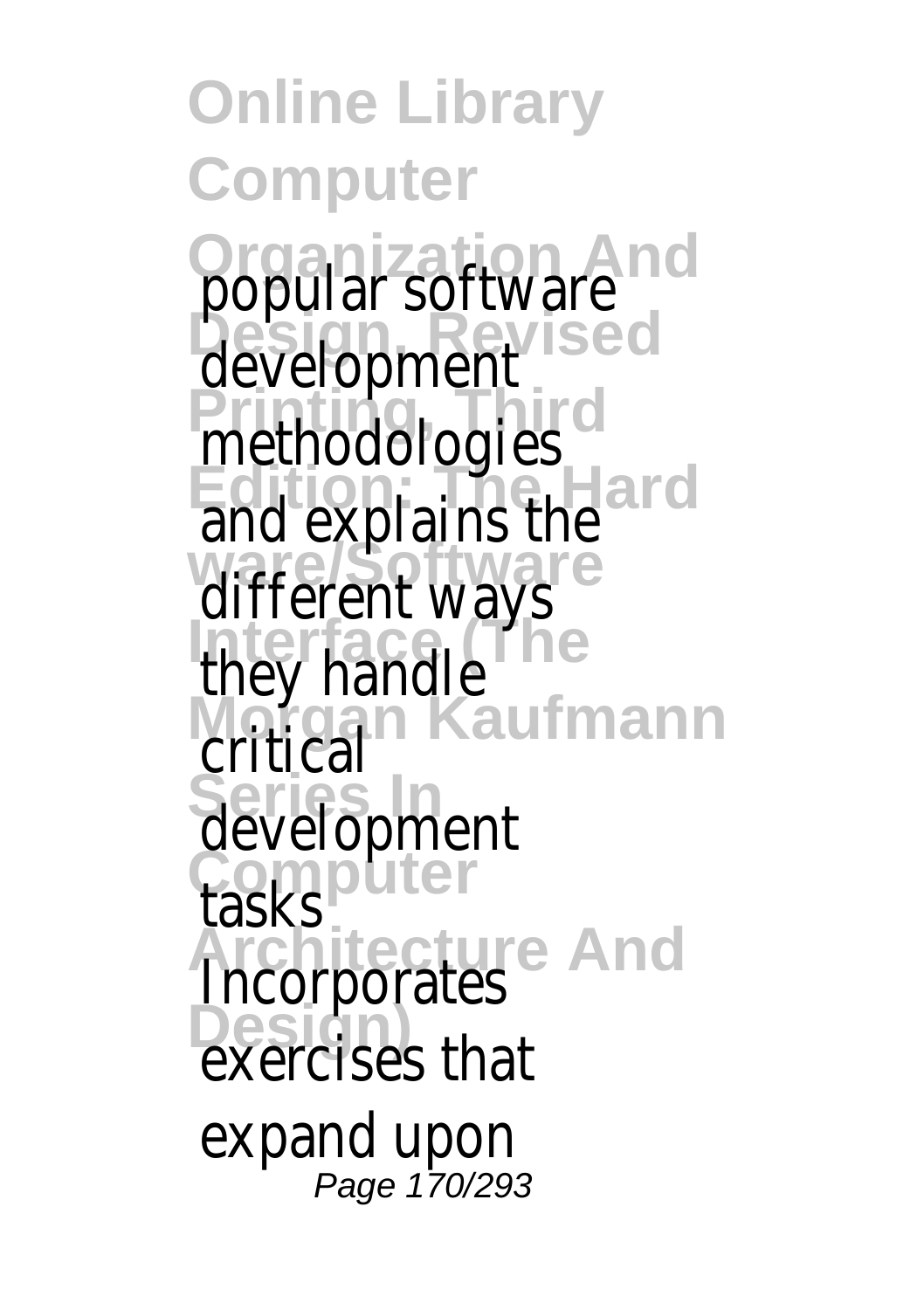**Online Library Computer Organization And Design, Revised Printing, Third Edition: The Hard ware/Software Interface (The Morgan Kaufmann Series In Computer Architecture And Design)** each chapter's main ideas Includes an extensive glossary of software engineering terms Today's business is technologydriven. Information Page 171/293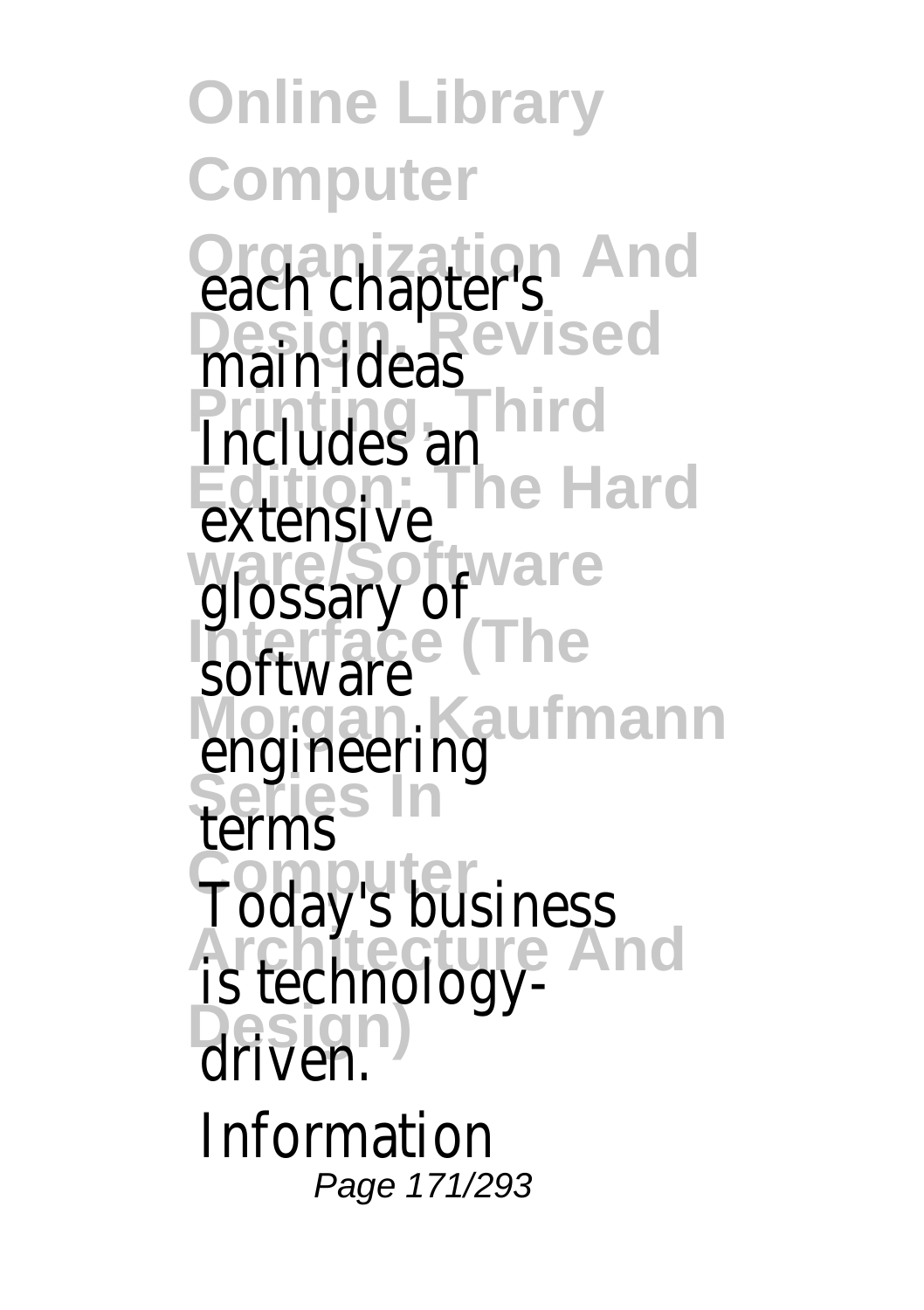**Online Library Computer Organization And Design, Revised Printing, Third Edition: The Hard ware/Software Interface (The Morgan Kaufmann Series In Computer Architecture And Design)** technology plays a key role in today's business environment. A great number of businesses, small and large, rely or computers and software to provide accurate information for Page 172/293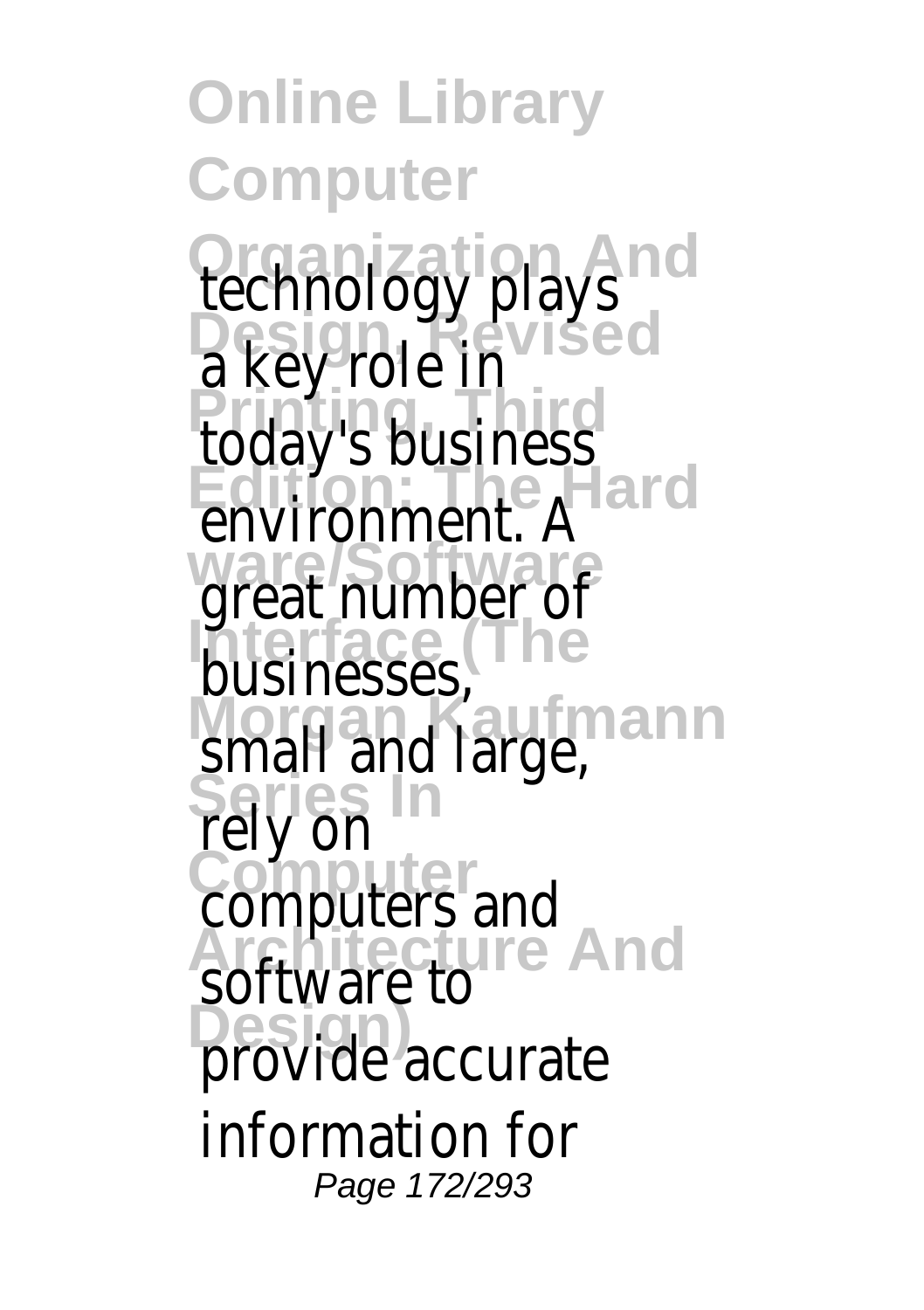**Online Library Computer Organization And Design, Revised Printing Edition: The Hard ware/Software Interface (The Morgan Kaufmann Series In Computer Architecture And Design)** effective management of their business and to perform successfully. Readers will learn how to use information technology in work environment. They will learn<br>Page 173/293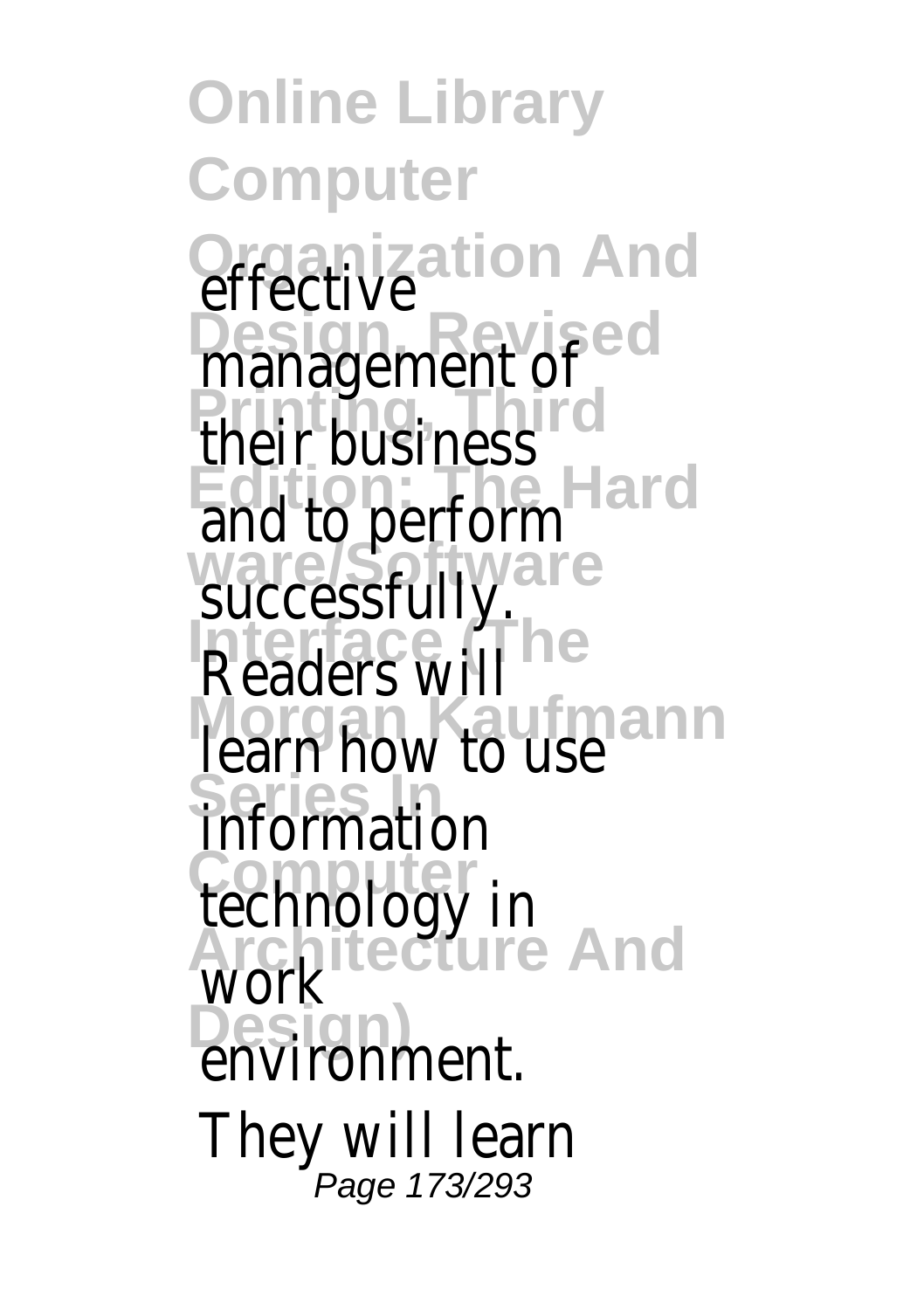**Online Library Computer Organization And Design, Revised Printing, Third Edition: The Hard ware/Software Interface (The Morgan Kaufmann Series In COMPUTER Architecture And Design)** how to use common business software such as word processing, spreadsheet, database, presentation, and Web browser software, and learn the current issues related to Page 174/293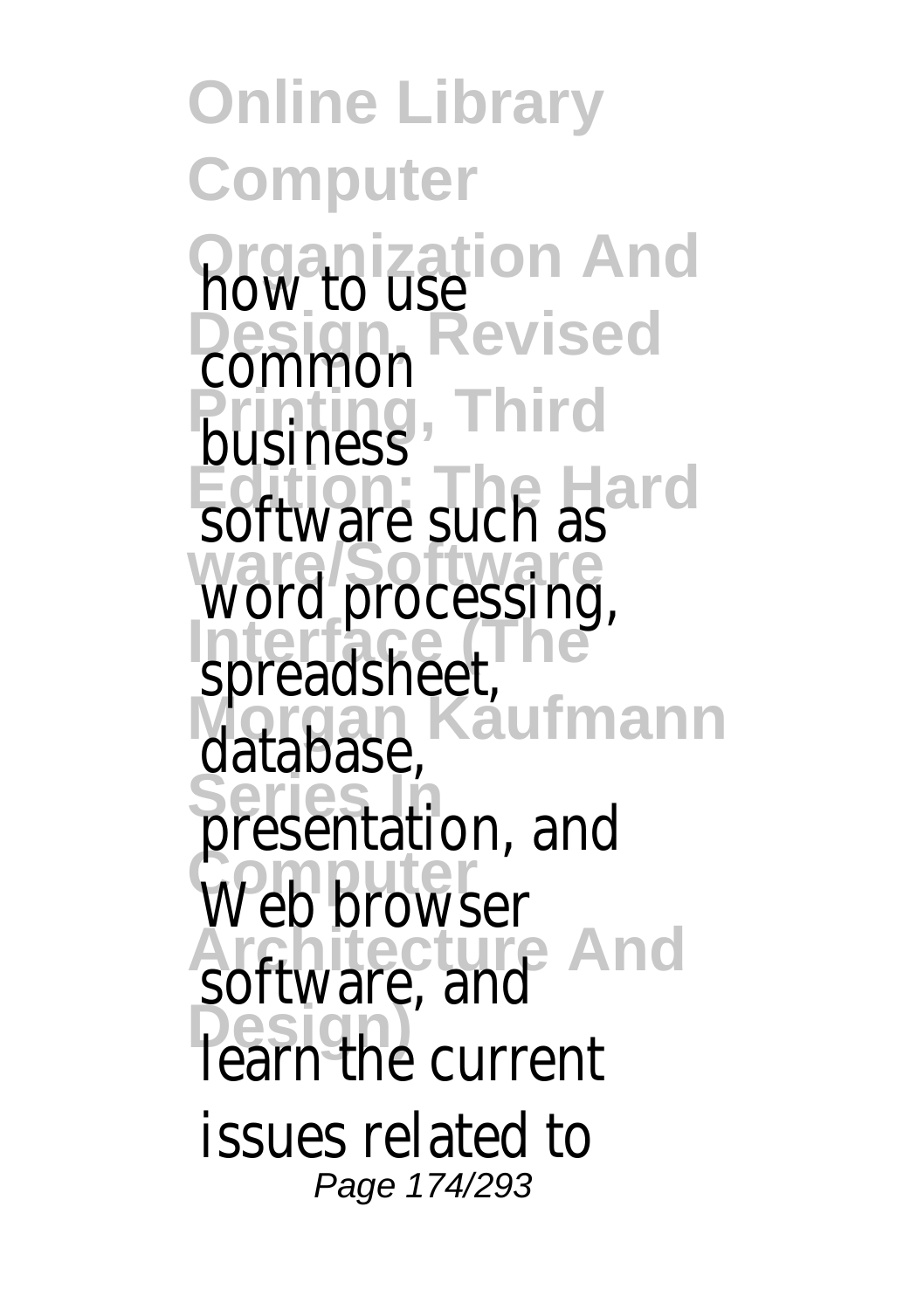**Online Library Computer Organization And Design, Revised Printing, Third Edition: The Hard ware/Software Interface (The Morgan Kaufmann Series In Computer Architecture And Design)** the impact of information technology on businesses. This book is suitable f $\cap$ undergraduate students, professionals, and anyone willing to build a solid foundation Page 175/293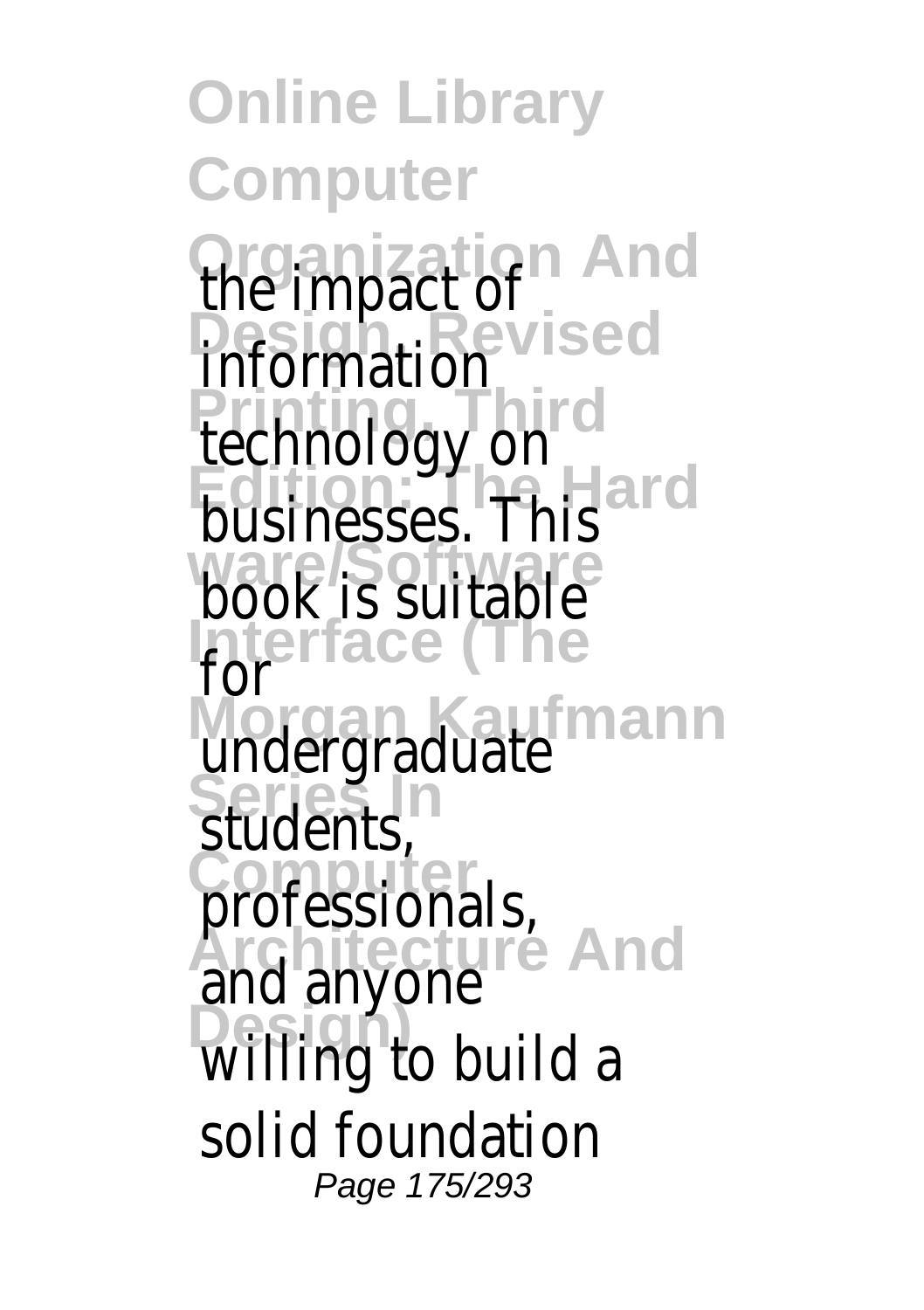**Online Library Computer Organization And Design, Revised Printing, Third Edition: The Hard ware/Software Interface (The Morgan Kaufmann Series In Computer Architecture And Design)** of the information technology skills needed at the workplace. Computer Architecture: A Quantitative Approach, Sixth Edition has been considered essential reading by instructors, Page 176/293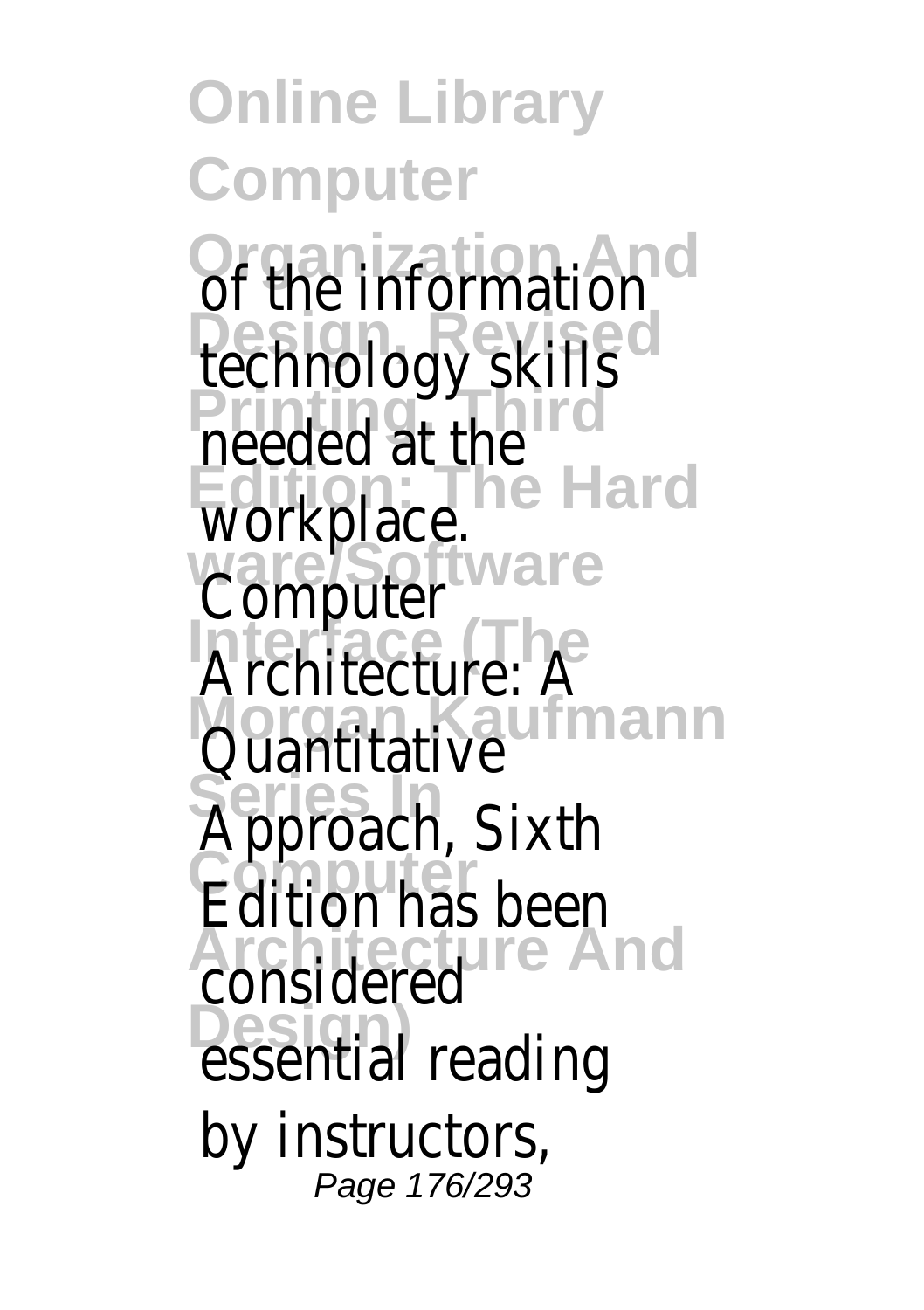**Online Library Computer Organization And Design, Revised Pressures** Edition: The Hard **ware/Software Interface (The Morgan Kaufmann Series In Computer Architecture And Design)** students and practitioners of computer design for over 20 years. The sixth edition of this classic textbook from Hennessy and Patterson, winners of the 2017 ACM A.M. Turing Award Page 177/293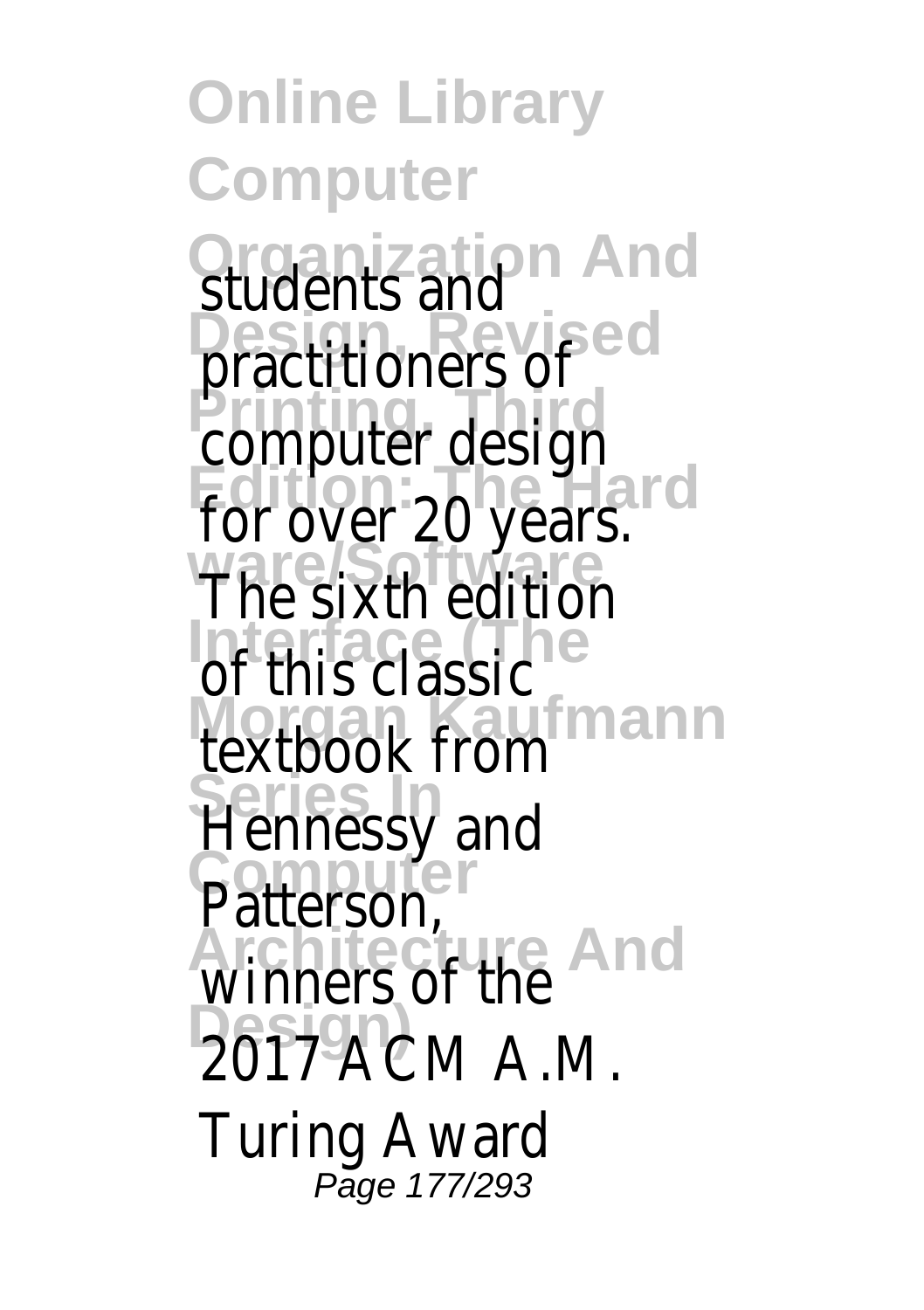**Online Library Computer Organization And Design, Revised Printing**, Third<sup>1</sup> **Edition: The Hard ware/Software Interface (The Morgan Kaufmann Series In Computer Architecture And Design)** recognizing contributions of lasting and major technical importance to the computing field, is fully revised with the latest developments in processor and system architecture. The Page 178/293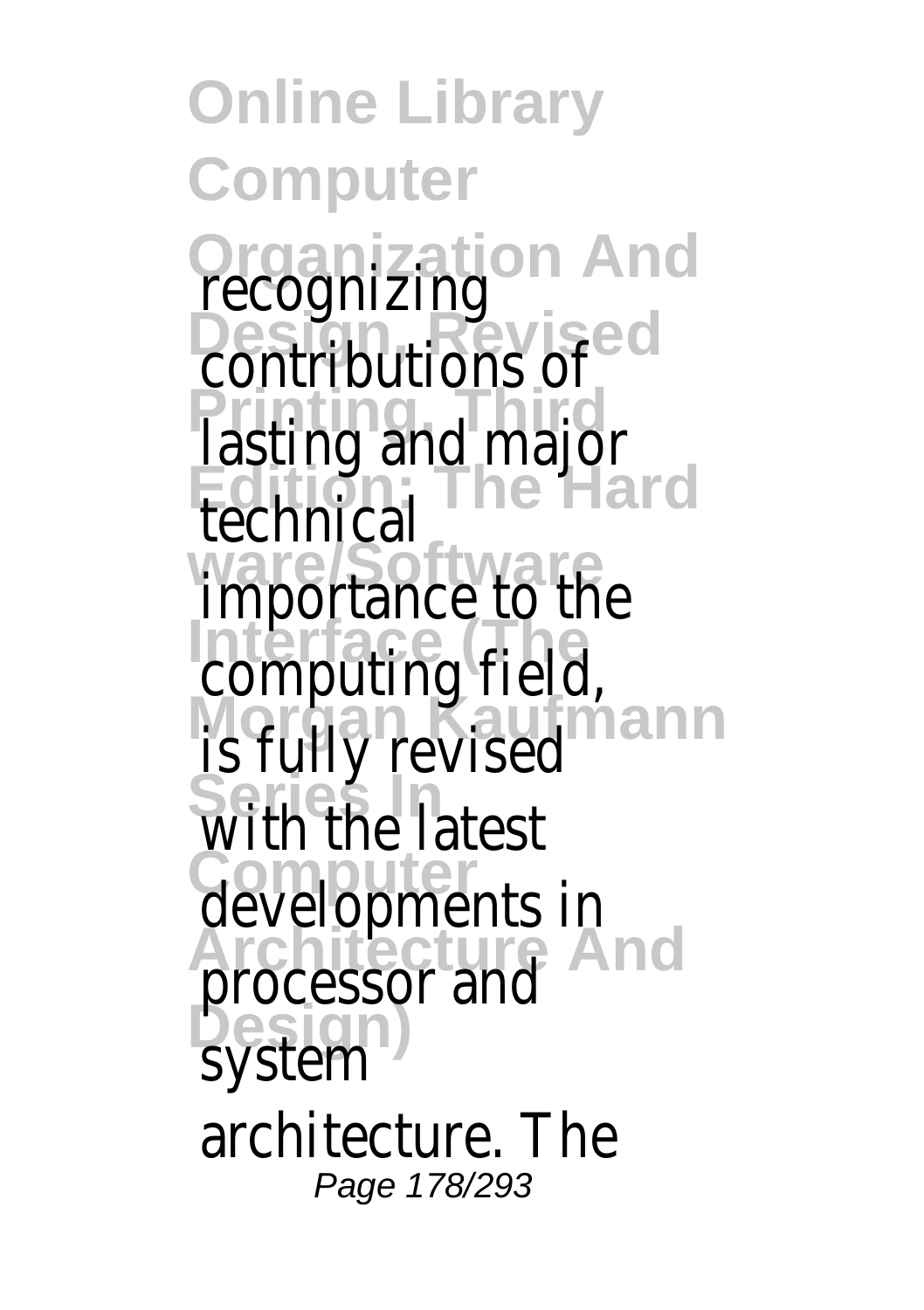**Online Library Computer Organization And Design, Revised Printing Edition: The Hard ware/Software** Interface **DICA Morgan Kaufmann Series In Computer Architecture And Design)** text now features examples from the RISC-V (RISC Five) instruction set architecture, a modern RISC instruction set developed and designed to be a free and openly adoptable standard. It also Page 179/293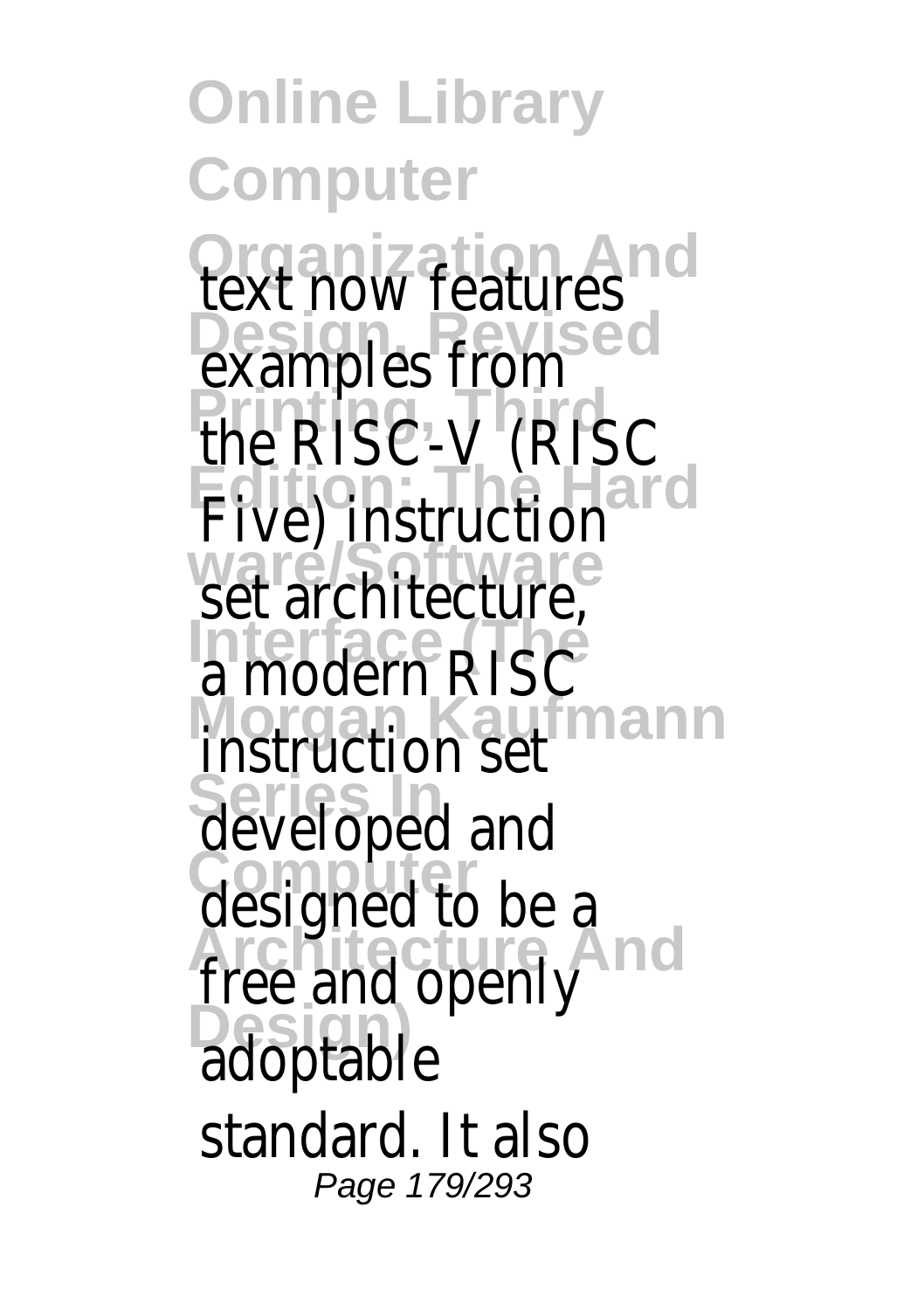**Online Library Computer Organization And Design, Revised Printing Edition: The Hard ware/Software Interface (The Morgan Kaufmann Series In Computer Architecture And Design)** includes a new chapter on domain-specific architectures and an updated chapter on warehouse-scale computing that features the first public information on Google's newest Page 180/293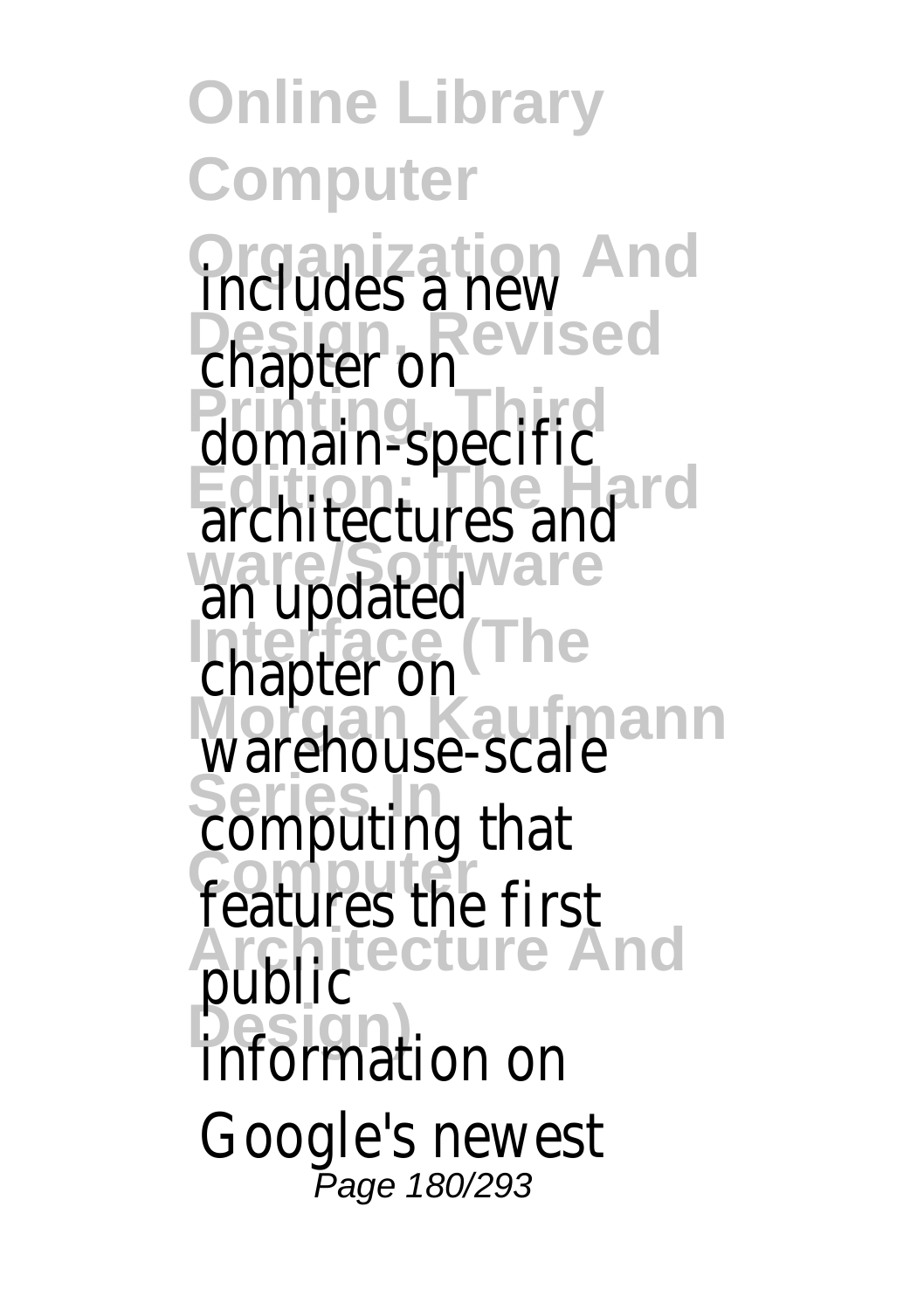**Online Library Computer Organization And Design, Revised Printing Edition: The Hard ware/Software Interface (The Morgan Kaufmann Series In Computer Architecture And Design)** WSC. True to its original mission of demystifying computer architecture, this edition continues the longstanding tradition of focusing on areas where the most exciting computing Page 181/293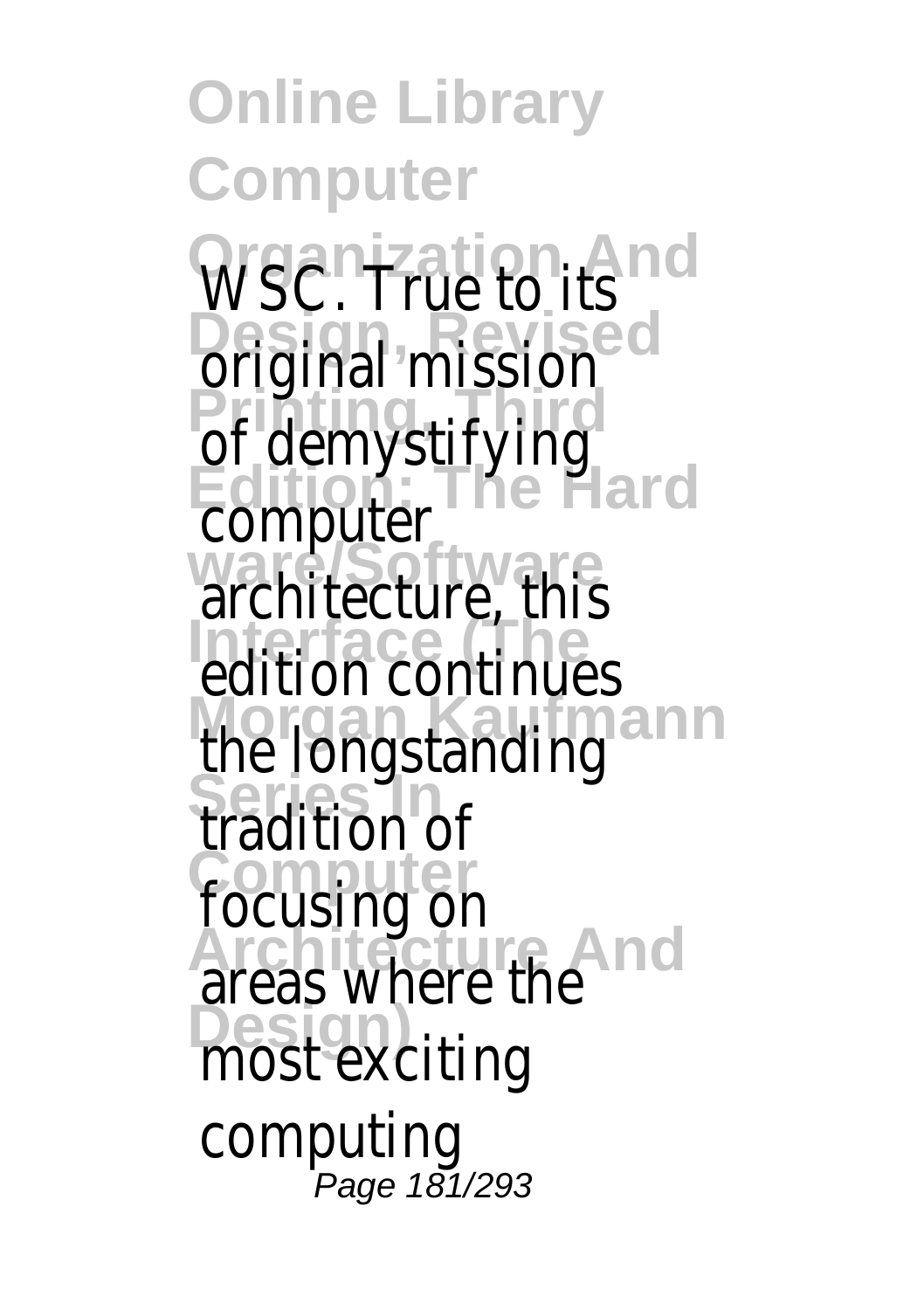**Online Library Computer Organization And Design, Revised Printing, Theorie Edition: The Hard ware/Software Interface (The Morgan Kaufmann Series In Computer Architecture And Design)** innovation is happening, while always keeping an emphasis on good engineering design. Winner of a 2019 Textbook Excellence Award (Texty) from the Textbook and Academic Page 182/293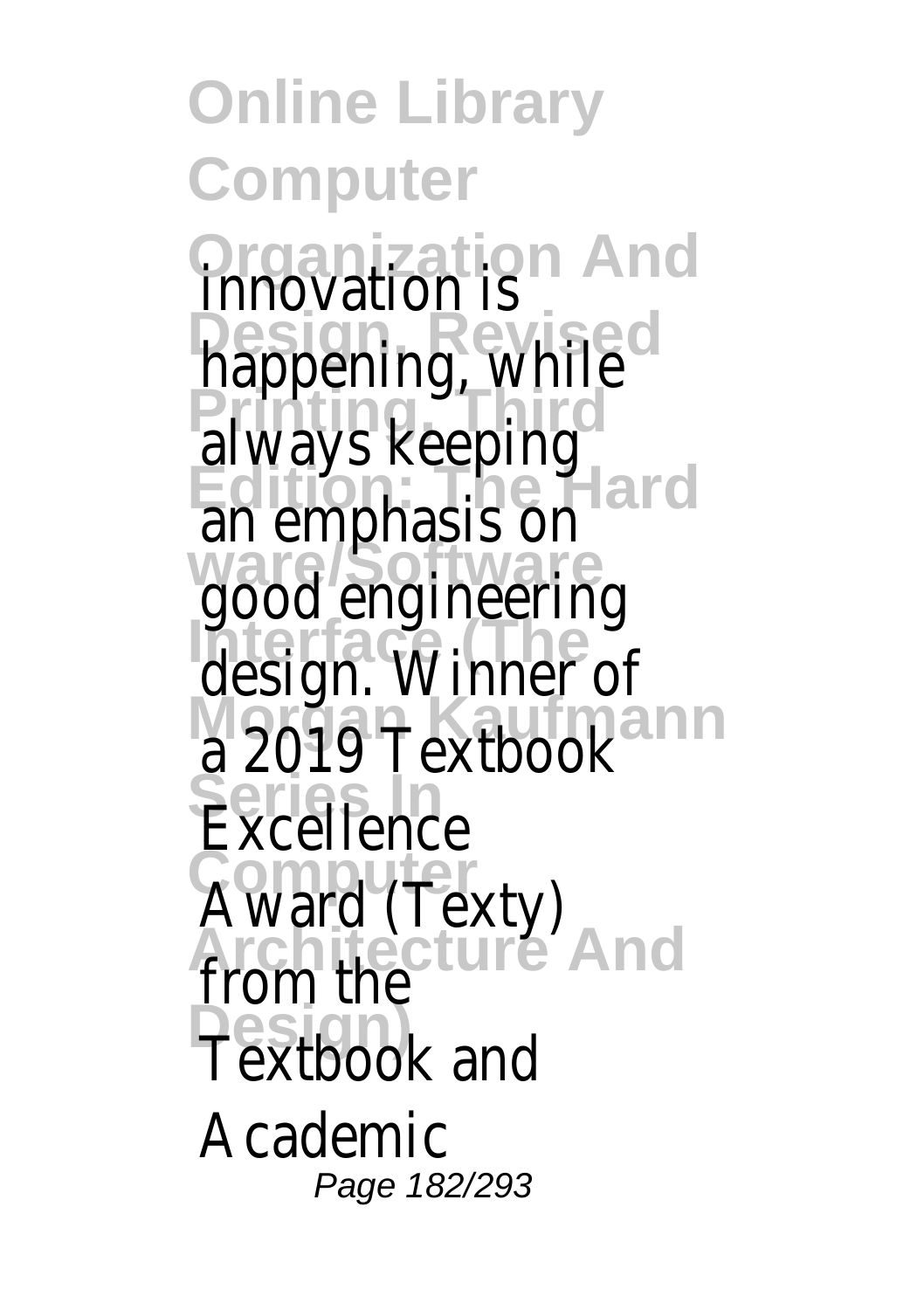**Online Library Computer Organization And Design, Revised Printing, Third Edition: The Hard ware/Software Interface (The Morgan Kaufmann Series In Computer Architecture And Design)** Authors Association Includes a new chapter on domain-specific architectures, explaining how they are the only path forward for improved performance and energy efficiency Page 183/293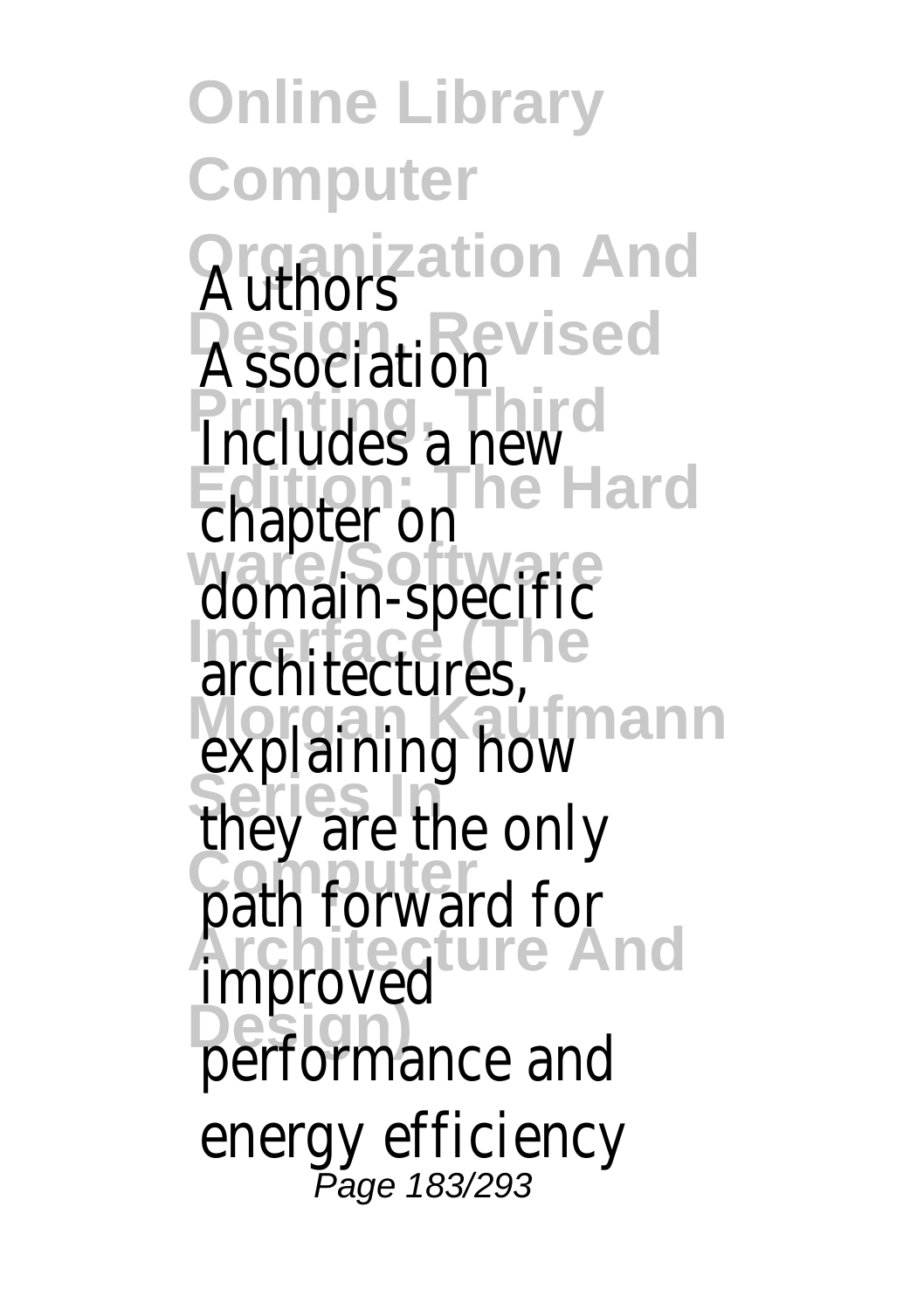**Online Library Computer Organization And Design, Revised Printing, Third Edition: The Hard ware/Software Interface (The Morgan Kaufmann Series In Computer Architecture And Design)** given the end of Moore's Law and Dennard scaling Features the first publication of several DSAs from industry Features extensive updates to the chapter on warehouse-scale Page 184/293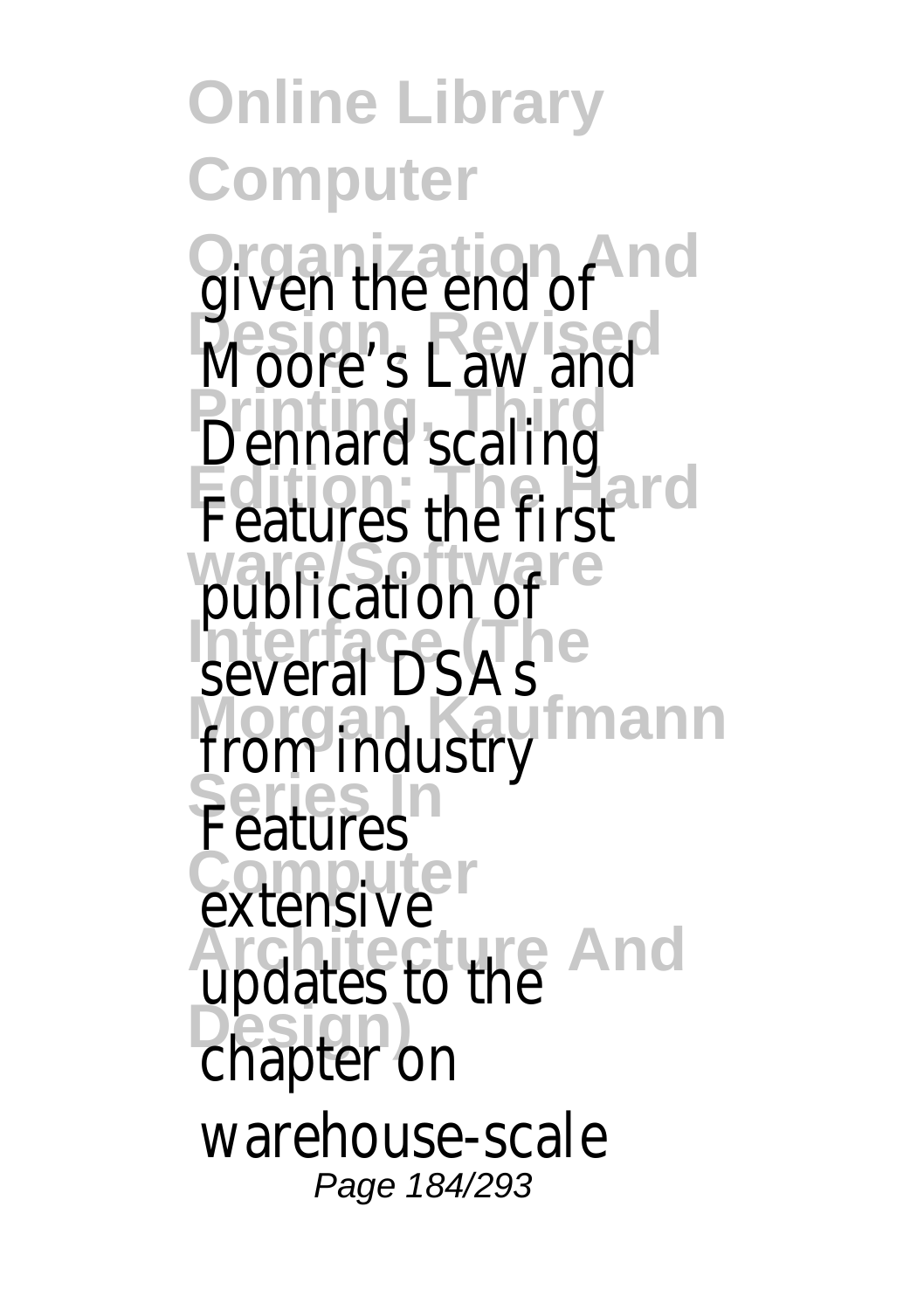**Online Library Computer Organization And Design, Revised Printing, Third Edition: The Hard ware/Software Interface (The Morgan Kaufmann Series In Computer Architecture And Design)** computing, with the first public information on the newest Google WSC Offers updates to other chapters including new material dealing with the use of stacked DRAM; data on the Page 185/293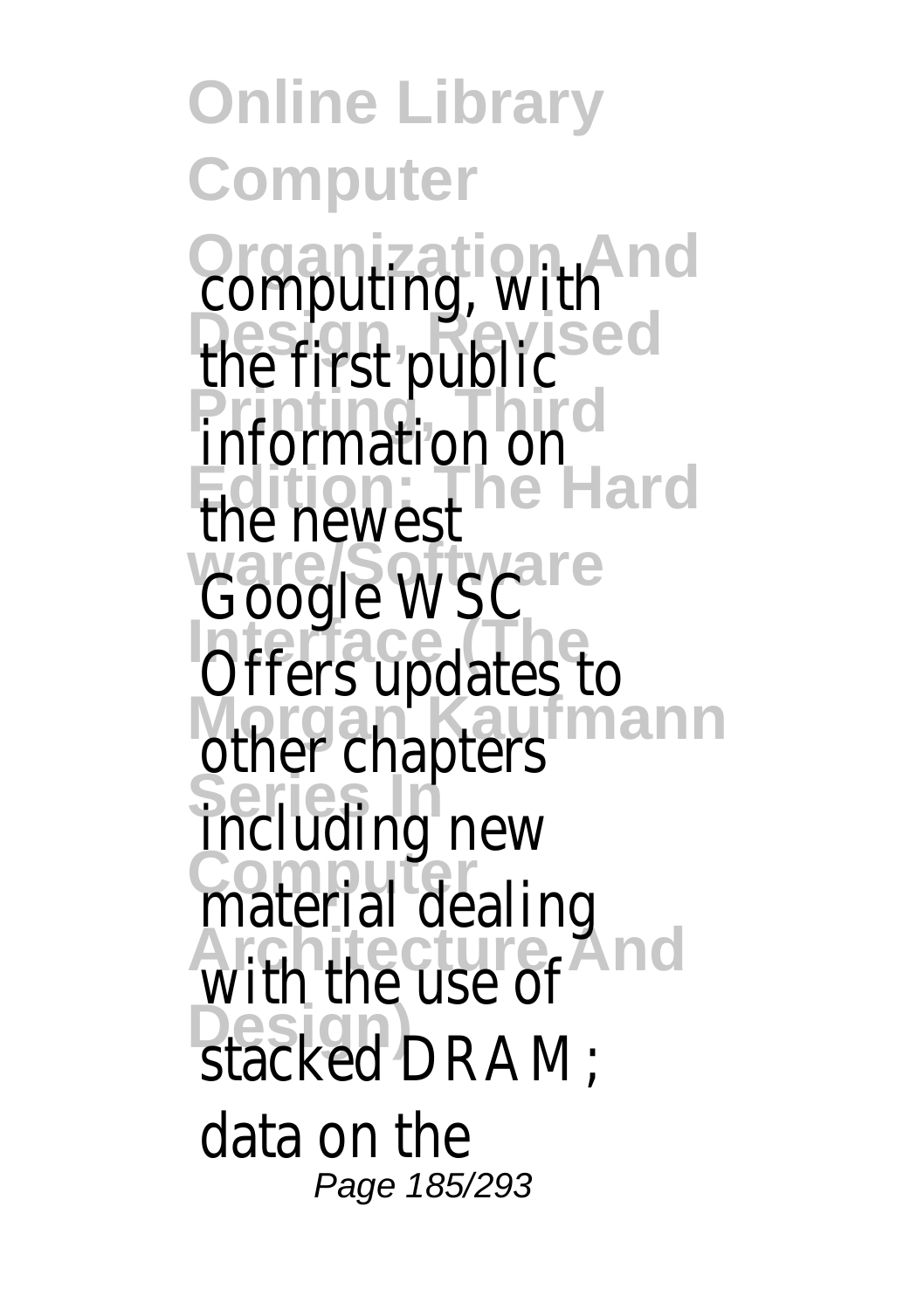**Online Library Computer Organization And Design, Revised Printing, Third Edition: The Hard ware/Software Interface (The Morgan Kaufmann Series In Computer Architecture And Design)** performance of new NVIDIA Pascal GPU vs. new AVX-512 Intel Skylake CPU; and extensive additions to content covering multicore architecture and organization Page 186/293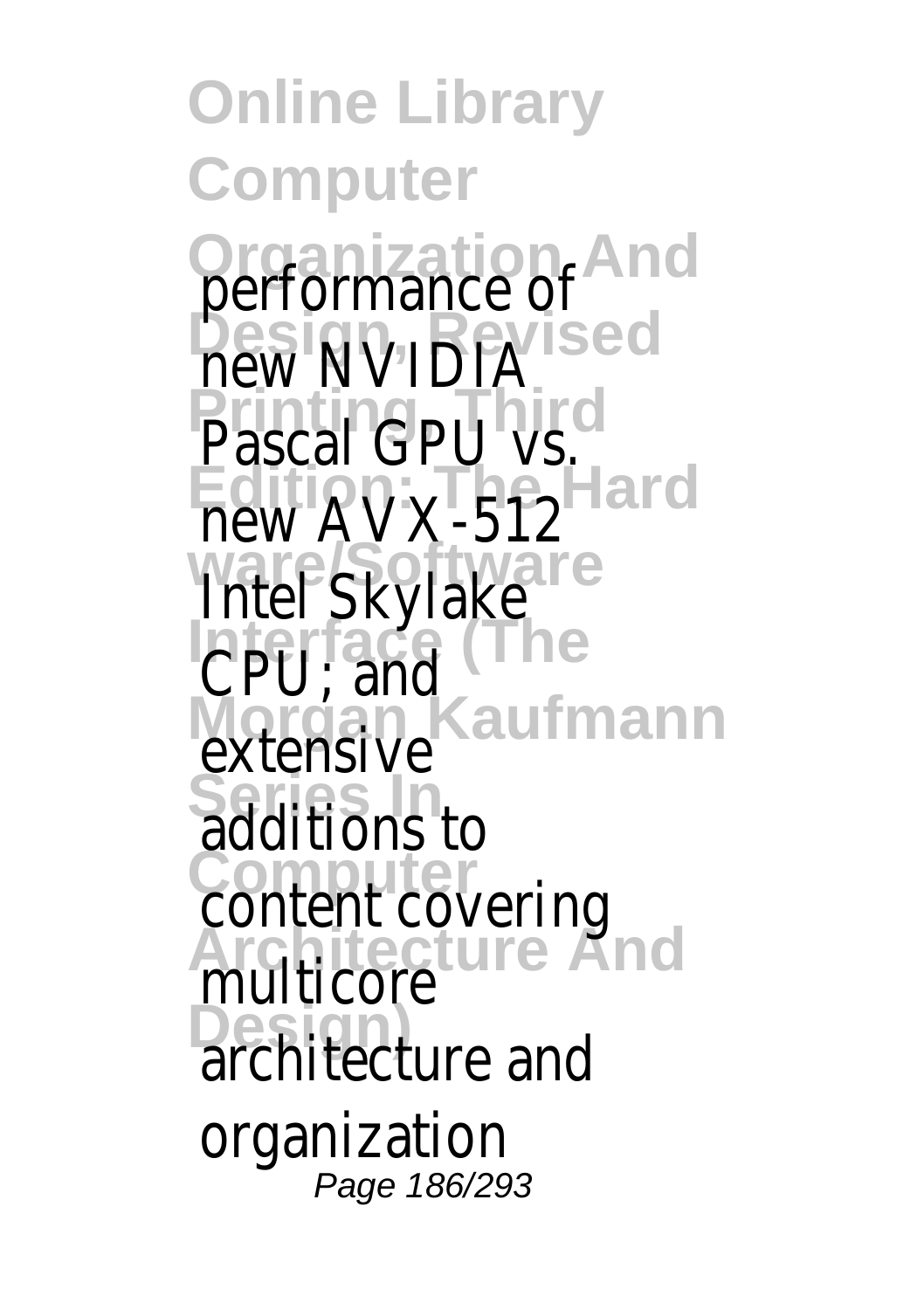**Online Library Computer Organization And Design, Revised Printing, Third Edition: The Hard ware/Software Interface (The Morgan Kaufmann Series In Computer Architecture And Design)** Includes "Putting It All Together" sections near the end of every chapter, providing realworld technology examples that demonstrate the principles covered in each chapter Includes Page 187/293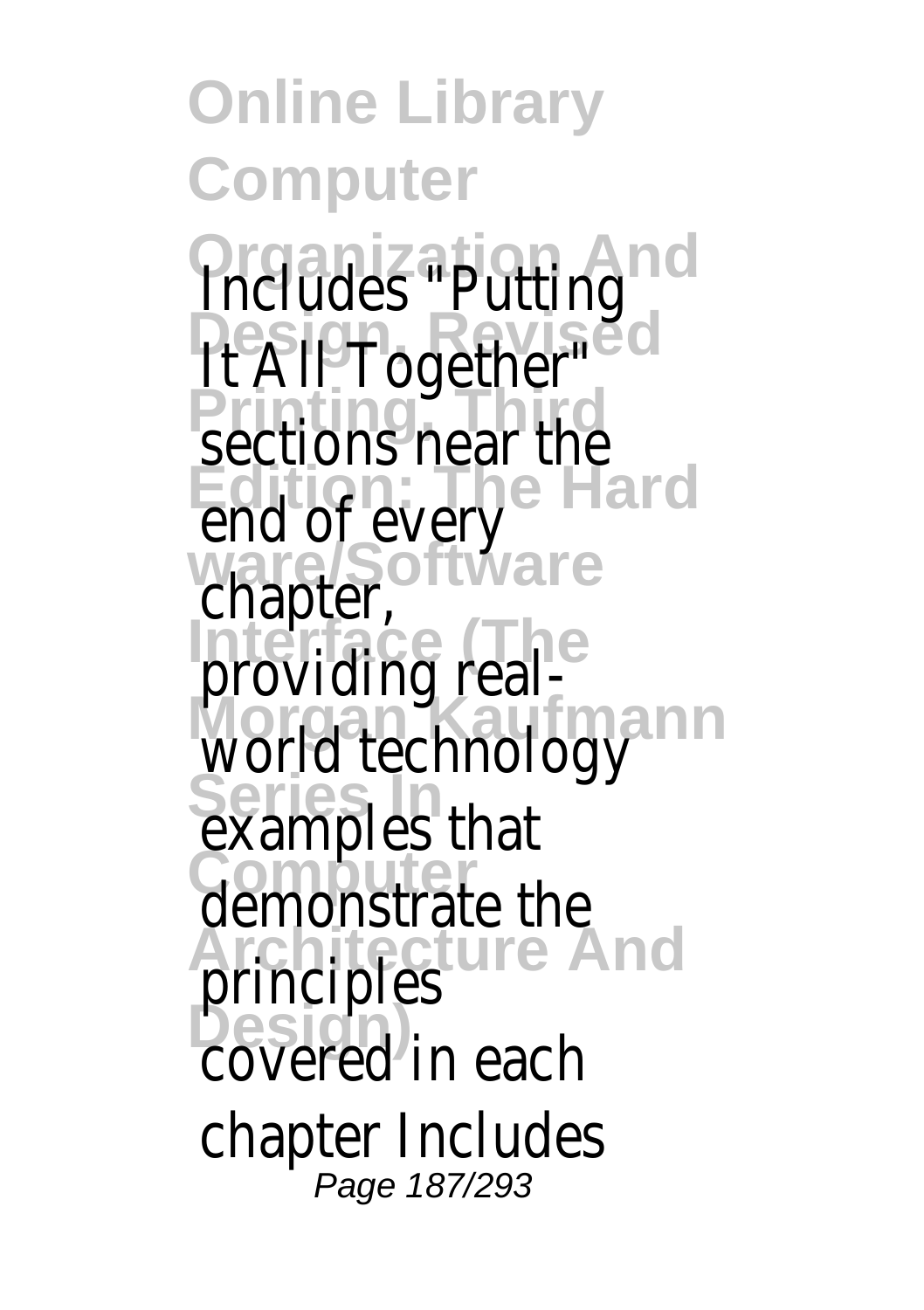**Online Library Computer Organization And Design, Revised Printing, Third Edition: The Hard ware/Software Interface (The Morgan Kaufmann Series In Computer Architecture And Design)** review appendices in the printed text and additional reference appendices available online Includes updated and improved case studies and exercises ACM named John L. Page 188/293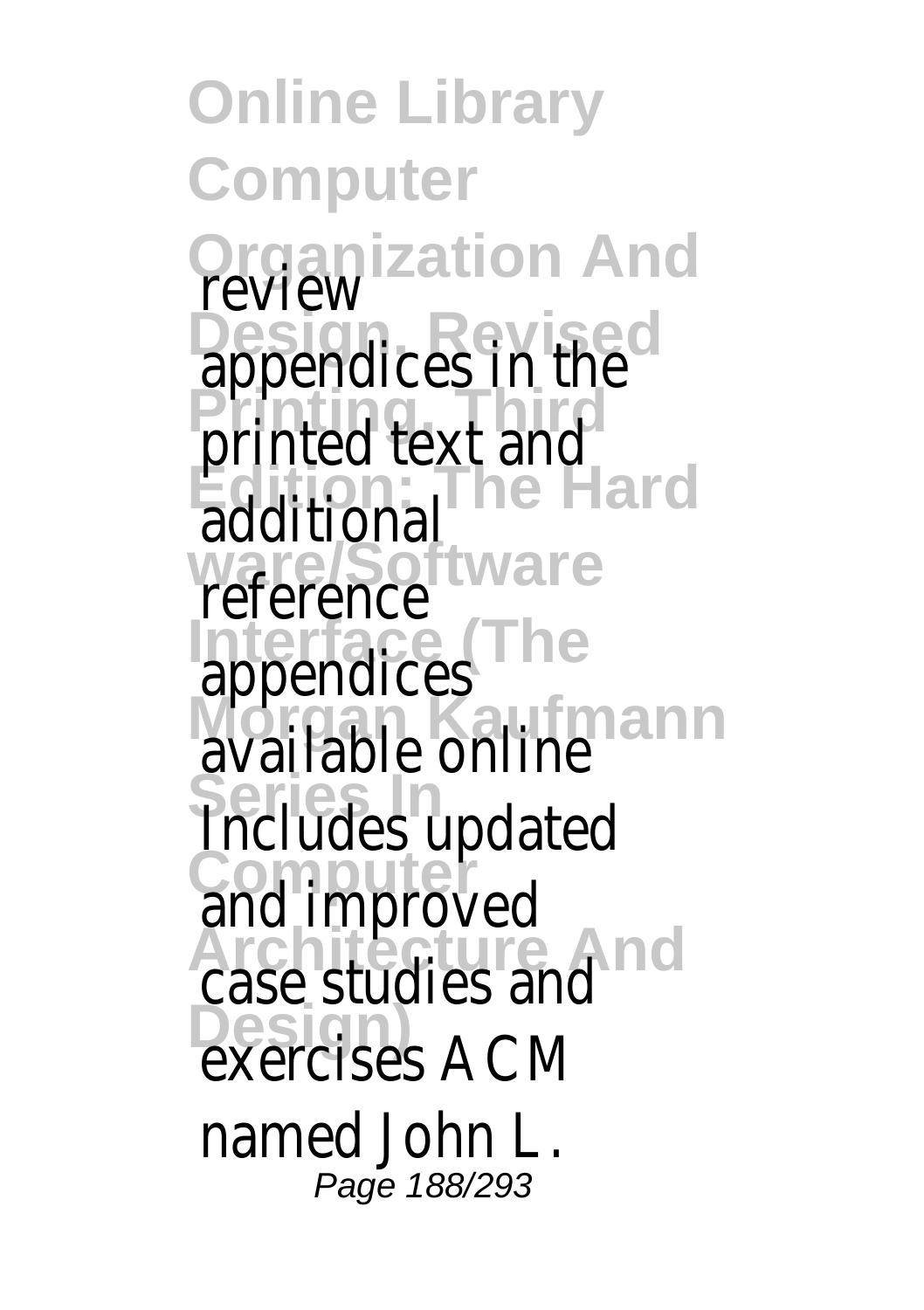**Online Library Computer Organization And Design, Revised Printing, Third Edition: The Hard ware/Software Interface (The Morgan Kaufmann Series In Computer Architecture And Design)** Hennessy and David A. Patterson, recipients of the 2017 ACM A.M. Turing Award for pioneering a systematic, quantitative approach to the design and evaluation of Page 189/293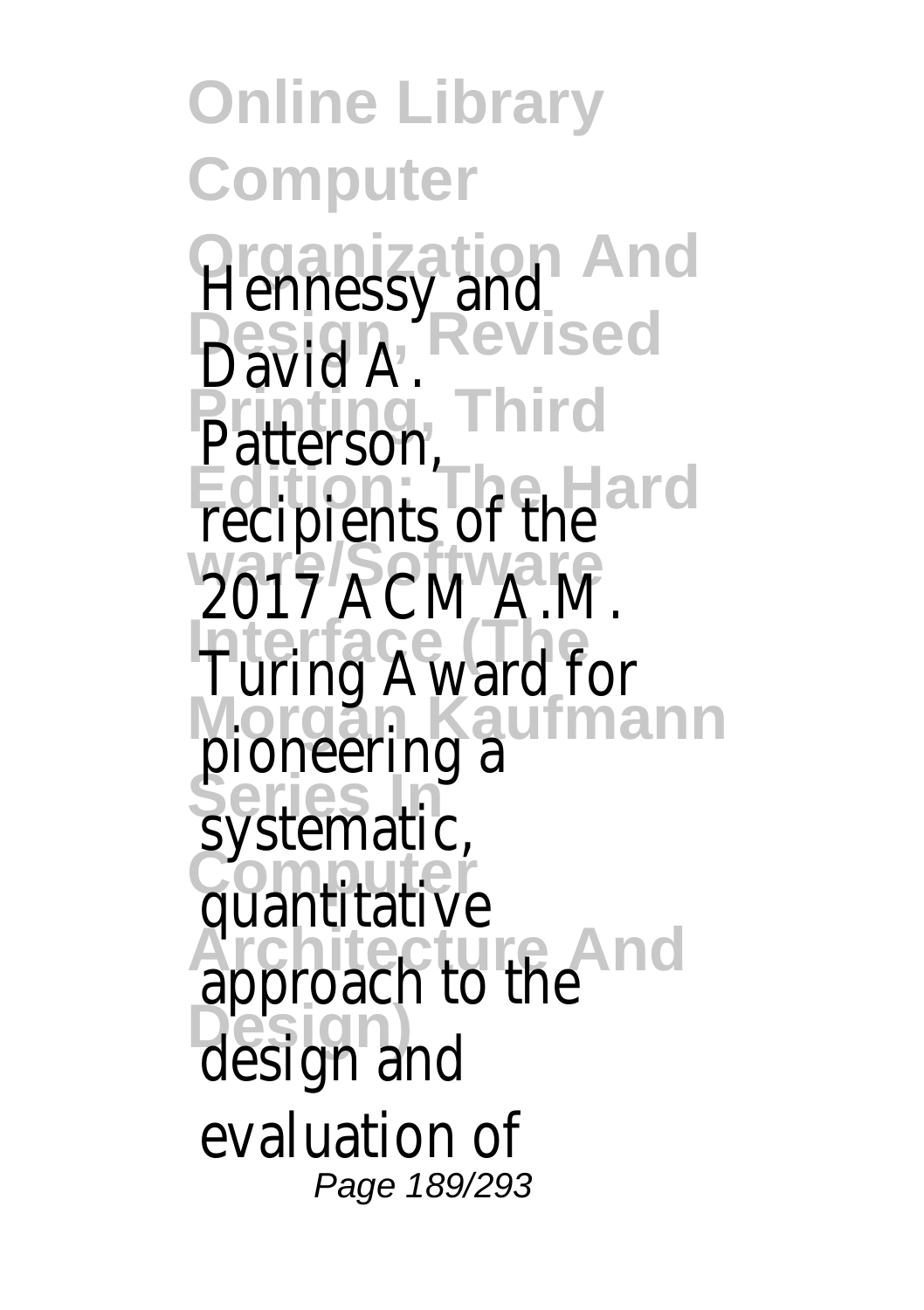**Online Library Computer Organization And Design, Revised Printing, Third Edition: The Hard ware/Software Interface (The Morgan Kaufmann Series In Computer Architecture** And **Design)** computer architectures with enduring impact on the microprocessor industry Cross- Functional Teams Algorithms Wherefrom, Whereto, and Why? Page 190/293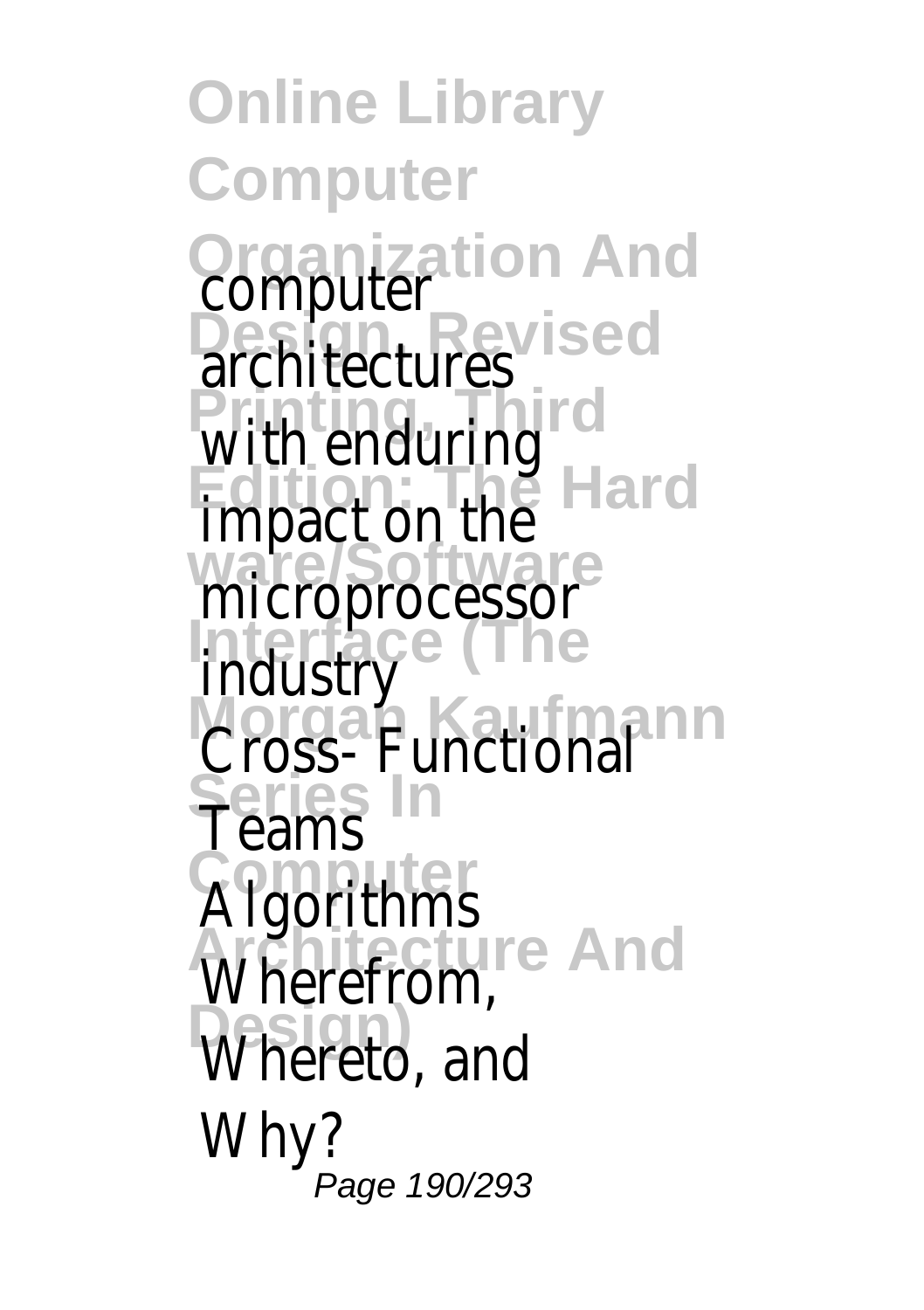**Online Library Computer Organization And Design, Revised Printing, Third Edition: The Hard ware/Software Interface (The Morgan Kaufmann Series In Computer Architecture And Design)** The Hardware/Sof tware Interface, Third Edition The Essentials of Computer Organization and Architecture Learn x86, ARM, and RISC-V architectures and the design of smartphones, Page 191/293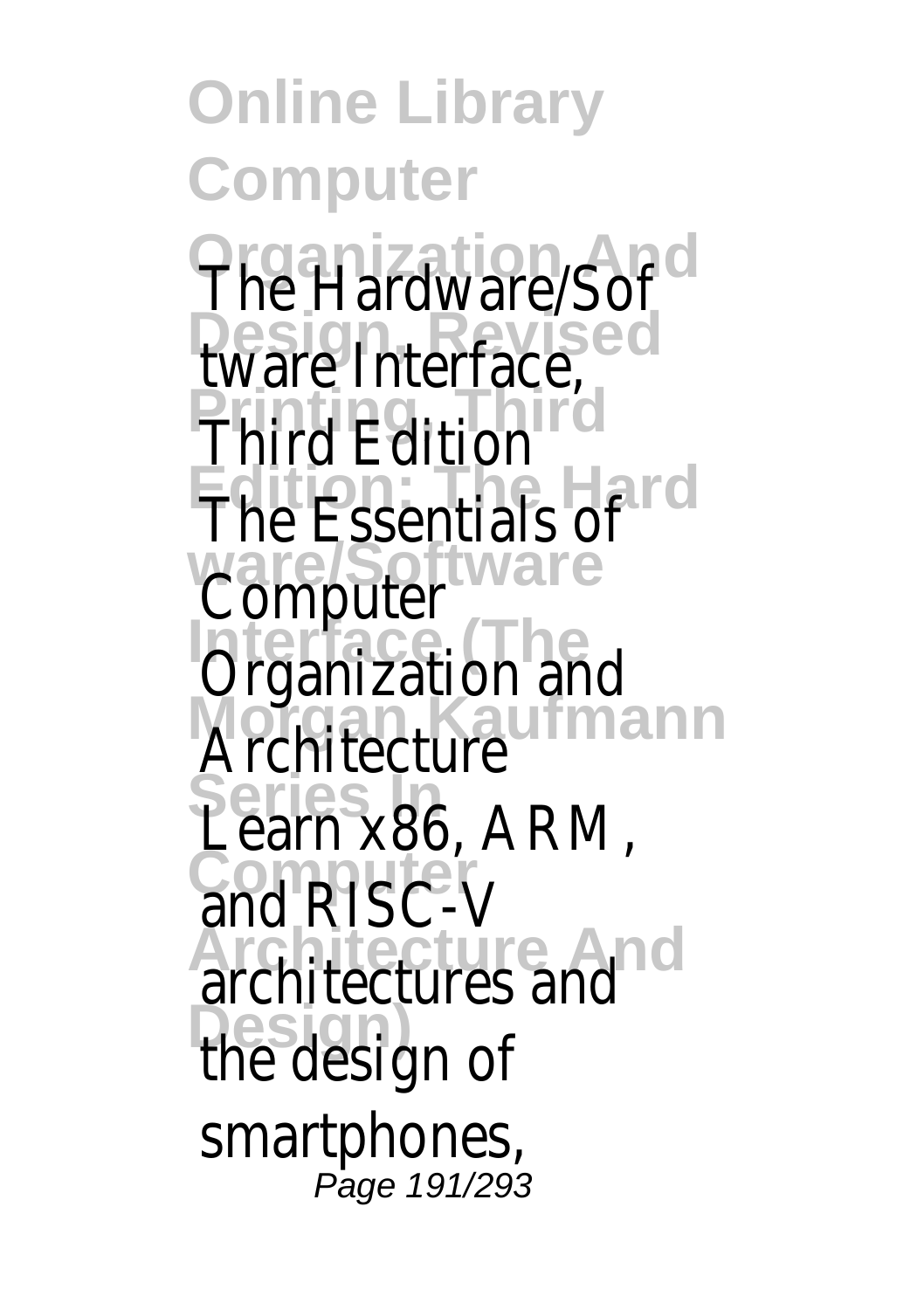**Online Library Computer Organization And Design, Revised**  $Never<sup>g</sup>$ , Third  $H$ *HIGHLIGHT a*nd *Book Again!* **Interface (The** *Virtually all of the testable* mann **Series In** *terms, concepts,* **Computer** *and events from* the textbook are **Design)** *included.* PCs, and cloud servers *persons, places, Cram101 Just the*

Page 192/293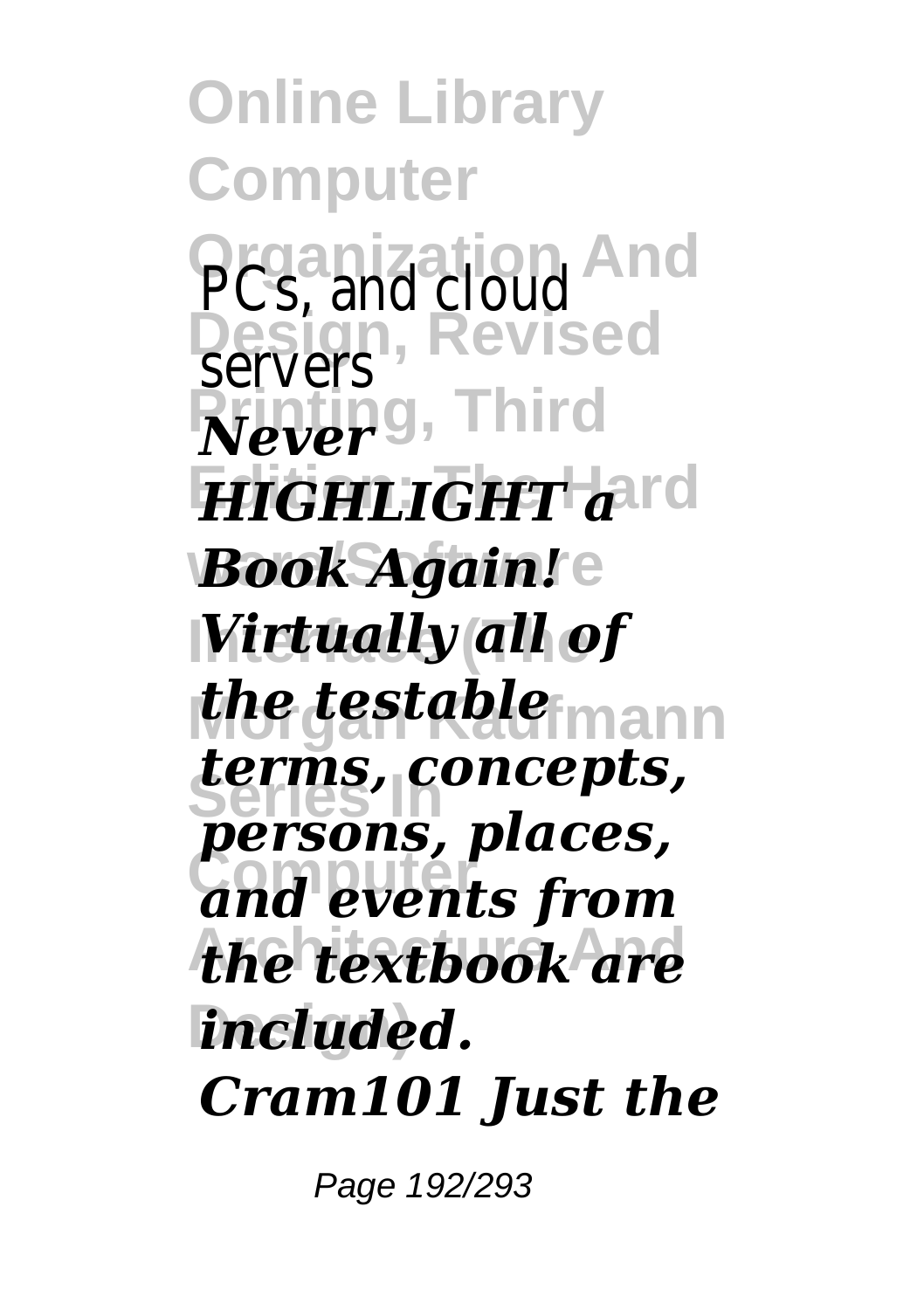**Online Library Computer**  $FACTS101<sup>p</sup>$  And studyguides give *all of the* **Third Edition: The Hard** *outlines,* **ware/Software** *highlights, notes,* **Interface (The** *your textbook* with optional<sup>nann</sup> **Serifie**ln  $Comprehensive$ *practice tests.* $\cap$ d **Design)** *Only Cram101 is and quizzes for Textbook Specific.* Page 193/293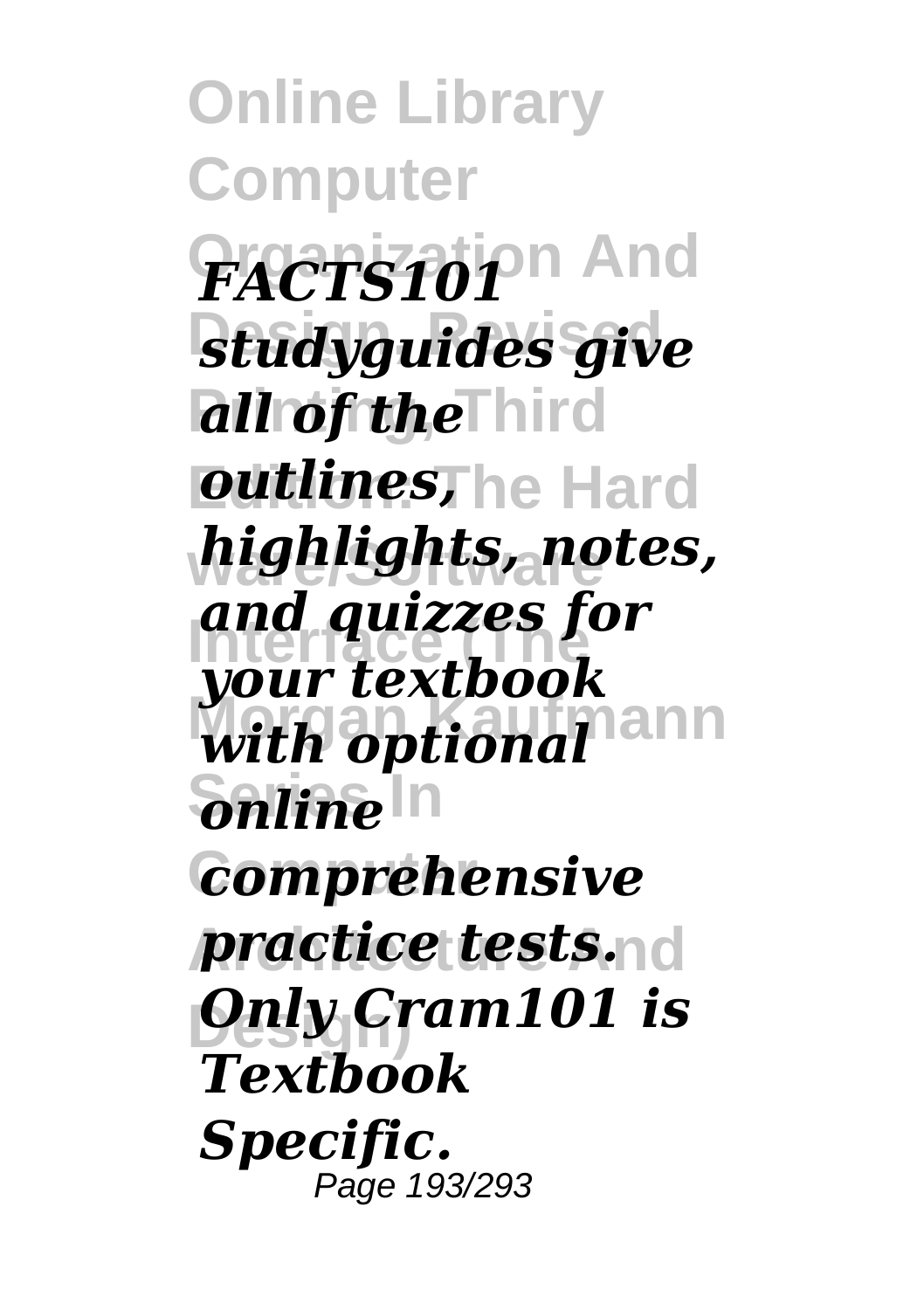**Online Library Computer Organization And** *Accompanys:* **Design, Revised** *9780123706065 .* **The Architecture** *of Computer* **Hard ware/Software** *Hardware,* **Interface (The** *and Networking is designed help* **Series In** *students* **Computer** *majoring in information* And **Design)** *technology (IT) Systems Software and information systems (IS)* Page 194/293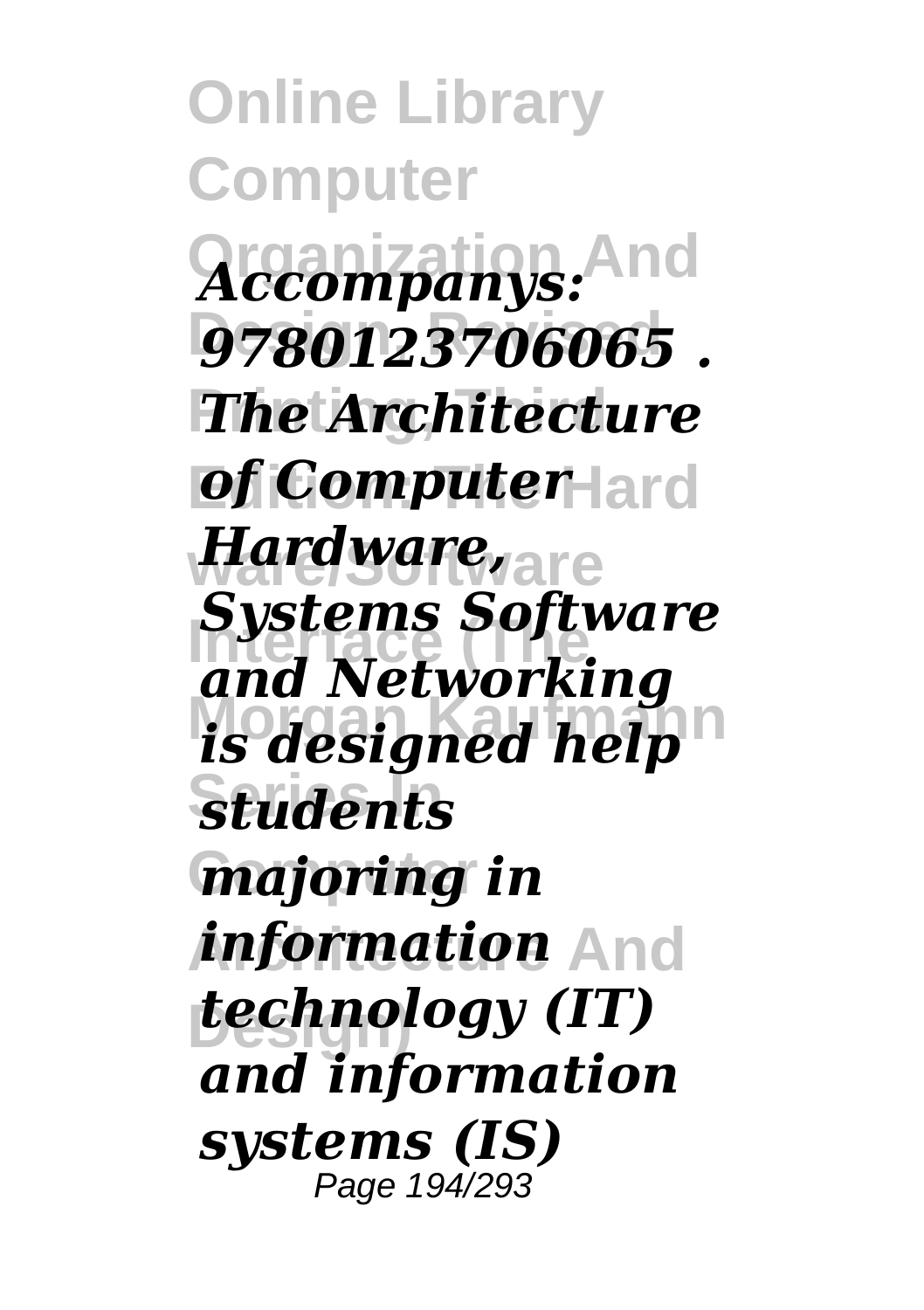**Online Library Computer Organization And** *understand the structure and operation of computers and* **ware/Software** *computer-based* **Interface (The** *Requiring only Morganing Siny*<br>*basic computer* **Series In** *skills, this* **Computer** *accessible* **Architecture And** *textbook* **Design)** *introduces the devices. basic principles of system* Page 195/293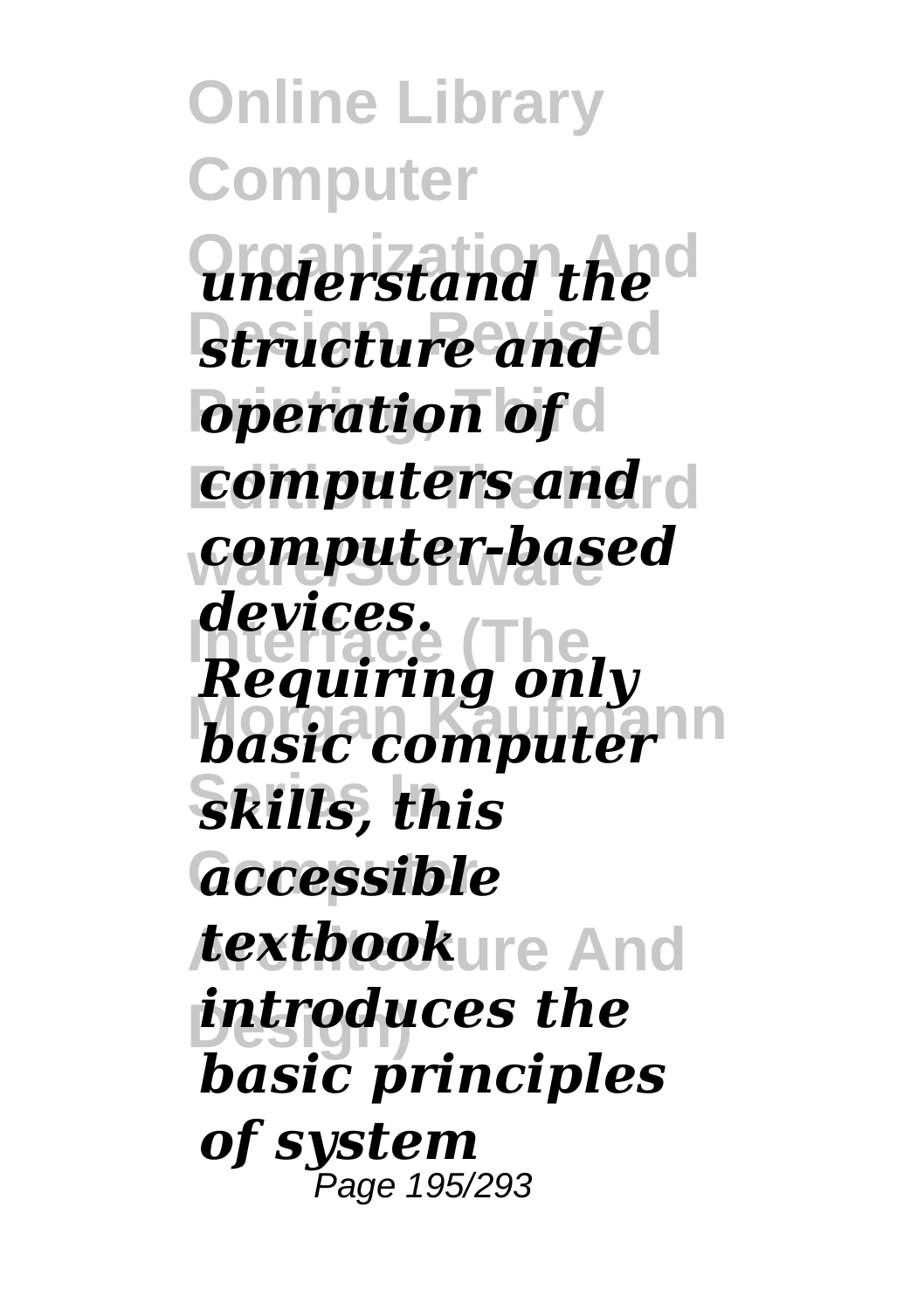**Online Library Computer Organization And** *architecture and* **Design, Revised** *explores current* **Printing, Third** *technological practices* **and ard ware/Software** *trends using* **Interface (The** *understand language.* With ann **Series In** *Throughout the* **Computer** *text, numerous relatable*ure And **Design)** *examples, clear, easy-tosubject-specific illustrations, and* Page 196/293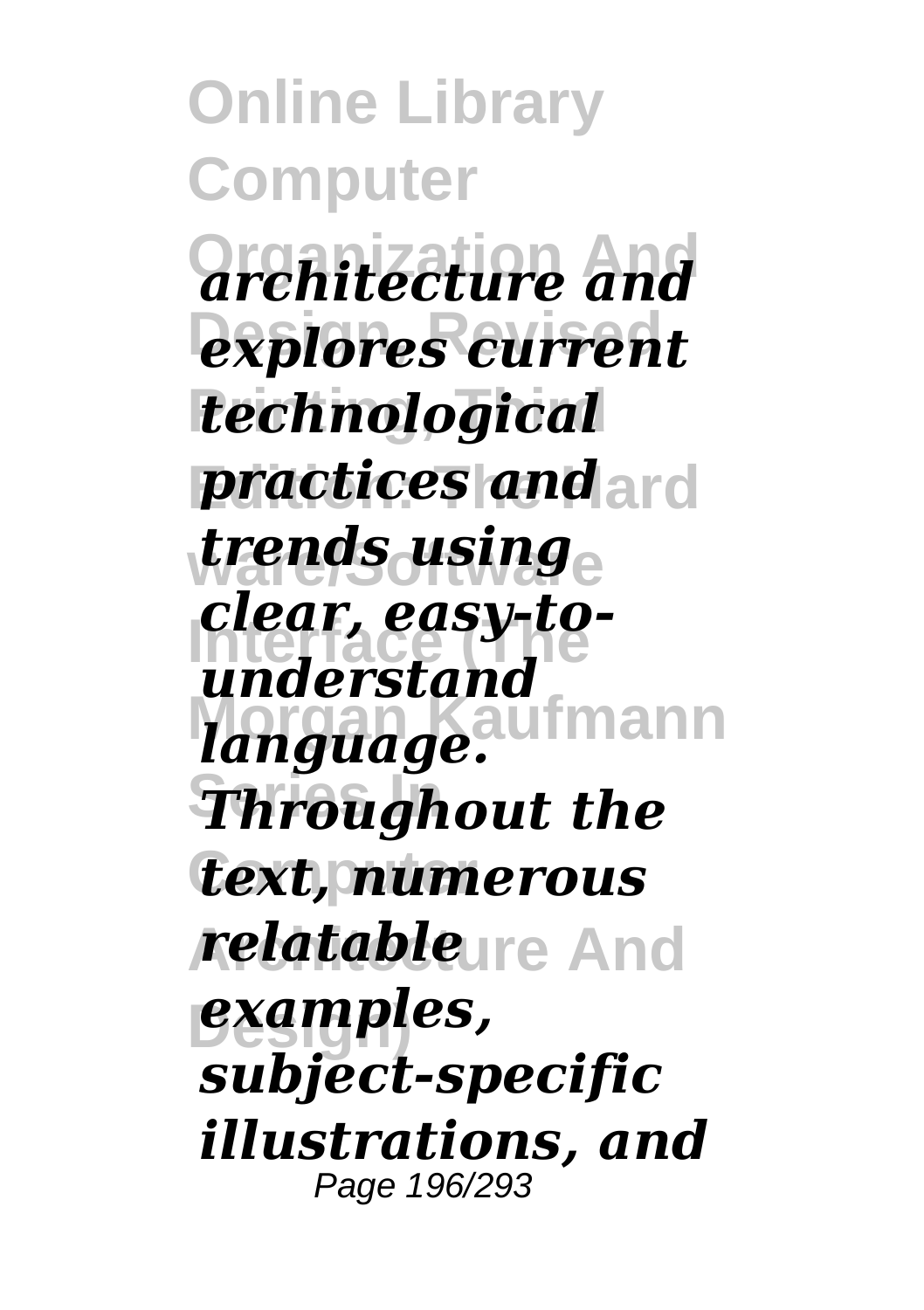**Online Library Computer Organization And** *in-depth case* studies reinforce *key learning* **Edition: The Hard** *points and show* **ware/Software** *students how Important doncepts are*<br>*applied in the* **Series In** *real world. This* **Computer** *fully-updated* **Architecture And** *sixth edition* **Design)** *features a wealth important of new and revised content* Page 197/293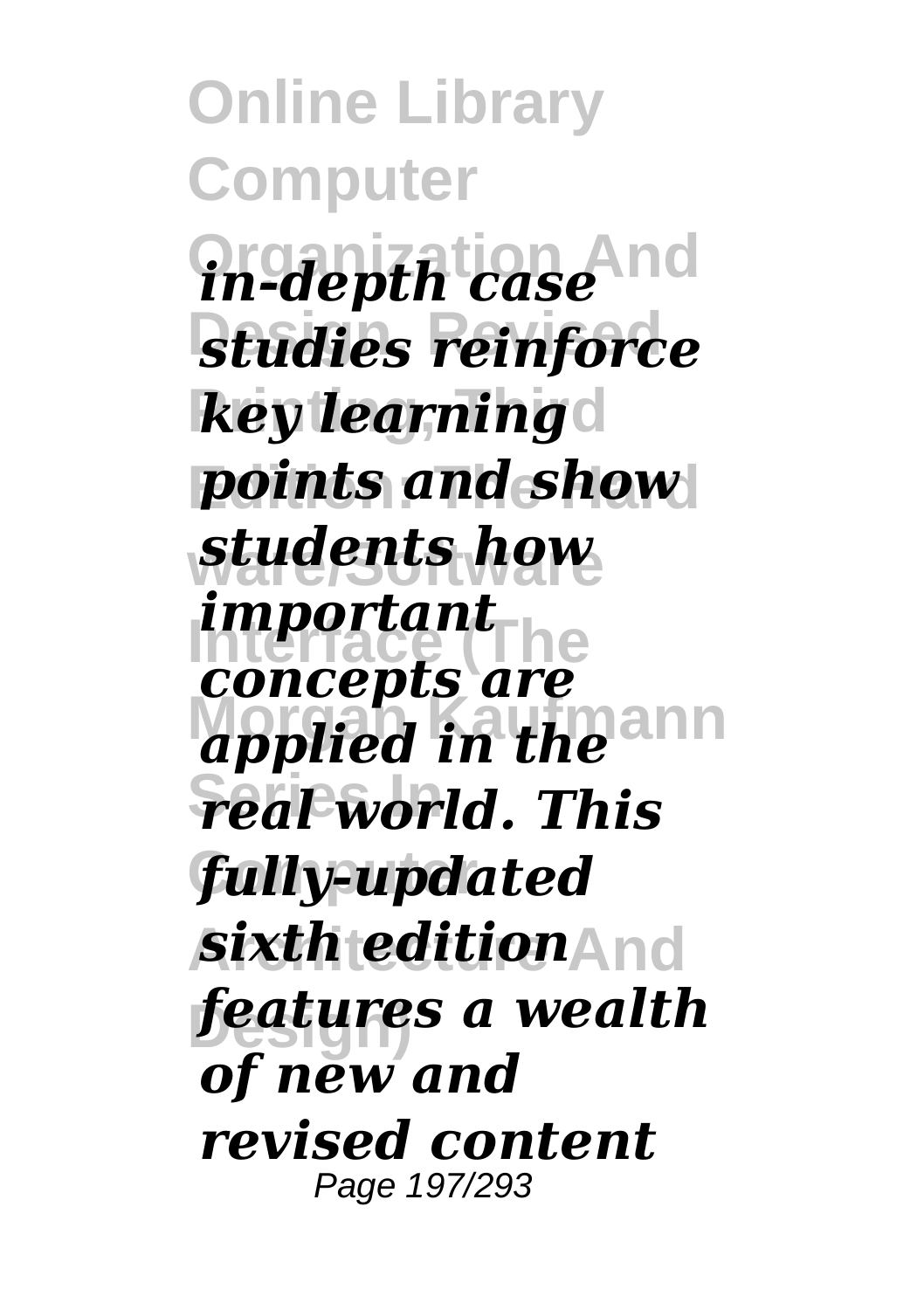**Online Library Computer Organization And** *that reflects today's* Revised **Printing, Third** *technological landscape.* Hard **ware/Software** *Organized into* **Interface (The** *five parts, the* explains the role<sup>n</sup>  $\delta f$ <sup>the</sup> computer  $f$ *in information systems and* And **Design)** *provides an book first overview of its components.* Page 198/293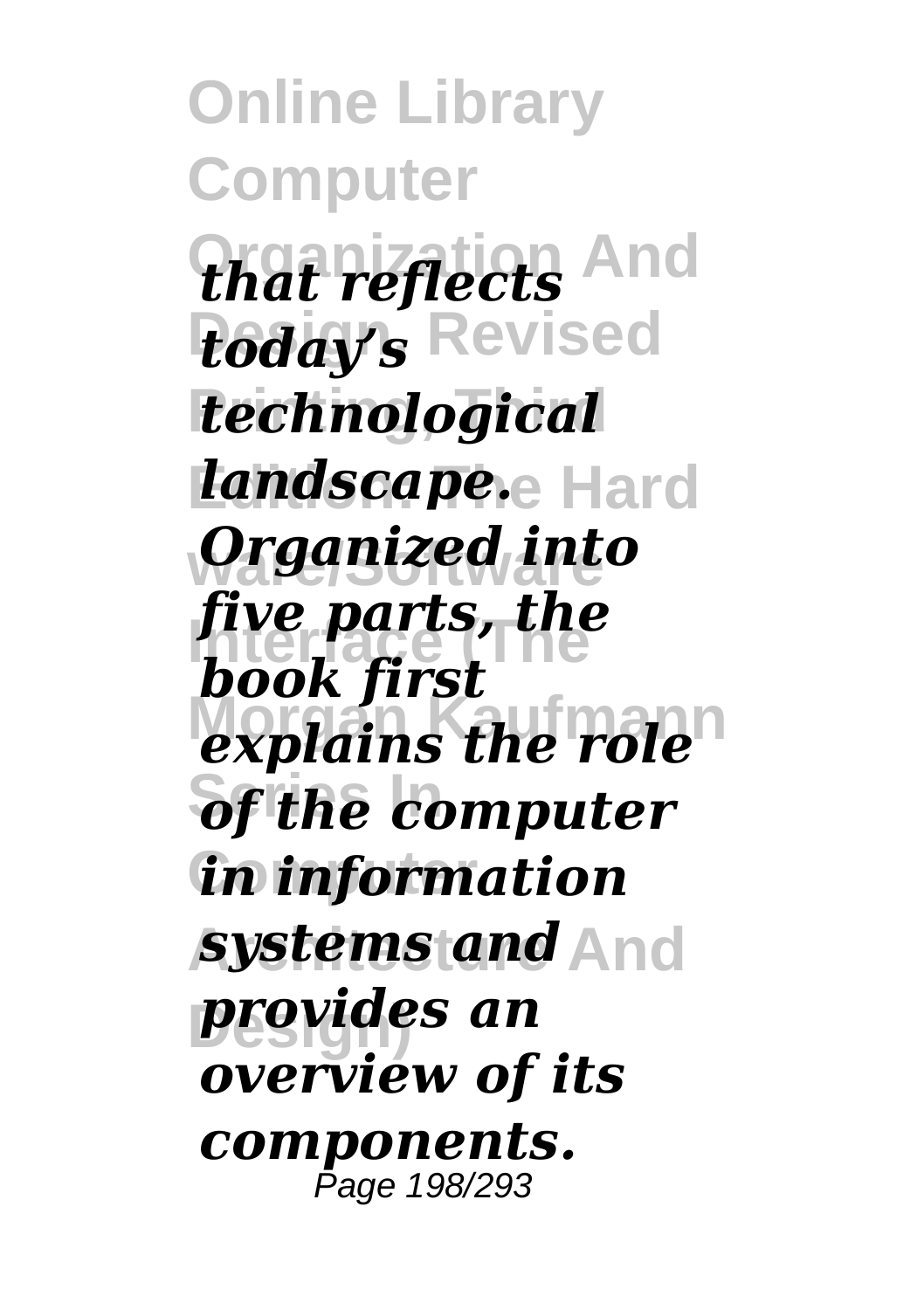**Online Library Computer Organization And** *Subsequent* **Design, Revised** *sections discuss theting, Third* **Edition: The Hard** *representation of data in the***<sub>are</sub> Interface (The** *computer, architecture and* **Series In** *operational*  $Concepts, the$ *<i>basics of***ure And Design)** *computer hardware networking, system software* Page 199/293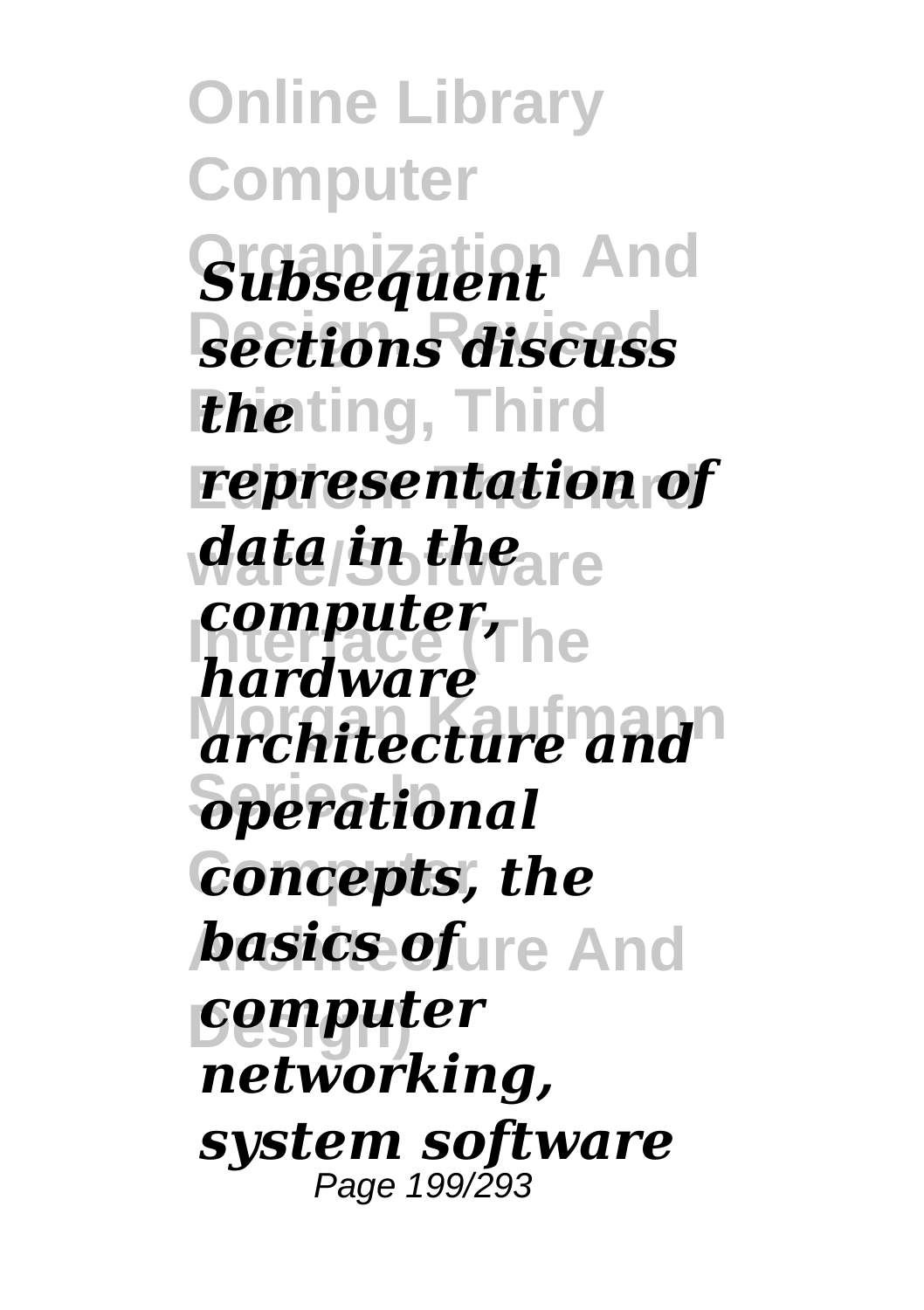**Online Library Computer Organization And** *and operating <u>systems, and</u> ed various*, Third **interconnected systems and Interface (The** *components. introduced to the* **Series In** *material using ideas* already **Architecture And** *familiar to them,* **Design)** *allowing them to Students are gradually build upon what they* Page 200/293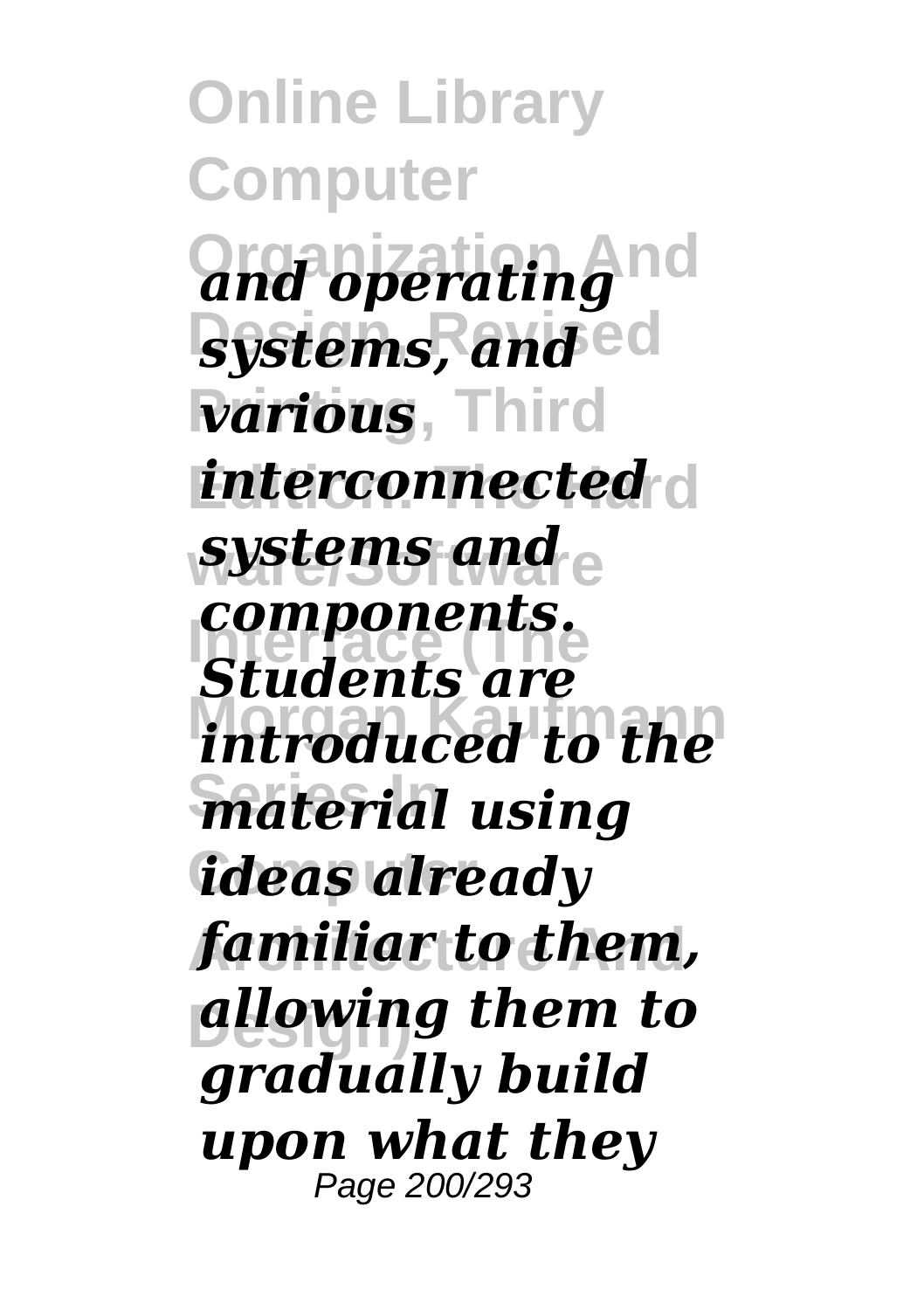**Online Library Computer Organization And** *have learned <u>without</u> being*<sup>d</sup> *<u>overwhelmed</u>* and **Edition: The Hard** *develop a deeper* **ware/Software** *knowledge of computer*<br>architecture. **Computer** Wimann **Series In** *Organization and* **Design:** The Hard *ware/Software* **Design)** *Interface computer presents the interaction* Page 201/293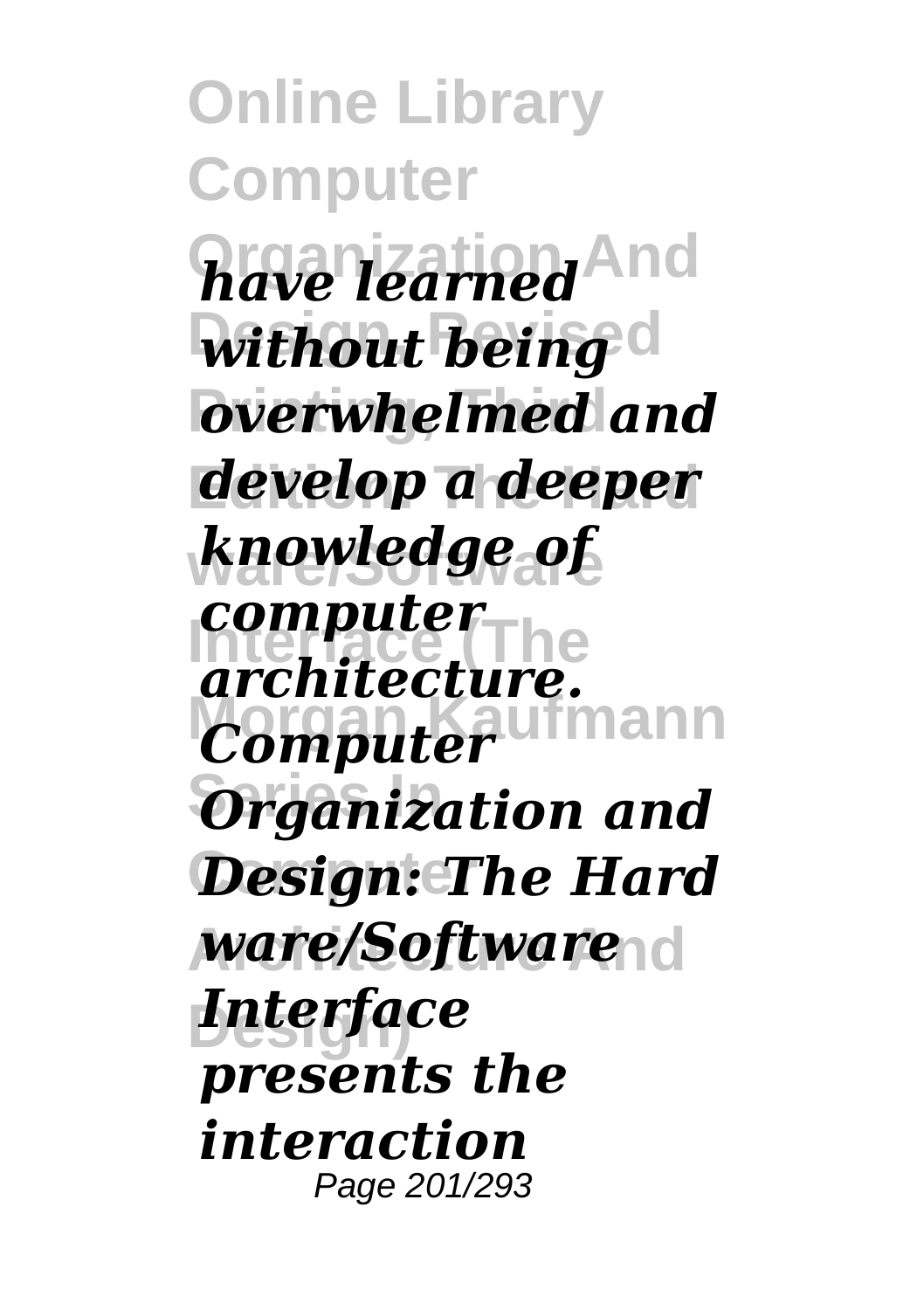**Online Library Computer Organization And** *between* **Design, Revised** *hardware and* **software** at a **Edition: The Hard** *variety of levels,* **ware/Software** *which offers a* **Interface (The** *understanding the fundamentals*  $\delta$ *f* computing. **Computer** *This book focuses on the* **Design)** *concepts that are framework for the basis for computers.* Page 202/293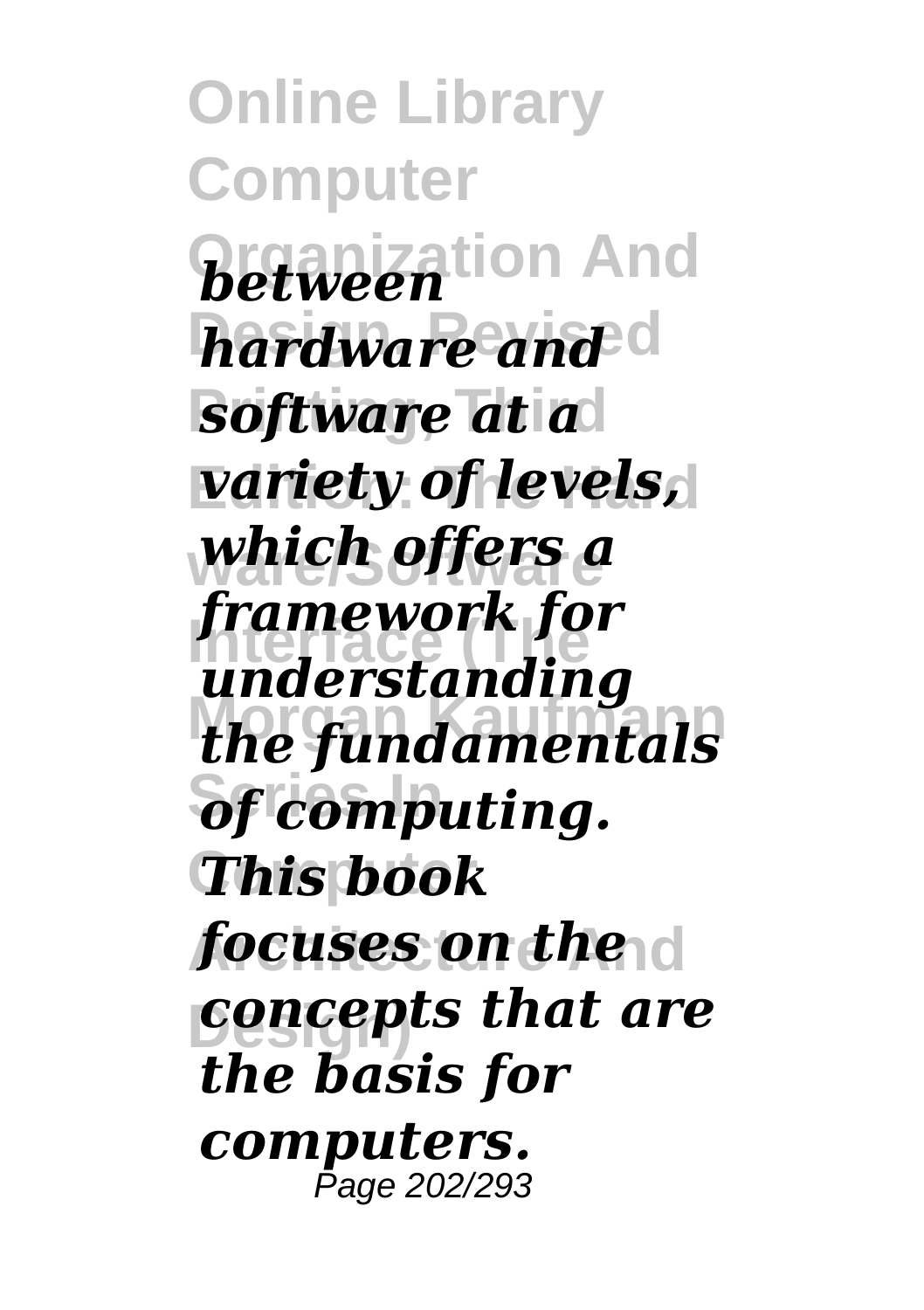**Online Library Computer Organization And** *Organized into* **Design, Revised** *nine chapters,* **Printing, Third** *this book begins* **Edition: The Hard** *with an overview* of the computer **Interface (The** *revolution. This* explains the mann **Series In** *concepts and*  $a$ *lgorithms used* **Architecture And** *in modern* **Design)** *computer text then arithmetic. Other chapters* Page 203/293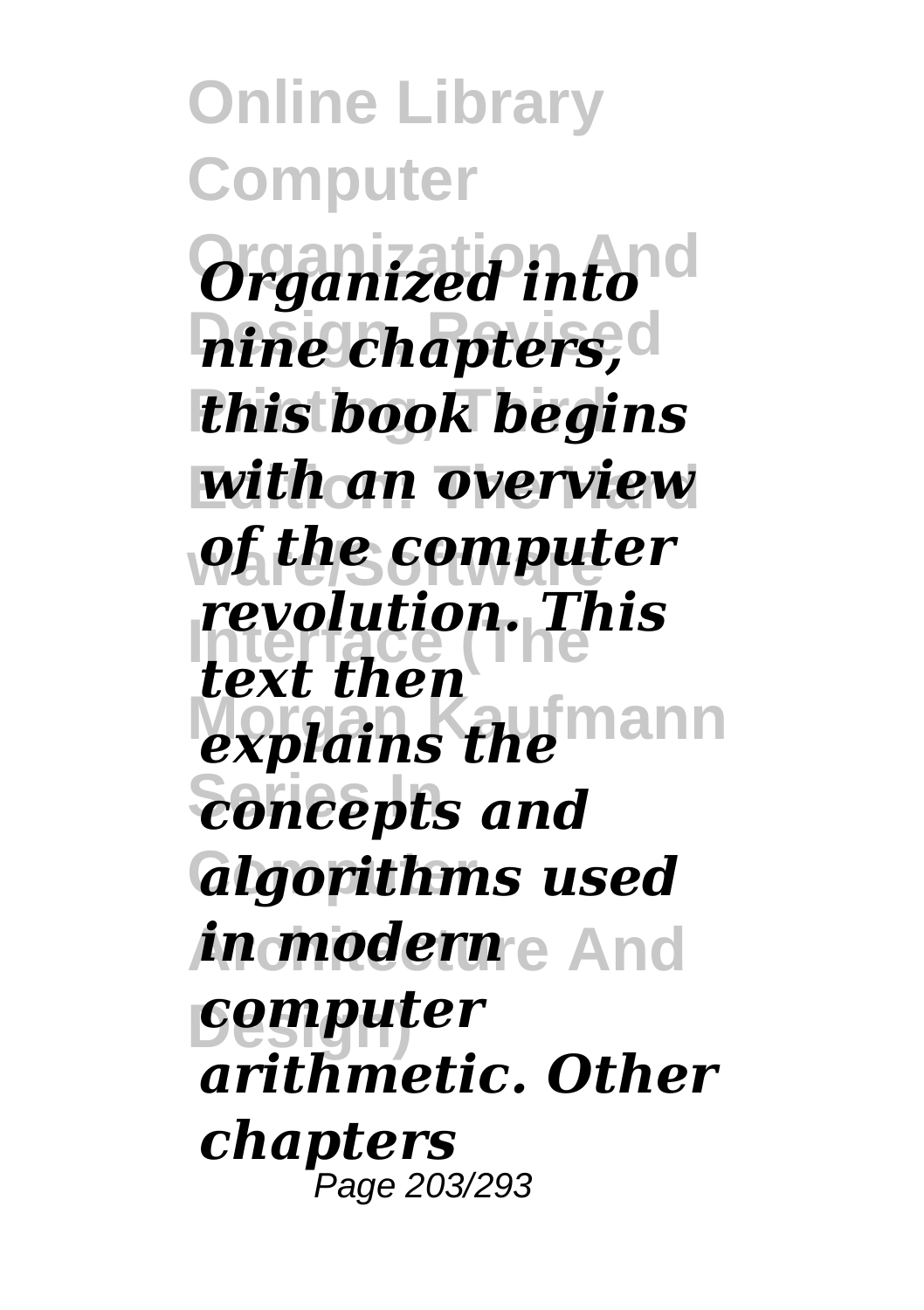**Online Library Computer Organization And** *consider the* **Design, Revised** *abstractions and concepts in* rd *memory***The Hard ware/Software** *hierarchies by* **Interface (The** *simplest possible* **Morgan Kaufmann** *cache. This book* **Series In** *discusses as well*  $\epsilon$ *the complete data path and* **nd Design)** *control for a starting with the processor. The final chapter* Page 204/293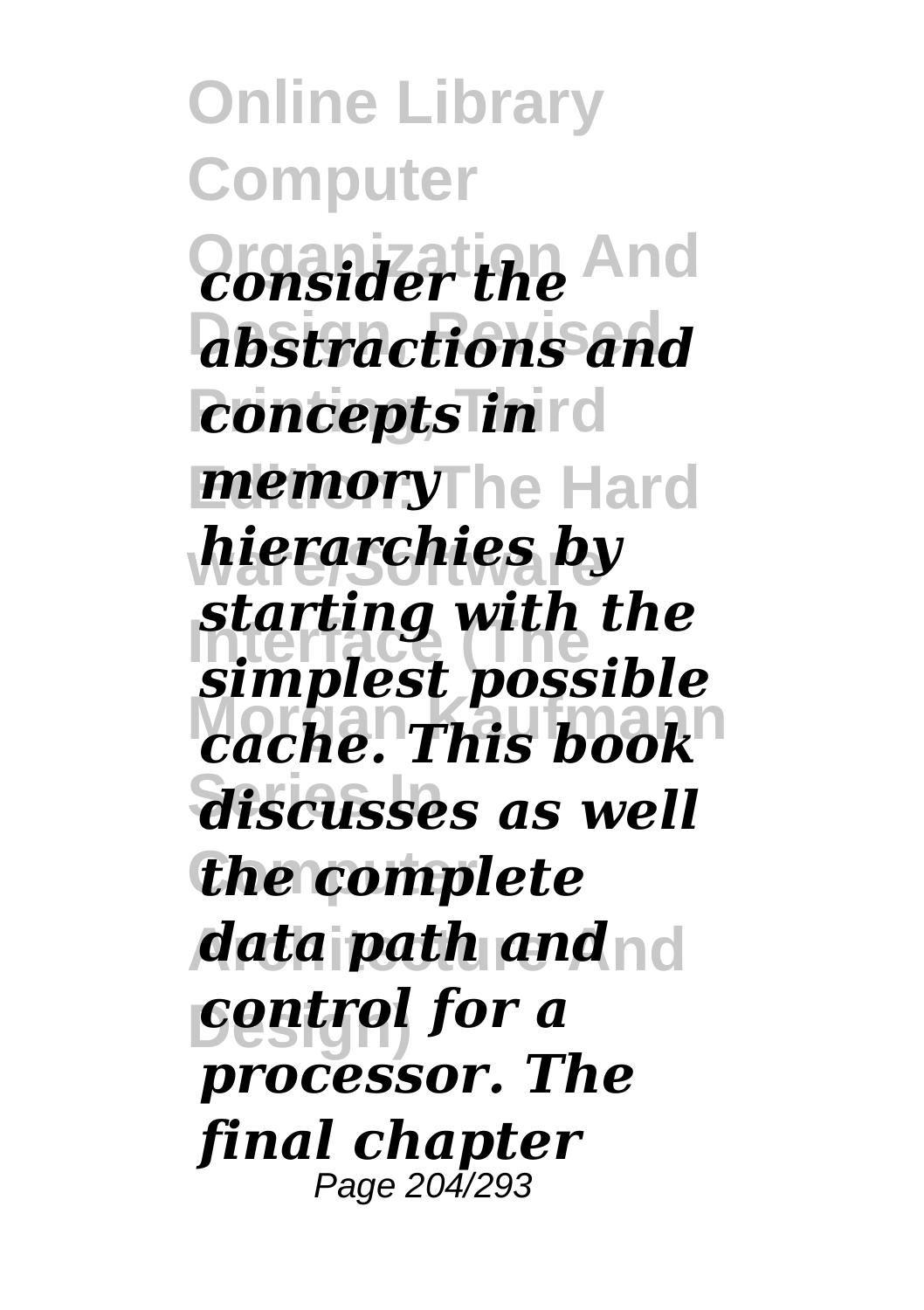**Online Library Computer Organization And** *deals with the exploitation of parallel*, Third *machines. This* **d** *book is aware* **Interface (The** *resource for students in* mann **Series In** *computer science*  $G$ and engineering. *Readers with***And Design)** *backgrounds in valuable assembly language and* Page 205/293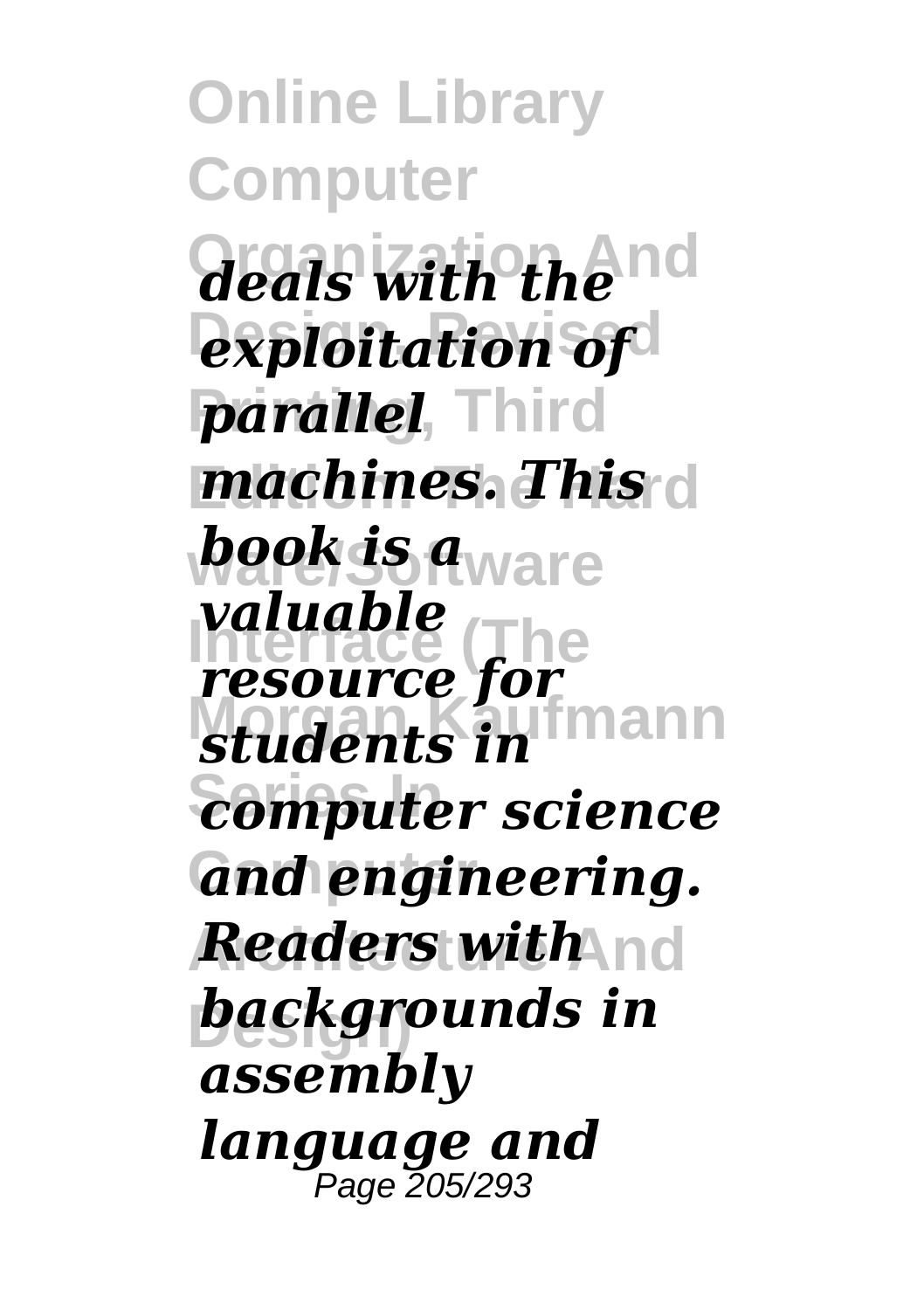**Online Library Computer Organization And** *logic design who <u>want</u> to learned* **how to design a** *computer or Hard* **wnderstand how Interface (The** *will also find this book useful.* mann **Series In** *What's New in* **Computer** *the Third* **Architecture And** *Edition, Revised* **Design)** *Printing The a system works same great book gets better! This* Page 206/293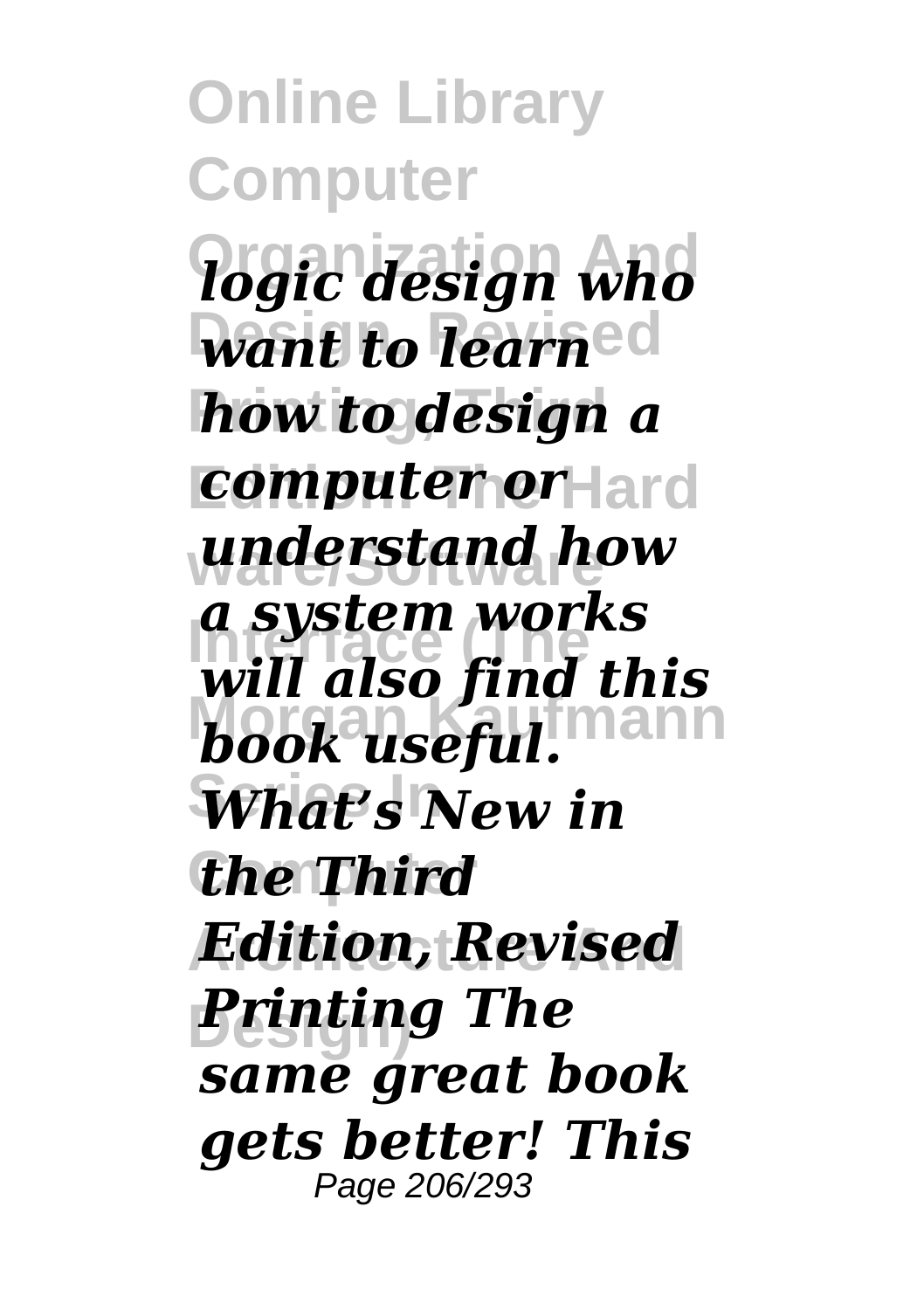**Online Library Computer Organization And** *revised printing* **Design, Revised** *features all of the original content alongard* **ware/Software** *with these <u>additional</u>*<br>**Facture Morgan Kaufmann** *Appendix A* **Series In** *(Assemblers, Linkers, and the* **Architecture And** *SPIM Simulator)* **Design)** *has been moved features: • from the CD-ROM into the* Page 207/293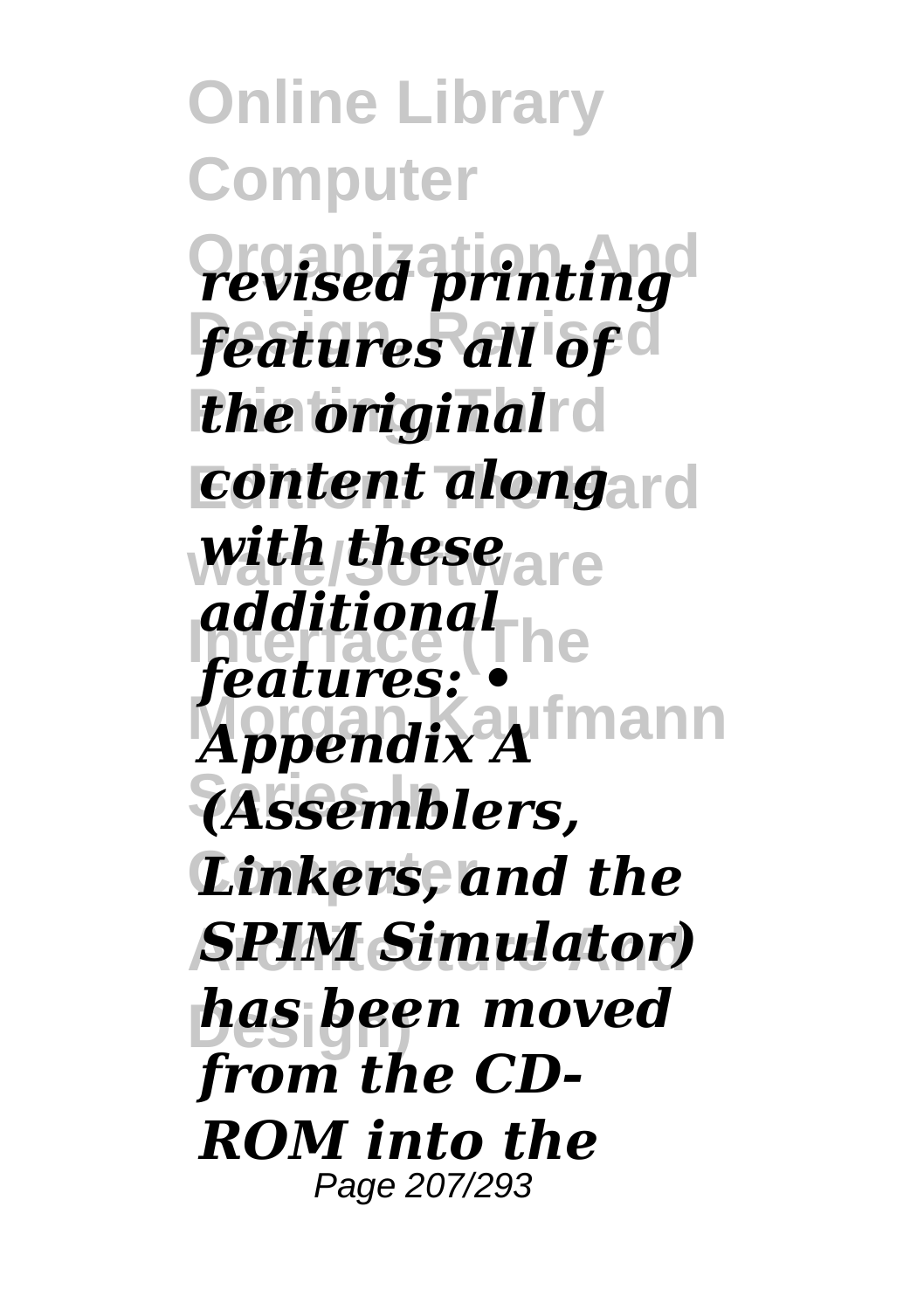**Online Library Computer Organization And** *printed book • Corrections and* **Printing, Third** *bug fixes Third Edition features* **ware/Software** *New pedagogical* **Interface (The** *Understanding* **Morgan Kaufmann** *Program*  $Performance$  -**Analyzes key** *performance* **Design)** *issues from the features • programmer's perspective •* Page 208/293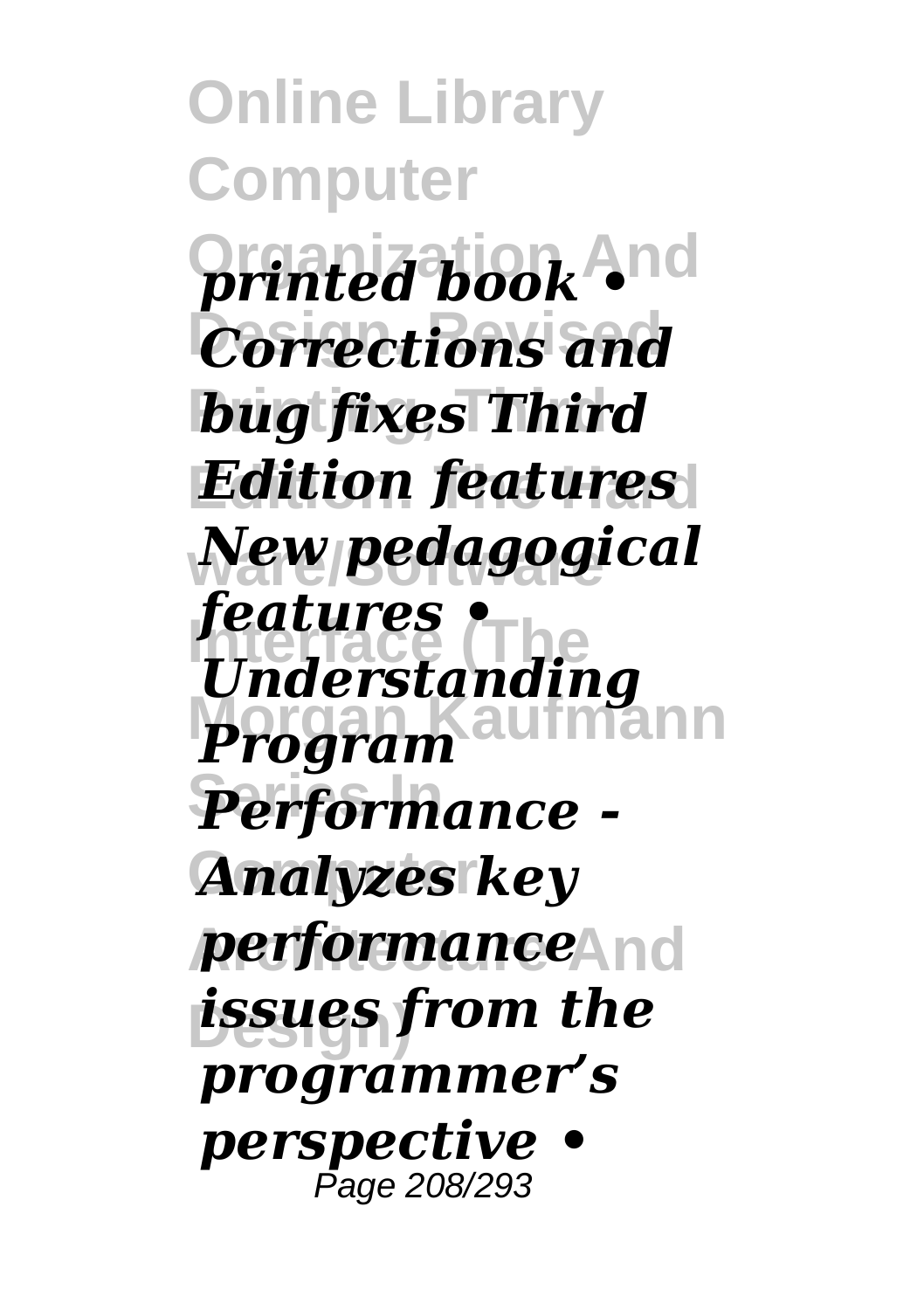**Online Library Computer Organization And** *Check Yourself*  $Q$ *uestions vised* **Helps students assess their Hard ware/Software** *understanding of* **Interface (The** *key points of a Computers In the* **Series In** *Real World -* **Computer** *Illustrates the* **Architecture And** *diversity of* **Design)** *applications of section • computing technology* Page 209/293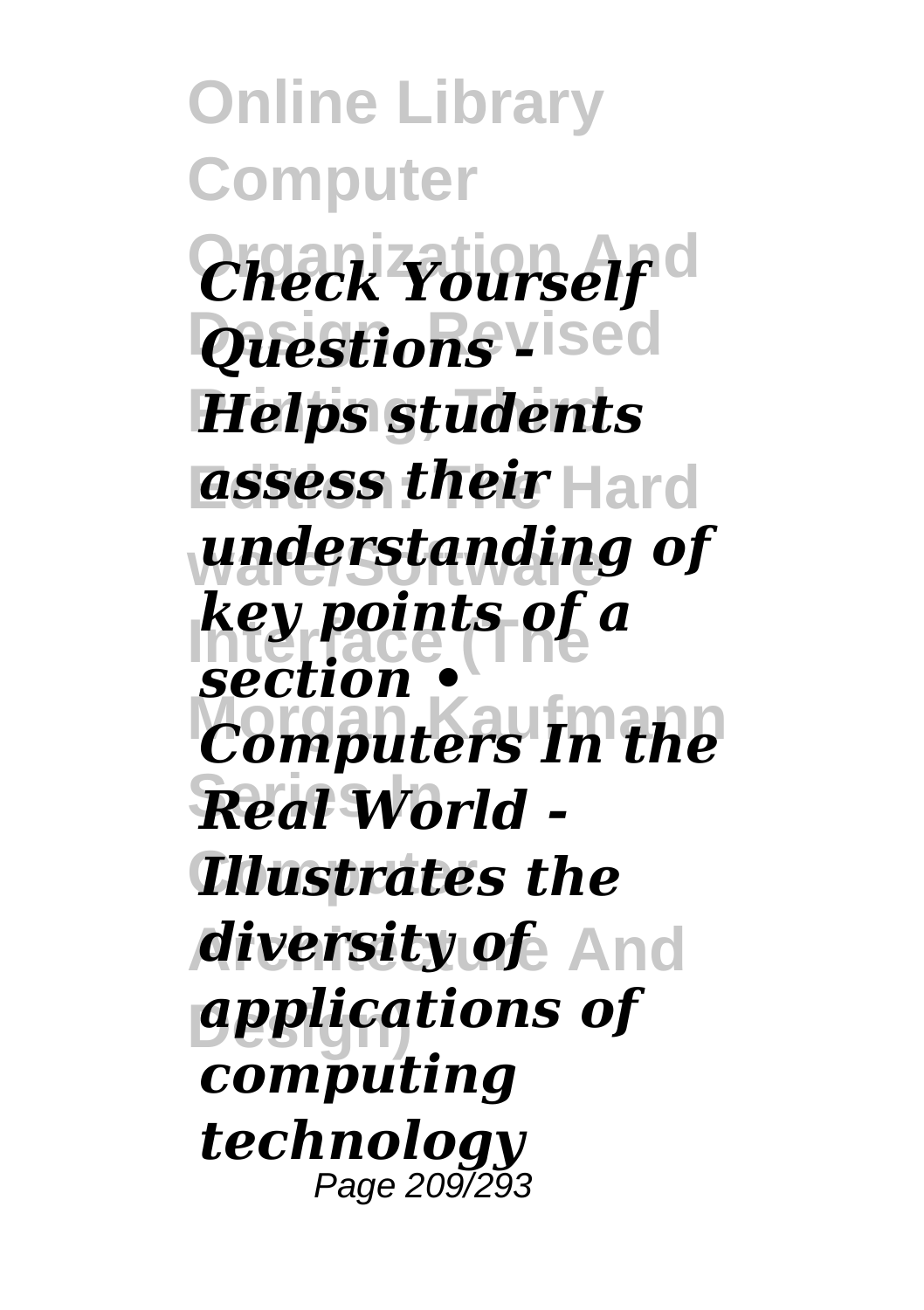**Online Library Computer Organization And** *beyond*  $\boldsymbol{b}$ *raditional*<sup>ised</sup> *desktop and servers Forlard* **ware/Software** *More Practice -* **Interface (The** *students with additional* Imann **Series In** *problems they* **Computer** *can tackle • In*  $\bm{More}$  Depth  $\bm{\mathsf{And}}$ **Design)** *Presents new Provides information and challenging* Page 210/293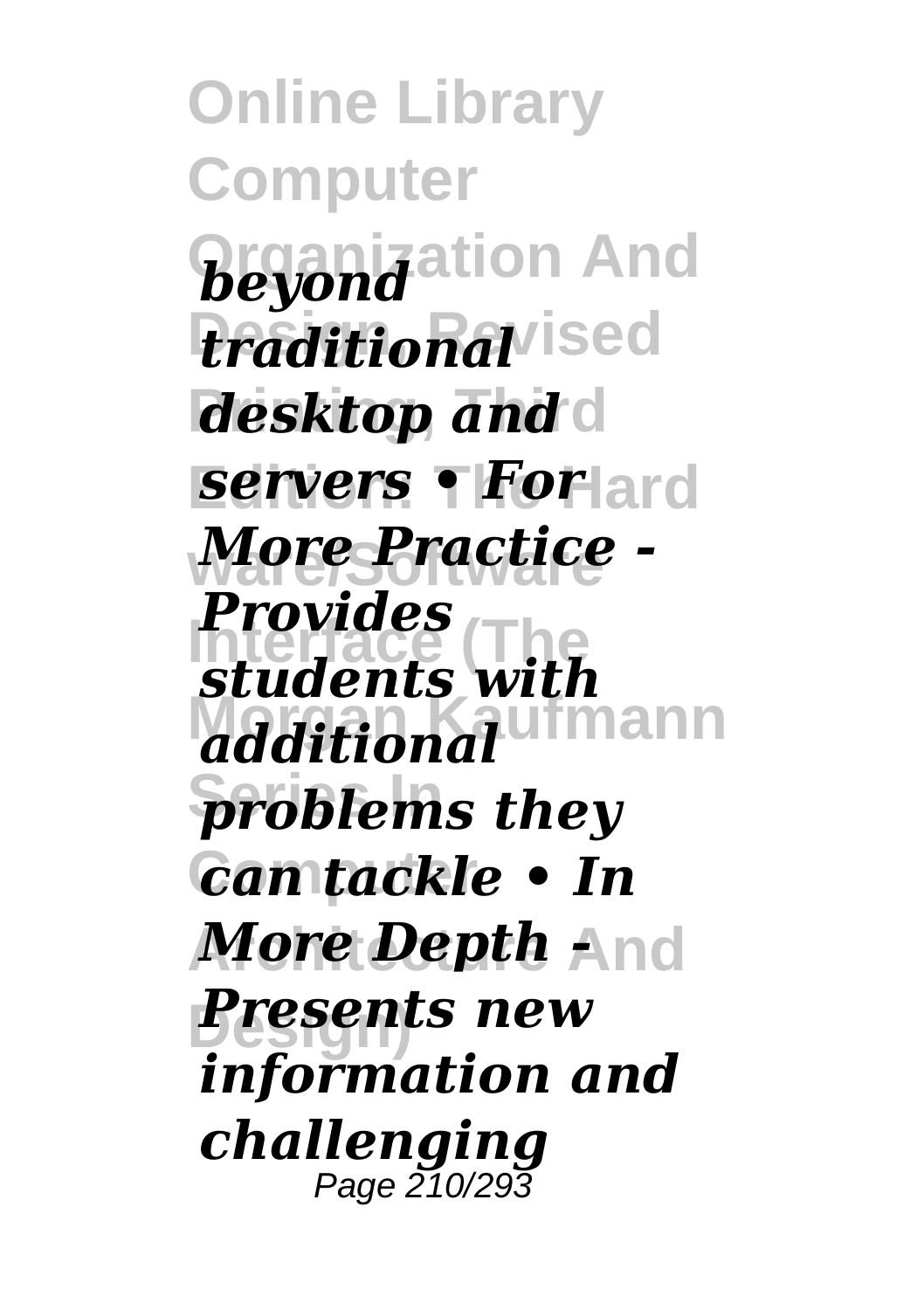**Online Library Computer Organization And** *exercises for the* **Design, Revised** *advanced student* **New reference** *features Hard Highlighted***re Interface (The** *glossary terms* and appear on the ann **Series In** *book page, as* bold-faced *entries in the <code>nd</code>* **Design)** *index, and as a and definitions separate and searchable* Page 211/293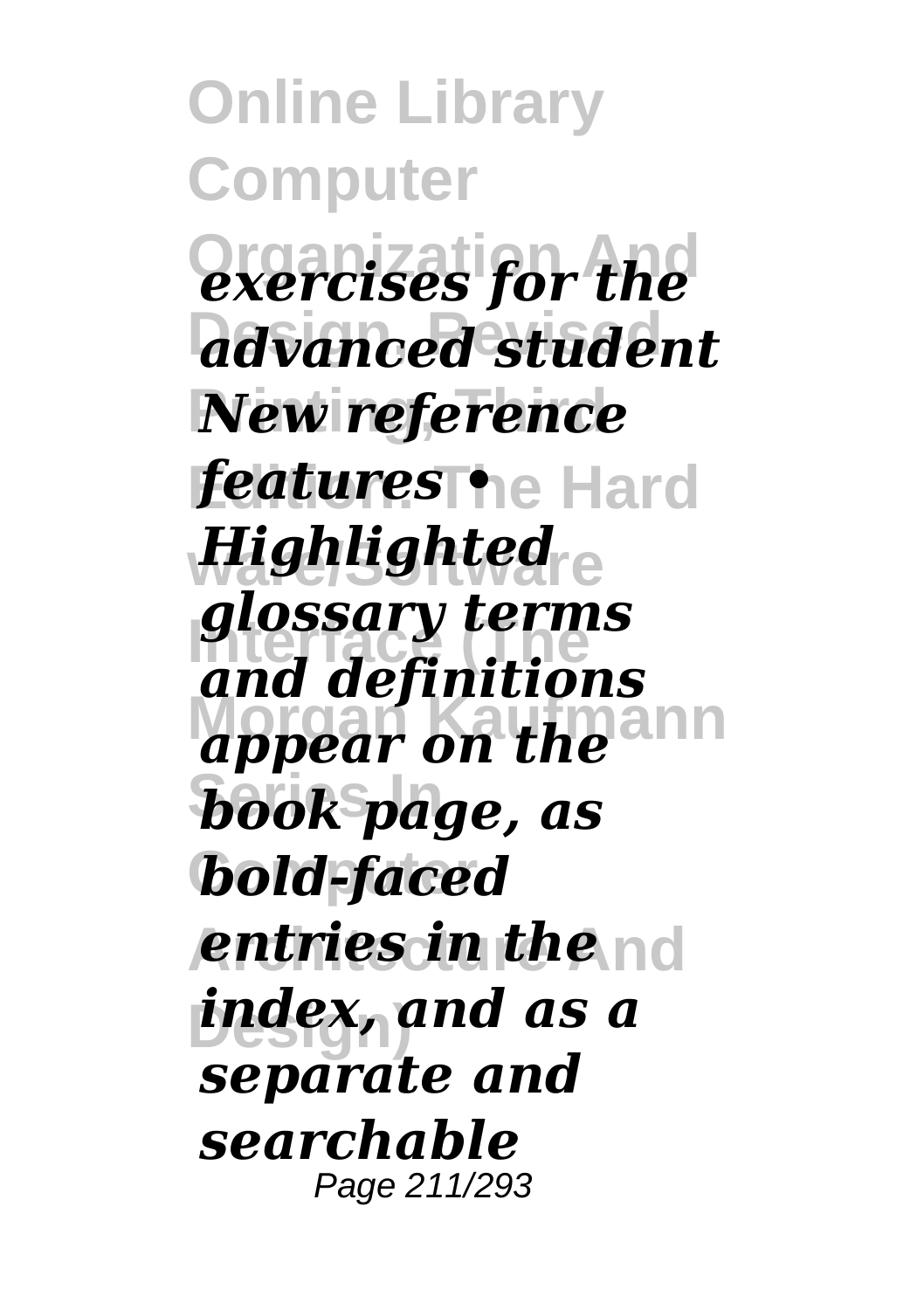**Online Library Computer Organization And** *reference on the* **Design, Revised** *CD. • A complete index of the*<sup>d</sup> *material in the d* **ware/Software** *book and on the* **Interface (The** *the printed index* and the CD<sup>Imann</sup> **Series In** *includes a fully* **Computer** *searchable* **Architecture And** *version of the* **Design)** *same index. • CD appears in Historical Perspectives and* Page 212/293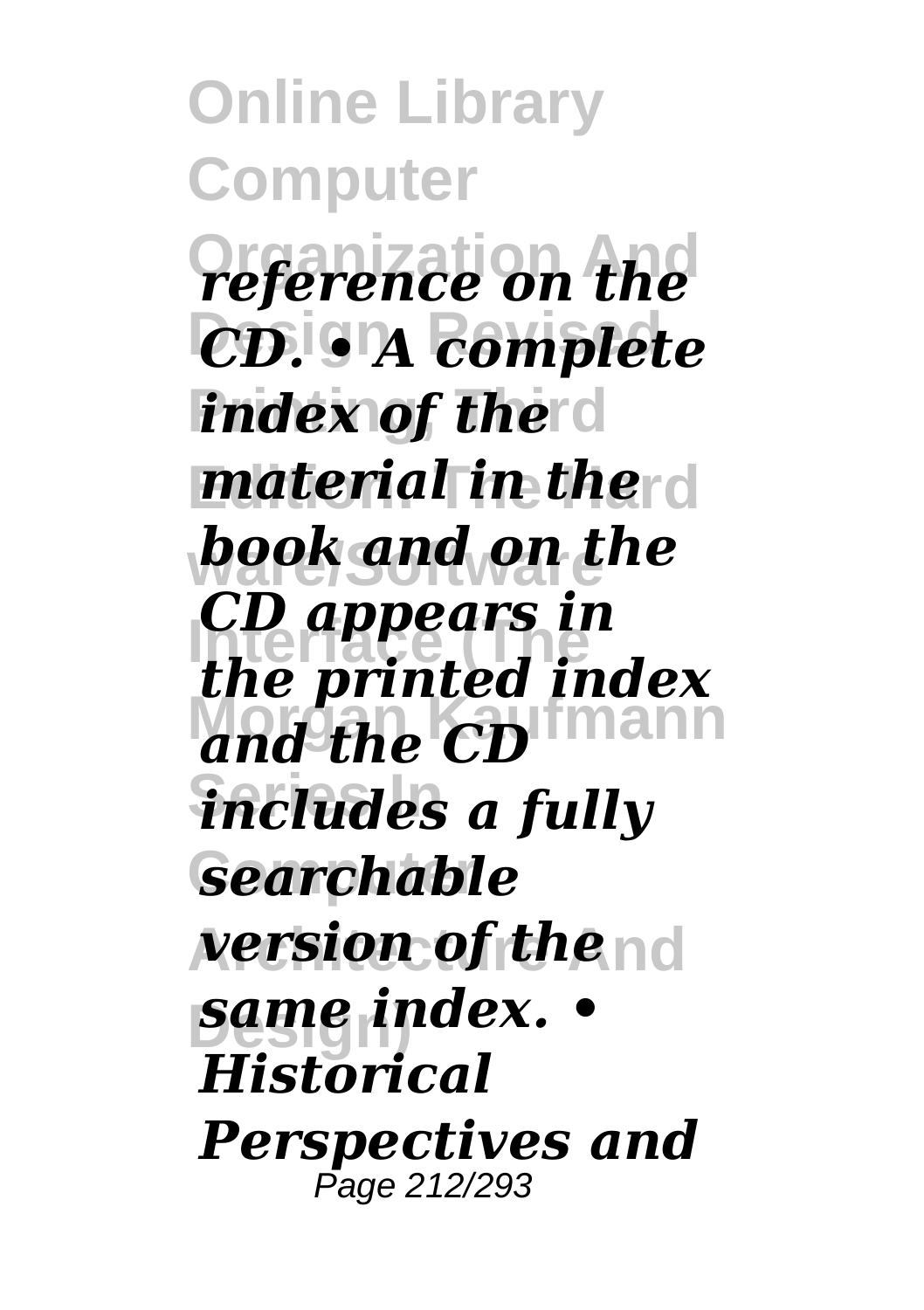**Online Library Computer Organization And** *Further Readings* **have been** vised *updated and expanded to* **Hard ware/Software** *include the* **Instary of**<br>*software* R&D. • **Morgan Kaufmann** *CD-Library* **Series In** *provides* **Computer** *materials* **Architecture And** *collected from* **Design)** *the web which history of directly support the text. In* Page 213/293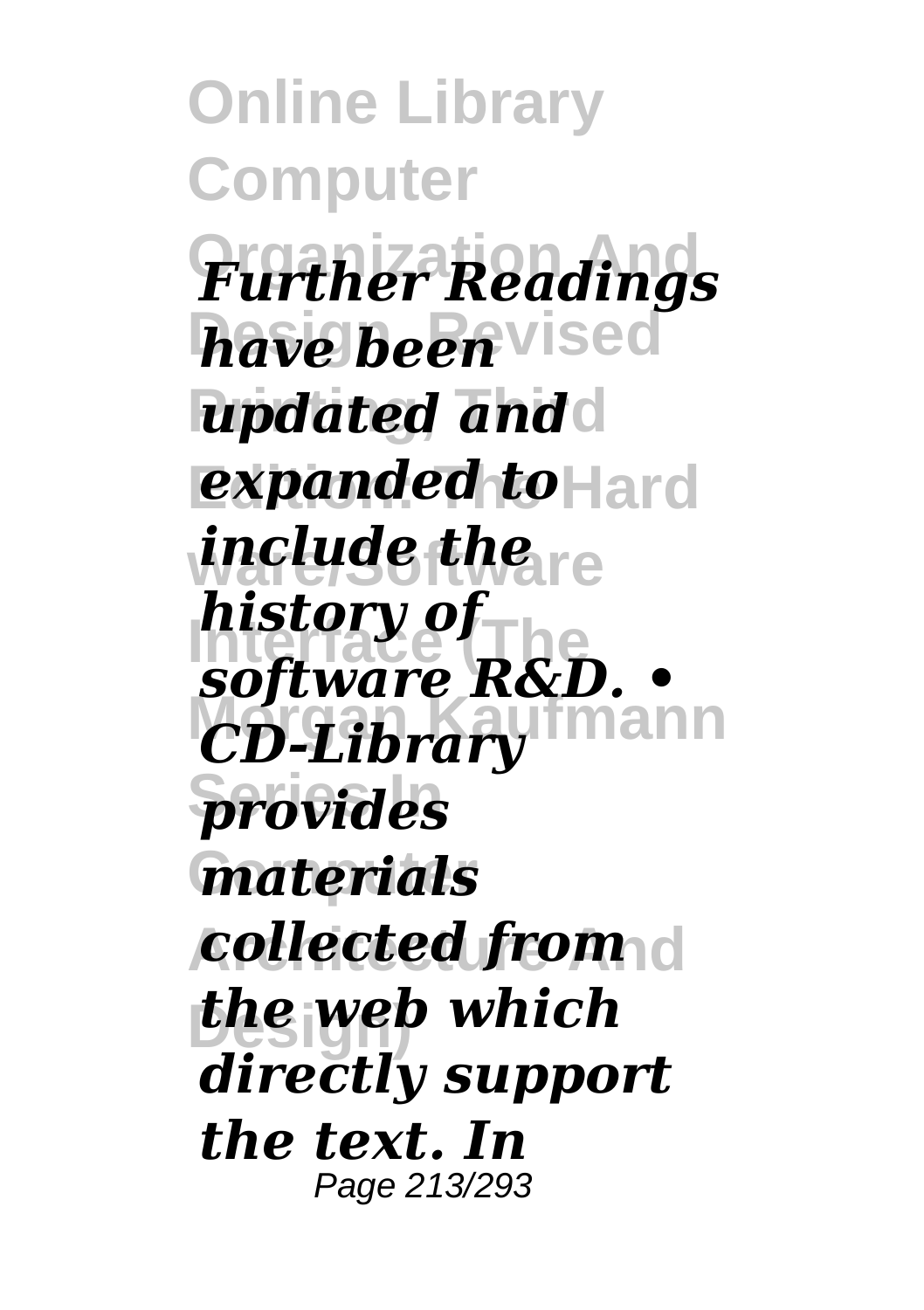**Online Library Computer Organization And** *addition to thoroughly* ised **updating every Edition: The Hard** *aspect of the text* **ware/Software** *to reflect the* **Interface (The** *computing technology, the* **Series In** *third edition •* **Computer** *Uses standard* **Architecture And** *32-bit MIPS 32* **Design)** *as the primary most current teaching ISA. • Presents the* Page 214/293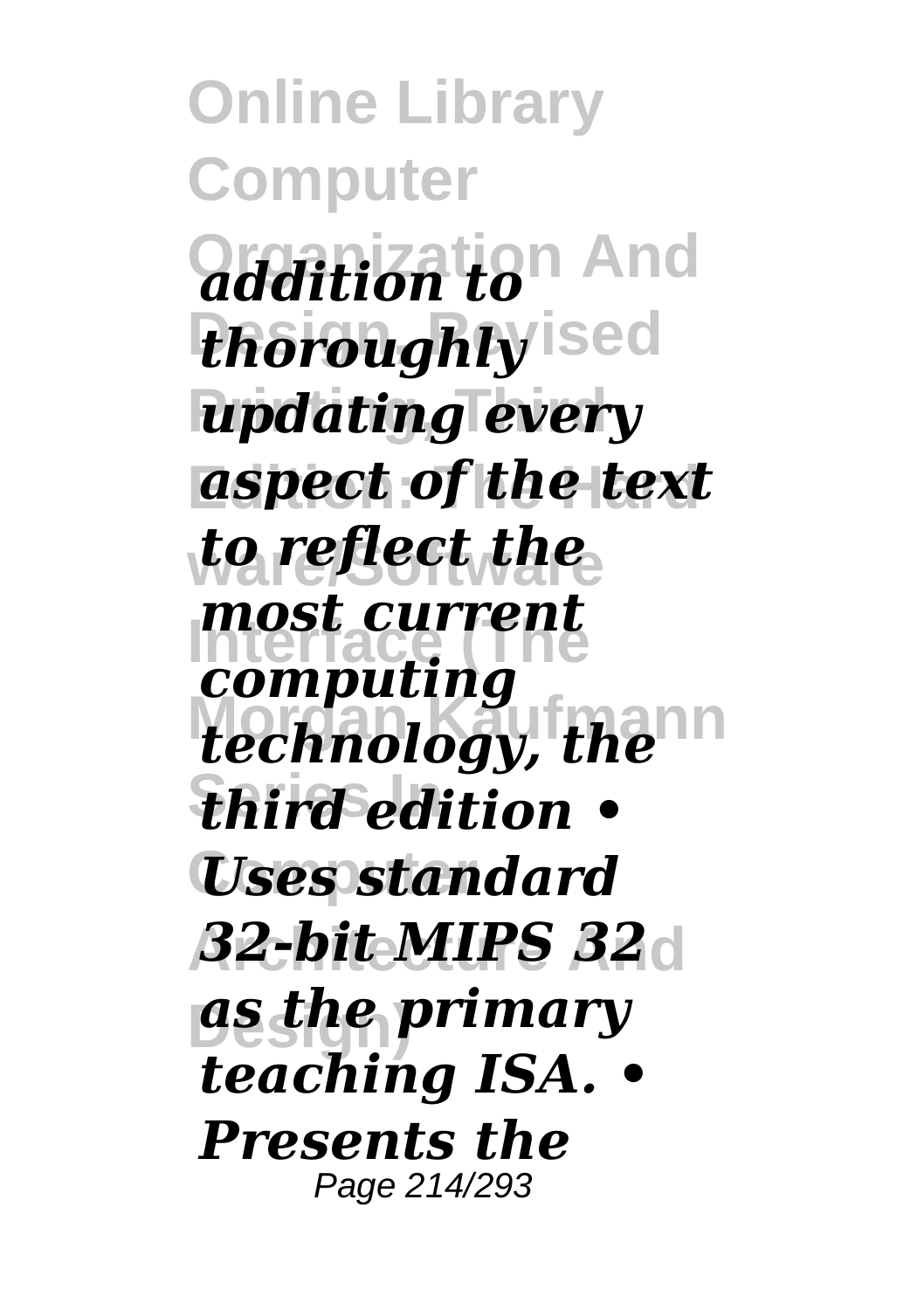**Online Library Computer Organization And** *assembler-to-***Design, Revised** *HLL translations* **Printing, Third** *in both C and Java***.n: The Hard ware/Software** *Highlights the* **Interface (The** *developments in* architecture in<sup>nn</sup> **Series In** *Real Stuff* **Gections: - Intel Architecture And** *IA-32 - Power PC* **Design)** *604 - Google's PC latest cluster - Pentium P4 - SPEC* Page 215/293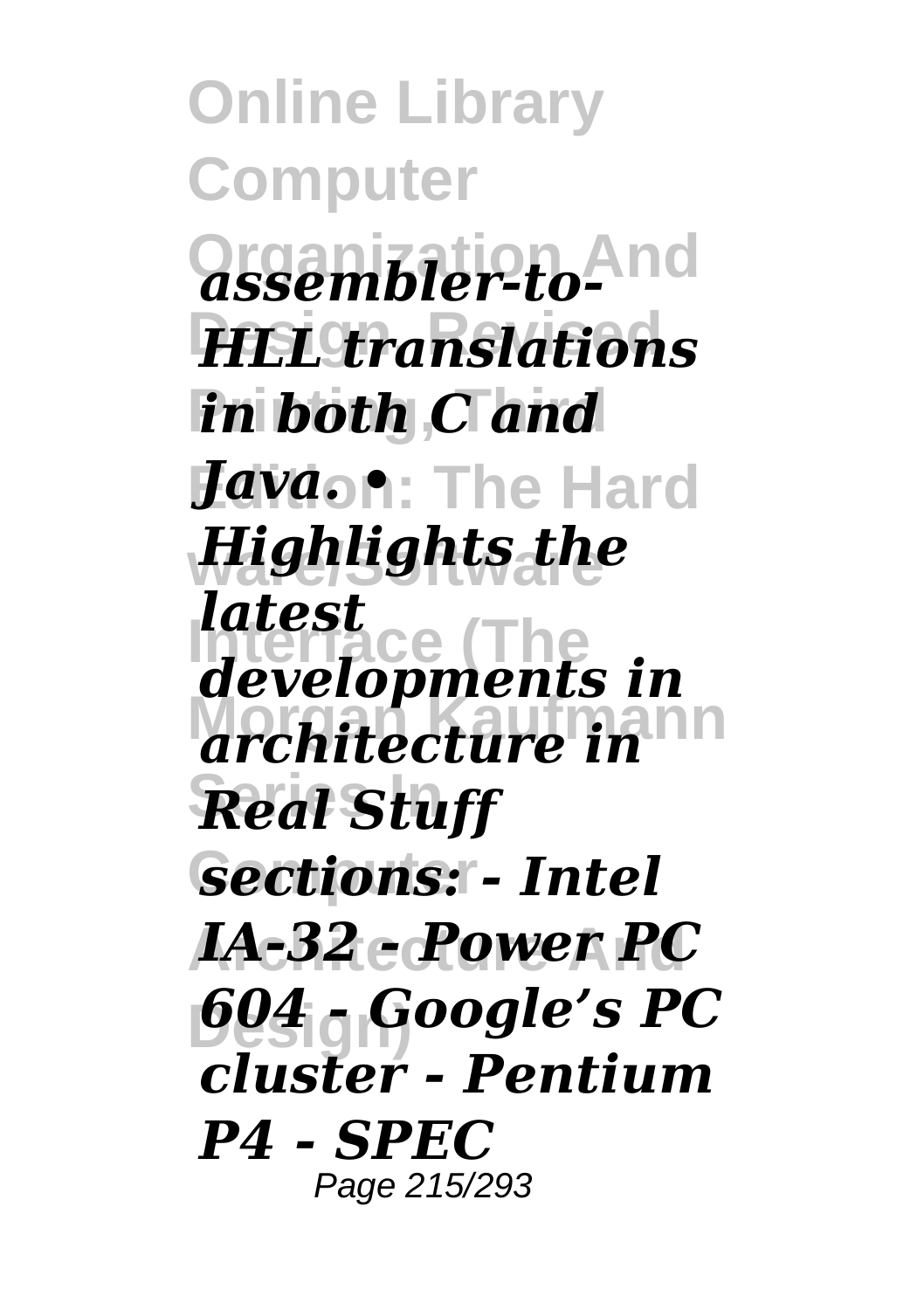**Online Library Computer Organization And** *CPU2000* **Design, Revised** *benchmark suite*  $for$  processors - $SPEG <sub>W</sub>$ *eb99*-lard **ware/Software** *benchmark for* **Interface (The** *web servers benchmark for* **Series In** *embedded* **Computer** *systems - AMD Opteron memory* **Design)** *hierarchy - AMD EEMBC vs. 1A-64 New support for* Page 216/293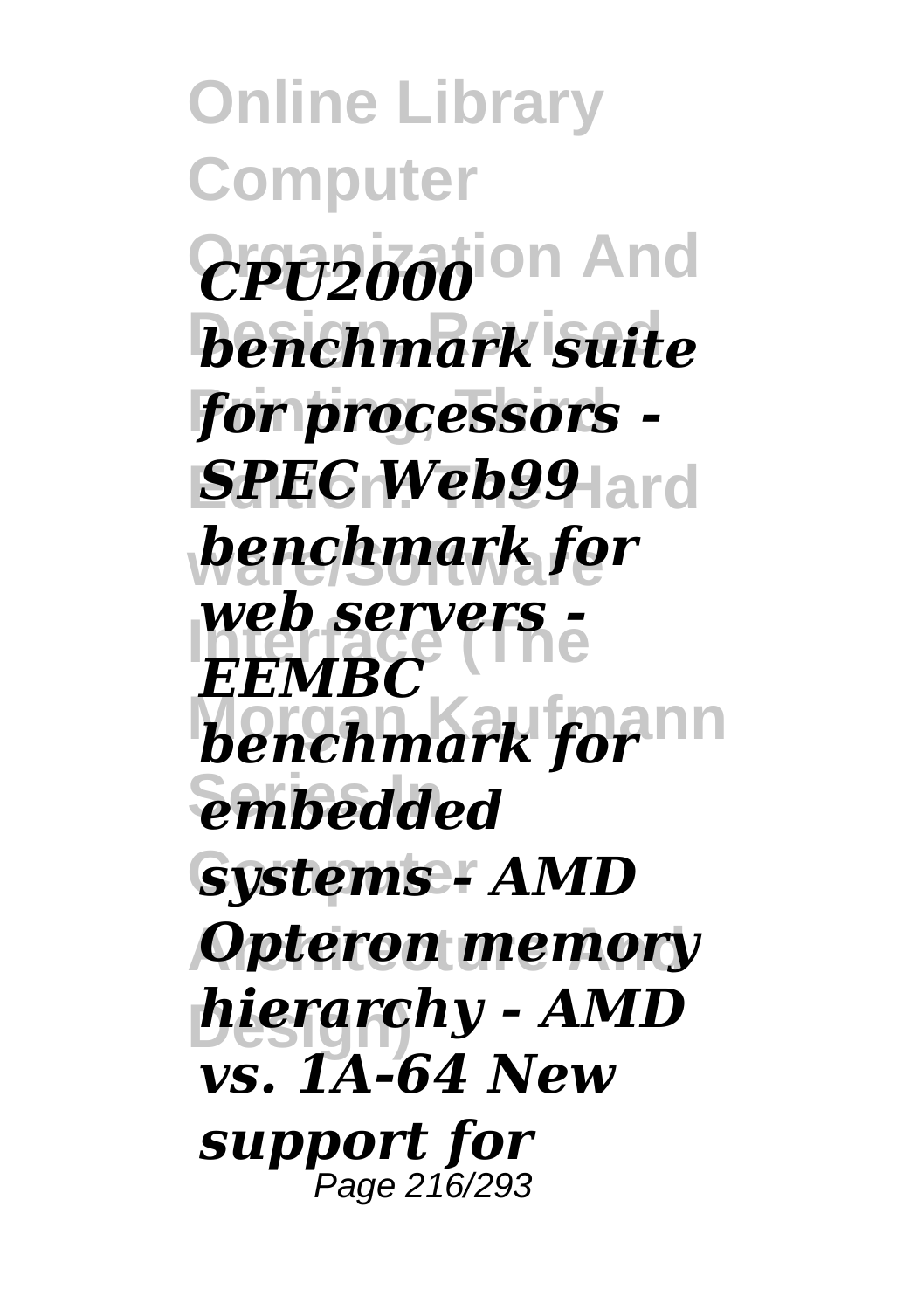**Online Library Computer Organization And** *distinct course* **Design, Revised** *goals Many of* **Printing, Third** *the adopters who have used ourard* **ware/Software** *book throughout* **Interface (The** *are refining their courses with a*<sup>nn</sup> **Series In** *greater hardware* **Computer** *or software focus. We have* **Design)** *provided new its two editions material to support these* Page 217/293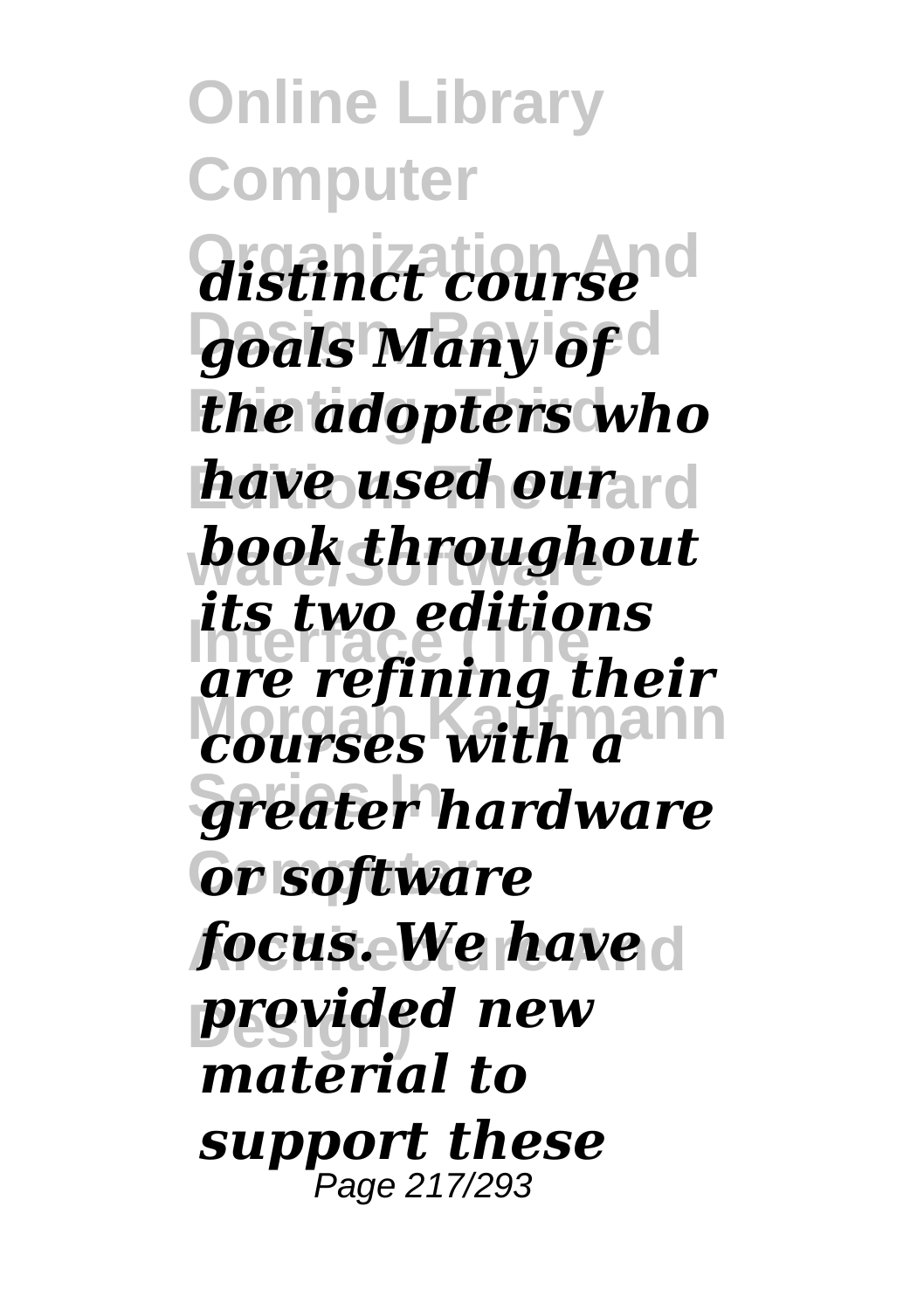**Online Library Computer Organization And** *course goals:* **Design, Revised** *New material to support a hird* **Hardware Focus ware/Software** *• Using logic* **Interface (The** *conventions • Designing with* **Series In** *hardware* **Computer** *description languages •* And **Design)** *Advanced design pipelining • Designing with* Page 218/293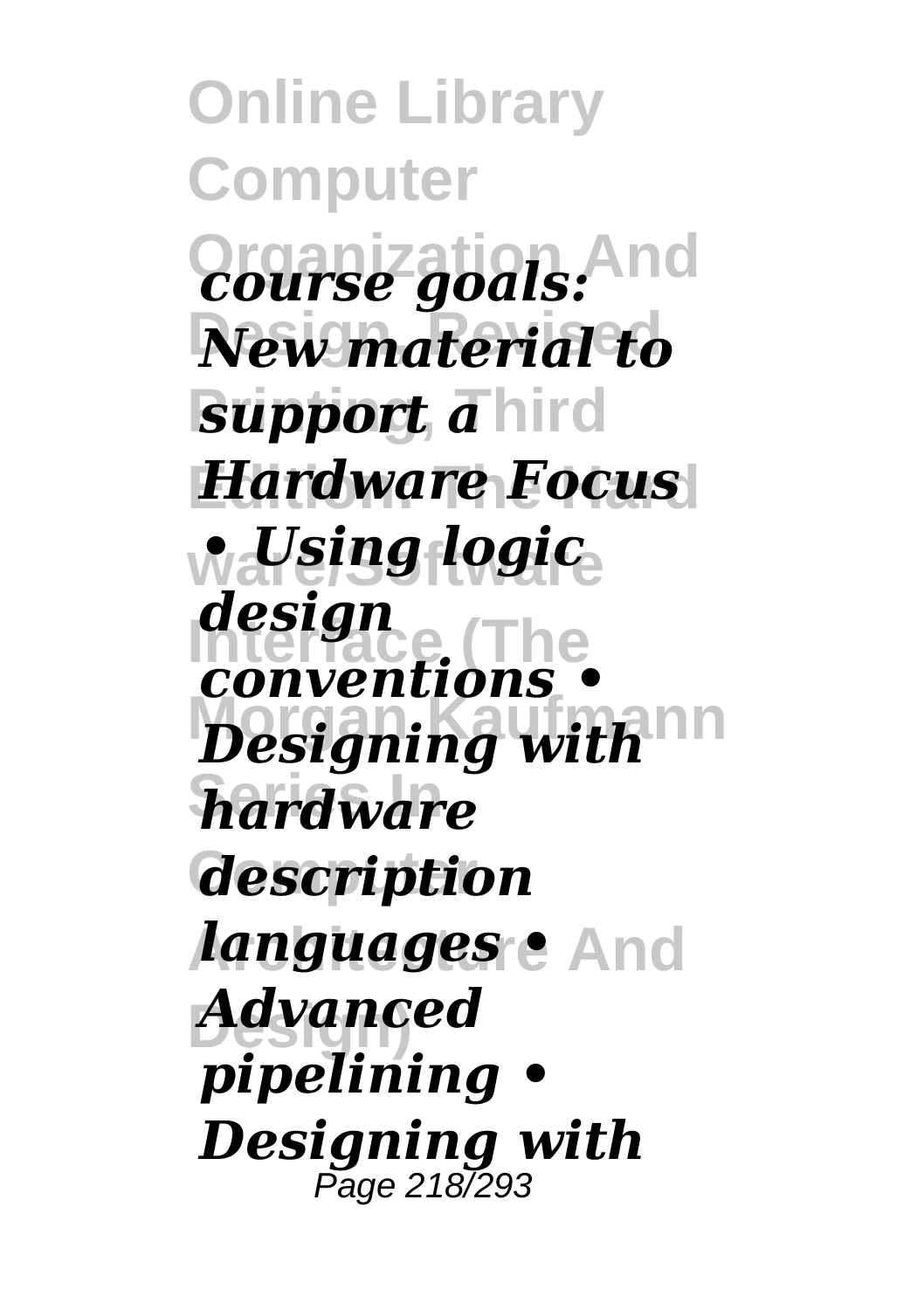**Online Library Computer Organization And** *FPGAs • HDL* **Design, Revised** *simulators and* **Printing, Third** *tutorials • Xilinx CAD tools New***rd** *material to***<sub>are</sub> Interface**<br>**Interface How compilers Series In** *work • How to <u>Optimizer</u>* **Architecture And** *compilers • How* **Design)** *to implement Software Focus • object oriented languages •* Page 219/293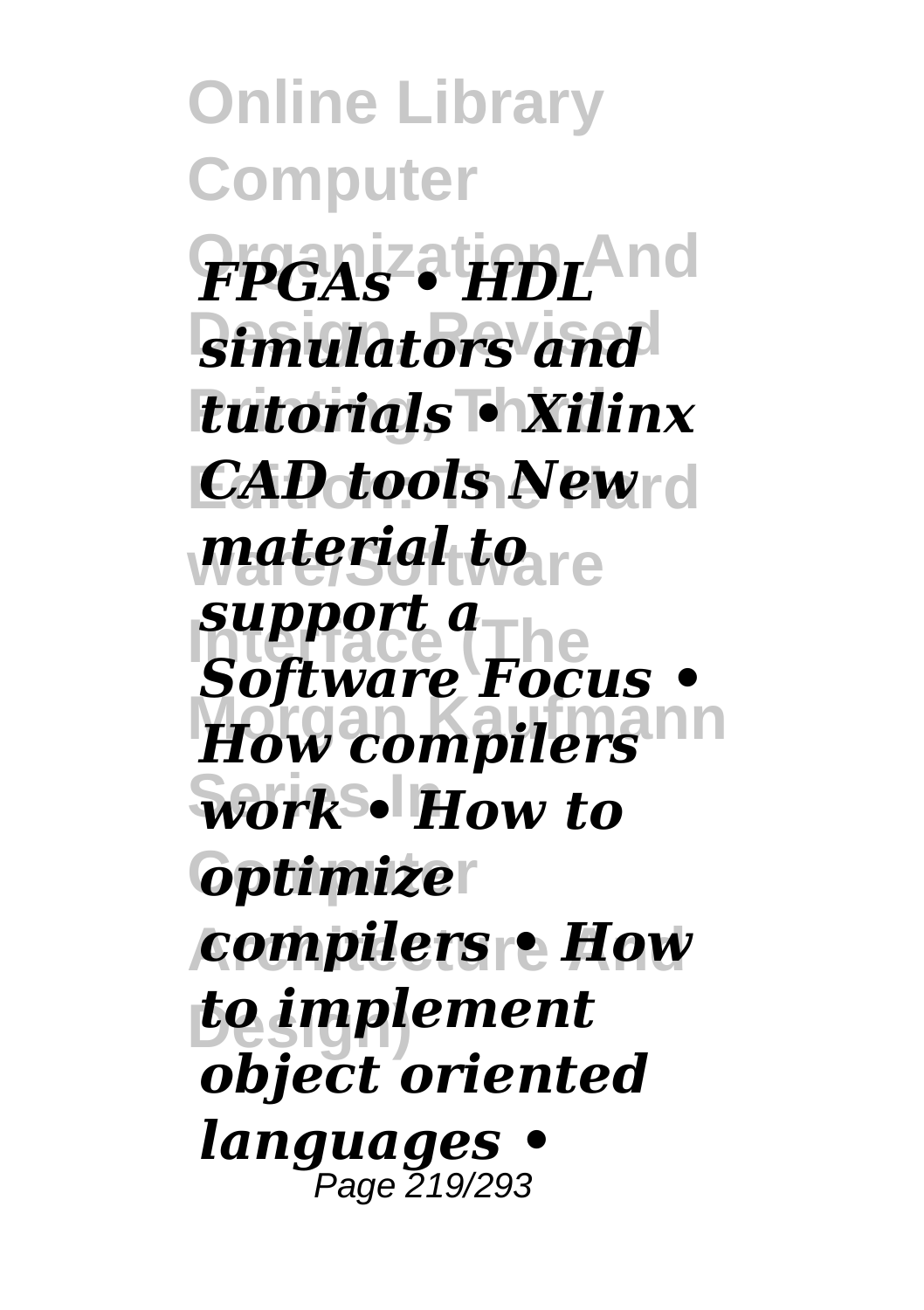**Online Library Computer Organization And** *MIPS simulator <u>and tutorial</u>* **History sections Edition: The Hard** *on programming languages*<sub>are</sub> *Compilers,* **The** *systems and* mann  $\overrightarrow{a}$ *databases On the* **Computer** *CD • NEW:* **Search function Design)** *to search for operating content on both the CD-ROM and* Page 220/293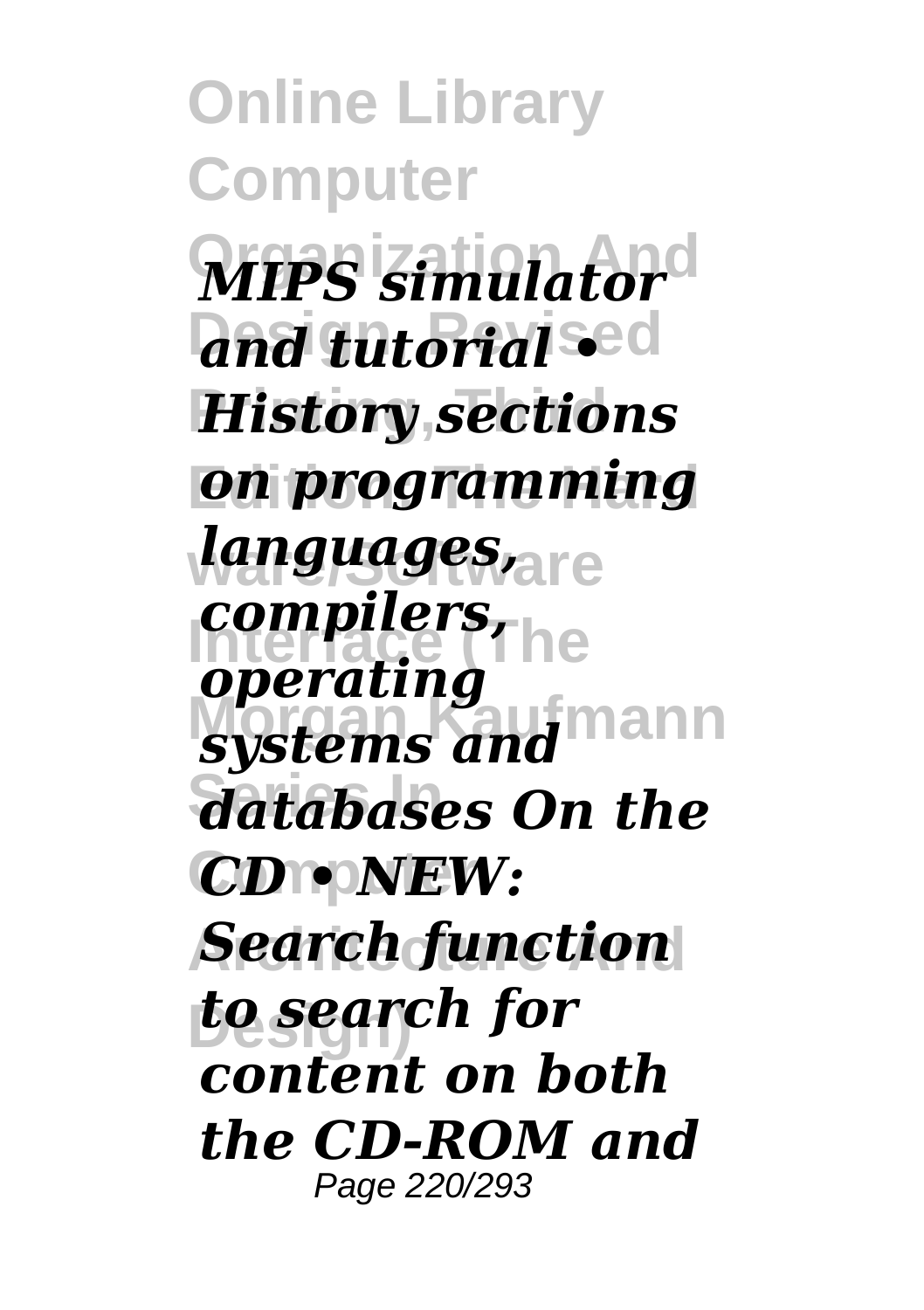**Online Library Computer Organization And** *the printed text •*  $CD$ -Bars: Fulled *length sections that are* **The Hard ware/Software** *introduced in the* **Interface (The** *presented on the*  $CD$  • CD-aufmann **Series In** *Appendixes:* Appendices **B-D** • **Architecture And** *CD-Library:* **Design)** *Materials book and collected from the web which* Page 221/293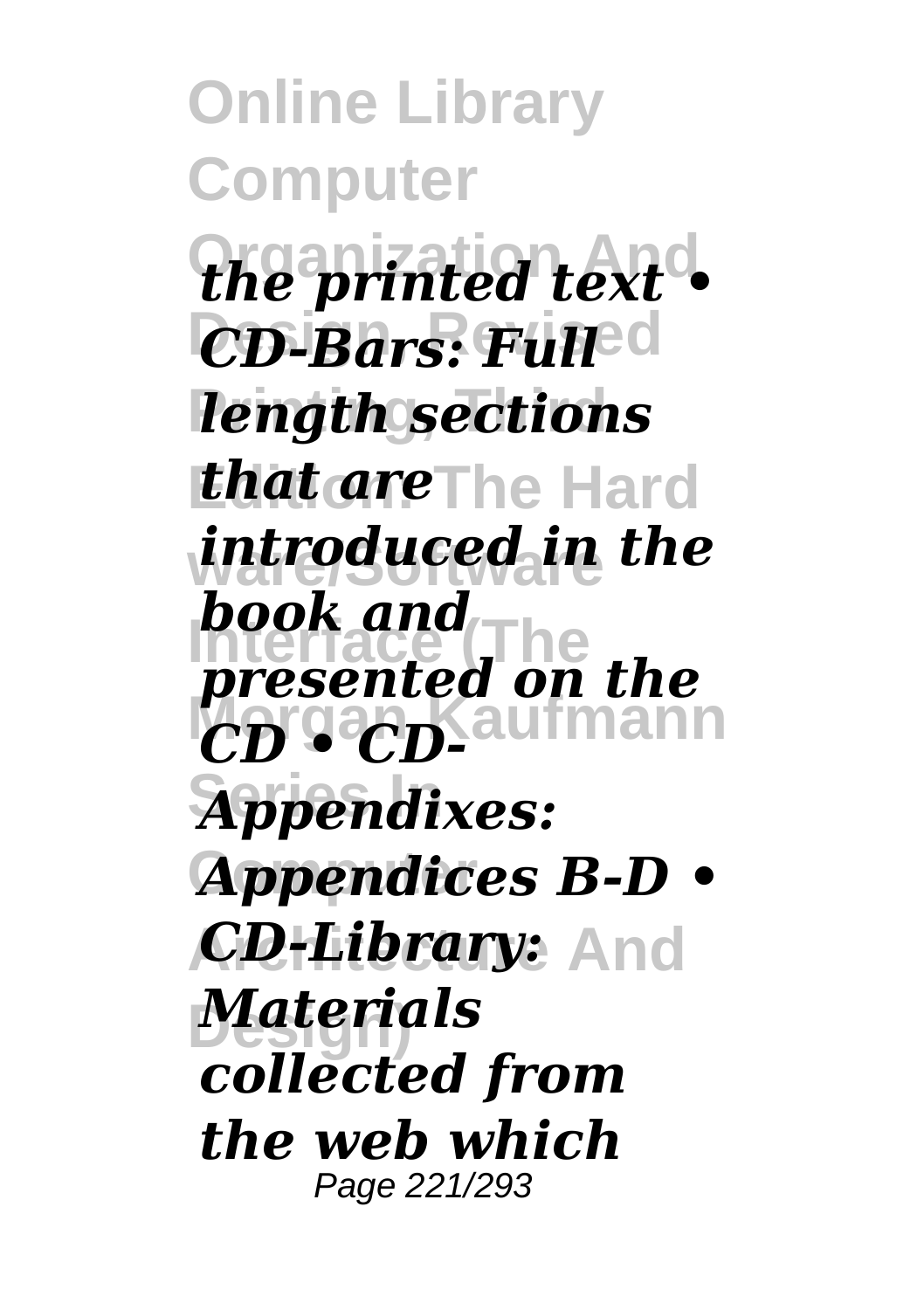**Online Library Computer Organization And** *directly support*  $\frac{1}{2}$ *Revised Exercises: For More Practice* **ware/Software** *provides* exercises and<br>**solutions for self**study • In More  $Deph$  presents  $\hat{n}$ *ew* information **Architecture And** *and challenging* **Design)** *exercises for the exercises and advanced or curious student •* Page 222/293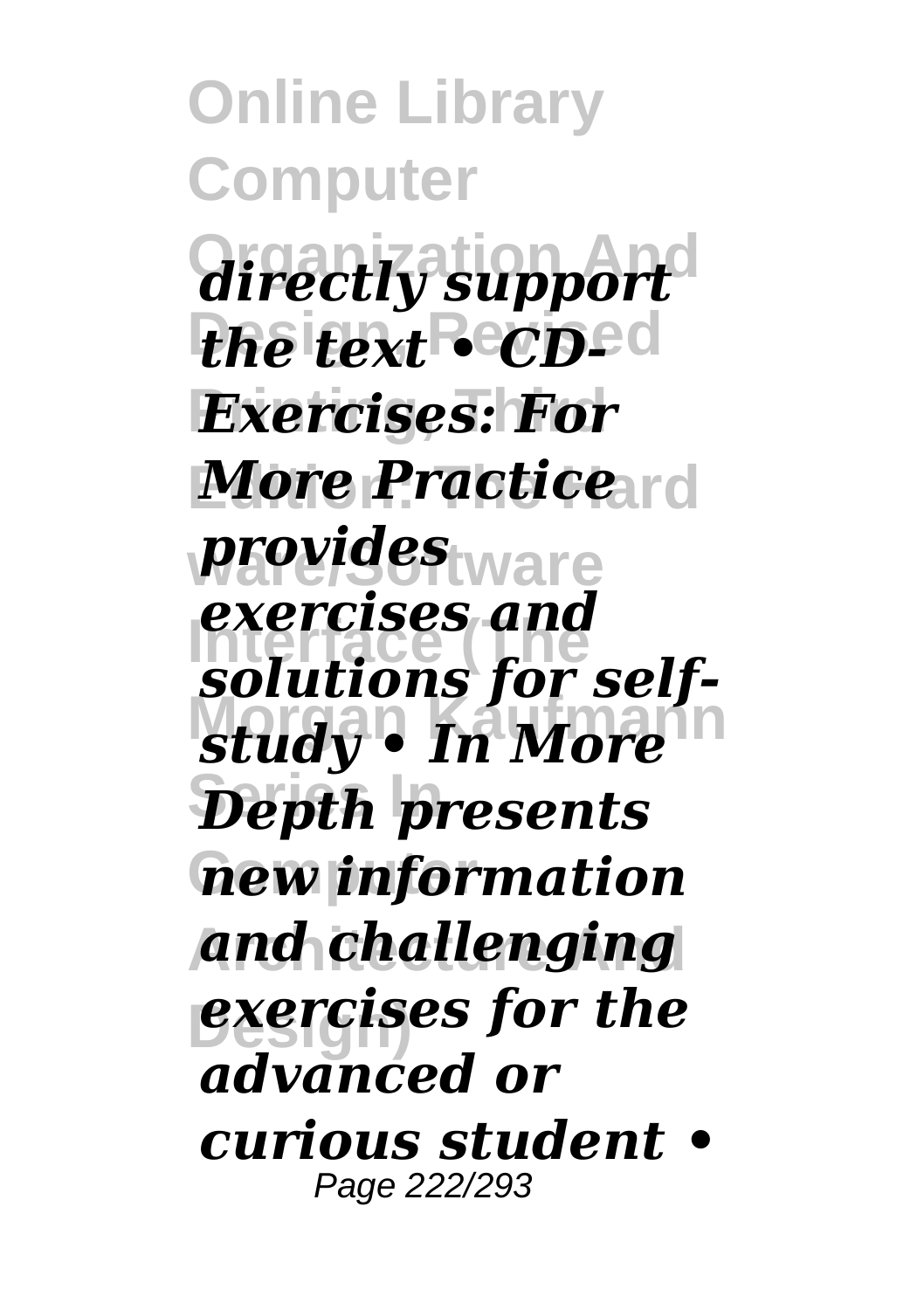**Online Library Computer Organization And** *Glossary: Terms* **Design, Revised** *that are defined in the text are collected in this* **ware/Software** *searchable* **Interface (The** *Further Reading: References are*  $\frac{1}{2}$ *organized by the* **Computer** *chapter they <i>support •*•••••• And **Software: HDL** *reference • simulators, MIPS simulators, and* Page 223/293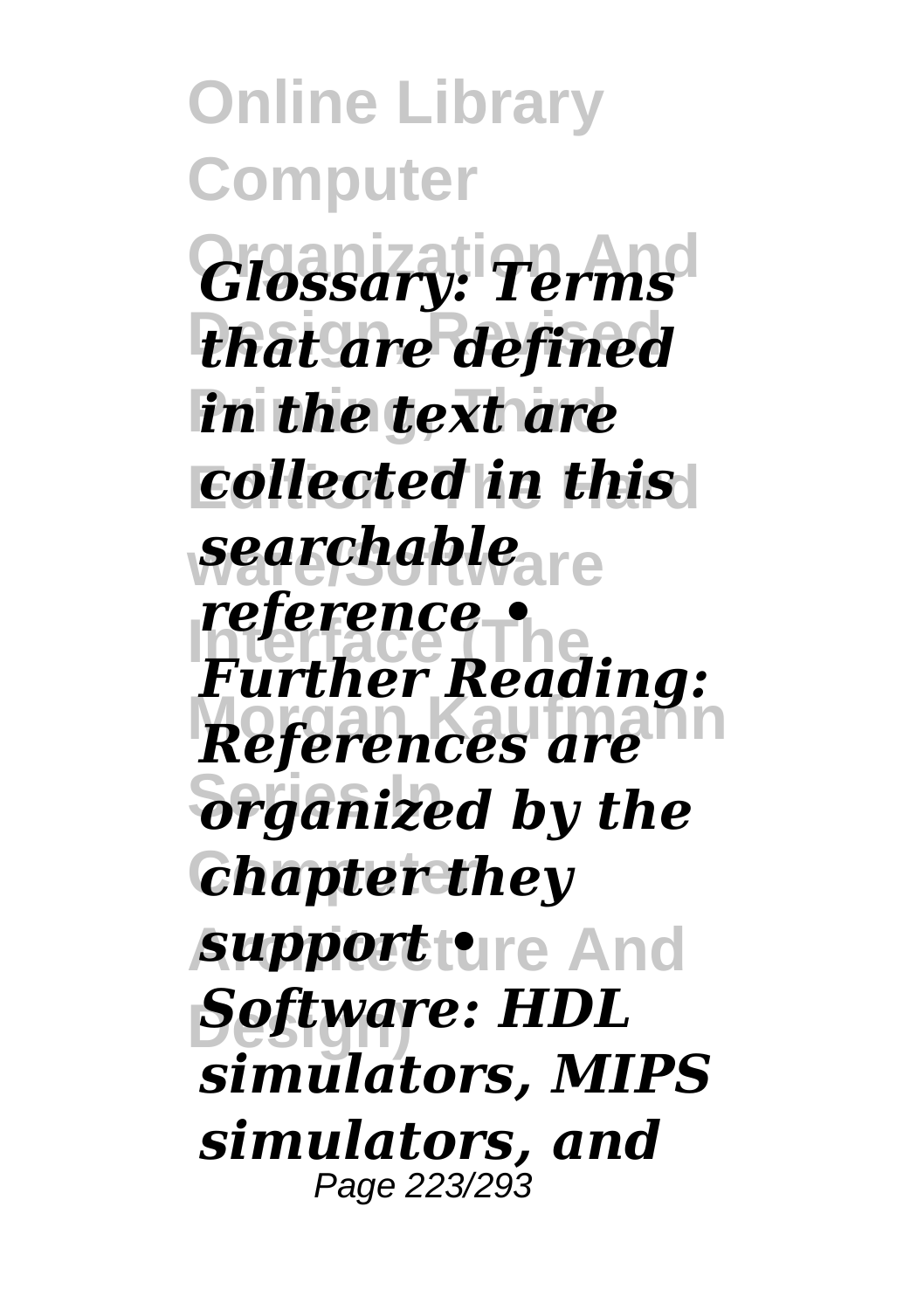**Online Library Computer**  $FPGA$  *design* And **Design, Revised** *tools • Tutorials:* **Printing, Third** *SPIM, Verilog, and VHDL •* **Hard ware/Software** *Additional* **Support:**<br>**Pupport:** The *Models, Labs,* **Series In** *Homeworks,* **Index covering Architecture And** *the book and CD* **Design)** *contents Processor Instructor Support* Page 224/293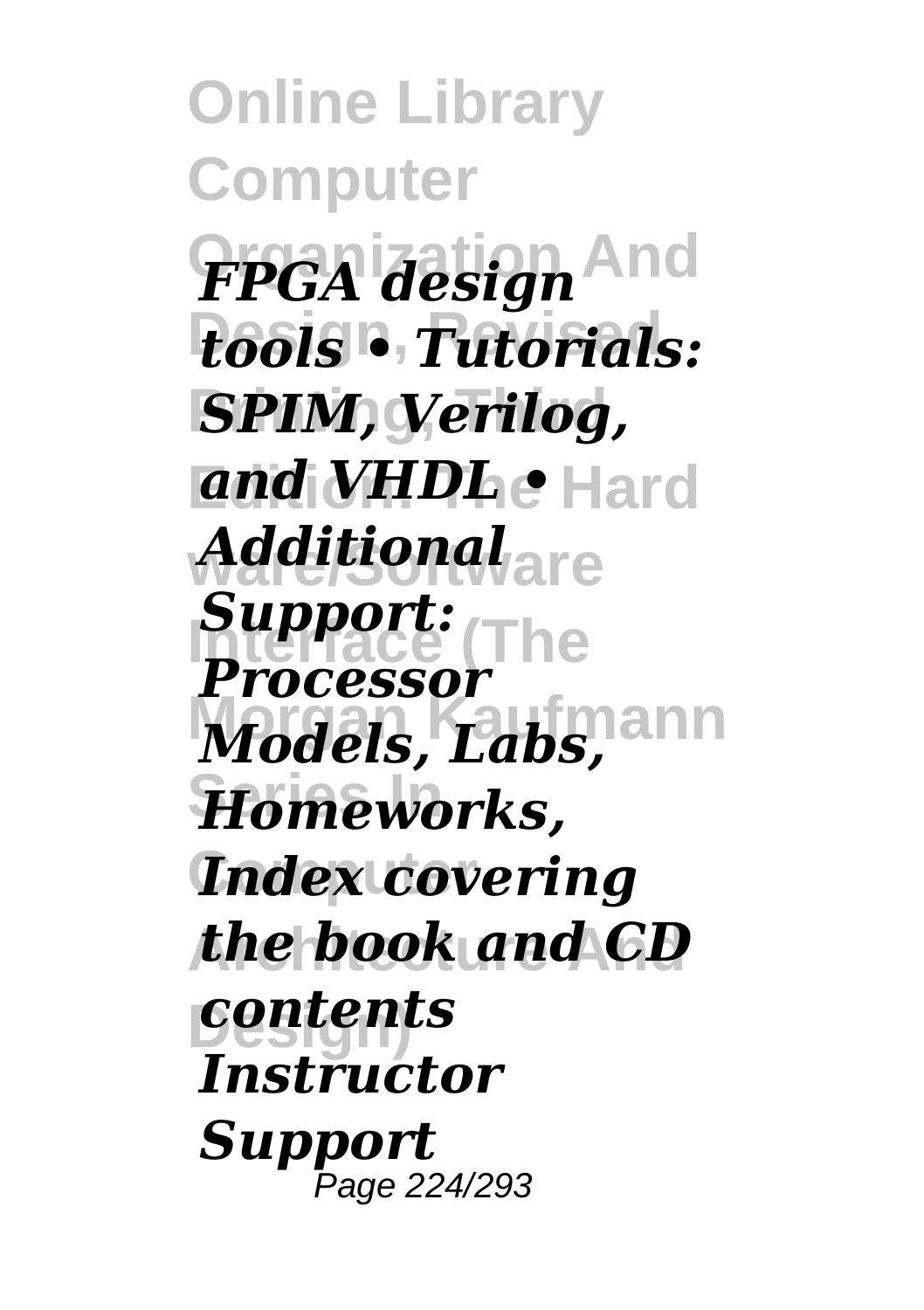**Online Library Computer Organization And** *Computer Organization and Design, 3thrd* **Edition: The Hard** *Edition: The Har* **ware/Software** *dware/Software* **Interface (The** *Interface (The* **Morgan Kaufmann** *Kaufmann Series* **Series In** *in Computer* **Computer** *Architecture and Design)***ture And Design)** *The Hardware Morgan Software Interface* Page 225/293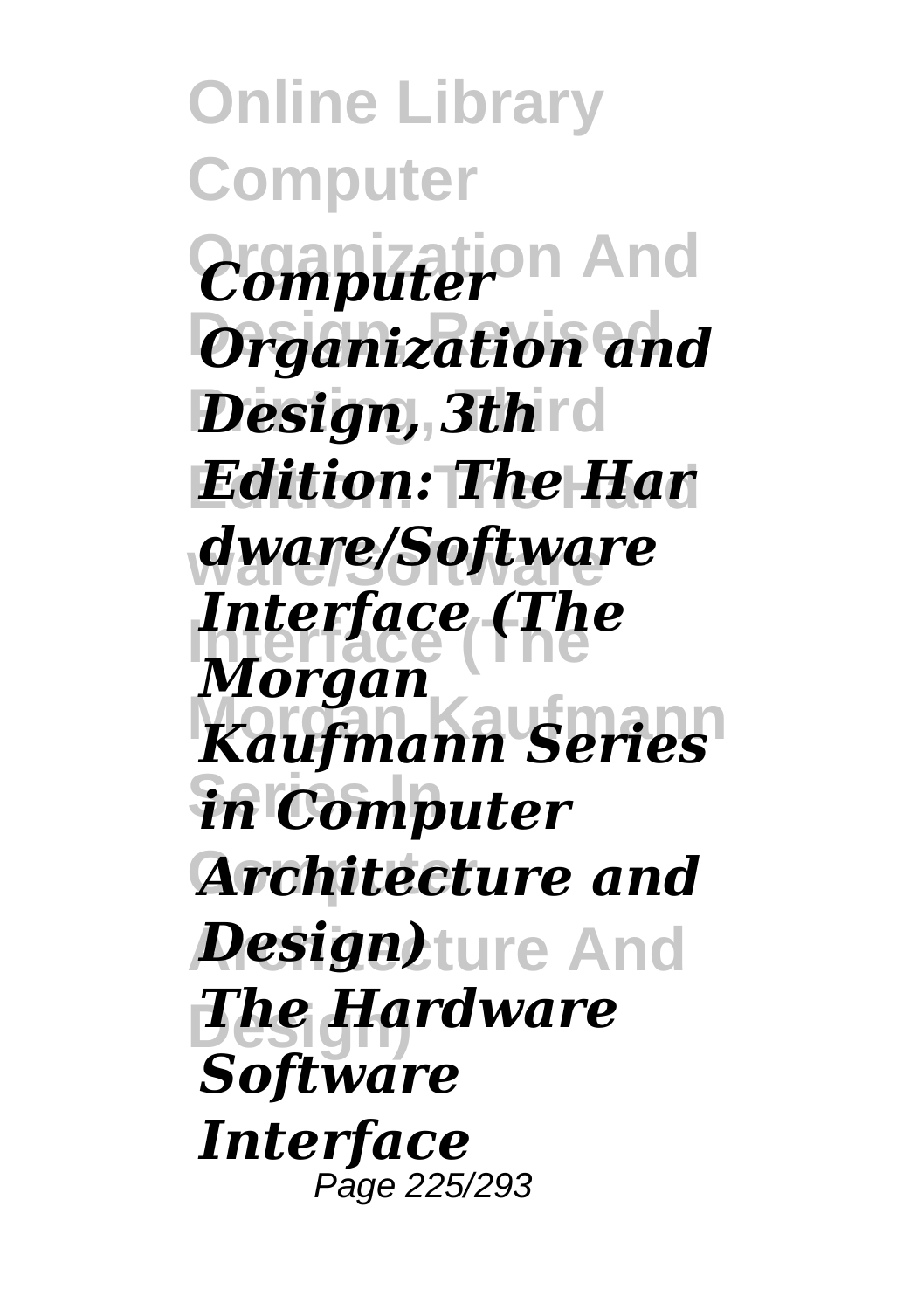**Online Library Computer Organization And** *Computer Organization<sup>ed</sup>* **Parallel**, Third *Computer* e Hard **ware/Software** *Organization and Design*<br>**Computer** *Organization and* **Series In** *Design, Revised* Printing, Third **Architecture And** *Edition* **Design)** *Computer Design Organization & Architecture 7e* Page 226/293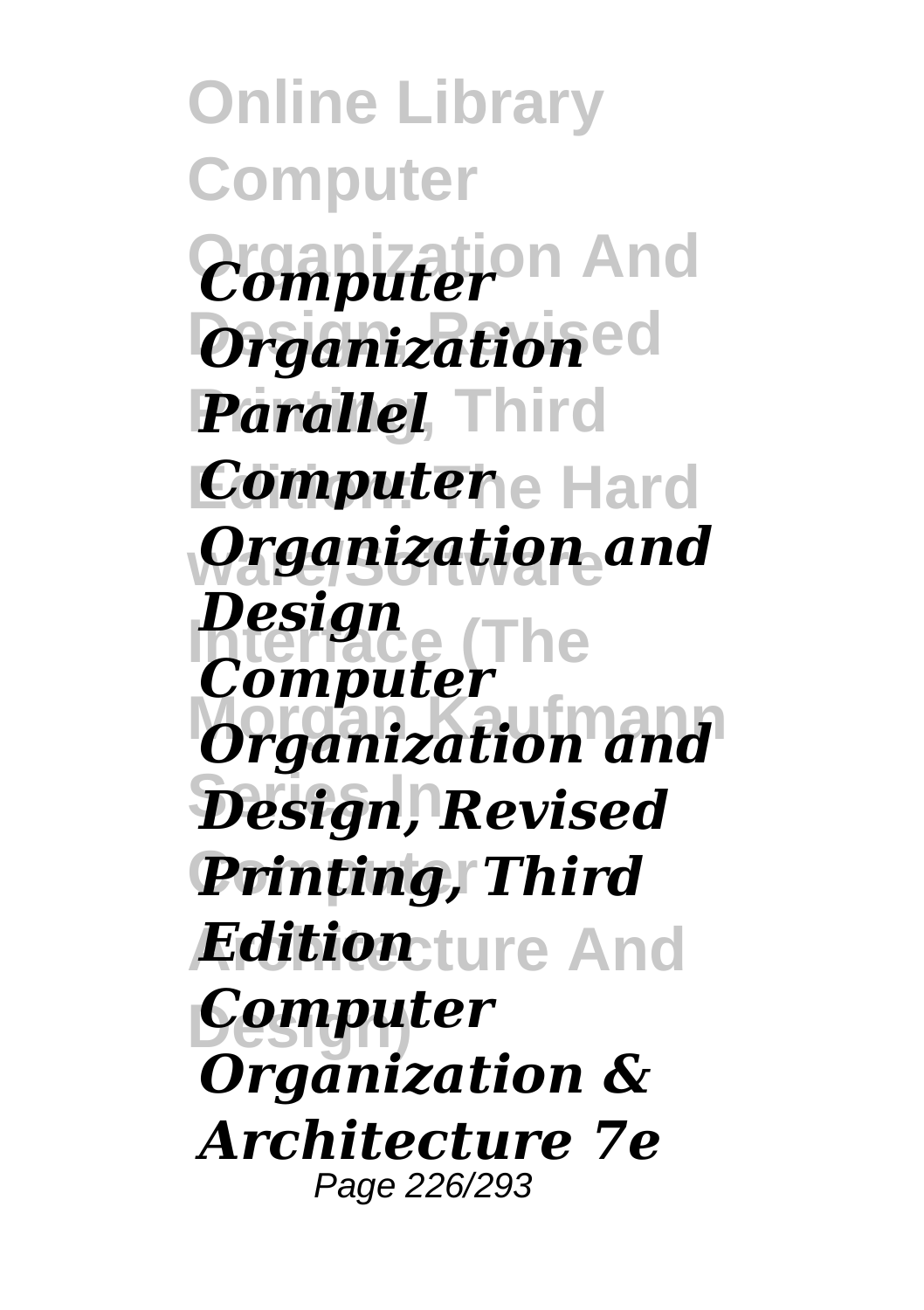**Online Library Computer Organization And** This book traces the fascinating d development of the **New Zealand Hard** Prison System which includes the<br>history of penology prior to the **William Series In** phenomenon **Coming there.** But **this book is not** no **Design)** only a history: it is which includes the also an exploration of more complex Page 227/293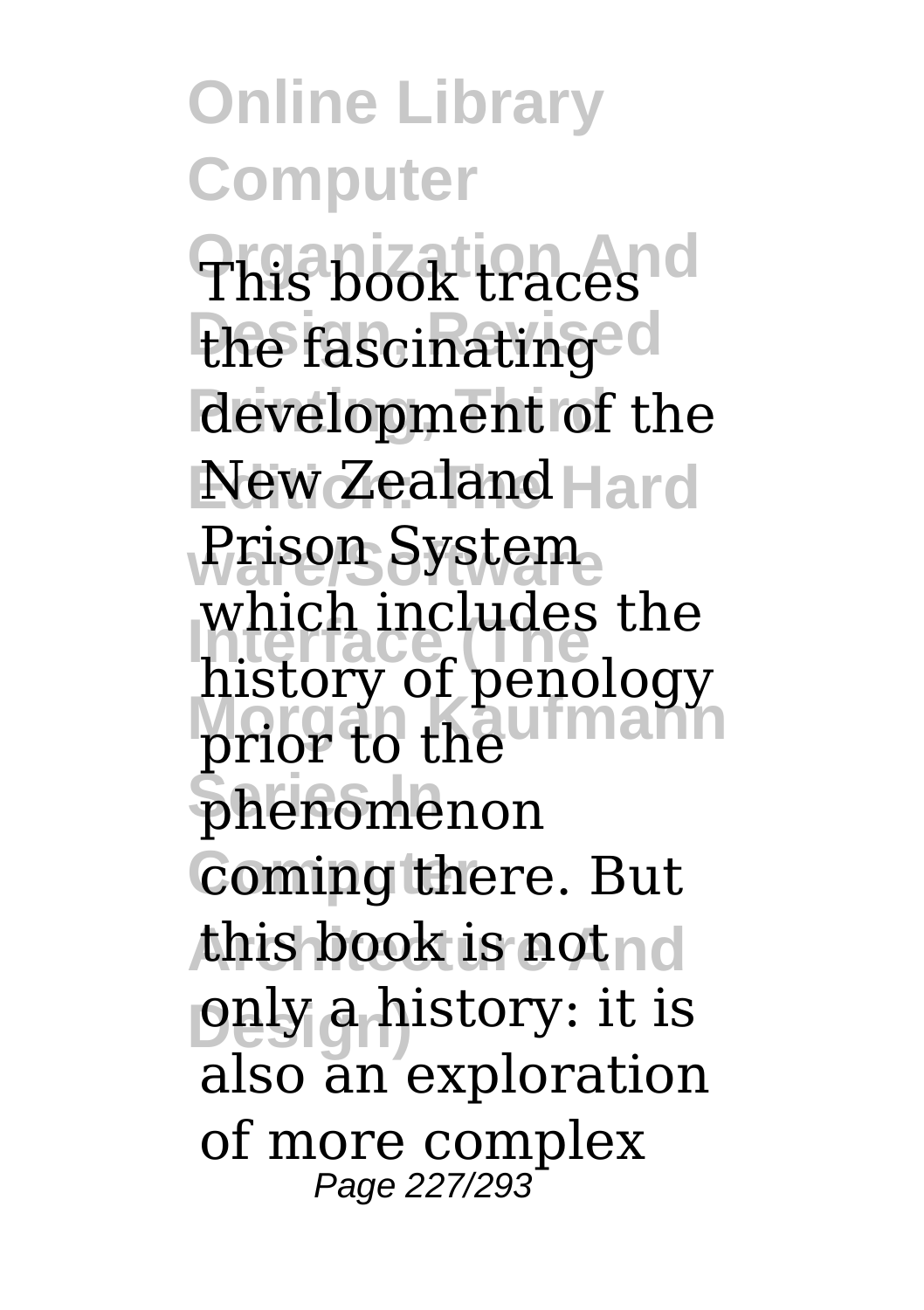**Online Library Computer Organization And** managerial and **Bocial** issues ised *<u>Concerning</u>* crime **Edition** its treatment, including there **Interface (The** different penal policies that have **Series In** brought the **Situation to where Architecture And** it is today. As such, **Design)** it raises interweaving of psychological issues of isolation Page 228/293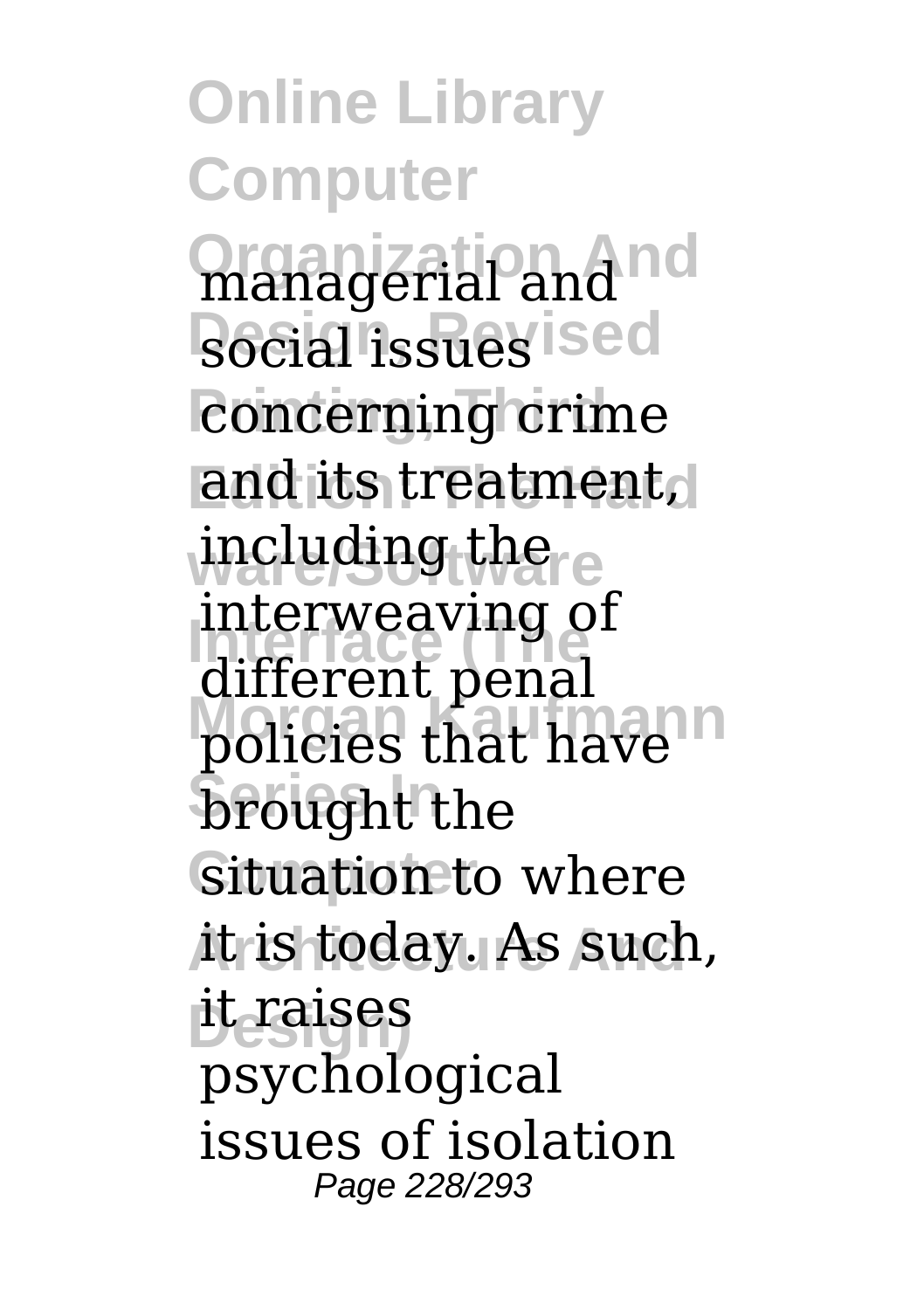**Online Library Computer** *<u>Organization</u>* And  $R$ eonfinement, sed captivity, and d **deprivation that** rd will appeal to e **Interface (The** trying to grapple with the Kaufmann **Series In** administrative, Clinical, and legal **problems they and Design)** create. The work everyone who is also traces the origins of Page 229/293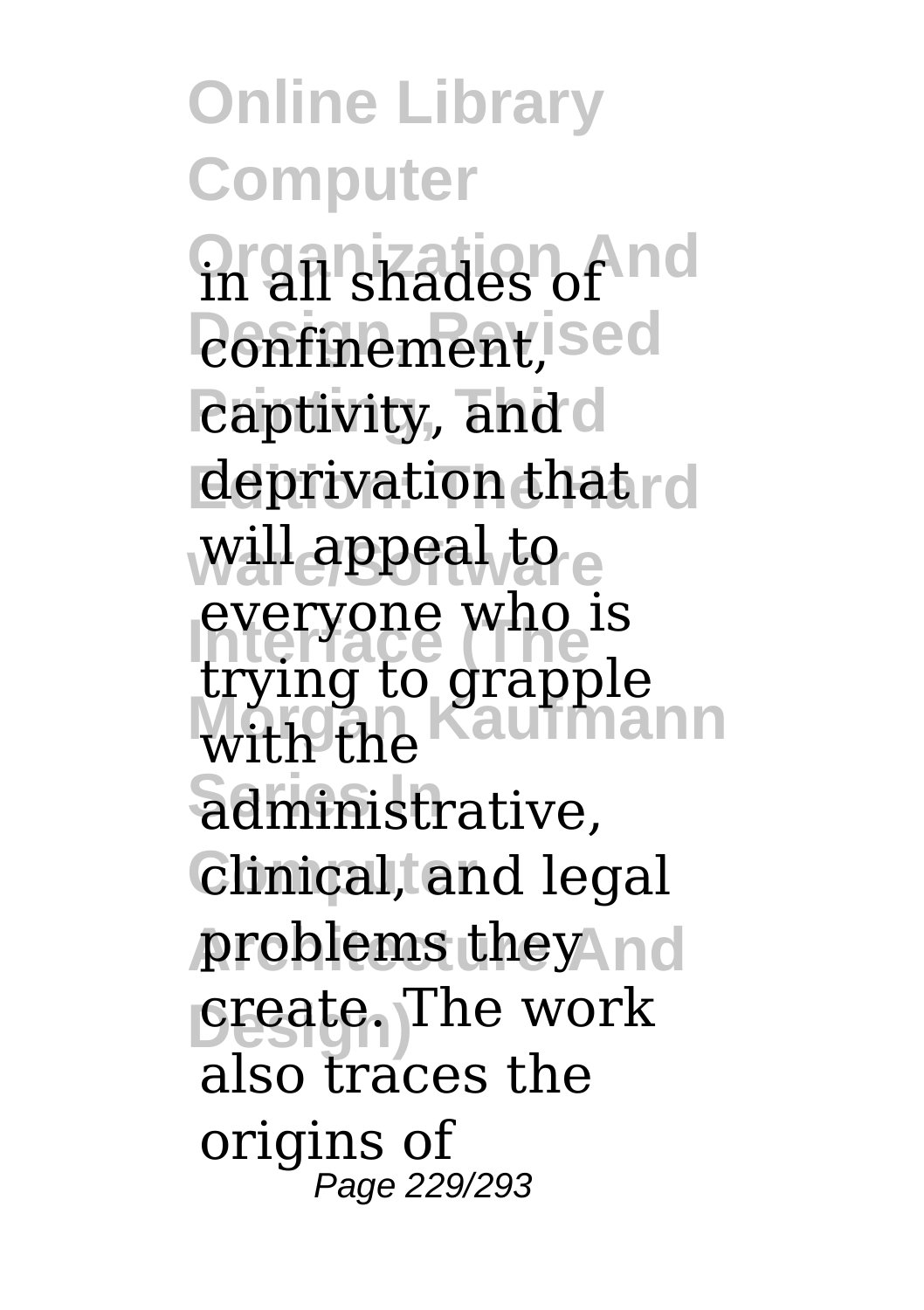**Online Library Computer Organization And** imprisonment as a strategy used by **Pulers and ruling Elasses to retain** d **ware/Software** their power, and more recently by governments to **Series In** maintain social Control and good **Arder in their And communities.** duly elected This best-selling title, considered Page 230/293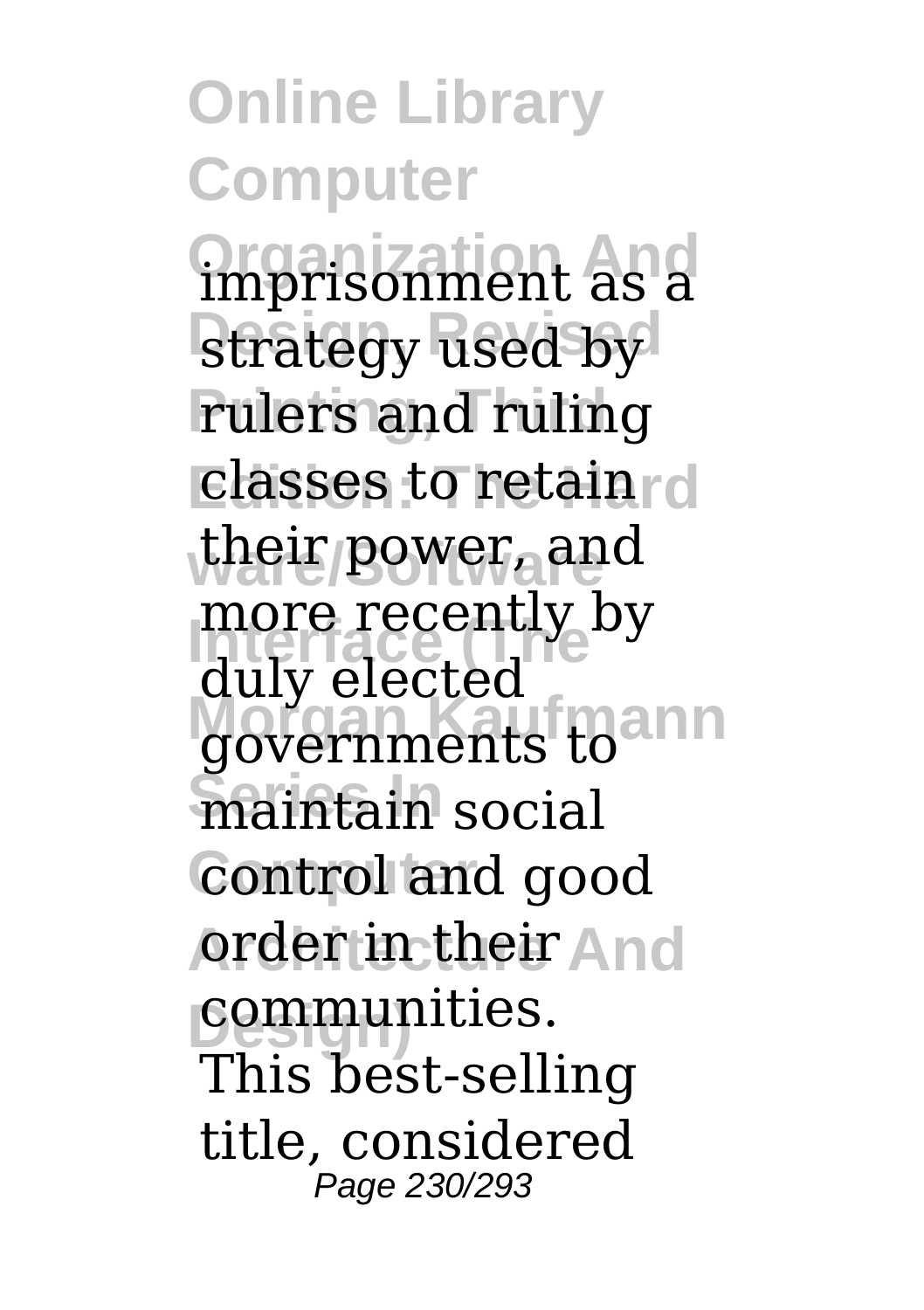**Online Library Computer Organization And** for over a decade to be essential<sup>ed</sup> reading for every **serious studentard** and practitioner of **Interface (The** has been updated throughout to nann address the most **Computer** important trends facing computer d designers today. In computer design, this edition, the authors bring their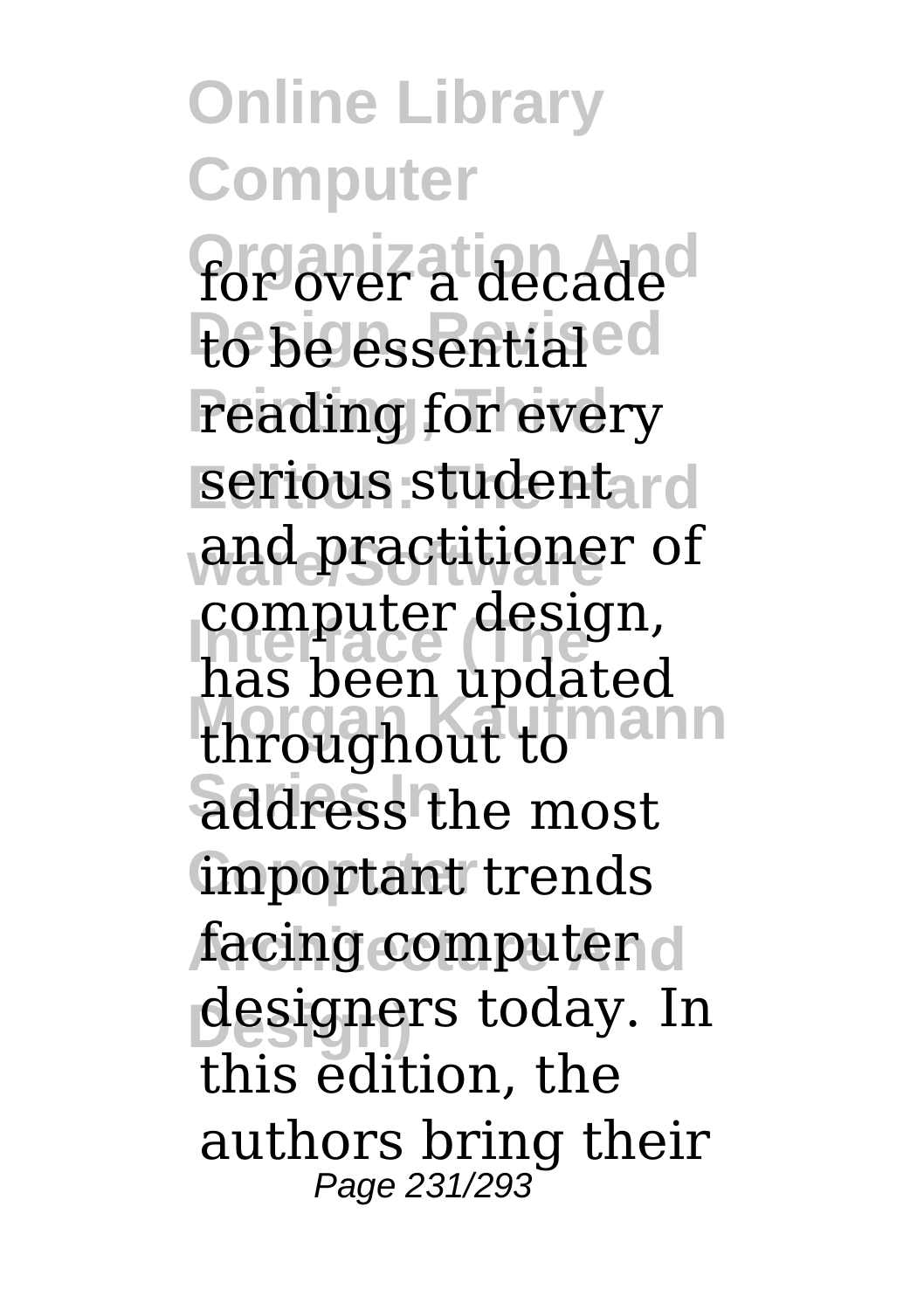**Online Library Computer Organization And** trademark method **Of quantitative ed** analysis not only to high performance desktop machine **Interface (The** the design of embedded and ann **Server** systems. They have *i*llustrated their d **Design)** principles with design, but also to designs from all three of these Page 232/293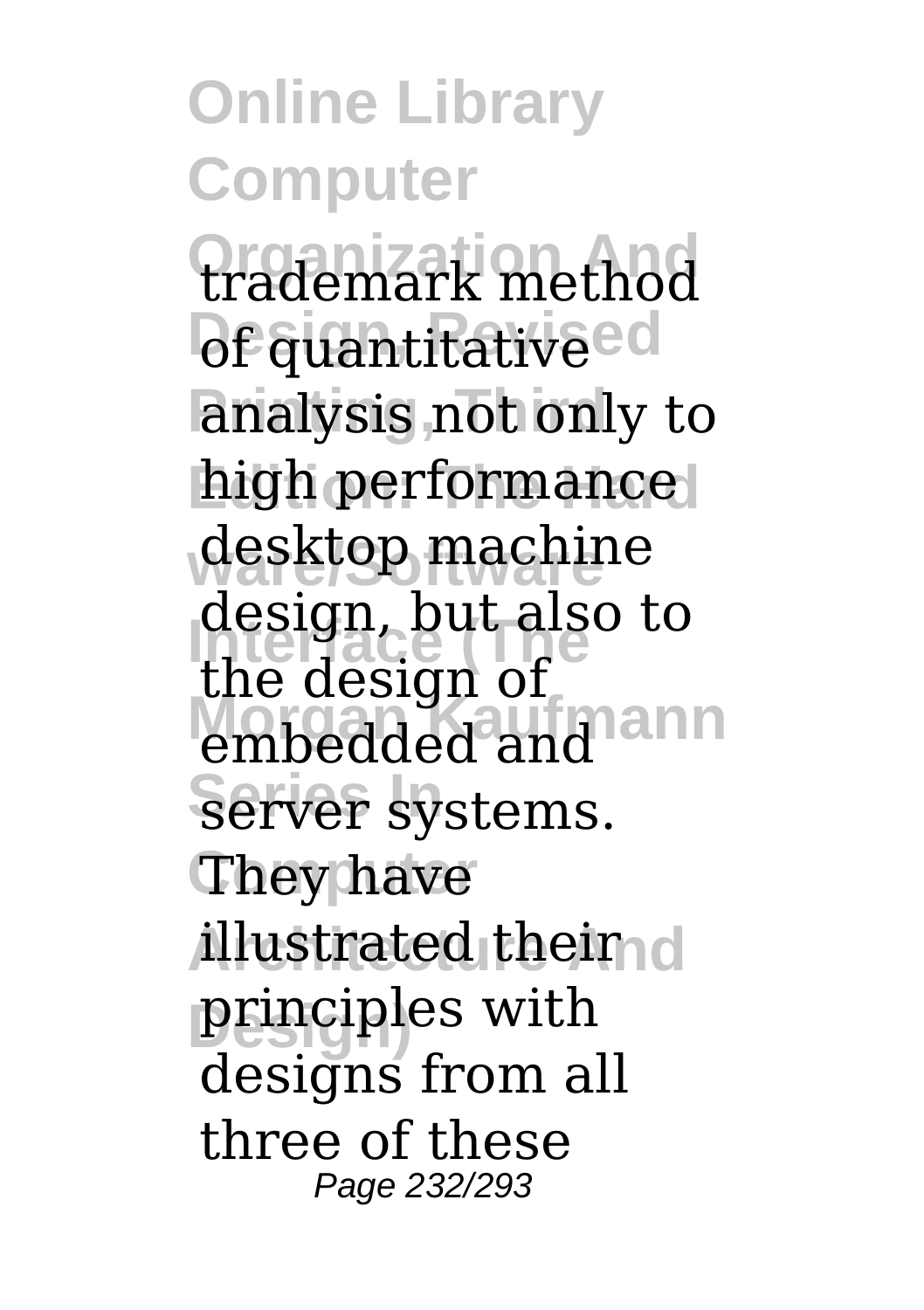**Online Library Computer domains**, including **examples** fromed **Propriet Consumer** Third **Electronics, Hard ware/Software** multimedia and web technologies, performance mann  **The book retains its** highly rated And **Design)** features: Fallacies and high and Pitfalls, which share the hard-won Page 233/293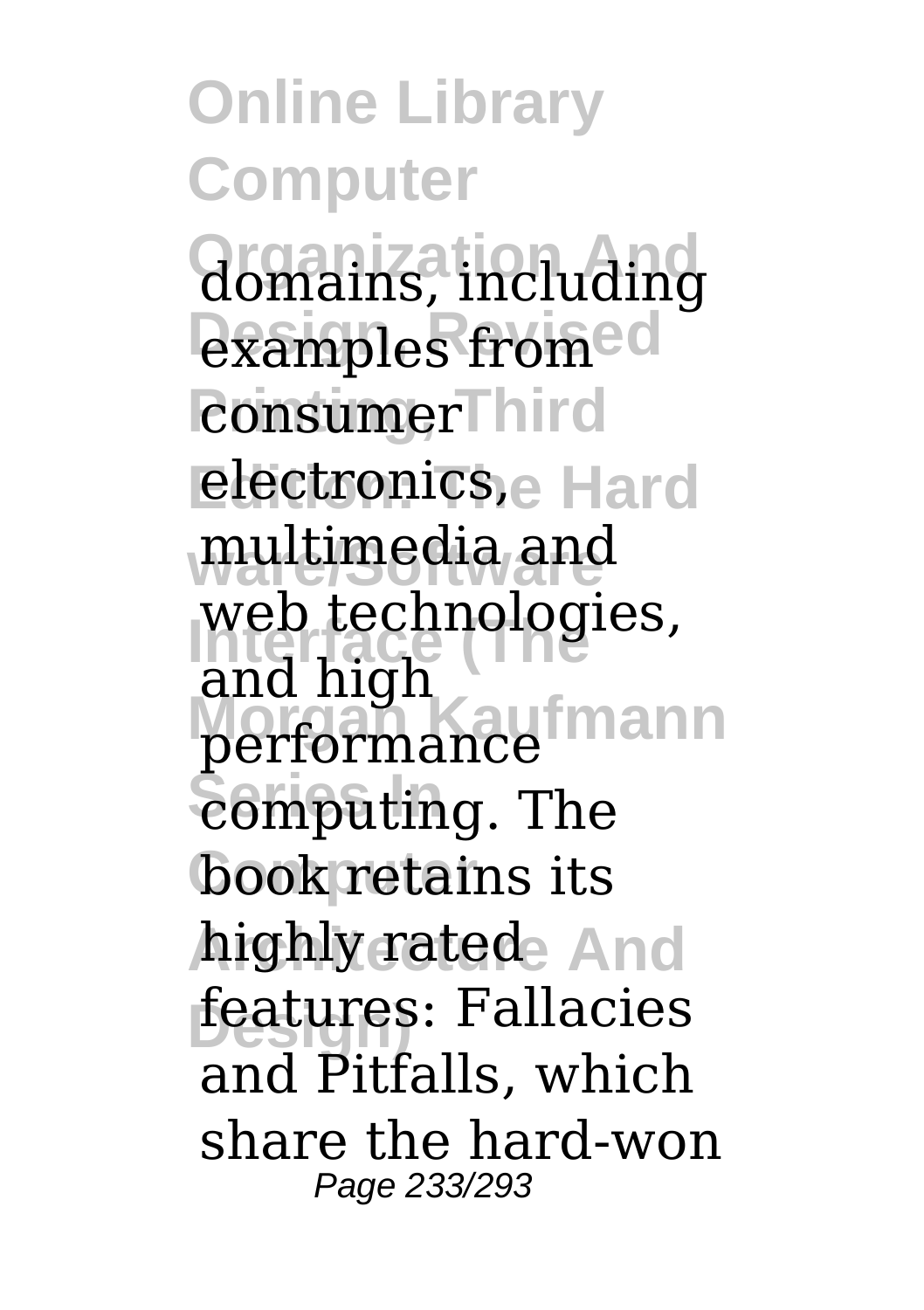**Online Library Computer Organization And** lessons of real designers; evised **Historical** Third Perspectives, Hard which provide a **Interface (The** computer design **Morgan Kaufarity; Putting it In Series In** all Together, which present a design **example that And Design)** illustrates the deeper look at principles of the chapter; Worked Page 234/293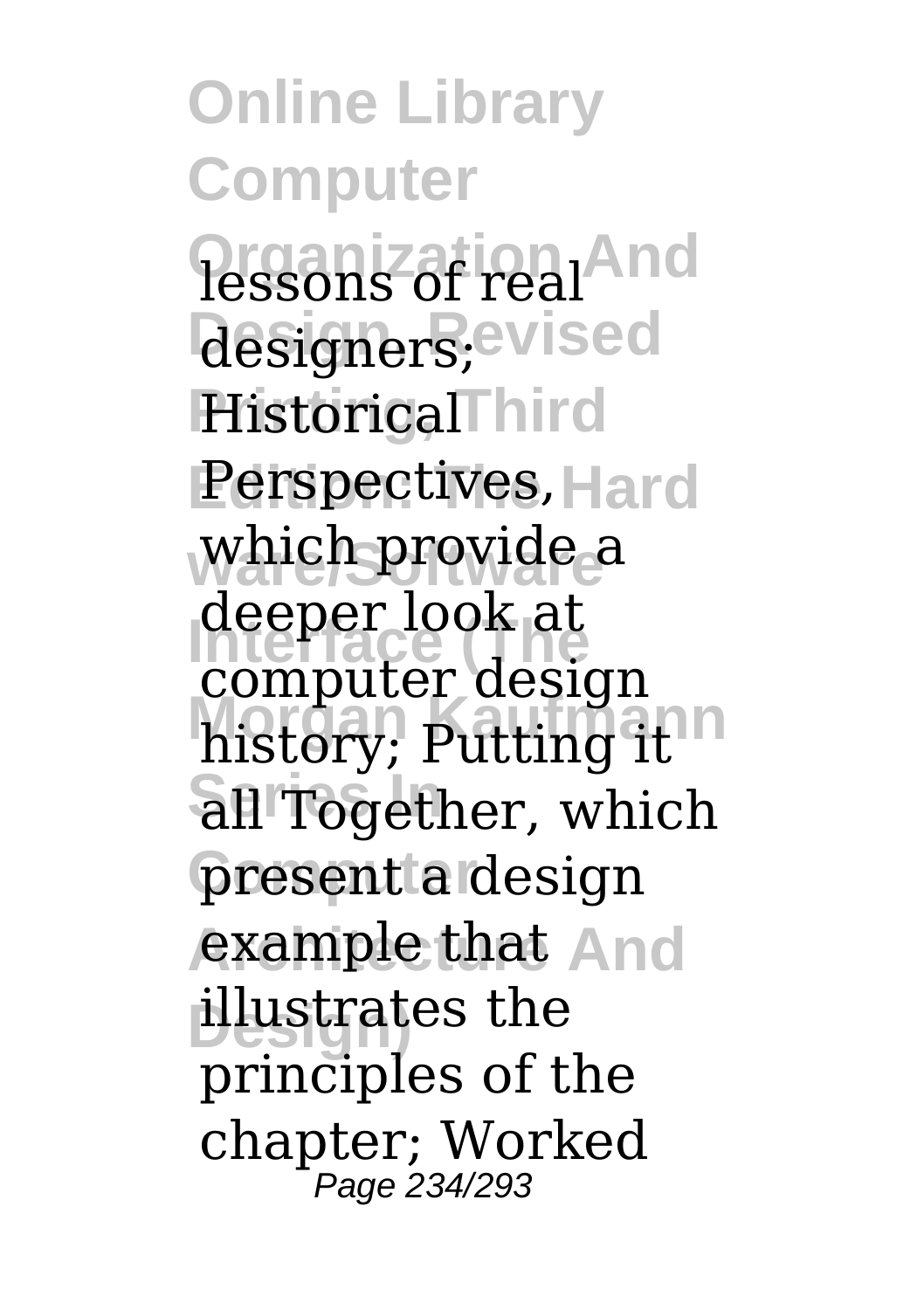**Online Library Computer Organization And** Examples, which **Challenge** thesed reader to apply the concepts, theories and methods in smaner scare<br>problems; and **Cross-Cutting nann Series In** Issues, which show how the ideas **covered in one nd Design)** chapter interact smaller scale with those presented in Page 235/293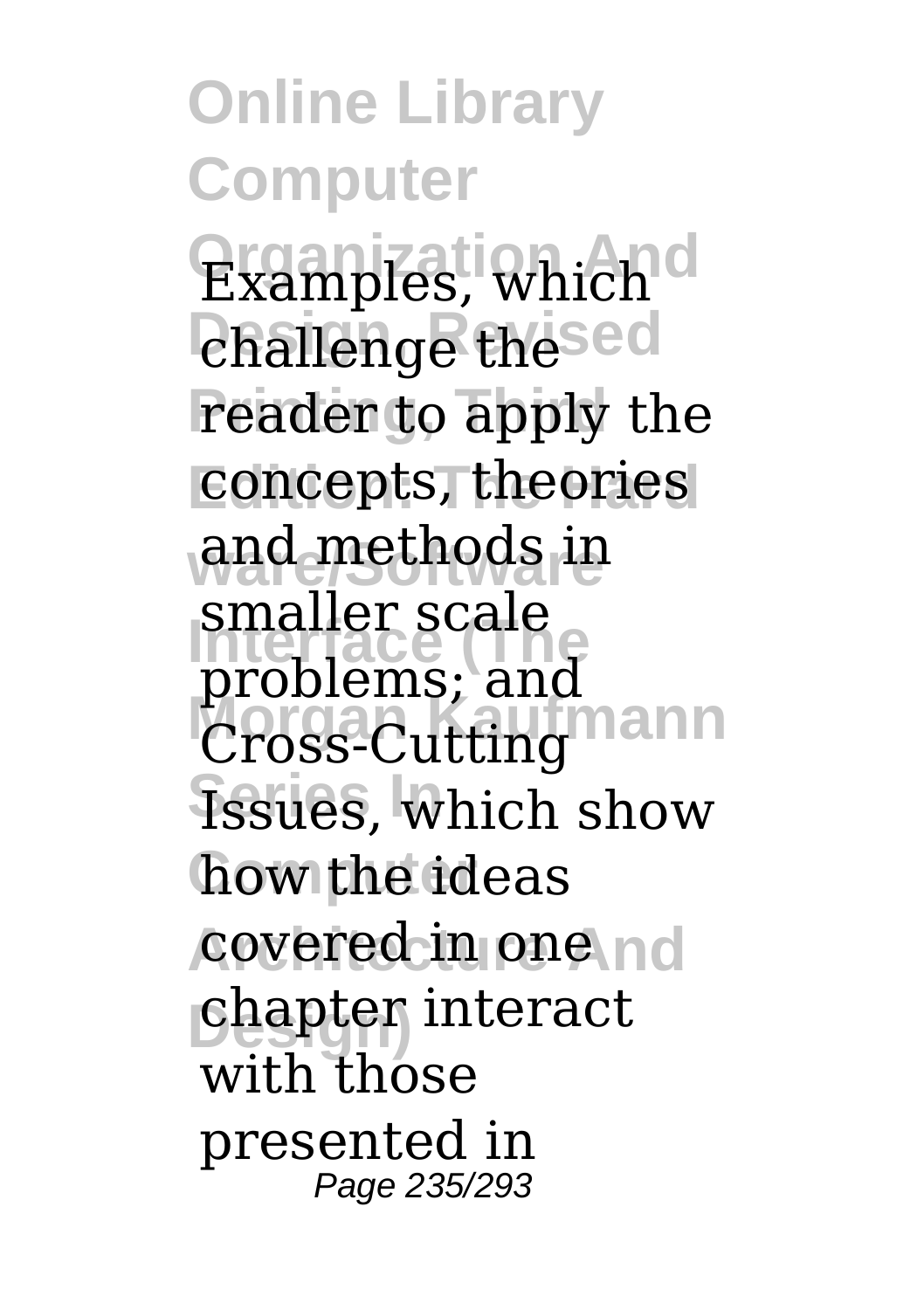**Online Library Computer** Others. In addition, a new feature, ed **Another View, presents brief-ard** design examples in one of the time<br>domains other than the one chosen for Putting It All Together. The authors present a **Design)** new organization one of the three of the material as well, reducing the Page 236/293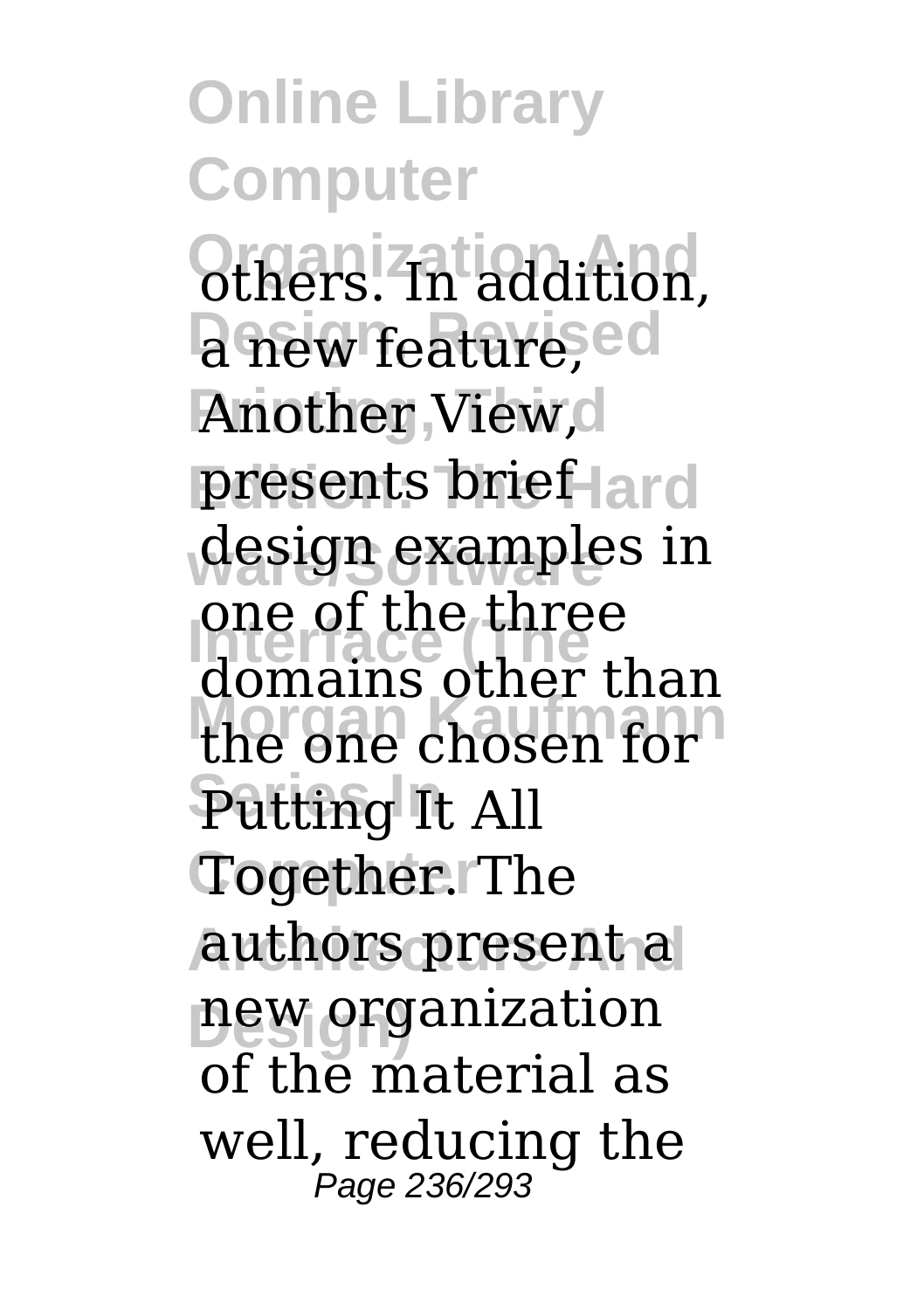**Online Library Computer Organization And** overlap with their **Other text, evised Computer** hird **Organization** and **Design: Aware Interface (The** e Approach 2/e, and offering more **Series In** in-depth treatment *<u>Gf</u>* advanced topics **Architecture And** in multithreading, **instruction level** Hardware/Softwar parallelism, VLIW architectures, Page 237/293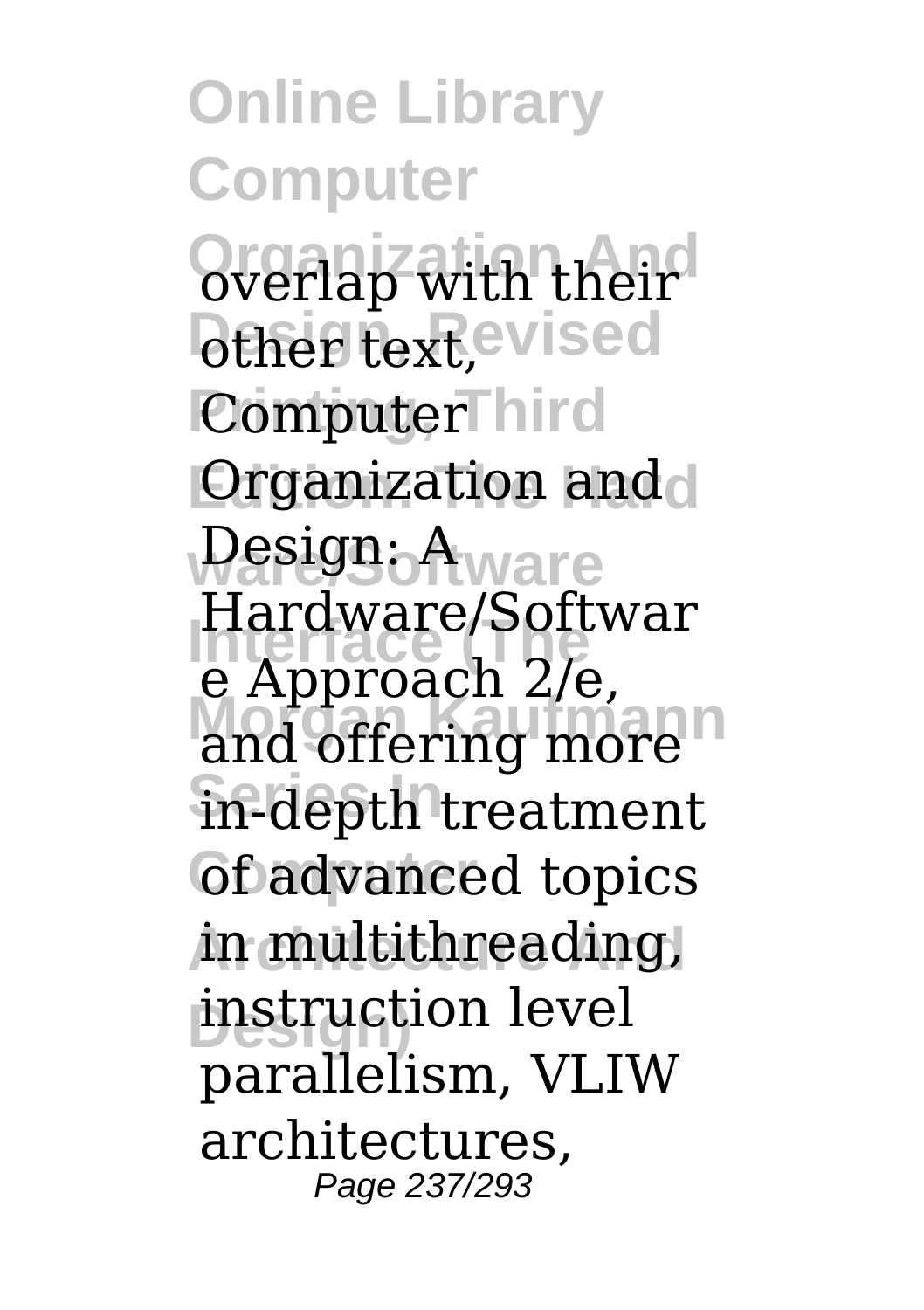**Online Library Computer Organization And** hierarchies, vised storage devices **Eand network** Hard technologies. Also **Interface (The** is the adoption of the MIPS 64 as the **Series In** instruction set **Computer** architecture. In **Architecture And** addition to several **puline** appendixes, new to this edition, two new appendixes will be Page 238/293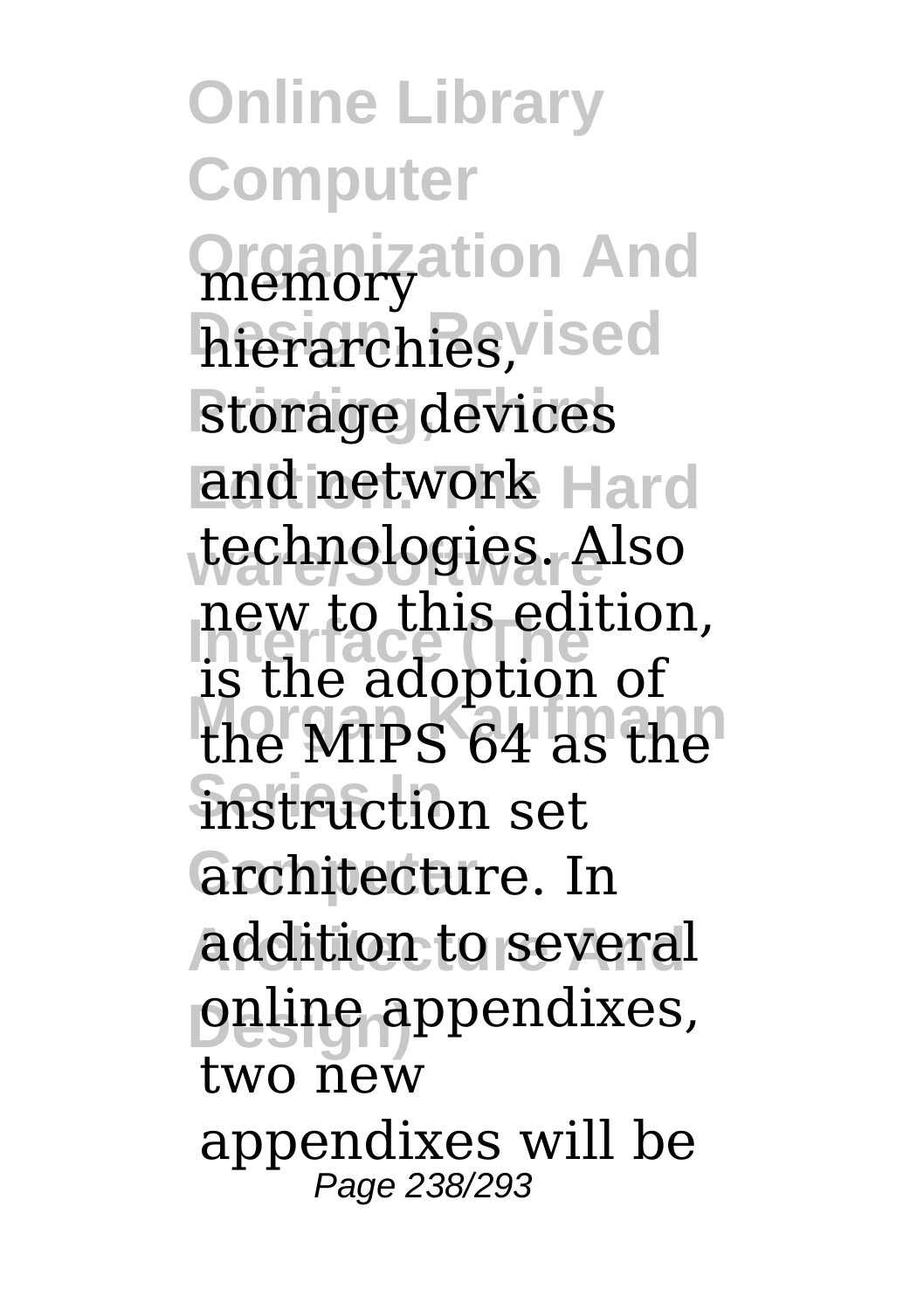**Online Library Computer Organization** And **book:** one contains a complete review *Edithe basice Hard* concepts of are pipeming, the<br>other provides solutions a<sup>utmann</sup> selection of the **Exercises. Both will be invaluable to d Design)** the student or pipelining, the professional learning on her Page 239/293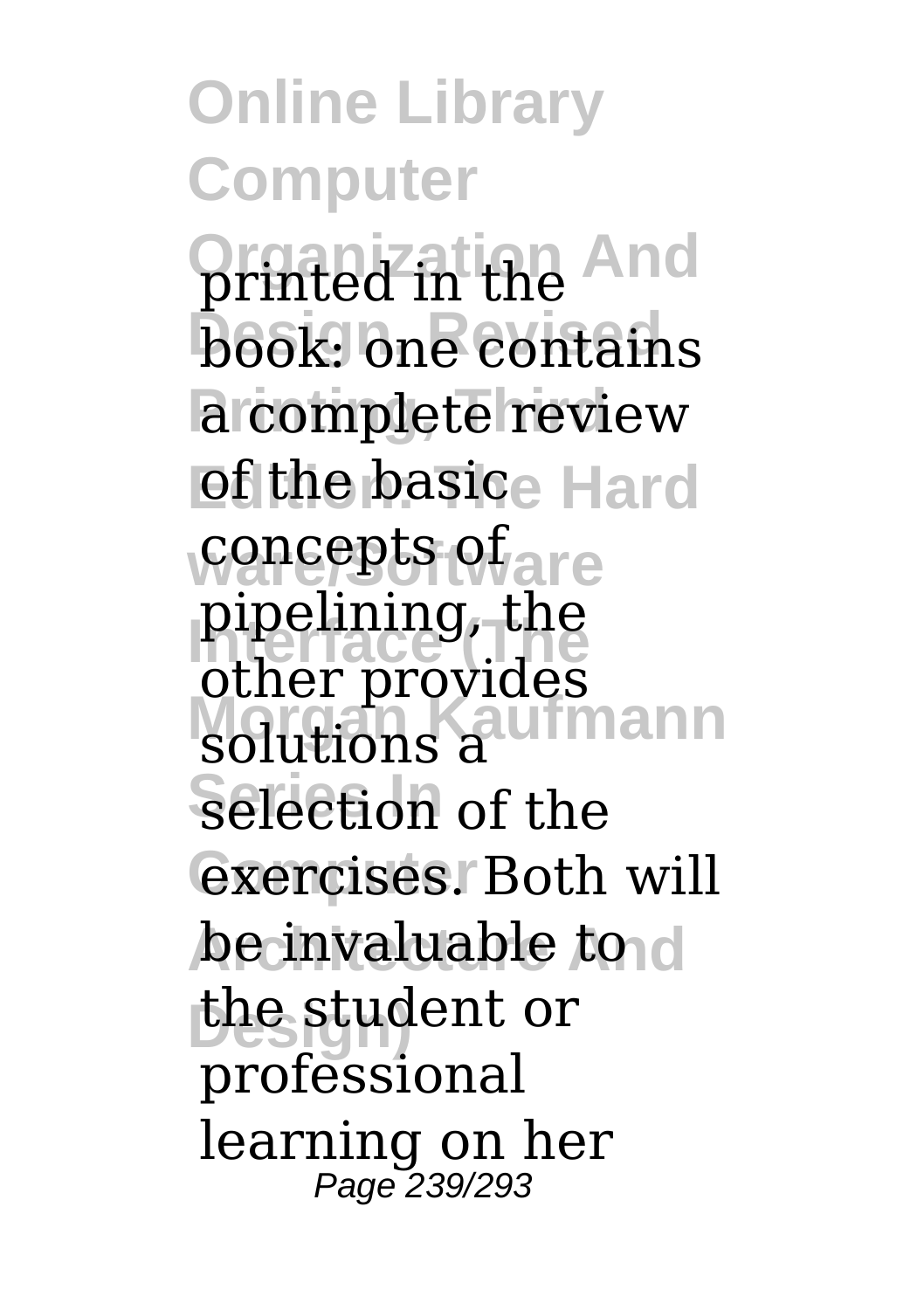**Online Library Computer Organizating And**  $\epsilon$ lassroom. Vised **Hennessy** and Patterson continue **to focus on** are Influenties for designing real<sup>nann</sup> machines and for maximizing their **Architecture And** cost/performance. **Design)** \* Presents state-offundamental the-art design examples Page 240/293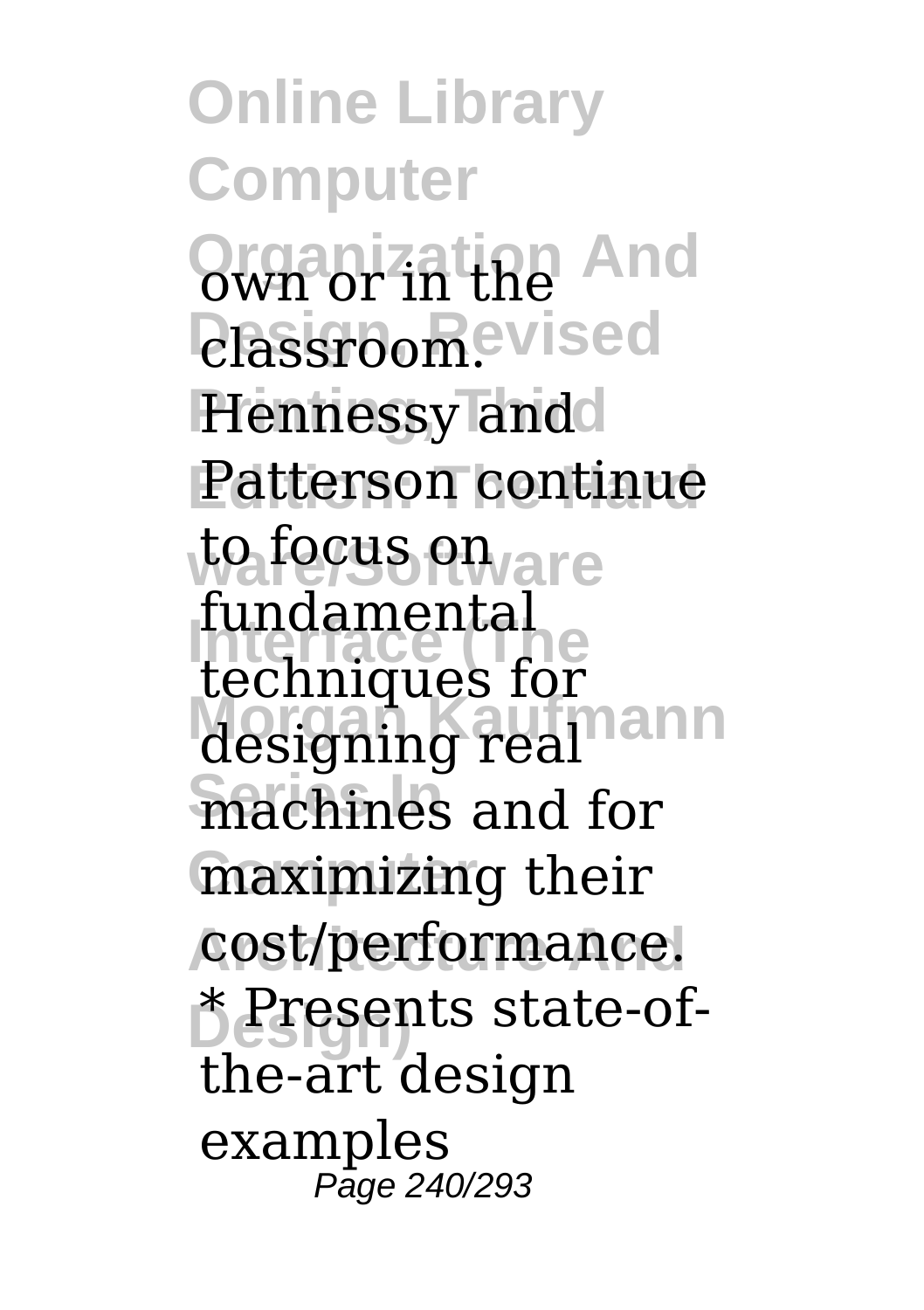**Online Library Computer Meluding!** PIA-64d architecture and its first<sub>g</sub>, Third **implementation, rd the Itanium are Interface (The** for Pentium III and **Pentium IV \* Thenn** *<u>Eluster</u>* that runs the Google search **Architecture And** engine \* EMC **Design)** storage systems Pipeline designs and their performance \* Page 241/293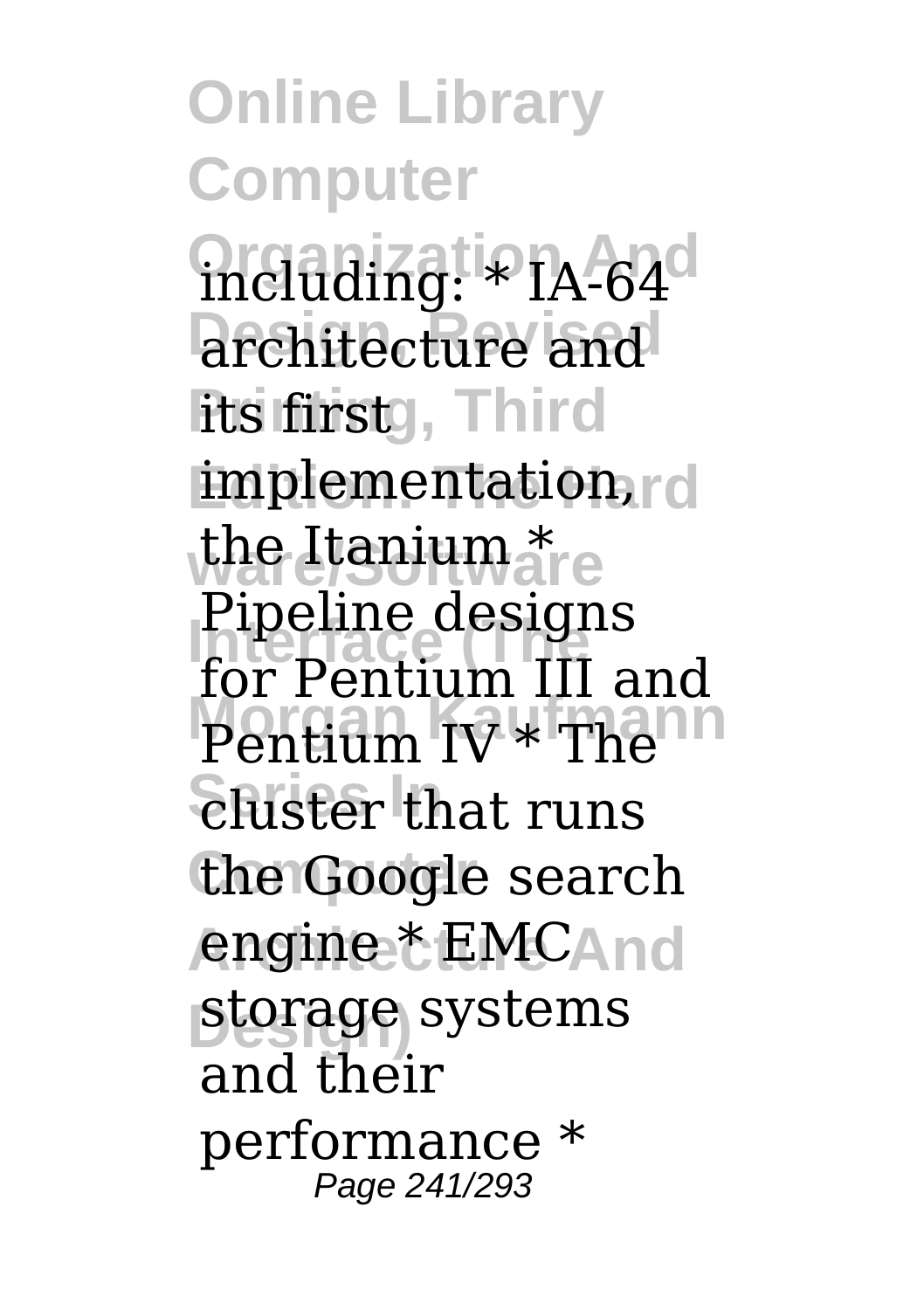**Online Library Computer Sony Playstation 2 Design, Revised** \* Infiniband, a new storage area and system area Hard **ware/Software** network \* SunFire **Interface (The** multiprocessor **Manage Secocion**<br>server and its processor the *CitraSPARC III* \* **Architecture And** Trimedia TM32 **Design)** media processor 6800 and the Transmeta Crusoe processor \* Page 242/293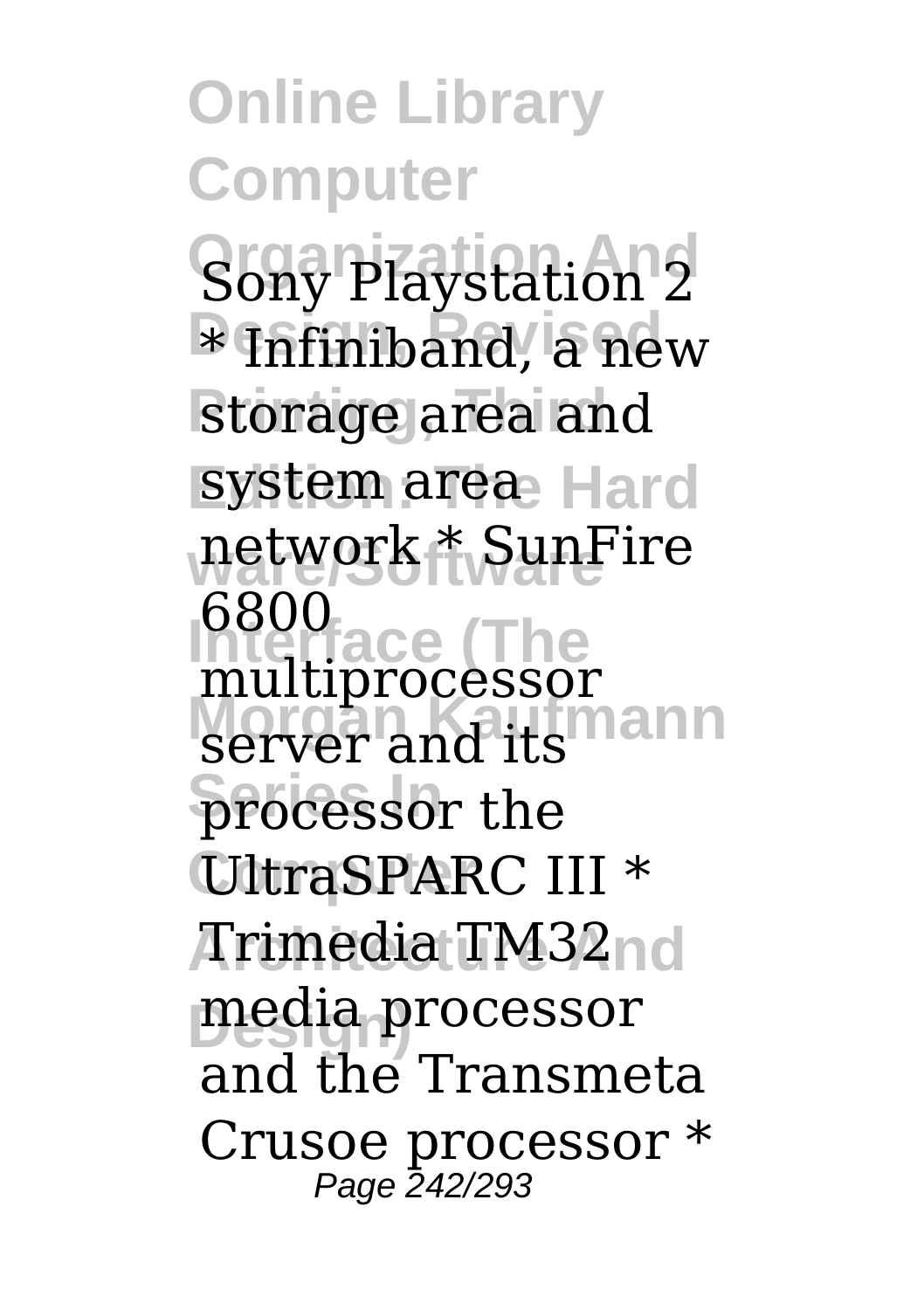**Online Library Computer Organization And** Examines **Quantitative** ised performancerd **analysis in the ard** commercial server **Interface (The** embedded market, as well as the **mann Series In** traditional desktop **Computer** market. Updates **all the examples d Design)** and figures with market and the the most recent benchmarks, such Page 243/293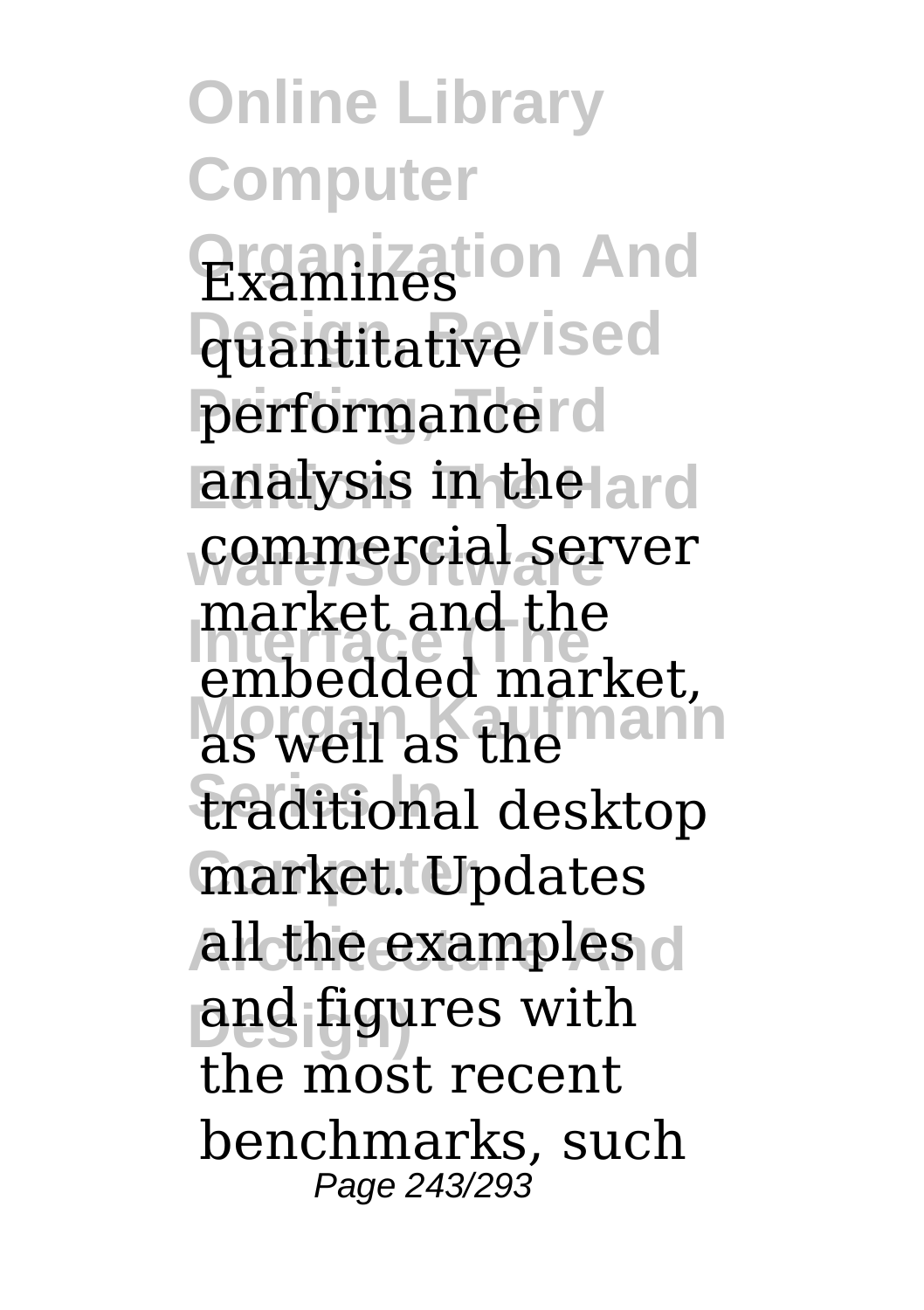**Online Library Computer Organization And** as SPEC 2000. \* **Expands coverage** *<u>Of instruction</u>* sets **to include** he Hard descriptions of **Interface (The** processors, media processors, and **ann Series In** multimedia **extensions** to **desktop**cture And **Design)** processors. \* digital signal Analyzes capacity, cost, and Page 244/293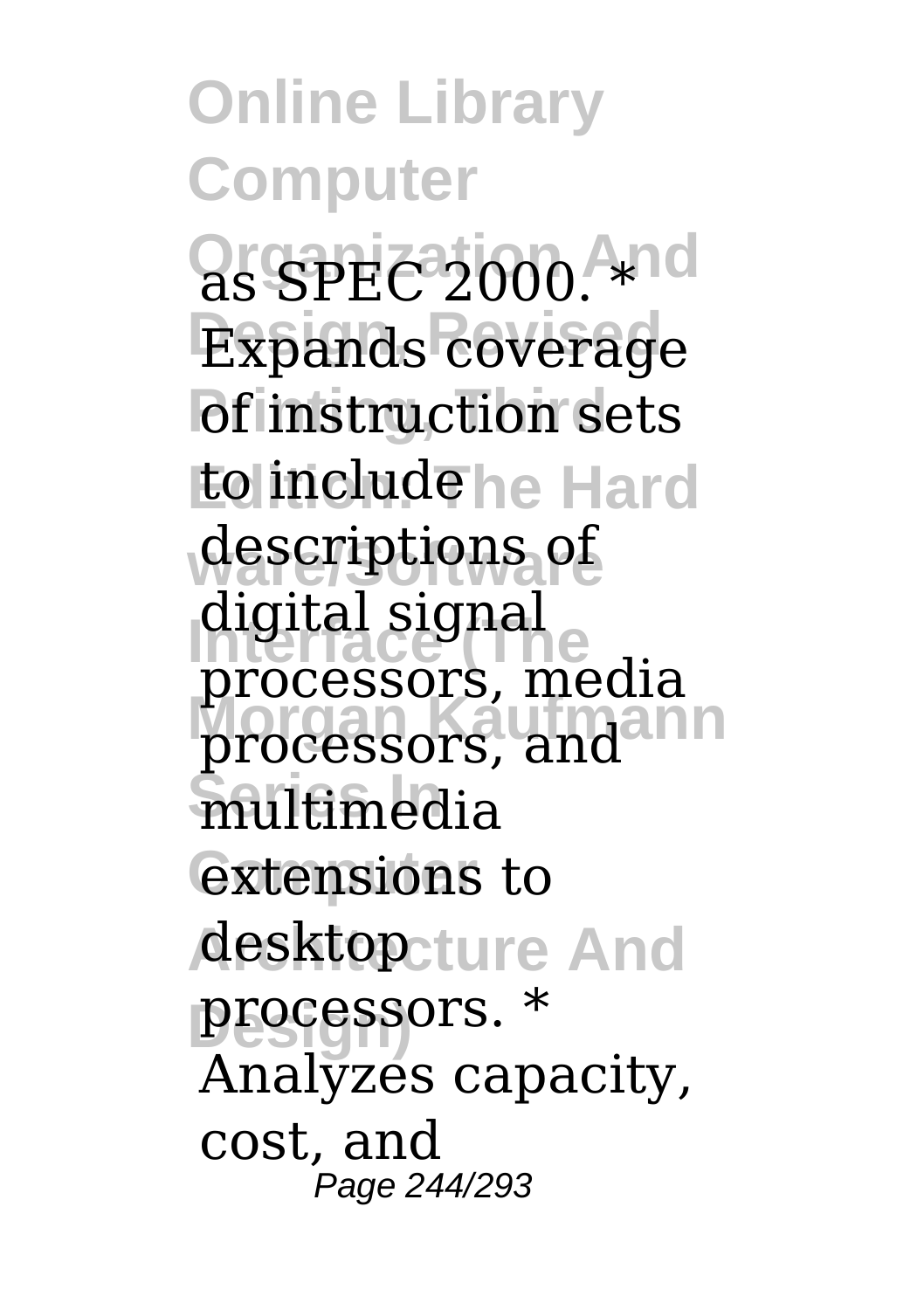**Online Library Computer Performance** of nd disks over two ed decades. Surveys **Edition: The Hard** the role of clusters in scientific<sub>are</sub> **Computing and** computing. \* mann Presents a survey, taxonomy, and the **benchmarks of nd Design)** errors and failures computing and in computer systems. \* Presents Page 245/293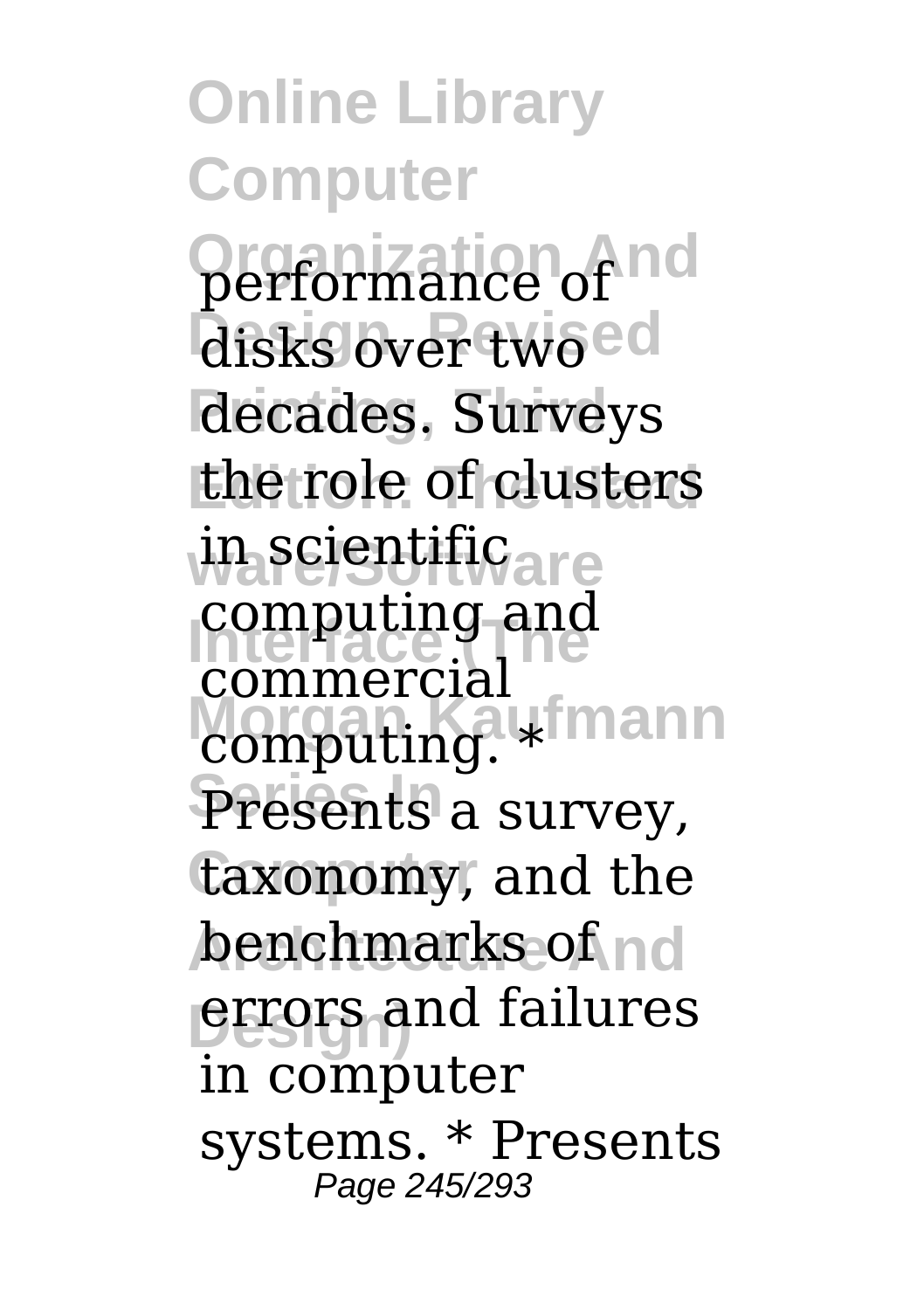**Online Library Computer Quanization And** descriptions of the design of storage systems and of ard **ware/Software** clusters. \* Surveys **Interface (The** hierarchies in **Morgan Kaufmann** modern **Series In** microprocessors and the key **parameters of And Design)** modern disks. \* memory Presents a glossary of networking Page 246/293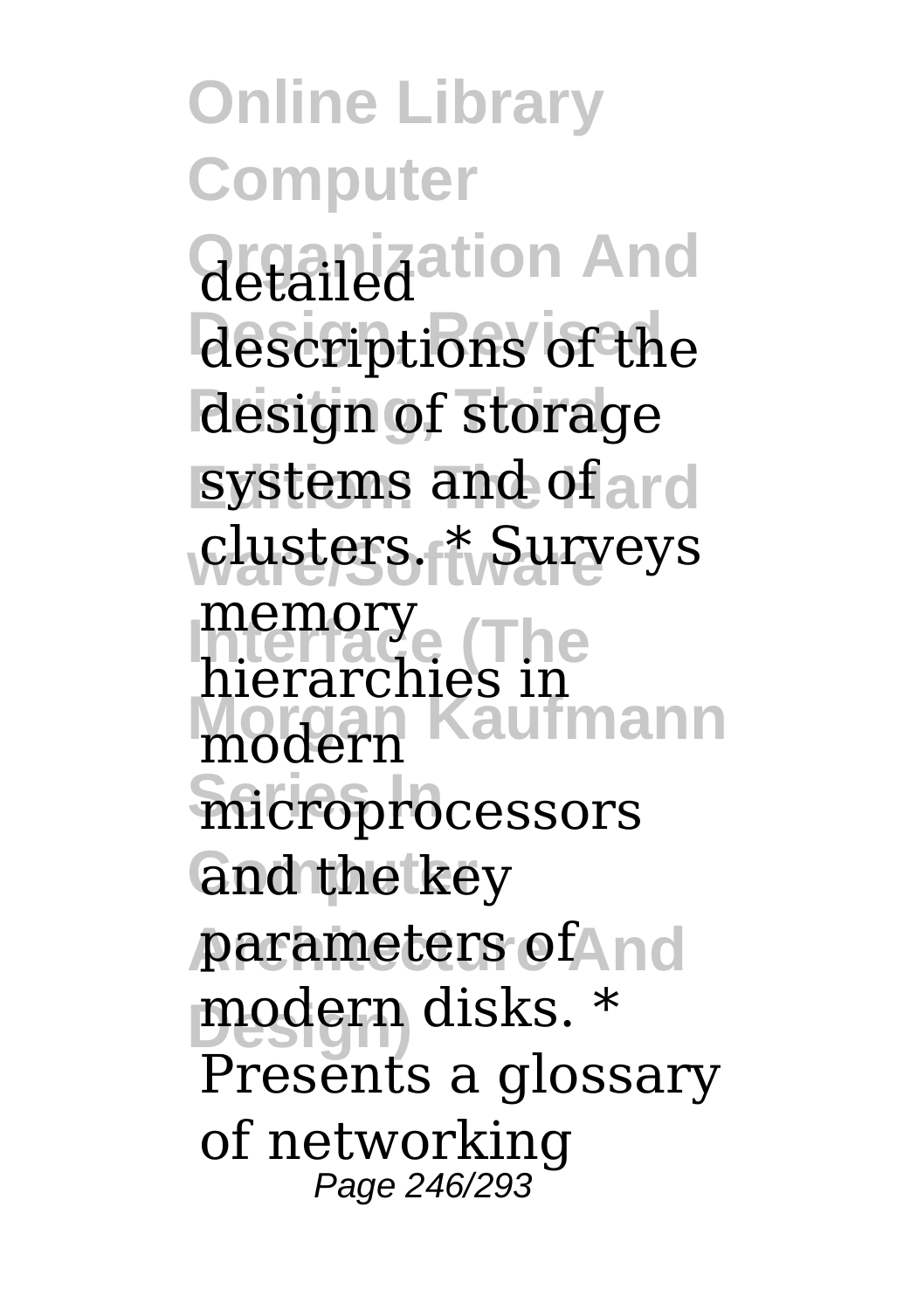**Online Library Computer Organization And** terms. **COMPUTER** ised *ORGANIZATION* **EANDon: The Hard** ARCHITECTURE: **Interface (The** VARIATIONS **Morgan Kaufmann Structure** of the Complete system **(CPU, memory, nd Design)** buses and THEMES AND peripherals) and reinforces that Page 247/293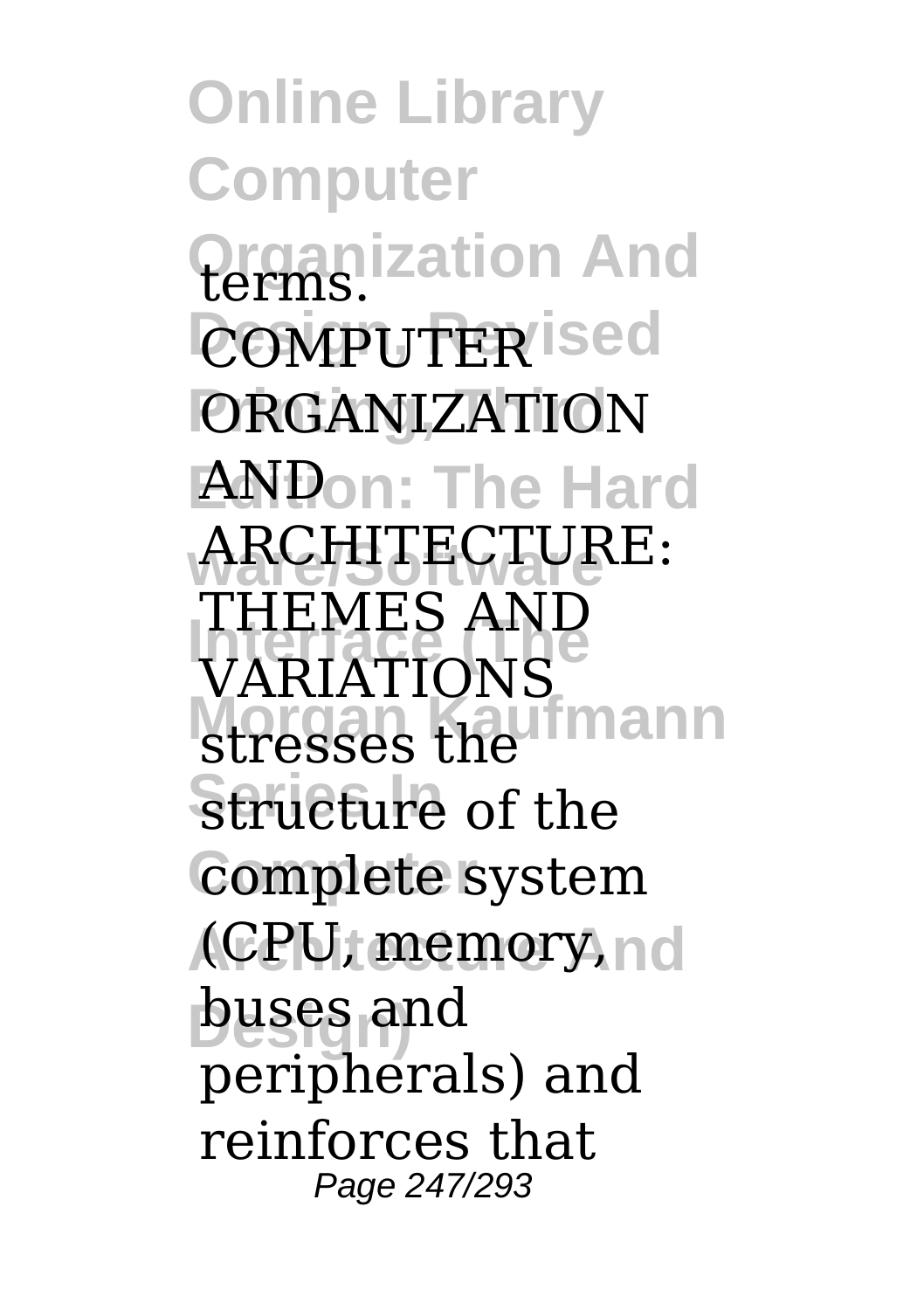**Online Library Computer** *Organization with* an emphasis on d divergent<sup>Third</sup> **examples. This ard** approach to<sub>are</sub> **Computer**<br>architecture is an effective Kaufmann **Series In** arrangement that provides sufficient detail at the logic **ped** organizational computer levels appropriate for EE/ECE Page 248/293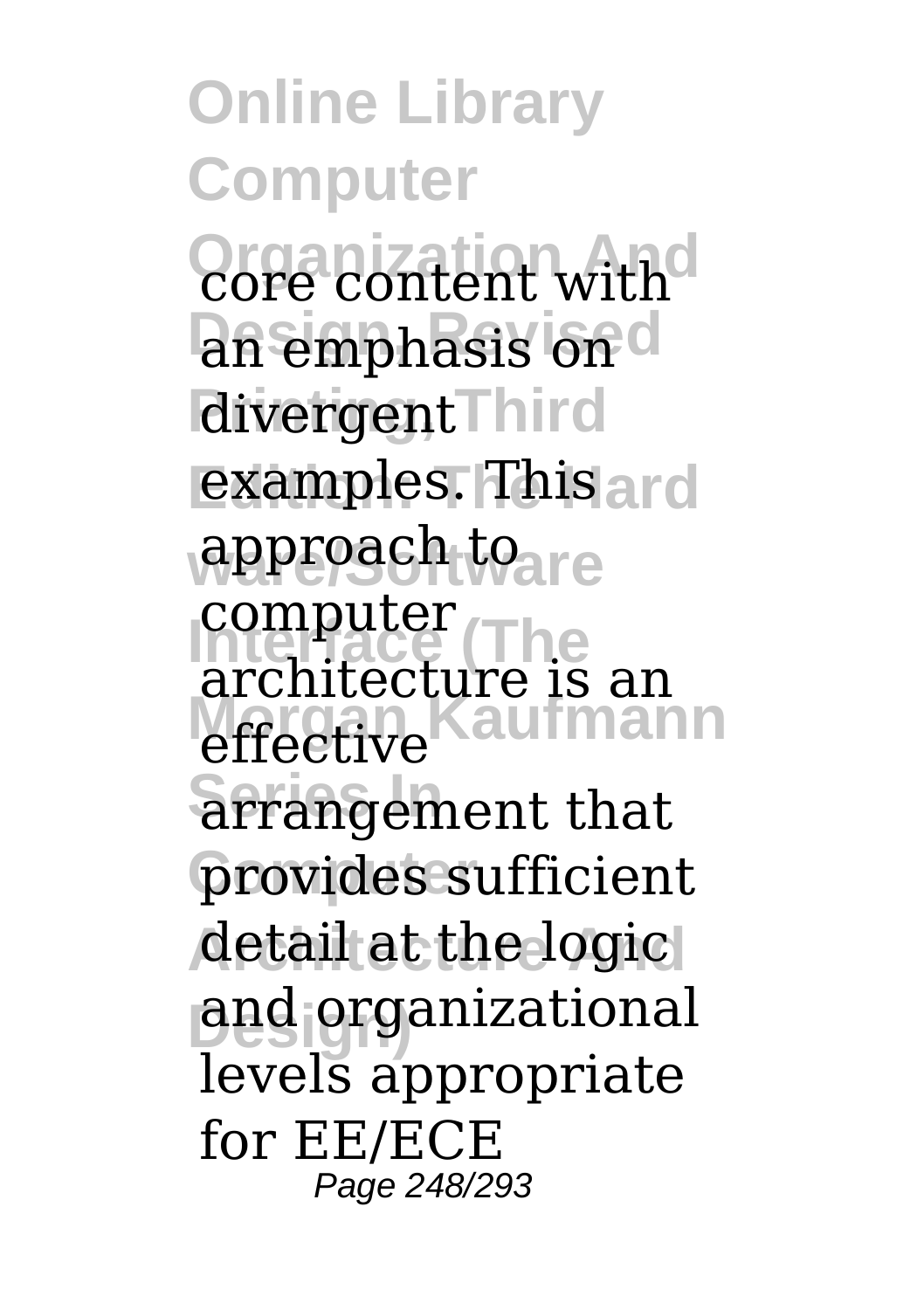**Online Library Computer Organization And** departments as **Well as forevised Computer Science** readers. The text<sub>o</sub> goes well beyond the minimal<br>**Interfaces** coverage and mann **Series In** introduces topics that are important to anyone involved **Design)** with computer curriculum architecture in a way that is both Page 249/293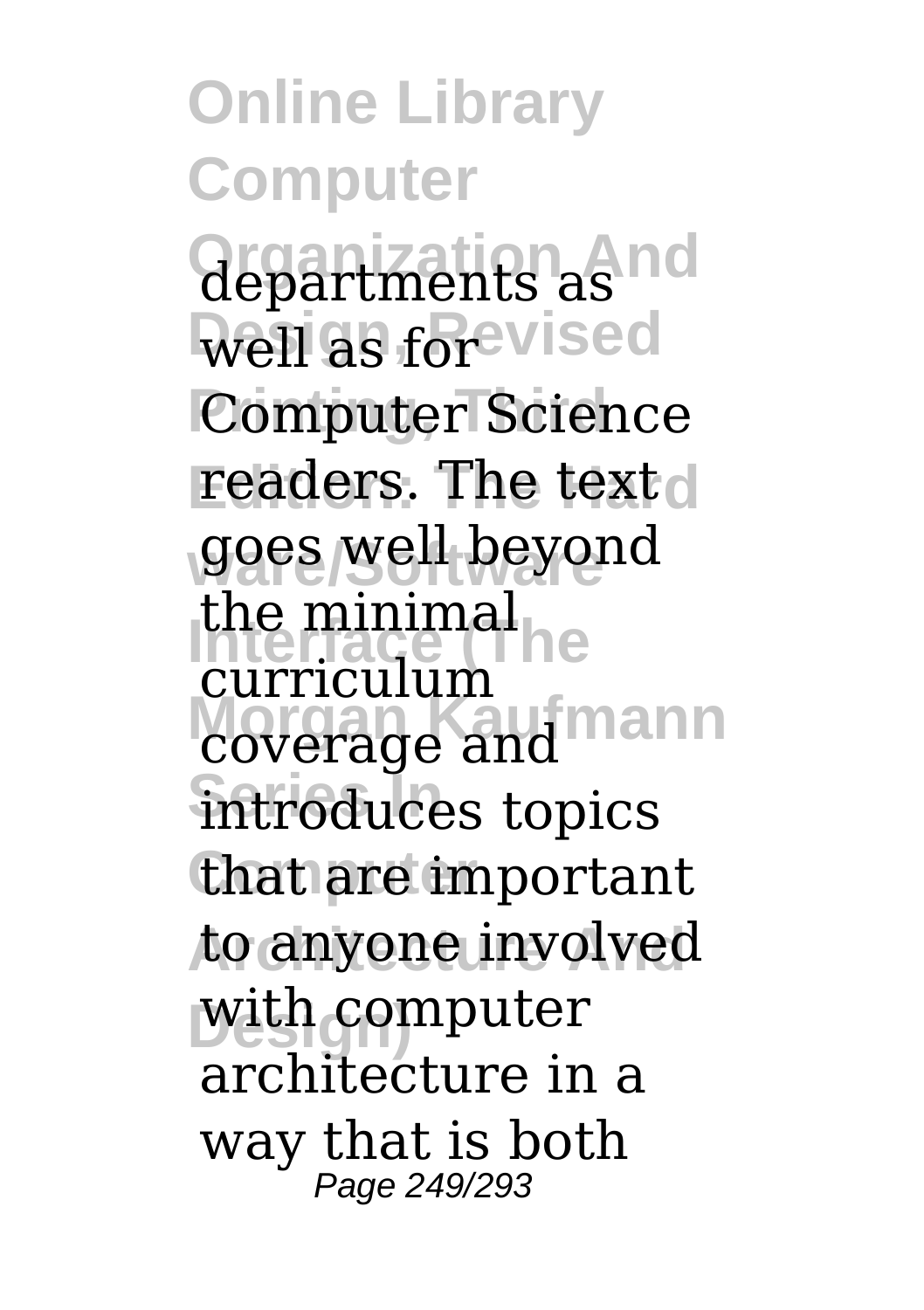**Online Library Computer Organization And** thought provoking and interesting to **Pall. Important Notice: Media ard** content referenced **Interface (The** description or the product text may **Series In** not be available in the ebook version. Computerure And **Design)** Organization and within the product Architecture is a comprehensive Page 250/293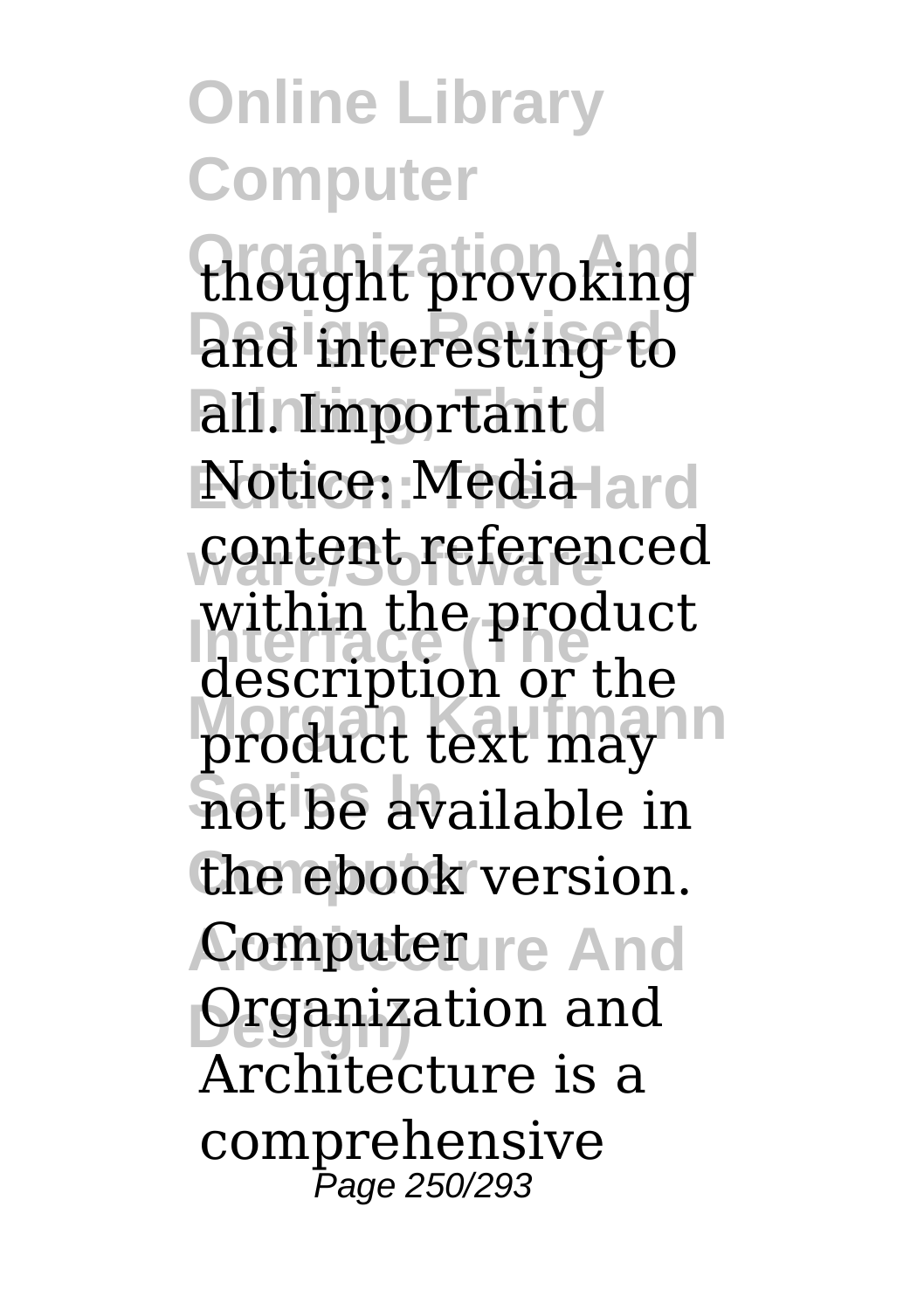**Online Library Computer** *Coverage* of the nd **entire** field ofsed *<u>computer</u>* design updated with the d most/secent<sub>are</sub> **I** research and  $\epsilon$ **MORGAN HIS COMPUTER STRUCTURE Series In** and function. With **Clear**, concise, and **easy-to-read** And material, the Tenth research and Edition is a userfriendly source for Page 251/293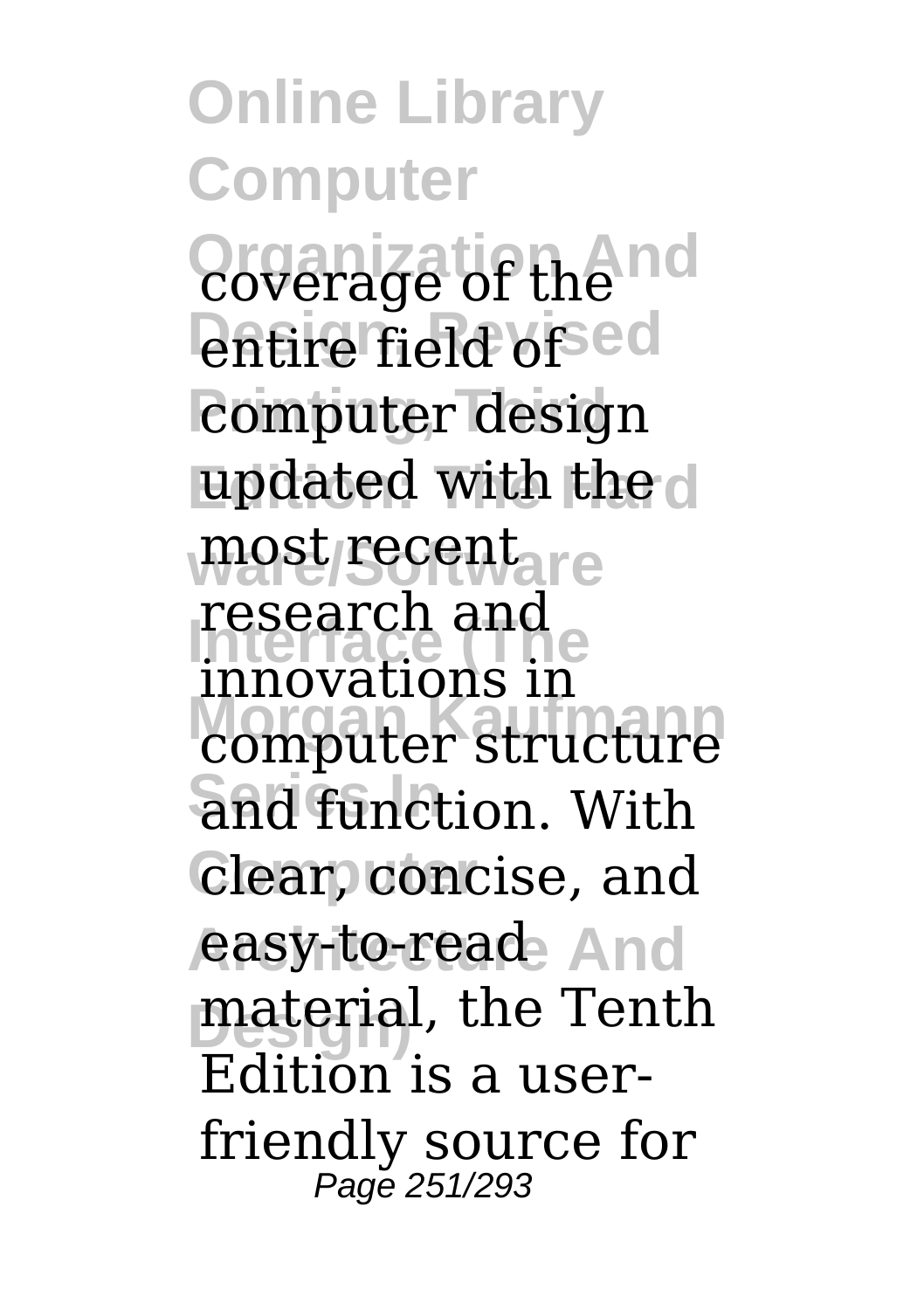**Online Library Computer Students studying** *<u>Domputers</u>*.vised Subjects such as **I/O functions and ware/Software** structures, RISC, and paraner<br>processors are explored <sup>Kaufmann</sup> **Series In** integratively throughout, with **real world** re And **Design)** examples and parallel enhancing the text for student Page 252/293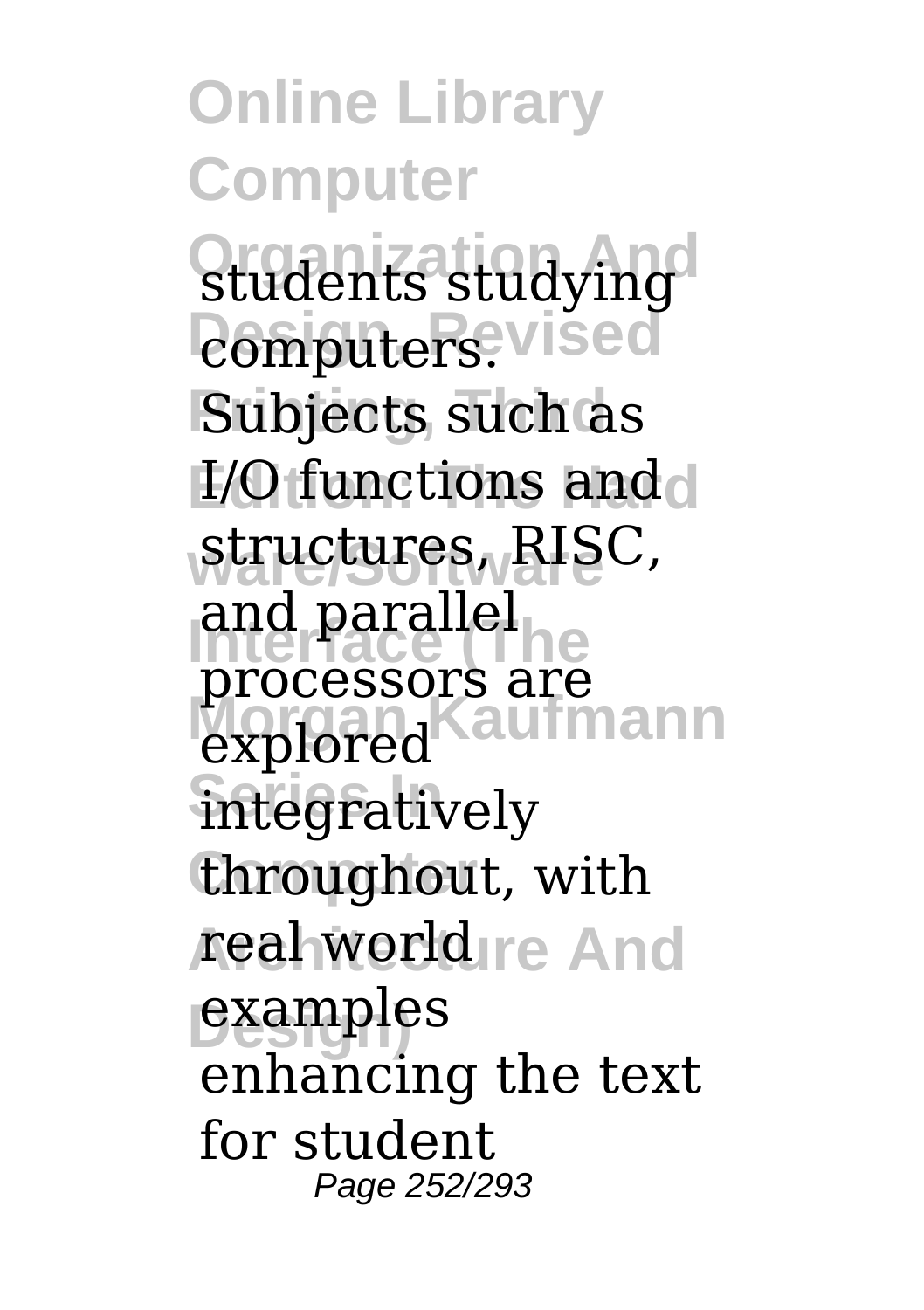**Online Library Computer Interest. With And brand new vised** material, and rd **strengthened** Hard **ware/Software** pedagogy, this text engages stude<br>in the world of **Computer Serganization** and **Computer** architecture. An Object-Oriented **Design)** Approach to engages students Geometry Studyguide for Page 253/293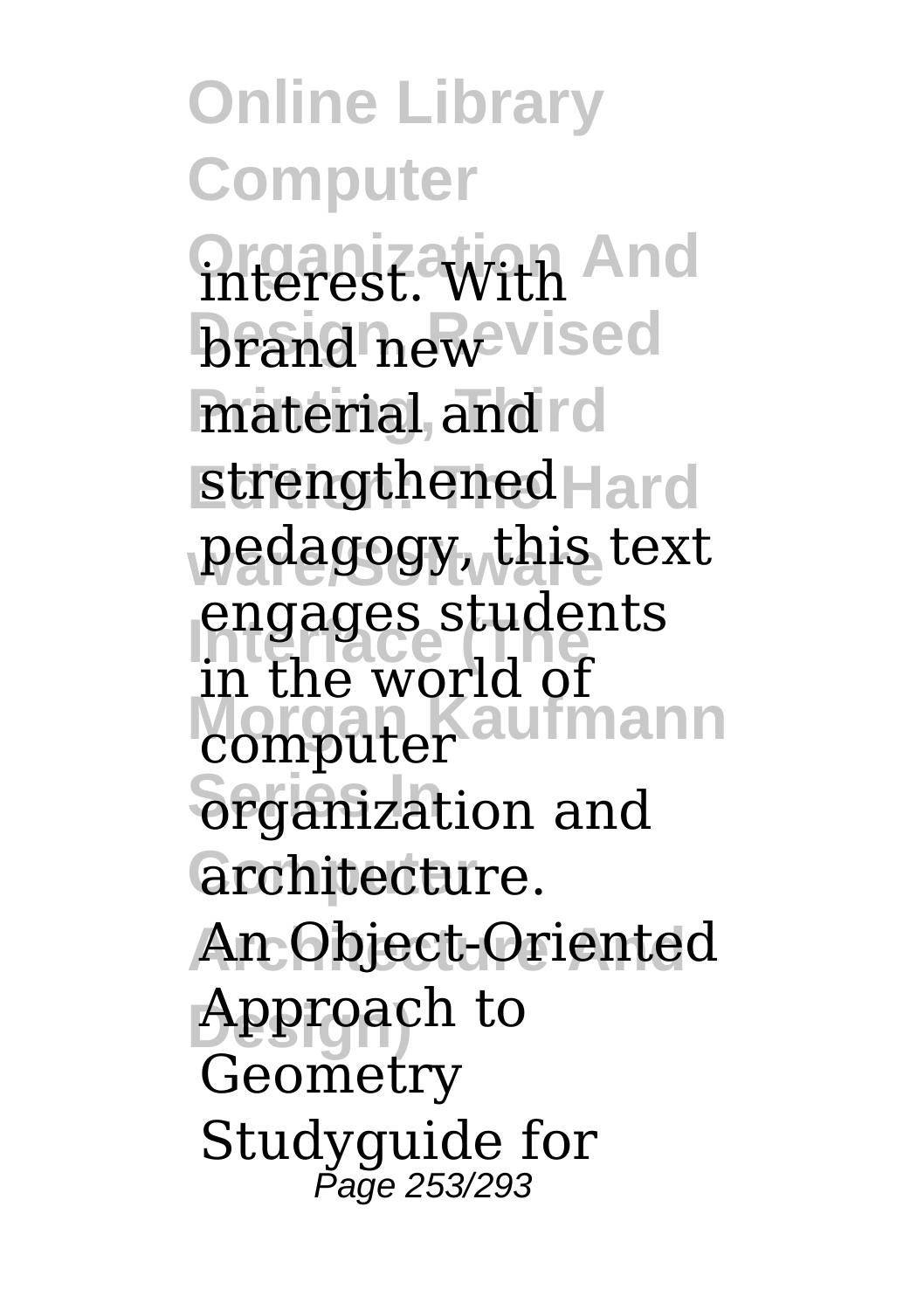**Online Library Computer Organization And** Computer **Organization** and **Design, Revised by Patterson, David d AarlSBNtware Interface (The** 9780123706065 **Organization**, mann **Series In** Design, and Architecture, Fifth **Ædition**cture And **Design)** Computer Hardware/software Interface Page 254/293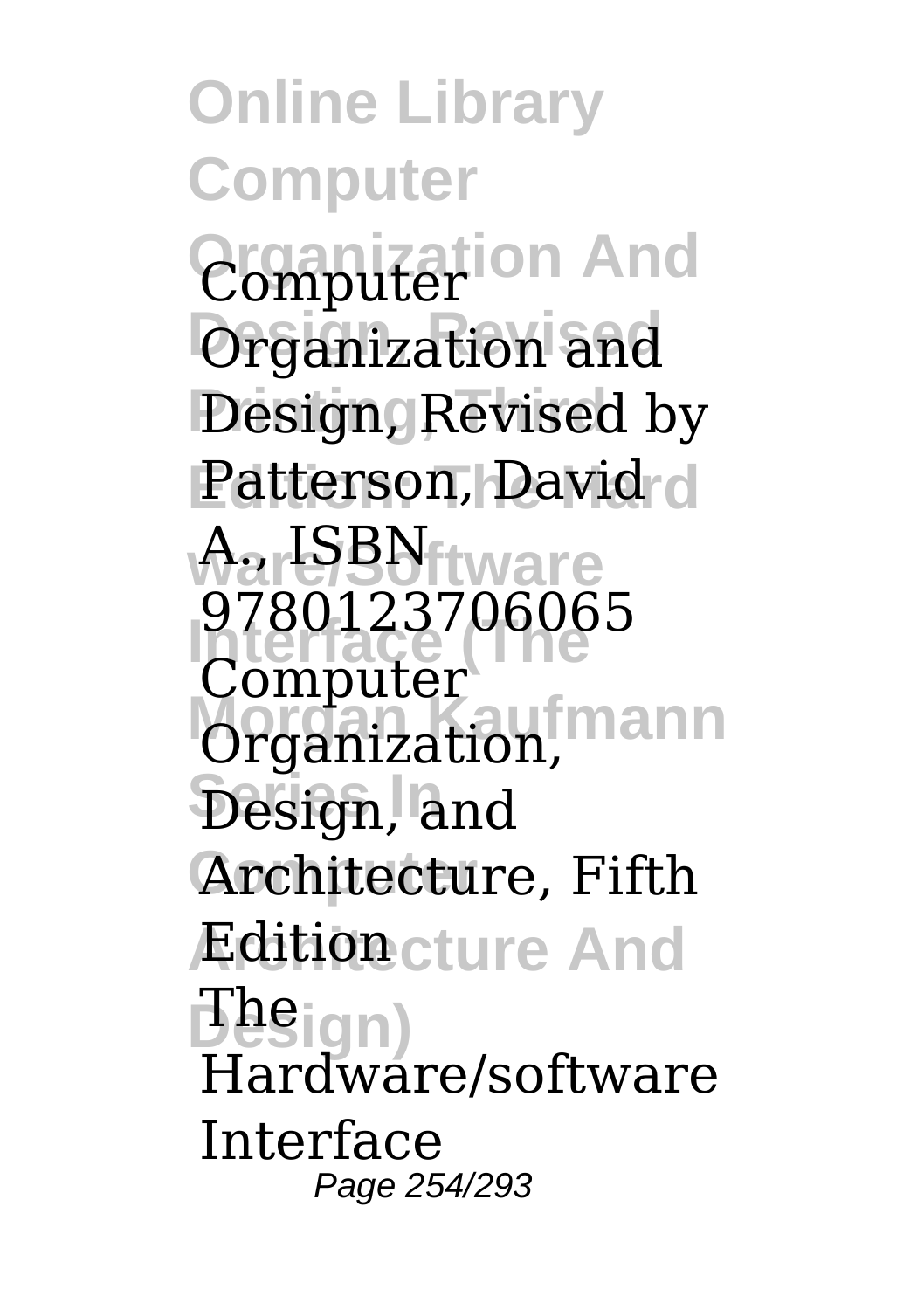**Online Library Computer** Working with And Allies, Enemies, d and Other hird **Strangers**he Hard **Beginning**<sub>ware</sub> **Interface (The** Engineering<br>Coman Kaufmann **Series In Organization Computer and Design, Architecture And Fifth Edition, is Design) the latest** Software **Computer update to the** Page 255/293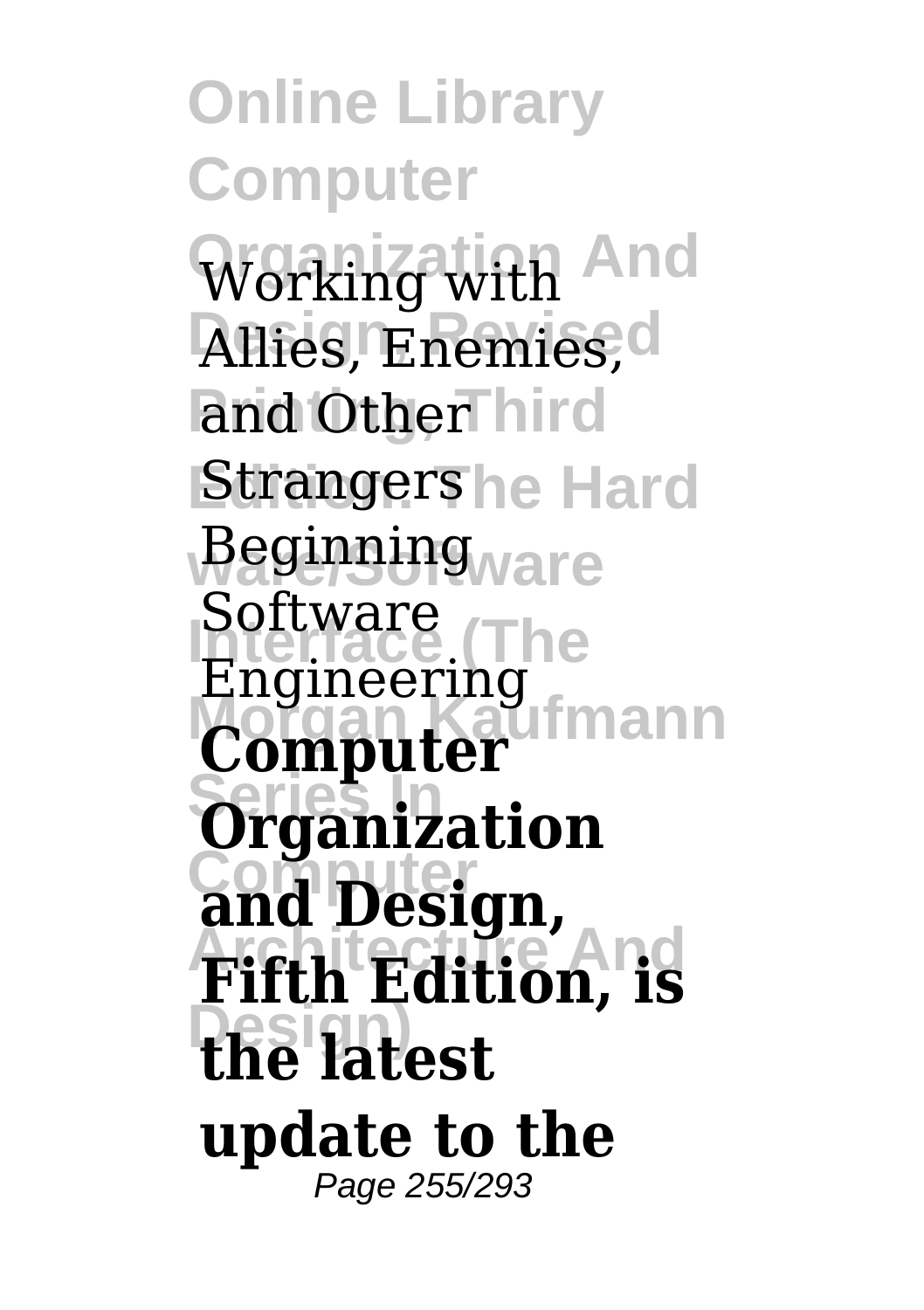**Online Library Computer Organization And classic Design, Revised introduction to Prop**riet **Edition: The Hard organization. ware/Software The text now Interface (The contains new examples and Series In material highlighting the emergence** of **Design) mobile computing and** Page 256/293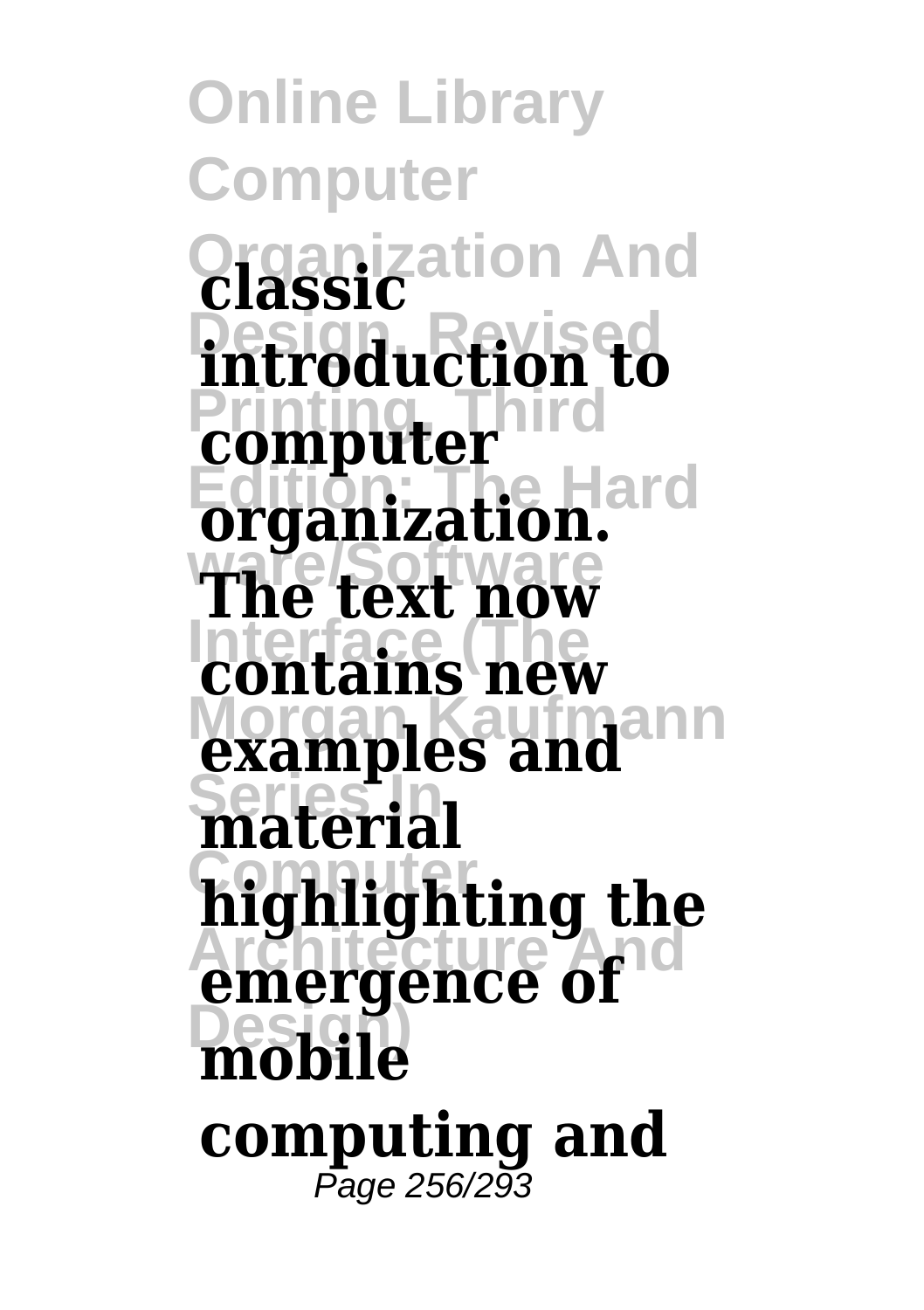**Online Library Computer Organization And the cloud. It** explores this **Printing, Third generational Change with ware/Software updated content Interface (The featuring tablet Computers, Series In cloud Computer infrastructure,** and the ARM **Design) (mobile computing** Page 257/293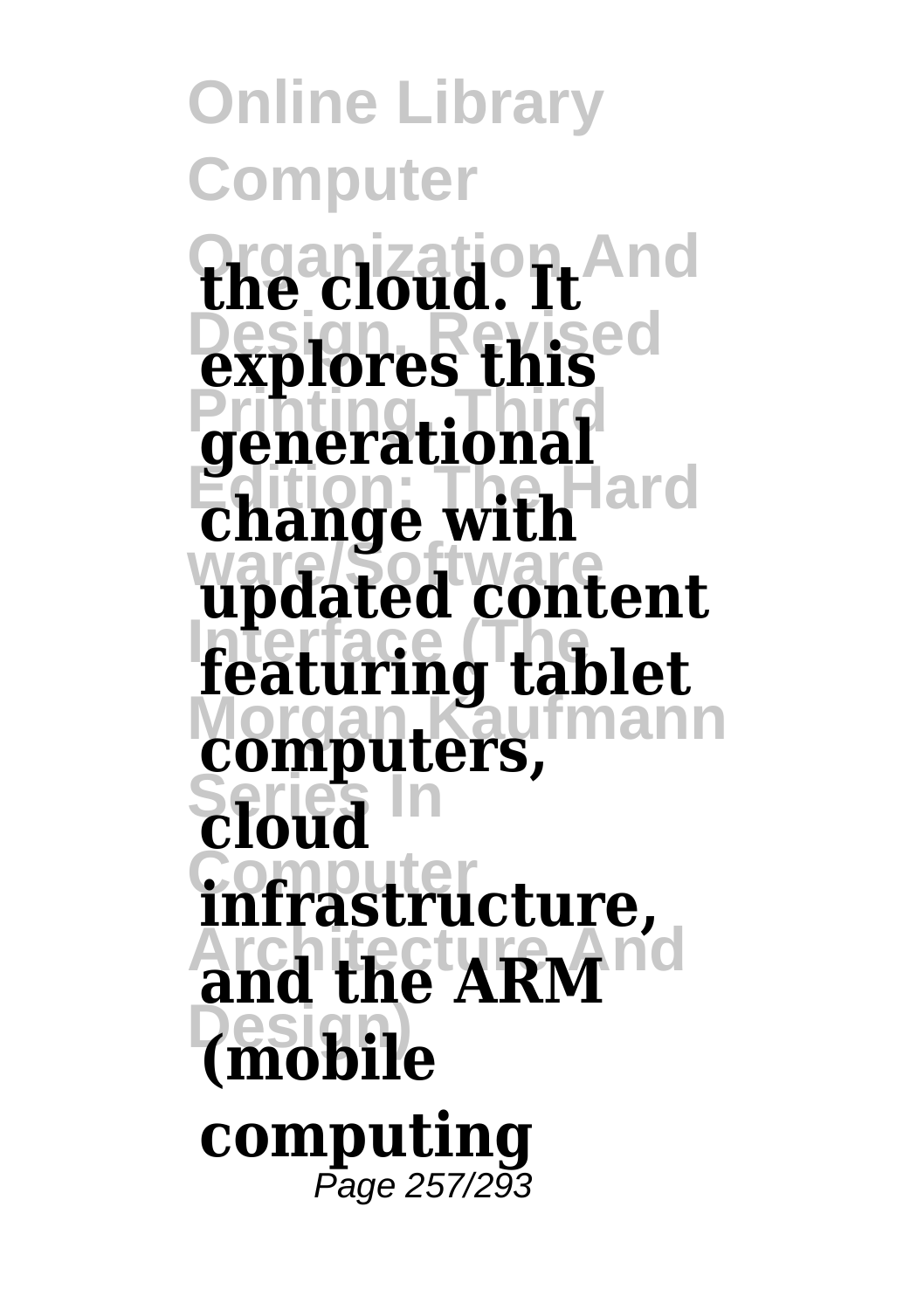**Online Library Computer** devices) and x86 **Design, Revised (cloud computing) Edition: The Hard architectures. ware/Software The book uses a Interface (The MIPS processor Morgan Kaufmann Series In Computer fundamentals of Architecture And hardware Design) technologies, core to present the assembly** Page 258/293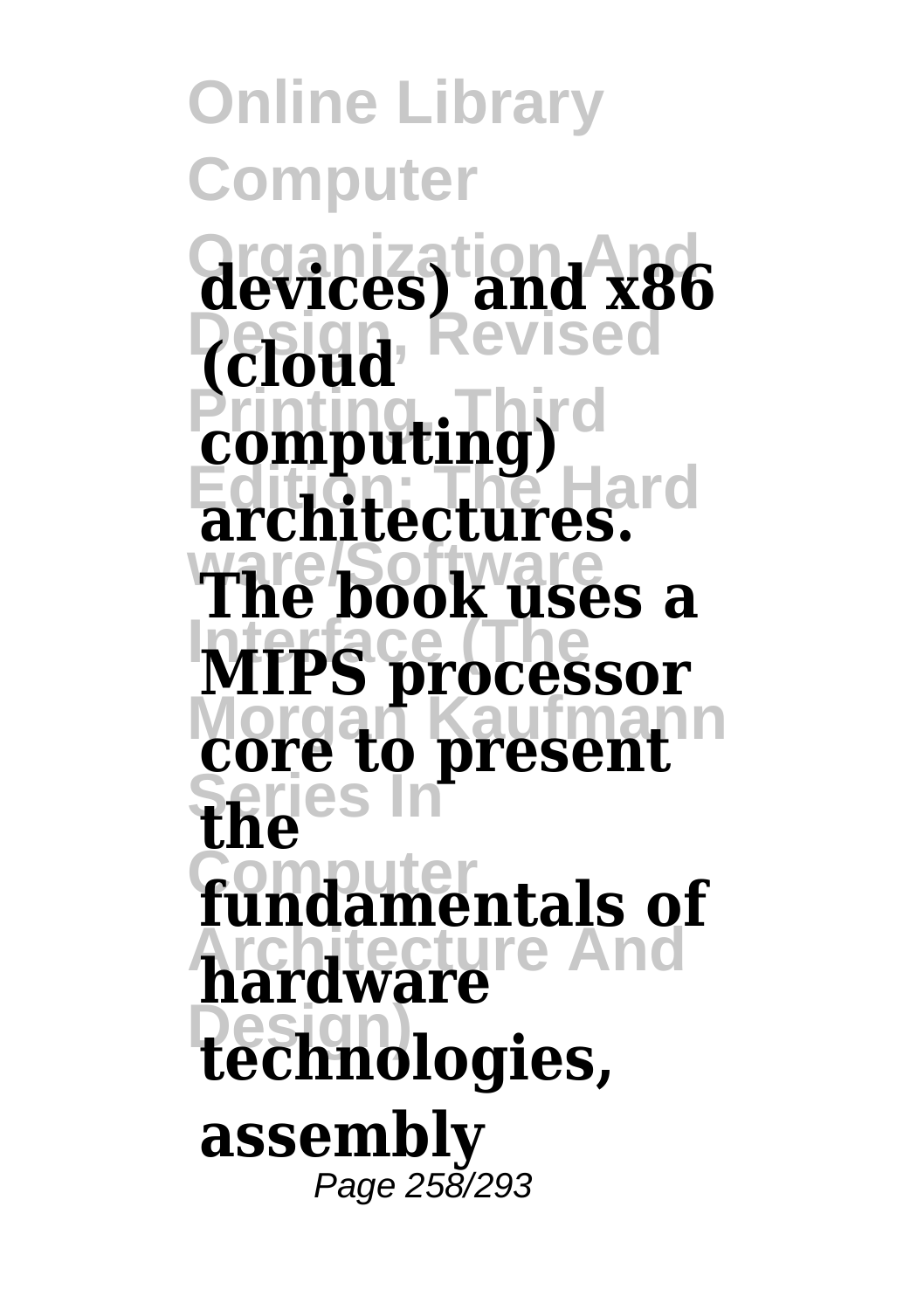**Online Library Computer Organization And language, Computer** arithmetic, **pipelining, ware Interface (The hierarchies and I/O.Because an Series In understanding** of modern **Architecture And hardware is Design) essential to achieving good** Page 259/293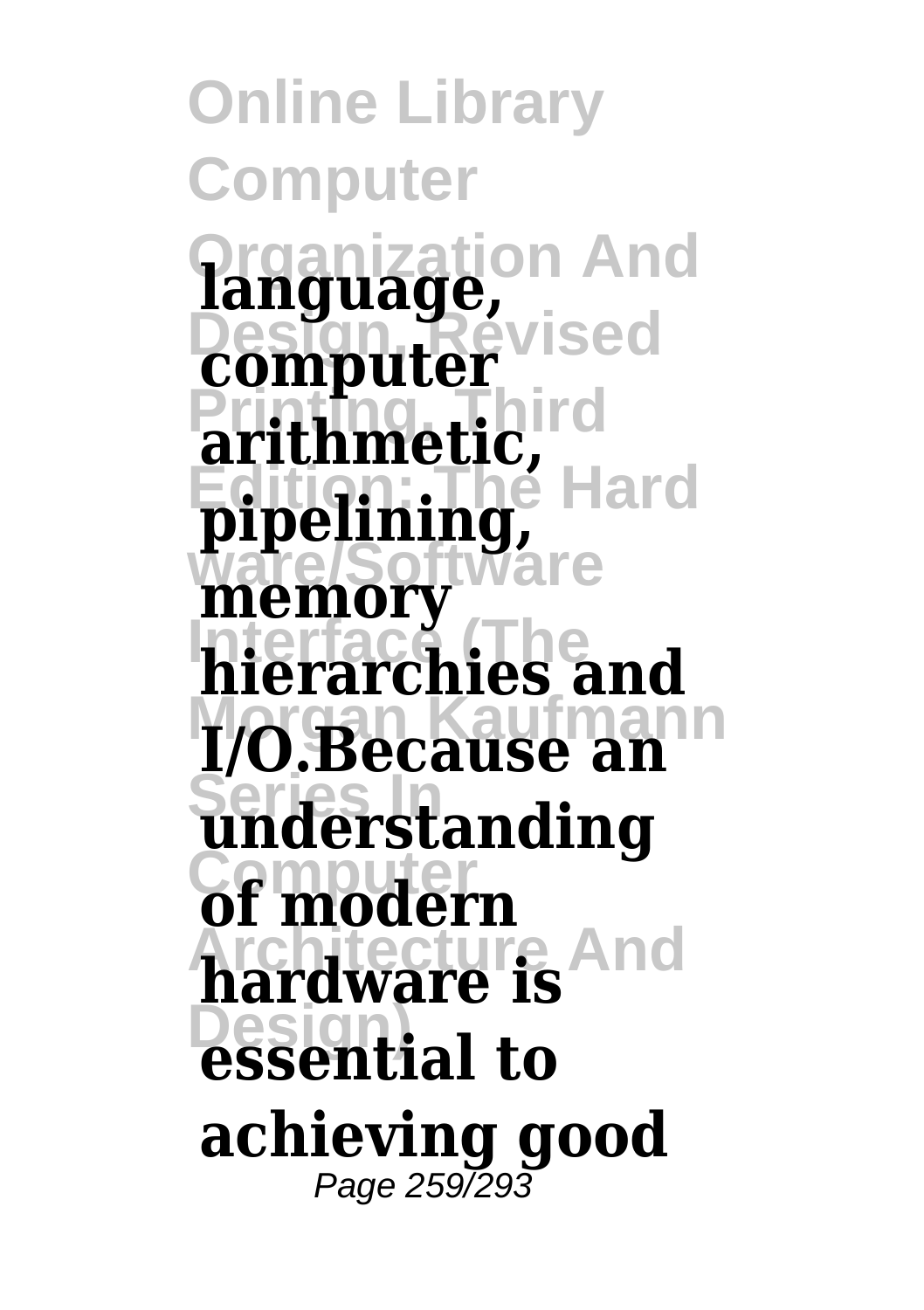**Online Library Computer Organization And and energy** sed **Printing, Third efficiency, this edition** adds a<sup>rd</sup> **ware/Software new concrete Interface (The example, Going Morgan Kaufmann Faster, used Series In throughout the Computer text to Architecture And demonstrate Design) extremely performance effective** Page 260/293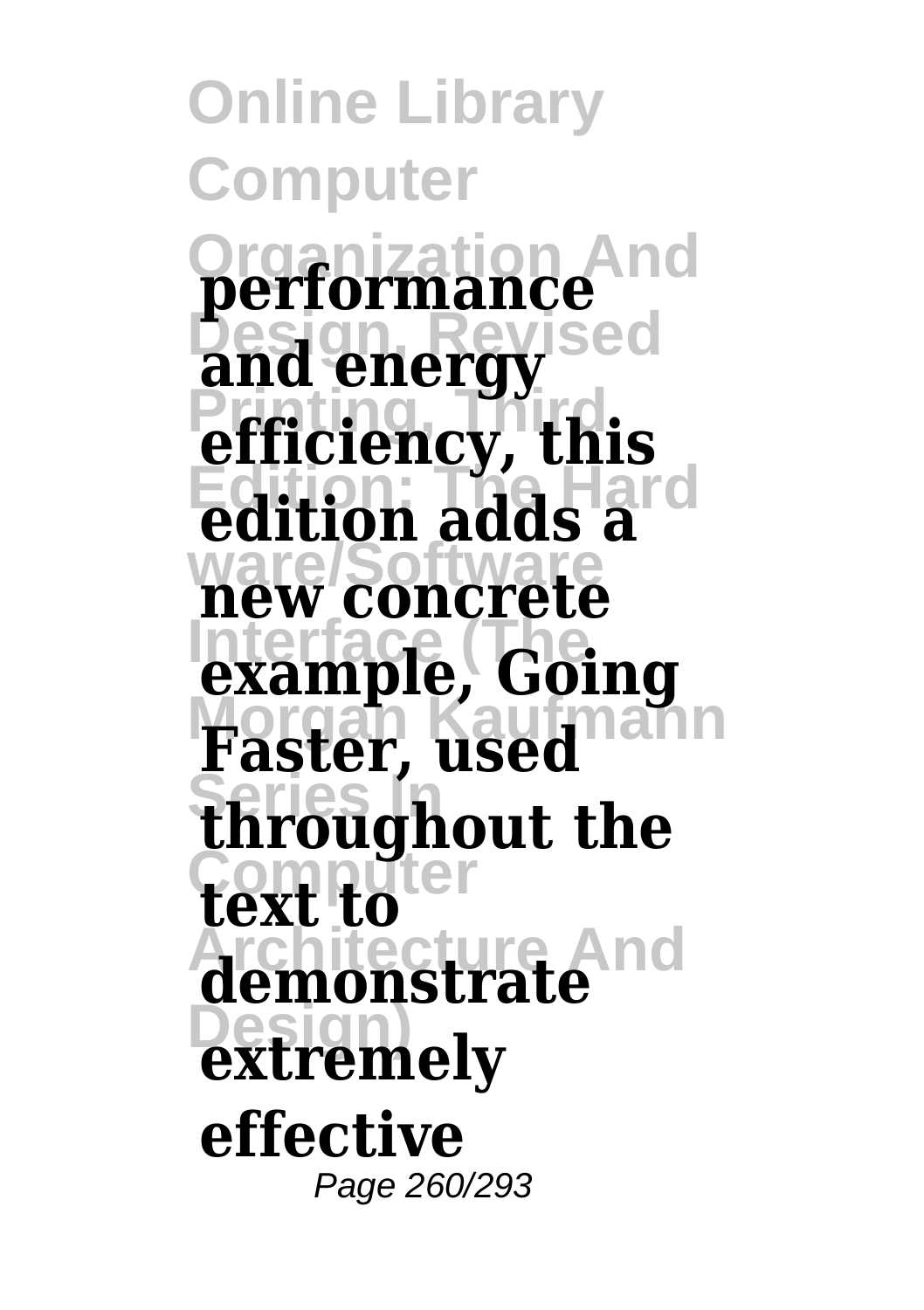**Online Library Computer Organization And optimization Design, Revised techniques. There is also a Edition: The Hard new discussion** of the Eight<sup>e</sup> **Interface (The Great Ideas of Morgan Kaufmann computer Series In architecture. Computer Parallelism is examined in Design) depth with examples and** Page 261/293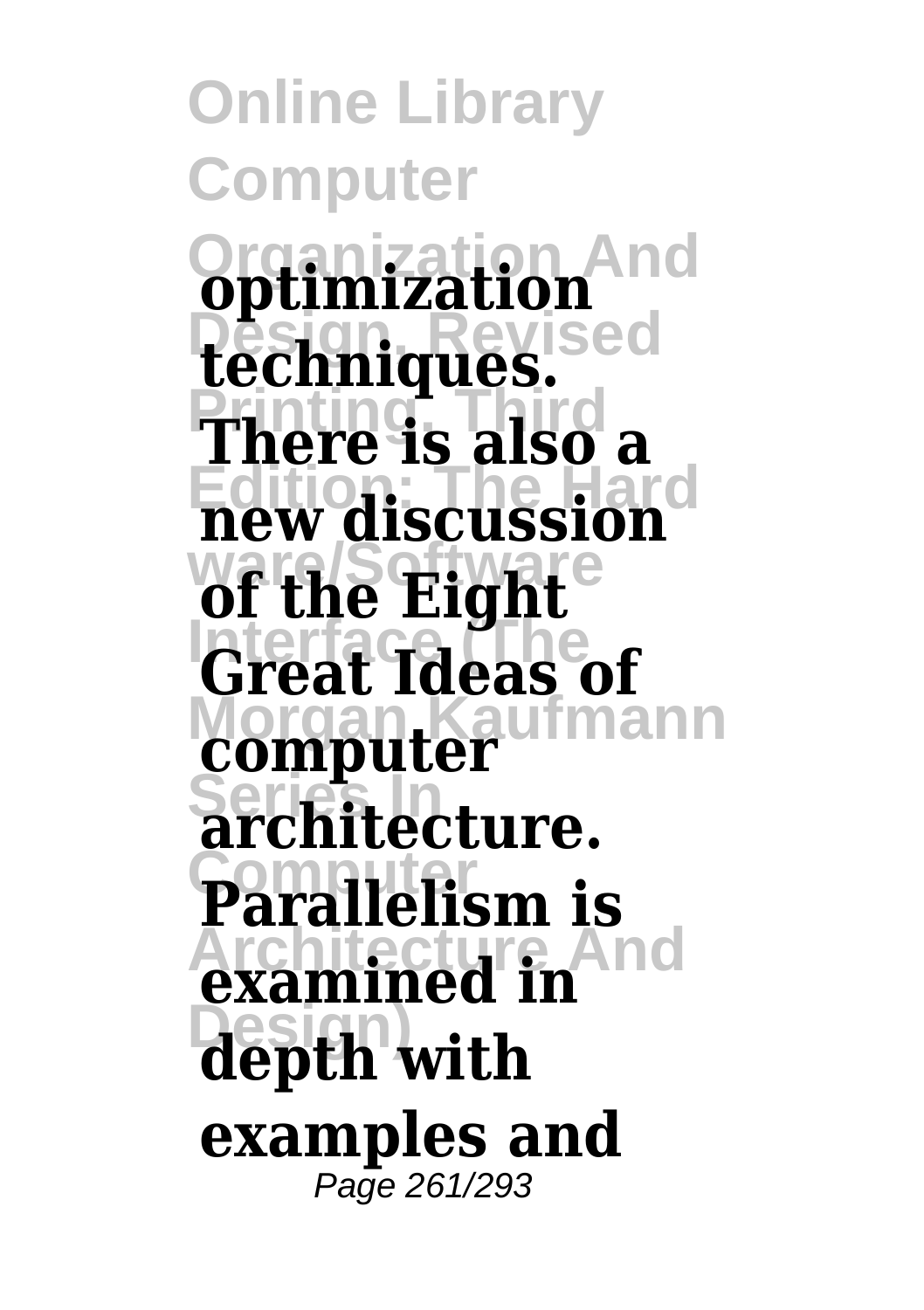**Online Library Computer Organization And content Design, Revised Printing, Third hardware** and **ware/Software software topics. Interface (The The book Morgan Kaufmann features the Series In Intel Core i7, ARM Cortex-A8 And NVIDIA Design) Fermi GPU as highlighting parallel real-world** Page 262/293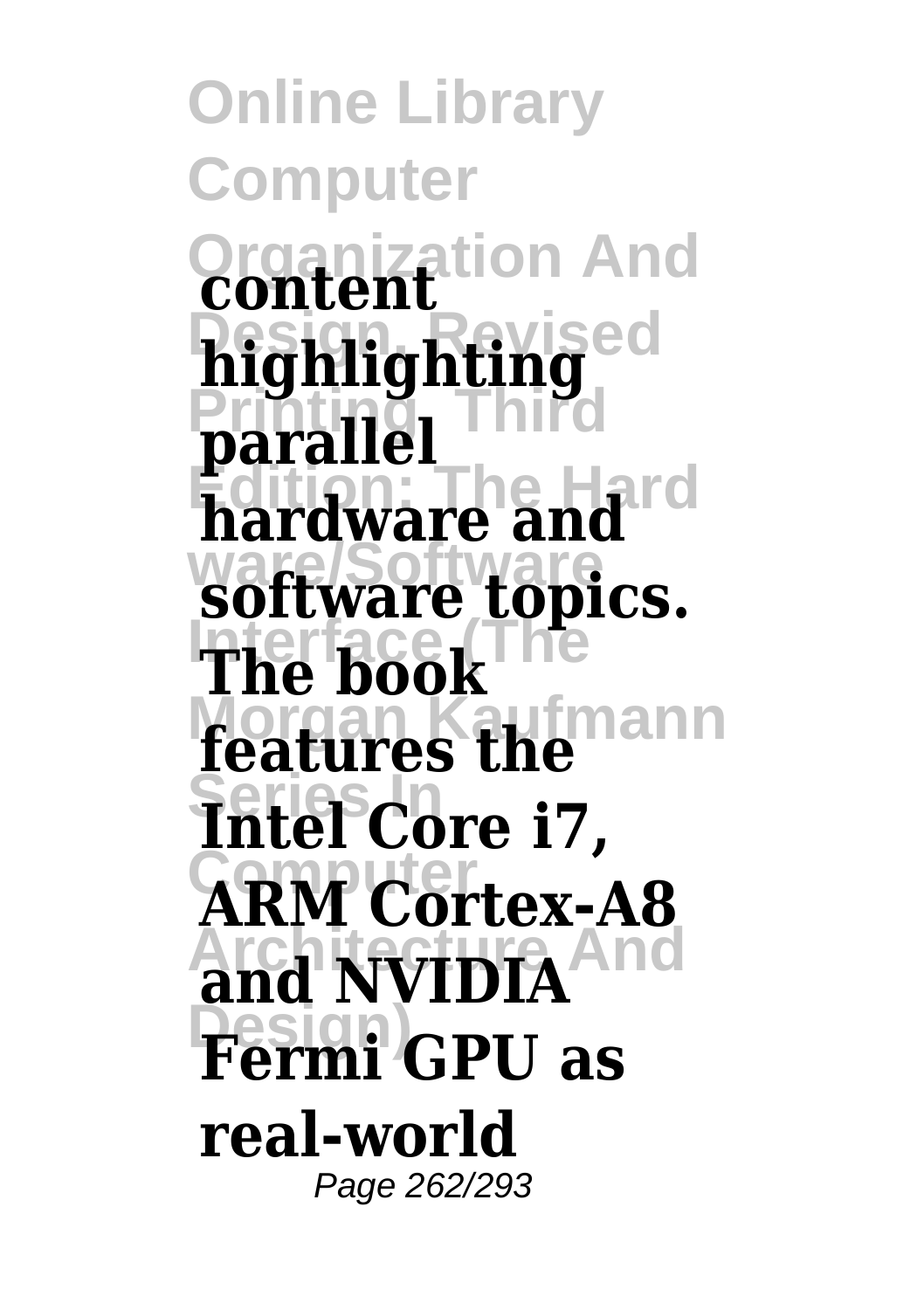**Online Library Computer Organization And examples, along** with a full set of **Printing, Third Edition: The Hard ware/Software exercises. This Interface (The new edition is Morgan Kaufmann an ideal Series In resource for Computer professional Architecture And digital system Design) designers, updated and improved programmers,** Page 263/293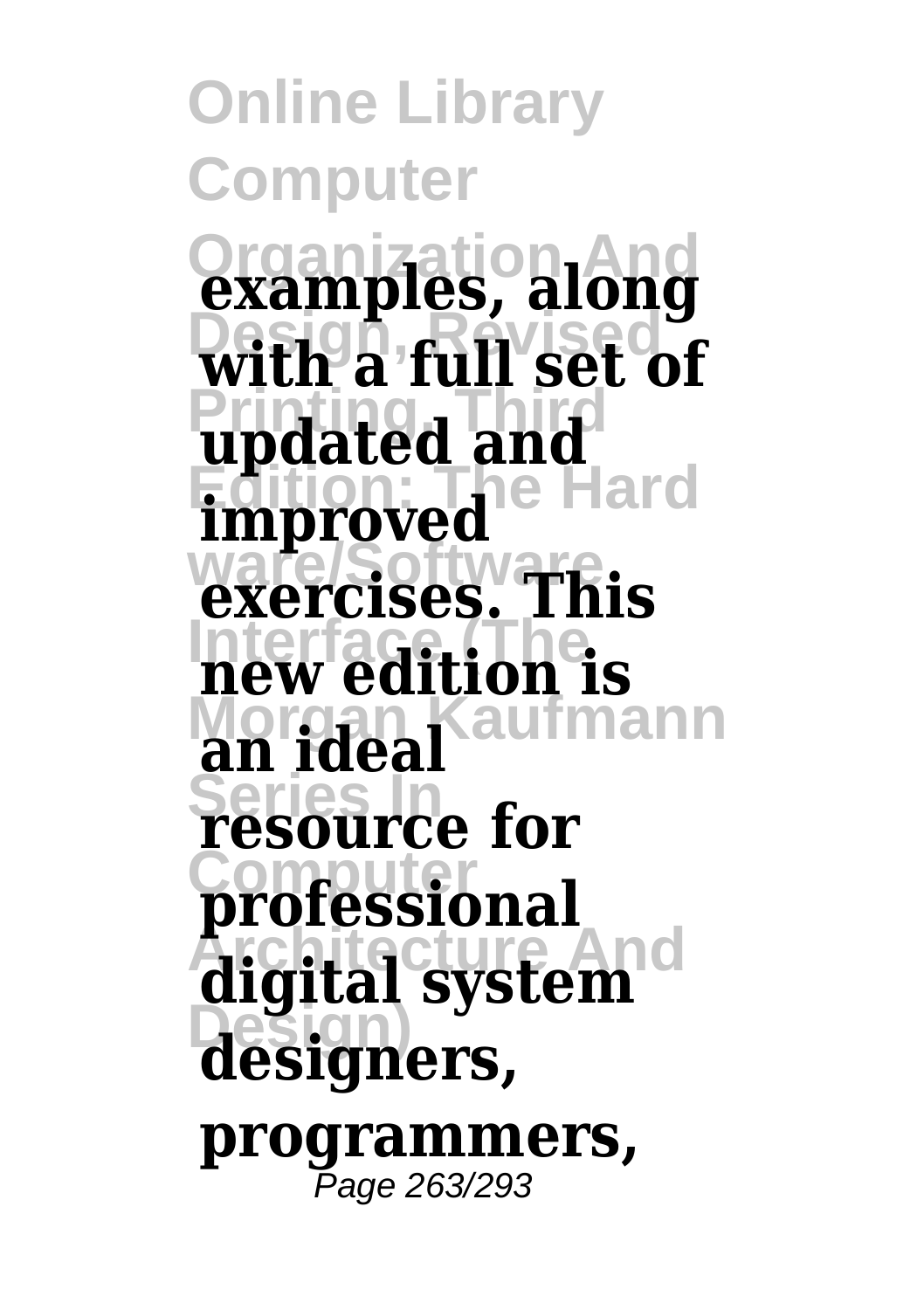**Online Library Computer Organization And application Design, Revised developers, and Printing, Third system software Edition: The Hard developers. It** will also be of **interest to** undergraduate **Series In students in Computer Computer Science, Design) Computer Engineering and** Page 264/293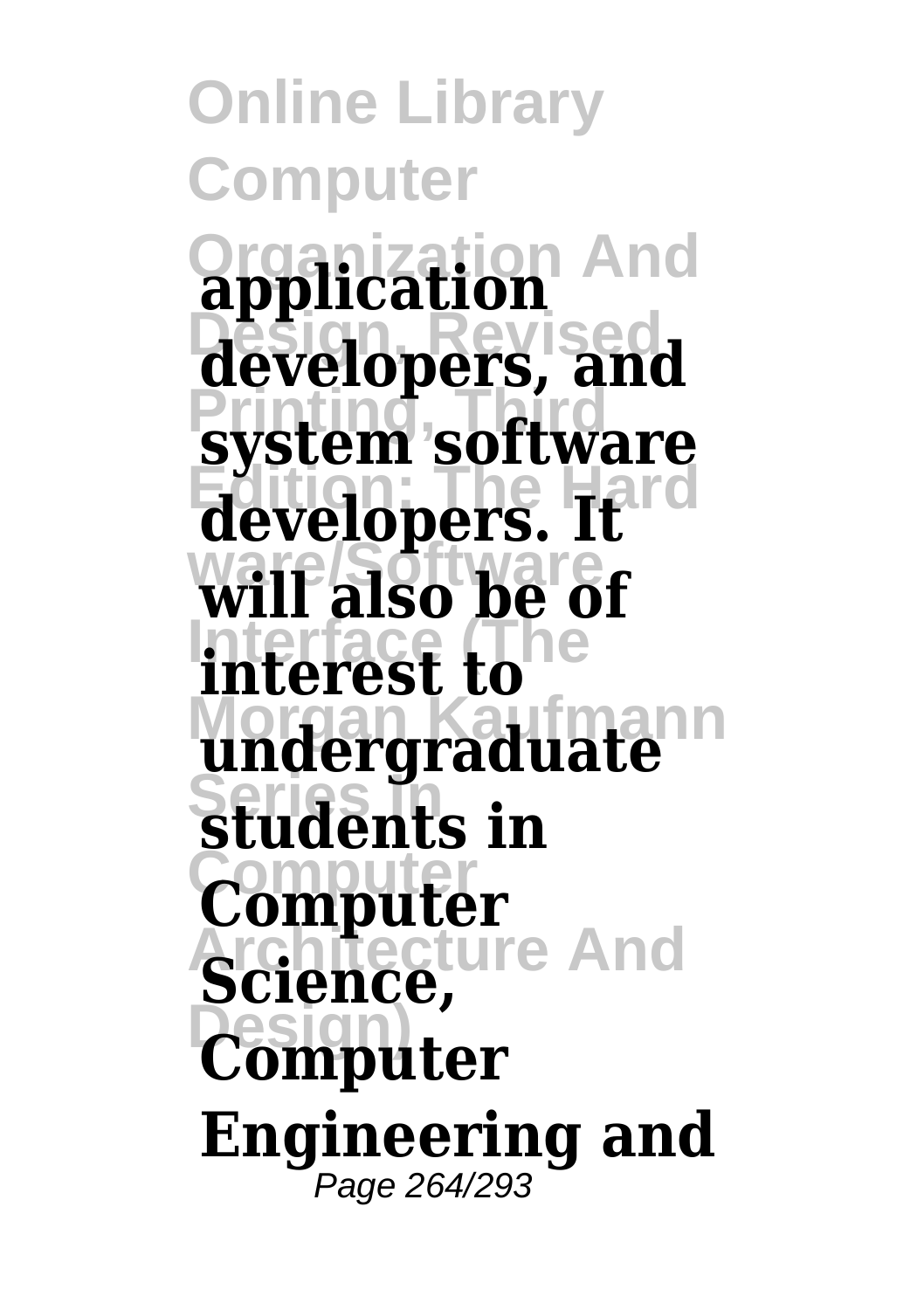**Online Library Computer Organization And Electrical Design, Revised Printing, Third Edition: The Hard Computer ware/Software Organization, Computer Morgan Kaufmann Design, ranging Series In from Sophomore Computer required Architecture And courses to Design) Senior Electives. Engineering courses in Winner of a** Page 265/293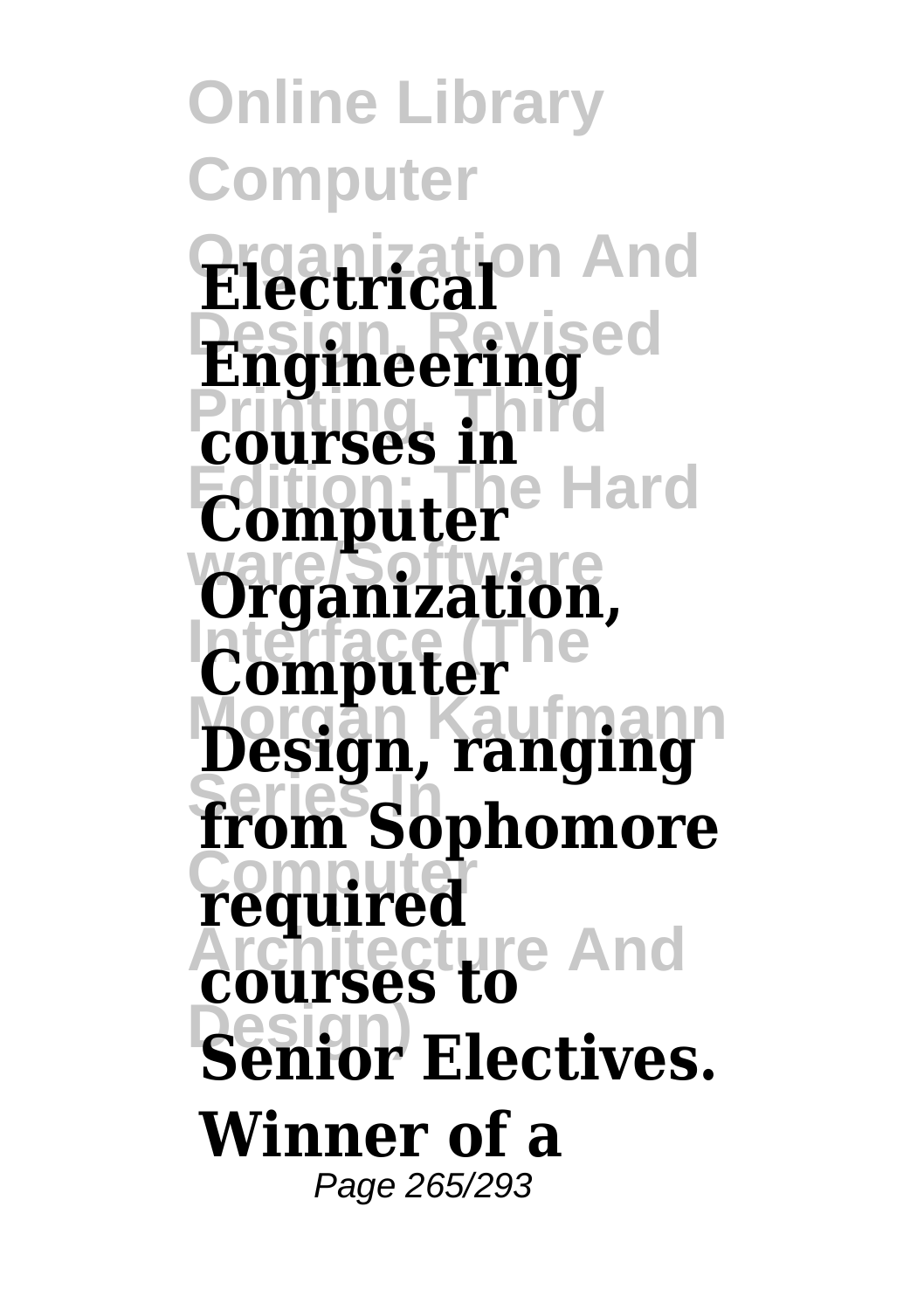**Online Library Computer Organization And 2014 Texty Design, Revised Award from the** Text and **Edition: The Hard Academic Authors Interface (The Association Includes new Series In examples, Computer exercises, and Architecture And material Design) highlighting the emergence of** Page 266/293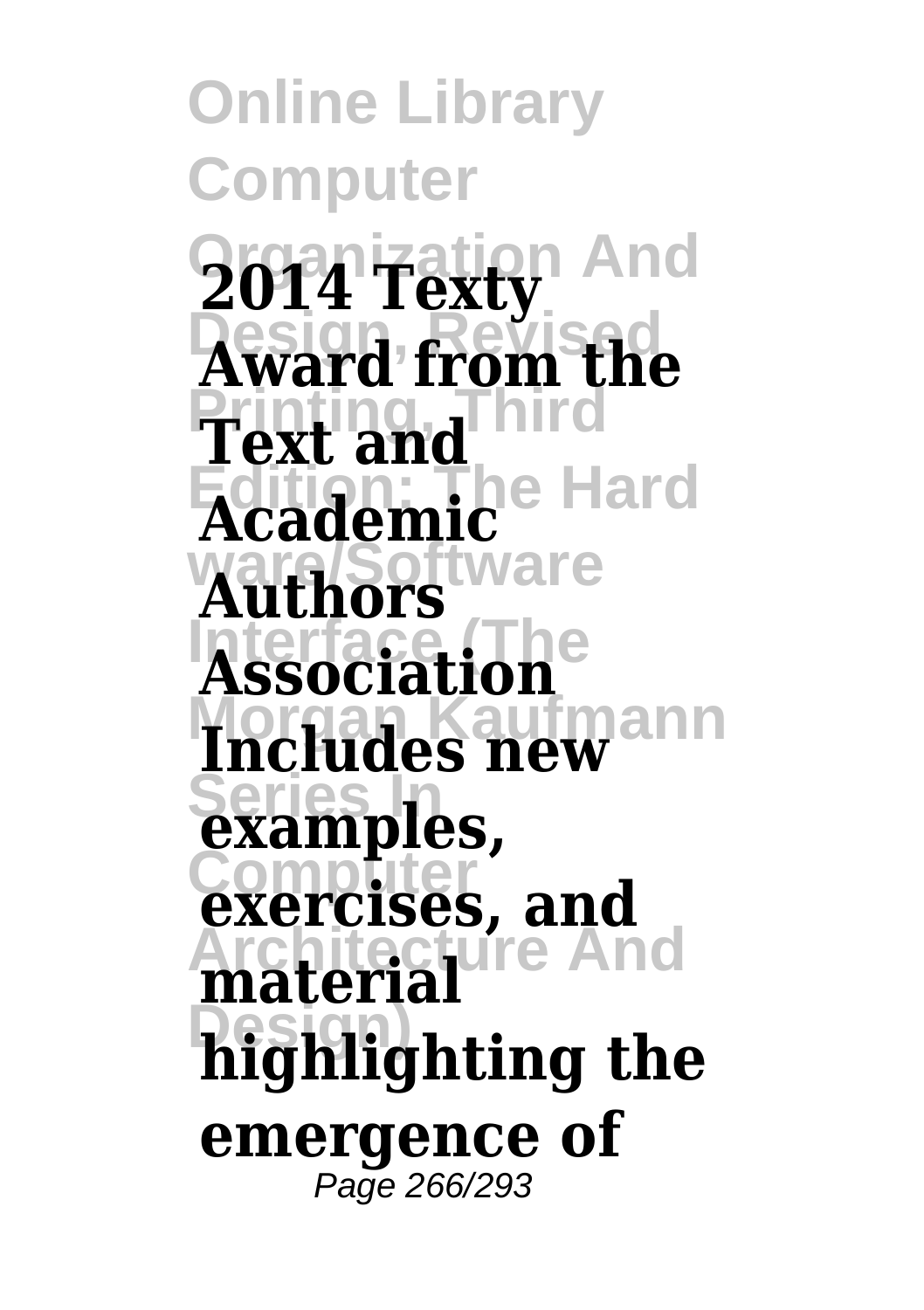**Online Library Computer Organization And mobile Design, Revised computing and Printing, Third the cloud Covers Edition: The Hard parallelism in** depth with **Interface (The examples and Morgan Kaufmann content Series In highlighting Computer parallel Architecture And hardware and Software topics Features the** Page 267/293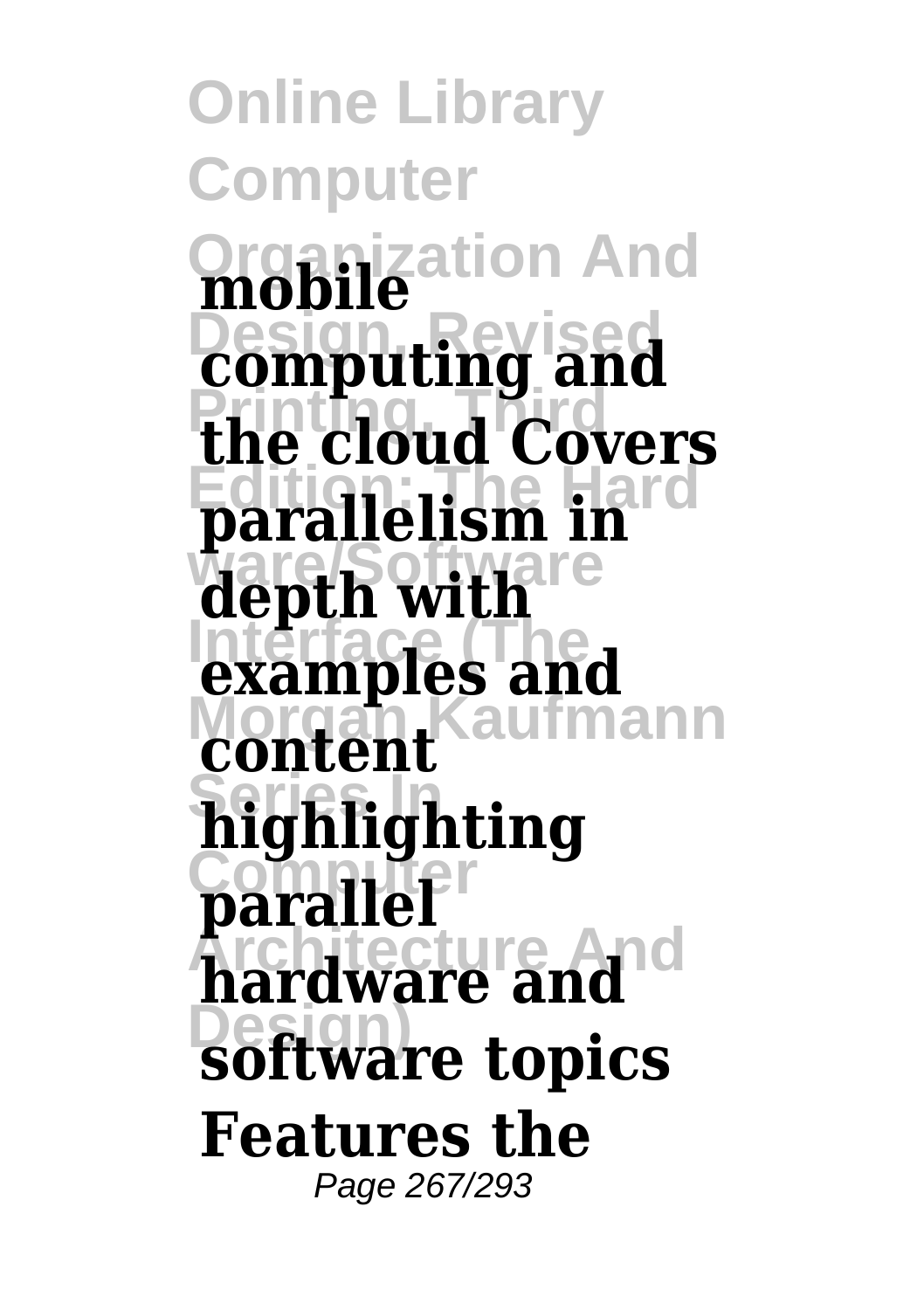**Online Library Computer Organization And Intel Core i7, Design, Revised ARM Cortex-A8** and NVIDIA<sup>d</sup> **Edition: The Hard Fermi GPU as ware/Software real-world Interface throughout the Series In book Adds a new Computer concrete Architecture And example, "Going Design) Faster," to demonstrate** Page 268/293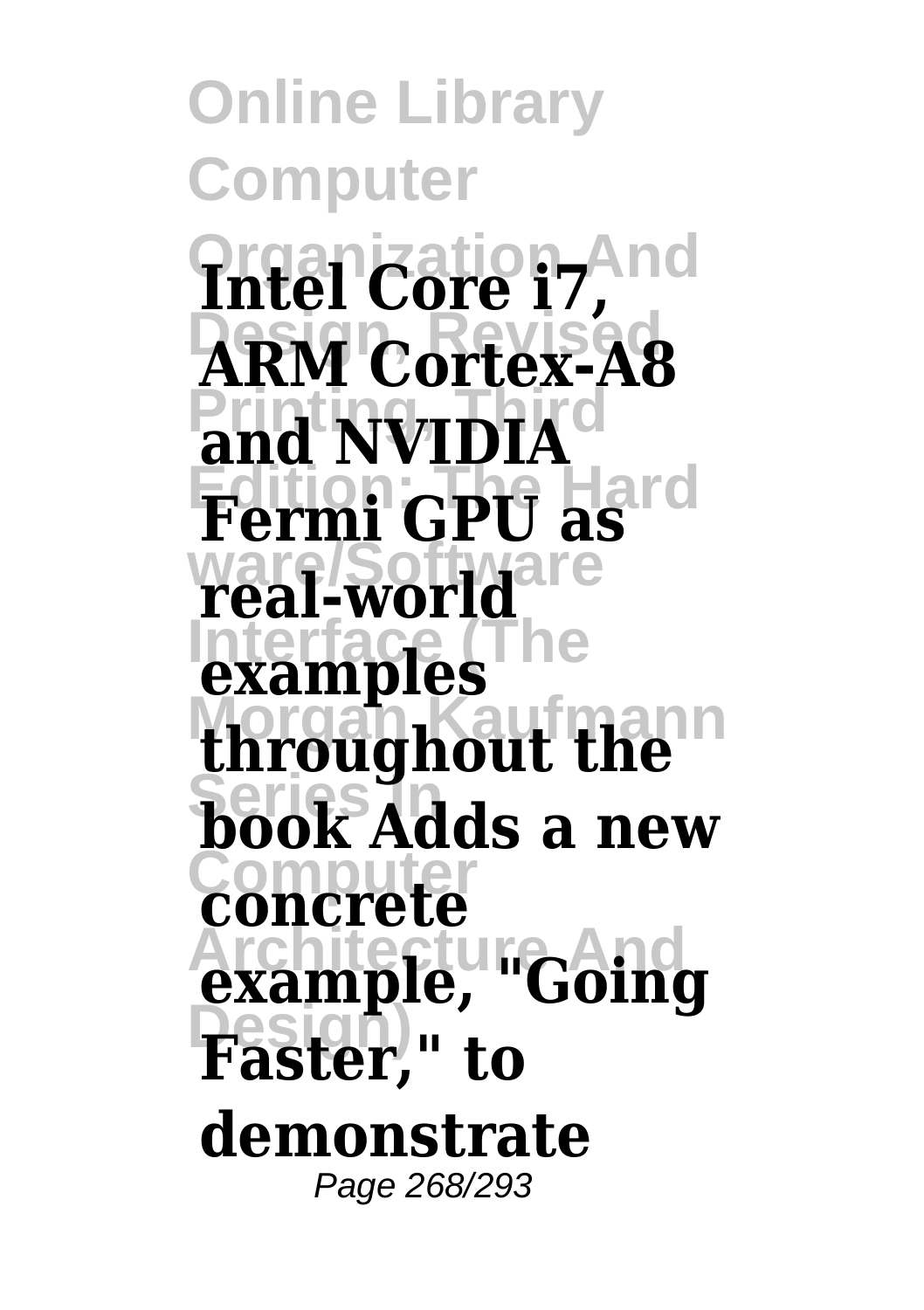**Online Library Computer Organization And how Design, Revised understanding Printing, Third hardware can Edition: The Hard inspire software ware/Software optimizations Interface (The that improve** performance by **Series In 200 times Computer Discusses and Architecture And highlights the Design) "Eight Great Ideas" of** Page 269/293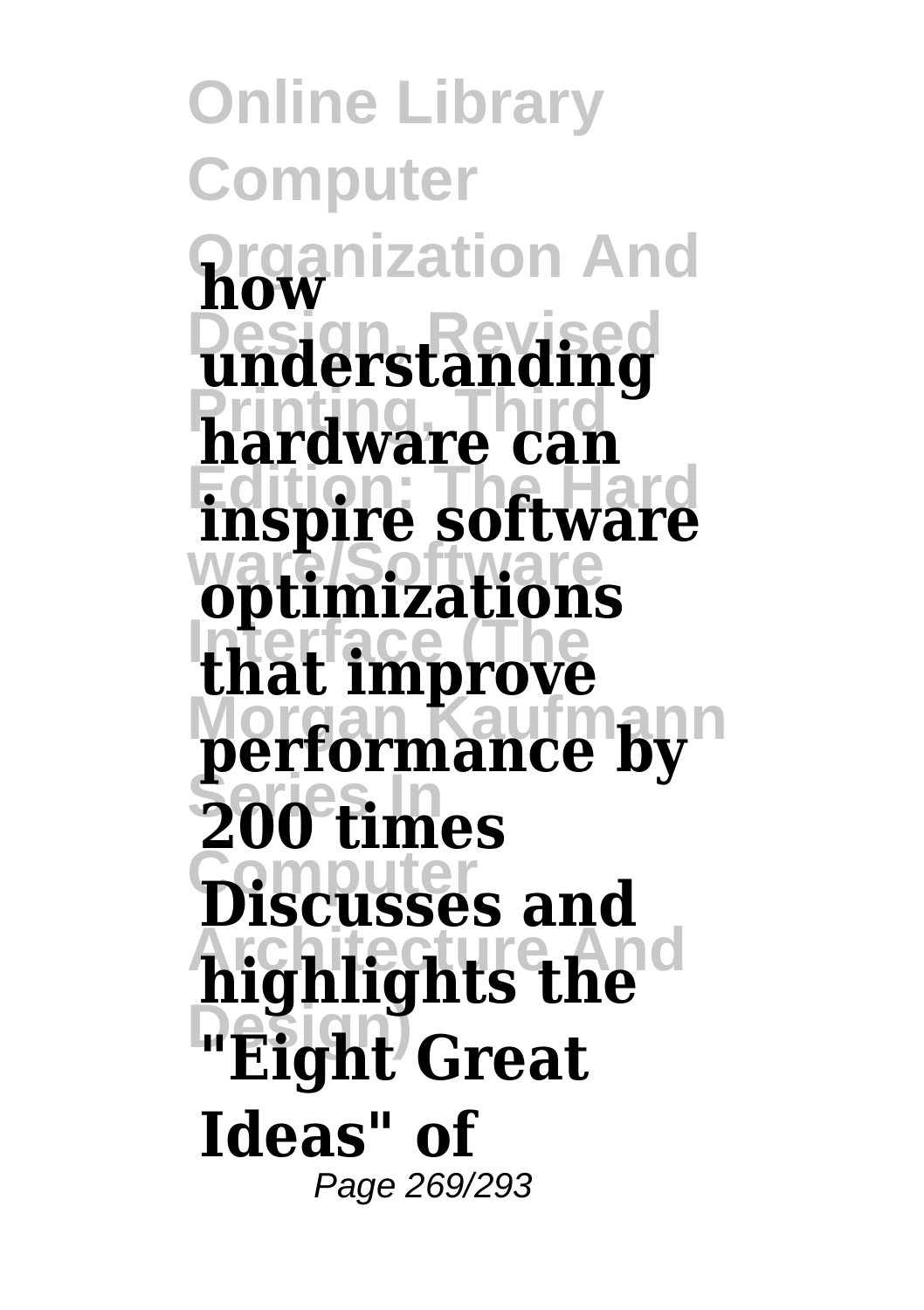**Online Library Computer Organization And computer Design, Revised architecture: Performance via Edition: The Hard Parallelism; Performance via Pipelining; Performance via Series In Prediction; Computer Design for Moore's Law; Design) Hierarchy of Memories;** Page 270/293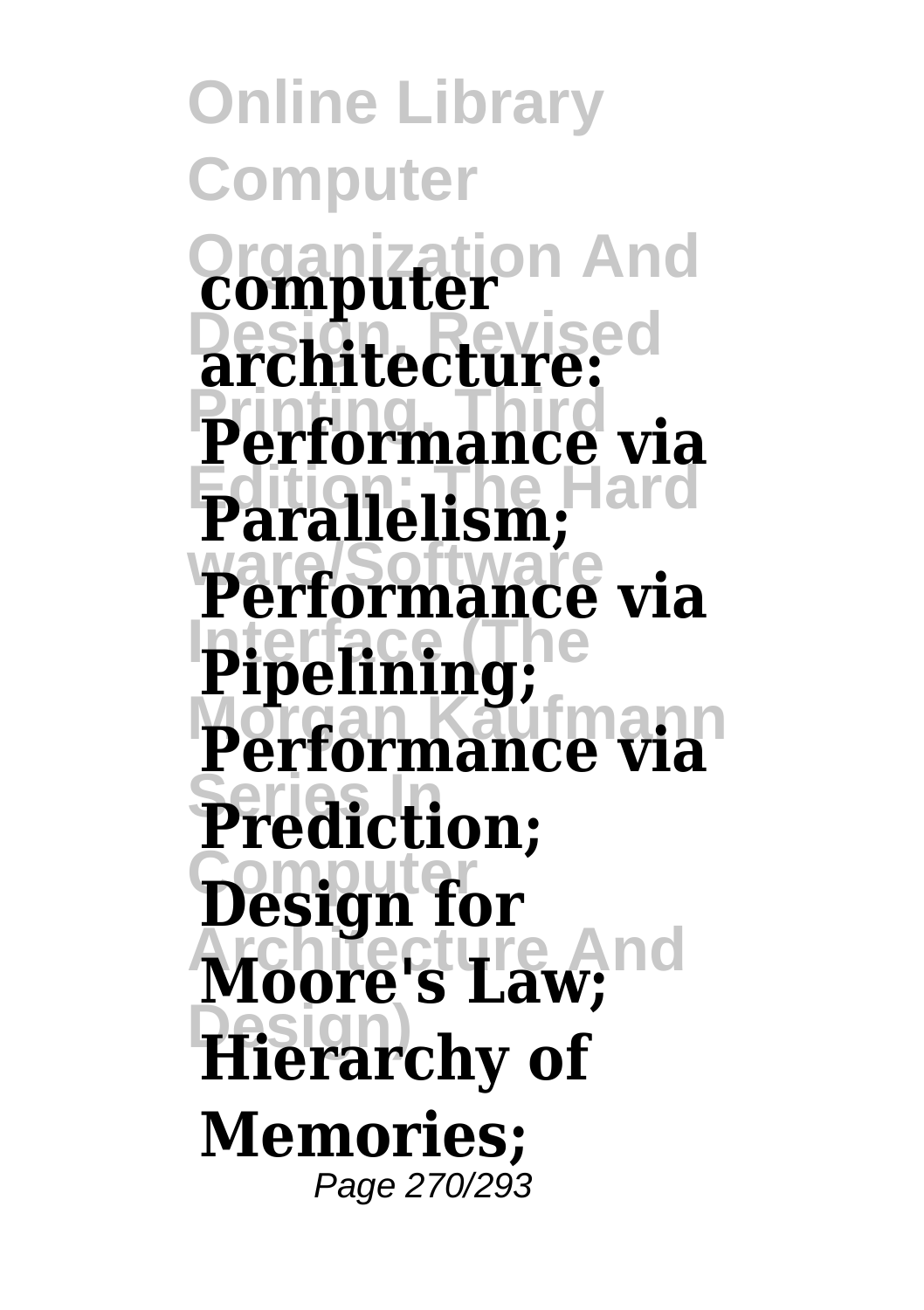**Online Library Computer Organization And Abstraction to Simplify Design; Make the Edition: The Hard Common Case ware/Software Fast; and Interface (The Dependability Morgan Kaufmann via Redundancy Series In Includes a full Computer set of updated** and improved **Design) exercises ÿThis textbook** Page 271/293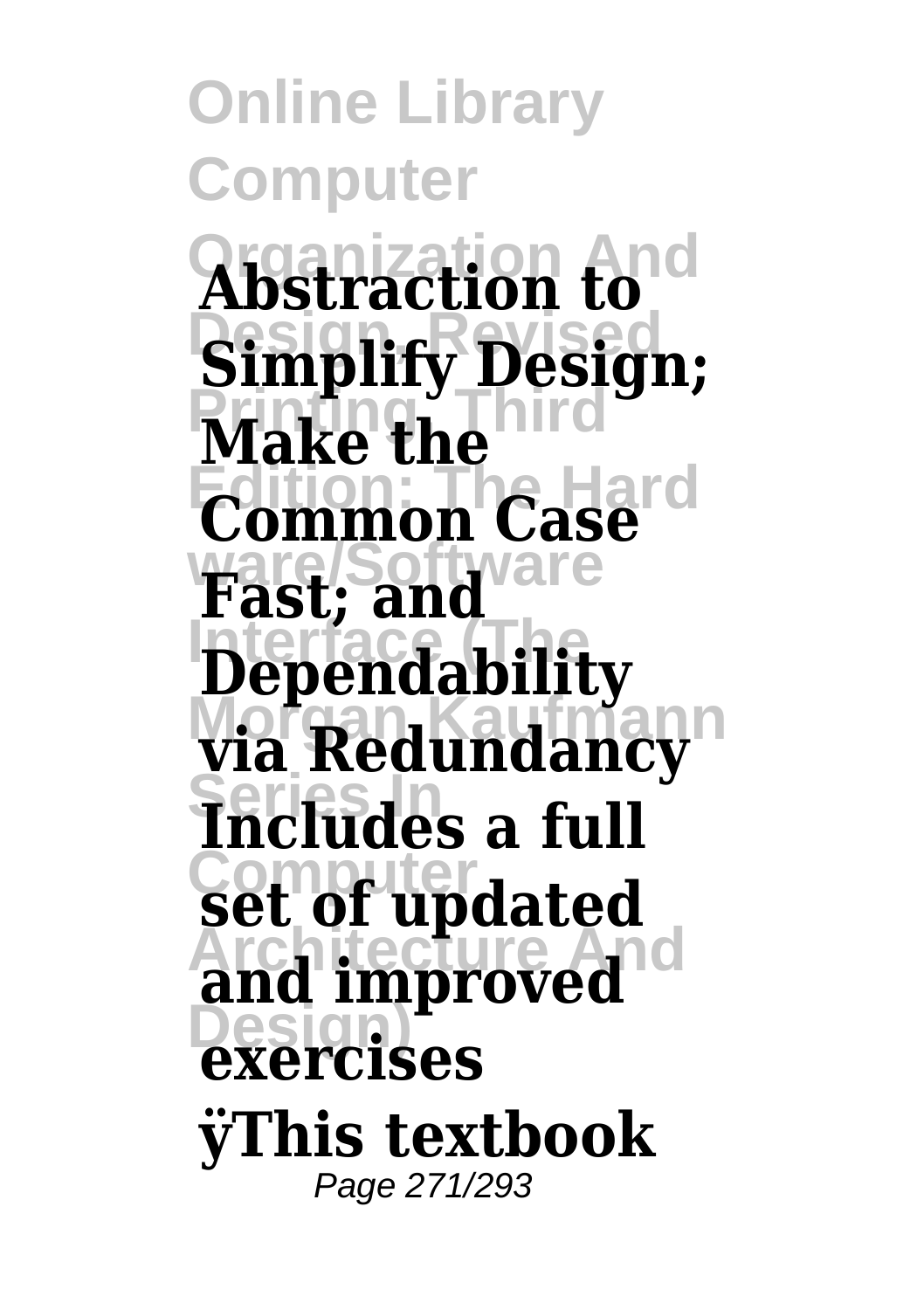**Online Library Computer Organization And provides a Design, Revised Printing, Third amalgam of the Edition: The Hard basics of ware/Software computer Interface (The architecture, intricacies of Series In modern Computer assembly Architecture And languages and Design) advanced perfect concepts such** Page 272/293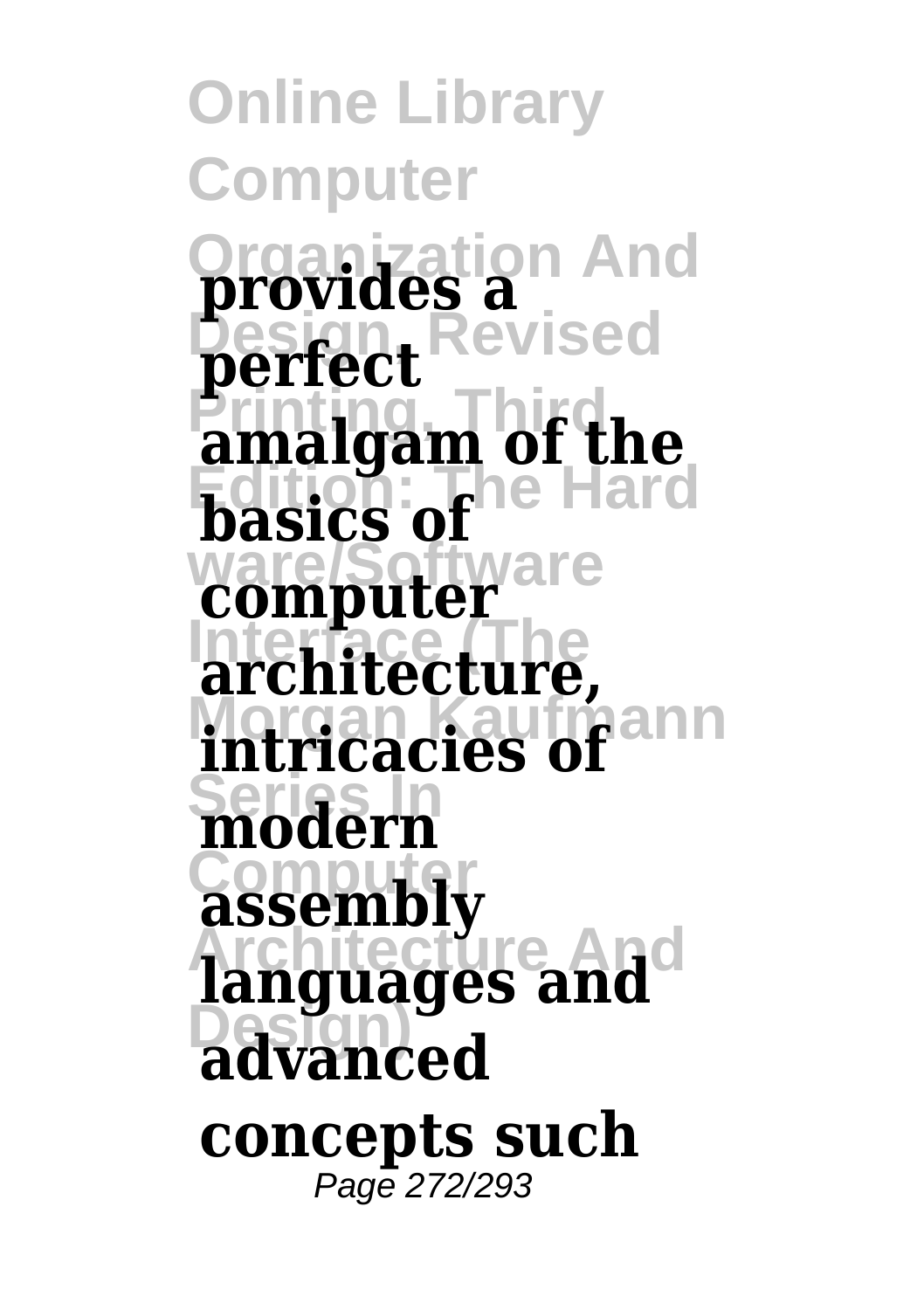**Online Library Computer Organization And as Design, Revised multiprocessor Printing, Third memory systems Edition: The Hard and I/O ware/Software technologies. It** shows the **Morgan Kaufmann design of a Series In processor from first principles Architecture And including its Design) instruction set, assembly-**Page 273/293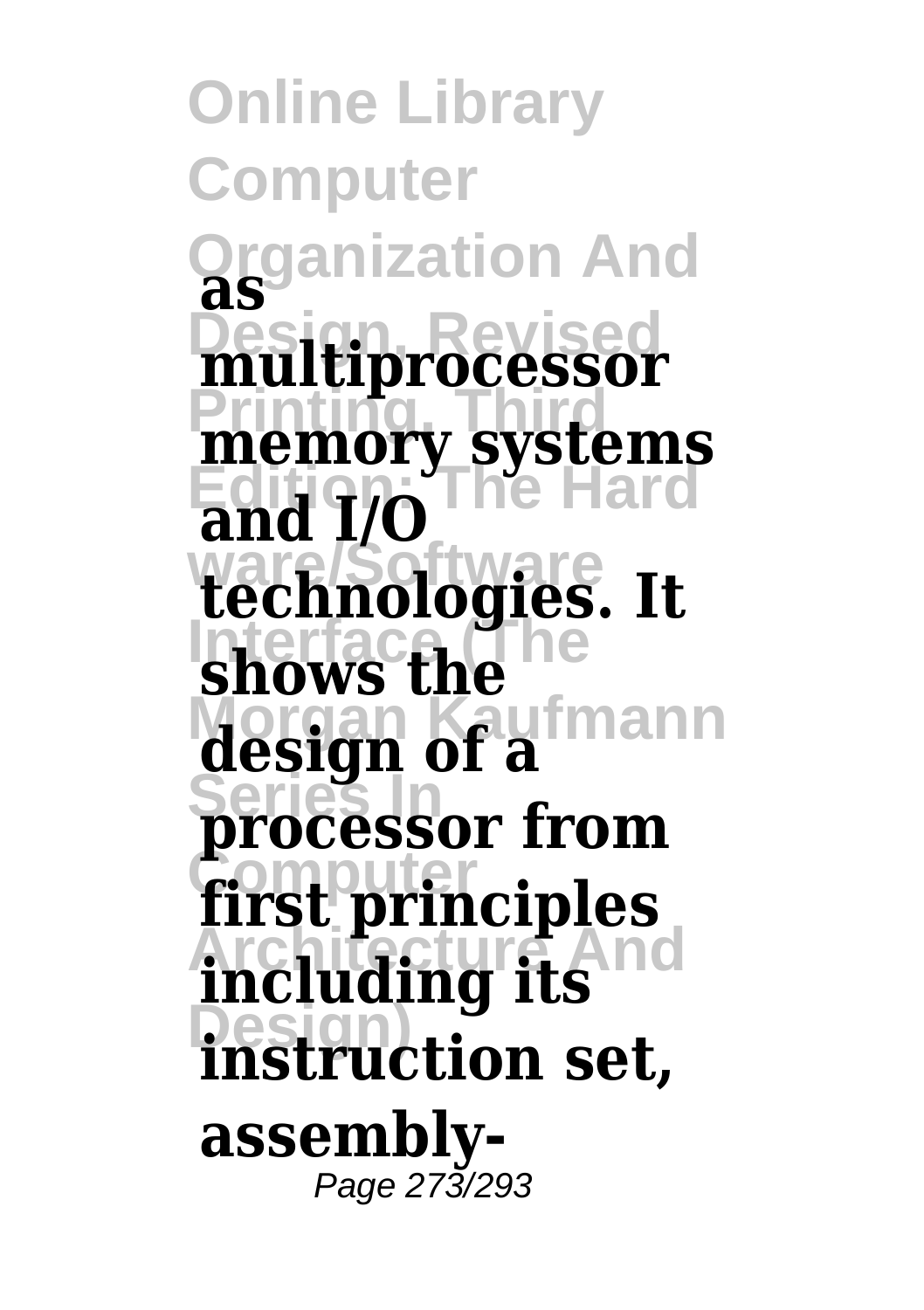**Online Library Computer Organization And language Design, Revised specification,** functional units, **Edition: The Hard ware/Software Interface (The implementation Morgan Kaufmann and 5-stage Series In pipeline. Computer Computer Organisation** nd **Design) and microprogramm ed Architecture can** Page 274/293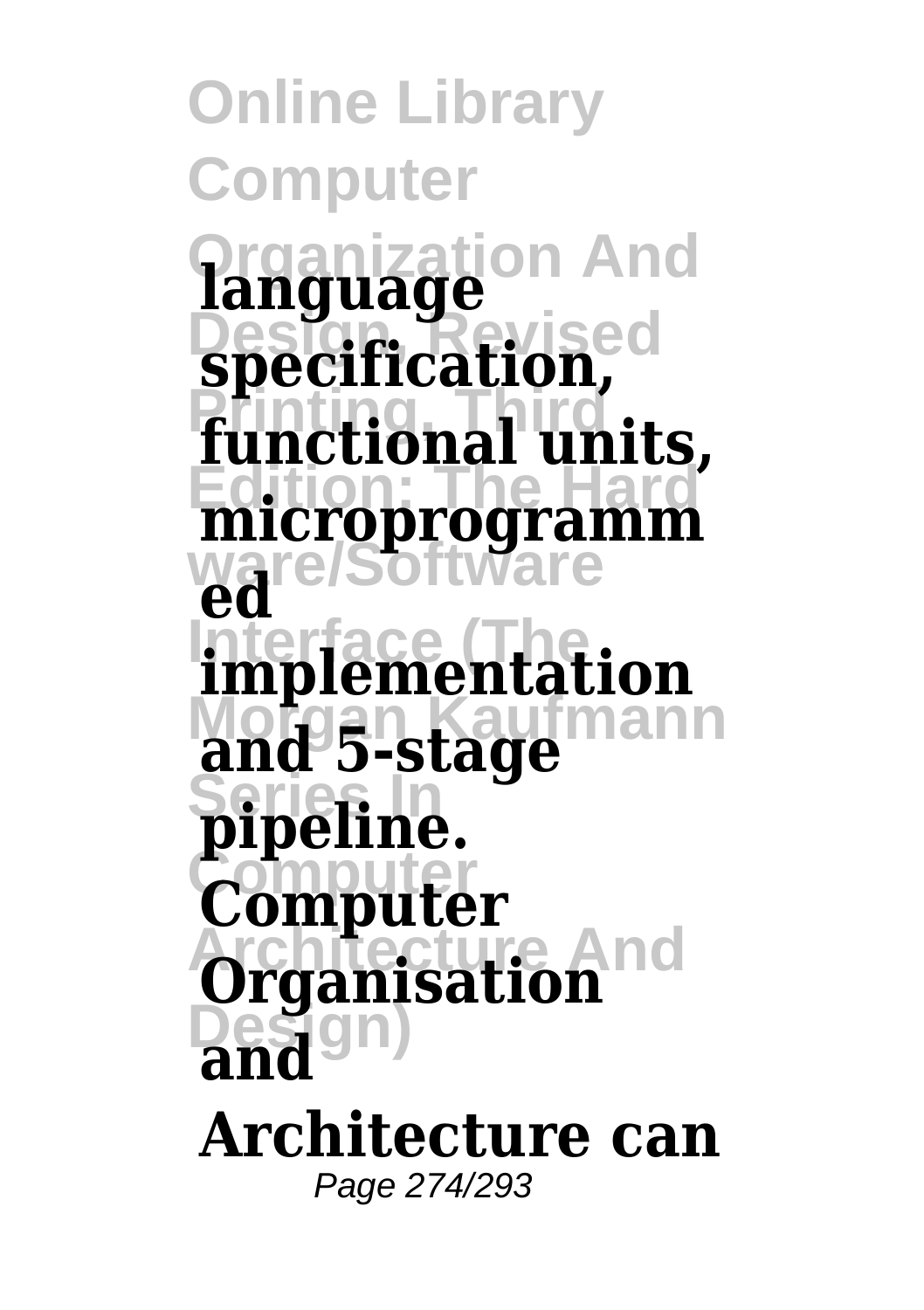**Online Library Computer Organization And serve as a Design, Revised textbook in both Printing, Third basic as well as Edition: The Hard advanced ware/Software courses on Computer Morgan Kaufmann architecture, Series In systems Computer Architecture And Design) microprocessor programming, and design.** Page 275/293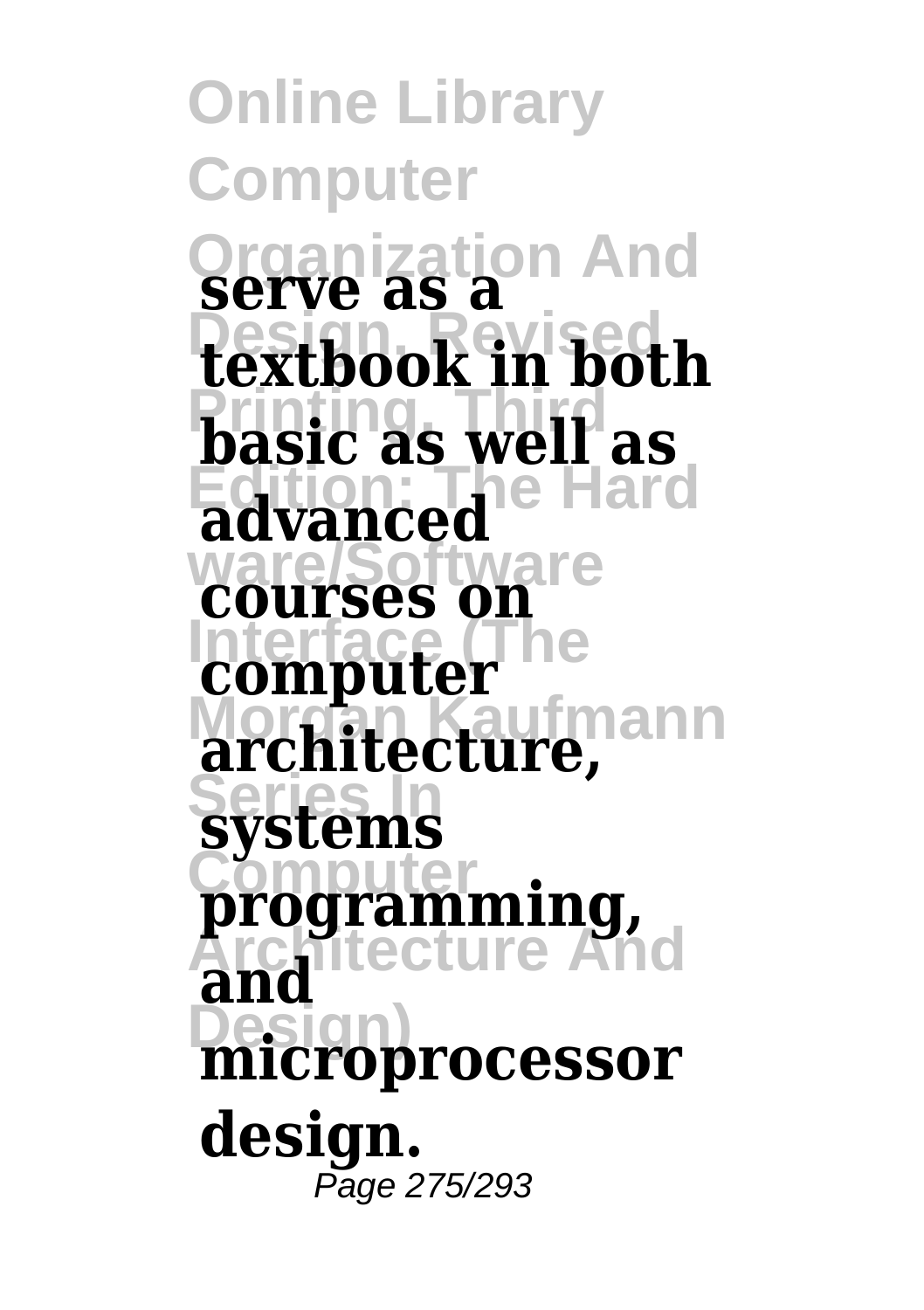**Online Library Computer Organization And Additionally, it Design, Revised can also serve as Printing, Third a reference book** for courses on **ware/Software digital Interface (The electronics and Morgan Kaufmann communication. Series In Salient Computer Features: ? Architecture And Balanced Design) presentation of theoretical,** Page 276/293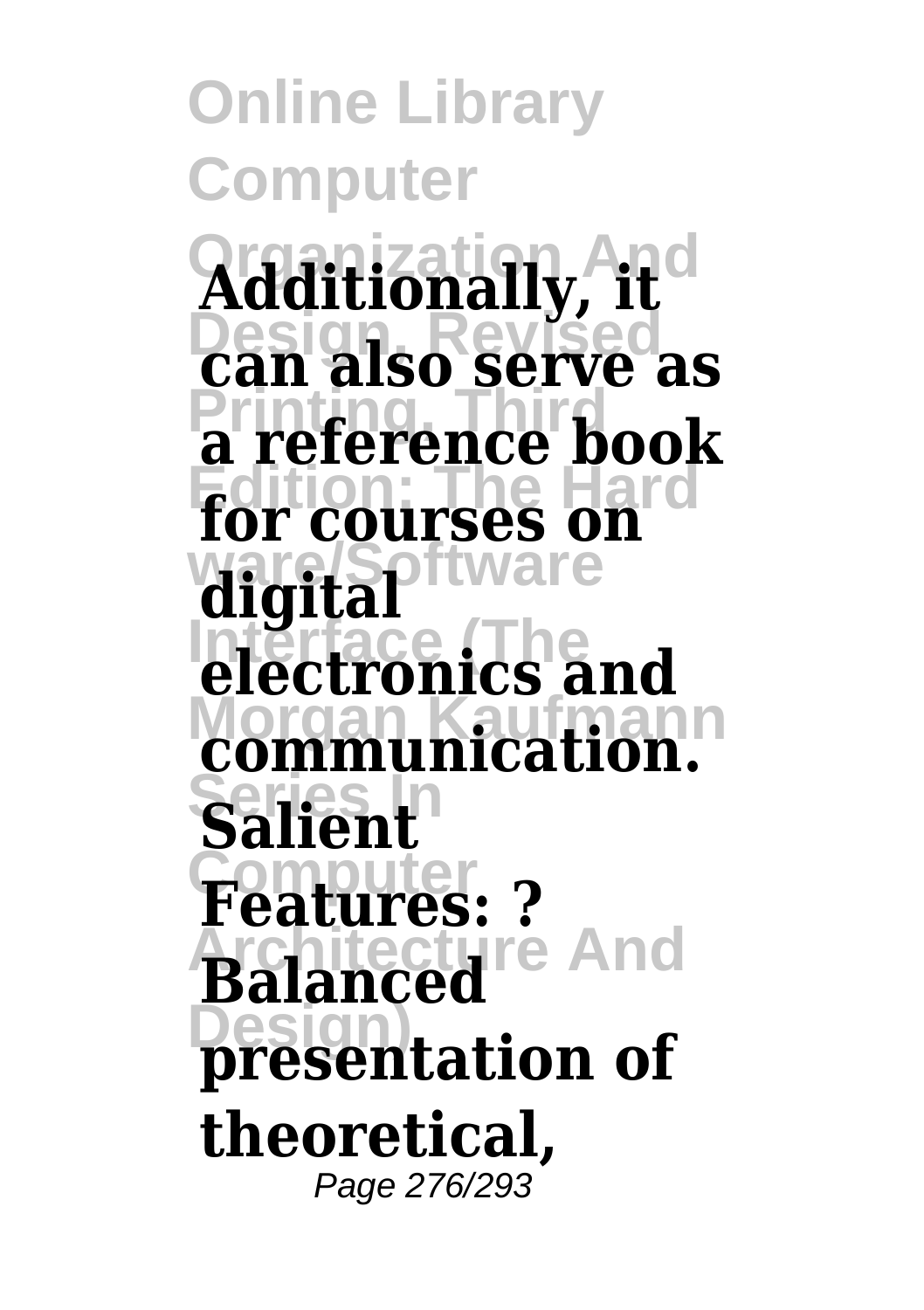**Online Library Computer Organization And qualitative and Design, Revised quantitative aspects of Edition: The Hard computer ware/Software architecture ? Extensive** *coverage of the* **Series In ARM and x86 Computer assembly** languages ? And **Design) Extensive software** Page 277/293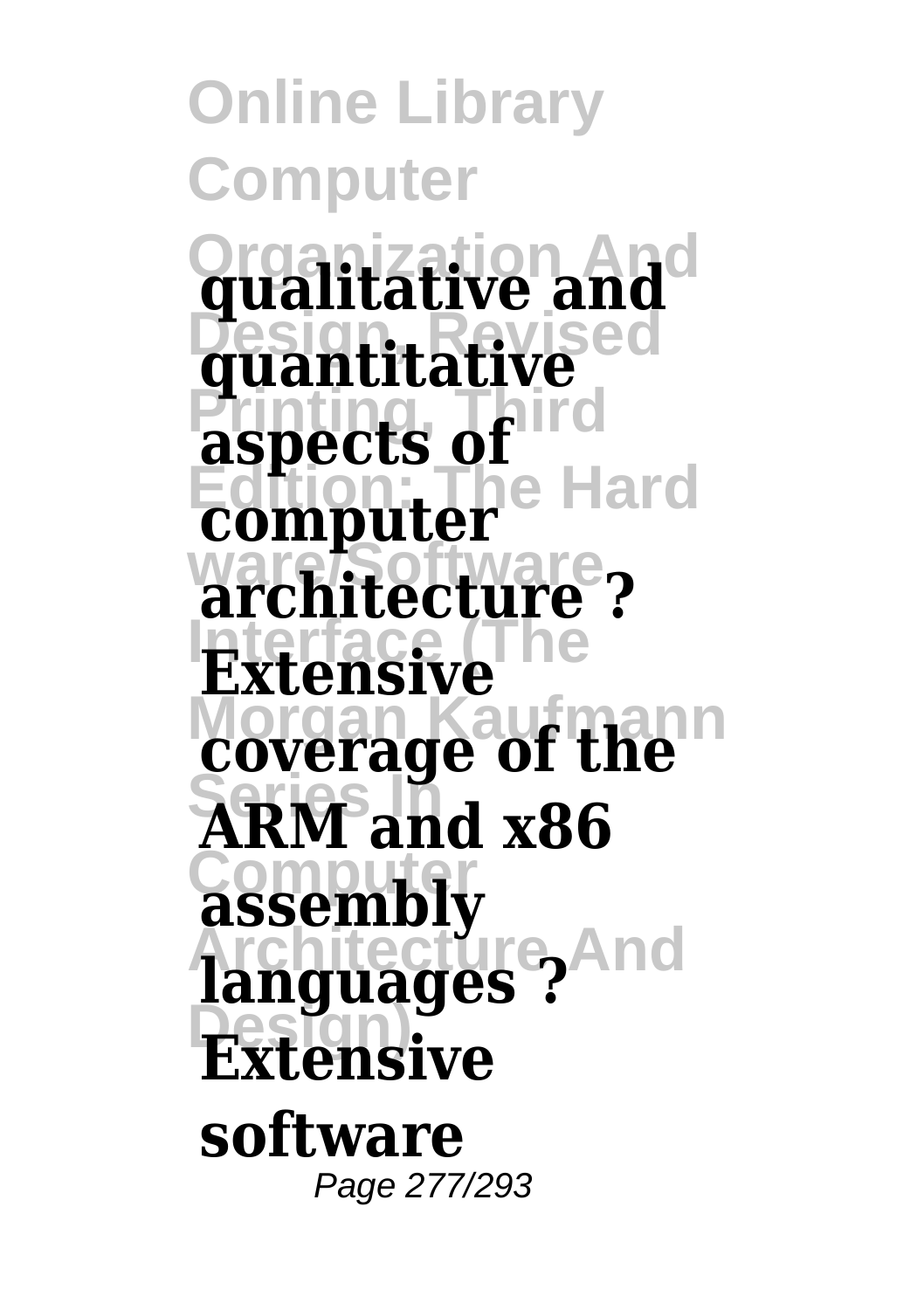**Online Library Computer Organization And support: Design, Revised Instruction set Printing, Third emulators, Edition: The Hard assembler, ware/Software Logisim and Interface (The VHDL design of** the SimpleRisc<sup>n</sup> **Series In processor Computer Never Architecture And HIGHLIGHT a Design) Book Again! Virtually all of** Page 278/293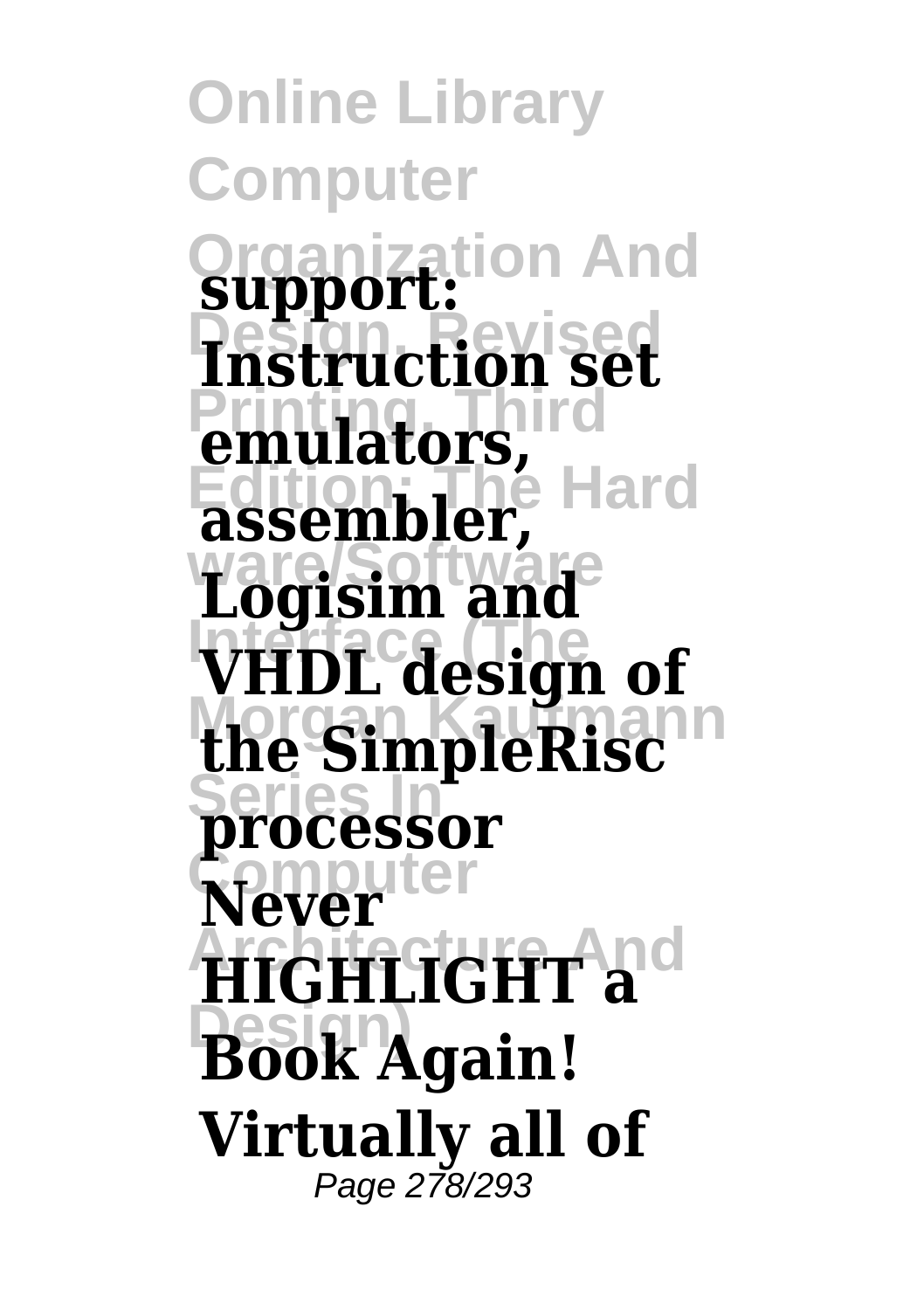**Online Library Computer Organization And the testable Design, Revised terms, concepts, Printing, Third persons, places, Edition: The Hard and events from ware/Software the textbook are Interface (The included.** Cram101 Just<sup>ann</sup> **Series In the FACTS101** studyguides give **Architecture And all of the Design) outlines, highlights,** Page 279/293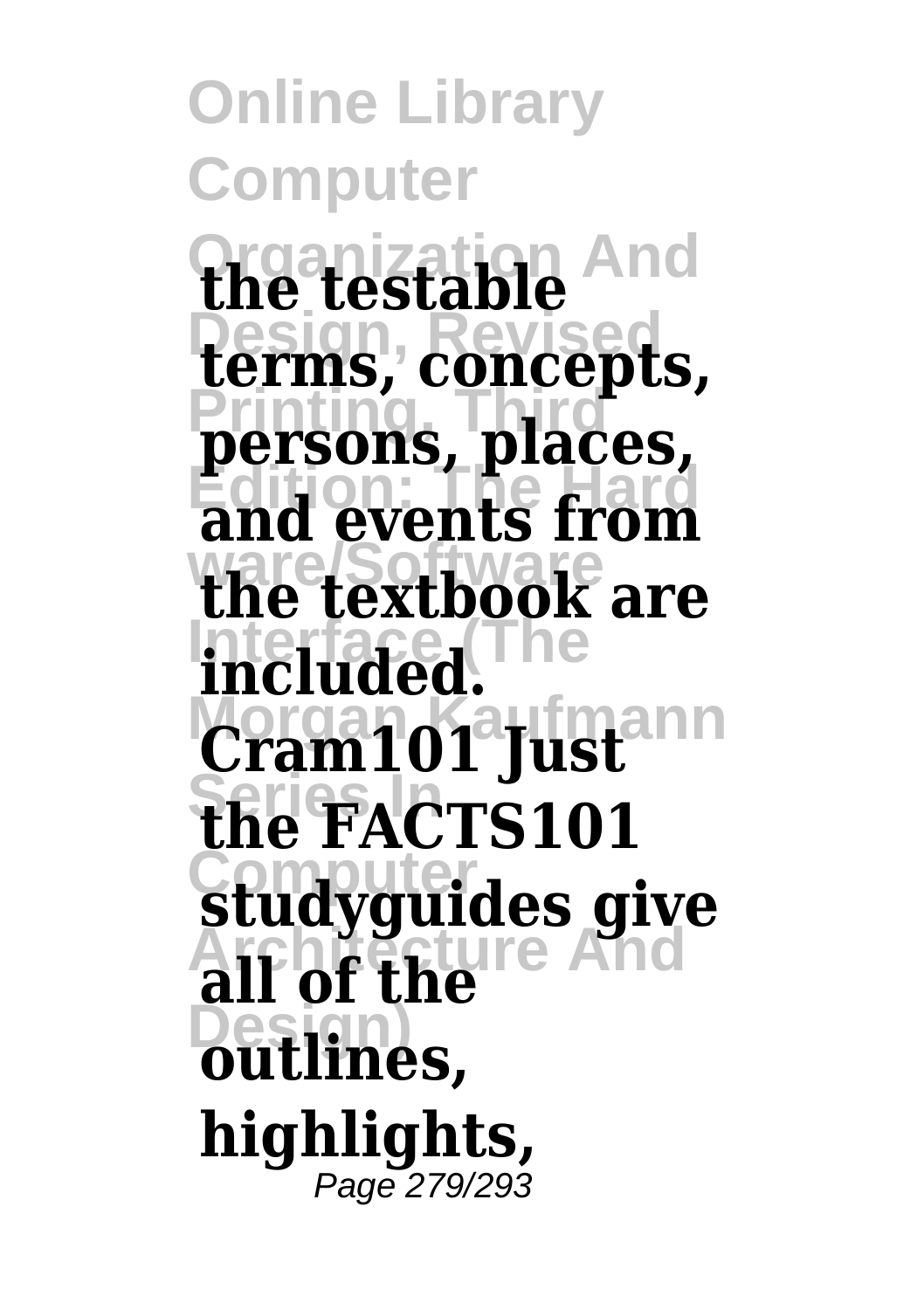**Online Library Computer Organization And notes, and Design, Revised quizzes for your Printing, Third textbook with Edition: The Hard optional online ware/Software comprehensive Interface (The practice tests. Only Cram101 is Series In Textbook** Specific. **Accompanys: Design) 9780123747501**

Page 280/293

**.**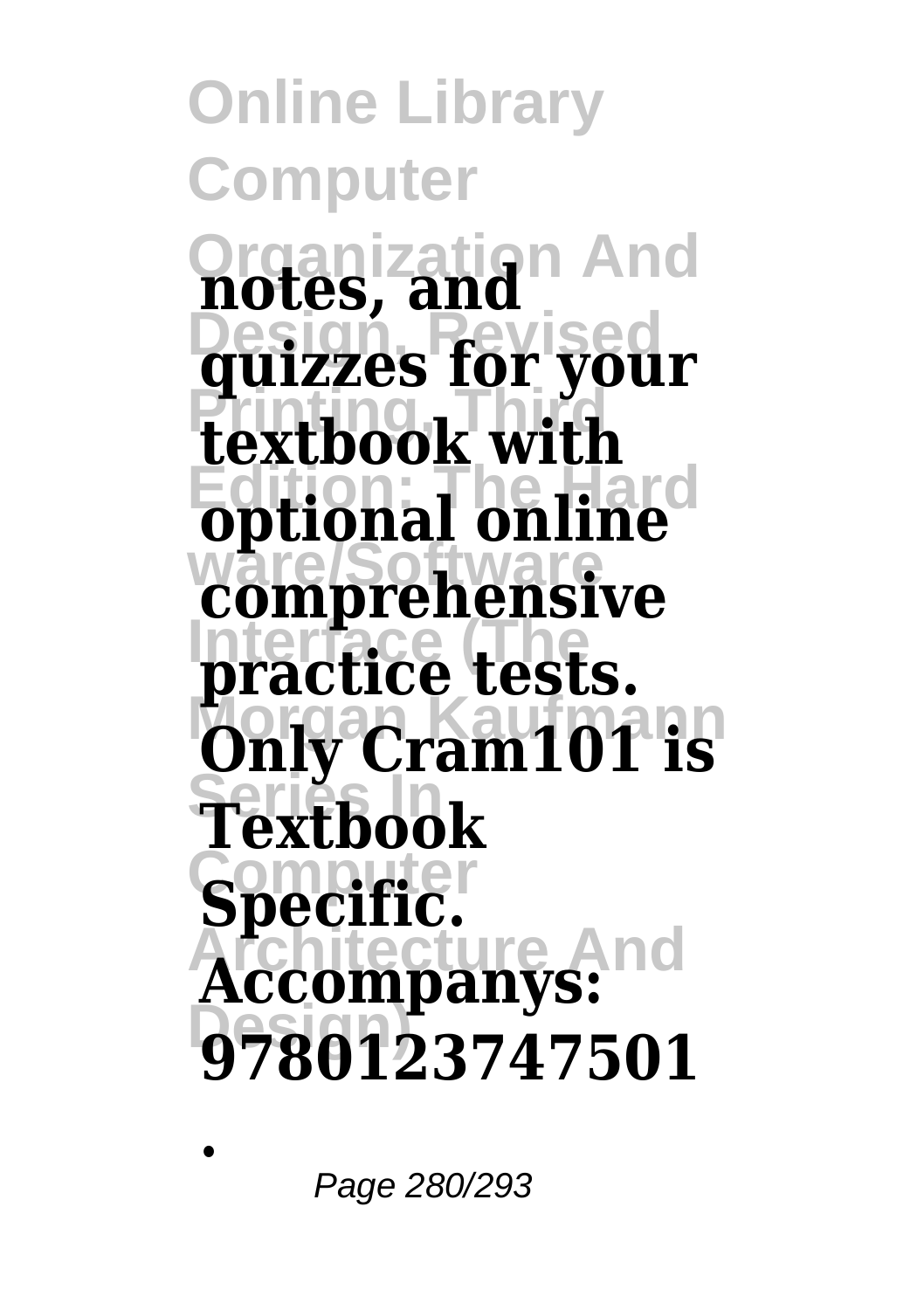**Online Library Computer Organization And The new RISC-V Design, Revised Edition of Computer Organization ware/Software and Design Interface (The features the Morgan Kaufmann Series In Computer instruction set Architecture And architecture, Design) the first open RISC-V open source source** Page 281/293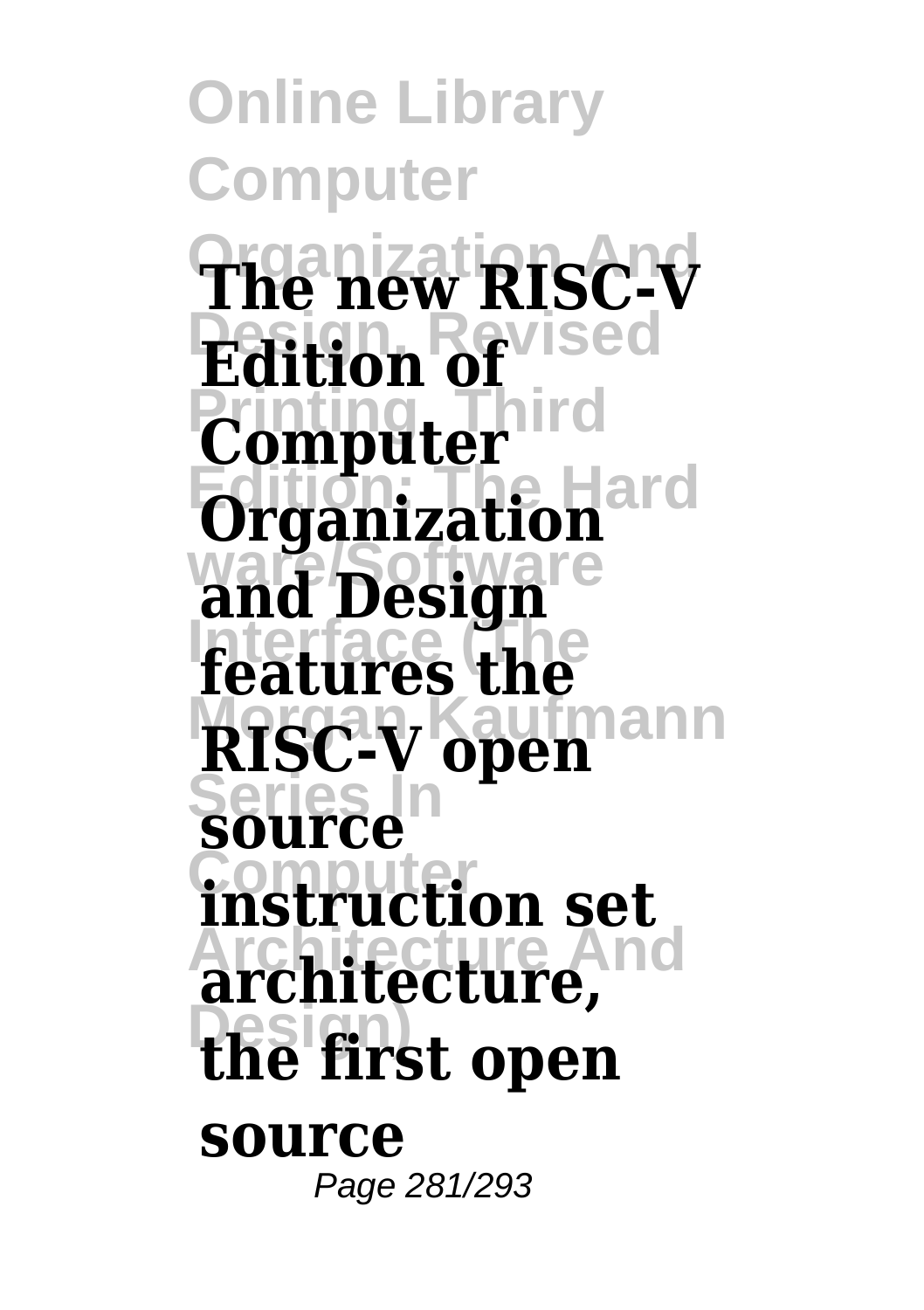**Online Library Computer Organization And architecture** designed to be **Printing, Third used in modern Edition: The Hard computing ware/Software environments** such as cloud **Computing, Series In mobile devices, Computer and other Architecture And embedded Design) systems. With the post-PC era** Page 282/293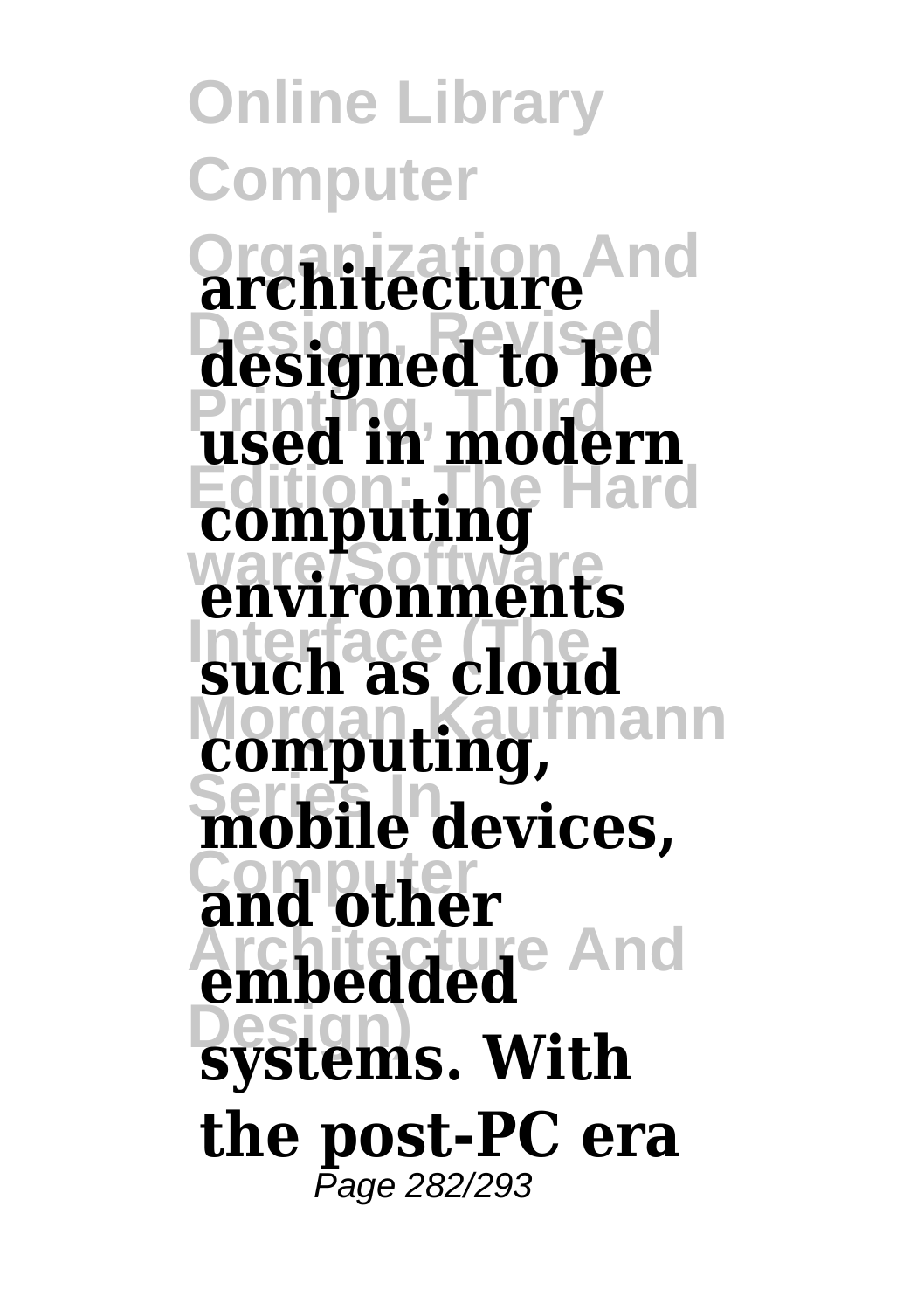**Online Library Computer Organization And now upon us, Design, Revised Computer Organization Edition: The Hard and Design ware/Software moves forward Interface (The to explore this generational Series In change with Computer examples, exercises, and Design) material highlighting the** Page 283/293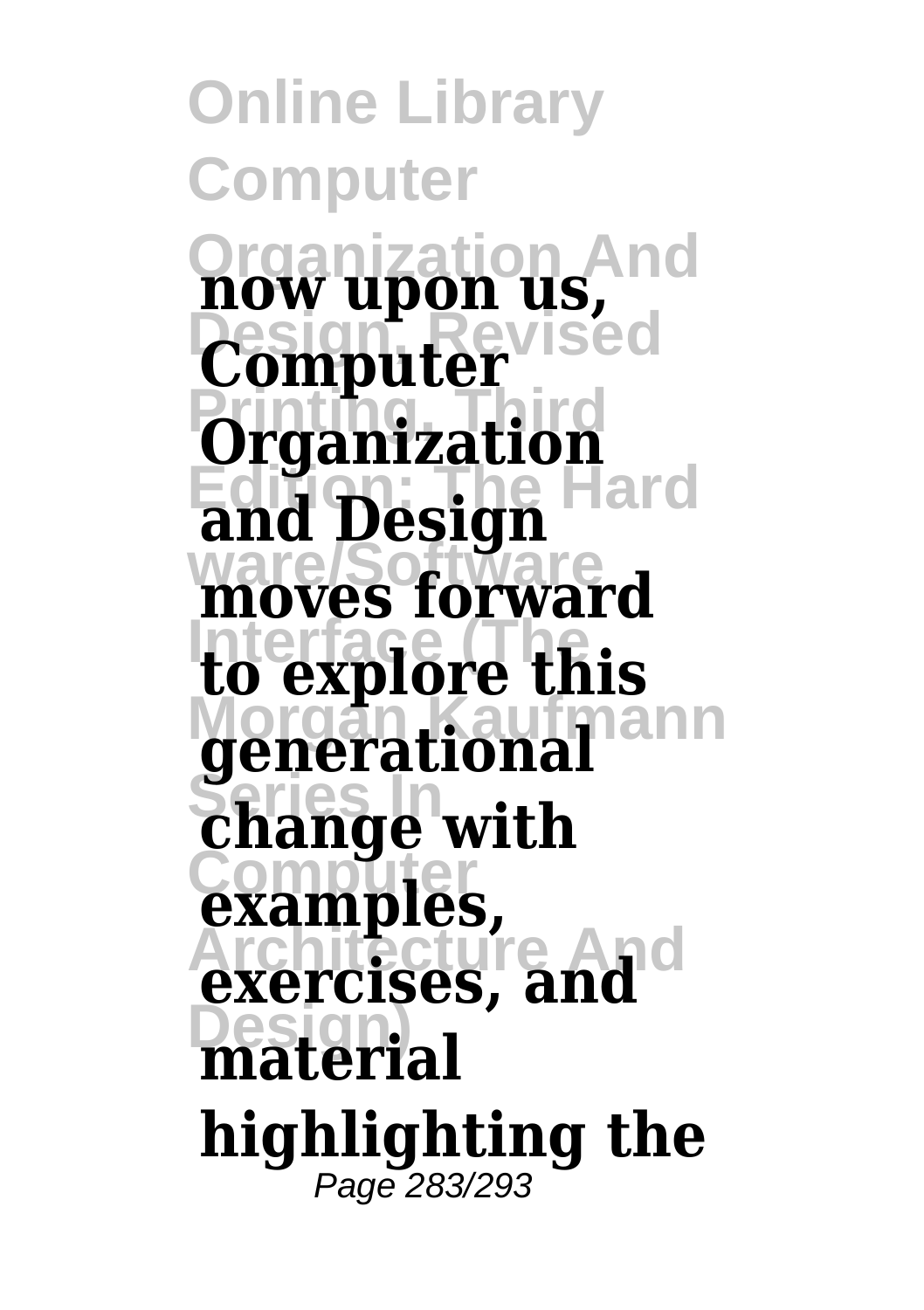**Online Library Computer Organization And emergence of Design, Revised mobile computing** and **Edition: The Hard the Cloud. ware/Software Updated content Interface (The featuring tablet Computers, Series In Cloud Computer infrastructure,** and the x86 **Design) (cloud** computing) and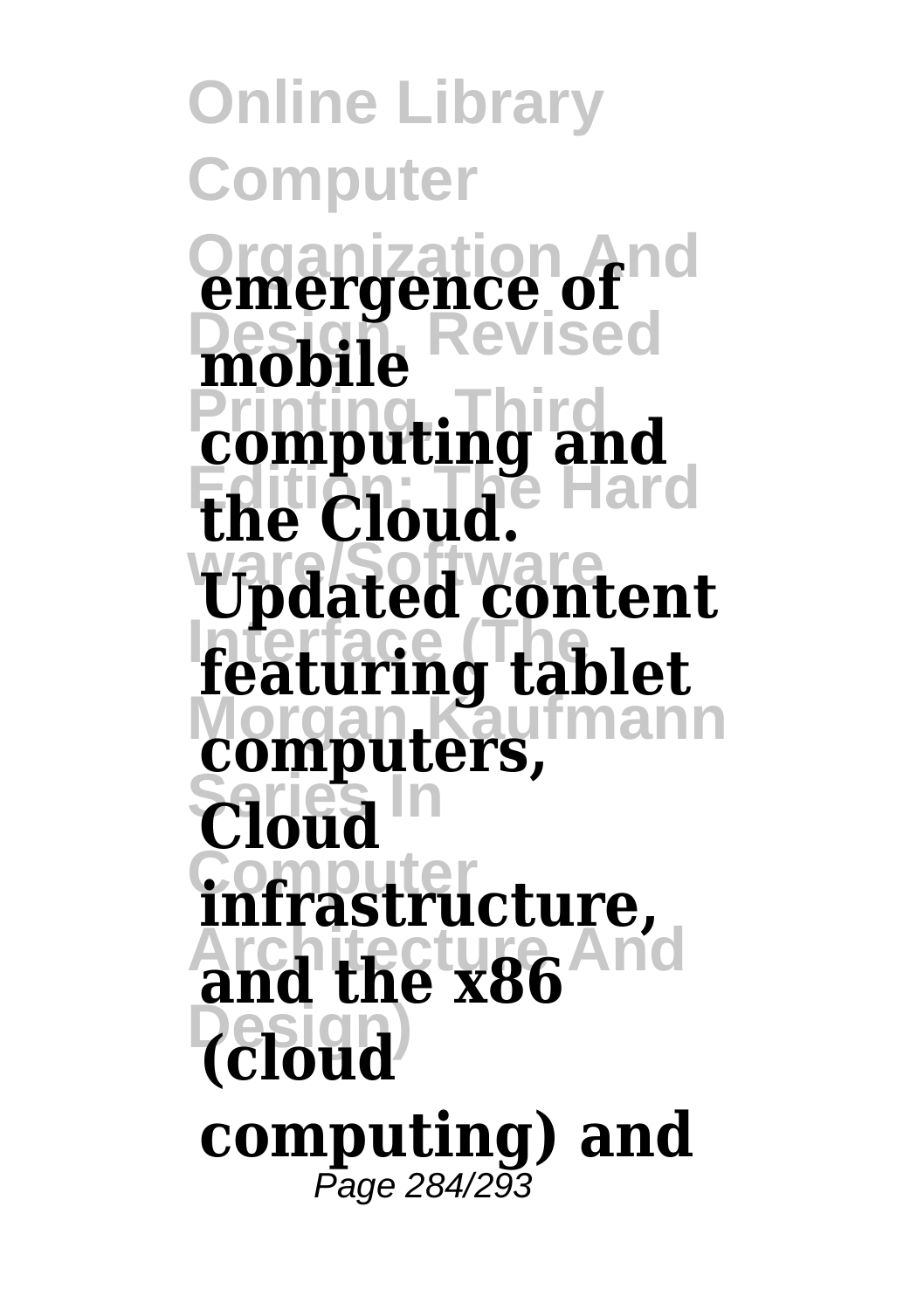**Online Library Computer**  $ARM$  (mobile<sup>nd</sup> **Computing** devices) **Edition: The Hard architectures is ware/Software included. An Interface (The Companion Web Series In site provides Computer advanced Architecture And content for Design) further study, online appendices,** Page 285/293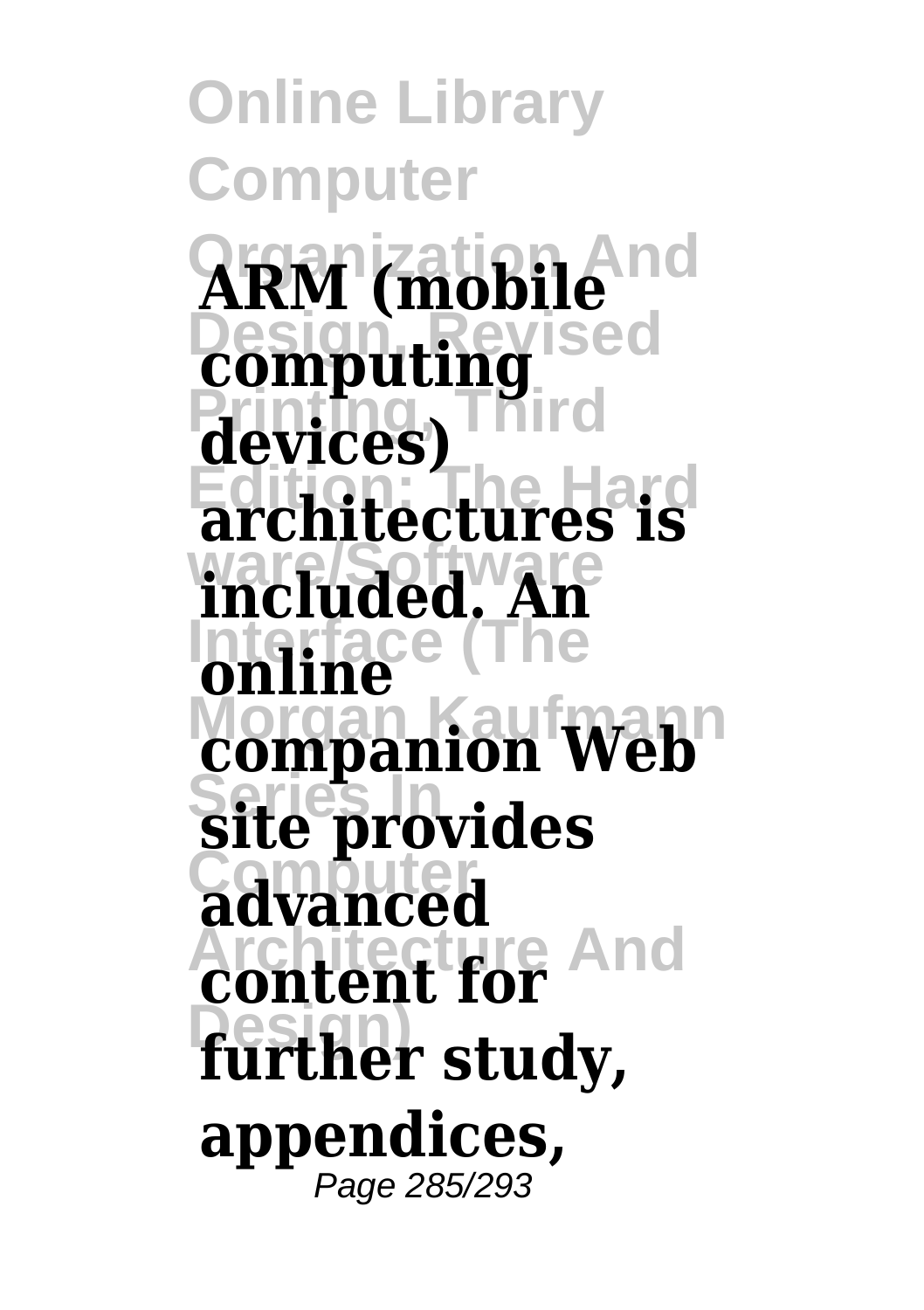**Online Library Computer Zation And Design, Revised references, and Printing, Third recommended Edition: The Hard reading.** Features RISC-**Interface (The V, the first such Architecture Series In designed to be Computer used in modern Architecture And computing Design) environments, glossar such as cloud** Page 286/293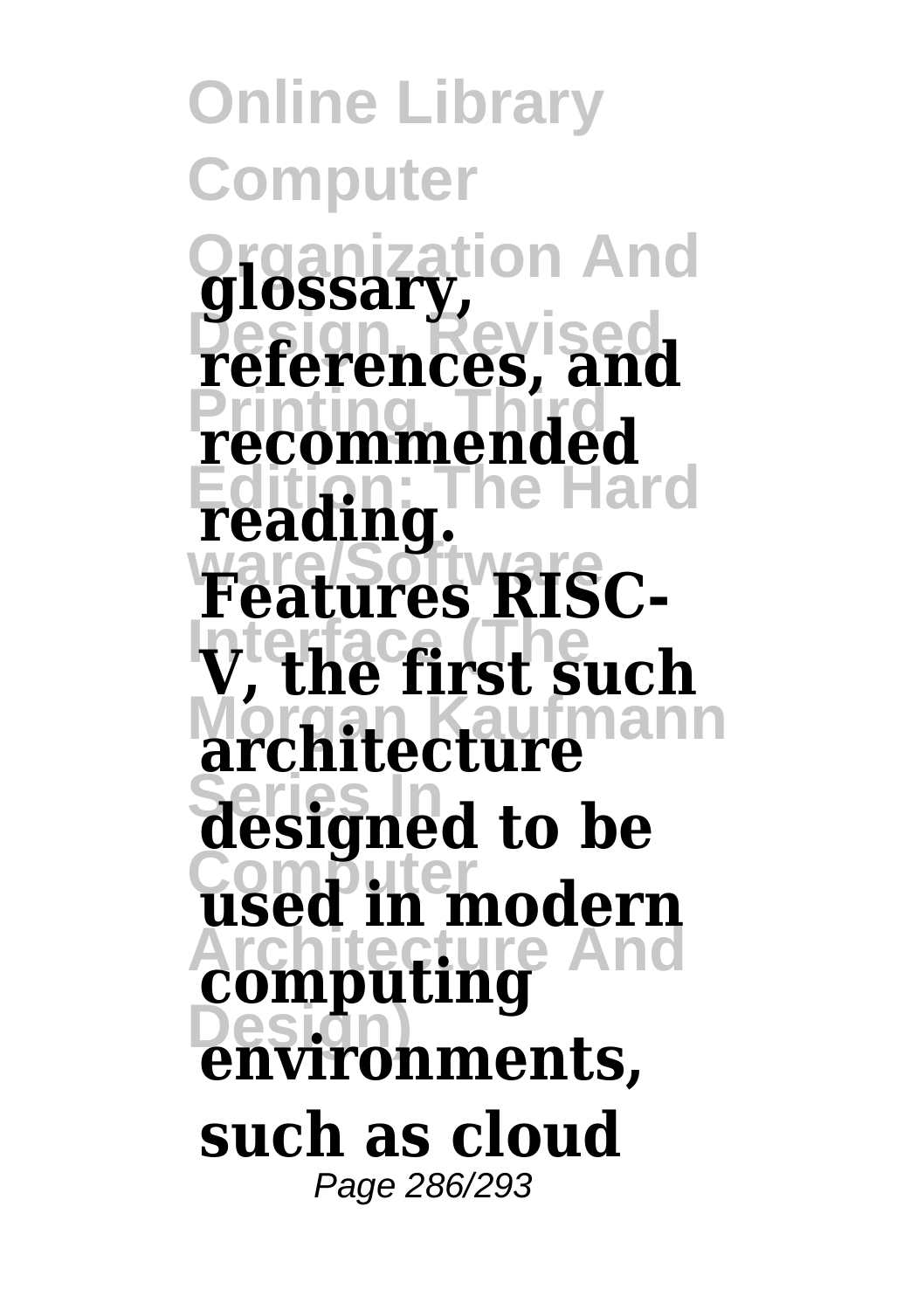**Online Library Computer Organization And computing,** mobile devices, and other **Edition: The Hard embedded systems Interface (The Includes Morgan Kaufmann relevant Series In examples, Computer exercises, and Architecture And material Design) highlighting the emergence of** Page 287/293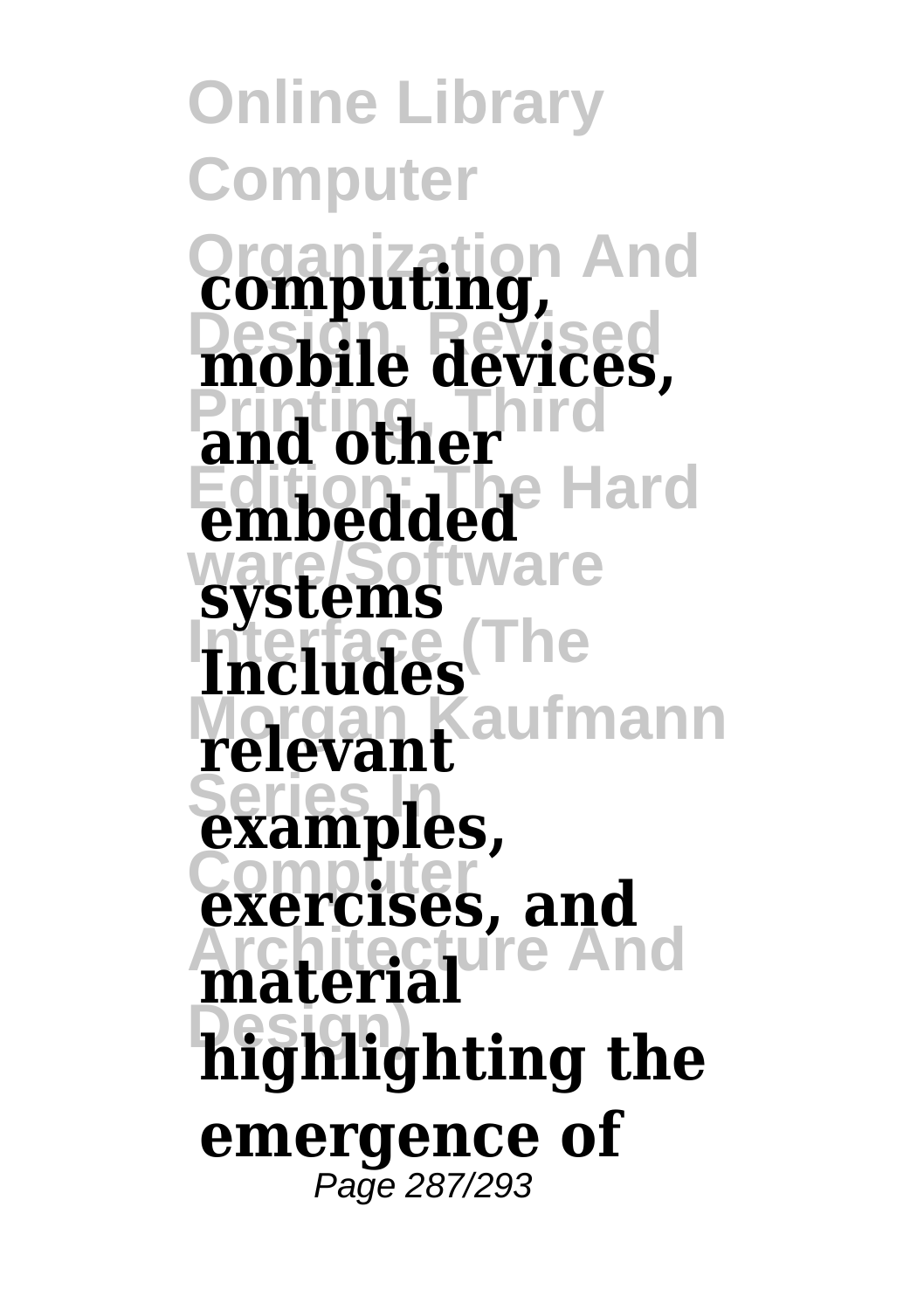**Online Library Computer Organization And mobile Design, Revised computing and** the cloud **Principles of Embedded Computing System Design Series In Computer Computer Organization Architecture And and Design Design) RISC-V Edition Computer** Page 288/293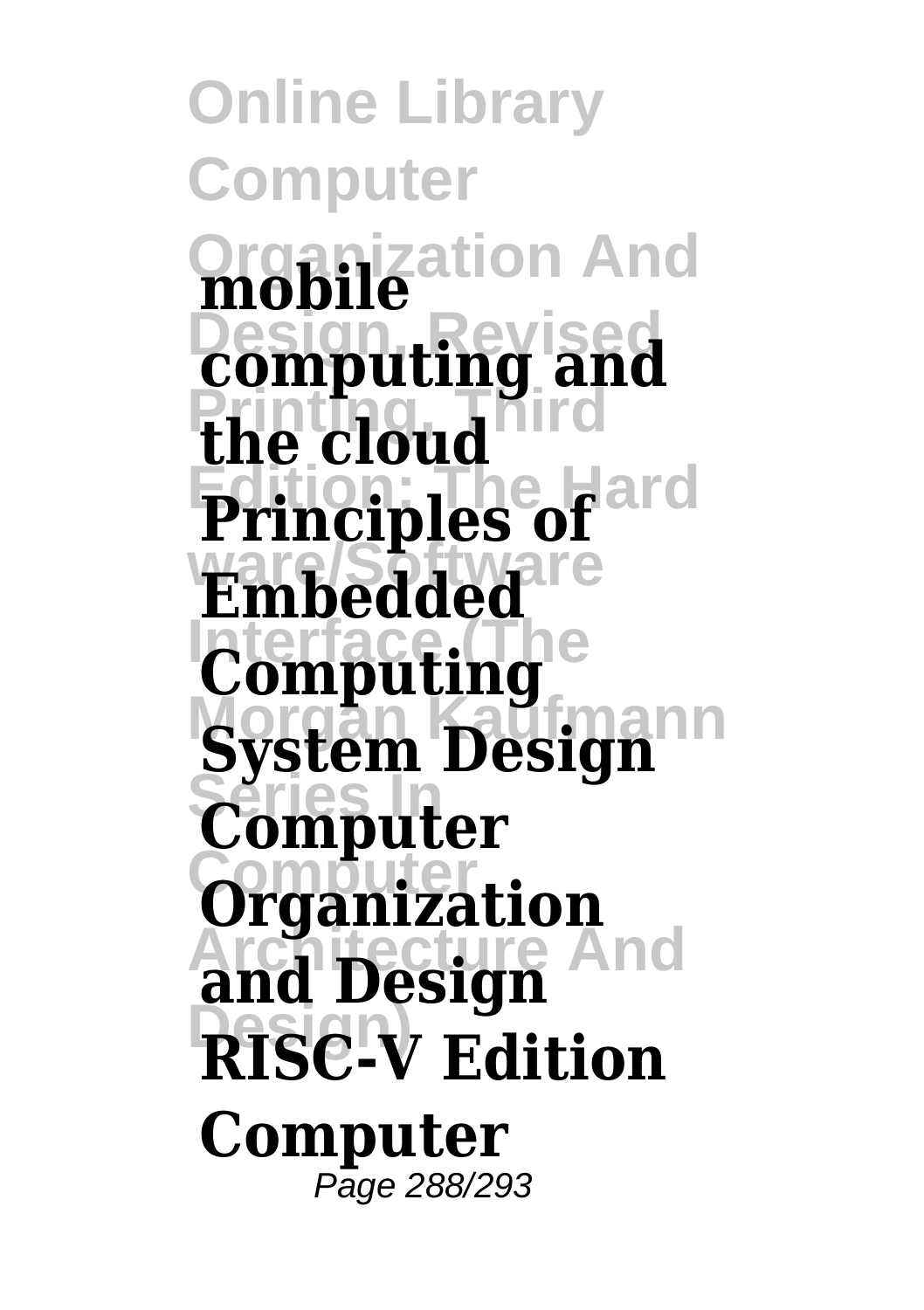**Online Library Computer Organization And Architecture** The computing world today is in the middle **Edition: Hard** wobile clients and **Interface (The** cloud computing **Morgan Kaufmann** dominant paradigms **Series In** driving programming and hardware **Architecture And** innovation today. The **Ditth Edition of** have emerged as the **Computer** Architecture focuses Page 289/293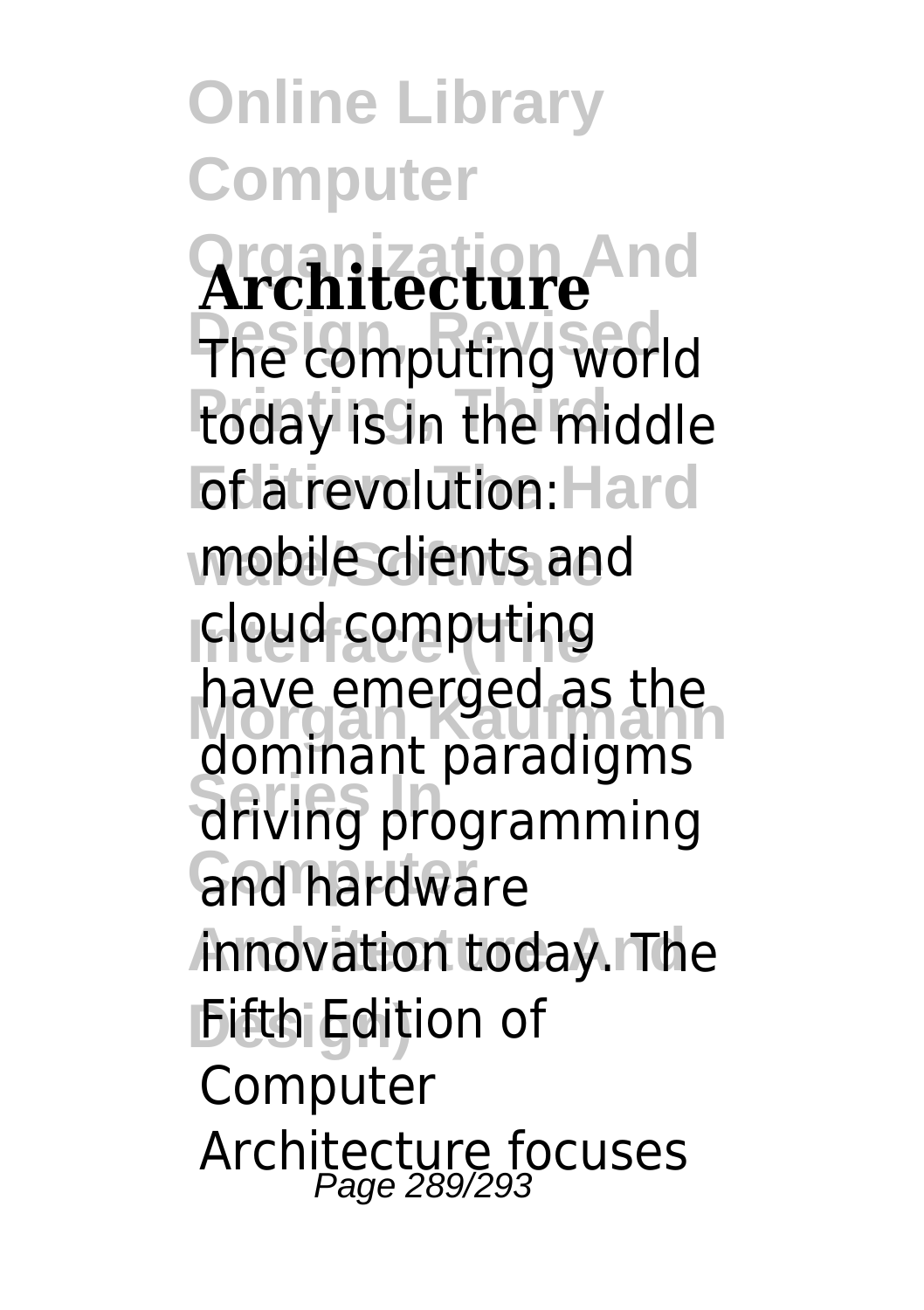**Online Library Computer On this dramatic shift, exploring the ways in** which software and **technology in the ard ware/Software** cloud are accessed **Interface (The** tablets, laptops, and other mobile<sup>d</sup> mann *<u>Computing</u>* devices. Each chapter **Architecture And** includes two real**world examples, one** by cell phones, mobile and one datacenter, to Page 290/293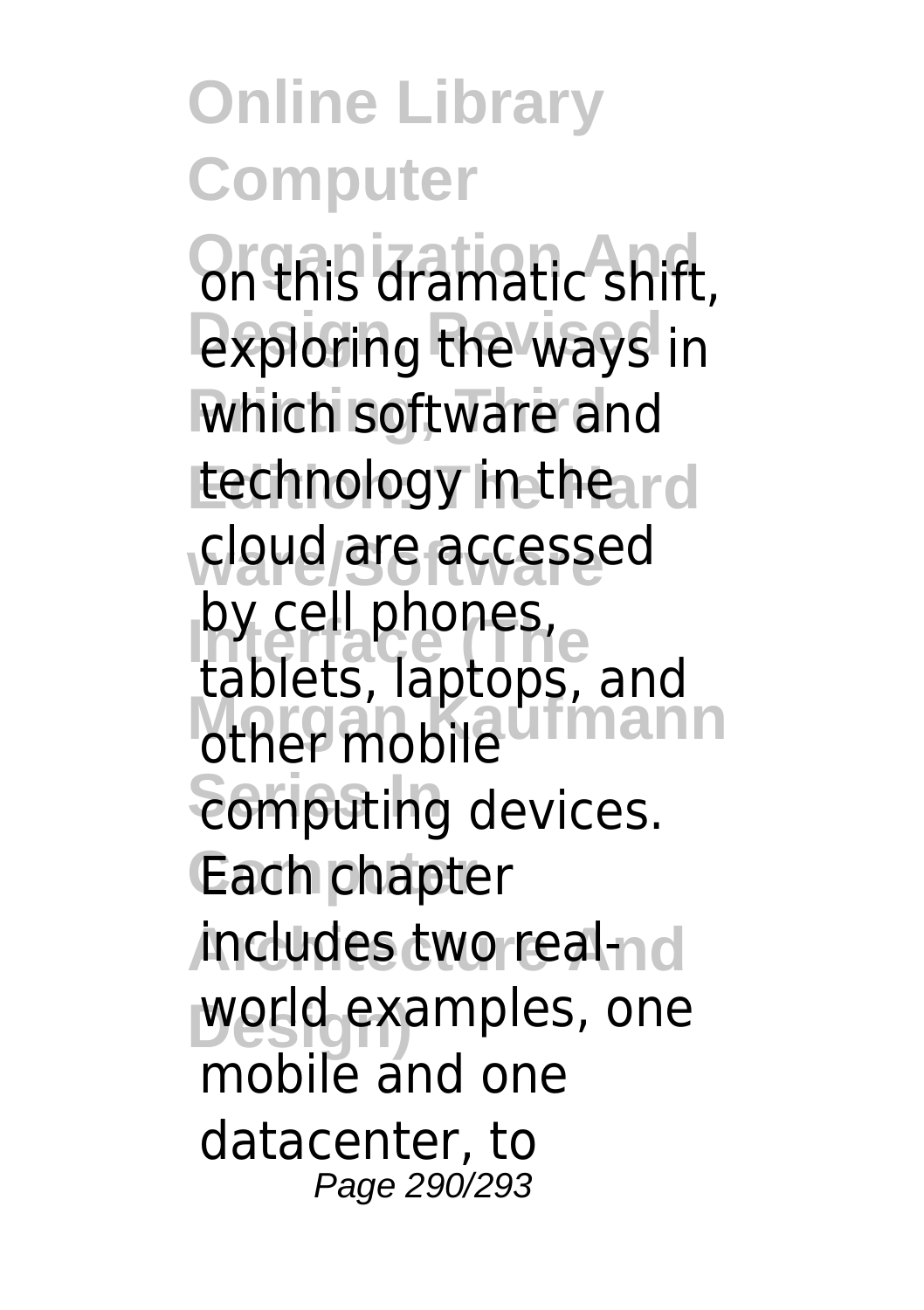**Online Library Computer Mustrate this n And** revolutionary change. **Ppdated to cover the mobile computing rd wevelutiontware Interface (The** most important **Most important Series In** today: memory **hierarchy and parallelism in all its l Design)** forms. Develops Emphasizes the two common themes throughout each Page 291/293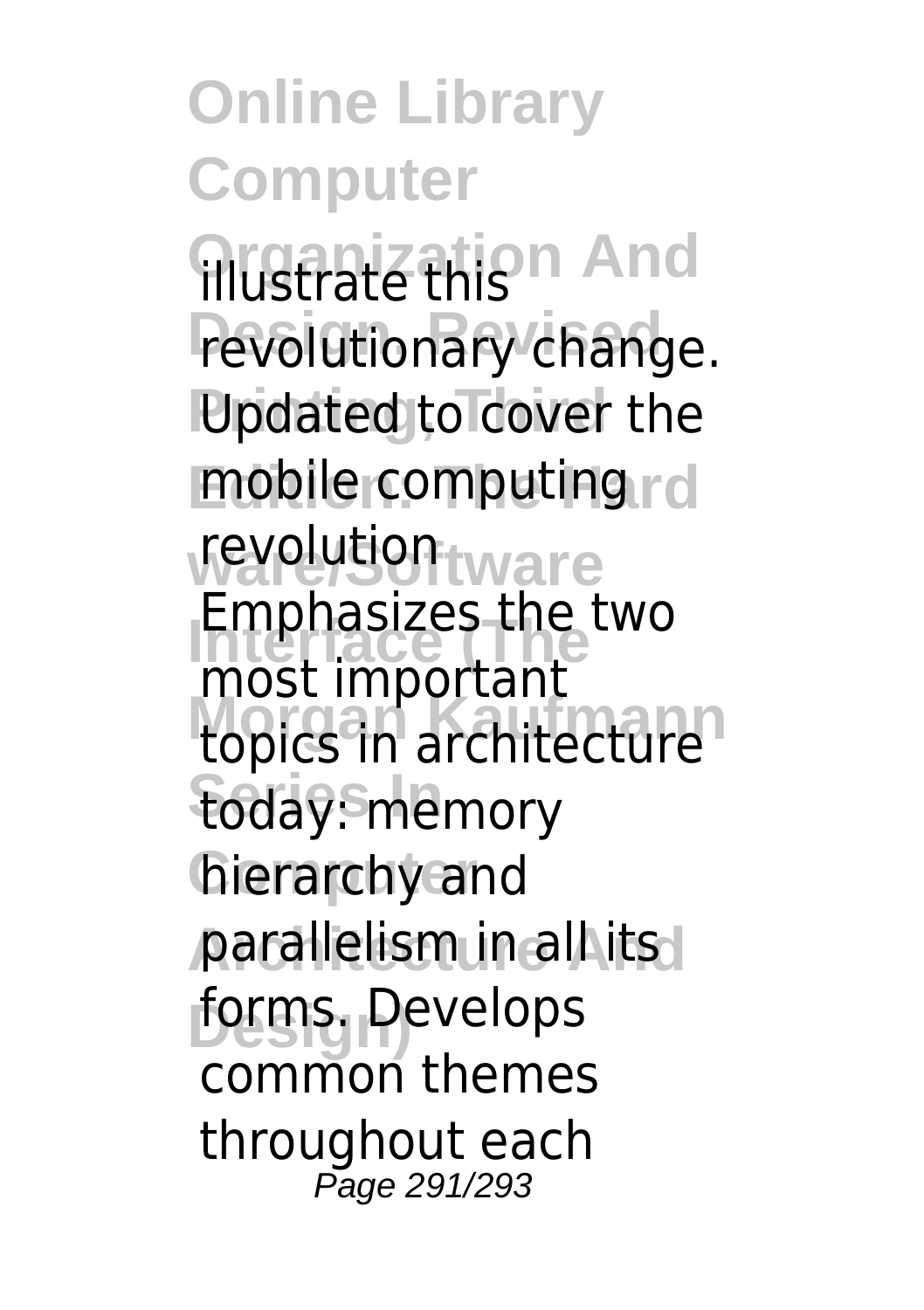**Online Library Computer Organization And** chapter: power, performance, cost, **dependability, rd** protection<sub>The Hard</sub> programming<sub>are</sub> **Interface (The** emerging trends ("What's Next") nann **Includes** three review **appendices** in the **Arinted text.re And Additional reference** models, and appendices are available online. Page 292/293